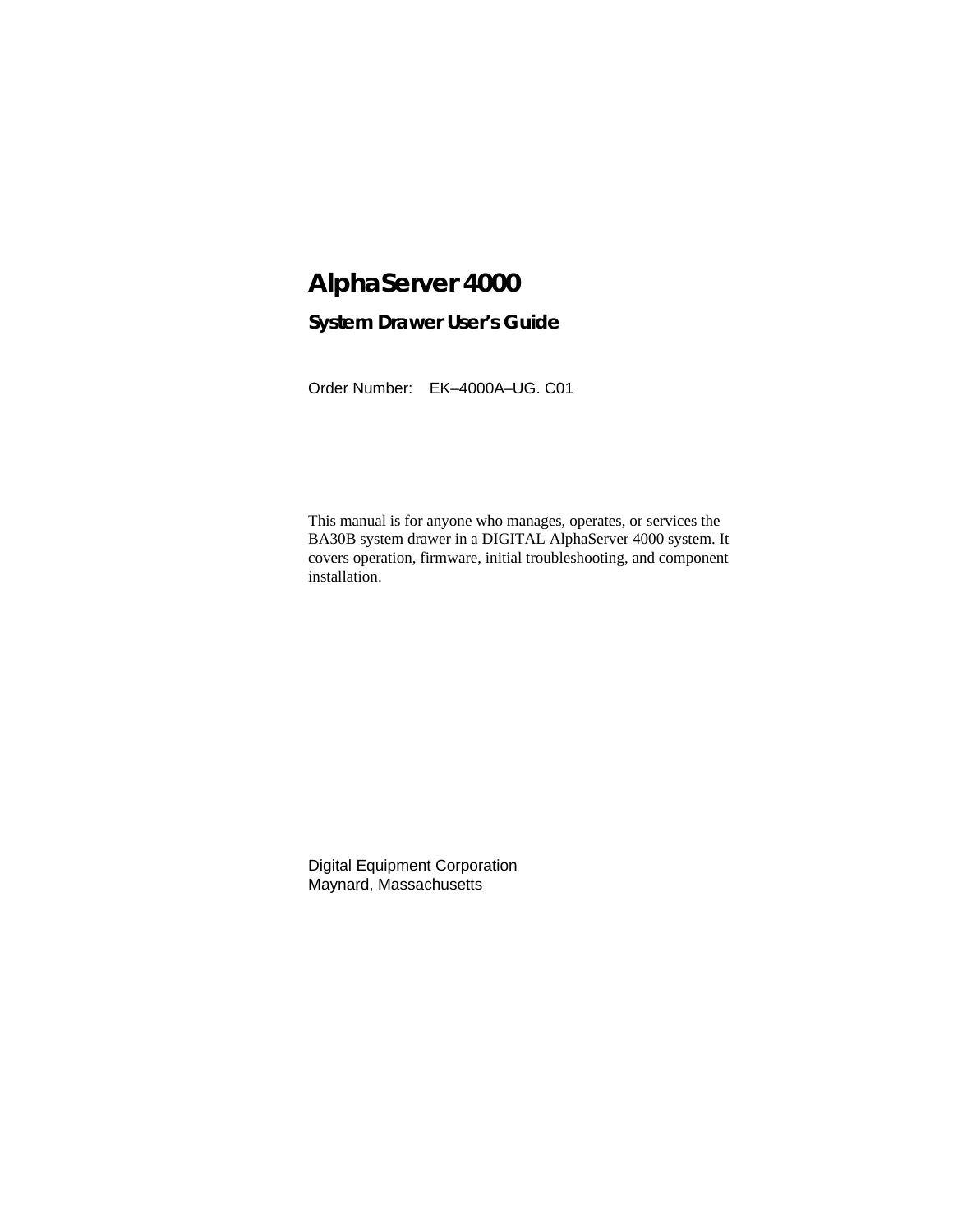#### **First Printing, June 1997**

Digital Equipment Corporation makes no representations that the use of its products in the manner described in this publication will not infringe on existing or future patent rights, nor do the descriptions contained in this publication imply the granting of licenses to make, use, or sell equipment or software in accordance with the description.

The information in this document is subject to change without notice and should not be construed as a commitment by Digital Equipment Corporation.

Digital Equipment Corporation assumes no responsibility for any errors that may appear in this document.

The software, if any, described in this document is furnished under a license and may be used or copied only in accordance with the terms of such license. No responsibility is assumed for the use or reliability of software or equipment that is not supplied by Digital Equipment Corporation or its affiliated companies.

Copyright © 1997 by Digital Equipment Corporation. All rights reserved.

The following are trademarks of Digital Equipment Corporation: AlphaServer, OpenVMS, StorageWorks, VAX, and the DIGITAL logo.

The following are third-party trademarks: Lifestyle 28.8 DATA/FAX Modem is a trademark of Motorola, Inc. UNIX is a registered trademark in the U.S. and other countries, licensed exclusively through X/Open Company Ltd. U.S. Robotics and Sportster are registered trademarks of U.S. Robotics. Windows NT is a trademark of Microsoft, Inc. All other trademarks and registered trademarks are the property of their respective holders.

**FCC Notice:** The equipment described in this manual generates, uses, and may emit radio frequency energy. The equipment has been type tested and found to comply with the limits for a Class A digital device pursuant to Part 15 of FCC Rules, which are designed to provide reasonable protection against such radio frequency interference. Operation of this equipment in a residential area may cause interference, in which case the user at his own expense will be required to take whatever measures are required to correct the interference.

**Shielded Cables:** If shielded cables have been supplied or specified, they must be used on the system in order to maintain international regulatory compliance.

**Warning!** This is a Class A product. In a domestic environment this product may cause radio interference, in which case the user may be required to take adequate measures.

**Achtung!** Dieses ist ein Gerät der Funkstörgrenzwertklasse A. In Wohnbereichen können bei Betrieb dieses Gerätes Rundfunkstörungen auftreten, in welchen Fällen der Benutzer für entsprechende Gegenmaßnahmen verantwortlich ist.

**Avertissement!** Cet appareil est un appareil de Classe A. Dans un environnement résidentiel, cet appareil peut provoquer des brouillages radioélectriques. Dans ce cas, il peut être demandé à l'utilisateur de prendre les mesures appropriées.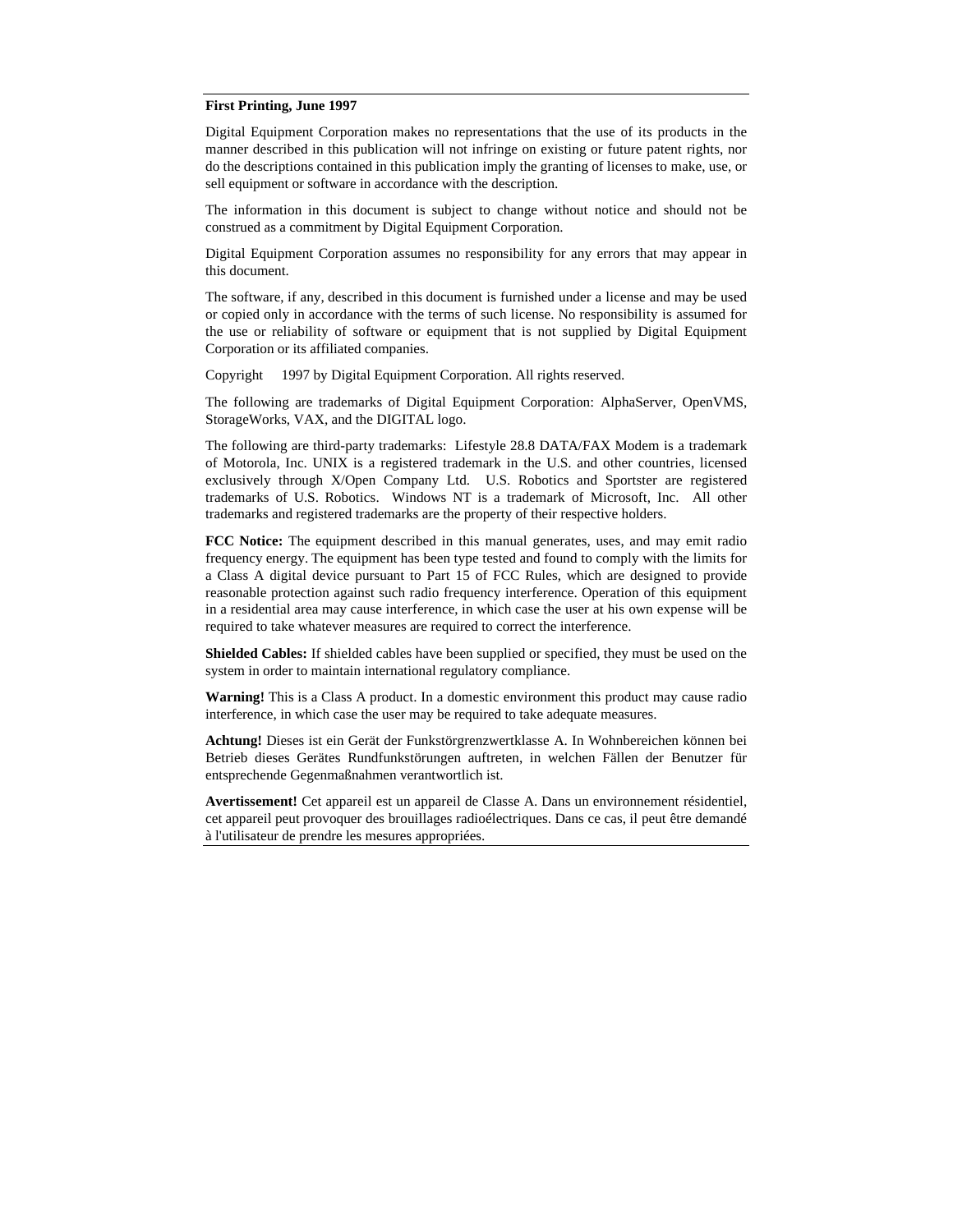# 

# Part 1: System Drawer

#### Chapter 1 **System Drawer Overview**

| 11    |  |
|-------|--|
| 1.2   |  |
| 1.3   |  |
| 1.3.1 |  |
| 1.3.2 |  |
| 1.3.3 |  |
| 1.3.4 |  |
| 1.3.5 |  |
| 1.3.6 |  |
| 1.3.7 |  |
| 1.3.8 |  |
| 1.3.9 |  |
| 1.4   |  |

#### **Chapter 2** Operation

| 2.1   |                                                              |  |
|-------|--------------------------------------------------------------|--|
| 2.2   |                                                              |  |
| 2.3   |                                                              |  |
| 2.4   |                                                              |  |
| 2.5   |                                                              |  |
| 2.6   |                                                              |  |
| 2.7   |                                                              |  |
| 2.8   |                                                              |  |
| 2.9   |                                                              |  |
| 2.9.1 |                                                              |  |
| 2.9.2 | Updating Firmware from the Internal Floppy Disk $-$ Creating |  |
|       |                                                              |  |

### $\mathsf{iii}$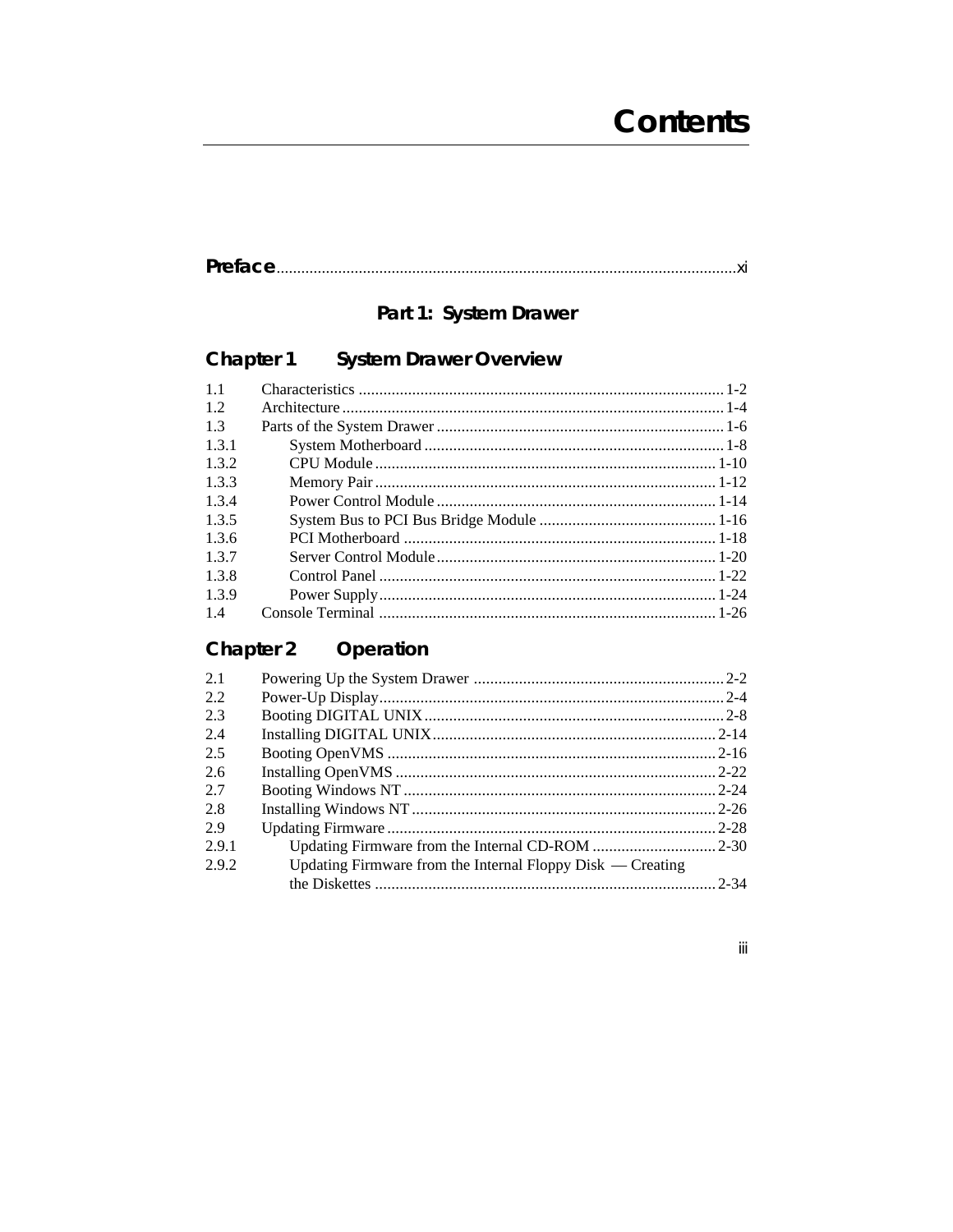| Updating Firmware from the Internal Floppy $Disk$ — Performing |  |
|----------------------------------------------------------------|--|
|                                                                |  |
|                                                                |  |
|                                                                |  |
|                                                                |  |
|                                                                |  |
|                                                                |  |
|                                                                |  |
|                                                                |  |
|                                                                |  |
|                                                                |  |
|                                                                |  |
|                                                                |  |

# **Chapter 3 Troubleshooting**

| 3.3 |  |
|-----|--|

# **Chapter 4 Installing Components**

| 4.1 |  |
|-----|--|
| 4.2 |  |
| 4.3 |  |
| 4.4 |  |
| 4.5 |  |
| 4.6 |  |
| 4.7 |  |
| 4.8 |  |

# **Part 2: User Interface**

# **Chapter 5 SRM Console**

| 5.1   |  |
|-------|--|
| 5.2   |  |
| 5.3   |  |
| 5.4   |  |
| 5.4.1 |  |
| 5.4.2 |  |
| 5.4.3 |  |
| 5.5   |  |
| 5.6   |  |
| 5.7   |  |
| 5.8   |  |

iv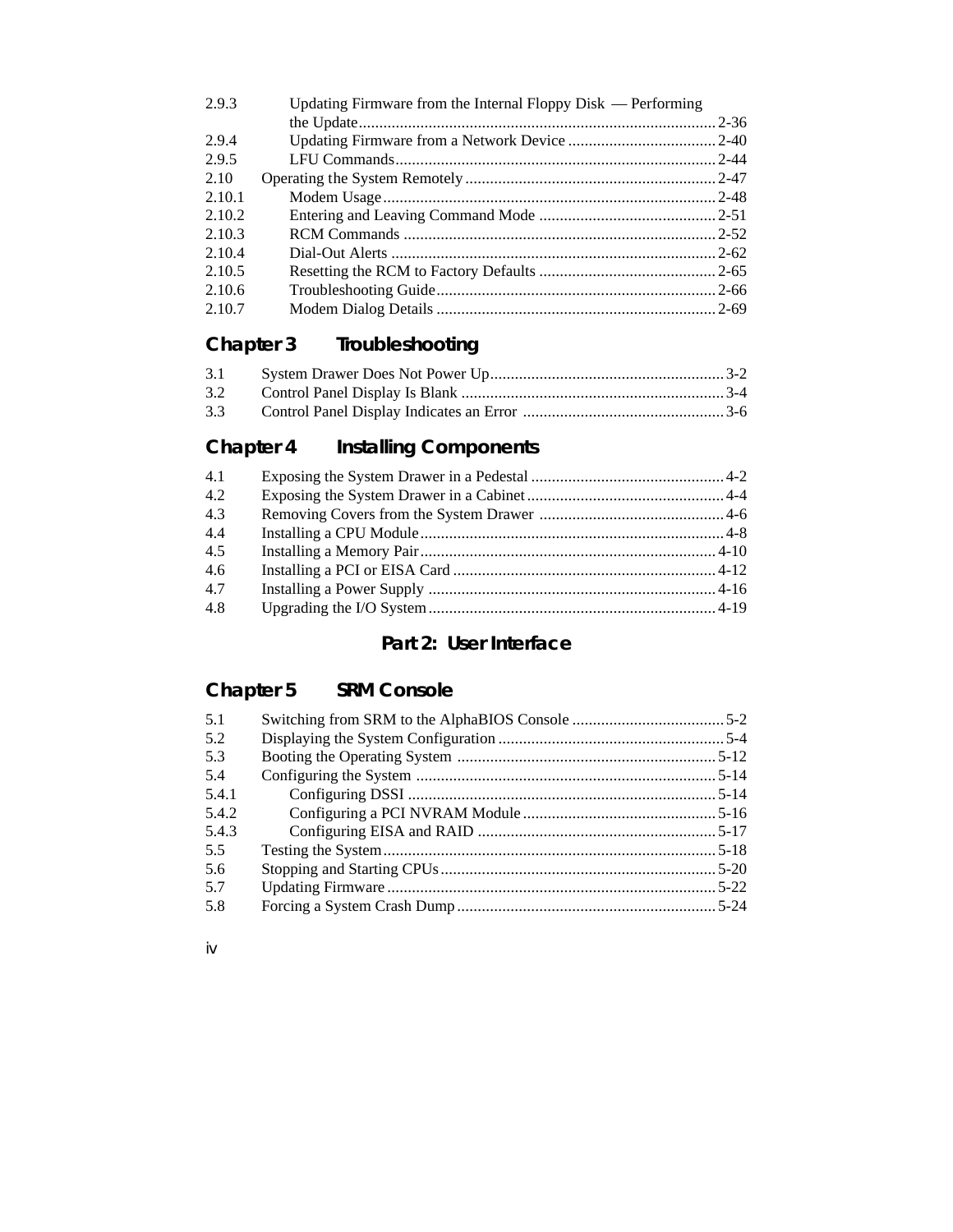| 5.9  |  |
|------|--|
| 5.10 |  |
| 5.11 |  |
| 5.12 |  |
| 5.13 |  |
| 5.14 |  |
| 5.15 |  |

# **Chapter 6 AlphaBIOS Console**

| 6.1    |  |
|--------|--|
| 6.2    |  |
| 6.3    |  |
| 6.4    |  |
| 6.4.1  |  |
| 6.4.2  |  |
| 6.4.3  |  |
| 6.4.4  |  |
| 6.4.5  |  |
| 6.4.6  |  |
| 6.4.7  |  |
| 6.4.8  |  |
| 6.5    |  |
| 6.6    |  |
| 6.6.1  |  |
| 6.6.2  |  |
| 6.7    |  |
| 6.8    |  |
| 6.9    |  |
| 6.10   |  |
| 6.10.1 |  |
| 6.10.2 |  |

# **Chapter 7 Utilities**

| 7.1 |  |
|-----|--|
| 7.2 |  |

# **Appendix A How to Find Firmware Updates**

### **Appendix B Hard Disk Partitioning for AlphaBIOS and Windows NT**

v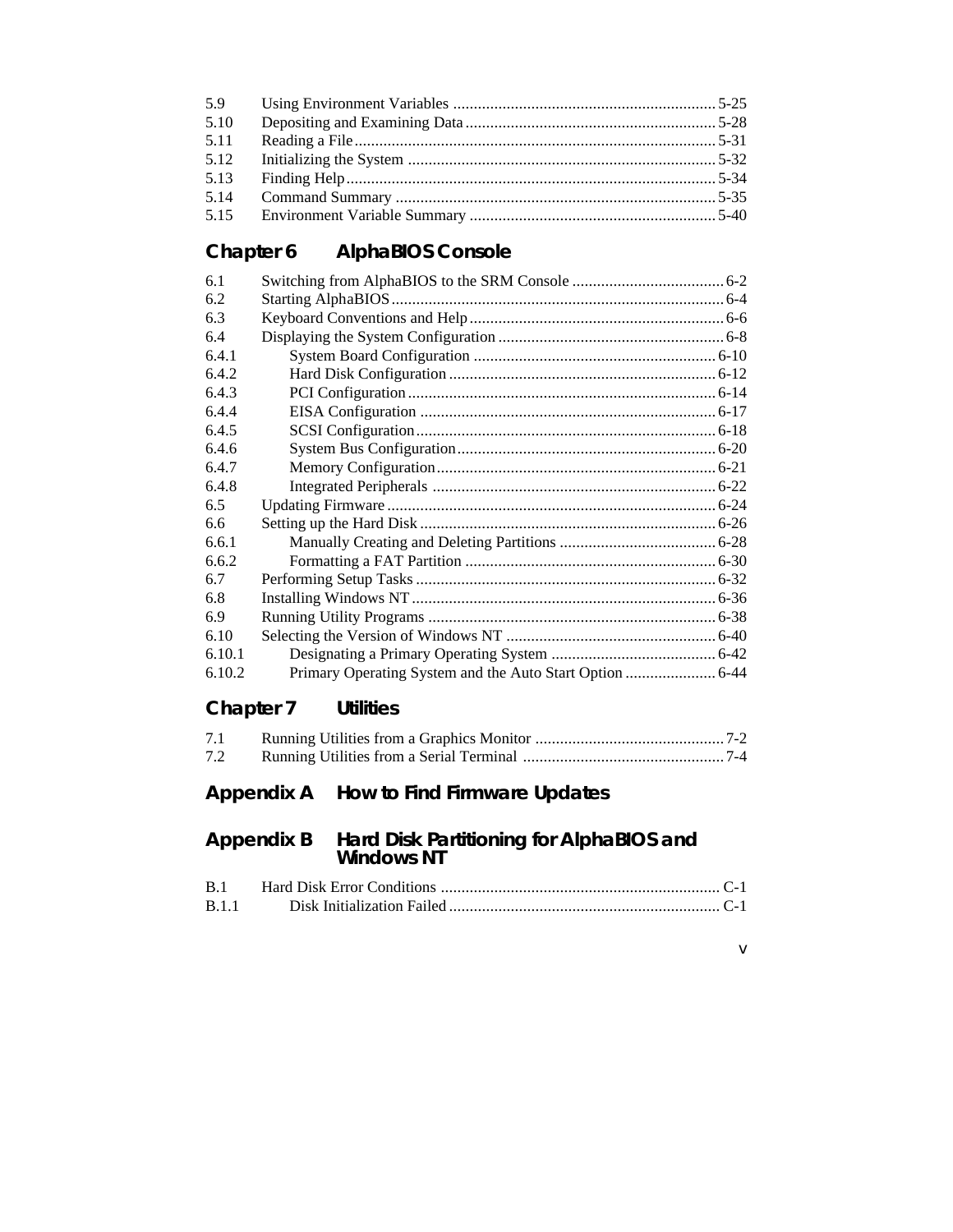### **Appendix C Differences Between AlphaBIOS and ARC Firmware**

| C.1 |  |
|-----|--|
| C.2 |  |
| C.3 |  |
| C.4 |  |
| C.5 |  |
| C.6 |  |
| C.7 |  |
| C.8 |  |

# **Appendix D Acoustical Data**

**Index**

# **Examples**

| $2 - 1$  |                                                         |  |
|----------|---------------------------------------------------------|--|
| $2 - 2$  |                                                         |  |
| $2 - 3$  |                                                         |  |
| $2 - 4$  |                                                         |  |
| $2 - 5$  |                                                         |  |
| $2 - 6$  |                                                         |  |
| $2 - 7$  |                                                         |  |
| $2 - 8$  |                                                         |  |
| $2 - 9$  |                                                         |  |
| $2 - 10$ |                                                         |  |
| $2 - 11$ |                                                         |  |
| $2 - 12$ |                                                         |  |
| $2 - 13$ |                                                         |  |
| $2 - 14$ |                                                         |  |
| $2 - 15$ | Selecting AS4X00FW to Update Firmware from the Internal |  |
|          |                                                         |  |
| $2 - 16$ |                                                         |  |
| $2 - 17$ |                                                         |  |
| $2 - 18$ |                                                         |  |
| $2 - 19$ |                                                         |  |

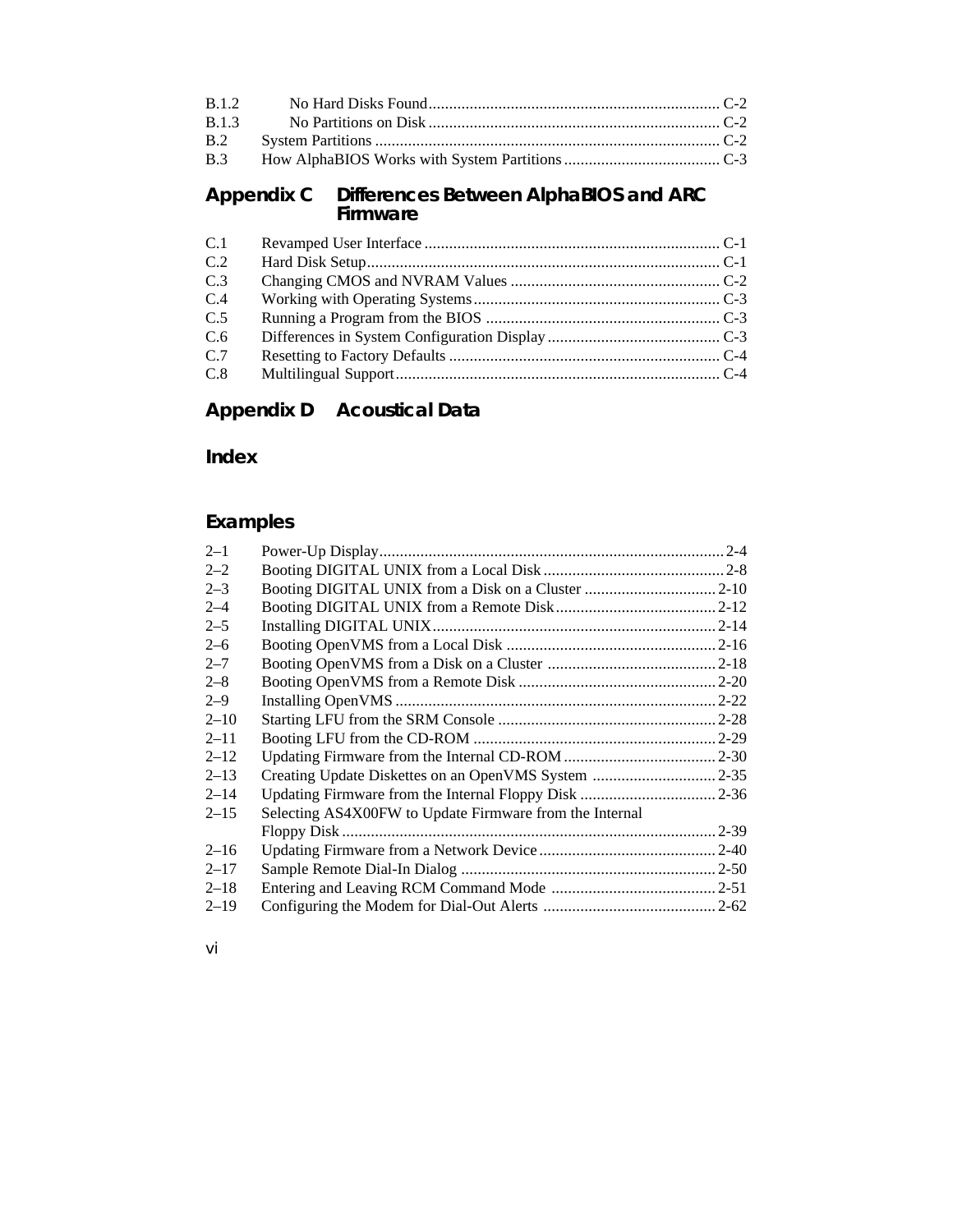| $2 - 20$ |  |
|----------|--|
| $5 - 1$  |  |
| $5 - 2$  |  |
| $5 - 3$  |  |
| $5 - 4$  |  |
| $5 - 5$  |  |
| $5 - 6$  |  |
| $5 - 7$  |  |
| $5 - 8$  |  |
| $5 - 9$  |  |
| $5 - 10$ |  |
| $5 - 11$ |  |
| $5 - 12$ |  |
| $5 - 13$ |  |
| $5 - 14$ |  |
| $5 - 15$ |  |
| $5 - 16$ |  |
| $5 - 17$ |  |
| $5 - 18$ |  |
| $5 - 19$ |  |
| $5 - 20$ |  |
| $5 - 21$ |  |
| $5 - 22$ |  |
| $5 - 23$ |  |
| $5 - 24$ |  |
|          |  |

# Figures

vii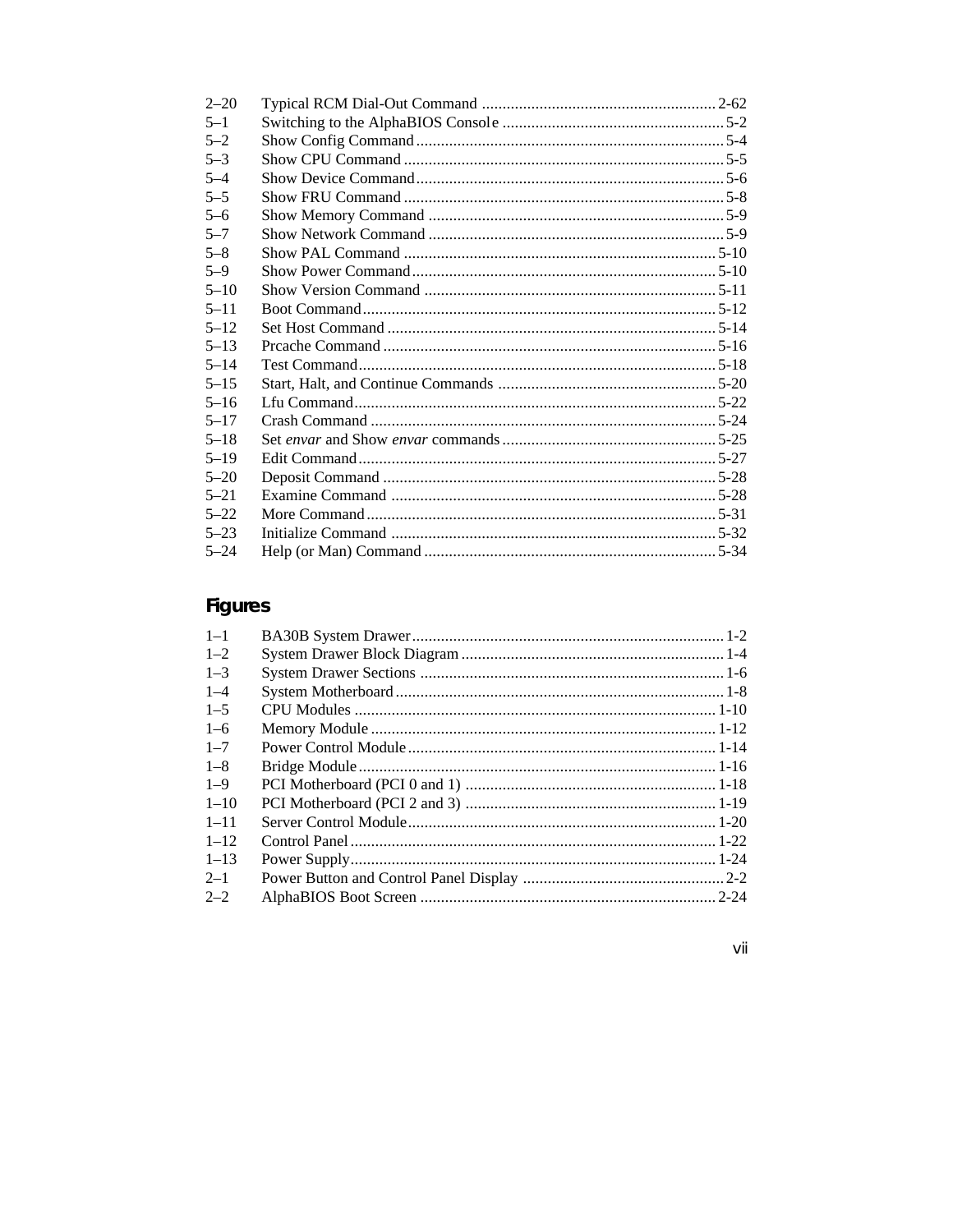| $2 - 3$  |  |
|----------|--|
| $2 - 4$  |  |
| $2 - 5$  |  |
| $3 - 1$  |  |
| $3 - 2$  |  |
| $3 - 3$  |  |
| $3 - 4$  |  |
| $4 - 1$  |  |
| $4 - 2$  |  |
| $4 - 3$  |  |
| $4 - 4$  |  |
| $4 - 5$  |  |
| $4 - 6$  |  |
| $4 - 7$  |  |
| $4 - 8$  |  |
| $4 - 9$  |  |
| $4 - 10$ |  |
| $4 - 11$ |  |
| $4 - 12$ |  |
| $4 - 13$ |  |
| $5 - 1$  |  |
| $6 - 1$  |  |
| $6 - 2$  |  |
| $6 - 3$  |  |
| $6 - 4$  |  |
| $6 - 5$  |  |
| $6 - 6$  |  |
| $6 - 7$  |  |
| $6 - 8$  |  |
| $6 - 9$  |  |
| $6 - 10$ |  |
| $6 - 11$ |  |
| $6 - 12$ |  |
| $6 - 13$ |  |
| $6 - 14$ |  |
| $6 - 15$ |  |
| $6 - 16$ |  |
| $6 - 17$ |  |
| $6 - 18$ |  |
| $6 - 19$ |  |
| $6 - 20$ |  |
| $6 - 21$ |  |
| $6 - 22$ |  |
| $6 - 23$ |  |
|          |  |

viii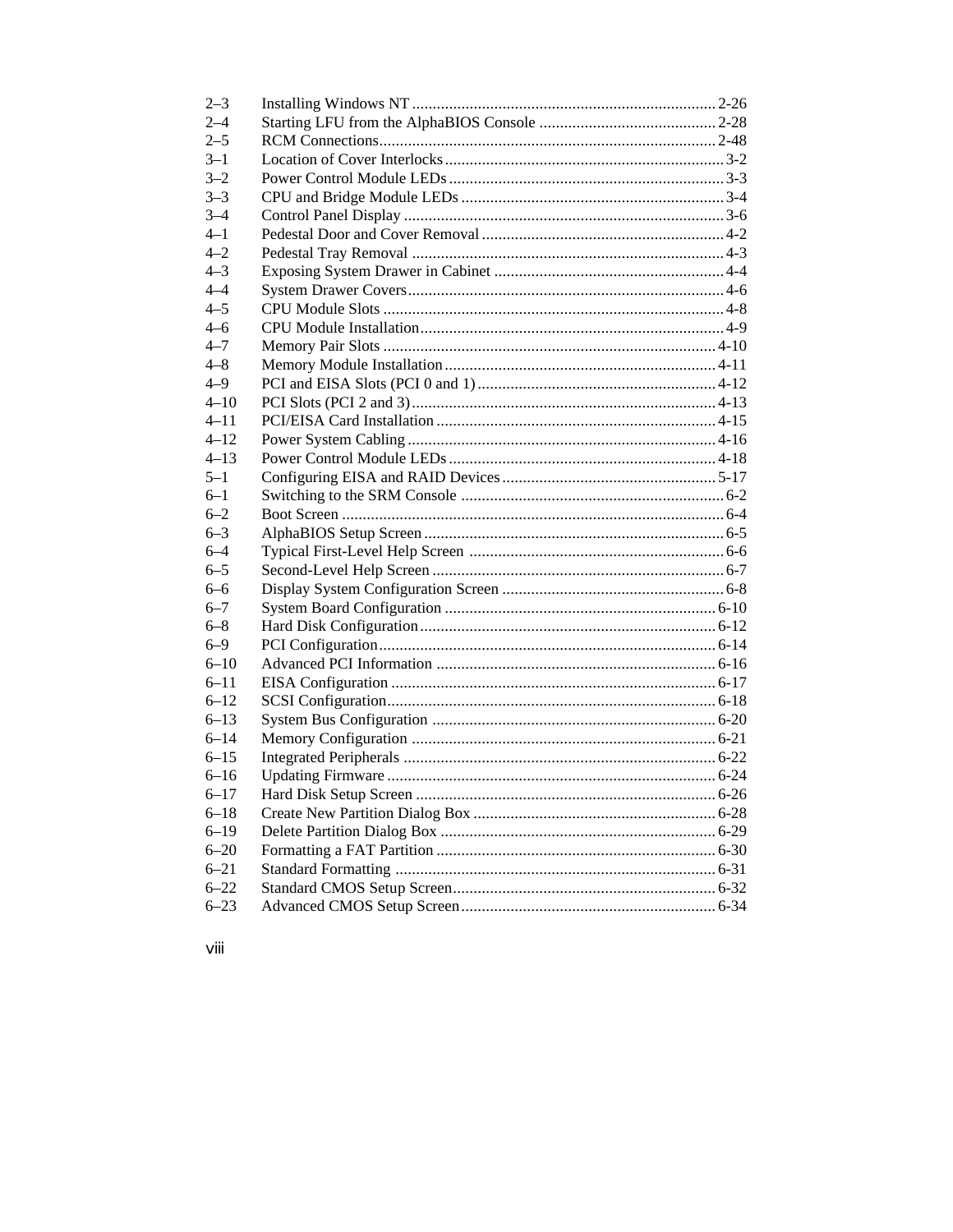| $6 - 24$ |  |
|----------|--|
| $6 - 25$ |  |
| $6 - 26$ |  |
| $6 - 27$ |  |
| $6 - 28$ |  |
| $7 - 1$  |  |
| $7 - 2$  |  |
| $B-1$    |  |

# **Tables**

| $\mathbf{1}$ |                                                           |  |
|--------------|-----------------------------------------------------------|--|
| $1 - 1$      |                                                           |  |
| $1 - 2$      |                                                           |  |
| $1 - 3$      |                                                           |  |
| $2 - 1$      | File Locations for Creating Update Diskettes on a PC 2-34 |  |
| $2 - 2$      |                                                           |  |
| $2 - 3$      |                                                           |  |
| $2 - 4$      |                                                           |  |
| $2 - 5$      |                                                           |  |
| $2 - 6$      |                                                           |  |
| $3 - 1$      |                                                           |  |
| $4 - 1$      |                                                           |  |
| $5 - 1$      |                                                           |  |
| $5 - 2$      |                                                           |  |
| $5 - 3$      |                                                           |  |
| $5 - 4$      |                                                           |  |
| $5 - 5$      |                                                           |  |
| $5 - 6$      |                                                           |  |
| $7 - 1$      |                                                           |  |
| $C-1$        |                                                           |  |
| $D-1$        |                                                           |  |
| $D-2$        | Schallemissionswerte - Werteangaben nach ISO 9296 und     |  |
|              |                                                           |  |

# ix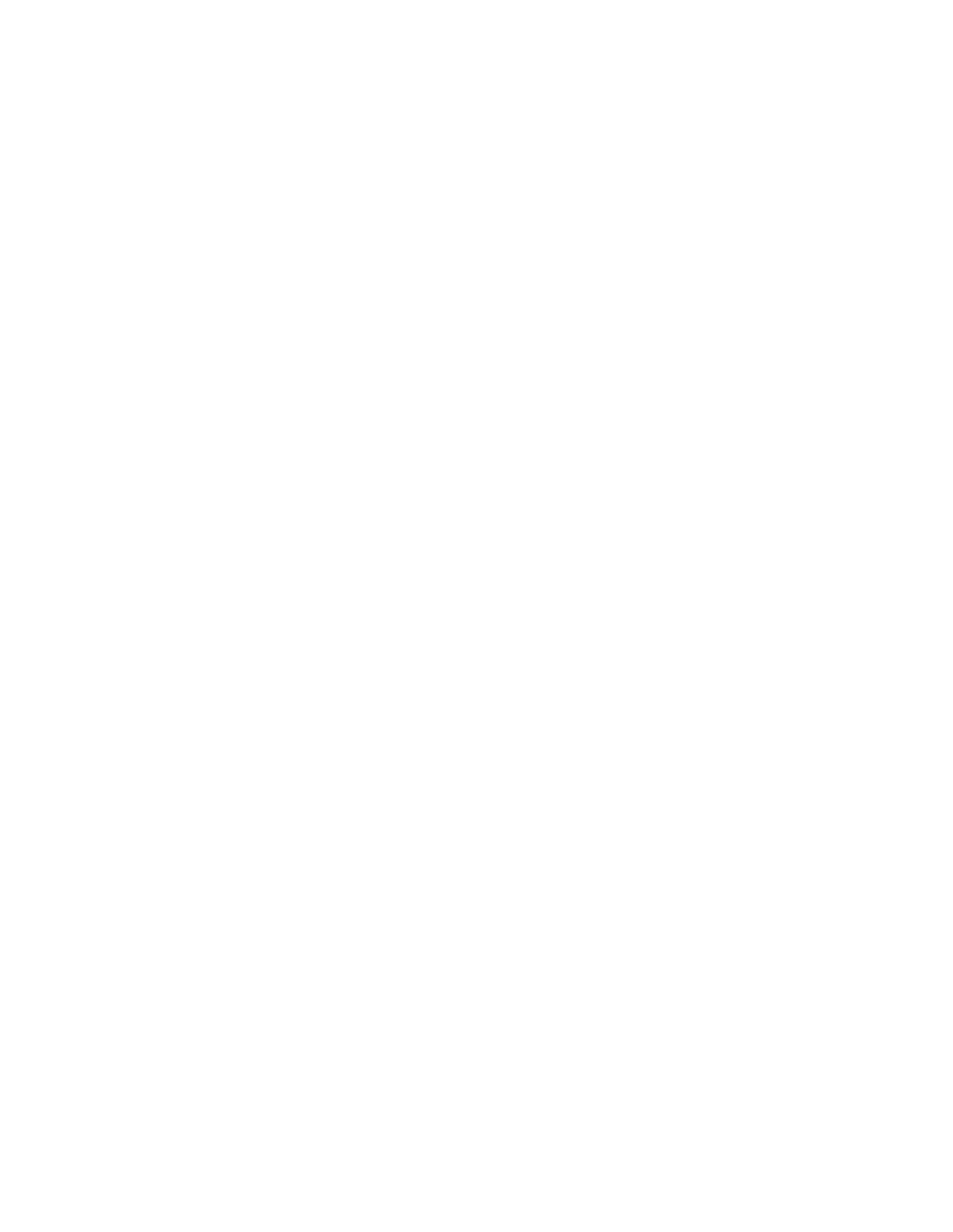xi

### **Intended Audience**

This manual is for anyone who manages, operates, or services the BA30B system drawer in an AlphaServer 4000 system.

### **Document Structure**

This manual uses a structured documentation design. Topics are organized into small sections for efficient online and printed reference. Each topic begins with an abstract. You can quickly gain a comprehensive overview by reading only the abstracts. Next is an illustration or example, which also provides quick reference. Last in the structure are descriptive text and syntax definitions.

This manual has seven chapters and four appendixes, as follows:

#### **Part 1: System Drawer**

- **Chapter 1, System Drawer Overview,** describes the components in the BA30B system drawer.
- **Chapter 2, Operation,** gives instructions for powering up the system drawer, booting the operating system, updating firmware, and operating the system remotely.
- **Chapter 3, Troubleshooting,** provides basic troubleshooting information for the system drawer.
- **Chapter 4, Installing Components,** gives instructions for adding CPU, memory, PCI, and EISA cards to the system drawer.

#### **Part 2: User Interface**

- **Chapter 5, SRM Console,** describes commands in the SRM console, for DIGITAL UNIX and OpenVMS systems.
- **Chapter 6, AlphaBIOS Console,** describes menu selections in the AlphaBIOS console, for Windows NT systems.
- **Chapter 7, Utilities,** shows how to run the EISA and RAID configuration utilities on an AlphaServer 4000 system.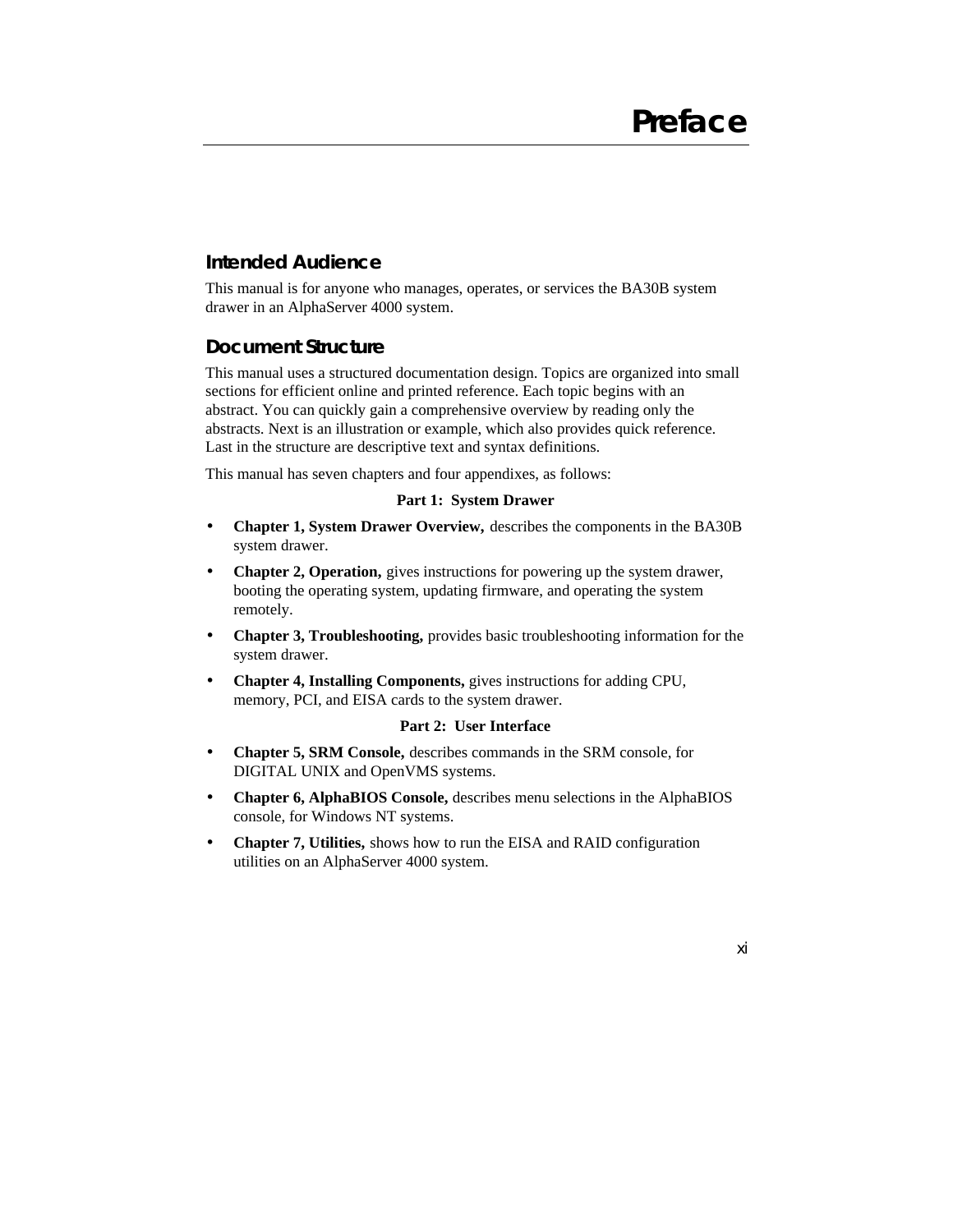- **Appendix A, How to Find Firmware Updates,** explains the process for downloading AlphaServer firmware from the Internet.
- **Appendix B, Hard Disk Partitioning for AlphaBIOS and Windows NT,** describes the concept of partitioning for AlphaBIOS and Windows NT.
- **Appendix C, Differences Between AlphaBIOS and ARC Firmware,** describes the differences.
- **Appendix D, Acoustical Data,** lists values for the system drawer in various configurations.

#### **Documentation Titles**

Table 1 lists the books in the AlphaServer 4000/4100 documentation set.

| Title                                           | <b>Order Number</b> |
|-------------------------------------------------|---------------------|
| <b>User and Configuration Documentation Kit</b> | $QZ$ –00VAB–GZ      |
| System Drawer User's Guide                      | $EK-4000A-UG$       |
| Configuration and Installation Guide            | $EK-4100A-CG$       |
| <b>Service Information</b>                      |                     |
| <i>Service Manual</i> (hard copy)               | $EK-4100A-SV$       |
| <i>Service Manual</i> (diskette)                | AK-QXBJA-CA         |
| <b>System Drawer Upgrades</b>                   | $EK-4041A-UI$       |
| PCI Upgrade                                     | $EK-4000A-UI$       |
| <b>Reference Information</b>                    |                     |
| KN30n CPU Installation Card                     | $EK-KN300-N$        |
| <b>MS3n0 Memory Installation Card</b>           | $EK-MS300-N$        |
| H7291 Power Supply Installation Card            | $EK-H7291-N$        |
| ServerWORKS Manager Administrator User's Guide  | ER-4QXAA-UA         |

#### **Table 1 AlphaServer 4000/4100 Documentation**

xii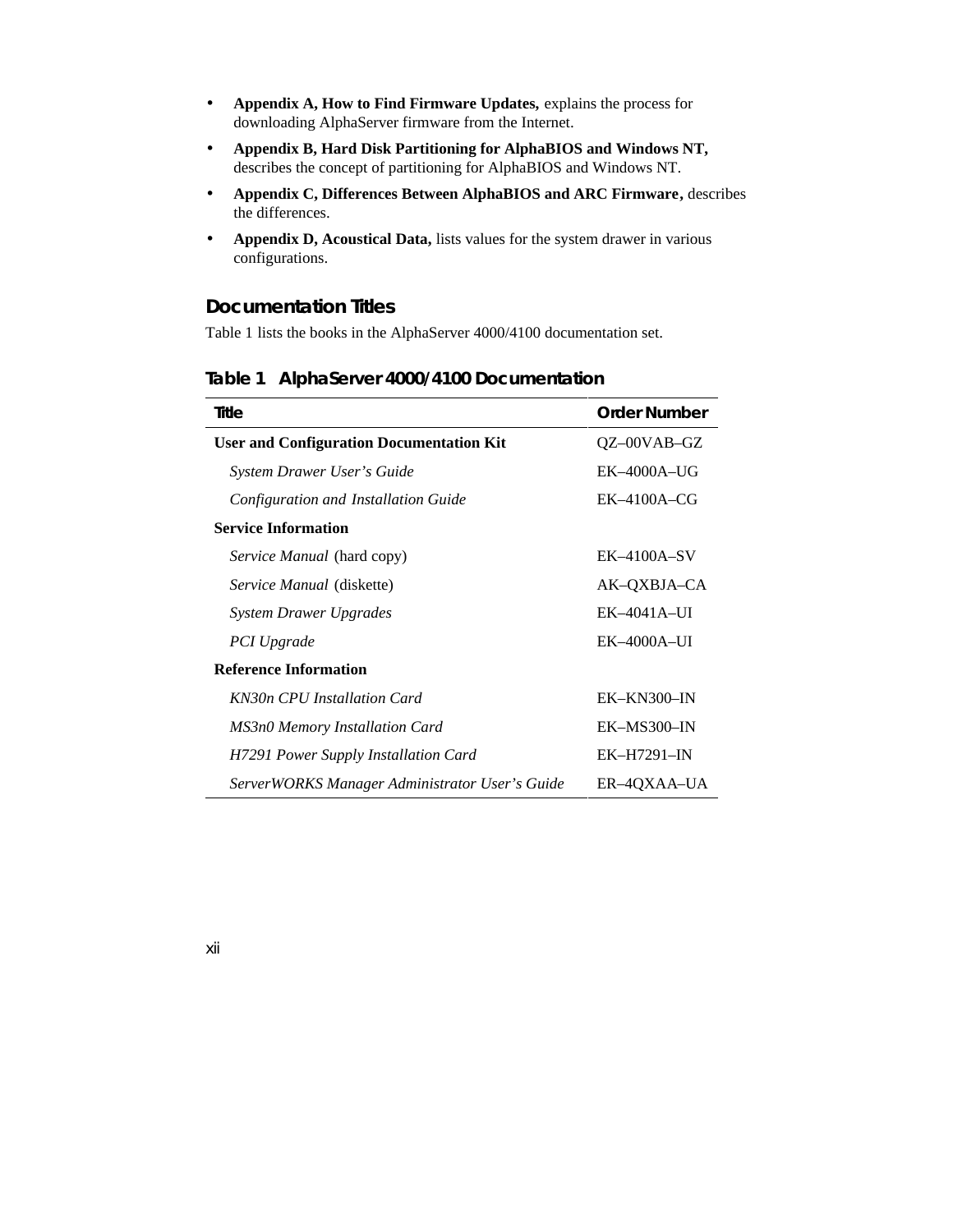# **Part 1**

**System Drawer**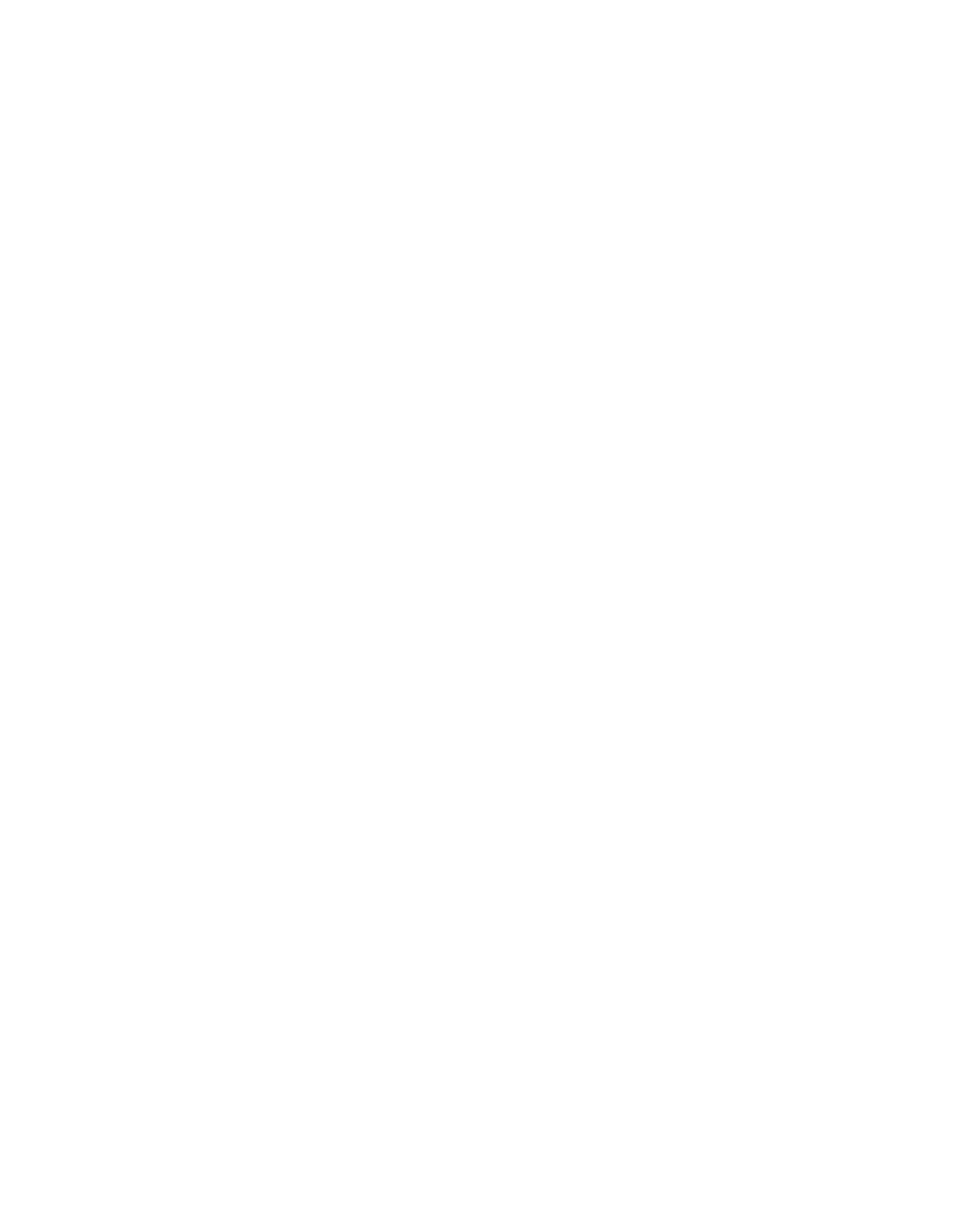# **System Drawer Overview**

The BA30B system drawer is the enclosure for AlphaServer 4000 processor and memory modules, system bus, and PCI bus. The same drawer is used in various AlphaServer 4000 models, such as the pedestal system and the cabinet system.

This chapter provides an overview of the BA30B system drawer in these sections:

- Characteristics
- **Architecture**
- Parts of the System Drawer
- Console Terminal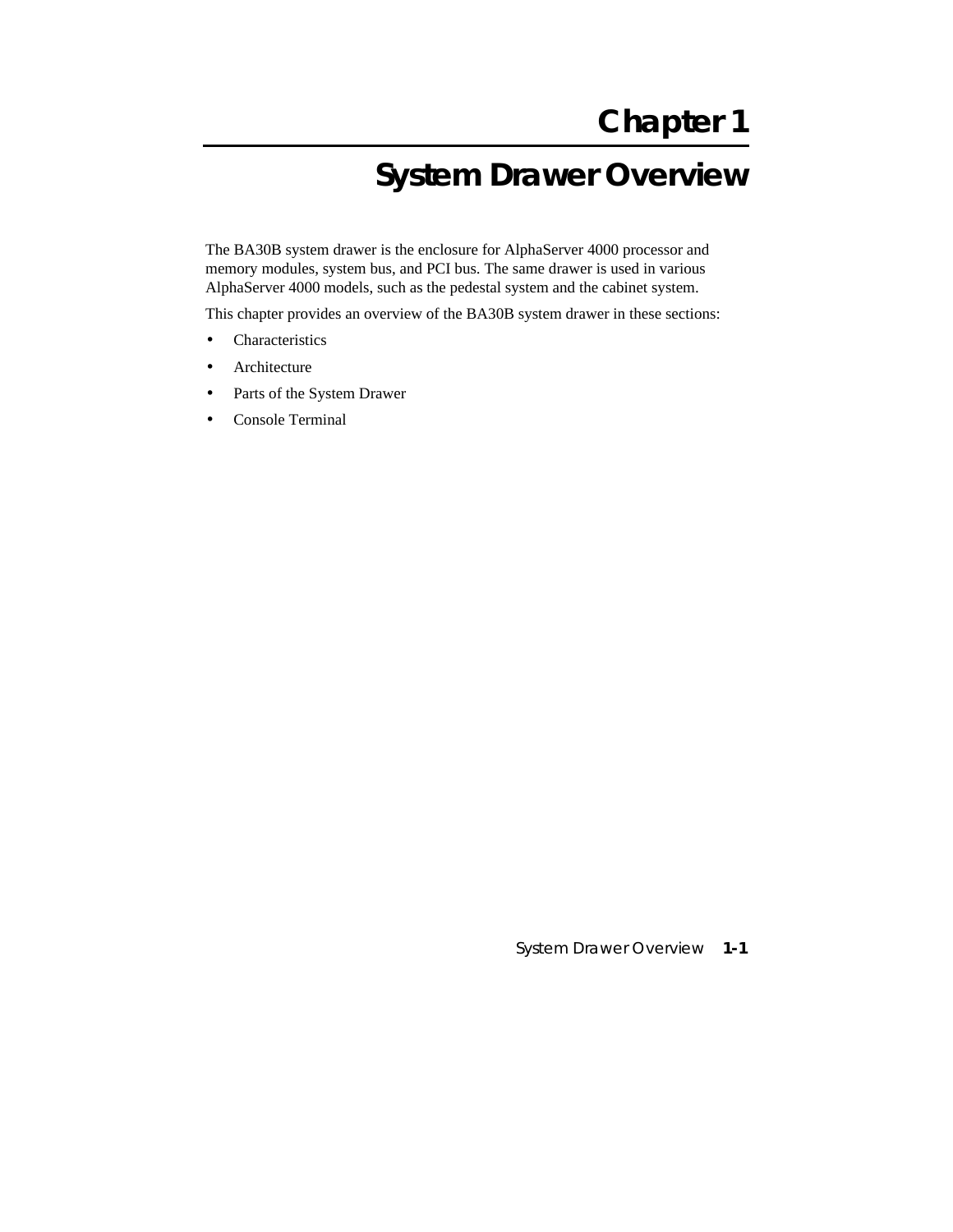# **1.1 Characteristics**

**The illustration shows the BA30B system drawer with covers in place. The table lists characteristics of the drawer.**

### **Figure 1–1 BA30B System Drawer**



**1-2** System Drawer User's Guide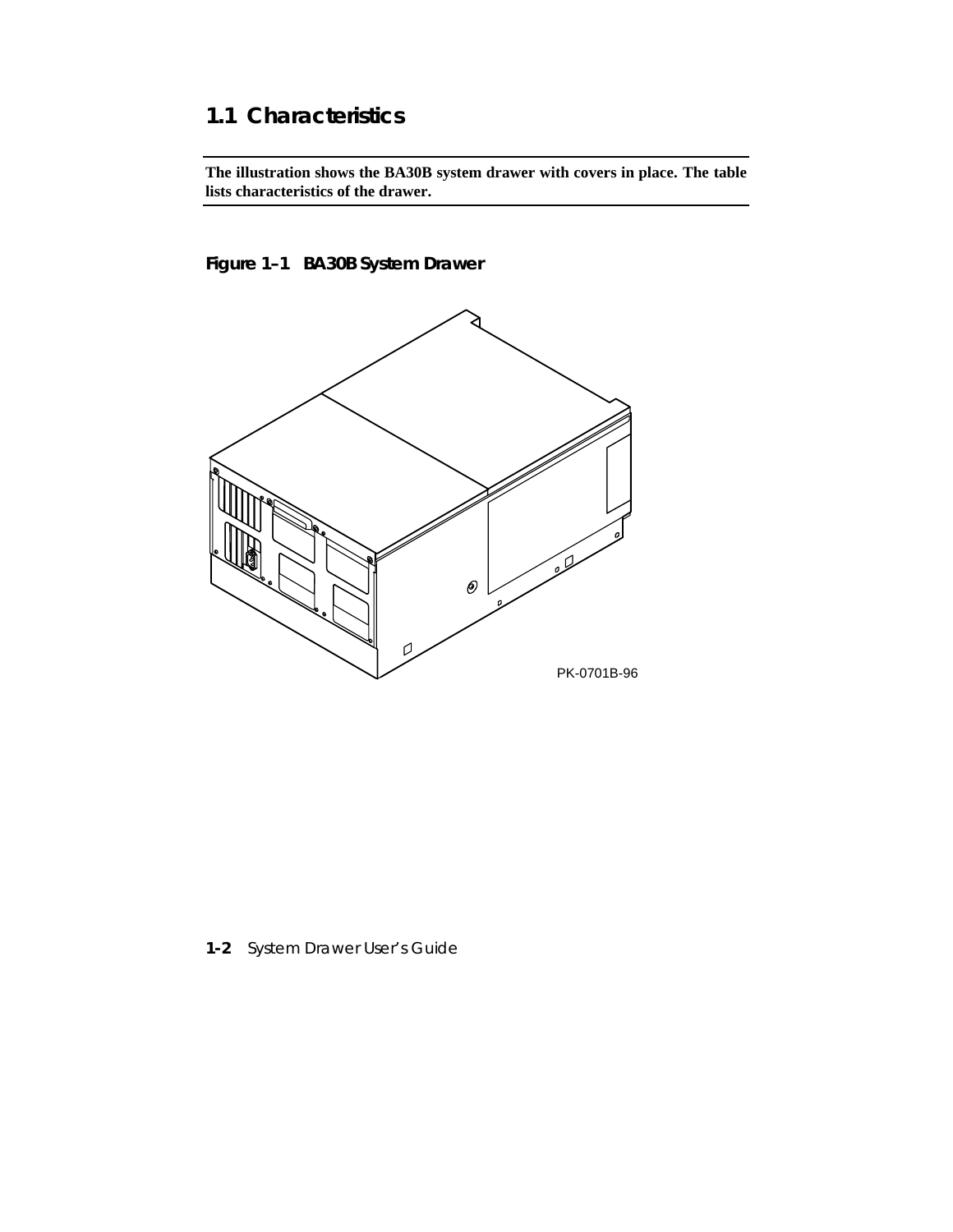| Characteristic                                | Specification                                                                                                                                                                                                                                                                                                                                       |  |
|-----------------------------------------------|-----------------------------------------------------------------------------------------------------------------------------------------------------------------------------------------------------------------------------------------------------------------------------------------------------------------------------------------------------|--|
| Size                                          | 30 cm H x 45 cm W x 69 cm D (11.8 in. x 17.7 in.<br>$x 27.2$ in.)                                                                                                                                                                                                                                                                                   |  |
| Weight                                        | 45.5 kg (100 lb) fully configured                                                                                                                                                                                                                                                                                                                   |  |
| Clearance                                     | $20 \text{ cm}$ (7.9 in.) front and rear                                                                                                                                                                                                                                                                                                            |  |
| Maximum heat dissipation                      | 1100 w (3754 Btu/hr)                                                                                                                                                                                                                                                                                                                                |  |
| <b>Electrical</b>                             |                                                                                                                                                                                                                                                                                                                                                     |  |
| Voltage                                       | 100-120/200-240 Vac                                                                                                                                                                                                                                                                                                                                 |  |
| Phase                                         | Single                                                                                                                                                                                                                                                                                                                                              |  |
| Frequency                                     | 50-60 Hz                                                                                                                                                                                                                                                                                                                                            |  |
| Maximum rated current<br>(single cord set)    | 8.4 A at 100–120 V<br>4.2 A at 200–240 V                                                                                                                                                                                                                                                                                                            |  |
| Maximum rated current<br>(multiple cord sets) | 8.0 A at 100–120 V<br>4.0 A at 200–240 V                                                                                                                                                                                                                                                                                                            |  |
| Maximum power consumption                     | 700 w                                                                                                                                                                                                                                                                                                                                               |  |
| <b>Environmental</b>                          |                                                                                                                                                                                                                                                                                                                                                     |  |
| Temperature                                   | Operating: $10^{\circ}$ to 35 $^{\circ}$ C (50 to 95 $^{\circ}$ F)<br>Not operating: -40 $\degree$ to 66 $\degree$ C (-40 $\degree$ to 150.8 $\degree$ F)<br>Storage (60 days): -40 $\degree$ to 66 $\degree$ C (-40 $\degree$ to 150.8 $\degree$ F)<br>Rate of change: $11^{\circ}$ to 19 $^{\circ}$ C per hour<br>$(20^{\circ}$ to 35°F per hour) |  |
| Humidity                                      | Operating: 20% to 90% (noncondensing)<br>Not operating: 10% to 95%<br>Storage (60 days): 10% to 95%                                                                                                                                                                                                                                                 |  |
| Altitude                                      | Operating: 2000 m (6560 ft)<br>Not operating: 3600 m (11808 ft)                                                                                                                                                                                                                                                                                     |  |

**Table 1–1 BA30B System Drawer Characteristics**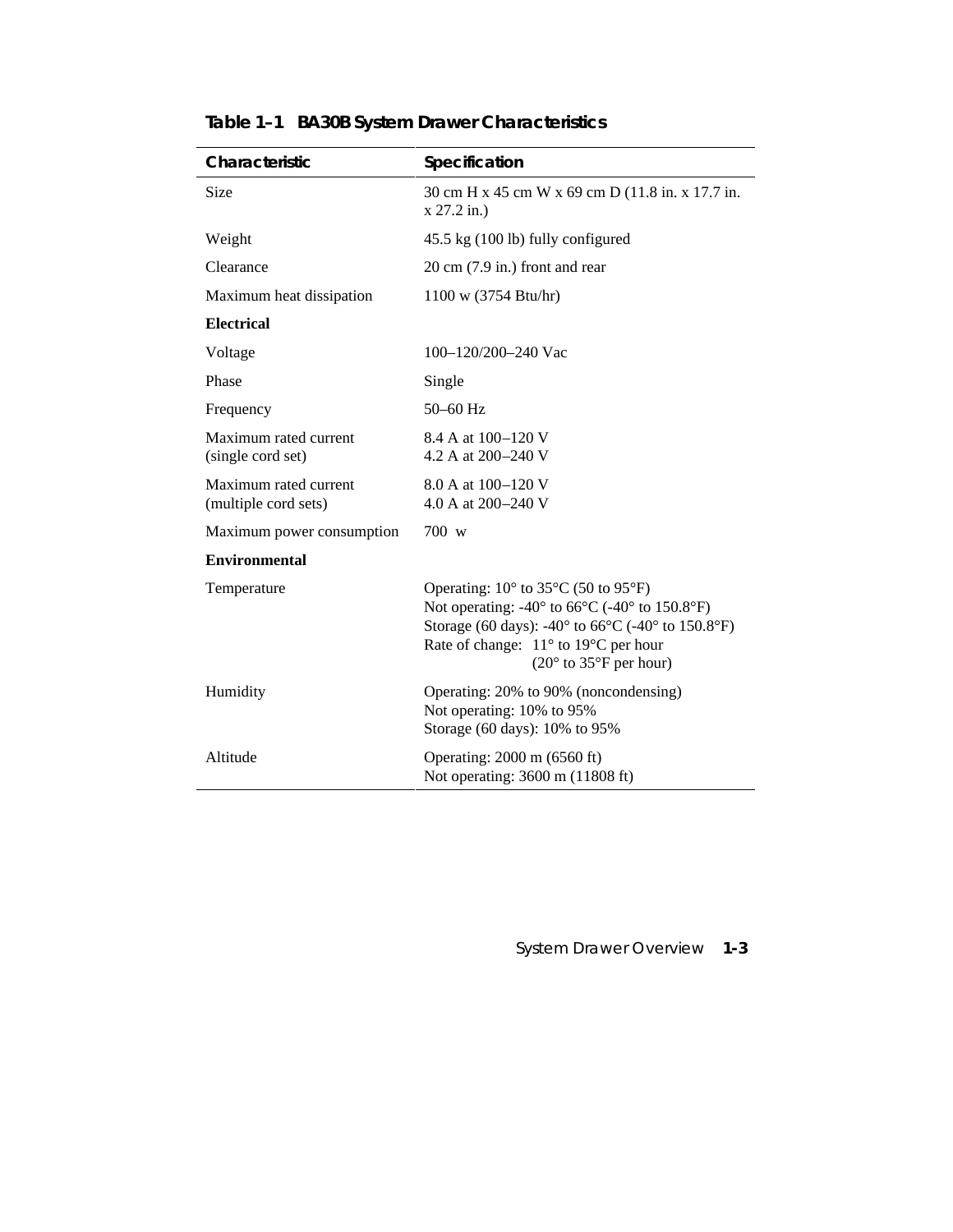# **1.2 Architecture**

**The system bus, with its logic on the system motherboard, connects the CPU, memory, and system bus to PCI bus bridge modules. The four 64-bit PCI buses each have four slots for PCI options. (Three of the 16 slots can be used for either PCI or EISA options.)**

**Figure 1–2 System Drawer Block Diagram**



**1-4** System Drawer User's Guide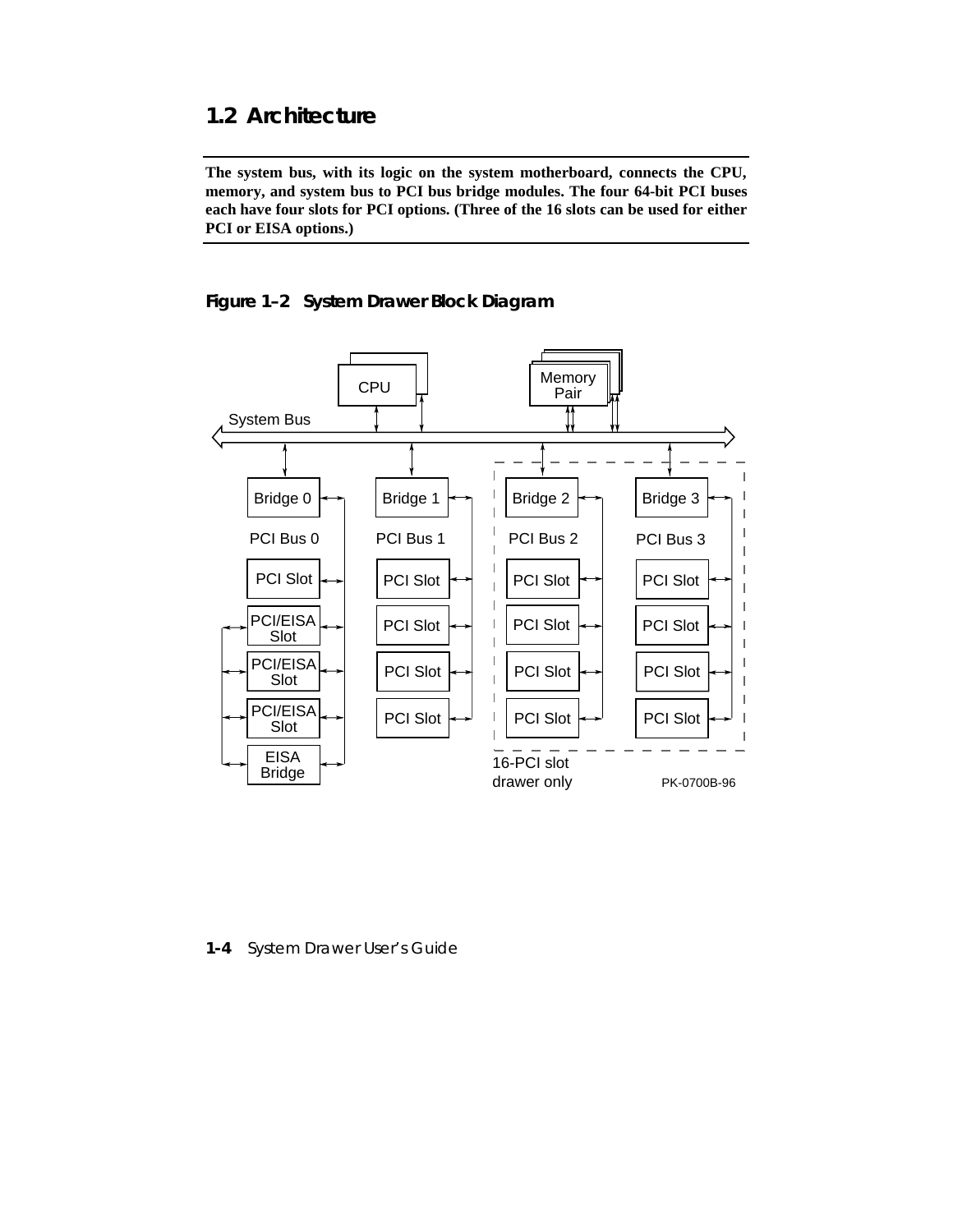The **system bus** is a 144-bit data bus (128 bits for data and 16 for ECC) and a separate 40-bit command/address bus. The logic is on the system motherboard. This bus connects CPU modules, memory modules, and the system bus to PCI bus bridge modules. The clock for the system bus is on the module in CPU slot 0.

The system drawer supports up to two **CPU modules**.

A **memory pair** is two modules of the same size and type, which together make one memory option. Memory pairs can be 128 or 512 MB, or 1 or 2 GB. Each module in the pair drives 72 bits of the 144-bit system bus. The system drawer can have up to two memory pairs.

Each **system bus to PCI bus bridge module** has two PCI bridges. Each bridge supports one 64-bit **PCI bus**. The system can have up to two bridge modules, for a total of four PCI buses. The first PCI bus has one dedicated PCI slot and three slots that can be used for either PCI or EISA options.The other PCI buses each have four slots for PCI options.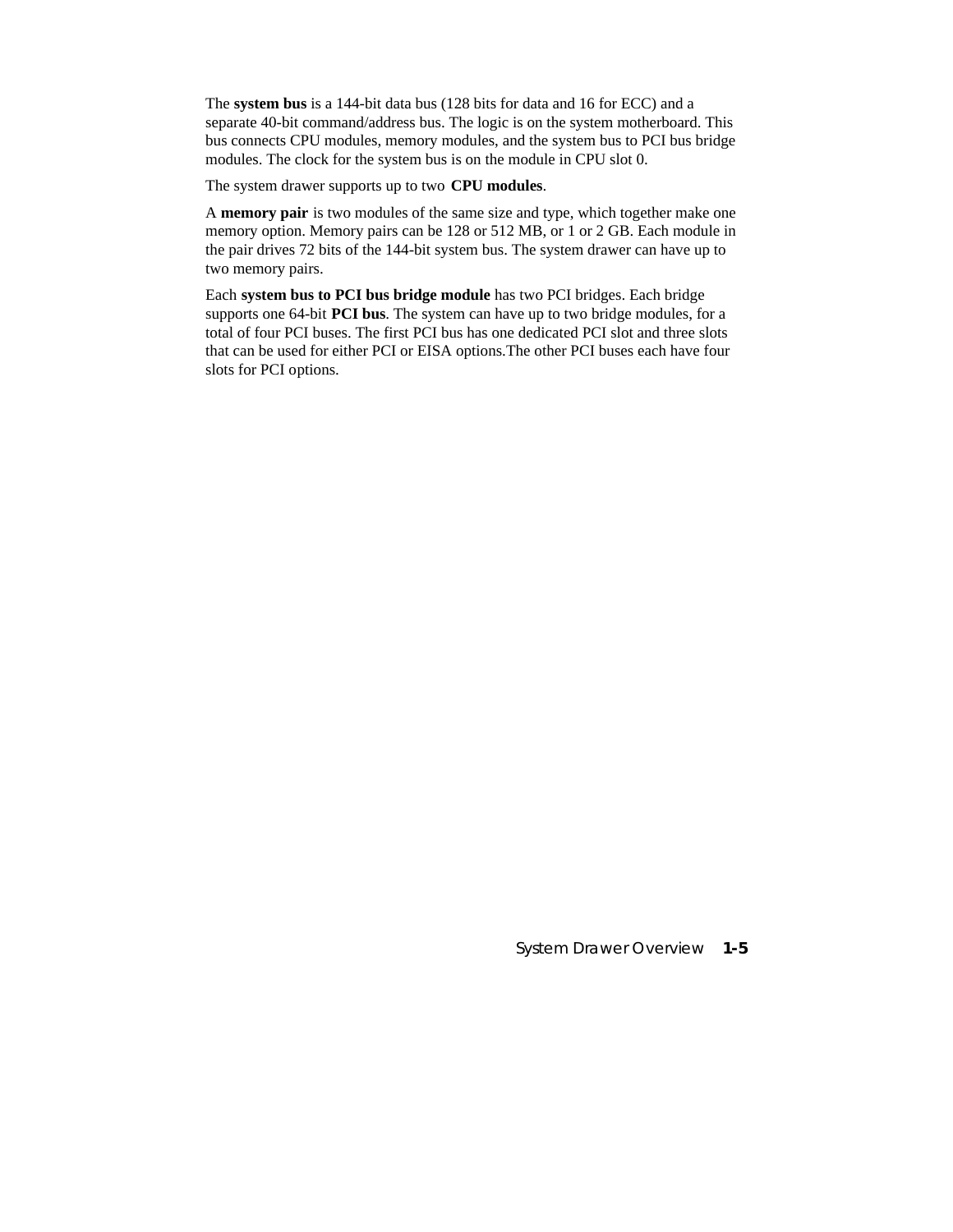# **1.3 Parts of the System Drawer**

**The system drawer consists of the system card cage, PCI card cages, control panel, and power and cooling section.**

### **Figure 1–3 System Drawer Sections**



**1-6** System Drawer User's Guide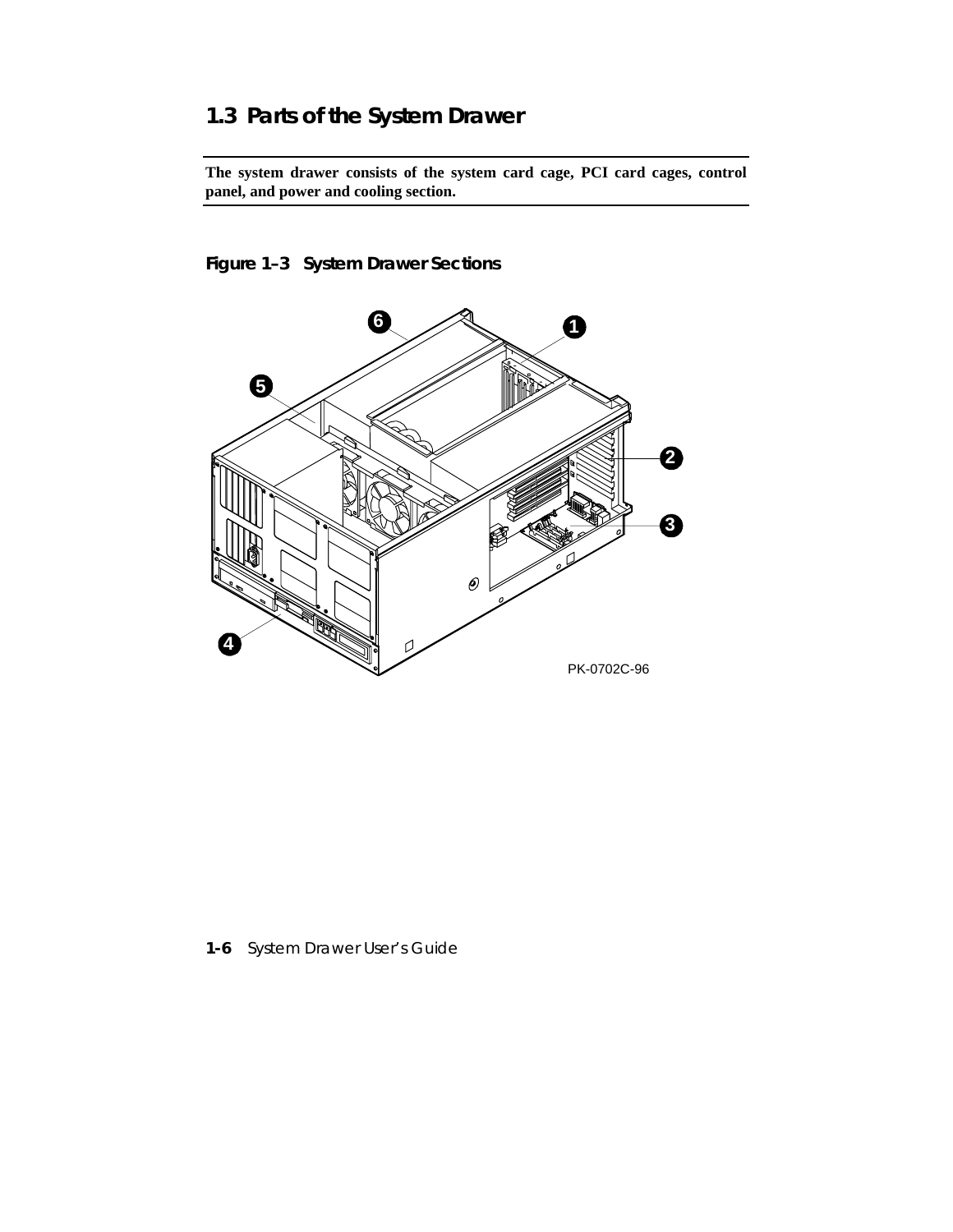The callouts in Figure 1–3 point to these components of the BA30B system drawer:

- $\bullet$  System card cage, which holds the system motherboard and the CPU, memory, bridge, and power control modules. Refer to Sections 1.3.1 through 1.3.5 for information about these modules.
- **2** PCI card cage, which holds the motherboard for PCI 0 and PCI 1, option cards, and the server control module. Refer to Section 1.3.6 for information about the motherboard.
- $\bullet$  Server control module, which holds the I/O connectors and remote console monitor. Refer to Section 1.3.7.
- $\bullet$  Control panel assembly, which includes the control panel, a floppy drive, and a CD-ROM drive. Refer to Section 1.3.8.

*NOTE: When the system drawer is mounted in a pedestal cabinet, the control panel is mounted in a tray at the top of the drawer.*

- ¶ Power and cooling section, which contains one to three power supplies (refer to Section 1.3.9) and three fans.
- · PCI card cage, which holds the motherboard for PCI 2 and PCI 3 and their option cards (16-PCI slot drawers only). Refer to Section 1.3.6 for information about the motherboard.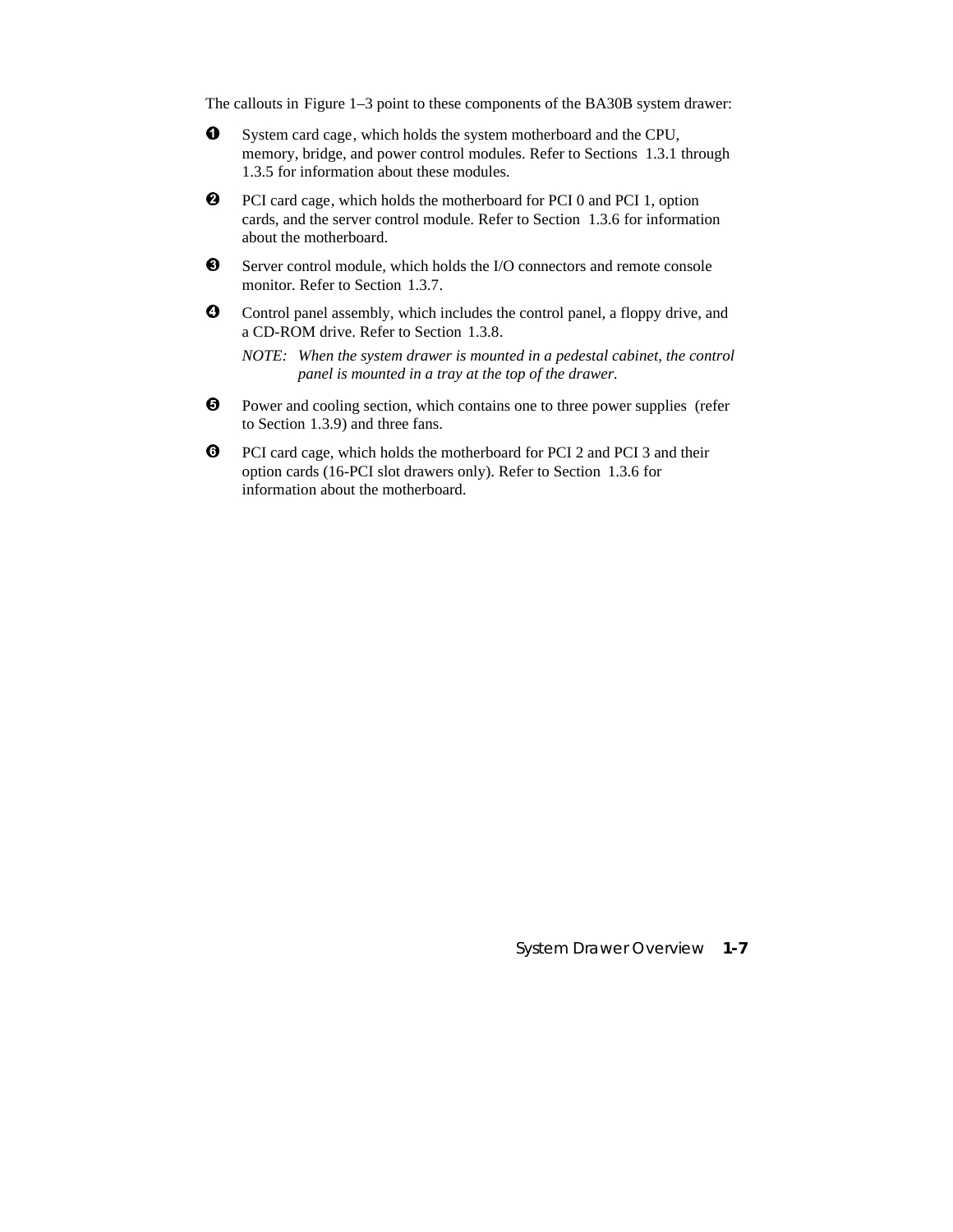# **1.3.1 System Motherboard**

**The system motherboard is on the floor of the system card cage. It has slots for the CPU, memory, power control, and bridge modules.**

# **Figure 1–4 System Motherboard**



**1-8** System Drawer User's Guide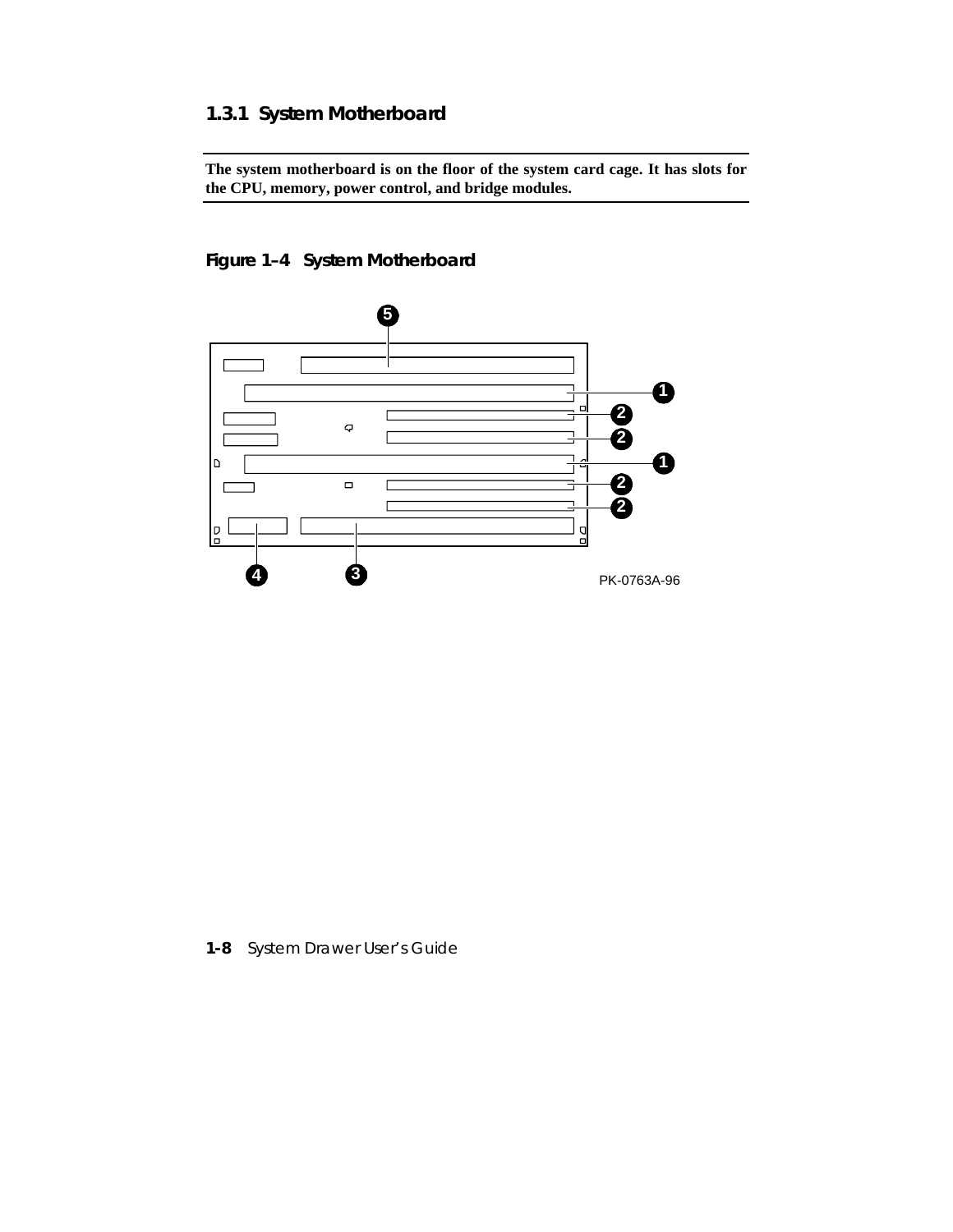The system motherboard has the logic for the system bus. It is the backplane that holds the CPU, memory, bridge, and power control modules. Figure 1–4 shows the locations of these modules and of connectors on the motherboard.

- **O** CPU module
- **2** Memory module
- $\bullet$  Bridge module (PCI 0 and 1)
- **4** Power control module
- $\bullet$  Bridge module (PCI 2 and 3  $-$  16-PCI slot drawer only)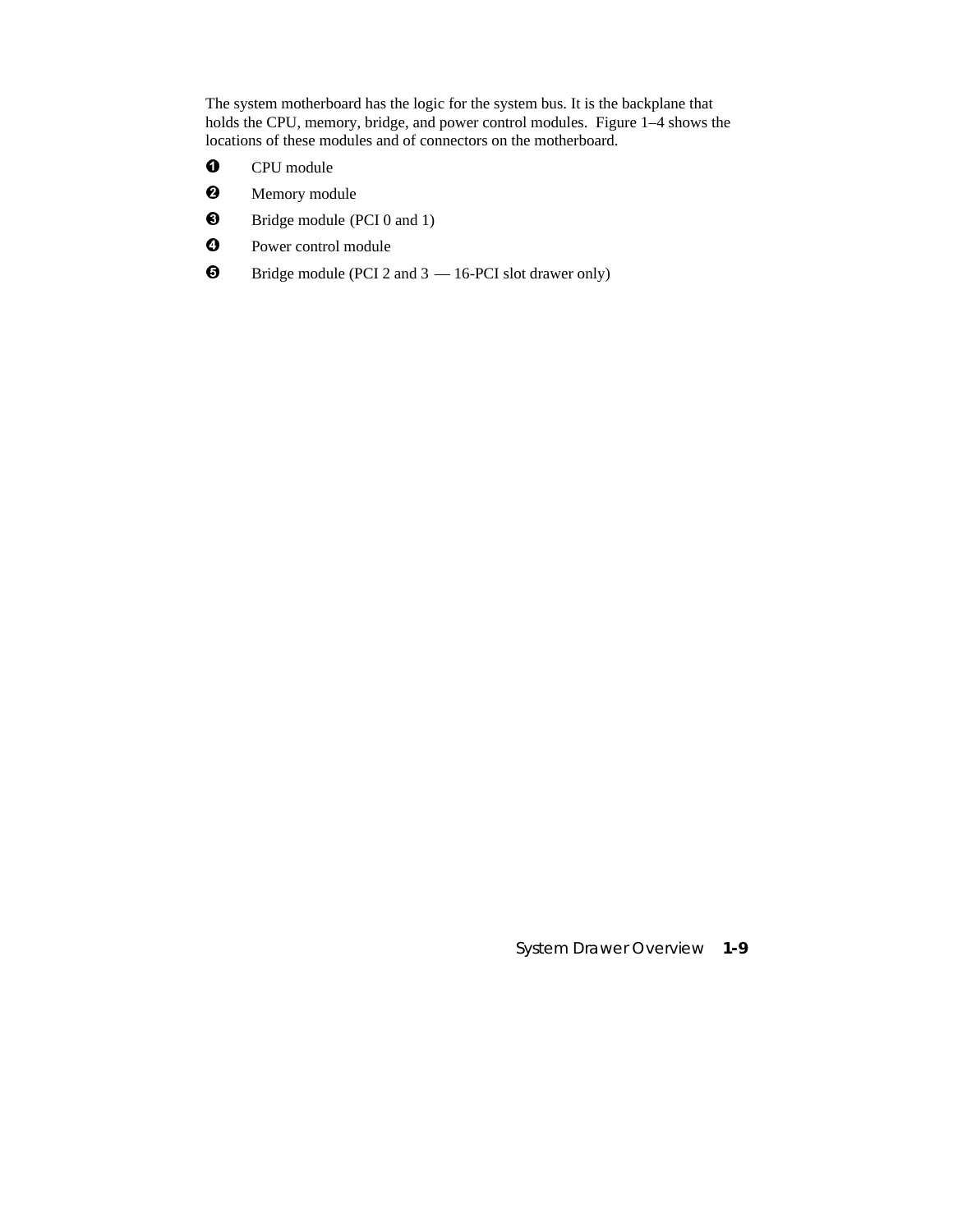### **1.3.2 CPU Module**

**Each CPU module has a fan for cooling. The BA30B system drawer can have up to two CPU modules.**

### **Figure 1–5 CPU Modules**



**1-10** System Drawer User's Guide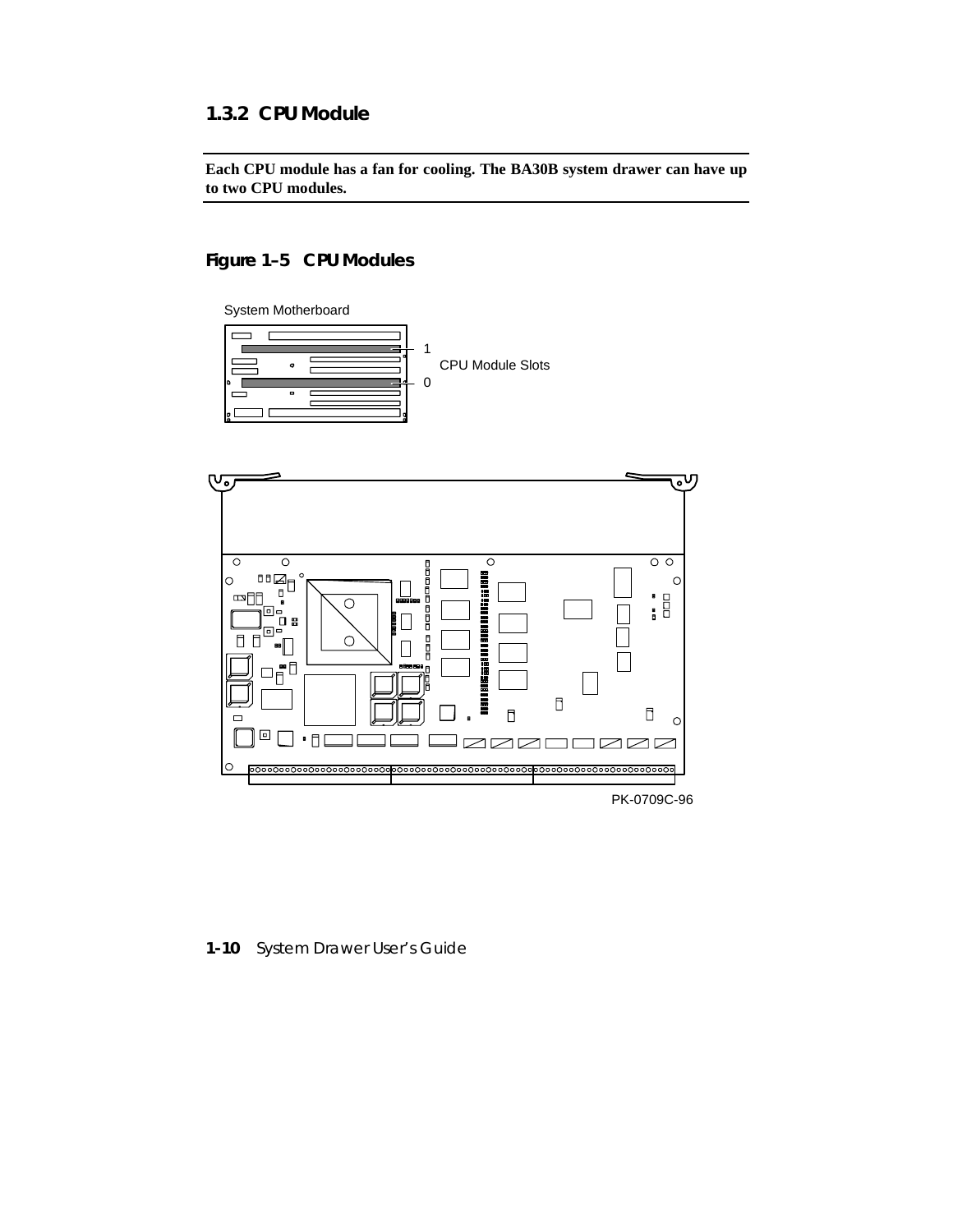#### **Description**

The system drawer can have one or two CPU modules. Each CPU module has a fan for cooling.

#### **Configuration**

- The first CPU module must be in CPU slot 0 to provide the system clock.
- The second CPU module, if present, is installed in CPU slot 1.
- All CPU modules must have the same clock frequency.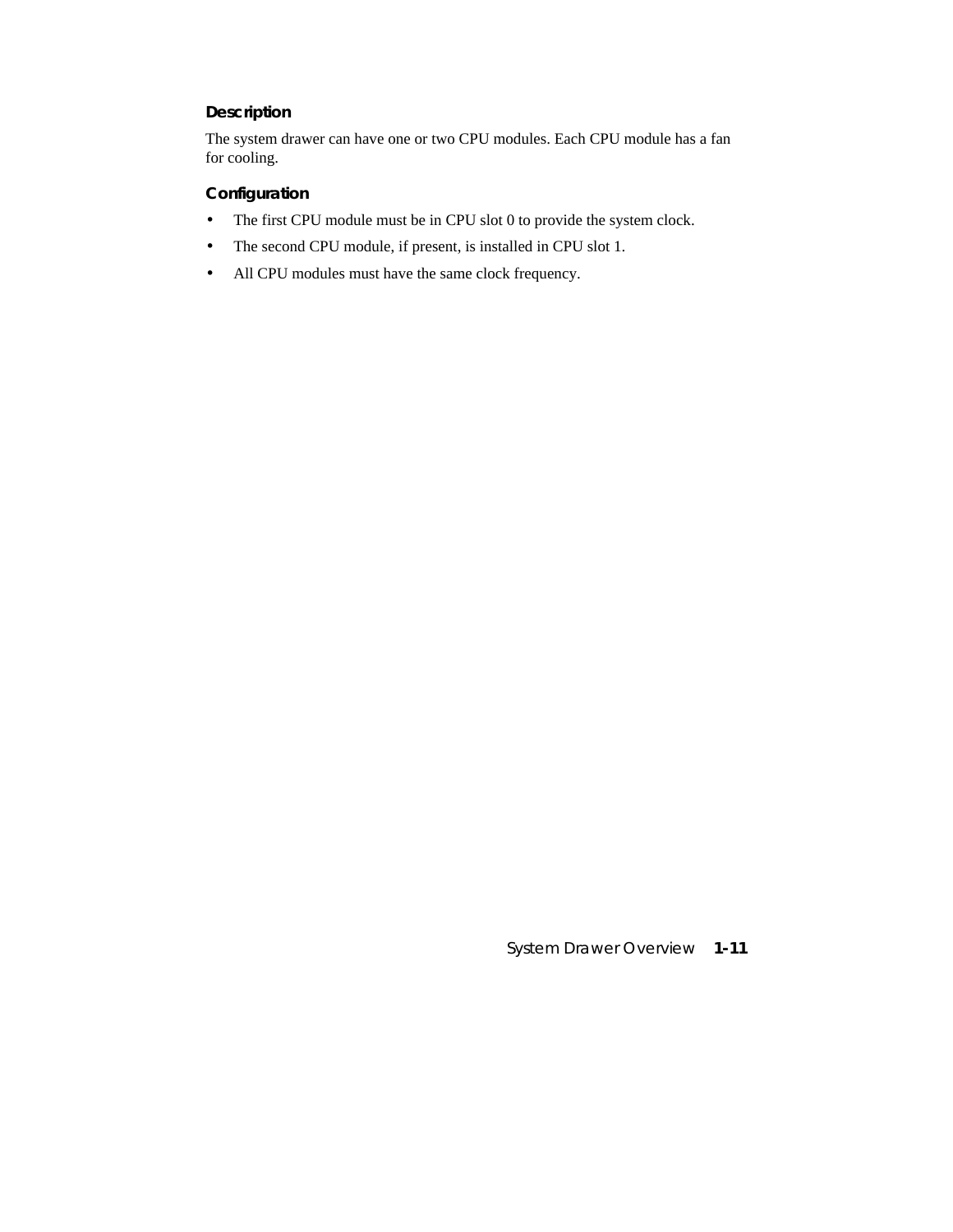### **1.3.3 Memory Pair**

**Memory modules are used only in pairs — two modules of the same size and type. Each module provides either the low half or the high half of the memory space. The system drawer can hold up to two memory module pairs.**

#### **Figure 1–6 Memory Module**

System Motherboard





PK-0708B-96

**1-12** System Drawer User's Guide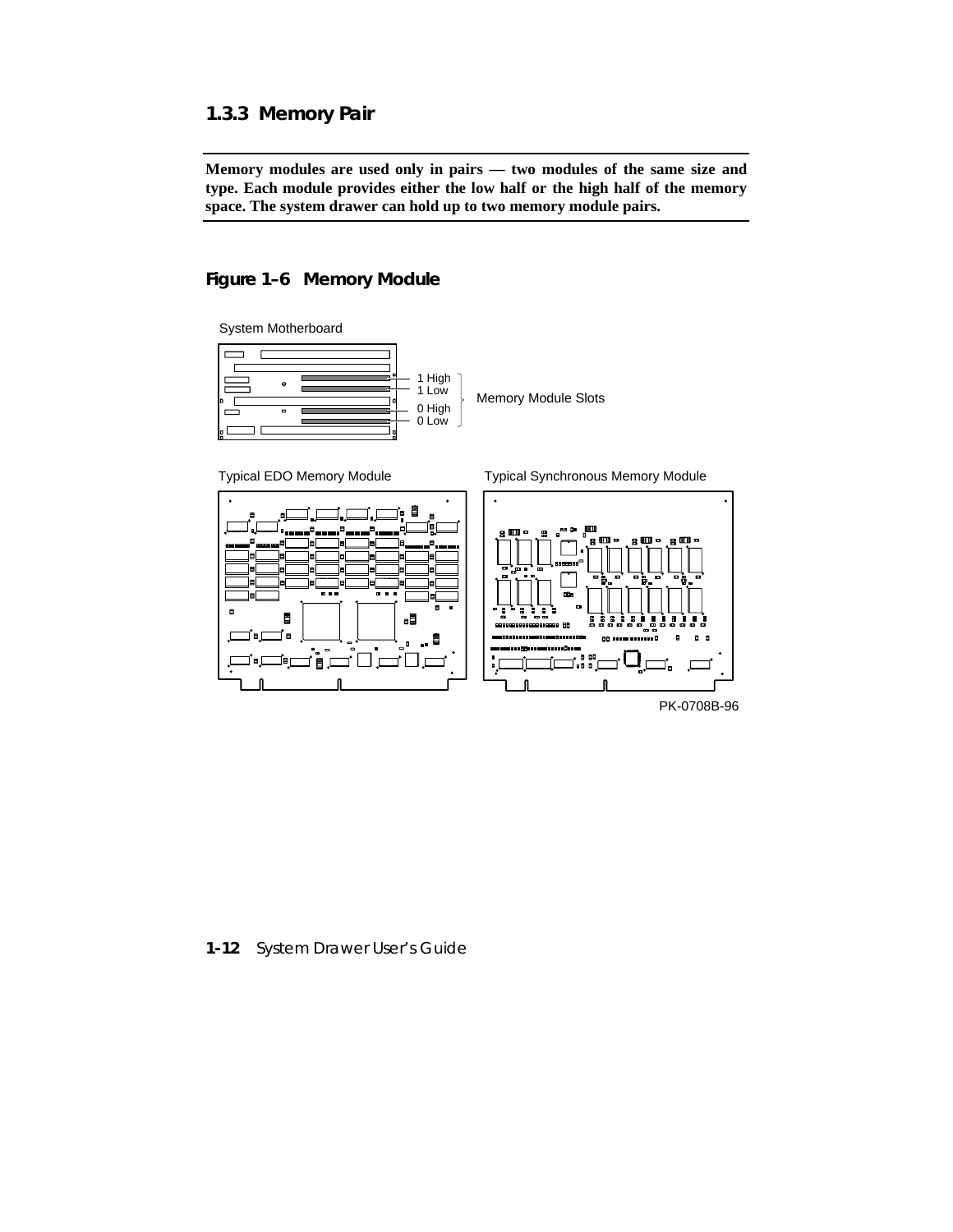#### **Description**

Memory modules are used only in pairs. A memory module pair is two modules of the same size and type; one module in the pair provides the low half and the other the high half of that pair's memory region. Two types of memory modules are available: synchronous and extended data out (EDO).

#### **Configuration**

- Memory modules are installed and used in pairs. Both modules in a memory pair must be of the same size and type.
- Memory must be configured in descending order. That is, the larger memory pair must be in slots 0 Low and 0 High, and the second pair, if present, in 1 Low and 1 High. (The first memory pair defines the size of the memory region for each pair.)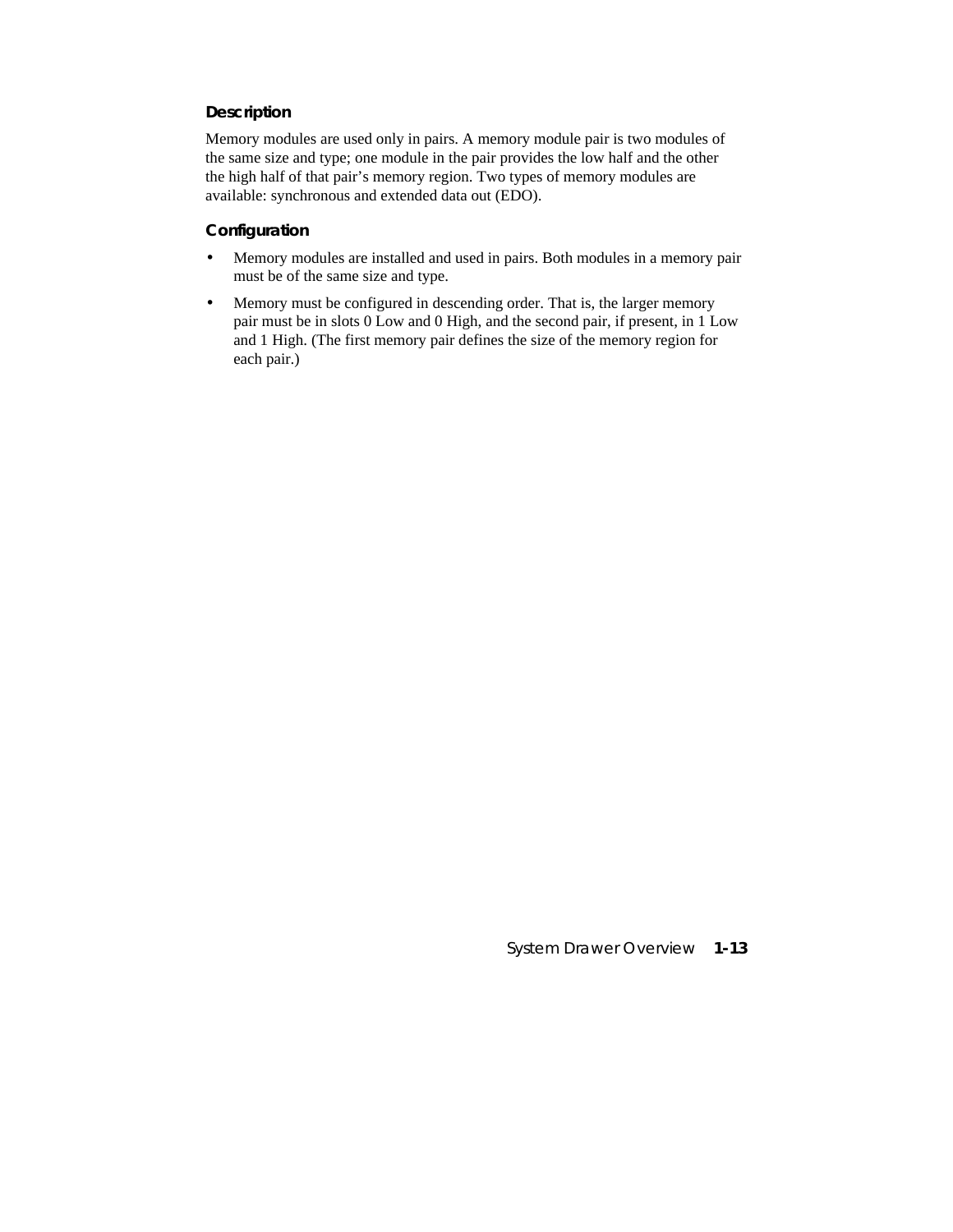### **1.3.4 Power Control Module**

**The power control module controls power sequencing and monitors power supply voltage, temperature, and fans.**

# **Figure 1–7 Power Control Module**





**1-14** System Drawer User's Guide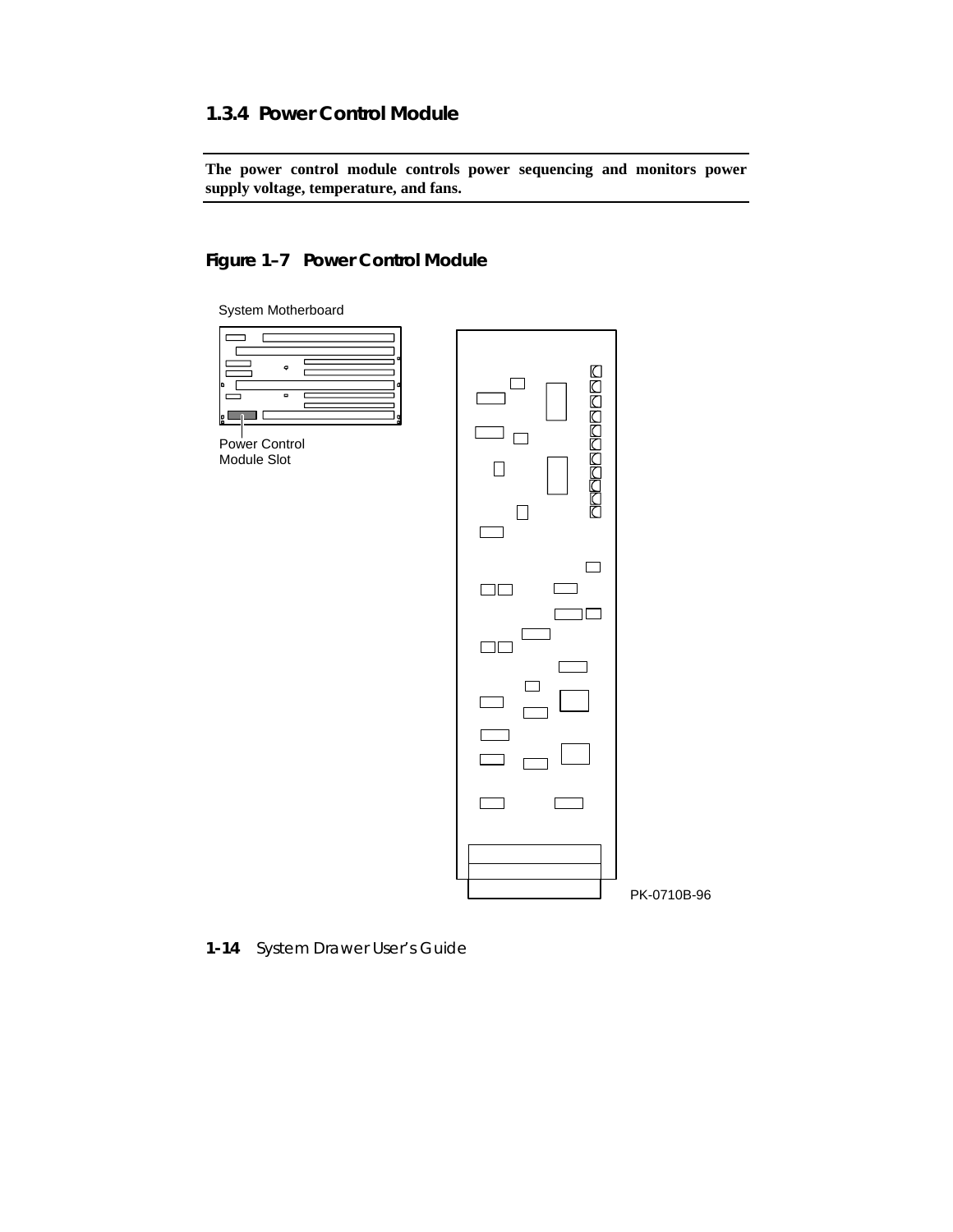The power control module performs these functions:

- Controls power sequencing.
- Monitors the combined output of power supplies and shuts down power if it is not in range.
- Monitors system temperature and shuts off power if it is out of range.
- Monitors the fans in the system drawer and on the CPU modules and shuts down power if a fan fails.
- Provides visual indication of faults through LEDs.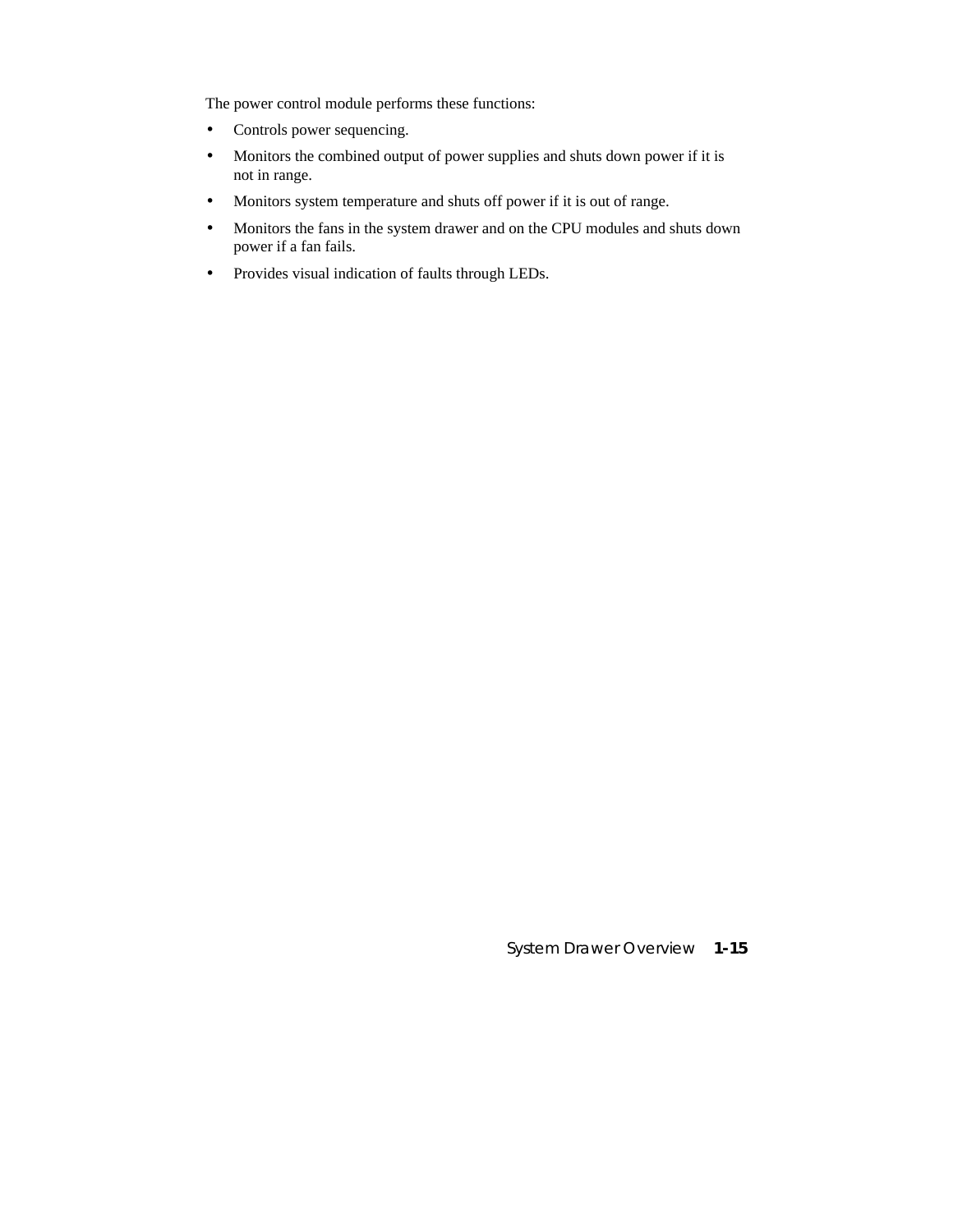### **1.3.5 System Bus to PCI Bus Bridge Module**

**The bridge module is the physical interconnect between the system motherboard and the PCI motherboard.**

### **Figure 1–8 Bridge Module**







PK-0707B-96

#### **1-16** System Drawer User's Guide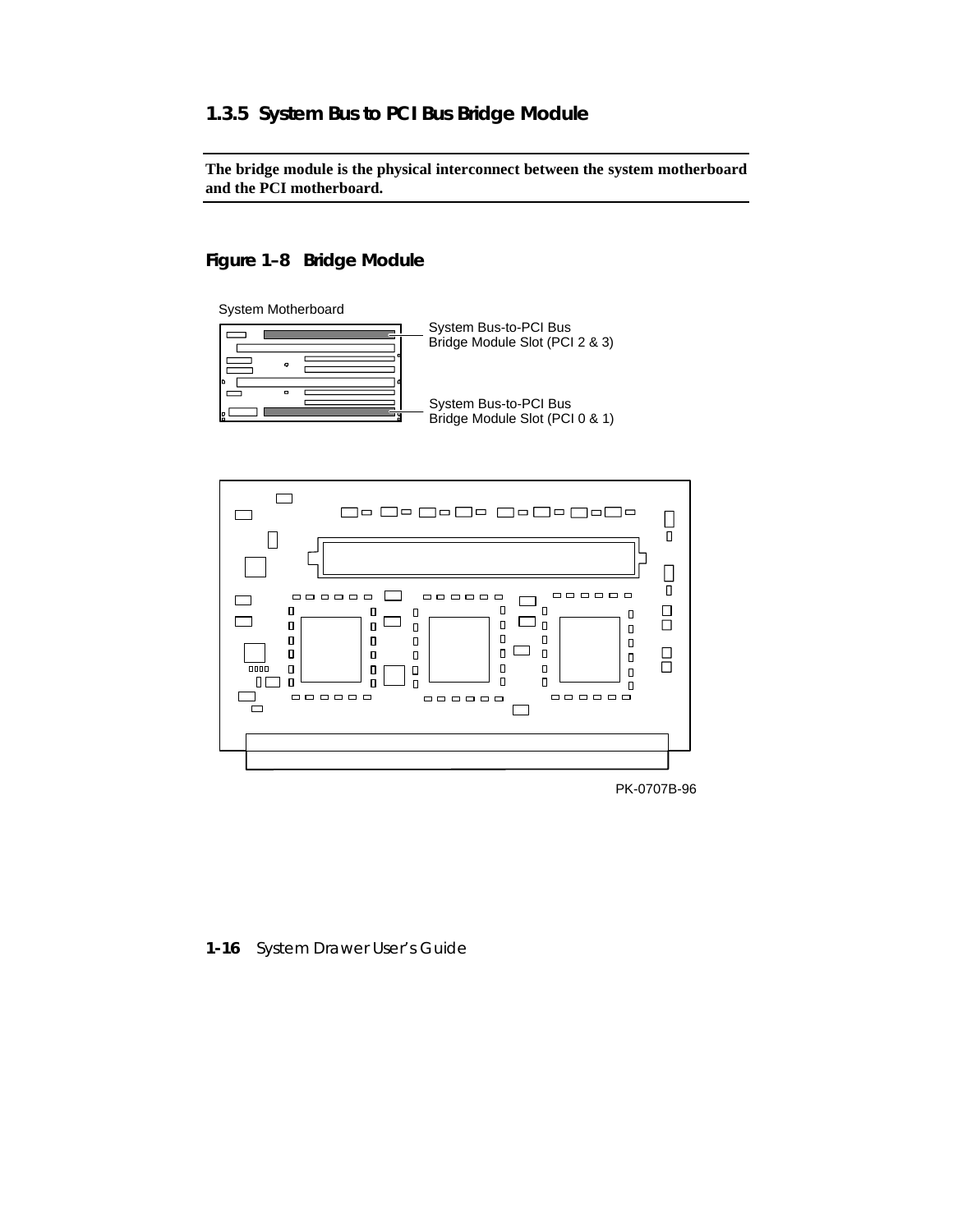The 16-PCI slot system drawer has two bridge modules; the 8-PCI slot drawer has one.

Each bridge module is the physical interconnect between the system motherboard and a PCI motherboard. Each side of a bridge module connects to one PCI bus.

The bridge module converts system bus commands and data addressed to I/O space to PCI commands and data, and it converts PCI bus commands and data addressed to system memory or CPUs to system bus commands and data.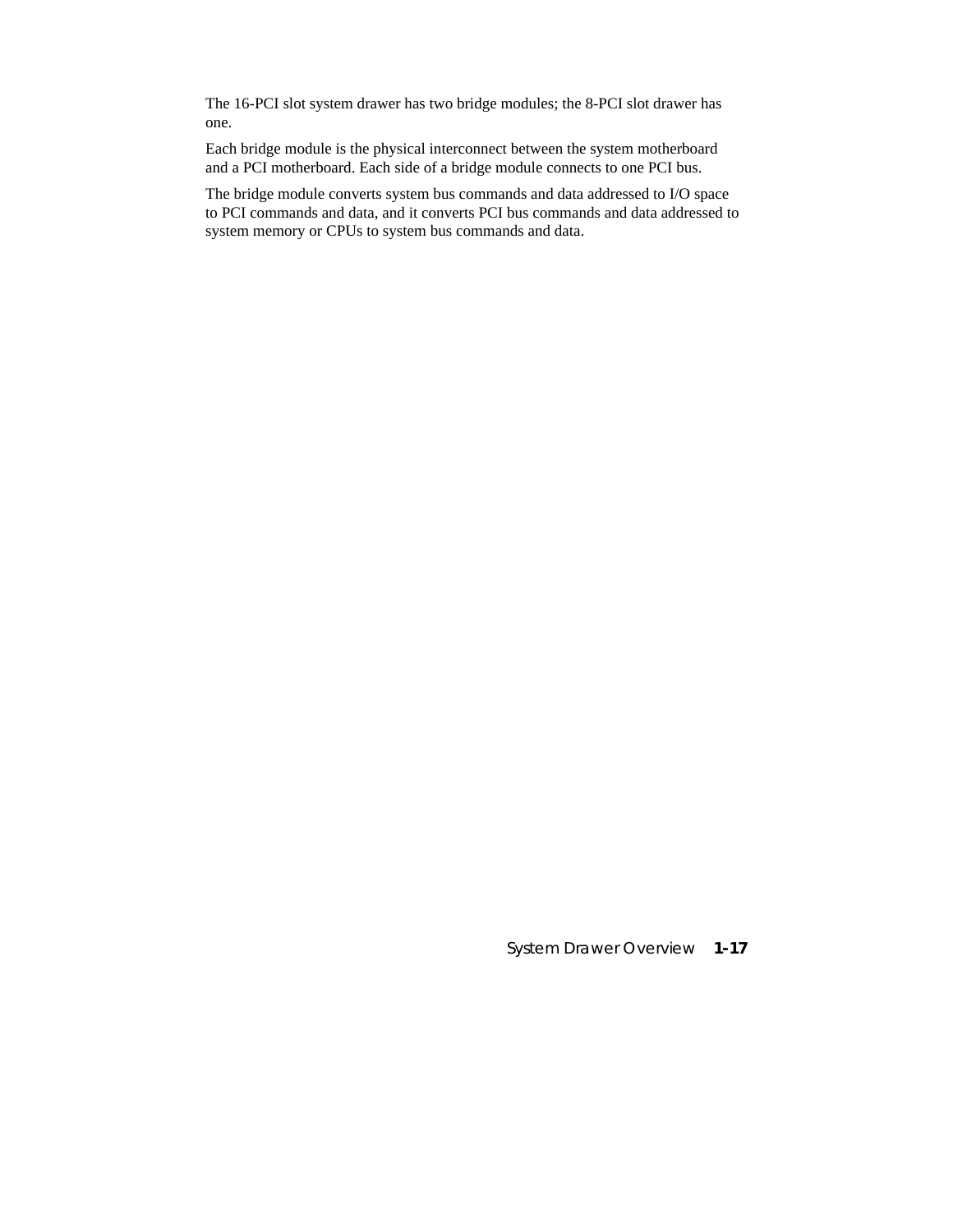### **1.3.6 PCI Motherboard**

**Each PCI motherboard has the logic for two PCI buses. PCI 0 consists of one dedicated PCI slot and three shared PCI/EISA slots; PCI 1, 2, and 3 each have four PCI slots.**



**Figure 1–9 PCI Motherboard (PCI 0 and 1)**

The PCI 0 and 1 motherboard is used in all BA30B system drawers. The PCI 2 and 3 motherboard is found only in 16-PCI slot system drawers.

The logic for two 64-bit PCI buses is on each PCI motherboard. PCI 0 has one dedicated PCI slot and three shared PCI/EISA slots, and PCI 1, 2, and 3 each have four PCI slots. The PCI 0 and 1 motherboard has cable connections to remote I/O (mouse, keyboard, serial port, and parallel port) and to an internal floppy drive, an internal CD-ROM drive, the control panel, and 5V power. Also on this module are the chips for the PCI to EISA bridge and the internal CD-ROM controller.

**1-18** System Drawer User's Guide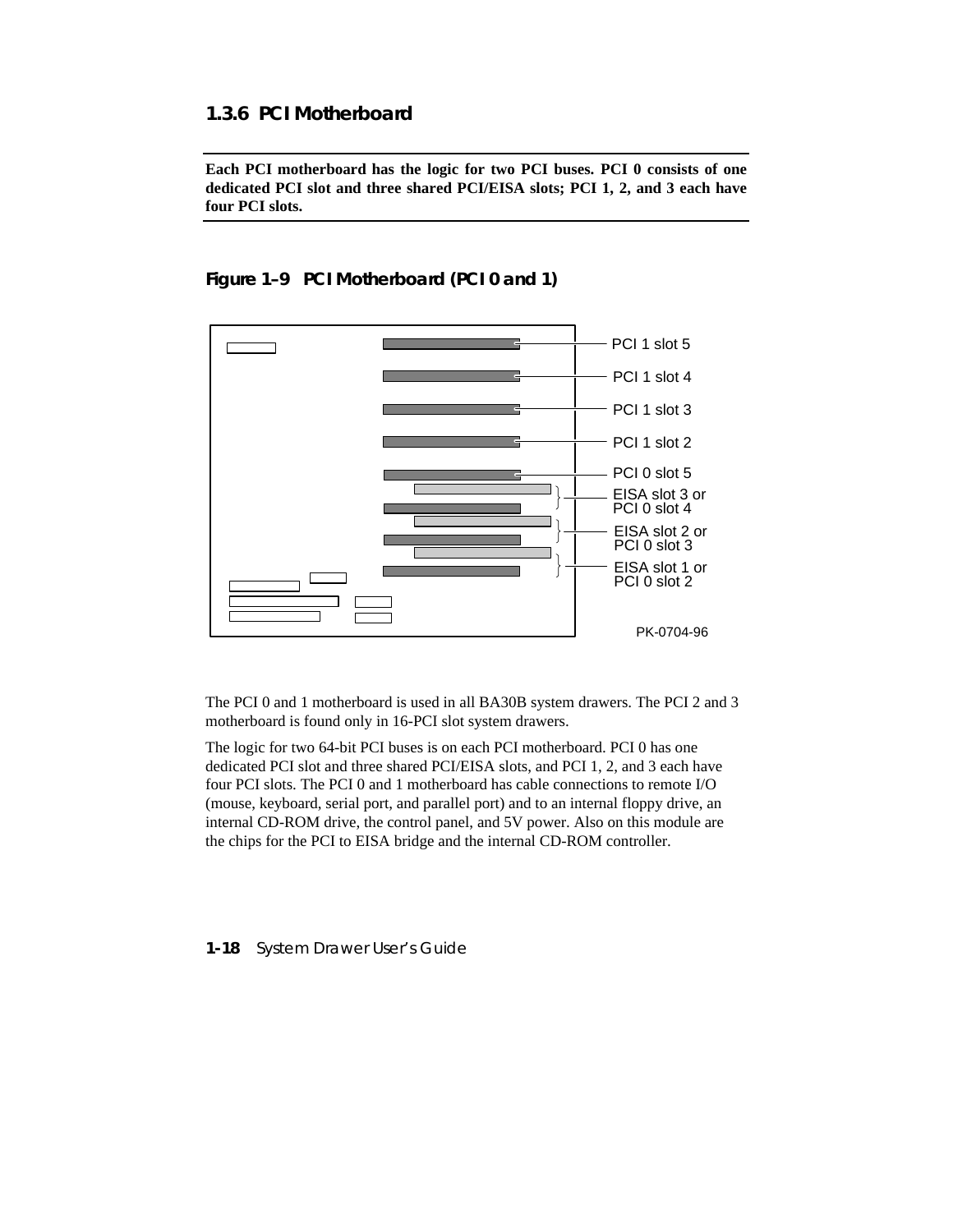

**Figure 1–10 PCI Motherboard (PCI 2 and 3 — 16-PCI Slot Drawer Only)**

**Table 1–2 PCI Bus Slot Numbering**

| Slot                        | PCI <sub>0</sub>             | PCI <sub>1</sub>              | PCI <sub>2</sub> | PCI <sub>3</sub> |
|-----------------------------|------------------------------|-------------------------------|------------------|------------------|
| 0                           | Reserved                     | Reserved                      | Reserved         | Reserved         |
|                             | <b>PCI</b> to EISA<br>bridge | Internal CD-ROM<br>controller | Reserved         | Reserved         |
| $\mathcal{D}_{\mathcal{L}}$ | PCI or EISA slot             | PCI slot                      | PCI slot         | PCI slot         |
| 3                           | PCI or EISA slot             | PCI slot                      | <b>PCI</b> slot  | <b>PCI</b> slot  |
| $\overline{4}$              | PCI or EISA slot             | PCI slot                      | PCI slot         | <b>PCI</b> slot  |
| 5                           | <b>PCI</b> slot              | <b>PCI</b> slot               | <b>PCI</b> slot  | <b>PCI</b> slot  |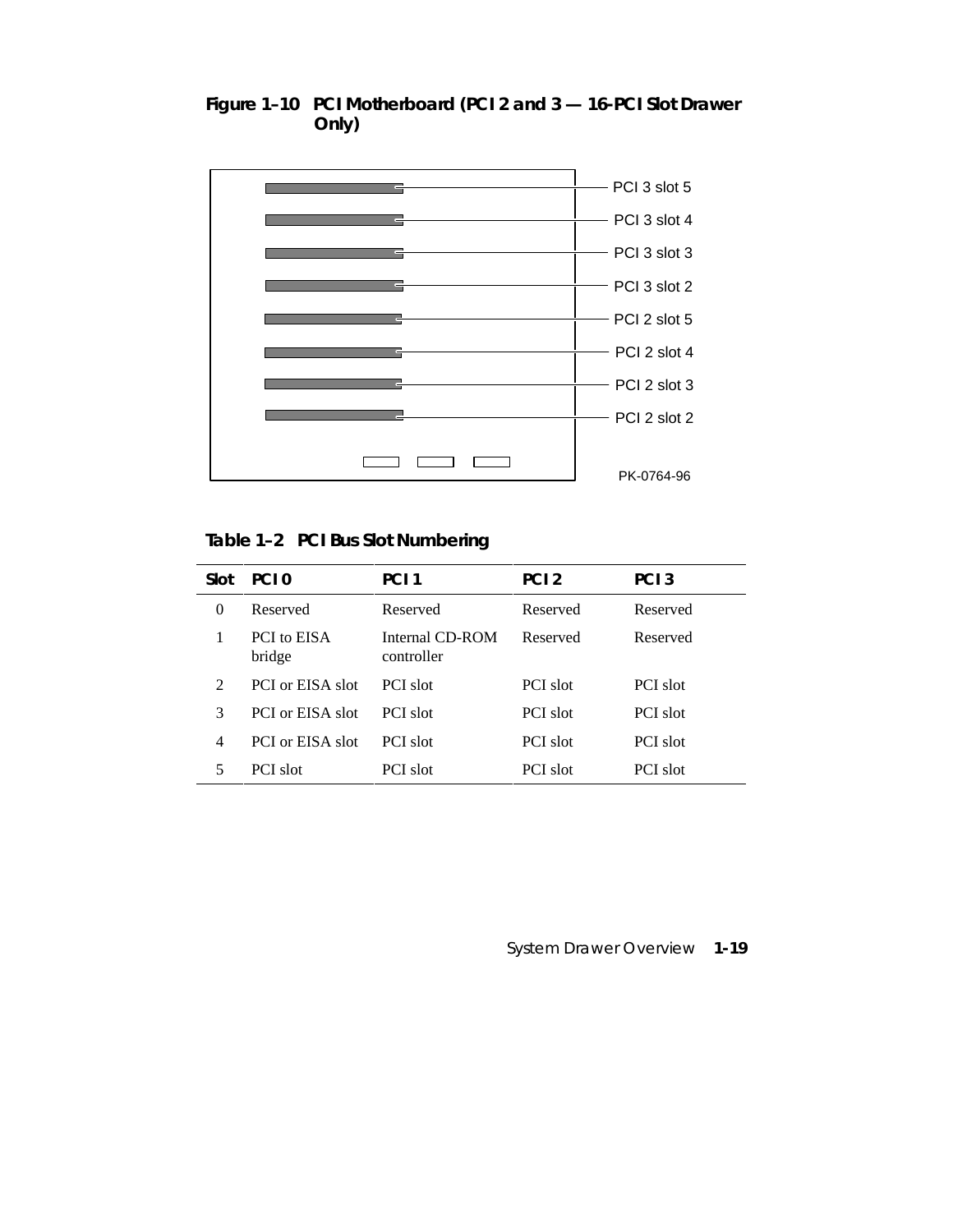### **1.3.7 Server Control Module**

**The server control module enables remote connections to the system drawer's console. It also holds the standard I/O connectors.**

# **Figure 1–11 Server Control Module**



**1-20** System Drawer User's Guide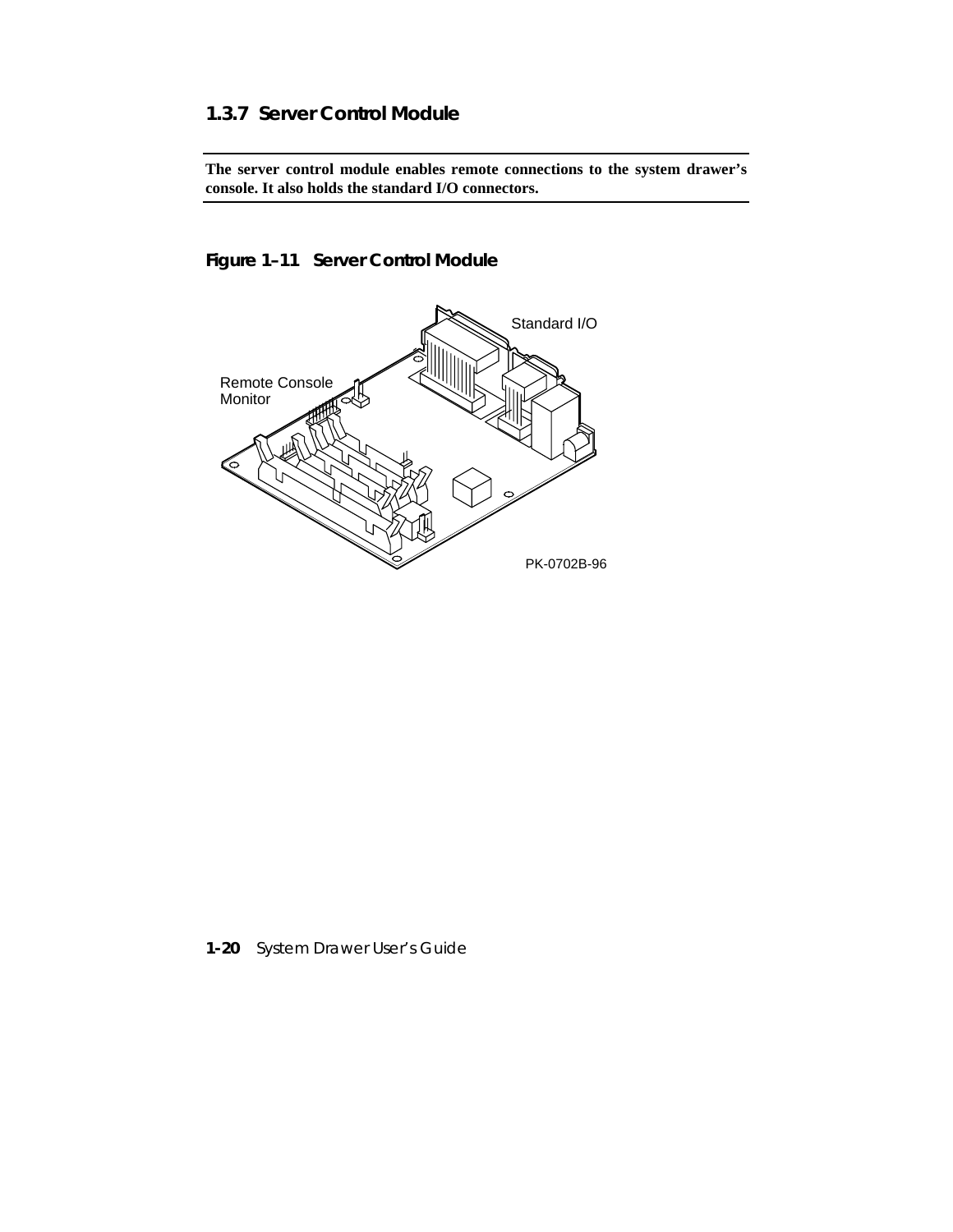The server control module has two sections: the remote console monitor and the standard I/O connectors.

The remote console monitor connects to a modem through the modem port on the bulkhead, and it receives power through the 12V power connector.

The standard remote I/O ports (keyboard, mouse, COM1 and COM2 serial, and parallel ports) are on the same bulkhead.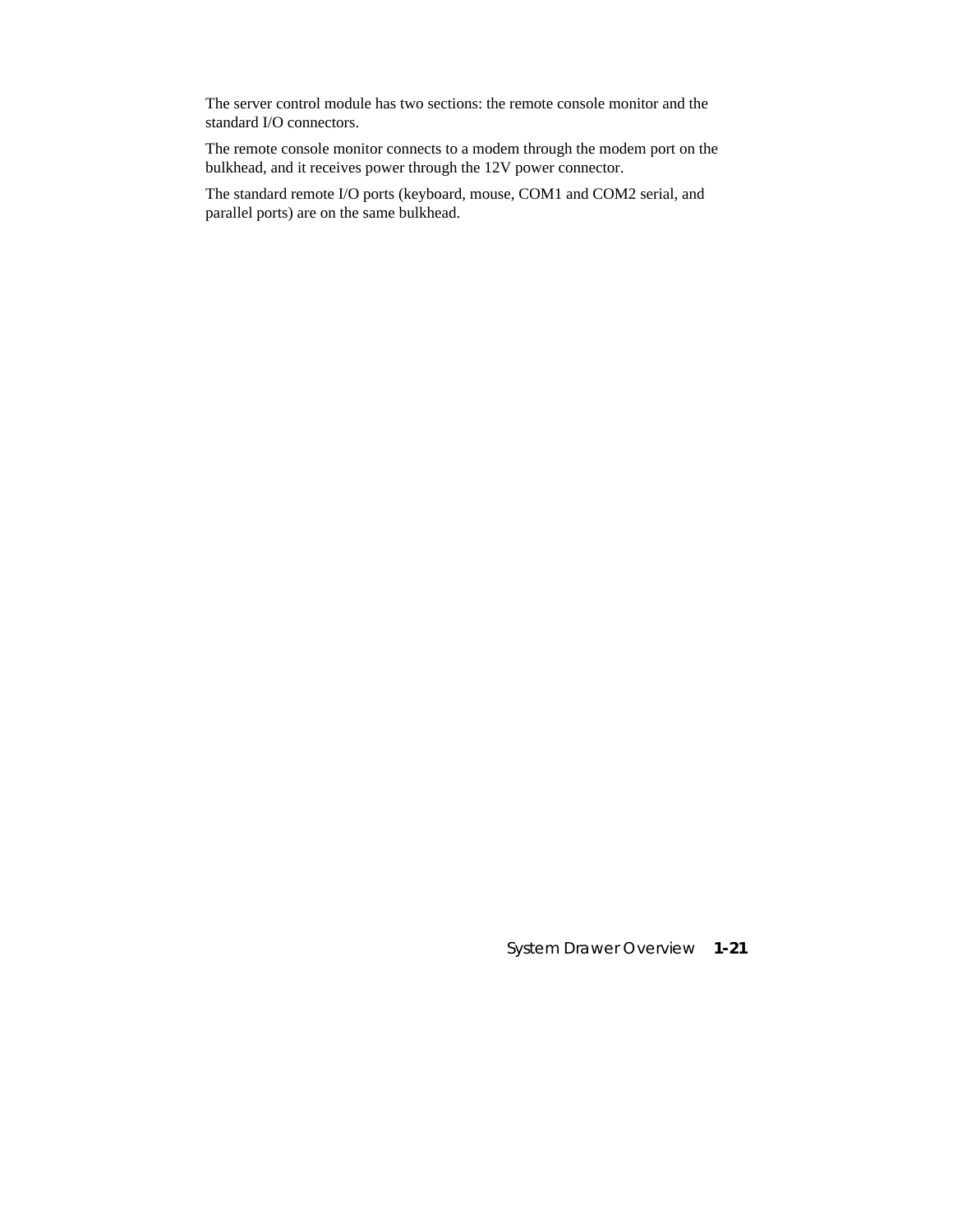### **1.3.8 Control Panel**

**The control panel includes the Power, Halt, and Reset buttons and a display. In a pedestal system the control panel is located in a tray at the top of the system drawer. In a cabinet system it is at the bottom of the system drawer with the CD-ROM drive and the floppy drive.**

### **Figure 1–12 Control Panel**



**1-22** System Drawer User's Guide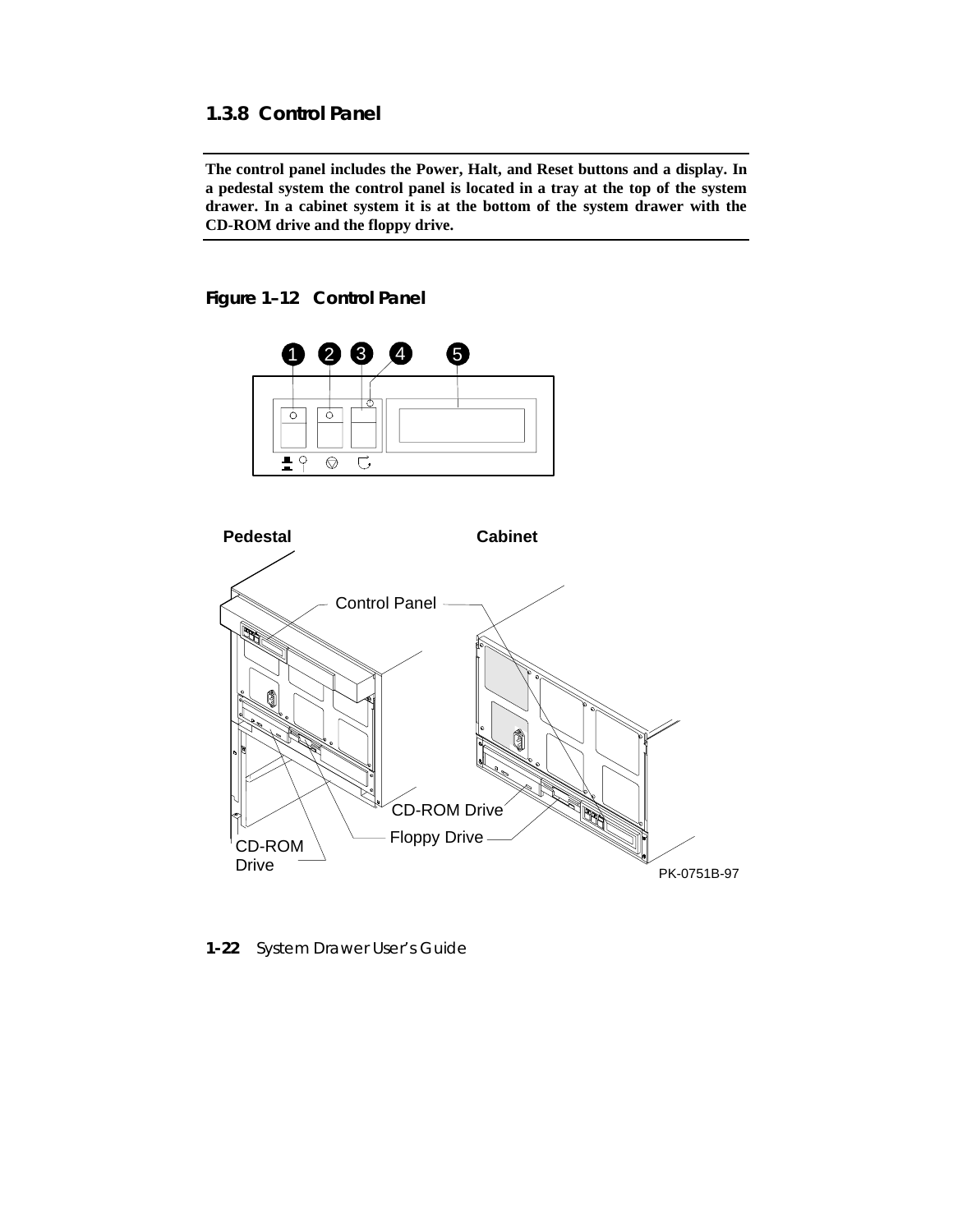The callouts in Figure 1–12 point to these components of the control panel:

- $\bullet$  Power button Powers on or off the system drawer. When the LED at the top of the button is lit, the power is on.
	- *NOTE: The LEDs on some modules are on when the line cord is plugged in, regardless of the position of the Power button.*
- $\bullet$  Halt button Pressing this button in (so the LED at the top of the button is lit) does the following:
	- If DIGITAL UNIX or OpenVMS is running, halts the operating system and returns to the SRM console. (The Halt button has no effect on Windows NT.)
	- If the Halt button is in when the system is reset or powered up, the system halts in the SRM console, regardless of the operating system. DIGITAL UNIX and OpenVMS systems that are configured for autoboot will not boot if the Halt button is in. Windows NT systems halt in the SRM console; AlphaBIOS is not loaded and started.
- $\odot$  Reset button Initializes the system drawer.
- $\bullet$  Potentiometer Controls the intensity of the control panel display. It is accessed through a small hole above the Reset button.
- $\Theta$  Control panel display Indicates status during power-up and testing. See Table 3–1 for the messages that are displayed and their meanings.

While the operating system is running, the control panel displays the system type as a default. (This message can be changed by the user with the **ocp\_text** SRM environment variable — see Section 5.15.)

System Drawer Overview **1-23**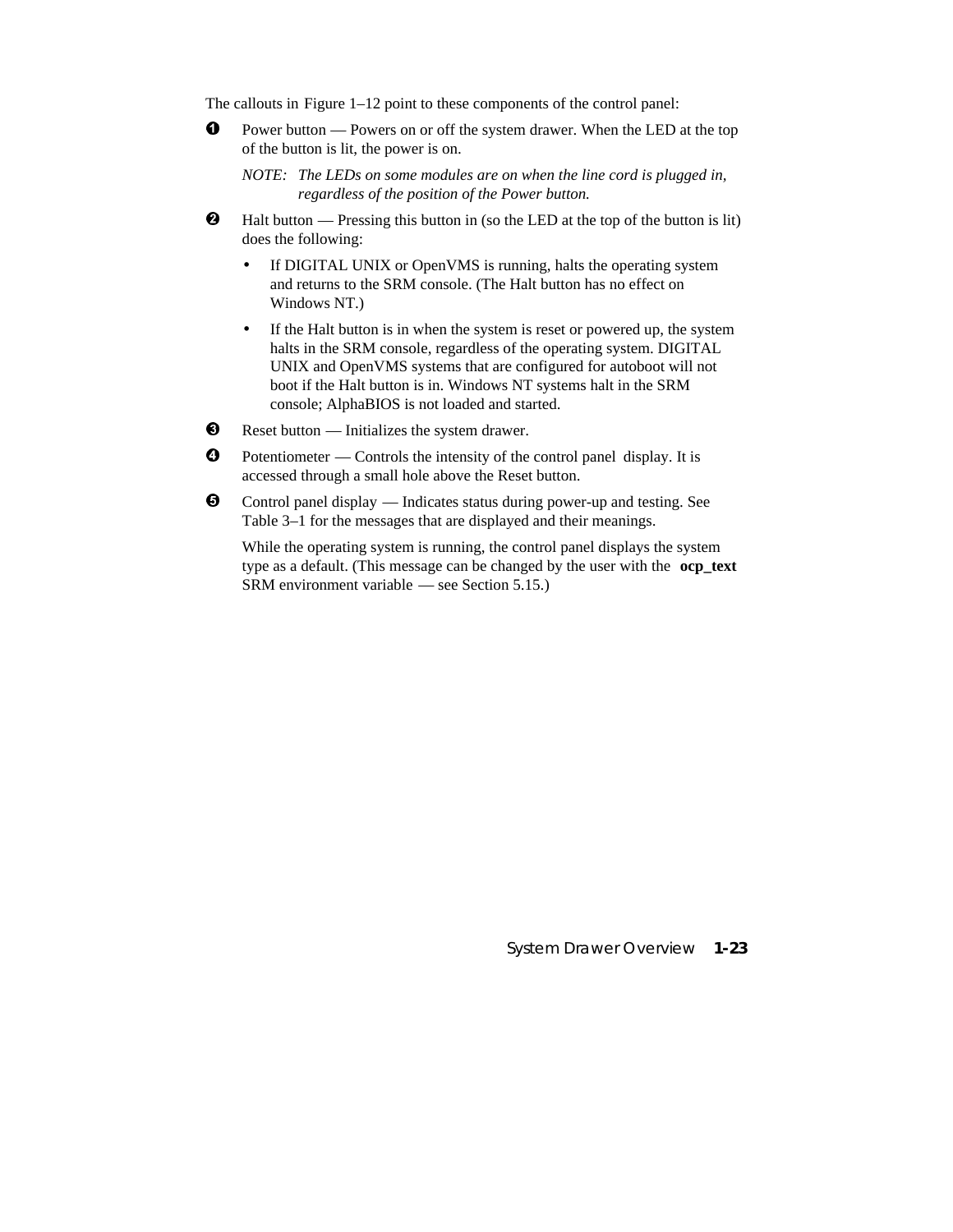# **1.3.9 Power Supply**

**The system drawer power supplies provide power only to components in the drawer. One or two power supplies are required, depending on the number of PCI slots. A second or third power supply can be added for redundancy.**

**Figure 1–13 Power Supply**



**1-24** System Drawer User's Guide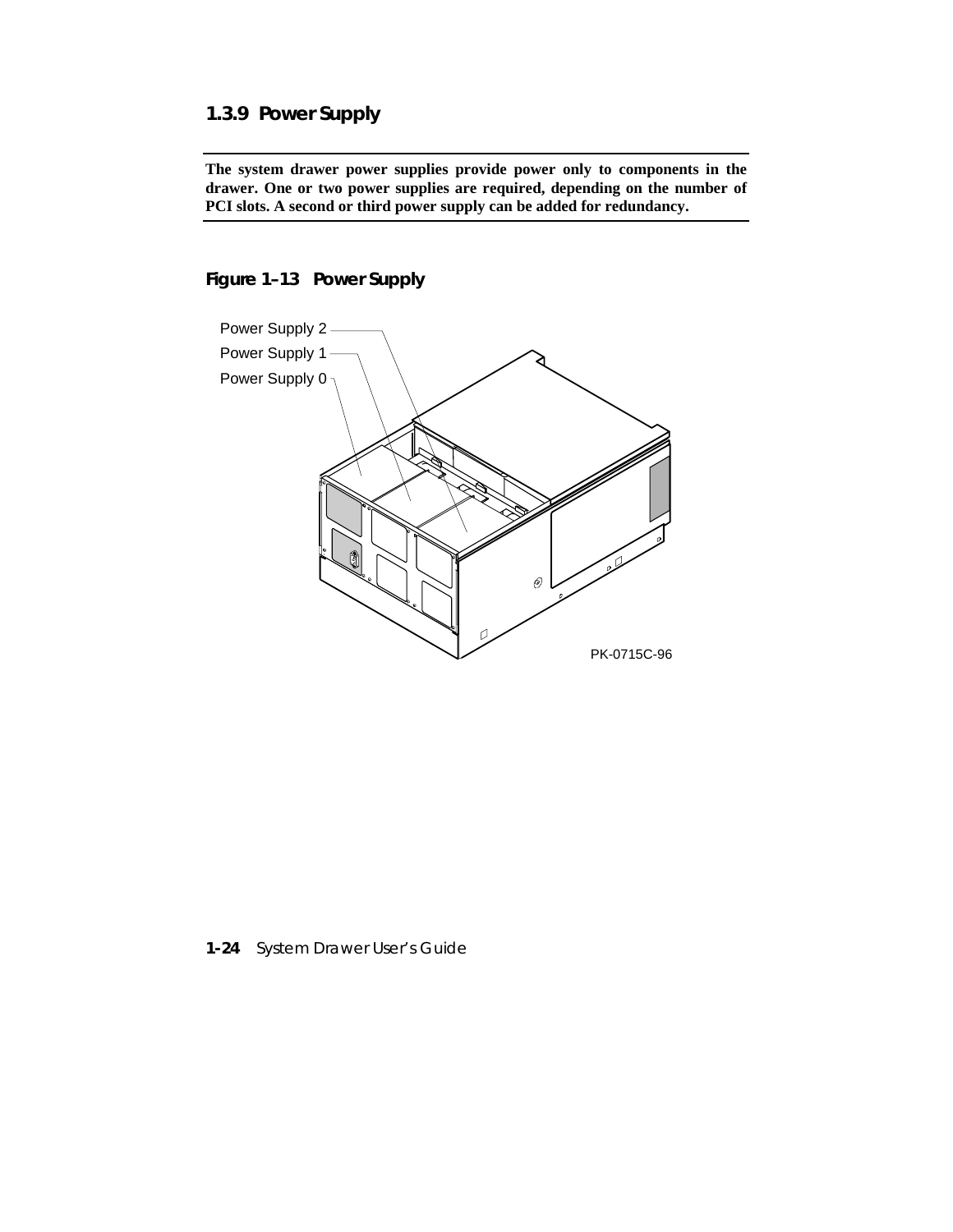#### **Description**

One to three power supplies provide power to components in the system drawer. (They supply power only for the drawer in which they are located.)

These power supplies share the load, and redundant configurations are supported. They autoselect line voltage (120V to 240V). Each has 450 W output and supplies up to 75A of 3.43V, 50A of 5.0V, 11A of 12V, and small amounts of -5V, -12V, and auxiliary voltage (Vaux).

*NOTE: The LEDs on some modules are on when the line cord is plugged in, regardless of the position of the Power button.*

#### **Configuration**

- The number of power supplies required depends on the number of PCI slots in the drawer. An 8-PCI slot drawer requires one power supply. A 16-PCI slot drawer requires two power supplies. In each case, one extra power supply can be added for redundancy.
- Power supply 0 is installed first, power supply 2 second, and power supply 1 third. See Figure 1–13. (The power supply numbering shown here corresponds to the numbering displayed by the SRM **show power** command.)

System Drawer Overview **1-25**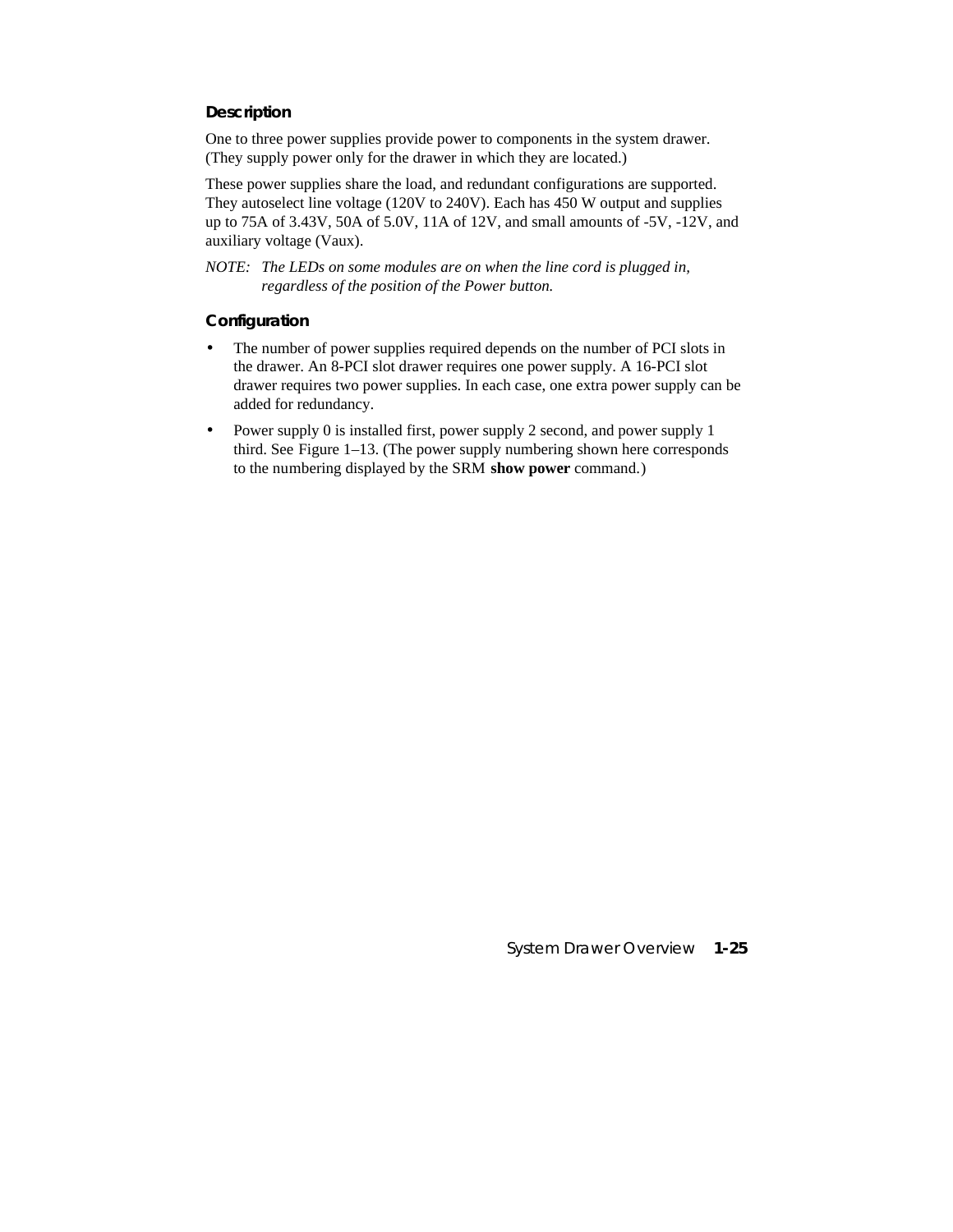# **1.4 Console Terminal**

**The console terminal can be either a serial terminal or a graphics monitor. The power-up display prints to this terminal.**

| Condition                                             | Serial<br>Terminal | Graphics<br><b>Monitor</b> |
|-------------------------------------------------------|--------------------|----------------------------|
| Does the SROM power-up display print?                 | Yes                | N <sub>0</sub>             |
| Does the XSROM power-up display print?                | Yes                | N <sub>0</sub>             |
| Does the SRM console power-up display print?          | Yes                | Yes                        |
| Is it supported by the SRM console?                   | Yes                | <b>Yes</b>                 |
| Is it supported by the AlphaBIOS console?             | Yes                | Yes                        |
| Is it supported by the DIGITAL UNIX operating system? | Yes                | <b>Yes</b>                 |
| Is it supported by the OpenVMS operating system?      | Yes                | <b>Yes</b>                 |
| Is it supported by the Windows NT operating system?   | N <sub>0</sub>     | Yes                        |

## **Table 1–3 Comparison of Console Terminals**

**1-26** System Drawer User's Guide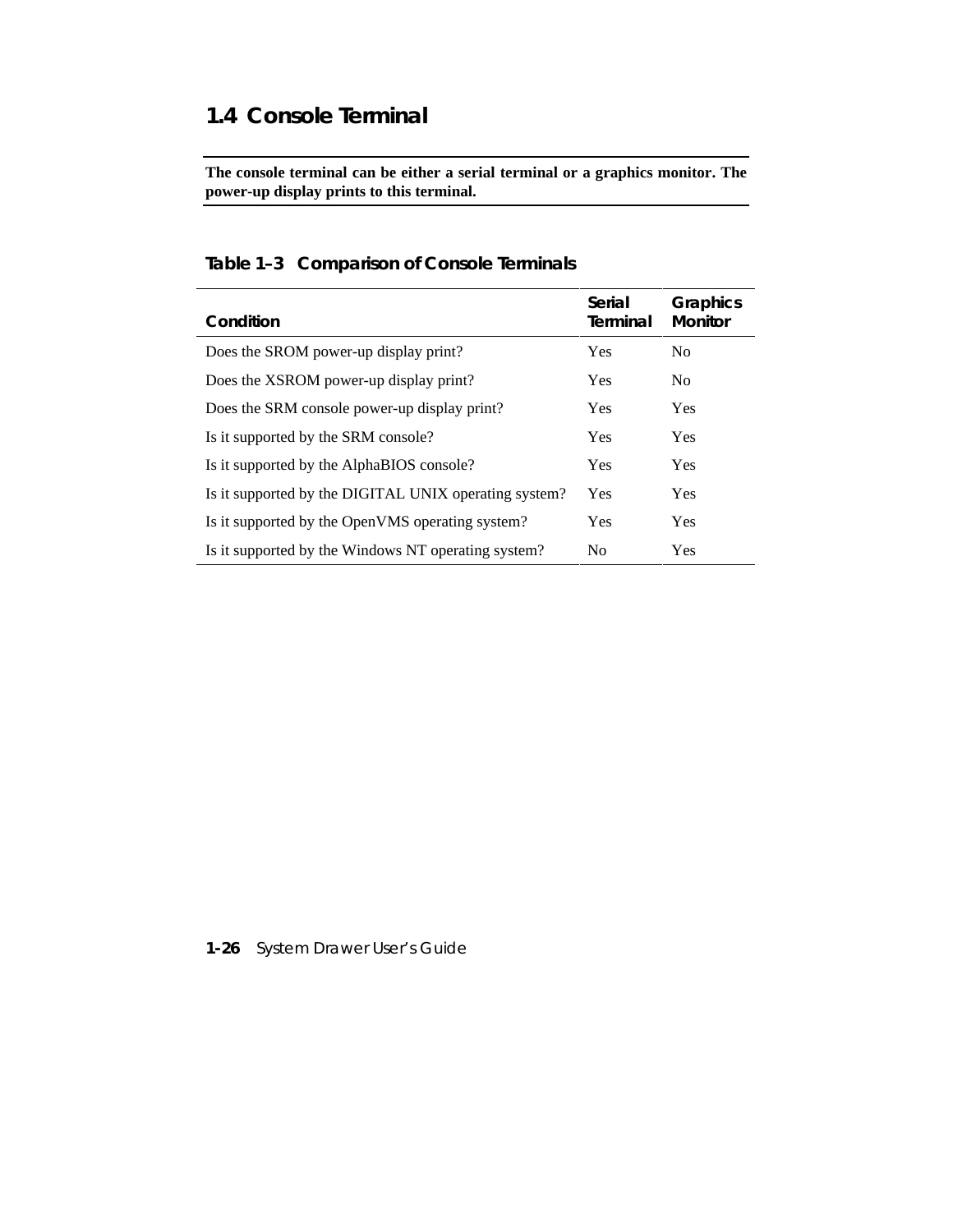The console terminal can be a serial (character cell) terminal connected to the COM1 port or a graphics monitor connected to either a TGA adapter or a VGA adapter on PCI 0. If the console terminal is connected to COM1, the entire power-up display prints. (See Section 2.2 for information about the power-up display.) If the console terminal is either a TGA or VGA monitor, console power-up messages are sent to either of those devices but SROM and XSROM power-up messages are lost.

When the console terminal is a serial terminal, the **console** environment variable is set to **serial**. When it is a graphics monitor, **console** is set to **graphics**. (See Section 5.15 for information about environment variables.)

*NOTE: Regardless of the setting of the console environment variable, all three power-up programs send messages to the control panel display.*

If the **console** environment variable is set to **serial**, **os\_type** is set to **unix** or **openvms**, and no terminal is attached to COM1, pressing a carriage return on a graphics terminal attached to the keyboard port makes it the console device and the console prompt is sent to it.

If the **console** environment variable is set to **graphics** and no graphics monitor is attached to the keyboard port, pressing a carriage return on a serial terminal attached to COM1 makes it the console device and the console prompt is sent to it.

*NOTE: The console prompt displays only after the entire power-up sequence is complete. This can take up to several minutes if the memory is very large.*

System Drawer Overview **1-27**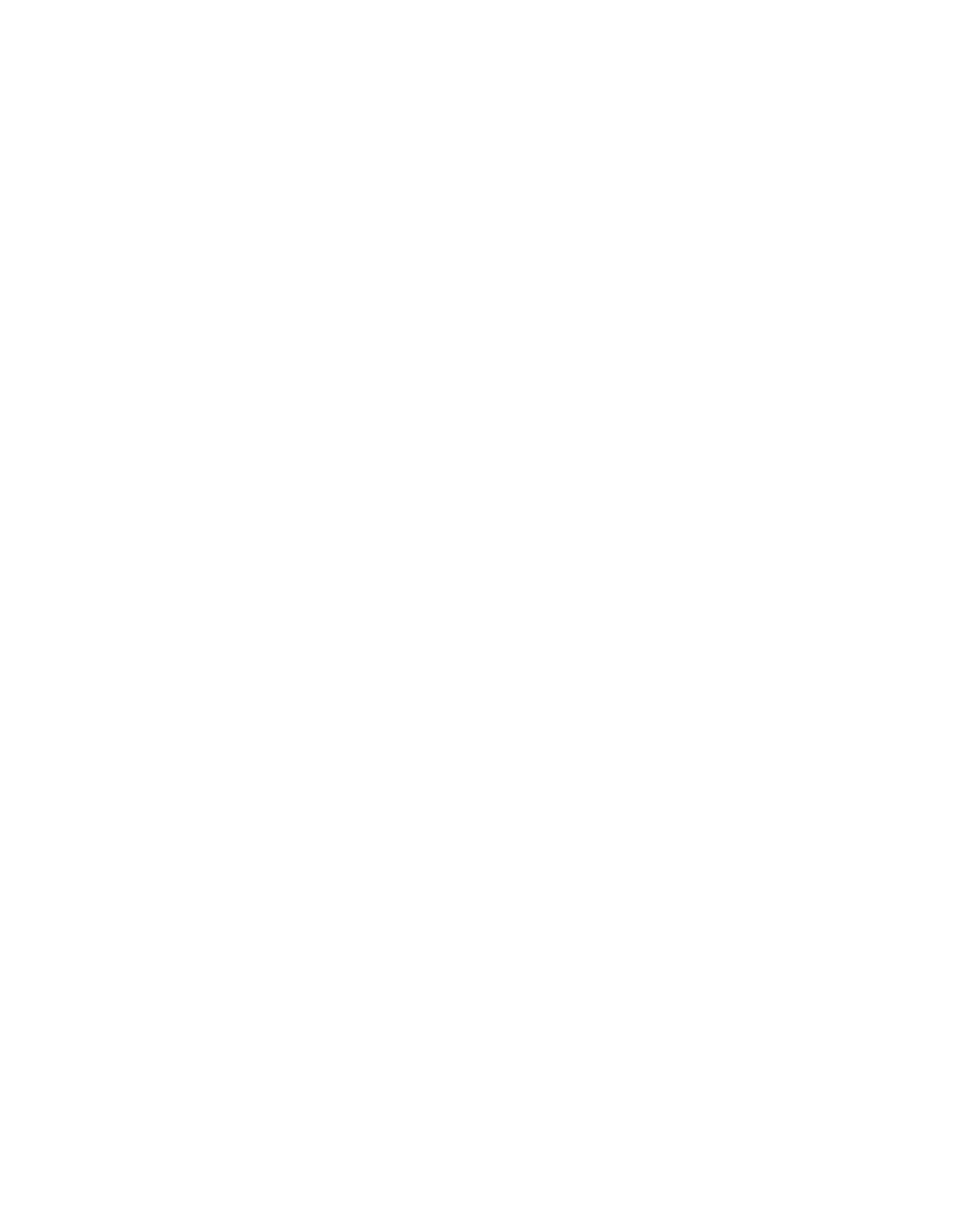# **Chapter 2 Operation**

This chapter provides basic operating instructions, including powering up the system drawer and booting the operating system. It also provides information about updating firmware and operating the system from a remote location.

Sections in this chapter are:

- Powering Up the System Drawer
- Power-Up Display
- Booting DIGITAL UNIX
- Installing DIGITAL UNIX
- Booting OpenVMS
- Installing OpenVMS
- Booting Windows NT
- Installing Windows NT
- Updating Firmware
- Operating the System Remotely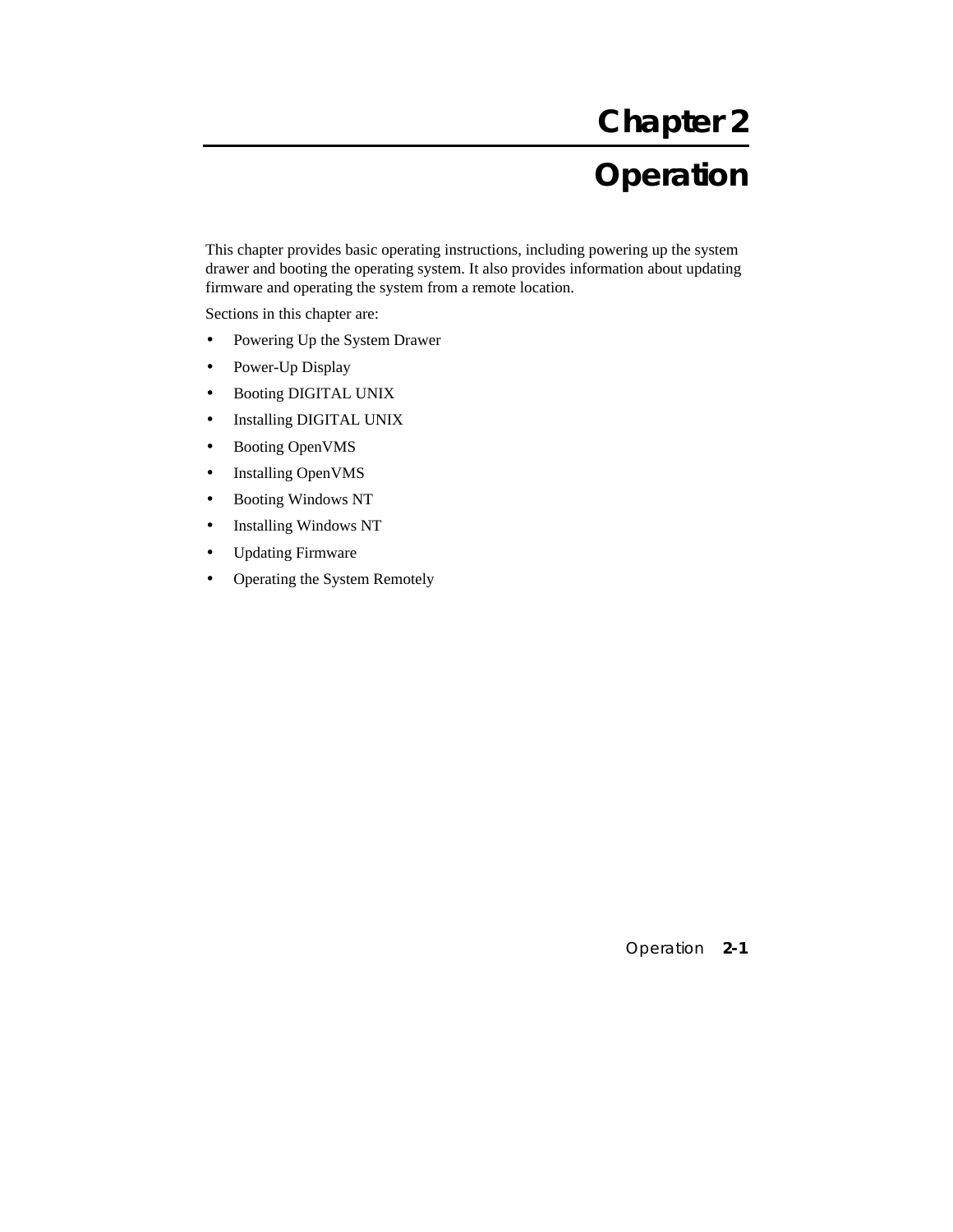# **2.1 Powering Up the System Drawer**

**To power up the system drawer, press the Power button (the LED at the top of the button lights). Testing begins, and status shows on the screen and in the control panel display.**

## **Figure 2–1 Power Button and Control Panel Display**



PK-0706C-96

**2-2** System Drawer User's Guide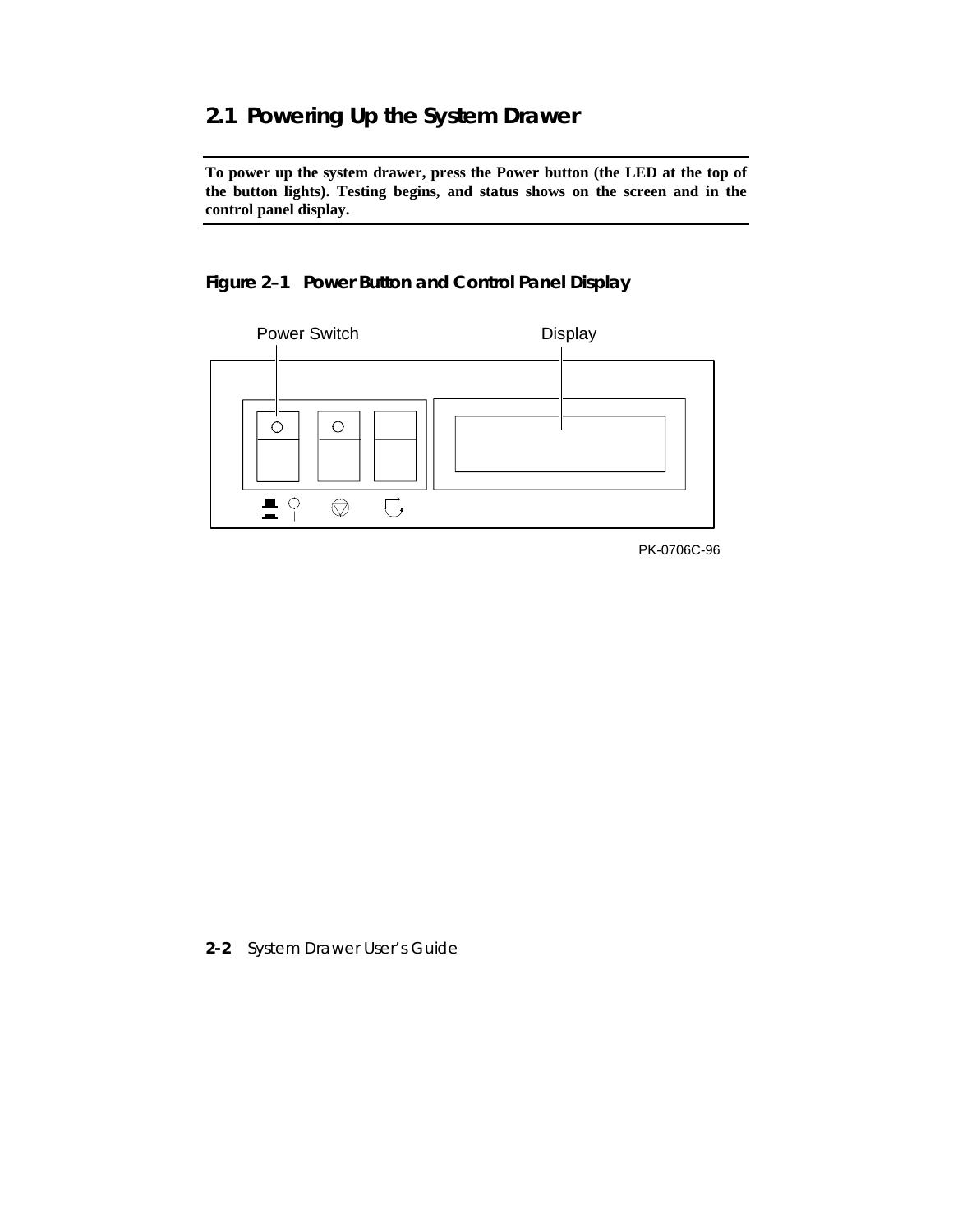Power up the system drawer by pressing the Power button (see Figure 2–1). Testing begins, and screen text similar to that in Example 2–1 displays (if the console terminal is a serial terminal connected to the COM1 port), along with status messages in the control panel display. (See Figure 2–1 for display location. Refer to Table 3–1 for information about the messages in the control panel display.)

*NOTE: If the console terminal is a graphics monitor, only the last few lines of the power-up display print. See Section 2.2 for more information.*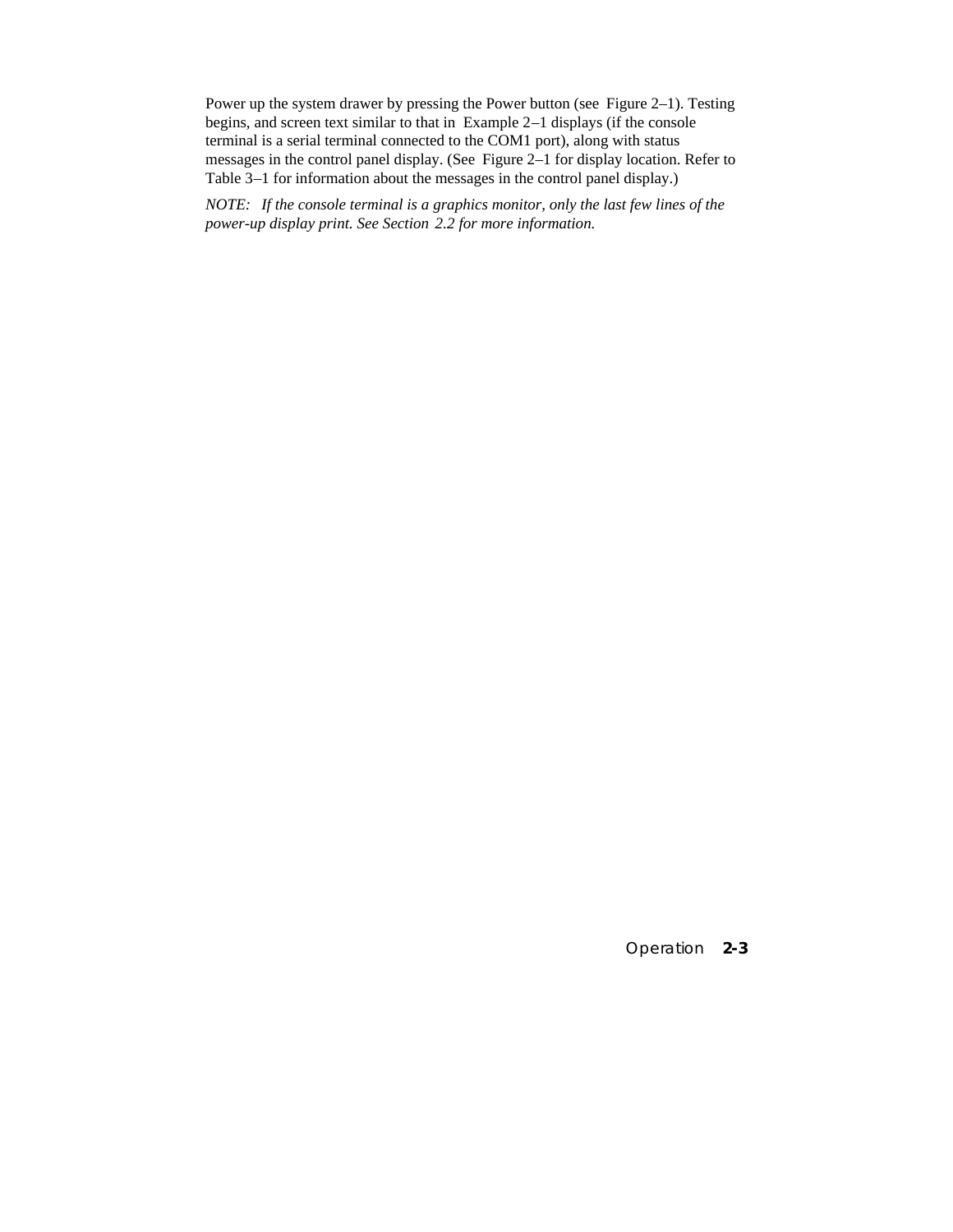# **2.2 Power-Up Display**

**The entire power-up display prints to a serial terminal (if the console environment variable is set to serial); the last several lines print to either a serial terminal or a graphics monitor. Power-up status also displays on the control panel display.**

#### **Example 2–1 Power-Up Display**

P00>>> initialize Initializing…  $SROM V2.0$  on cpu0  $\bullet$  SROM V2.0 on cpu1  $XSROM$  V3.0 on cpu1  $\bigcirc$ XSROM V3.0 on cpu0 BCache testing complete on  $cpu1$   $\qquad \qquad \bullet$ BCache testing complete on cpu0 mem\_pair0 - 128 MB<br>20..20..21..21..23.  $20..20..21..21..23..$ please wait 3 seconds for T24 to complete 24..24.. Memory testing complete on cpu1 Memory testing complete on cpu0

*Continued on next page*

**2-4** System Drawer User's Guide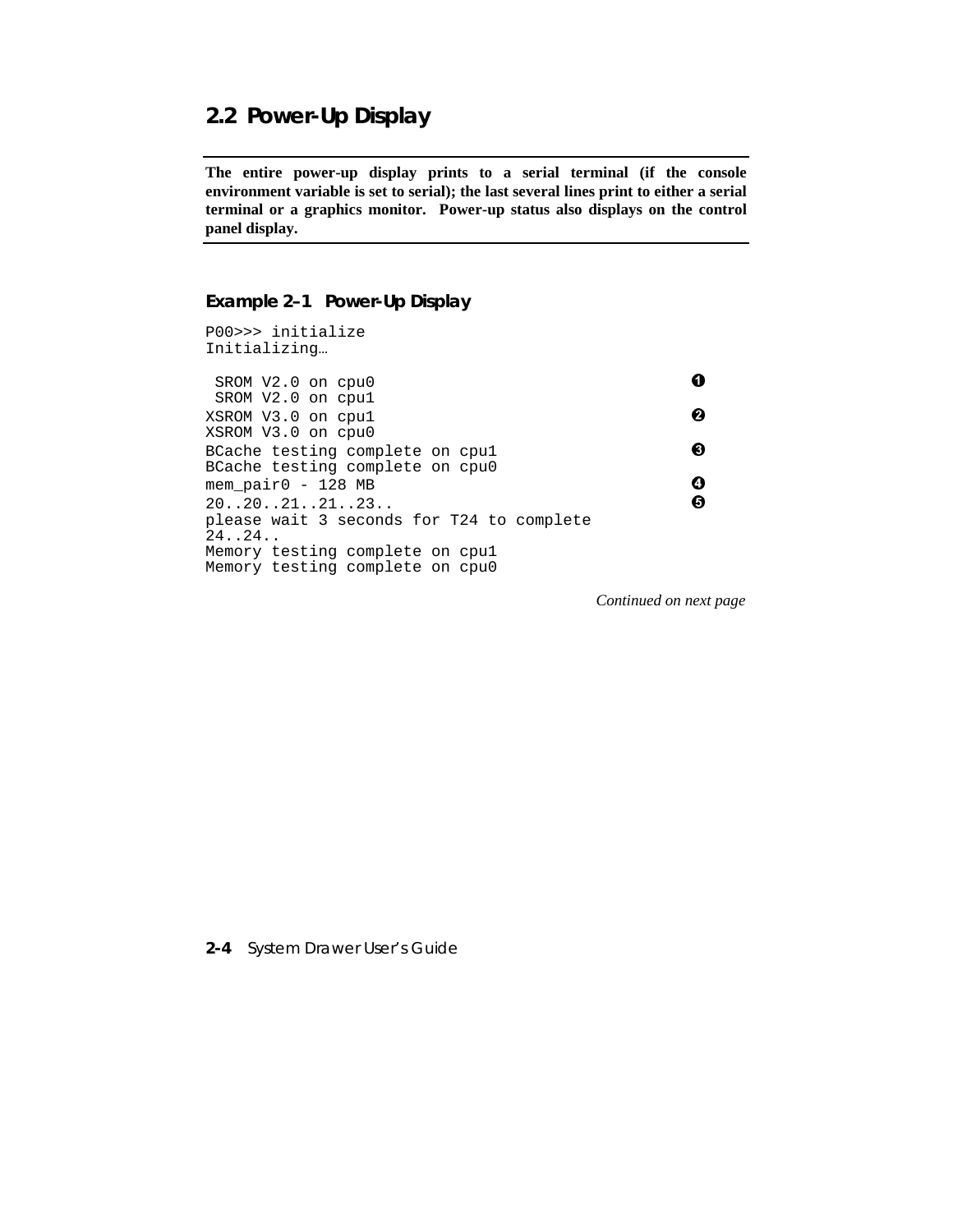$\bullet$  On power-up, the SROM code on each CPU module loads into that module's Icache and tests the processor chip. If all tests pass, the module's LED lights. If any test fails, the LED remains clear and power-up terminates.

The primary CPU is determined for the first of three times. The primary CPU then executes a loopback test on each PCI bridge. If this test passes, the bridge LED lights. If it fails, the LED remains clear and power-up continues. The EISA system controller, PCI-to-EISA bridge, COM1 port, and control panel port are all initialized.

Each CPU prints an SROM message to the device attached to the COM1 port and to the control panel display. (The banner prints to the COM1 port if the **console** environment variable is set to **serial**. If it is set to **graphics**, nothing prints to the console terminal, only to the control panel display, until  $\bullet$ . See Section 5.15 for information about environment variables.)

- **2** The S-cache on each CPU module is initialized, and the XSROM code in the FEPROM on the PCI 0 and 1 motherboard is unloaded into them. (If the unload is not successful, the SROM unloads XSROM code from a different FEPROM sector. If the second try fails, the CPU hangs.) Each CPU starts the XSROM code, which prints an XSROM message to the COM1 port and to the control panel display.
- $\bullet$  The three S-cache banks on each CPU are enabled, and the B-cache is tested. If a failure occurs, a message is printed to the COM1 port and to the control panel display immediately. Each CPU prints a B-cache completion message to COM1.
- $\bullet$  The primary CPU is determined for the second time. It then sizes memory. Information on memory pairs is printed to the COM1 port. If an illegal memory configuration is detected, a warning message is printed to the COM1 port and the control panel display.
- $\Theta$  Memory is initialized and tested, and test traces are printed to the COM1 port and the control panel display. The numbers for tests 20 and 21 might appear interspersed; this is normal behavior. Test 24 can take several minutes if the memory is very large; the message preceding the test 24 trace indicates an estimate of the time this test will take. If a failure occurs, a message is printed to the COM1 port and to the control panel display immediately. Each CPU prints a test completion message to the COM1 port.

*Continued on next page*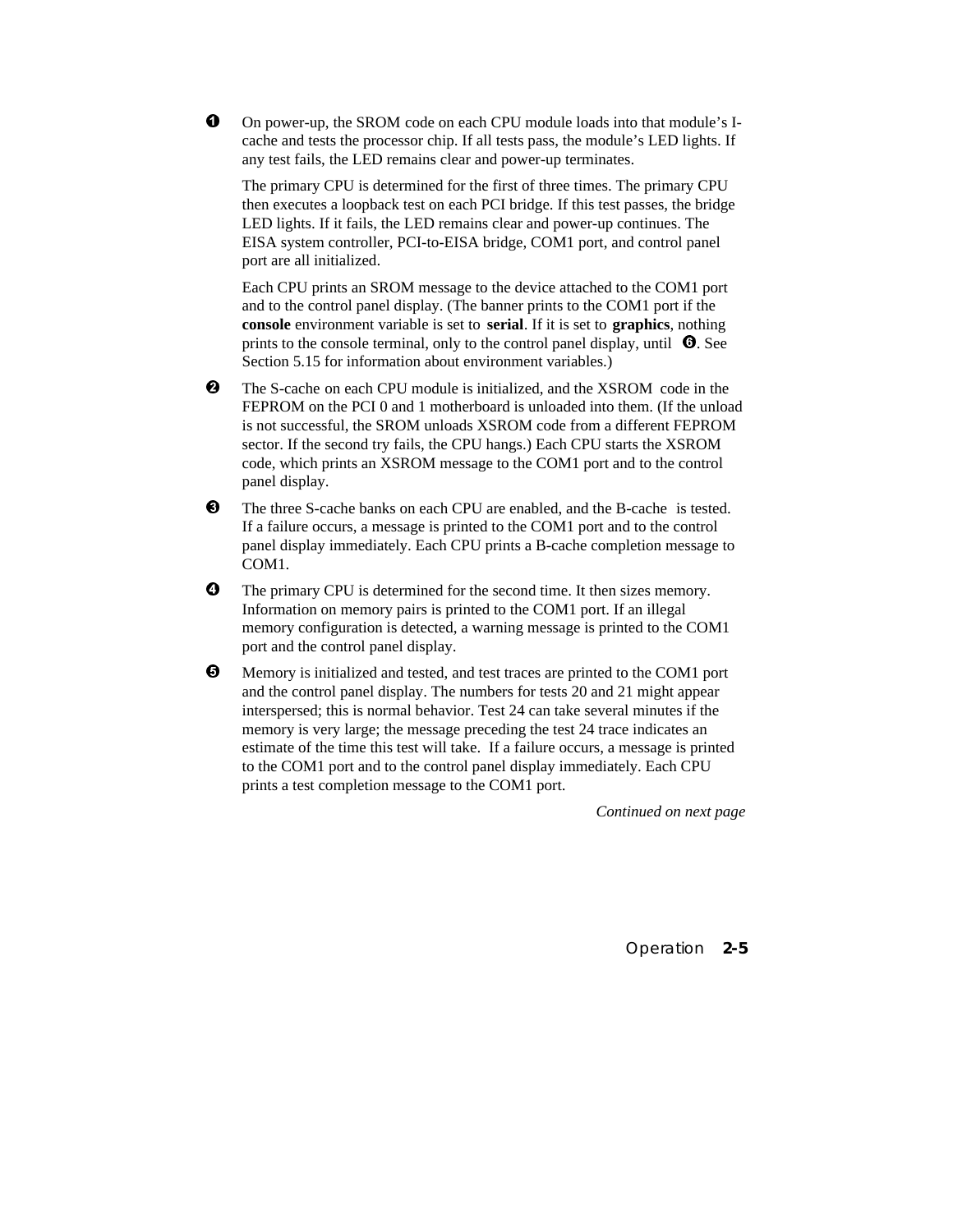#### **Example 2–1 Power-Up Display (Continued)**

```
starting console on CPU 0 0 o sizing memory 0 o
sizing memory
   0 128 MB SYNC
starting console on CPU 1
\mathbf  p probing IOD1 hose 1 \mathbf 0 bus 0 slot 1 - NCR 53C810
probing IOD0 hose 0
   bus 0 slot 1 - PCEB
    probing EISA Bridge, bus 1
 bus 0 slot 2 - S3 Trio64/Trio32
 bus 0 slot 3 - DECchip 21040-AA
 bus 0 slot 5 - NCR 53C810
probing IOD3 hose 3
probing IOD2 hose 2
   bus 0 slot 2 - PCI-PCI Bridge
     probing PCI-PCI Bridge, bus 2
      bus 2 slot 0 - ISP1020
configuring I/O adapters...
   ncr0, hose 1, bus 0, slot 1
   floppy0, hose 0, bus 1, slot 0
   tulip0, hose 0, bus 0, slot 3
 ncr1, hose 0, bus 0, slot 5
 isp0, hose 2, bus 2, slot 0
System temperature is 23 degrees C
AlphaServer 4000 Console V3.0-10, 19-NOV-1996 13:57:07 <sup>0</sup>
P00>>>
```
**2-6** System Drawer User's Guide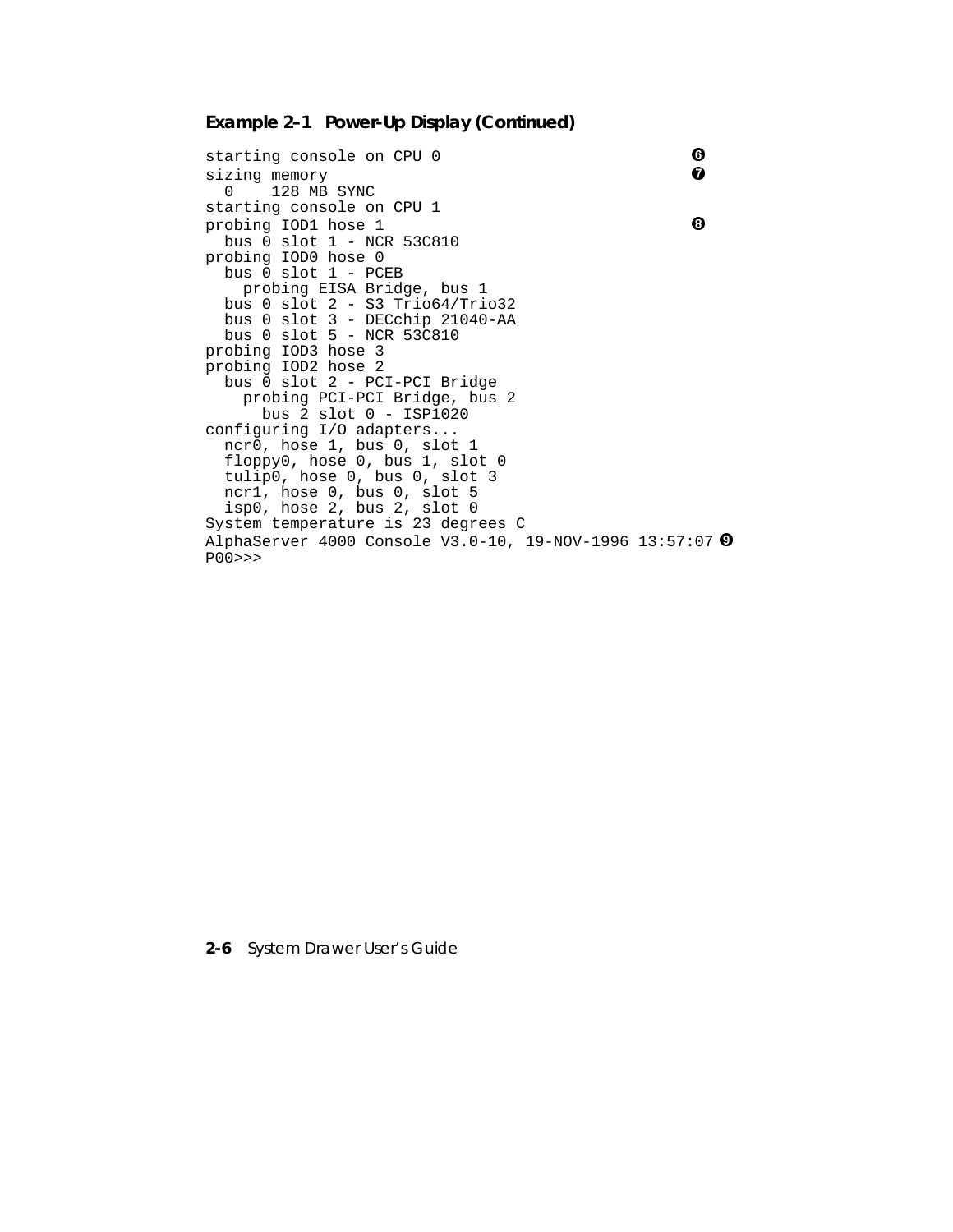· The primary CPU is determined for the last time. The primary CPU unloads PALcode and decompression code from the FEPROM on the PCI motherboard to its B-cache. The primary CPU then jumps to the PALcode to start the SRM console.

The primary CPU prints a message indicating that it is running the console. Starting with this message, the power-up display is printed to any console terminal, regardless of the state of the **console** environment variable. (If **console** is set to **graphics**, the display from here to the end is saved in a memory buffer and printed to the graphics monitor after the PCI buses are sized and the VGA device is initialized.)

 $\bullet$  The size and type of each memory pair is determined.

The console is started on each of the secondary CPUs. A status message prints for each CPU.

- $\Theta$  The PCI bridges (indicated as  $\text{IOD}n$ ) are probed and the devices are reported. I/O adapters are configured.
- º The SRM console banner and prompt are printed. (The SRM prompt is shown in this manual as P00>>>. It can, however, be P01>>>. The number indicates the primary processor.) If the **auto\_action** environment variable is set to **boot** or **restart** and the **os\_type** environment variable is set to **unix** or **openvms**, the DIGITAL UNIX or OpenVMS operating system boots.

If the system is running the Windows NT operating system (the **os\_type** environment variable is set to **nt**), the SRM console loads and starts the AlphaBIOS console.

Refer to Chapter 5 for information about the SRM console and to Chapter 6 for AlphaBIOS.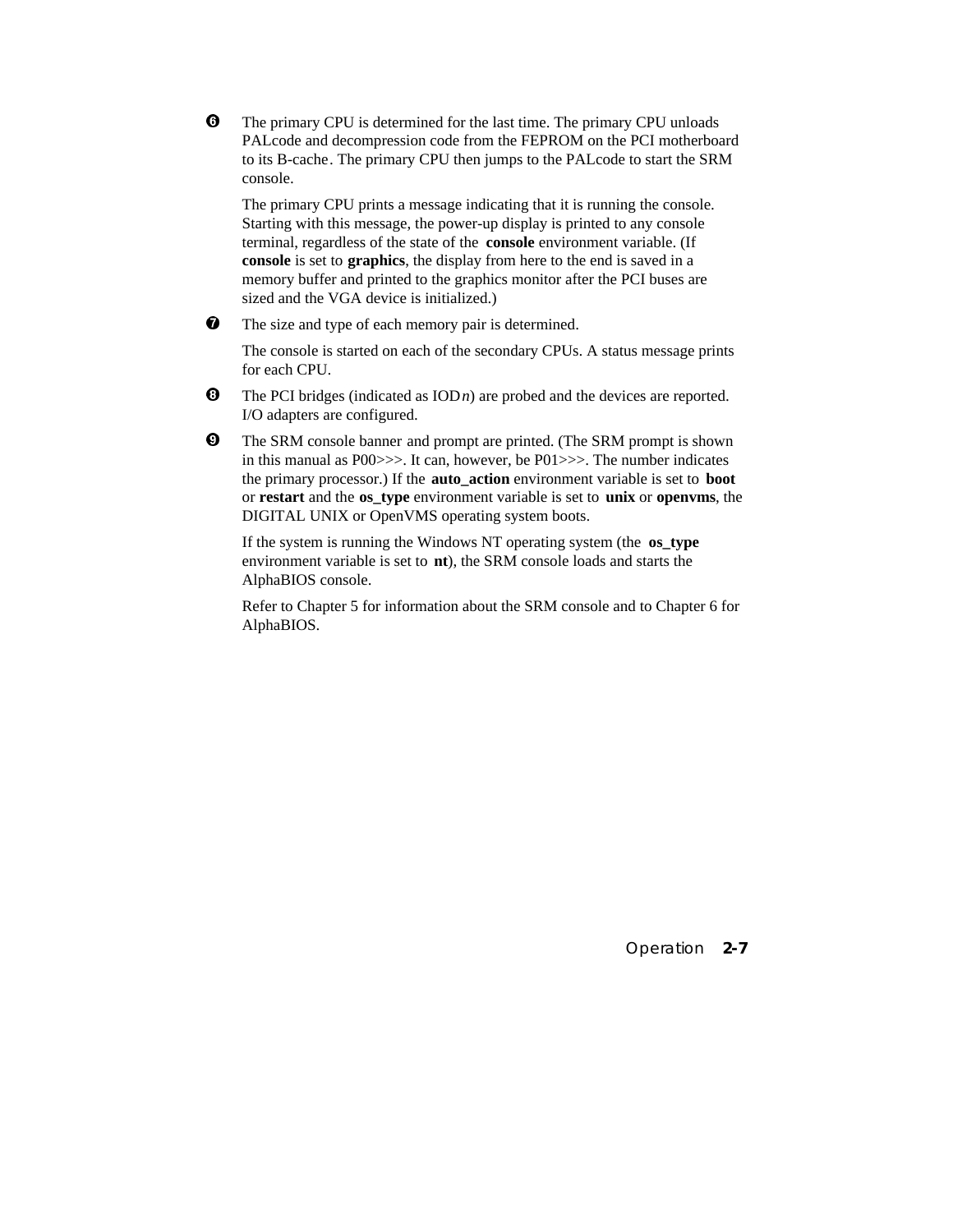# **2.3 Booting DIGITAL UNIX**

**DIGITAL UNIX® can be booted from a local disk, a disk connected through a cluster, or a remote disk through an Ethernet connection. Refer to the documentation shipped with the operating system for booting instructions.**

```
Example 2–2 Booting DIGITAL UNIX from a Local Disk
```
P00>>> show device<br>polling ncr0 (NCR 53C810) slot 1, bus 0 PCI, hose 1 SCSI Bus ID 7 polling ncr0 (NCR 53C810) slot 1, bus 0 PCI, hose 1 SCSI Bus ID 7 dka500.5.0.1.1 DKa500 RRD45 1645<br>polling ncrl (NCR 53C810) slot 3, bus 0 PCI, hose 1 SCSI Bus ID 7 polling ncr1 (NCR 53C810) slot 3, bus 0 PCI, hose 1 SCSI Bus ID dkb100.1.0.3.1 DKb100 dkb100.1.0.3.1 dkb200.2.0.3.1 DKb200 RZ29B 0007  $dkb400.4.0.3.1$  DKb400  $RZ29B$  0007  $\Theta$ polling floppy0 (FLOPPY) PCEB - XBUS hose 0 dva0.0.0.1000.0 DVA0 RX23 polling tulip0 (DECchip 21040-AA) slot 2, bus 0 PCI, hose 1 ewa0.0.0.2.1: 08-00-2B-E5-B4-1A  $P00 \rightarrow \gt{}$  boot -file vmunix -flags a dkb400  $\bullet$ (boot dkb4.4.0.3.1 -file vmunix -flags a) Building FRU table block 0 of dkb4.4.0.3.1 is a valid boot block reading 16 blocks from dkb4.4.0.3.1 bootstrap code read in  $base = 200000$ ,  $image\_start = 0$ ,  $image\_bytes = 2000$ initializing HWRPB at 2000 initializing page table at 1f2000 initializing machine state setting affinity to the primary CPU jumping to bootstrap code OSF boot - Mon Aug 5 21:56:39 EDT 1996 Loading vmunix ... . . . *Continued on next page*

**2-8** System Drawer User's Guide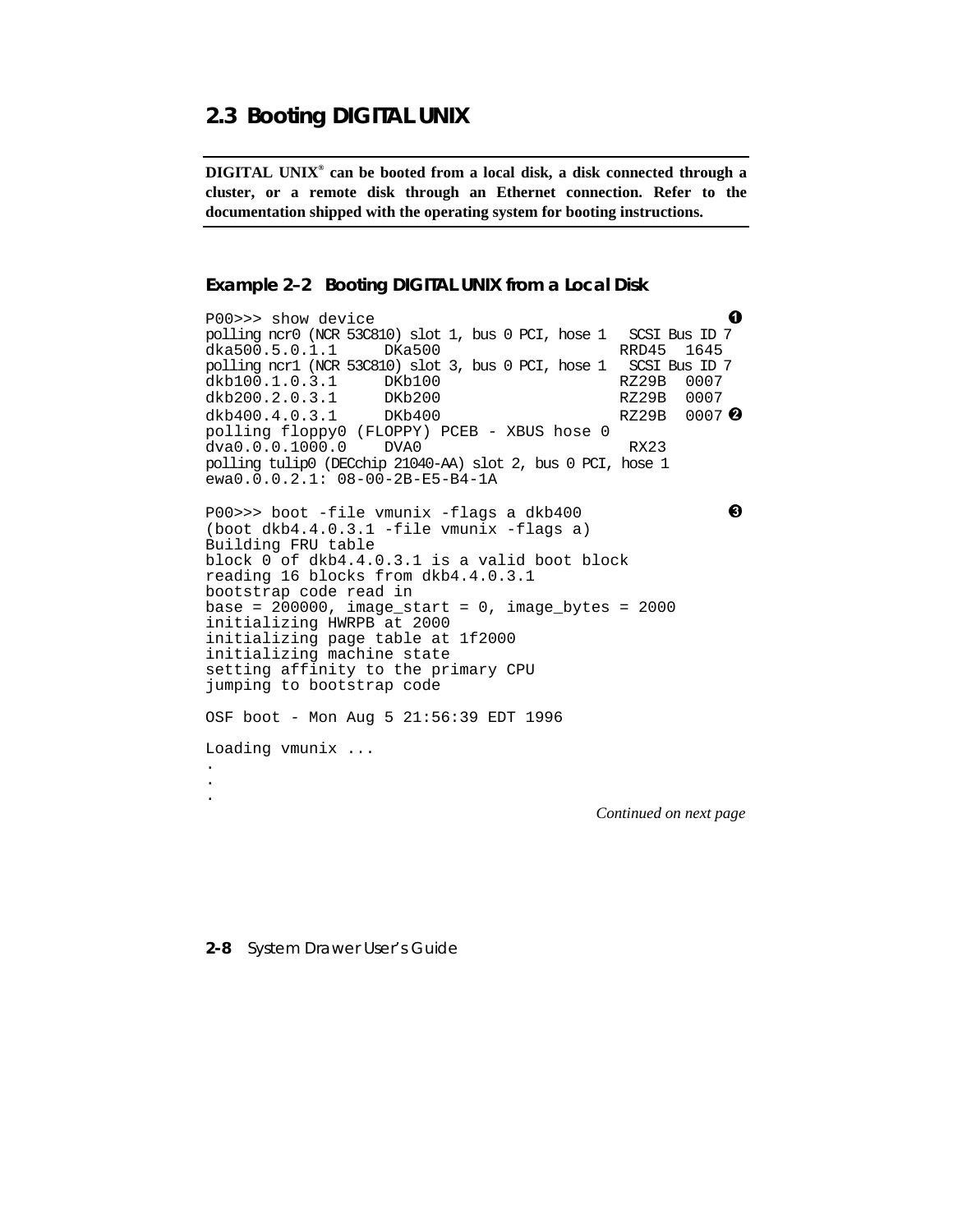### **Example 2–2 Booting DIGITAL UNIX from a Local Disk (Continued)**

The system is ready.

DIGITAL UNIX Version 3.2D **0** 

- $\bullet$  The **show device** command displays device information, including name and type of connection to the system. See Section 5.2 for a description of the **show device** command and the device naming convention.
- $\bullet$  The operating system is on the third disk connected to the system through the controller in slot 3 of PCI1. The name of this device, dkb400, is used as an argument to the **boot** command.
- $\bullet$  This command loads DIGITAL UNIX from the disk dkb400, using the boot file vmunix and autobooting to multiuser mode. See Section 5.3 for a description of the **boot** command.

The **boot** command accepts the name of a boot device, a boot file name through the **-file** option, and boot flags through the **-flags** option. The environment variables **bootdef\_dev**, **boot\_file**, and **boot\_osflags** can also be used to specify the default boot device or device list, the default boot file, and flag information. When an option and the corresponding environment variable are both in a command string, the option overrides the environment variable. The value of the environment variable, however, is not changed. See Section 5.15 for information about environment variables.

**4** The operating system banner displays.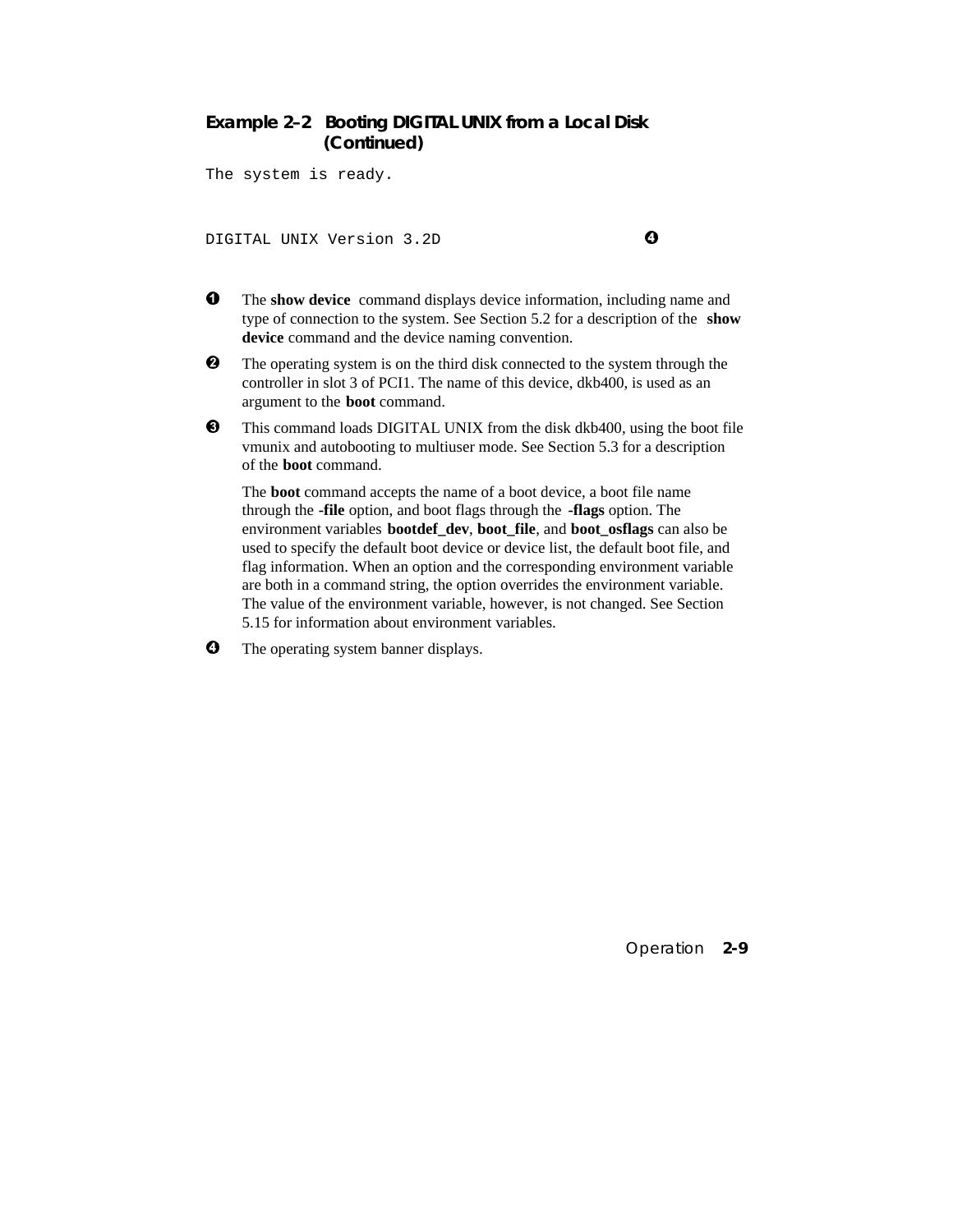# **Example 2–3 Booting DIGITAL UNIX from a Disk on a Cluster**

| P00>>> show boot*                                                                                                                                                                                                                                                                                                                                                                                                                                                               |                                                         | O |
|---------------------------------------------------------------------------------------------------------------------------------------------------------------------------------------------------------------------------------------------------------------------------------------------------------------------------------------------------------------------------------------------------------------------------------------------------------------------------------|---------------------------------------------------------|---|
| boot_arg0<br>boot_arg1<br>boot_dev<br>boot_file<br>boot_osflags<br>boot_reset<br>bootdef dev<br>booted_dev<br>booted_file<br>booted_osflags                                                                                                                                                                                                                                                                                                                                     | 0<br>dkb0.0.0.5.1<br>vmunix<br>a<br>OFF<br>dkb0.0.0.5.1 |   |
| $PO0>>$ boot<br>$(boot dkb0.0.0.5.1 -flags a)$<br>halted CPU 1<br>halt code = $1$<br>operator initiated halt<br>$PC = ffffc0000264600$<br>Building FRU table<br>block 0 of dkb0.0.0.5.1 is a valid boot block<br>reading 16 blocks from dkb0.0.0.5.1<br>bootstrap code read in<br>initializing HWRPB at 2000<br>initializing page table at 1f2000<br>initializing machine state<br>setting affinity to the primary CPU<br>Configuring I/O adapters<br>jumping to bootstrap code | base = $200000$ , image_start = 0, image_bytes = $2000$ | ค |
| OSF boot - Mon Jul 29 21:56:39 EDT 1996                                                                                                                                                                                                                                                                                                                                                                                                                                         |                                                         |   |
| Loading $v$ munix                                                                                                                                                                                                                                                                                                                                                                                                                                                               |                                                         |   |
|                                                                                                                                                                                                                                                                                                                                                                                                                                                                                 |                                                         |   |
|                                                                                                                                                                                                                                                                                                                                                                                                                                                                                 |                                                         |   |
| The system is ready.                                                                                                                                                                                                                                                                                                                                                                                                                                                            |                                                         |   |
| DIGITAL UNIX Version 3.2D                                                                                                                                                                                                                                                                                                                                                                                                                                                       |                                                         | ❸ |

**2-10** System Drawer User's Guide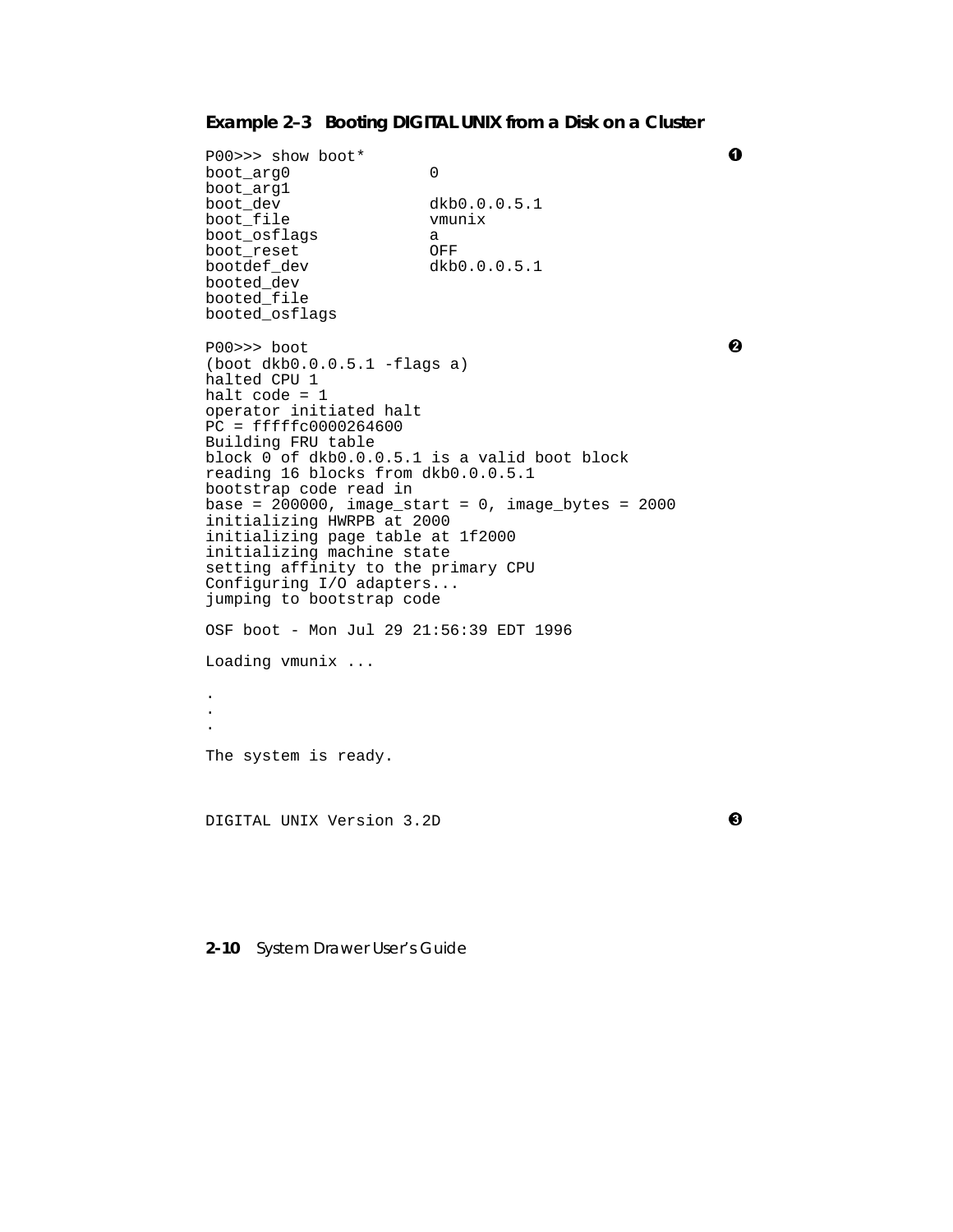- $\bullet$  The show boot\* command lists all environment variables that begin with the string "boot." In this example, the **bootdef\_dev** environment variable sets the default boot device to dkb0.0.0.5.1, and **boot\_osflags** indicates that the system will autoboot to multiuser mode. See Section 5.15 for descriptions of these environment variables.
- **2** The **boot** command needs no options, since the environment variables pass all necessary information.

The **boot** command accepts the name of a boot device, a boot file name through the **-file** option, and boot flags through the **-flags** option. The environment variables **bootdef\_dev**, **boot\_file**, and **boot\_osflags** can also be used to specify the default boot device or device list, the default boot file, and flag information. When an option and the corresponding environment variable are both in a command string, the option overrides the environment variable. The value of the environment variable, however, is not changed. See Section 5.15 for information about environment variables.

 $\bullet$  The operating system banner displays.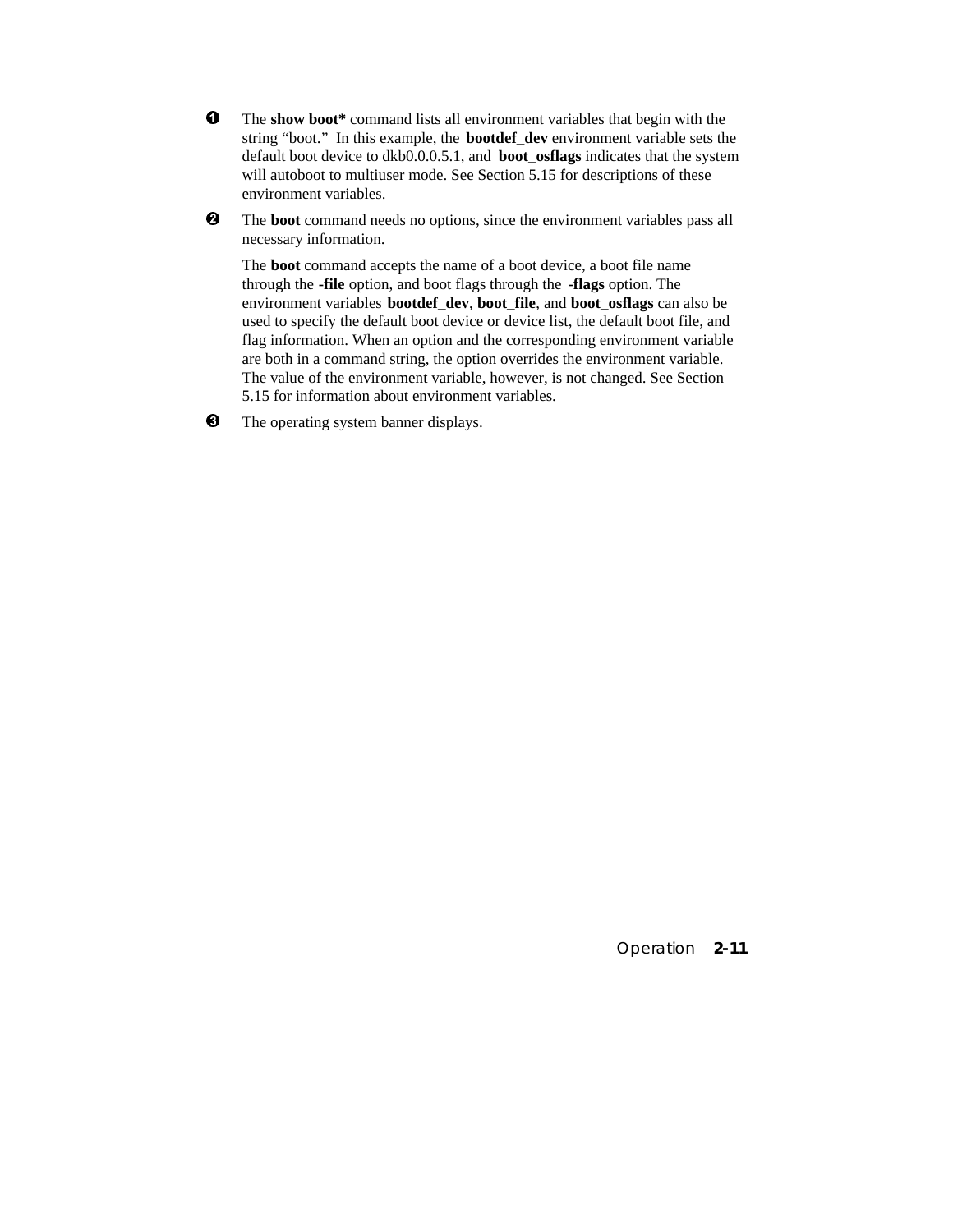#### **Example 2–4 Booting DIGITAL UNIX from a Remote Disk**

P00>>> show device polling ncr0 (NCR 53C810) slot 1, bus 0 PCI, hose 1 SCSI Bus ID 7 dka500.5.0.1.1 polling floppy0 (FLOPPY) PCEB - XBUS hose 0 dva0.0.0.1000.0 DVA0 RX23 polling kzpsa0 (DEC KZPSA) slot 3, bus 0 PCI, hose 0 TPwr 1 Fast 1 Bus ID 7 kzpsa0.7.0.3.0 dkb TPwr 1 Fast 1 Bus ID 7 N01 A09 dkb100.1.0.3.0 DKb100 RZ29B 0007 dkb200.2.0.3.0 DKb200 RZ29B 0007 dkb300.3.0.3.0 DKb300 RZ29B 0007 dkb500.5.0.3.0 polling ncr1 (NCR 53C810) slot 5, bus 0 PCI, hose 0 SCSI Bus ID 7  $dkc400.4.0.5.0$  DK $c400$ polling tulip0 (DECchip 21040-AA) slot 4, bus 0 PCI, hose 1  $e$ wa $0.0.0.4.1: 08-00-2B-E5-B4-1A$   $\odot$ polling tulip1 (DECchip 21041-AA) slot 5, bus 0 PCI, hose 1 ewb0.0.0.5.1: 00-00-F8-00-AC-B4 P00>>> boot -flags an -protocols bootp ewa0 ´ (boot ewa0.0.0.4.1 -flags an) Building FRU table Trying BOOTP boot. Broadcasting BOOTP Request... Received BOOTP Packet File Name: /var/adm/ris/ris0.alpha/hvmunix local inet address: 16.122.128.26 remote inet address: 16.122.128.59 TFTP Read File Name: /var/adm/ris/ris0.alpha/hvmunix ..................................................................... ..................................................................... ................. bootstrap code read in  $base = 200000$ , image\_start = 0, image\_bytes =  $9a0fa0$ initializing HWRPB at 2000 initializing page table at 1f2000 initializing machine state setting affinity to the primary CPU jumping to bootstrap code Secondary boot program - Thu Aug 1 22:33:13 EST 1996 Loading vmunix ... . . . *Continued on next page*

**2-12** System Drawer User's Guide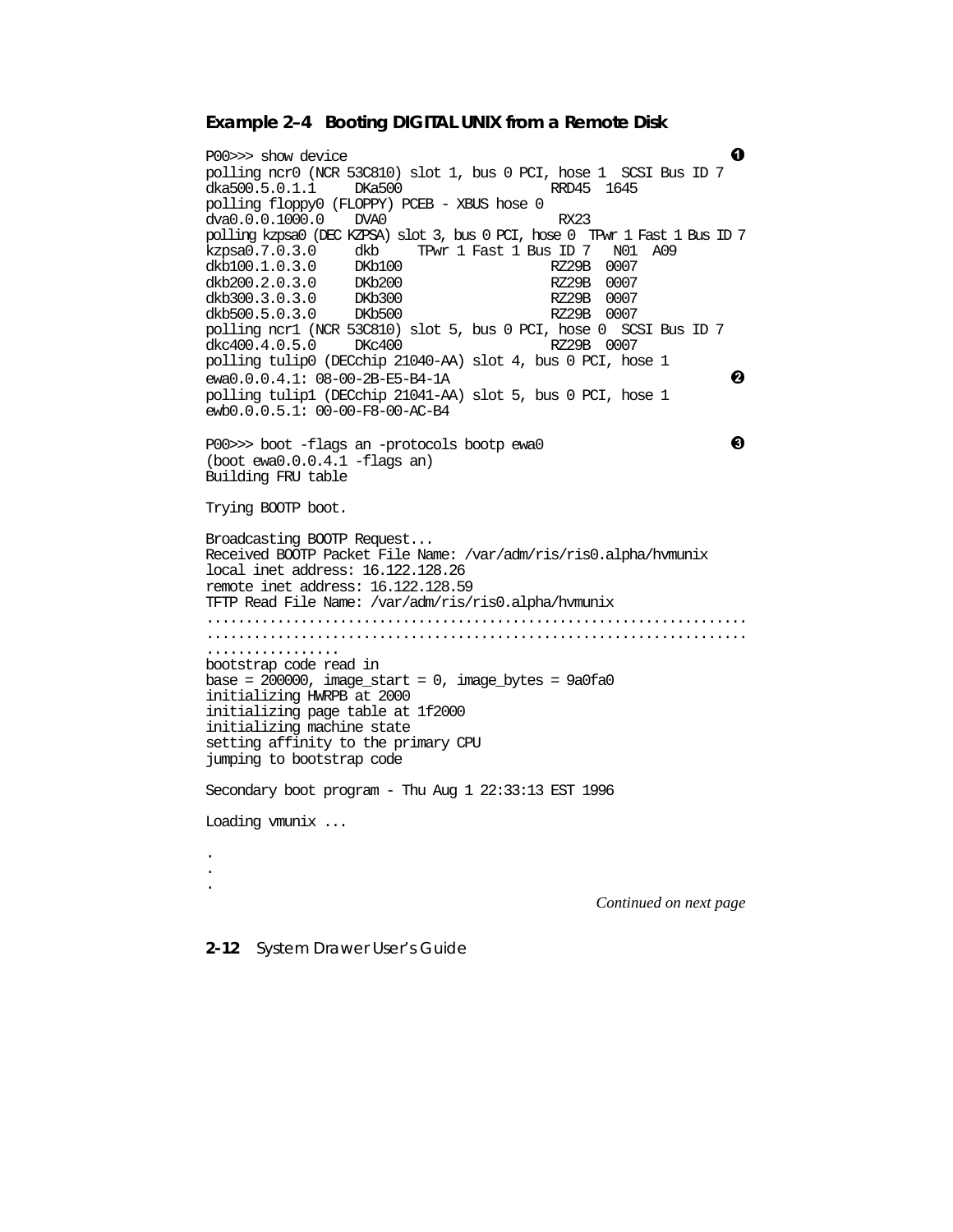#### **Example 2–4 Booting DIGITAL UNIX from a Remote Disk (Continued)**

The system is ready.

DIGITAL UNIX Version 3.2D µ

 $\bullet$  The **show device** command displays device information, including name and type of connection to the system. See Section 5.2 for a description of the **show device** command and the device naming convention.

- **2** The operating system is on a remote disk accessed through the Ethernet controller in slot 4 of PCI1. The name of this device, ewa0, is used as an argument to the **boot** command.
- $\bullet$  This command loads DIGITAL UNIX from ewa0, autobooting to multiuser mode. See Section 5.3 for a description of the **boot** command.

The **boot** command accepts the name of a boot device, a boot file name through the **-file** option, and boot flags through the **-flags** option. The environment variables **bootdef\_dev**, **boot\_file**, and **boot\_osflags** can also be used to specify the default boot device or device list, the default boot file, and flag information. When an option and the corresponding environment variable are both in a command string, the option overrides the environment variable. The value of the environment variable, however, is not changed. See Section 5.15 for information about environment variables.

 $\bullet$  The operating system banner displays.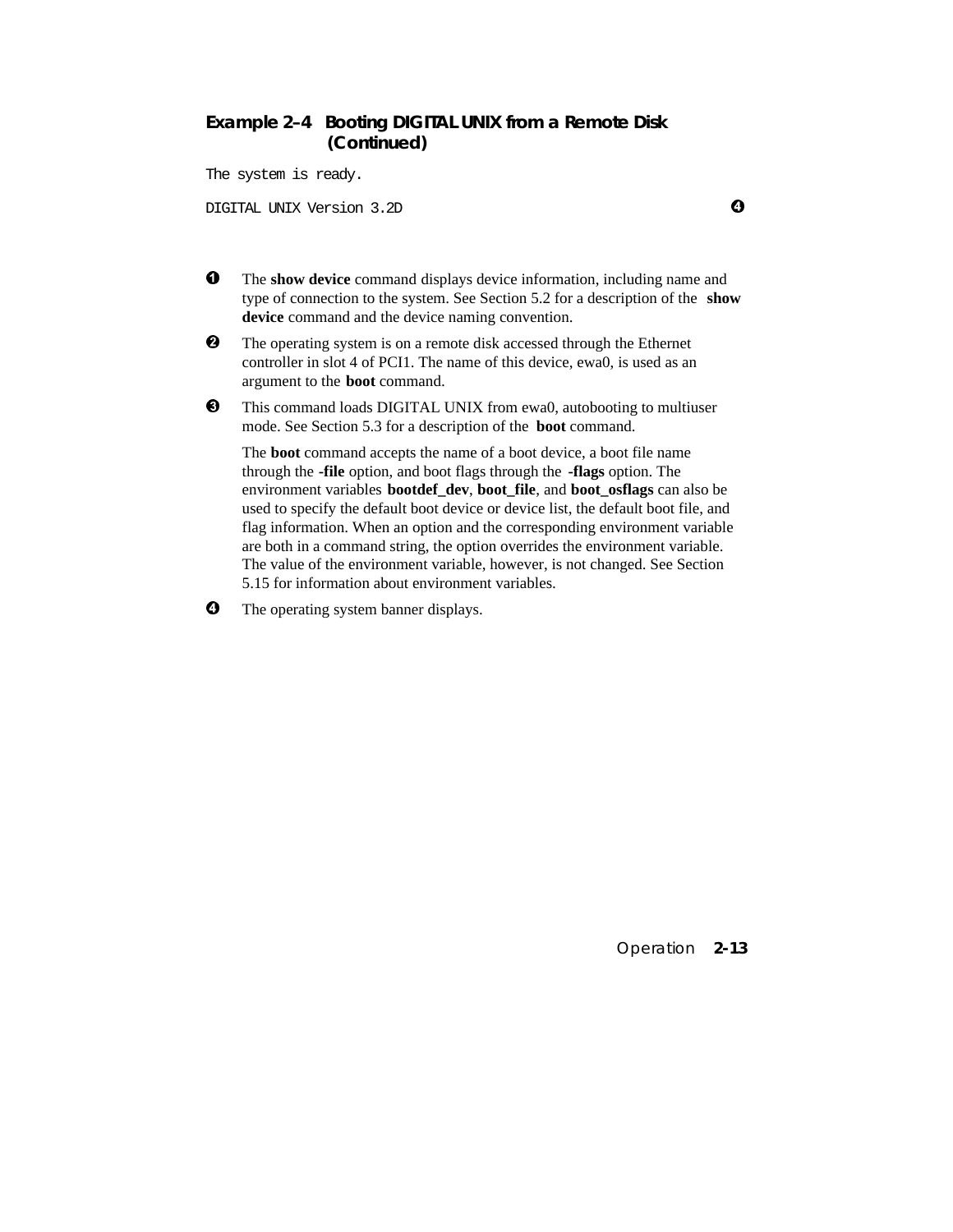# **2.4 Installing DIGITAL UNIX**

**DIGITAL UNIX is installed from the internal CD-ROM. Refer to the documentation shipped with the CD-ROM for installation instructions.**

#### **Example 2–5 Installing DIGITAL UNIX**

P00>>> boot dka500 ² (boot dka500.5.0.1.1 -flags a) Building FRU table **3** block 0 of dka500.5.0.1.1 is a valid boot block reading 16 blocks from dka500.5.0.1.1 bootstrap code read in base =  $200000$ , image\_start =  $0$ , image\_bytes =  $2000$ initializing HWRPB at 2000 initializing page table at 1f2000 initializing machine state setting affinity to the primary CPU jumping to bootstrap code OSF boot - Mon Jul 24 21:56:39 EDT 1995 Loading hupdate ... Starting hupdate at 0x20000000 Using hvmunix Loading hvmunix ... Current PAL Revision <0x20000000010111> Switching to OSF PALcode Succeeded New PAL Revision <0x20000000020115> Loading into KSEG Address Space Sizes: text = 4460352 data = 5555024 bss = 1498368 Starting at 0xfffffc0000239290

*Continued on next page*

**2-14** System Drawer User's Guide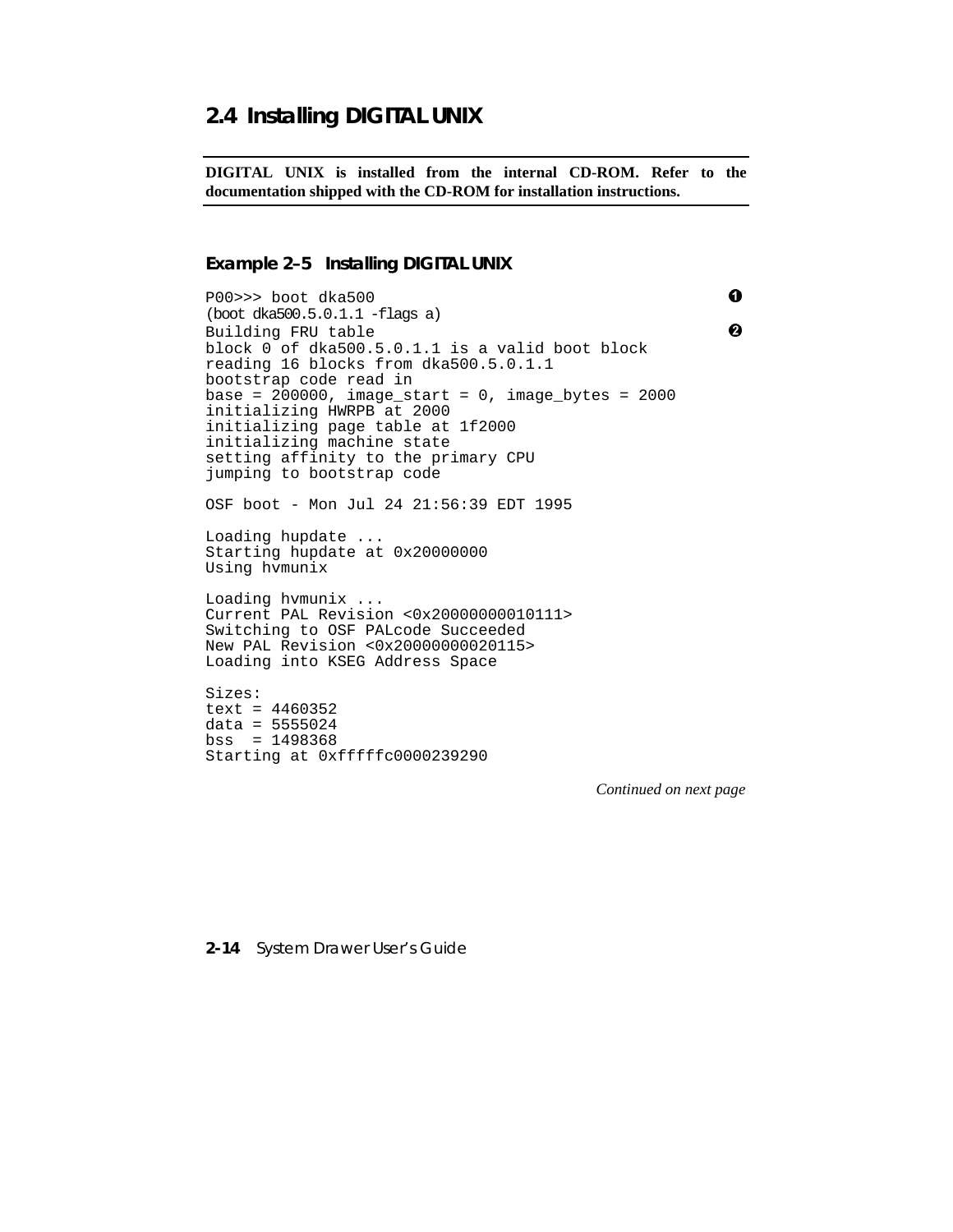#### **Example 2–5 Installing DIGITAL UNIX (Continued)**

```
Alpha boot: available memory from 0x2dfe000 to 0x7fff6000
physical memory = 2048.00 megabytes.
available memory = 2001.96 megabytes.
using 7856 buffers containing 61.37 megabytes of memory
Firmware revision: 2.0
PALcode: DIGITAL-UNIX/OSF version 1.21
AlphaServer 4000
pci1 at mcbus0 slot 5
psiop0 at pci1 slot 1
.
.
.
Printer service started
The system is ready.
DIGITAL UNIX Version 3.2D
login: root
Password:
\bullet Use the boot command to install the operating system from the internal
```
- CD-ROM, which is always dka500.
- $\odot$  See your operating system documentation for installation instructions.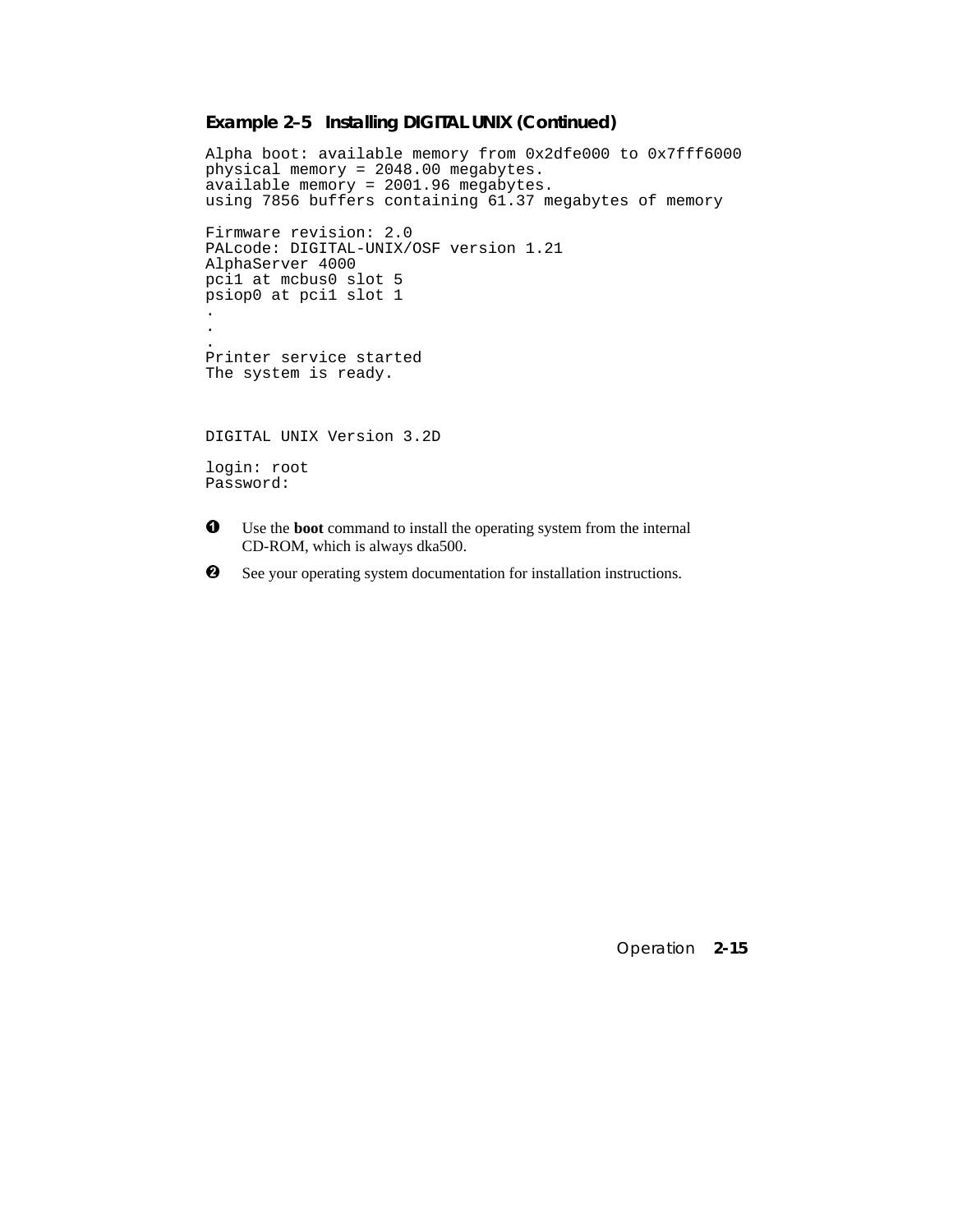# **2.5 Booting OpenVMS**

**OpenVMS can be booted from a local disk, a disk connected through a cluster, or a remote disk through an Ethernet connection. Refer to the documentation shipped with the operating system for booting instructions.**

```
Example 2–6 Booting OpenVMS from a Local Disk
```
P00>>> show device<br>polling ncr0 (NCR 53C810) slot 1, bus 0 PCI, hose 1 SCSI Bus ID 7 polling ncr0 (NCR 53C810) slot 1, bus 0 PCI, hose 1 SCSI Bus ID 7 dka500.5.0.1.1 polling ncr1 (NCR 53C810) slot 2, bus 0 PCI, hose 1 SCSI Bus ID 7 dkb0.0.0.2.1 DKb0 RZ29B 0016<br>dkb100.1.0.2.1 DKb100 RZ29B 0016 dkb100.1.0.2.1 . . . polling floppy0 (FLOPPY) PCEB - XBUS hose 0<br>dva0.0.0.1000.0 DVA0 dva0.0.0.1000.0 DVA0 RX23 polling tulip0 (DECchip 21040-AA) slot 3, bus 0 PCI, hose 0 ewa0.0.0.3.0: 00-00-F8-20-14-61 P00>>> show boot\_reset  $\bullet$ boot\_reset OFF P00>>> show bootdef\_dev ´ bootdef\_dev dkb0.0.0.2.1  $PO0>>>$  boot  $Q$  $SROM V2.0$  on cpu0  $\bigcirc$  SROM V2.0 on cpu1 XSROM V2.0 on cpu1 XSROM V2.0 on cpu0 . . . System temperature is 24 degrees C AlphaServer 4000 Console V3.0-10, 20-NOV-1996 15:17:48

*Continued on next page*

#### **2-16** System Drawer User's Guide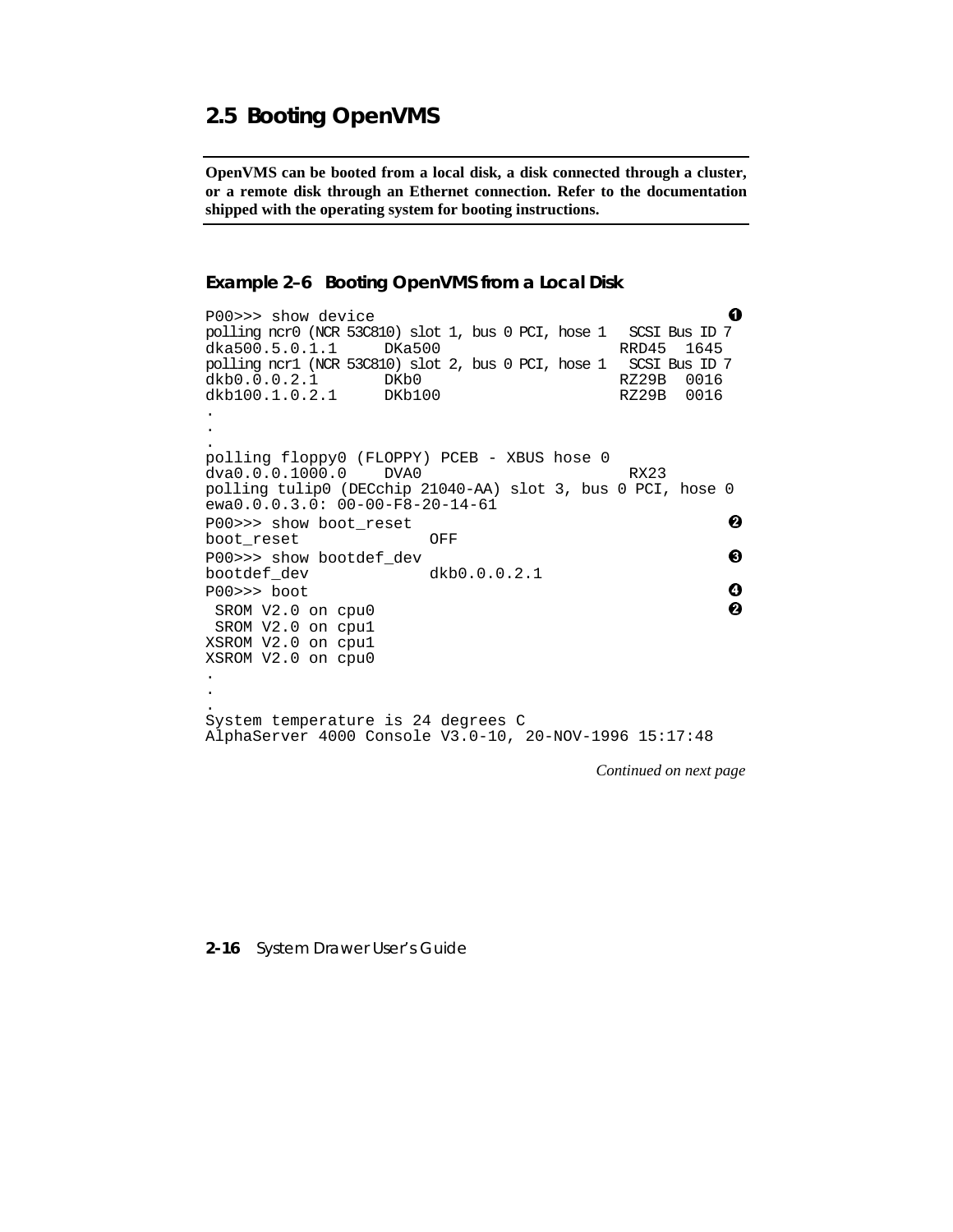#### **Example 2–6 Booting OpenVMS from a Local Disk (Continued)**

```
CPU 0 booting
(boot dkb0.0.0.2.1 -flags 0)
Building FRU table
block 0 of dkb0.0.0.2.1 is a valid boot block
reading 1002 blocks from dkb0.0.0.2.1
bootstrap code read in
.
.
.
Welcome to OpenVMS Alpha (TM) Operating System, Version V6.2-1H3\bullet
```
- $\bullet$  The show device command displays device information, including name and type of connection to the system. See Section 5.2 for a description of the **show device** command and the device naming convention.
- **2** The **boot\_reset** environment variable was previously set to "on," causing the power-up trace to display when the system initializes (see Section 2.2). See Section 5.9 for commands used with environment variables.
- $\Theta$  The **bootdef** dev environment variable specifies the default boot device. In this example, the default boot device was previously set to dkb0.0.0.2.1.
- $\bullet$  No boot device is specified in the **boot** command; the default boot device was set with the environment variable. See Section 5.3 for a description of the **boot** command.

The **boot** command accepts the name of a boot device, a boot file name through the **-file** option, and boot flags through the **-flags** option. The environment variables **bootdef\_dev**, **boot\_file**, and **boot\_osflags** can also be used to specify the default boot device or device list, the default boot file, and flag information. When an option and the corresponding environment variable are both in a command string, the option overrides the environment variable. The value of the environment variable, however, is not changed. See Section 5.15 for information about environment variables.

 $\Theta$  The operating system banner displays.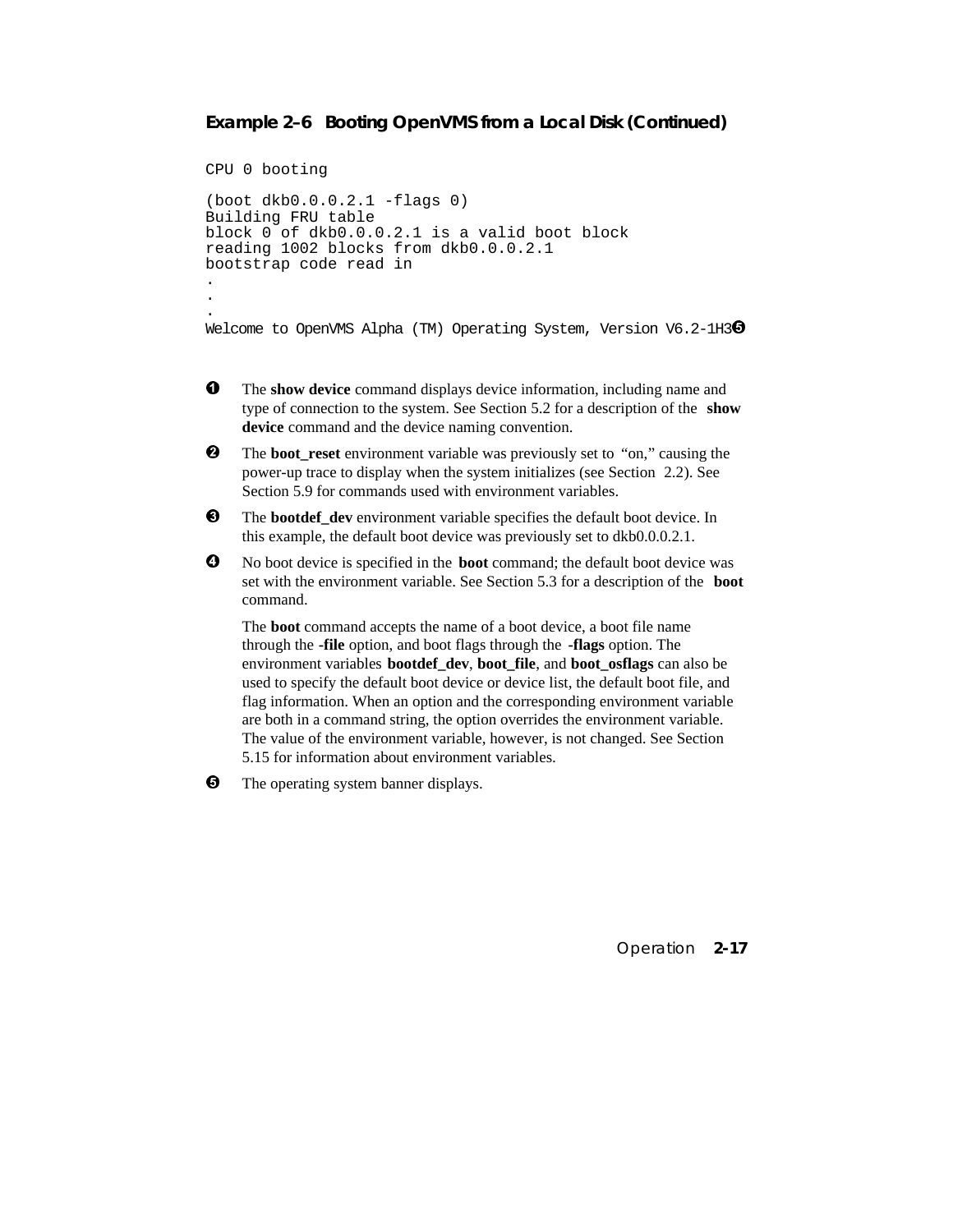#### **Example 2–7 Booting OpenVMS from a Disk on a Cluster**

 $P00 \rightarrow \rightarrow$  show bootdef\_dev  $dual.8.0.5.1$   $Q$ bootdef\_dev P00>>> show device **a** polling ncr0 (NCR 53C810) slot 1, bus 0 PCI, hose 1 SCSI Bus ID 7 dka500.5.0.1.1 polling dac0 (Mylex DAC960) slot 4, bus 0 PCI, hose 1 1 Member JBOD dra1.0.0.4.1 DRA1 1 Member JBOD dra2.0.0.4.1 DRA2 4 Member RAID 5 polling cipca0 (CIPCA) slot 5, bus 0 PCI, hose 1 cixcd\_poll\_comp  $\frac{1}{2}$  cipca\_a.4.0.5.1 dua CI Bus ID 4<br>dua24.2.0.5.1 \$22\$DUA24 (HSC702) RA92 dua24.2.0.5.1 \$22\$DUA24 (HSC702) RA92<br>dua30.2.0.5.1 \$22\$DUA30 (HSC702) RA92  $$22$DUA30 (HSC702)$ . . . dua0.8.0.5.1 \$22\$DUA0 (RAWHSJ) HSX1  $dual.8.0.5.1$   $$22$DUAL (RAWHSJ)$   $HSX1$   $\bigodot$ . . . P00>>>boot **0** (boot dua1.8.0.5.1 -flags 0) Building FRU table . . .

Welcome to OpenVMS Alpha (TM) Operating System, Version V6.2-1H3<sup>0</sup>

**2-18** System Drawer User's Guide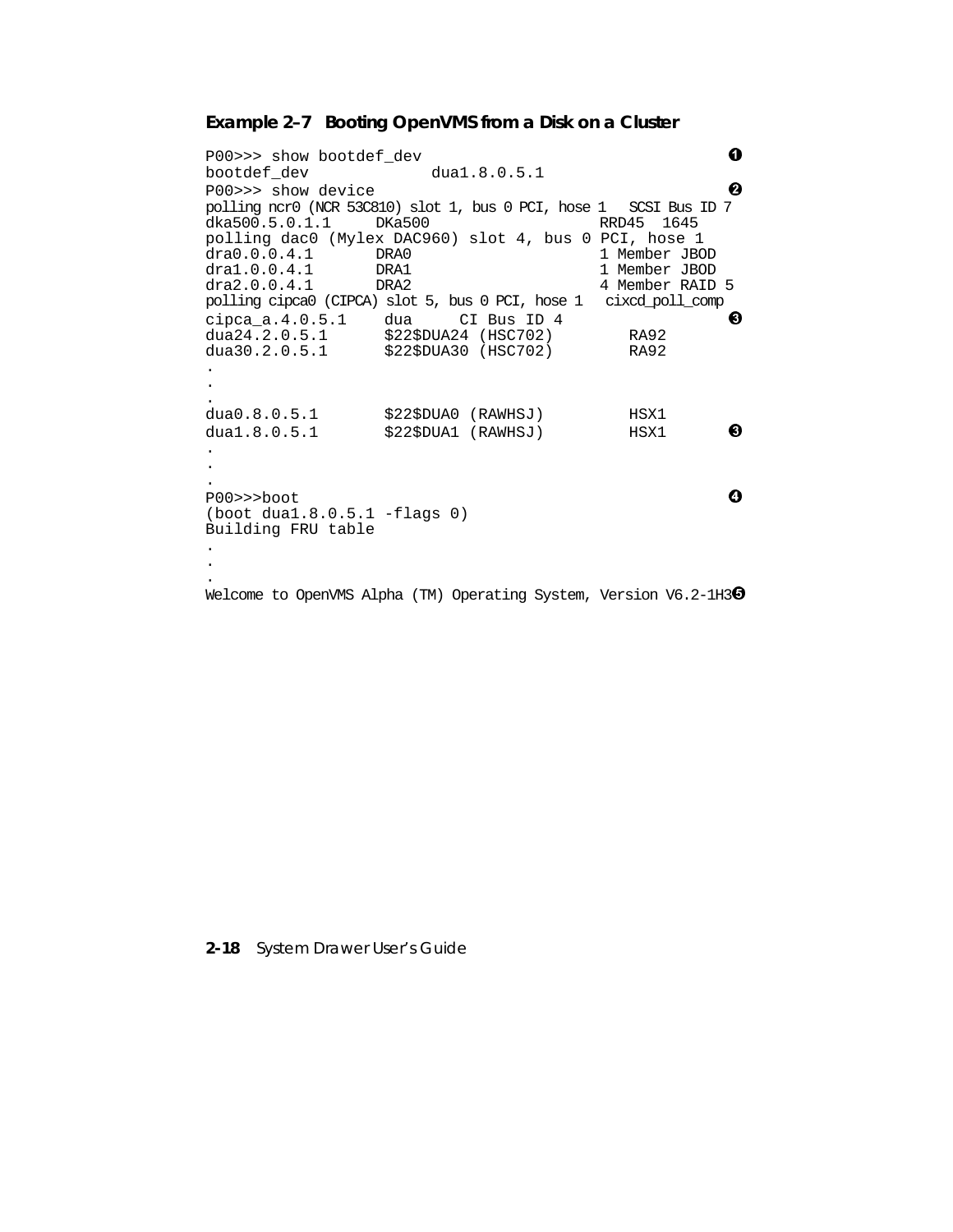- $\bullet$  The **bootdef** dev environment variable specifies the default boot device. In this example, the default boot device was previously set to dua1.8.0.5.1. See Section 5.9 for commands used with environment variables.
- **2** The show device command displays device information, including name and type of connection to the system. See Section 5.2 for a description of the **show device** command and the device naming convention.
- $\bullet$  The disk dua1.8.0.5.1 is on the CI cluster that includes this system.
- µ No boot device is specified in the **boot** command; the default boot device was set with the environment variable. See Section 5.3 for a description of the **boot** command.

The **boot** command accepts the name of a boot device, a boot file name through the **-file** option, and boot flags through the **-flags** option. The environment variables **bootdef\_dev**, **boot\_file**, and **boot\_osflags** can also be used to specify the default boot device or device list, the default boot file, and flag information. When an option and the corresponding environment variable are both in a command string, the option overrides the environment variable. The value of the environment variable, however, is not changed. See Section 5.15 for information about environment variables.

 $\Theta$  The operating system banner prints.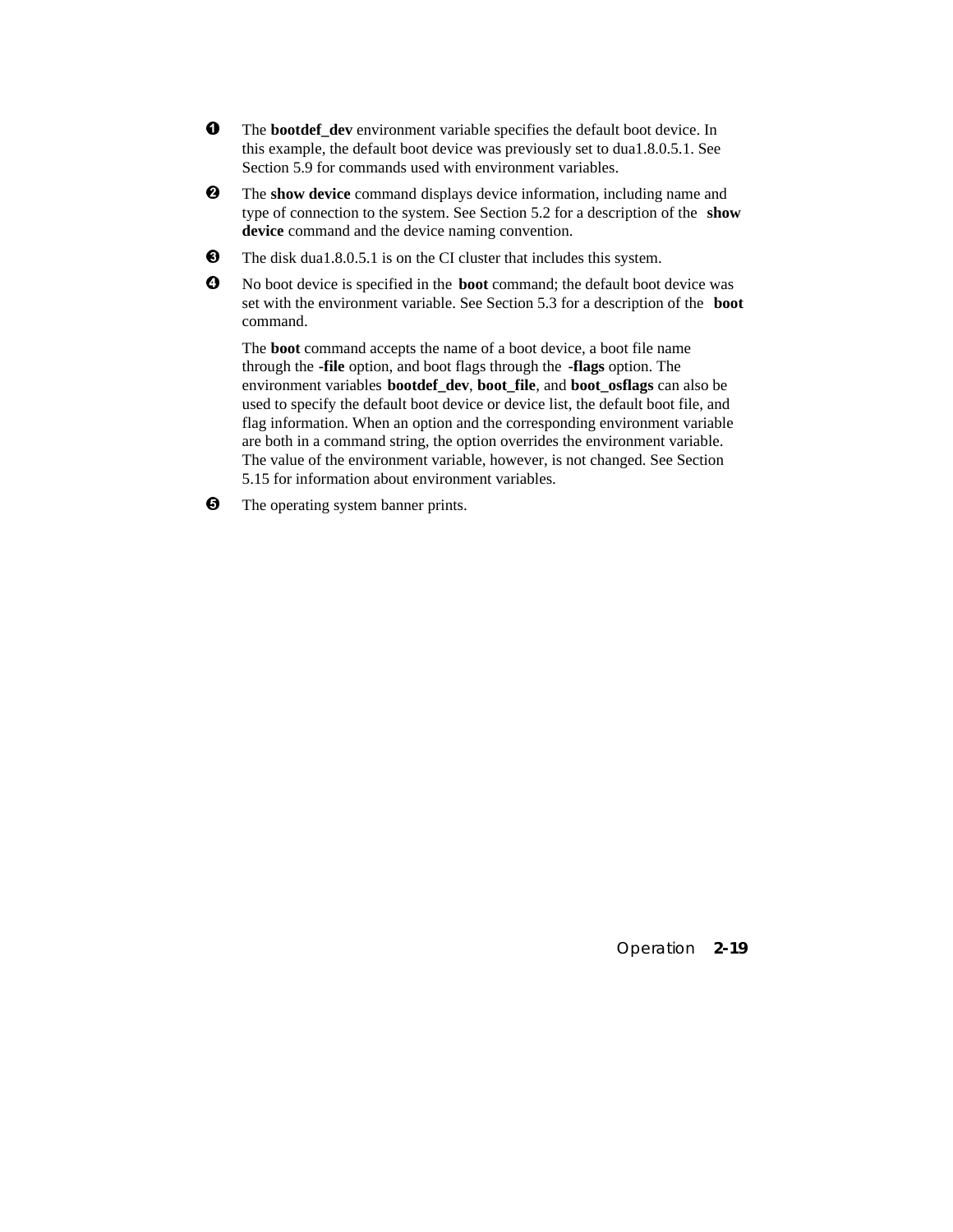#### **Example 2–8 Booting OpenVMS from a Remote Disk**

P00>>> show device<br>polling ncr0 (NCR 53C810) slot 1, bus 0 PCI, hose 1 SCSI Bus ID 7 polling ncr0 (NCR 53C810) slot 1, bus 0 PCI, hose 1 SCSI Bus ID 7 dka500.5.0.1.1 DKa500 polling kzpsa0 (DEC KZPSA) slot 2, bus 0 PCI, hose 1 TPwr 1 Fast 1 Bus ID 5 TPwr 1 Fast 1 Bus ID 5 N01 A10 polling kzpsa1 (DEC KZPSA) slot 3, bus 0 PCI, hose 1 TPwr 1 Fast 1 Bus ID 5 TPwr 1 Fast 1 Bus ID 5 N01 A10 polling kzpsa2 (DEC KZPSA) slot 4, bus 0 PCI, hose 1 TPwr 1 Fast 1 Bus ID 5 TPwr 1 Fast 1 Bus ID 5 P01 A10 polling floppy0 (FLOPPY) PCEB - XBUS hose 0<br>dva0.0.0.1000.0 DVA0 dva0.0.0.1000.0 DVA0 RX23 polling kzpsa3 (DEC KZPSA) slot 3, bus 0 PCI, hose 0 TPwr 1 Fast 1 Bus ID 5 kzpsa3.5.0.3.0 dke TPwr 1 Fast 1 Bus ID 5 P01 A10 polling kzpsa4 (DEC KZPSA) slot 4, bus 0 PCI, hose 0 TPwr 1 Fast 1 Bus ID 5 kzpsa4.5.0.4.0 dkf TPwr 1 Fast 1 Bus ID 5 P01 A10 polling kzpsa5 (DEC KZPSA) slot 5, bus 0 PCI, hose 0 TPwr 1 Fast 1 Bus ID 5 kzpsa5.5.0.5.0 dkg TPwr 1 Fast 1 Bus ID 5 F01 A10 dkg0.0.0.5.0 DKg0 RZ26J 589H mkg300.3.0.5.0 MKg300 polling tulip0 (DECchip 21140-AA) slot 5, bus 0 PCI, hose 1  $ewa0.0.0.5.1: 00-00-F8-00-42-04$   $\bullet$  $P00 \rightarrow \rightarrow$  boot ewa $0$  -flags  $0$ (boot ewa0.0.0.5.1 -flags 0) Building FRU table Trying MOP boot. ............. Network load complete. . .

Welcome to OpenVMS Alpha (TM) Operating System, Version V6.2-1H3<sup>6</sup>

**2-20** System Drawer User's Guide

.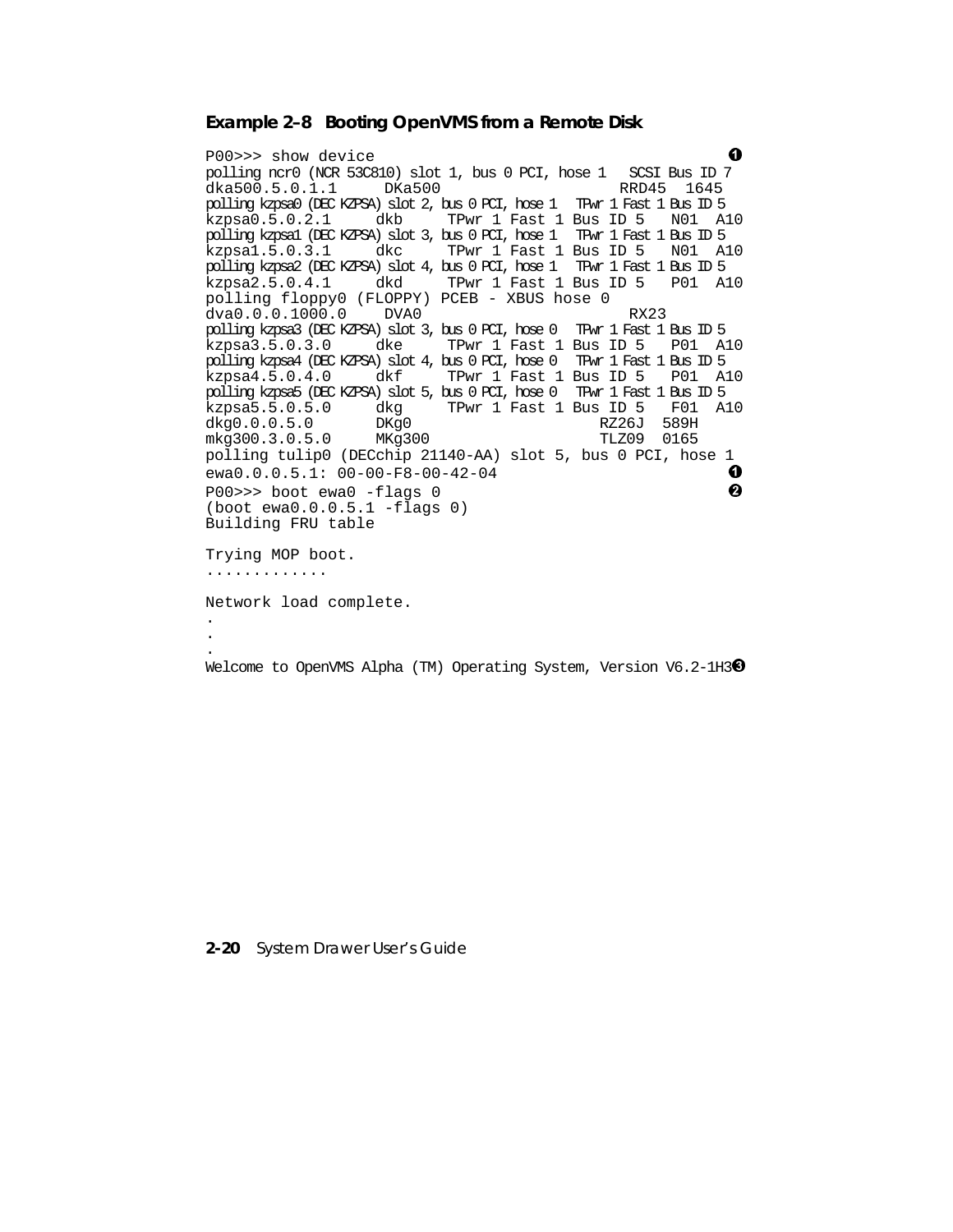- $\bullet$  The **show device** command displays device information, including name and type of connection to the system. In this example the Ethernet connection is ewa0. See Section 5.2 for a description of the **show device** command and the device naming convention.
- **2** The **boot** command specifies ewa0 as the boot device. See Section 5.3 for a description of the **boot** command.

The **boot** command accepts the name of a boot device, a boot file name through the **-file** option, and boot flags through the **-flags** option. The environment variables **bootdef\_dev**, **boot\_file**, and **boot\_osflags** can also be used to specify the default boot device or device list, the default boot file, and flag information. When an option and the corresponding environment variable are both in a command string, the option overrides the environment variable. The value of the environment variable, however, is not changed. See Section 5.15 for information about environment variables.

 $\Theta$  The operating system banner prints.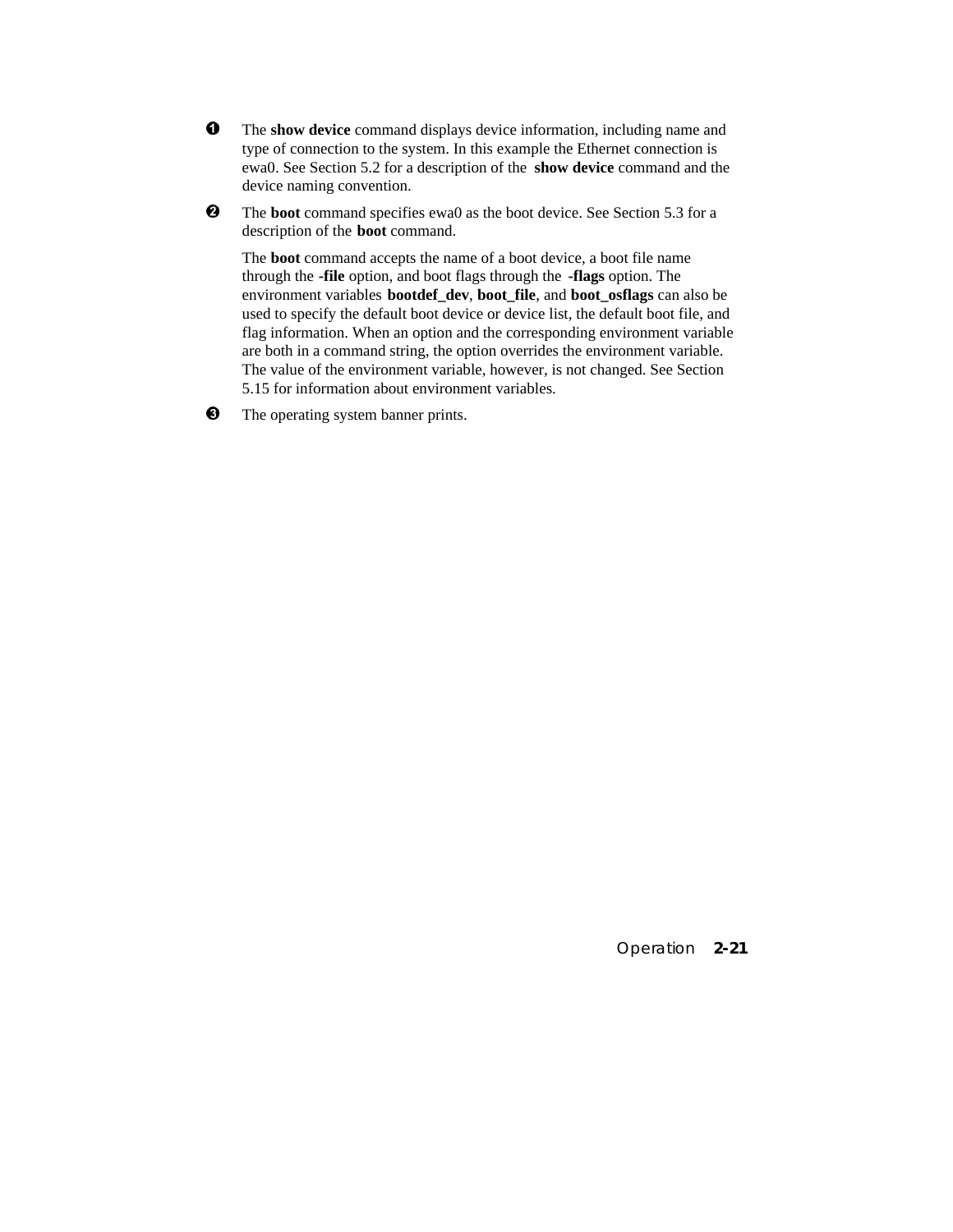# **2.6 Installing OpenVMS**

**OpenVMS is installed from the internal CD-ROM. Refer to the documentation shipped with the CD-ROM for complete installation instructions.**

#### **Example 2–9 Installing OpenVMS**

```
P00>>> boot -flags 0,0 dka500 ²
Initializing...
SROM V1.0 on cpu0
.
. [The initialization display prints. See Section 2.2.]
.
AlphaServer 4000 Console V1.0-1, 2-APR-1996 15:17:48
CPU 0 booting
(boot dka500.5.0.1.1 -flags 0,0)
Building FRU table
block 0 of dka500.5.0.1.1 is a valid boot block
reading 1002 blocks from dka500.5.0.1.1
bootstrap code read in
base = 200000, image start = 0, image bytes = 7d400initializing HWRPB at 2000
initializing page table at 1f2000
initializing machine state
setting affinity to the primary CPU
jumping to bootstrap code
   OpenVMS (TM) Alpha Operating System, Version 6.2-1H3 \bullet%SMP-I-SECMSG, CPU #01 message: P01>>>START
%SMP-I-CPUBOOTED, CPU #01 has joined the PRIMARY CPU in
multiprocessor operation
                                              Continued on next page
```
**2-22** System Drawer User's Guide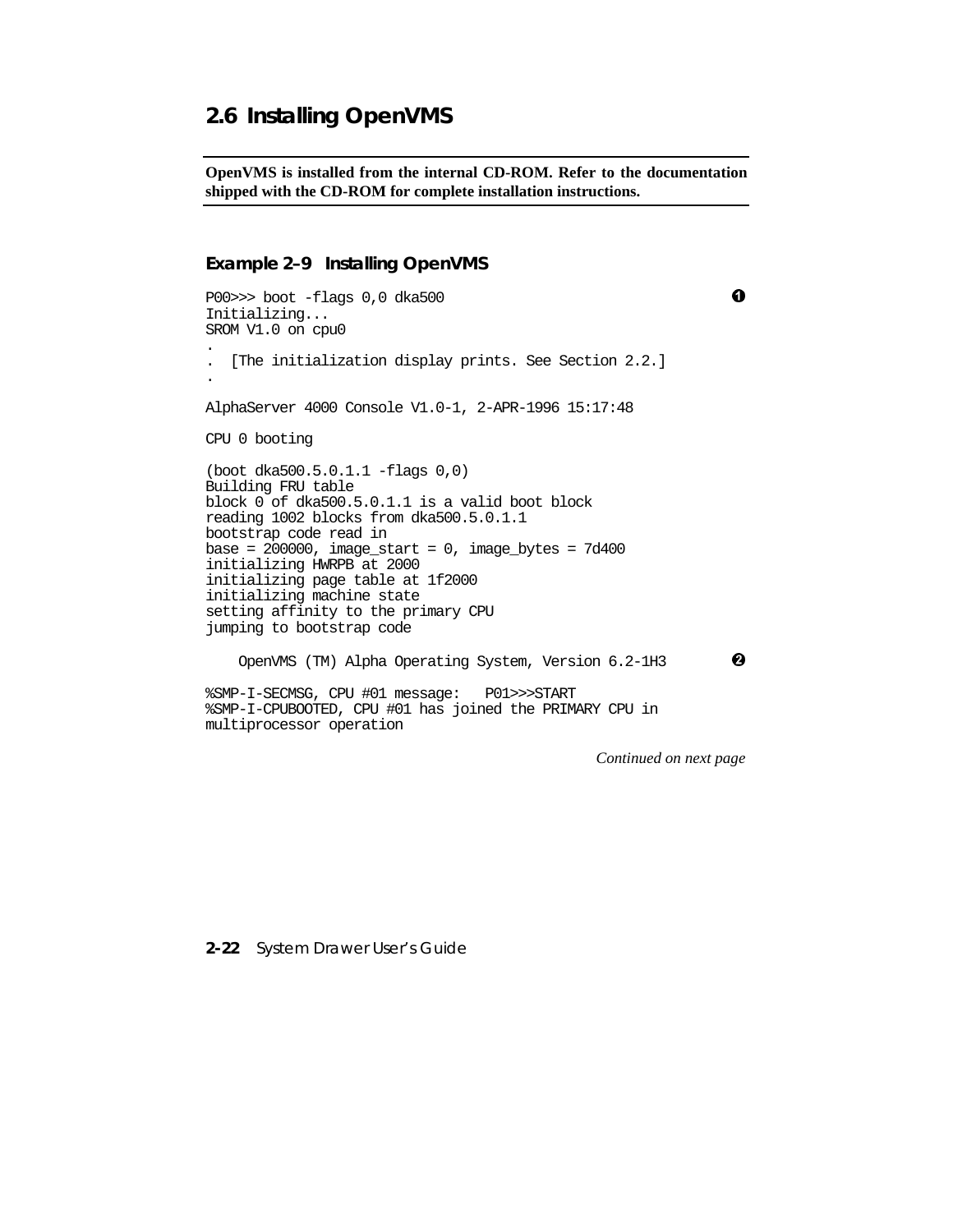#### **Example 2–9 Installing OpenVMS (Continued)**

Installing required known files...

Configuring devices...

\*\*\*\*\*\*\*\*\*\*\*\*\*\*\*\*\*\*\*\*\*\*\*\*\*\*\*\*\*\*\*\*\*\*\*\*\*\*\*\*\*\*\*\*\*\*\*\*\*\*\*\*\*\*\*\*\*\*\*\*\*\*\*\*

 You can install or upgrade the OpenVMS Alpha operating system or you can install or upgrade layered products that are included on the OpenVMS Alpha operating system CD-ROM.

 You can also execute DCL commands and procedures to perform "standalone" tasks, such as backing up the system disk.

Please choose one of the following:

- 1) Install or upgrade OpenVMS Alpha Version 6.2-1H3
- 2) List layered product kits that this procedure can install
- 3) Install or upgrade layered product(s)
- 4) Execute DCL commands and procedures
- 5) Shut down this system

Enter CHOICE or ? to repeat menu: (1/2/3/4/5/?)

- $\bullet$  Use the **boot** command to install the operating system from the internal CD-ROM, which is always dka500.
- $\bullet$  See your operating system documentation for installation instructions.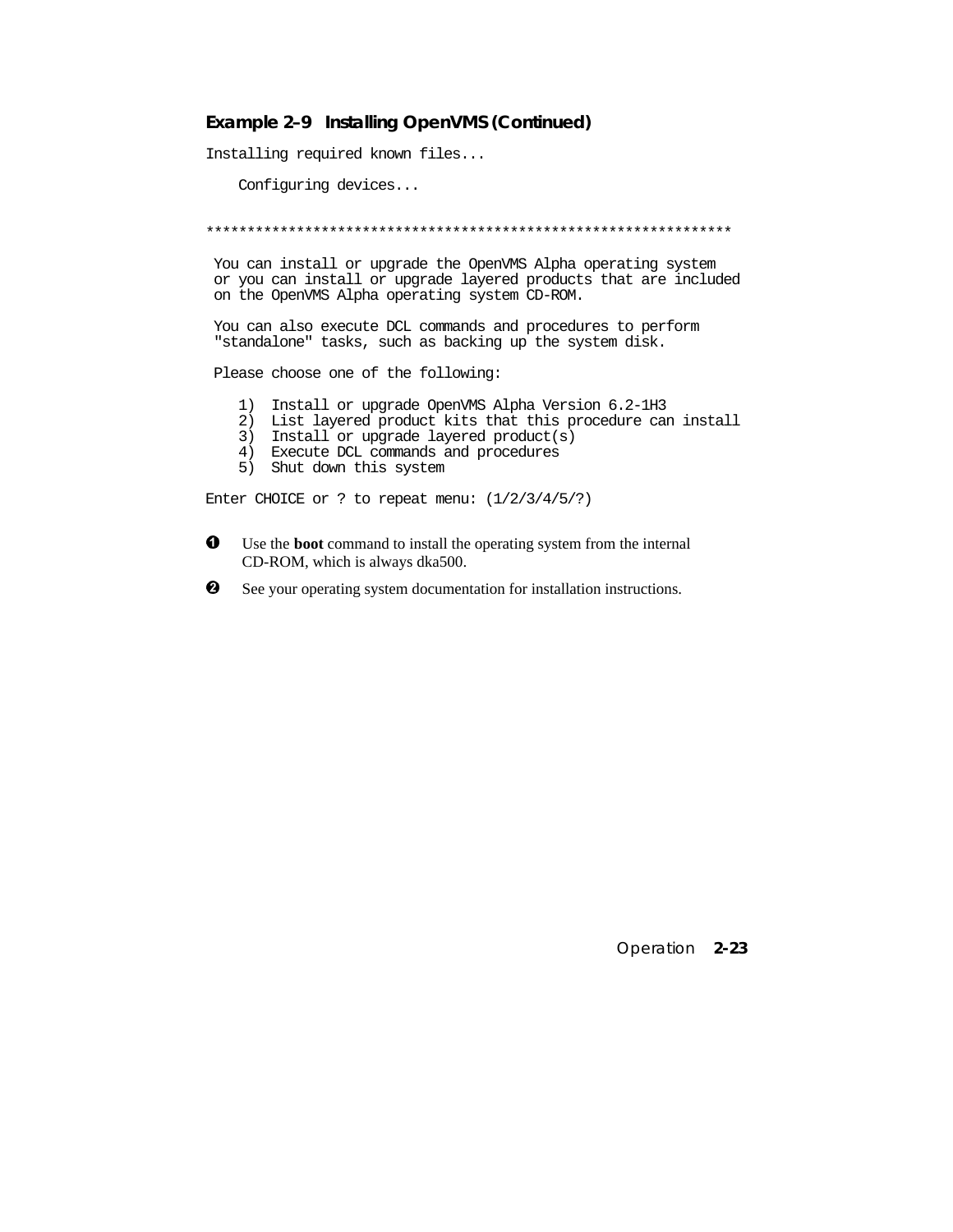# **2.7 Booting Windows NT**

**Microsoft Windows NT is started from the AlphaBIOS Boot screen.**

## **Figure 2–2 AlphaBIOS Boot Screen**



**2-24** System Drawer User's Guide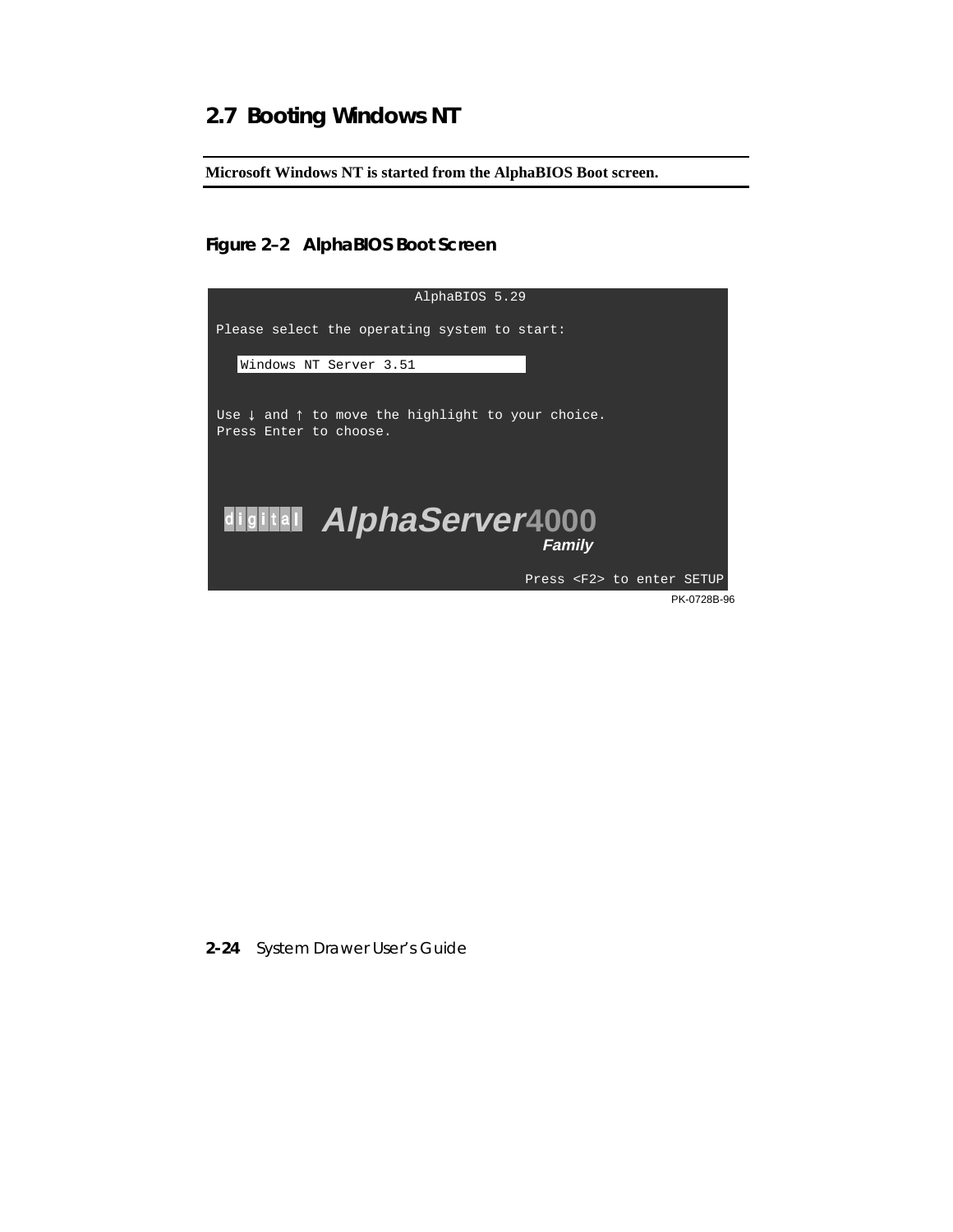The setting of the SRM **os\_type** environment variable determines if AlphaBIOS is loaded and started on reset and power-up. If **os** type is set to **nt**, after the power-up display (see Section 2.2) the SRM console is loaded and started, and it then loads and starts the AlphaBIOS console. AlphaBIOS must be running before Windows NT can be booted.

The method used for booting Windows NT is determined by the setting of **Auto Start** in the AlphaBIOS **Standard CMOS Setup** screen (see Section 6.7).

- If **Auto Start** is enabled, the primary version of Windows NT starts automatically.
- If **Auto Start** is disabled, use the arrow keys to select the Windows NT version to start. Press Enter to boot Windows NT.

*NOTE: The SRM console environment variable must be set to graphics before booting Windows NT. (This setting is not necessary to run AlphaBIOS.)*

*If the Halt button is in (the LED on the button is lit), the SRM console will not load AlphaBIOS. This is true even when the os\_type environment variable is set to nt.*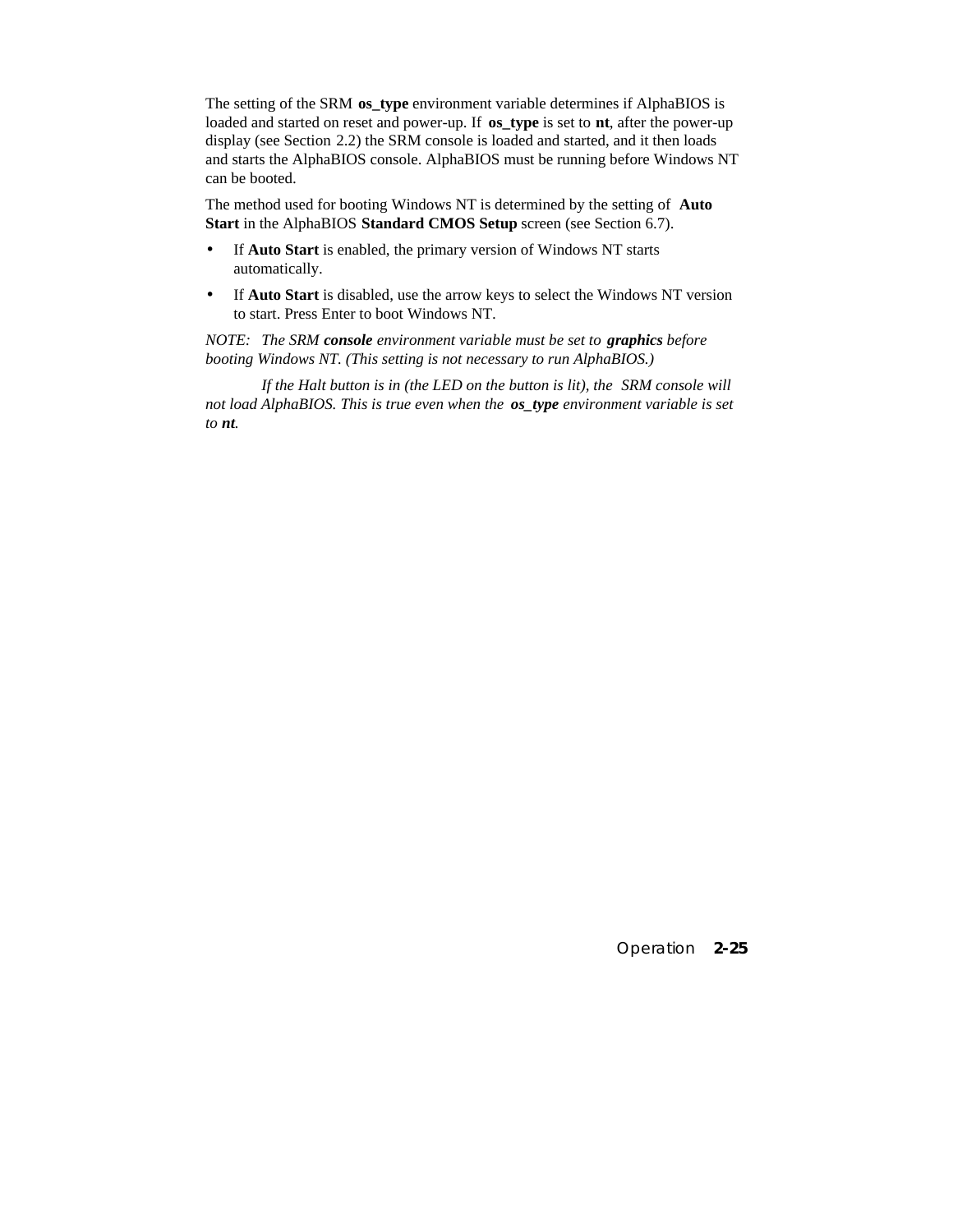# **2.8 Installing Windows NT**

**Windows NT is installed from CD-ROM. Insert the CD-ROM in the drive, start AlphaBIOS Setup, select the menu item Install Windows NT, and follow the prompts.**

## **Figure 2–3 Installing Windows NT**

|                                                                                                                                          | AlphaBIOS Setup |
|------------------------------------------------------------------------------------------------------------------------------------------|-----------------|
|                                                                                                                                          |                 |
| Display System Configuration<br>Upgrade AlphaBIOS<br>Hard Disk Setup<br>CMOS Setup<br>Install Windows NT<br>Utilities<br>About AlphaBIOS |                 |
| Press ENTER to install Windows NT.                                                                                                       |                 |
| ESC=Exit                                                                                                                                 |                 |
|                                                                                                                                          | PK-0726B-96     |

#### **2-26** System Drawer User's Guide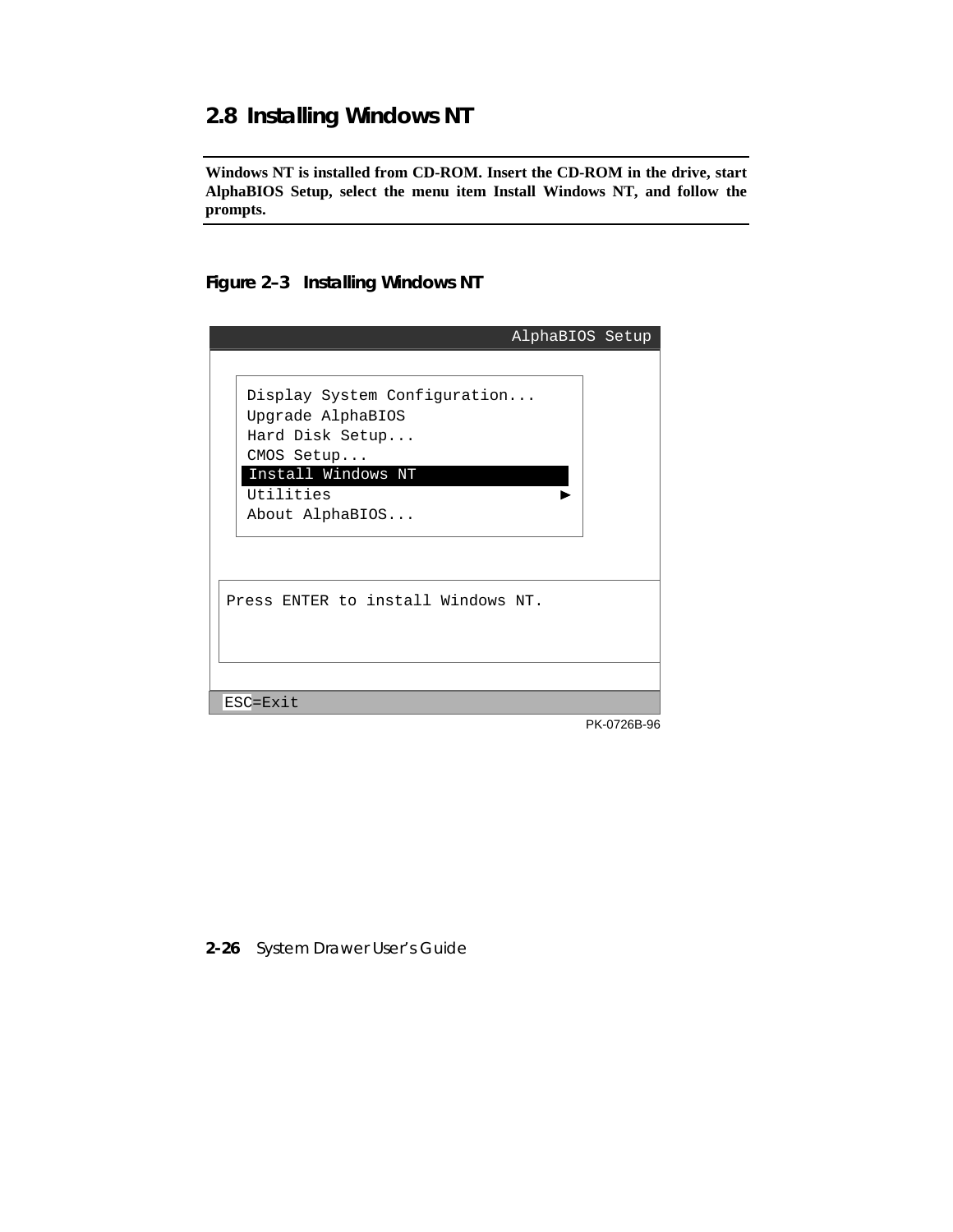Up to four versions of Windows NT can be resident in a system at one time.

If this is a new Windows NT installation, start with this procedure:

- 1. Start AlphaBIOS. If the system is in the SRM console, issue the command **alphabios**.
- 2. From the **AlphaBIOS Boot** screen, enter **AlphaBIOS Setup** by pressing the F2 key.
- 3. From **AlphaBIOS Setup** select **CMOS Setup**, and press Enter.
- 4. From **CMOS Setup** set the system date and time.
- 5. Return to the **AlphaBIOS Setup** screen by pressing the F10 key.
- 6. Select **Hard Disk Setup**, and press Enter.
- 7. Perform an express hard disk setup by pressing the F7 key to enter **Express Setup**.
- 8. Continue the setup by pressing the F10 key.
- 9. Go to the procedure below.

This procedure is for all Windows NT installations:

- 1. Put the Windows NT CD into the CD-ROM drive.
- 2. Start **AlphaBIOS Setup**.
- 3. Select **Install Windows NT** and press Enter.
- 4. Follow the prompts to complete the installation. For more information on installing Windows NT, refer to the *Installation Guide* in your Windows NT software package.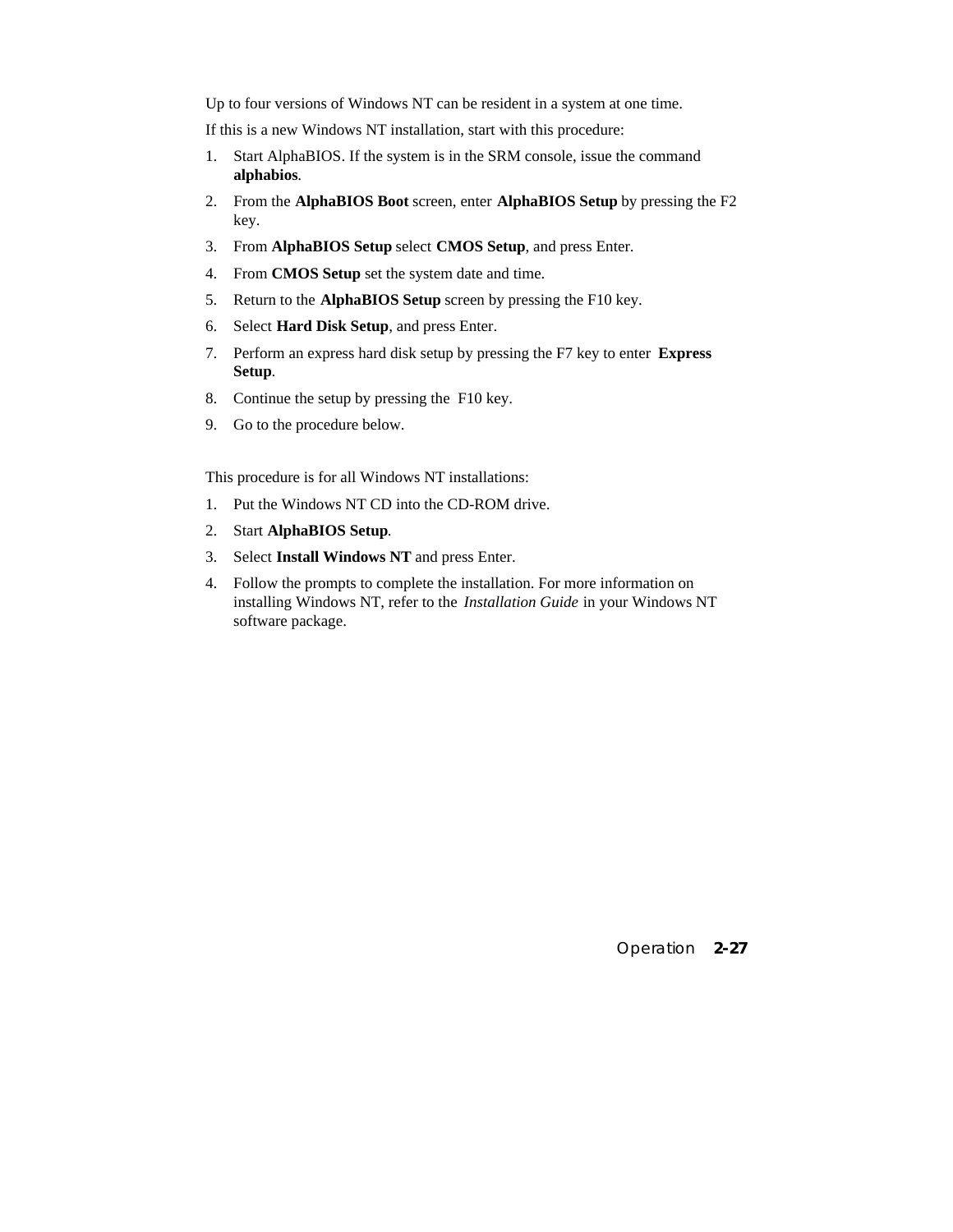# **2.9 Updating Firmware**

**Start the Loadable Firmware Update (LFU) utility by issuing the lfu command at the SRM console prompt, booting it from the CD-ROM while in the SRM console, or selecting Update AlphaBIOS in the AlphaBIOS Setup screen.**

#### **Example 2–10 Starting LFU from the SRM Console**

```
P00>>> lfu
            ***** Loadable Firmware Update Utility *****
Select firmware load device (cda0, dva0, ewa0), or
Press <return> to bypass loading and proceed to LFU: cda0
.
.
.
UPD>
```
#### **Figure 2–4 Starting LFU from the AlphaBIOS Console**

| AlphaBIOS Setup                                              |             |
|--------------------------------------------------------------|-------------|
|                                                              |             |
| Display System Configuration                                 |             |
| Upgrade AlphaBIOS                                            |             |
| Hard Disk Setup                                              |             |
| CMOS Setup                                                   |             |
| Install Windows NT                                           |             |
| Utilities                                                    |             |
| About AlphaBIOS                                              |             |
|                                                              |             |
|                                                              |             |
| Press ENTER to upgrade your AlphaBIOS from floppy or CD-ROM. |             |
|                                                              |             |
|                                                              |             |
|                                                              |             |
| ESC=Exit                                                     |             |
|                                                              | PK-0726A-96 |

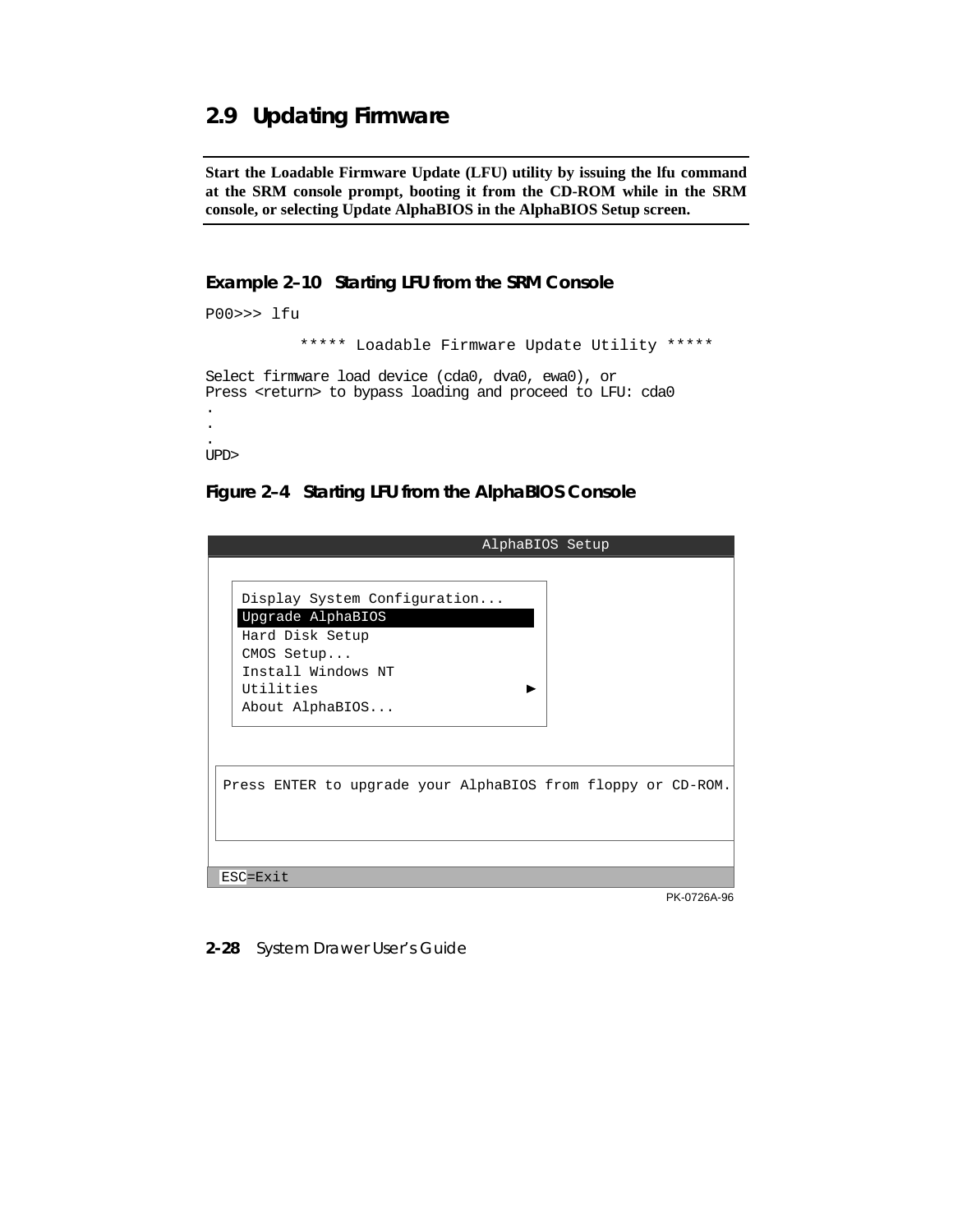Use the Loadable Firmware Update (LFU) utility to update system firmware.

You can start LFU from either the SRM console or the AlphaBIOS console.

- From the SRM console, start LFU by issuing the **lfu** command (see Example 2–10). Also from the SRM console, LFU can be booted from the Alpha CD-ROM (V3.7 or later), as shown in Example 2–11.
- From the AlphaBIOS console, select **Update AlphaBIOS** from the **AlphaBIOS Setup** screen (see Figure 2–4).

A typical update procedure is:

- 1. Start LFU.
- 2. Use the LFU **list** command to show the revisions of modules that LFU can update and the revisions of update firmware.
- 3. Use the LFU **update** command to write the new firmware.
- 4. Use the LFU **exit** command to exit back to the console.

The sections that follow show examples of updating firmware from the local CD-ROM, the local floppy, and a network device. Following the examples is an LFU command reference.

#### **Example 2–11 Booting LFU from the CD-ROM**

```
P00>>> show dev ncr0
polling ncr0 (NCR 53C810) slot 1, bus 0 PCI, hose 1 SCSI Bus ID 7
dka500.5.0.1.1P00>>> boot dka500
(boot dka500.5.0.1.1 -flags 0,0)
block 0 of dka500.5.0.1.1 is a valid boot block
.
.
.
jumping to bootstrap code
The default bootfile for this platform is
         [AS4X00]AS4X00_LFU.EXE
Hit <RETURN> at the prompt to use the default bootfile.
Bootfile: <CR>
Starting Firmware Update Utility
           ***** Loadable Firmware Update Utility *****
```
. UPD>

. .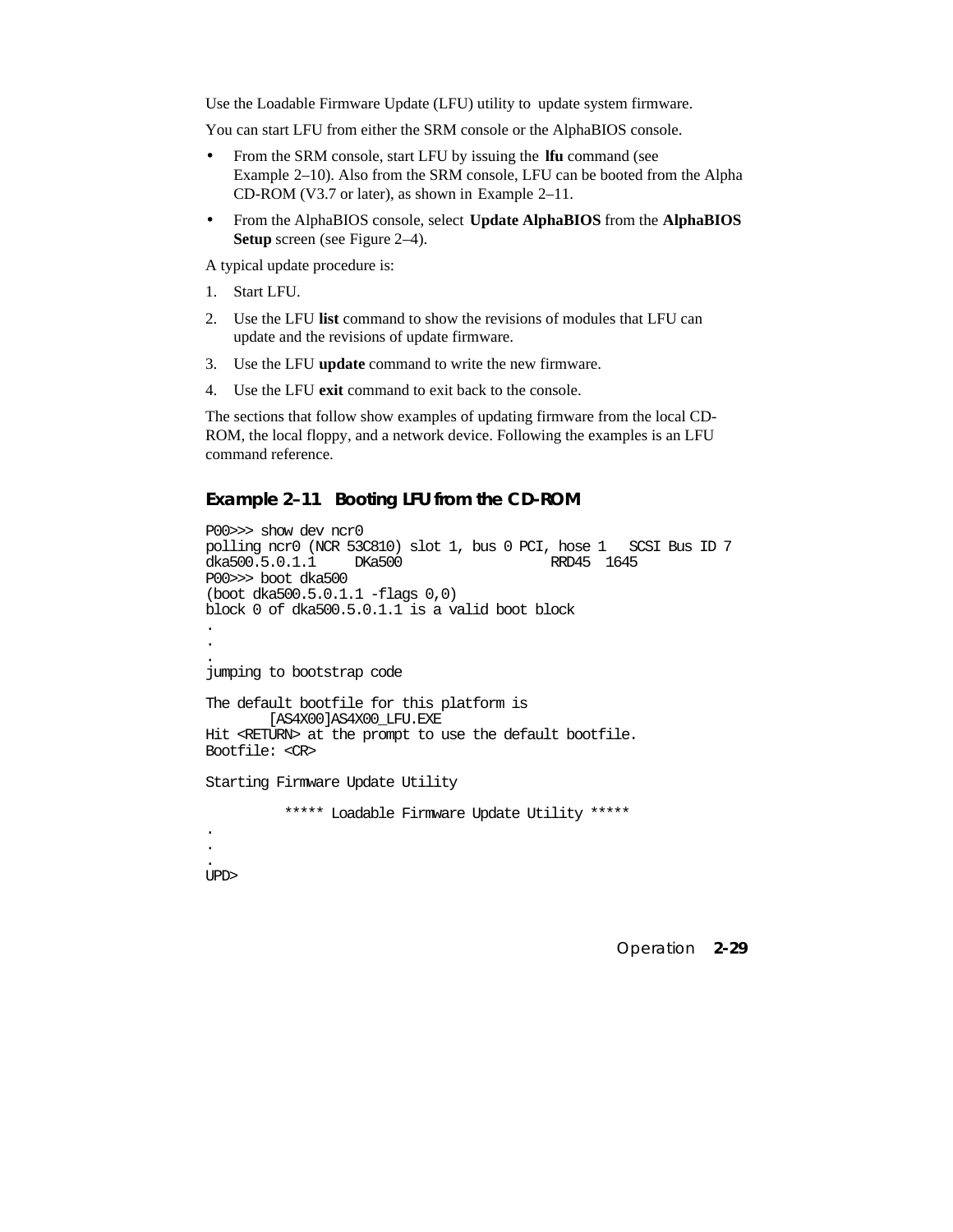#### **Insert the update CD-ROM, start LFU, and select cda0 as the load device.**

#### **Example 2–12 Updating Firmware from the Internal CD-ROM**

\*\*\*\*\* Loadable Firmware Update Utility \*\*\*\*\*

Select firmware load device (cda0, dva0, ewa0), or Press <return> to bypass loading and proceed to LFU: cda0  $\bullet$ 

Please enter the name of the options firmware files list, or Press <return> to use the default filename [AS4X00FW]: AS4X00CP  $\Theta$ 

Copying AS4X00CP from DKA500.5.0.1.1 . Copying [as4x00]RHREADME from DKA500.5.0.1.1 . Copying [as4x00]RHSRMROM from DKA500.5.0.1.1 ..................... Copying [as4x00]RHARCROM from DKA500.5.0.1.1 .............

| Function                                       | Description                                                                                                                                                                                                |  |
|------------------------------------------------|------------------------------------------------------------------------------------------------------------------------------------------------------------------------------------------------------------|--|
| Display<br>Exit<br>List                        | Displays the system's configuration table.<br>Done exit LFU (reset).<br>Lists the device, revision, firmware name, and                                                                                     |  |
| Lfu<br>Readme<br>Update<br>Verify<br>? or Help | update revision.<br>Restarts LFU.<br>Lists important release information.<br>Replaces current firmware with loadable data image.<br>Compares loadable and hardware images.<br>Scrolls this function table. |  |
|                                                |                                                                                                                                                                                                            |  |

UPD> list  $\bullet$ 

| Device    | Current Revision | Filename | Update Revision |
|-----------|------------------|----------|-----------------|
| AlphaBIOS | V5.12-2          | arcrom   | V6.40-1         |
| srmflash  | $V1.0-9$         | srmrom   | $V2.0-3$        |

*Continued on next page*

#### **2-30** System Drawer User's Guide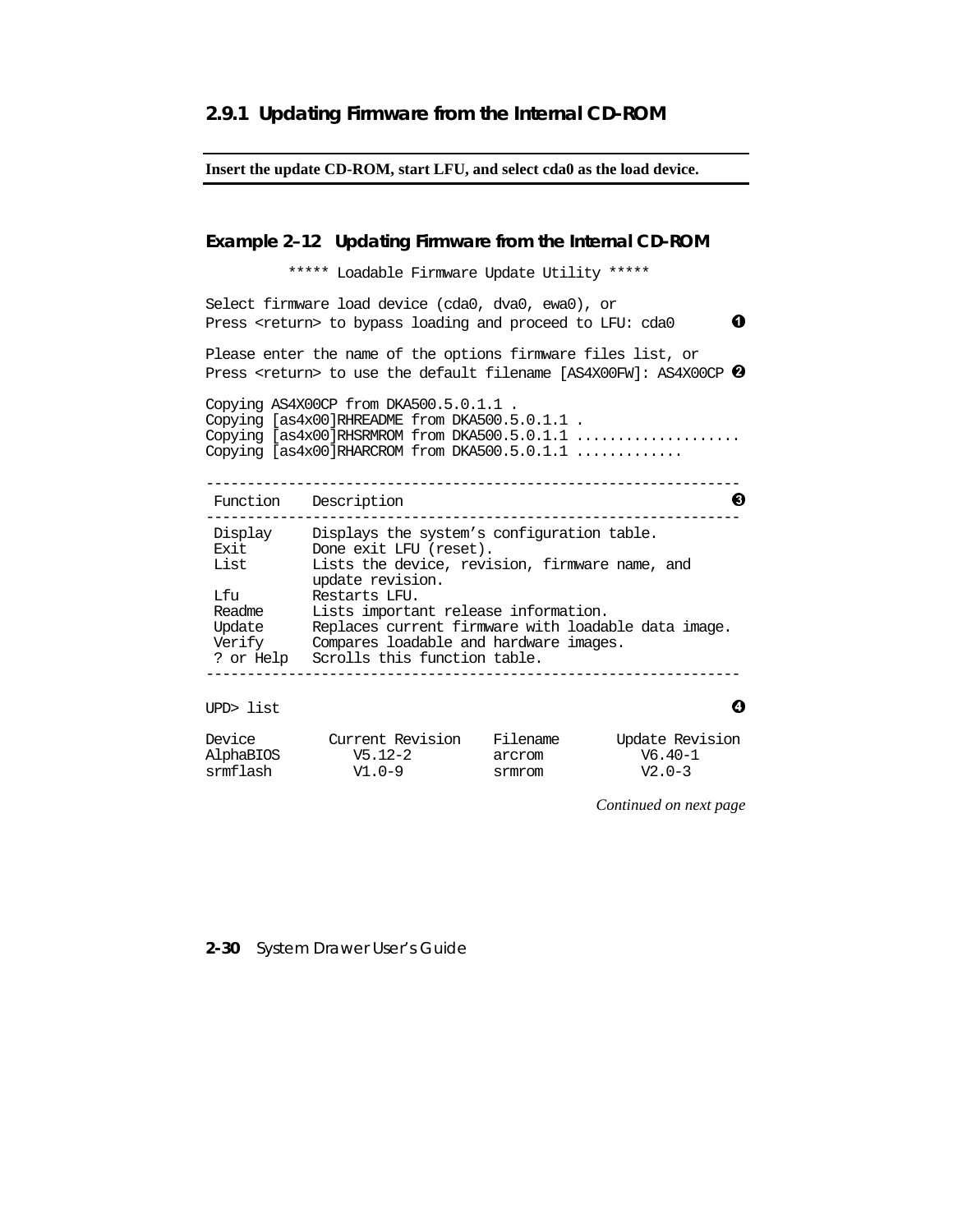- $\bullet$  Select the device from which firmware will be loaded. The choices are the internal CD-ROM, the internal floppy disk, or a network device. In this example, the internal CD-ROM is selected.
- $\bullet$  Select the file that has the firmware update, or press Enter to select the default file. The file options are:

| AS4X00FW<br>(default) | SRM console, AlphaBIOS console, and I/O adapter<br>firmware.                               |
|-----------------------|--------------------------------------------------------------------------------------------|
| AS4X00CP              | SRM console and AlphaBIOS console firmware only.                                           |
| AS4X00IO              | I/O adapter firmware only.                                                                 |
|                       | In this example the file for console firmwore $(\Lambda \text{lnb} \otimes \text{RIN})$ is |

In this example the file for console firmware (AlphaBIOS and SRM) is selected.

- $\bullet$  The LFU function table and prompt (UPD>) display.
- µ Use the LFU **list** command to determine the revision of firmware in a device and the most recent revision of that firmware available in the selected file. In this example, the resident firmware for each console (SRM and AlphaBIOS) is at an earlier revision than the firmware in the update file.

*Continued on next page*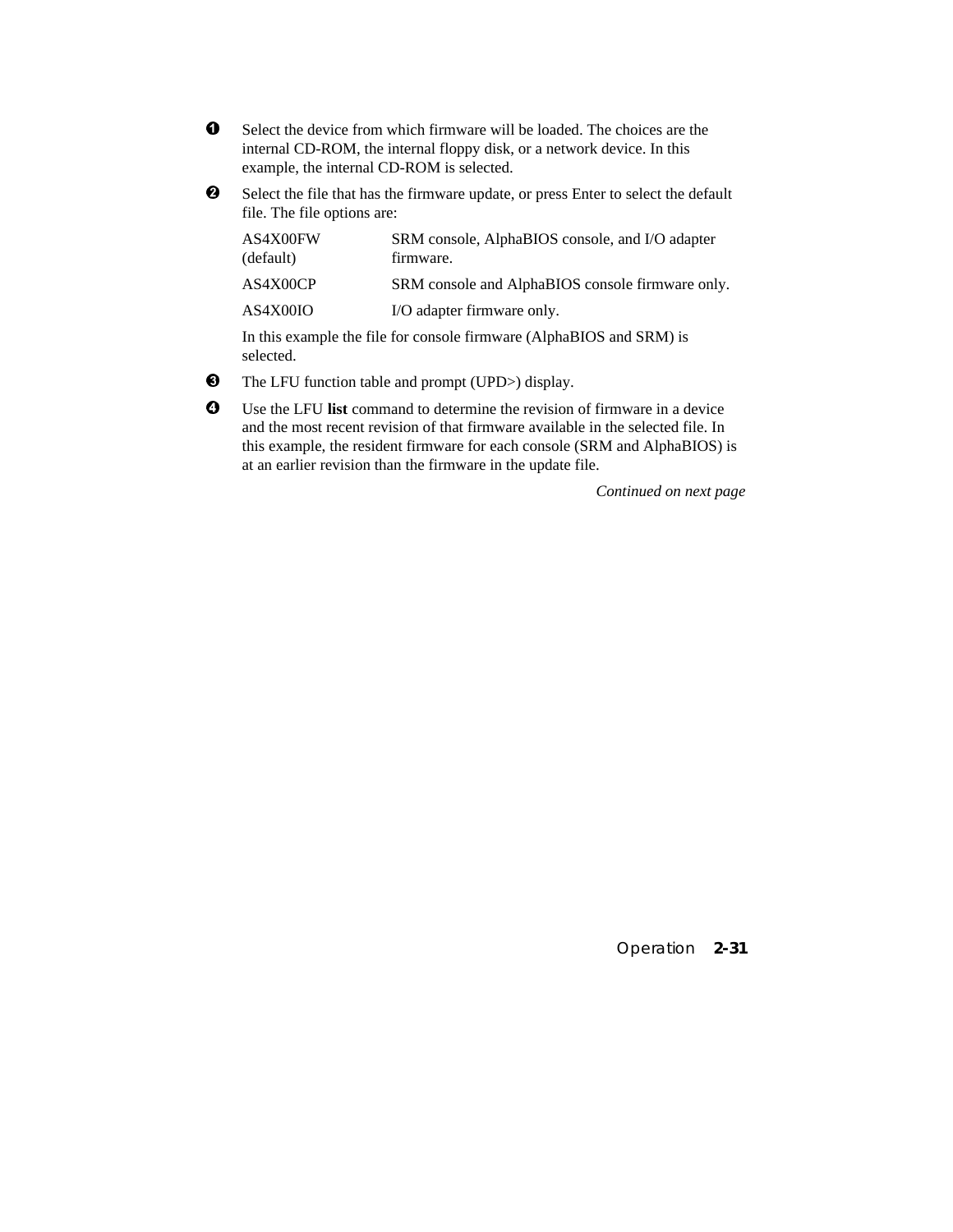# **Example 2–12 Updating Firmware from the Internal CD-ROM (Continued)**

UPD> update  $*$   $\qquad \qquad \bullet$ WARNING: updates may take several minutes to complete for each device. Confirm update on: AlphaBIOS  $[Y/(N)]$  y  $\qquad \qquad \bullet$ DO NOT ABORT!<br>AlphaBIOS Updating to V6.40-1... Ve Updating to V6.40-1... Verifying V6.40-1... PASSED. Confirm update on: srmflash  $[Y/(N)]$  y

DO NOT ABORT!<br>srmflash Updating to V2.0-3... \ Updating to  $V2.0-3...$  Verifying  $V2.0-3...$ PASSED.

UPD> exit  $\bullet$ 

**2-32** System Drawer User's Guide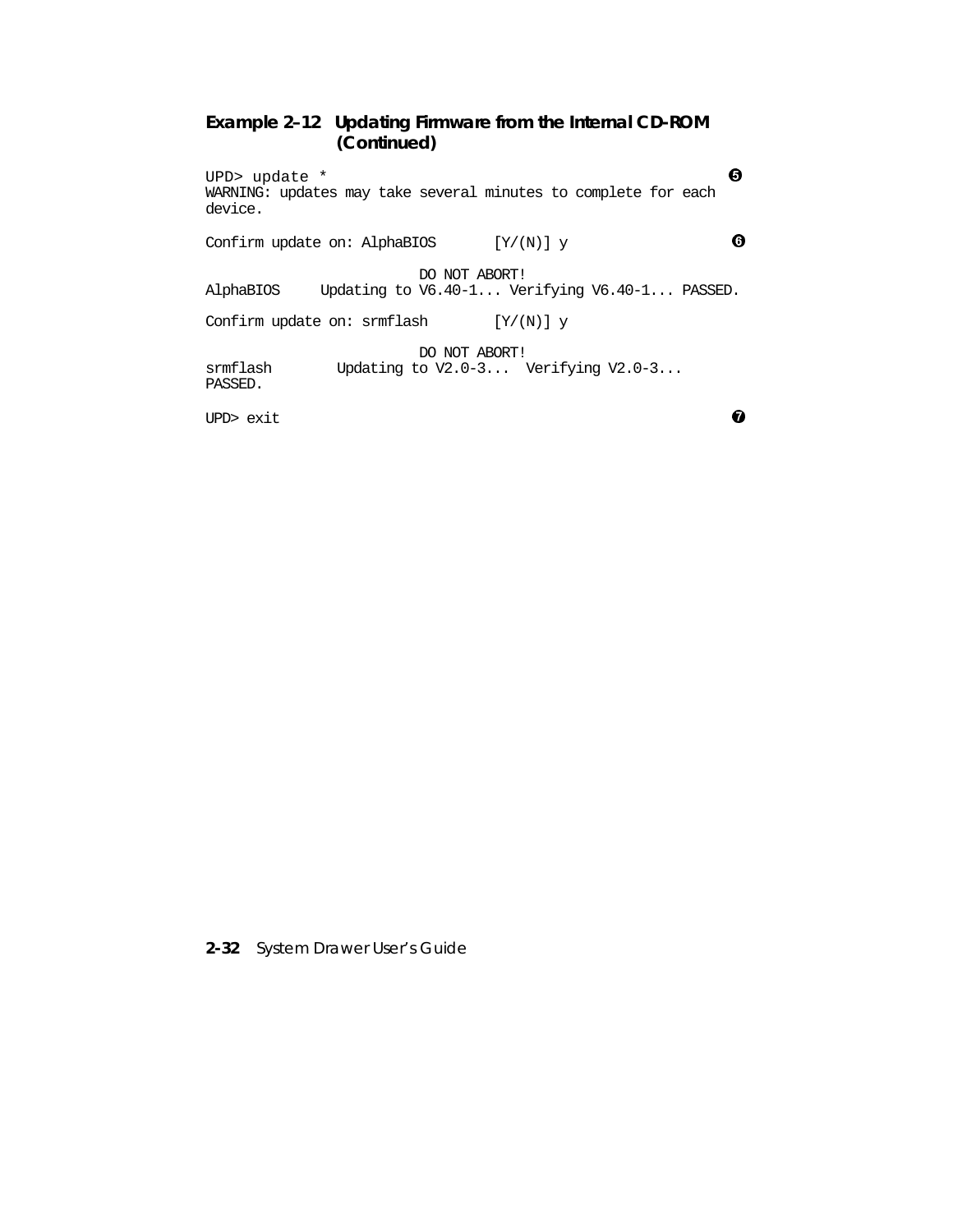- $\Theta$  The **update** command updates the device specified or all devices. In this example, the wildcard indicates that all devices supported by the selected update file will be updated.
- · For each device, you are asked to confirm that you want to update the firmware. The default is no. Once the update begins, do not abort the operation. Doing so will corrupt the firmware on the module.
- $\bullet$  The exit command returns you to the console from which you entered LFU (either SRM or AlphaBIOS).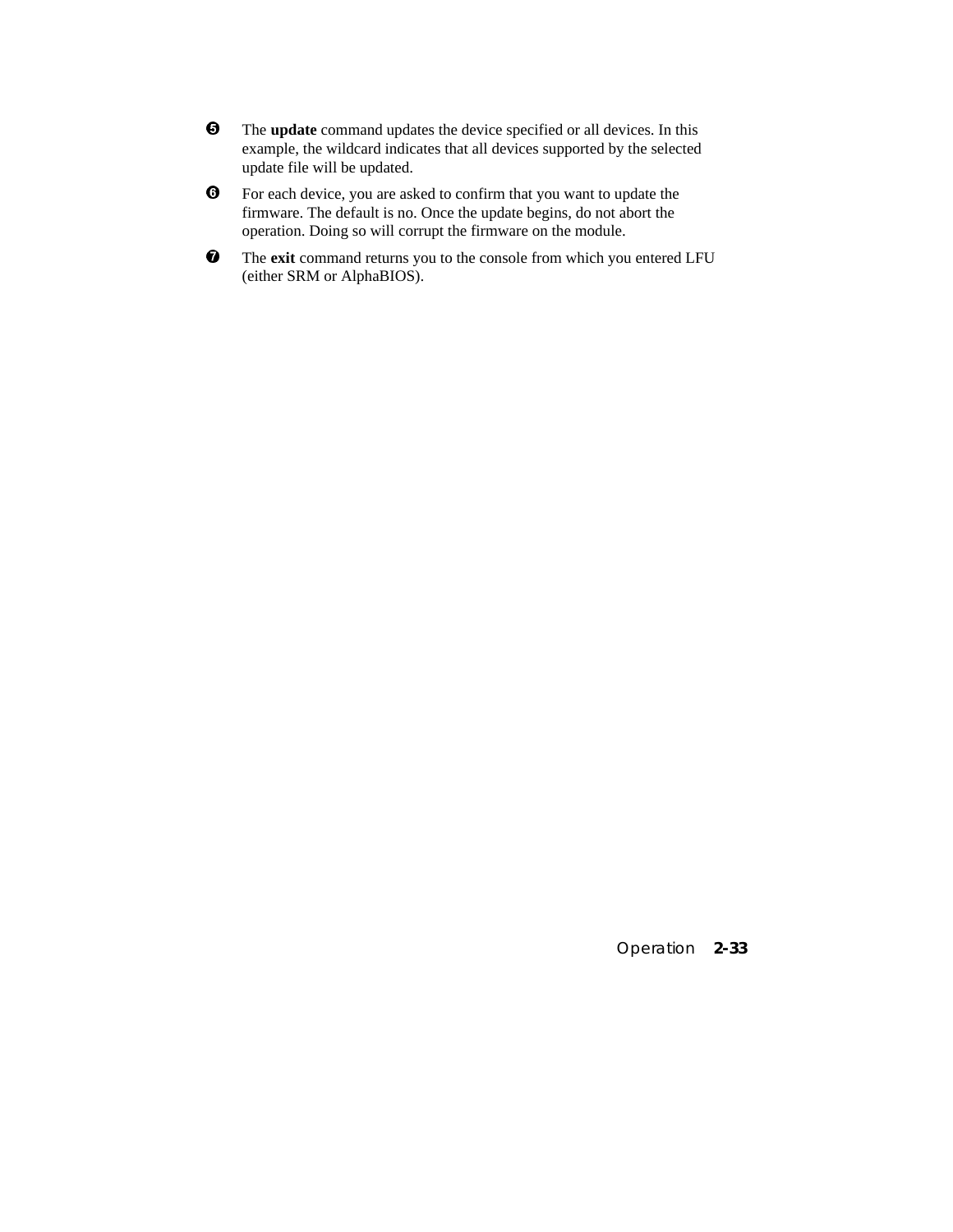# **2.9.2 Updating Firmware from the Internal Floppy Disk — Creating the Diskettes**

**Create the update diskettes before starting LFU. See Section 2.9.3 for an example of the update procedure.**

**Table 2–1 File Locations for Creating Update Diskettes on a PC**

| <b>Console Update Diskette</b> | I/O Update Diskette |
|--------------------------------|---------------------|
| AS4X00FW.TXT                   | AS4X00IO.TXT        |
| AS4X00CP.TXT                   | RHREADME.SYS        |
| RHREADME.SYS                   | CIPCA214.SYS        |
| RHSRMROM.SYS                   | DFPAA246.SYS        |
| RHARCROM.SYS                   | KZPAAA10.SYS        |

To update system firmware from floppy disk, you first must create the firmware update diskettes. You will need to create two diskettes: one for console updates, and one for I/O.

- 1. Download the update files from the Internet (see Appendix A).
- 2. On a PC, copy files onto two FAT-formatted diskettes as shown in Table 2–1.

 From an OpenVMS system, copy files onto two ODS2-formatted diskettes as shown in Example 2–13.

#### **2-34** System Drawer User's Guide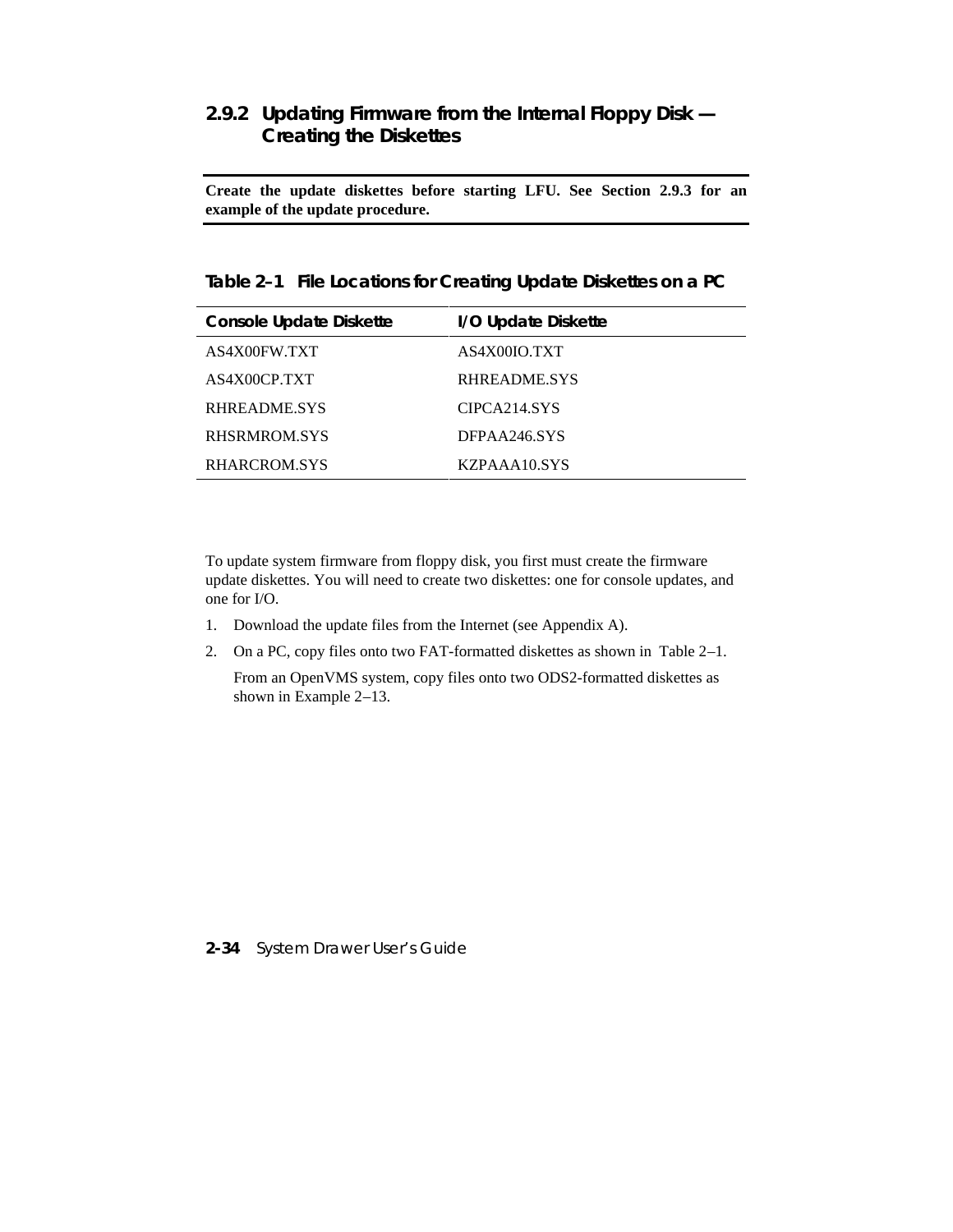# **Example 2–13 Creating Update Diskettes on an OpenVMS System**

Console update diskette

```
$ inquire ignore "Insert blank HD floppy in DVA0, then continue"
$ set verify
$ set proc/priv=all
$ init /density=hd/index=begin dva0: rhods2cp
$ mount dva0: rhods2cp
$ create /directory dva0:[as4x00]
$ copy as4x00fw.sys dva0:[as4x00]as4x00fw.sys
$ copy as4x00cp.sys dva0:[as4x00]as4x00cp.sys
$ copy rhreadme.sys dva0:[as4x00]rhreadme.sys
$ copy as4x00fw.txt dva0:[as4x00]as4x00fw.txt
$ copy as4x00cp.txt dva0:[as4x00]as4x00cp.txt
$ copy rhsrmrom.sys dva0:[as4x00]rhsrmrom.sys
$ copy rharcrom.sys dva0:[as4x00]rharcrom.sys
$ dismount dva0:
$ set noverify
$ exit
```
#### I/O update diskette

```
$ inquire ignore "Insert blank HD floppy in DVA0, then continue"
$ set verify
$ set proc/priv=all
$ init /density=hd/index=begin dva0: rhods2io
$ mount dva0: rhods2io
$ create /directory dva0:[as4x00]
$ create /directory dva0:[options]
$ copy as4x00fw.sys dva0:[as4x00]as4x00fw.sys
$ copy as4x00io.sys dva0:[as4x00]as4x00io.sys
$ copy rhreadme.sys dva0:[as4x00]rhreadme.sys
$ copy as4x00fw.txt dva0:[as4x00]as4x00fw.txt
$ copy as4x00io.txt dva0:[as4x00]as4x00io.txt
$ copy cipca214.sys dva0:[options]cipca214.sys
$ copy dfpaa246.sys dva0:[options]dfpaa246.sys
$ copy kzpsaA10.sys dva0:[options]kzpsaa10.sys
$ dismount dva0:
$ set noverify
$ exit
```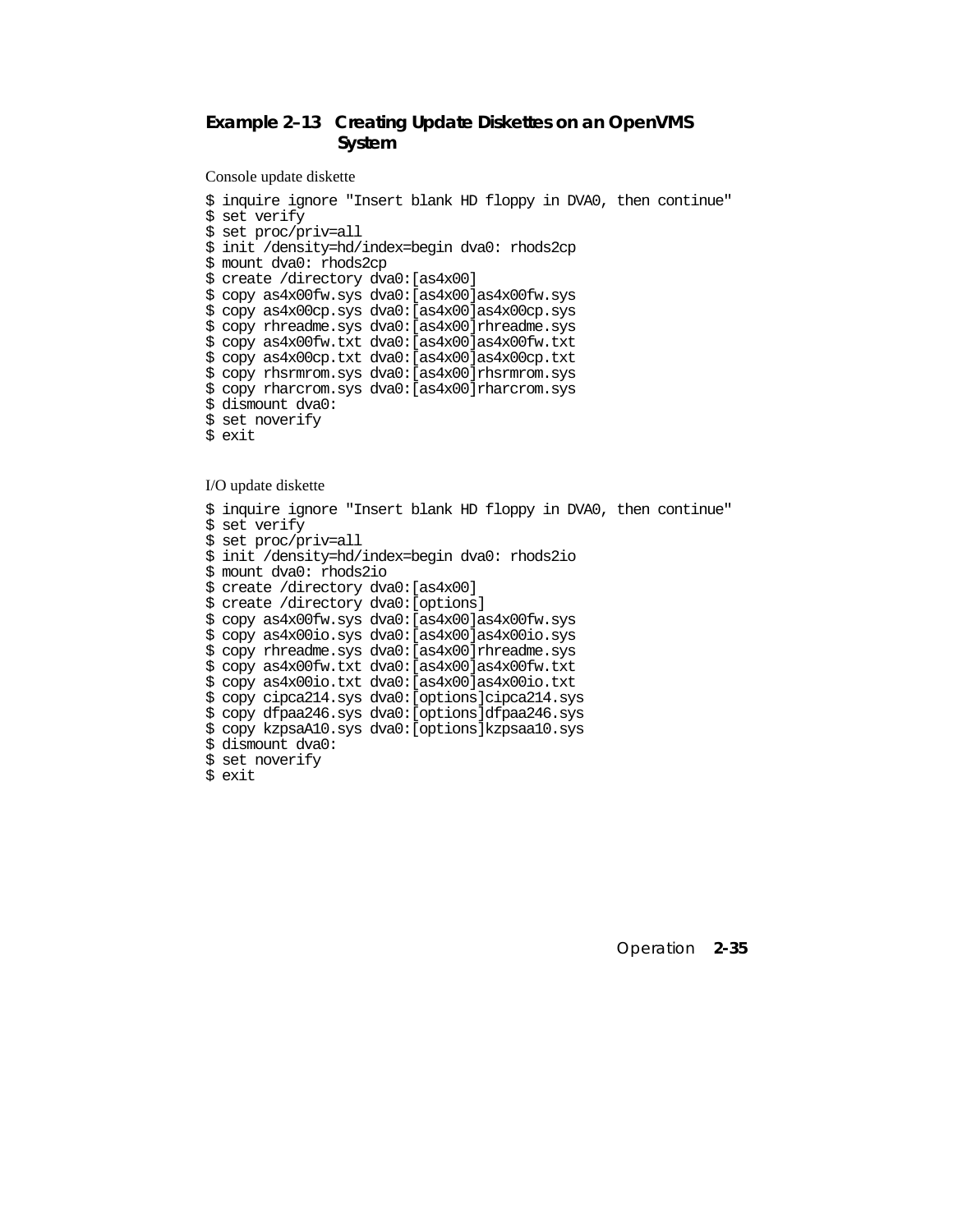# **2.9.3 Updating Firmware from the Internal Floppy Disk — Performing the Update**

**Insert an update diskette (see Section 2.9.2) into the internal floppy drive. Start LFU and select dva0 as the load device.**

#### **Example 2–14 Updating Firmware from the Internal Floppy Disk**

 \*\*\*\*\* Loadable Firmware Update Utility \*\*\*\*\* Select firmware load device (cda0, dva0, ewa0), or Press <return> to bypass loading and proceed to LFU: dva0  $\bullet$ Please enter the name of the options firmware files list, or Press <return> to use the default filename [AS4X00IO,(AS4X00CP)]: AS4X00IO ³ Copying AS4X00IO from DVA0 . Copying RHREADME from DVA0 . Copying CIPCA214 from DVA0 . Copying DFPAA252 from DVA0 ... Copying KZPSAA11 from DVA0 ... . . [The function table displays, followed by the UPD> prompt, as . shown in Example 2–12.] UPD> list  $\qquad \qquad \bullet$ 

| Device    | Current Revision | Filename | Update Revision |
|-----------|------------------|----------|-----------------|
| AlphaBIOS | $V5.12-3$        | arcrom   | Missing file    |
| pfi0      | 2.46             | dfpaa fw | 2.52            |
| srmflash  | $T3.2 - 21$      | srmrom   | Missing file    |
|           |                  | cipca_fw | A214            |
|           |                  | kzpsa fw | A11             |

*Continued on next page*

**2-36** System Drawer User's Guide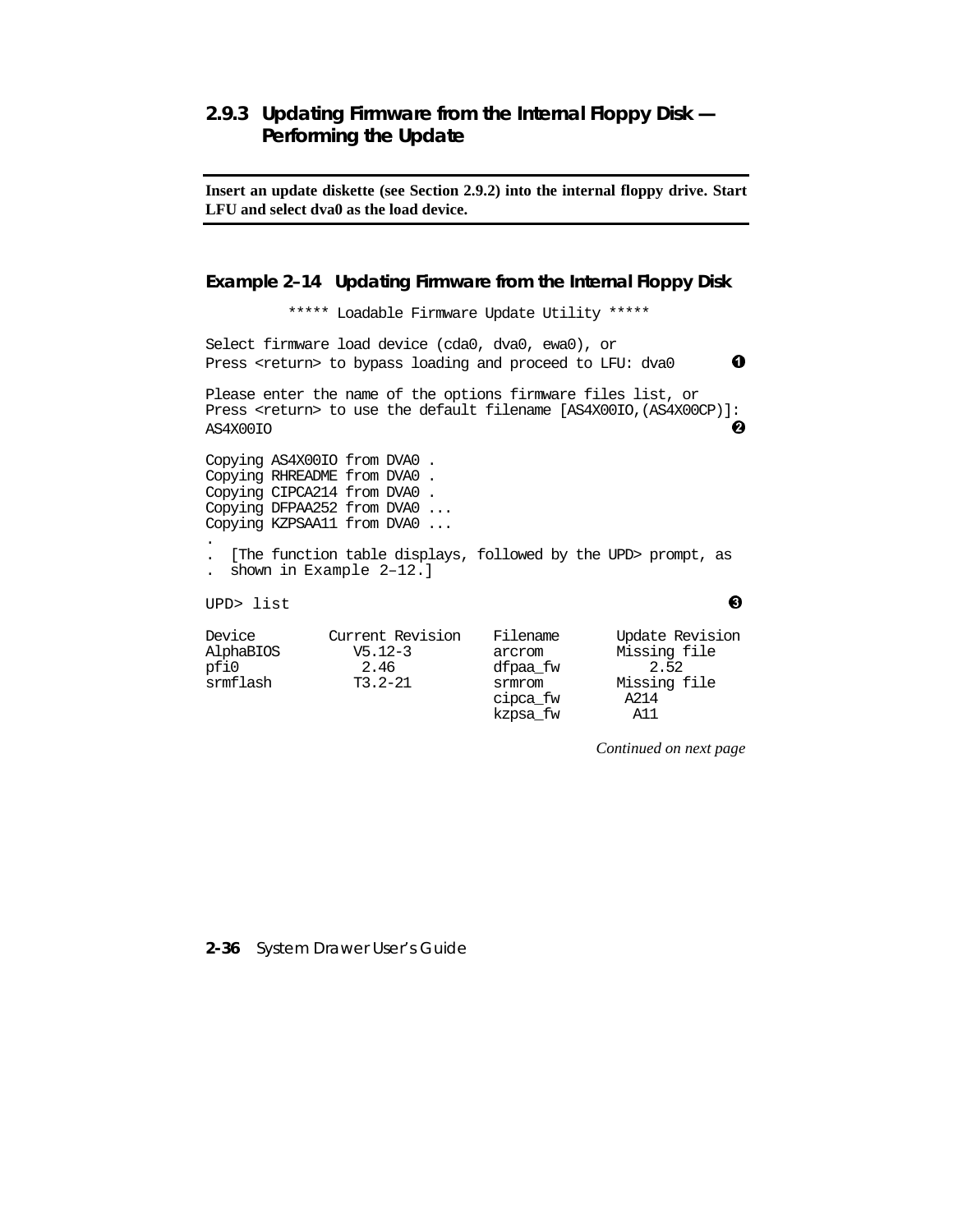- $\bullet$  Select the device from which firmware will be loaded. The choices are the internal CD-ROM, the internal floppy disk, or a network device. In this example, the internal floppy disk is selected.
- $\bullet$  Select the file that has the firmware update, or press Enter to select the default file. When the internal floppy disk is the load device, the file options are:

AS4X00CP (default) SRM console and AlphaBIOS console firmware only.

AS4X00IO I/O adapter firmware only.

The default option in Example 2–12 (AS4X00FW) is not available, since the file is too large to fit on a 1.44 MB diskette. This means that when a floppy disk is the load device, you can update either console firmware or I/O adapter firmware, but not both in the same LFU session. If you need to update both, after finishing the first update, restart LFU with the **lfu** command and insert the diskette with the other file.

In this example the file for I/O adapter firmware is selected.

´ Use the LFU **list** command to determine the revision of firmware in a device and the most recent revision of that firmware available in the selected file. In this example, the update revision for console firmware displays as "Missing file" because only the I/O firmware files are available on the floppy disk.

*Continued on next page*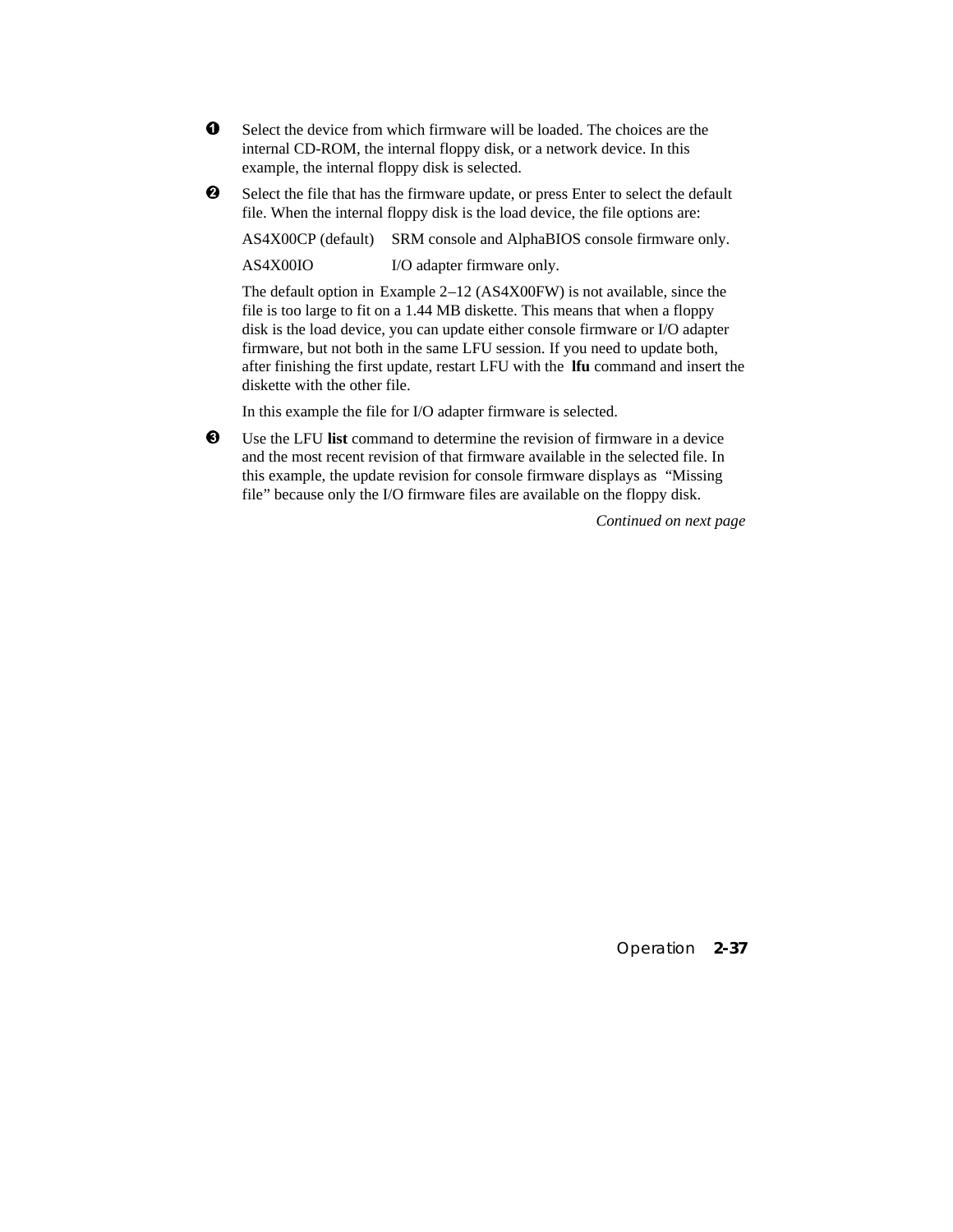# **Example 2–14 Updating Firmware from the Internal Floppy Disk (Continued)**

UPD> update  $pfi0$   $\bullet$ WARNING: updates may take several minutes to complete for each device.

Confirm update on: pfi0  $[Y/(N)]$  y  $\qquad \qquad \bullet$ 

DO NOT ABORT!<br>pfi0 Updating to 2.52... Ver Updating to 2.52... Verifying to 2.52... PASSED.

UPD> lfu  $\qquad \qquad \bullet$ 

\*\*\*\*\* Loadable Firmware Update Utility \*\*\*\*\*

Select firmware load device (cda0, dva0, ewa0), or Press <return> to bypass loading and proceed to LFU: dva0

Please enter the name of the options firmware files list, or Press <return> to use the default filename [AS4X00IO, (AS4X00CP)]:  $\bullet$ 

. . (The function table displays, followed by the UPD> prompt.

. Console firmware can now be updated.)

UPD> exit  $\qquad \qquad \bullet$ 

**2-38** System Drawer User's Guide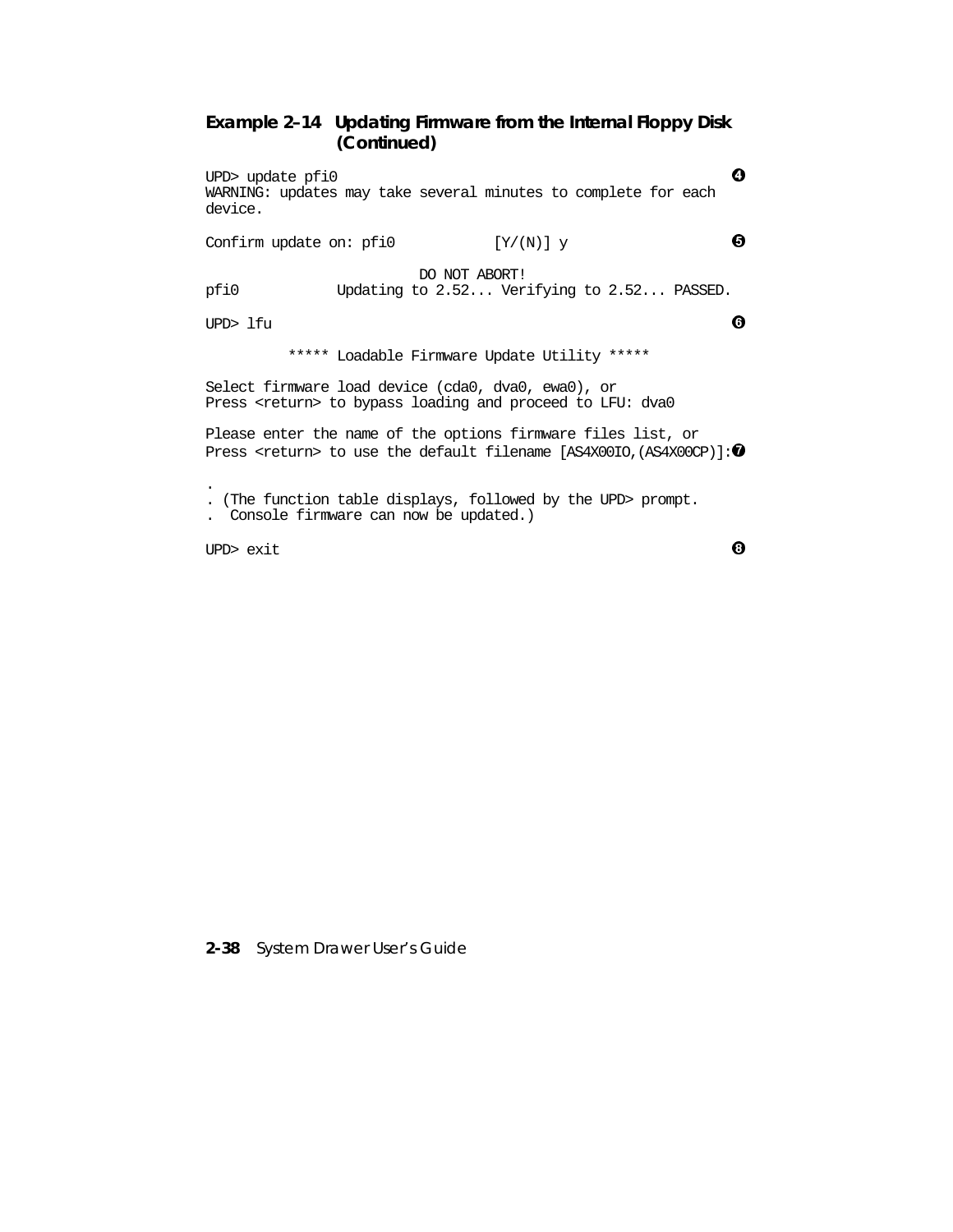- $\bullet$  The **update** command updates the device specified or all devices.
- $\Theta$  For each device, you are asked to confirm that you want to update the firmware. The default is no. Once the update begins, do not abort the operation. Doing so will corrupt the firmware on the module.
- **<sup>6</sup>** The **lfu** command restarts the utility so that console firmware can be updated. (Another method is shown in Example 2–15, where the user specifies the file AS4X00FW and is prompted to insert the second diskette.)
- $\bullet$  The default update file, AS4X00CP, is selected. The console firmware can now be updated, using the same procedure as for the I/O firmware.
- $\Theta$  The exit command returns you to the console from which you entered LFU (either SRM or AlphaBIOS).

## **Example 2–15 Selecting AS4X00FW to Update Firmware from the Internal Floppy Disk**

P00>>> lfu

. . \*\*\*\*\* Loadable Firmware Update Utility \*\*\*\*\*

Select firmware load device (cda0, dva0, ewa0), or Press <return> to bypass loading and proceed to LFU: dva0

Please enter the name of the firmware files list, or Press <return> to use the default filename [AS4X00IO,(AS4X00CP)]: as4x00fw

Copying AS4X00FW from DVA0 . Copying RHREADME from DVA0 . Copying RHSRMROM from DVA0 .......................... Copying RHARCROM from DVA0 .............. Copying CIPCA214 from DVA0 Please insert next floppy containing the firmware, Press <return> when ready. Or type DONE to abort. Copying CIPCA214 from DVA0 . Copying DFPAA246 from DVA0 ... Copying KZPSAA10 from DVA0 ... .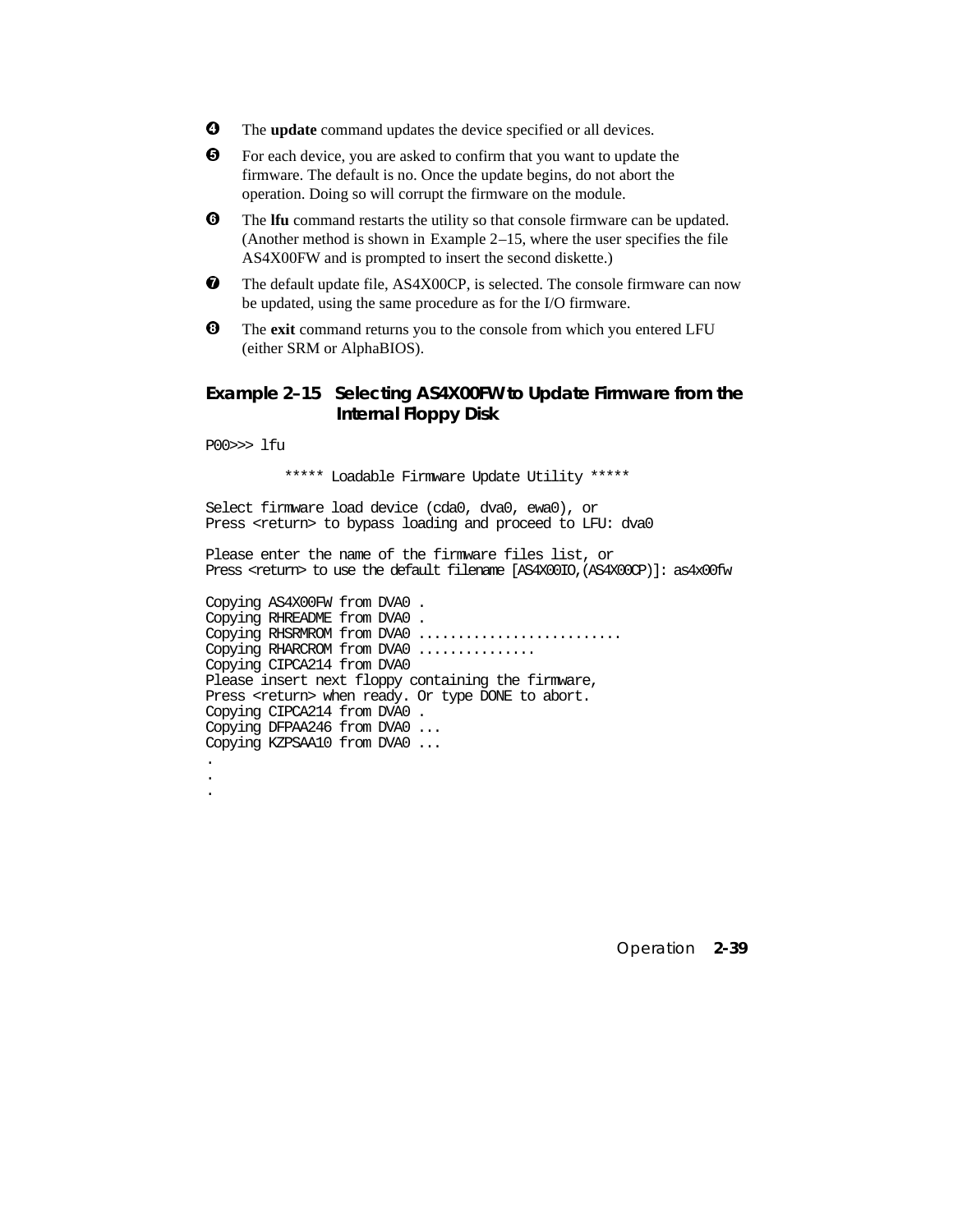## **2.9.4 Updating Firmware from a Network Device**

**Copy files to the local MOP server's MOP load area, start LFU, and select ewa0 as the load device.**

### **Example 2–16 Updating Firmware from a Network Device**

\*\*\*\*\* Loadable Firmware Update Utility \*\*\*\*\*

Select firmware load device (cda0, dva0, ewa0), or Press <return> to bypass loading and proceed to LFU: ewa0  $\qquad \qquad \bullet$ Please enter the name of the options firmware files list, or Press <return> to use the default filename  $[$ AS4X00FW]: Copying AS4X00FW from EWA0 . Copying RHREADME from EWA0 . Copying RHSRMROM from EWA0 ........................... Copying RHARCROM from EWA0 ............ Copying CIPCA214 from EWA0 . Copying DFPAA246 from EWA0 ... Copying KZPSAA11 from EWA0 ... . . [The function table displays, followed by the UPD> prompt, as . shown in Example 2–12.] UPD> list  $\qquad \qquad \bullet$ Device Current Revision Filename Update Revision AlphaBIOS V5.12-2 arcrom V6.40-1

| Device    | Current Revision | Filename | Update Revision |
|-----------|------------------|----------|-----------------|
| AlphaBIOS | $V5.12 - 2$      | arcrom   | $V6.40-1$       |
| kzpsa0    | A10              | kzpsa_fw | A11             |
| kzpsa1    | A10              | kzpsa fw | A11             |
| srmflash  | $V1.0-9$         | srmrom   | $V2.0-3$        |
|           |                  | cipca_fw | A214            |
|           |                  | dfpaa fw | 2.46            |

*Continued on next page*

#### **2-40** System Drawer User's Guide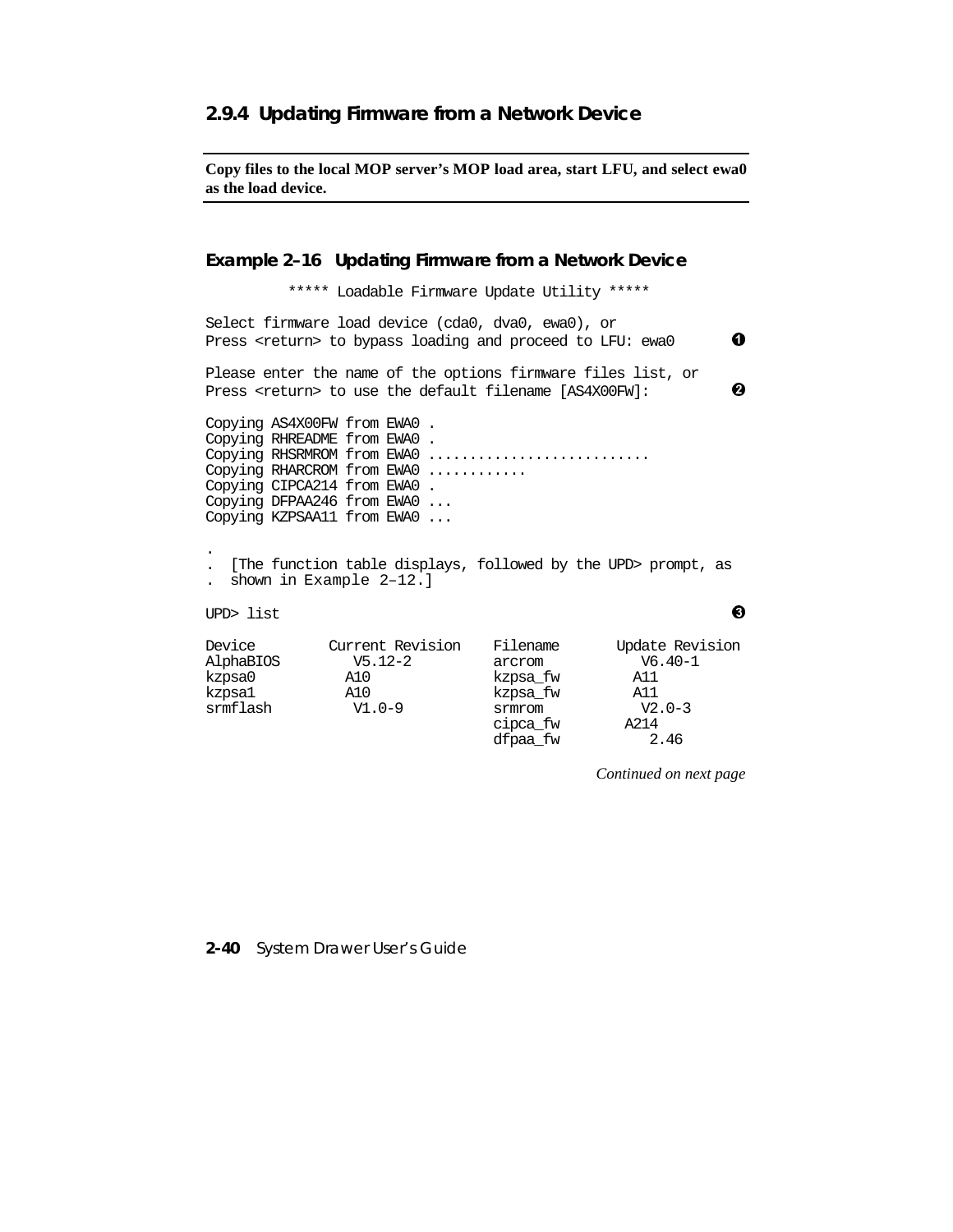Before starting LFU, download the update files from the Internet (see Appendix A). You will need the files with the extension .SYS. Copy these files to your local MOP server's MOP load area.

- $\bullet$  Select the device from which firmware will be loaded. The choices are the internal CD-ROM, the internal floppy disk, or a network device. In this example, a network device is selected.
- $\odot$  Select the file that has the firmware update, or press Enter to select the default file. The file options are:

| AS4X00FW<br>(default) | SRM console, AlphaBIOS console, and I/O adapter<br>firmware. |
|-----------------------|--------------------------------------------------------------|
| AS4X00CP              | SRM console and AlphaBIOS console firmware only.             |
| AS4X00IO              | I/O adapter firmware only.                                   |

In this example the default file, which has both console firmware (AlphaBIOS and SRM) and I/O adapter firmware, is selected.

´ Use the LFU **list** command to determine the revision of firmware in a device and the most recent revision of that firmware available in the selected file. In this example, the resident firmware for each console (SRM and AlphaBIOS) and I/O adapter is at an earlier revision than the firmware in the update file.

*Continued on next page*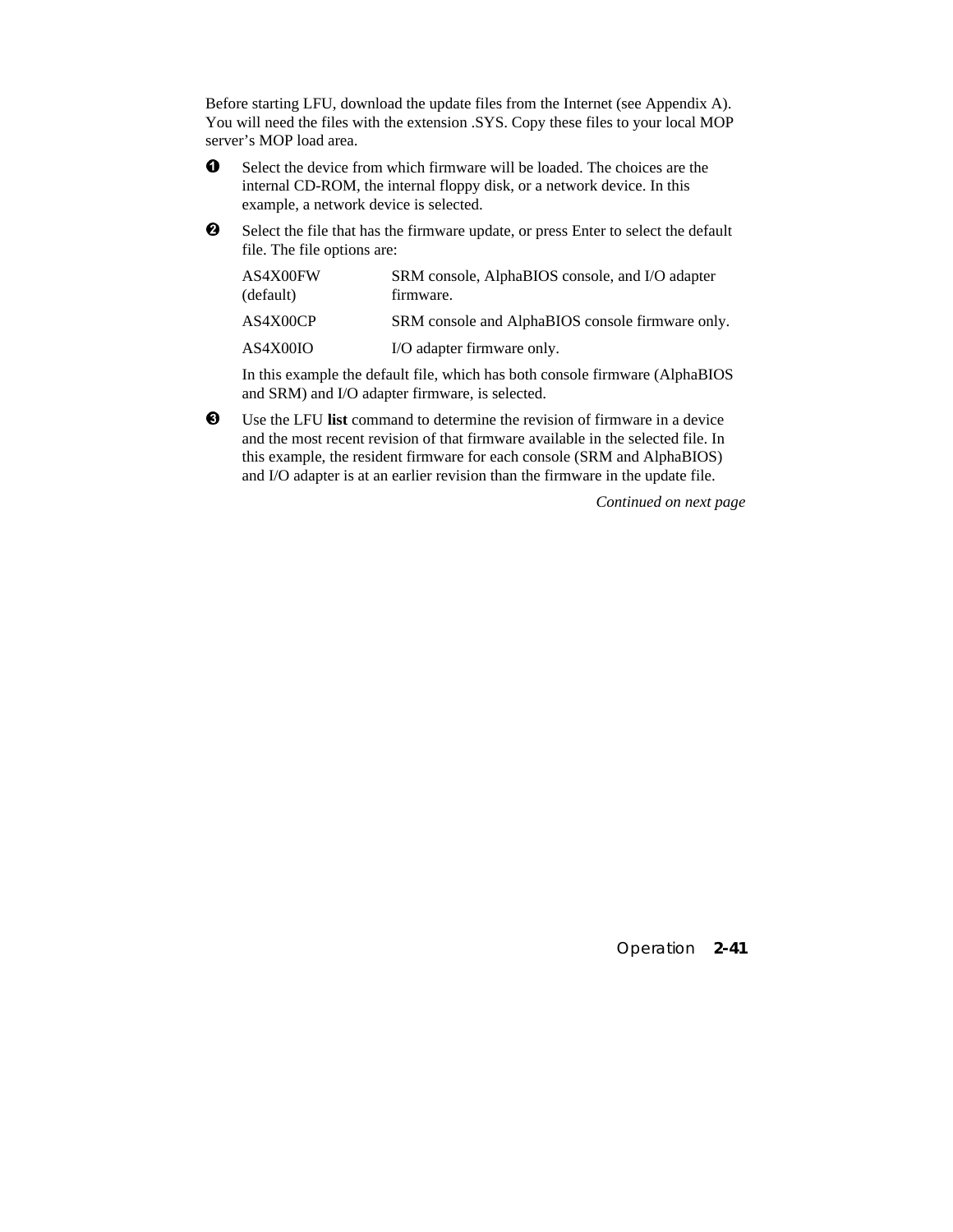# **Example 2–16 Updating Firmware from a Network Device (Continued)**

UPD> update  $*$  -all  $\bullet$ WARNING: updates may take several minutes to complete for each device.

| AlphaBIOS | DO NOT ABORT!<br>Updating to $V6.40-1$ Verifying $V6.40-1$ PASSED. |
|-----------|--------------------------------------------------------------------|
| kzpsa0    | DO NOT ABORT!<br>Updating to All  Verifying All PASSED.            |
| kzpsa1    | DO NOT ABORT!<br>Updating to All  Verifying All PASSED.            |
| srmflash  | DO NOT ABORT!<br>Updating to V2.0-3 Verifying V2.0-3 PASSED.       |
| UPD> exit |                                                                    |

**2-42** System Drawer User's Guide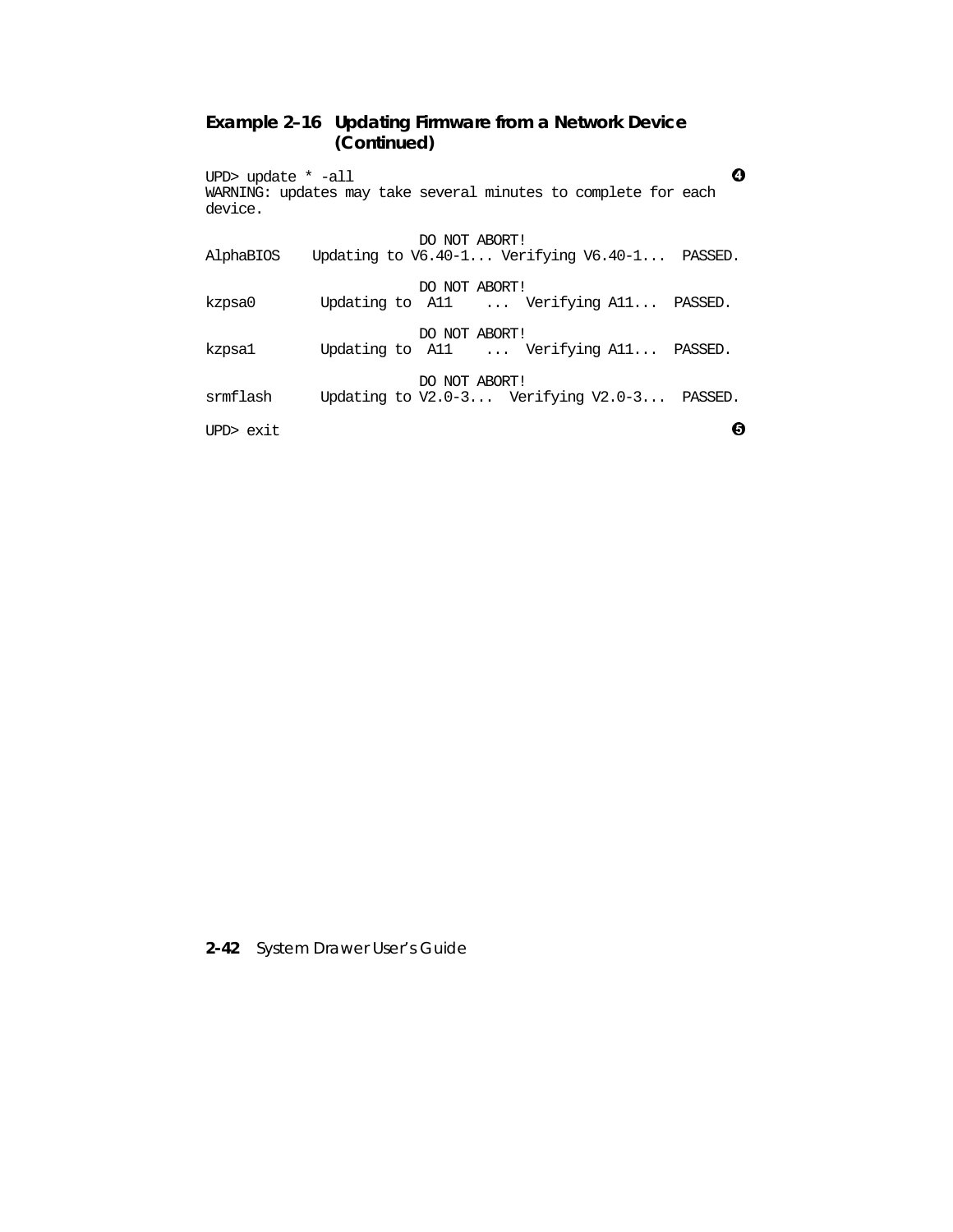- $\bullet$  The **update** command updates the device specified or all devices. In this example, the wildcard indicates that all devices supported by the selected update file will be updated. Typically LFU requests confirmation before updating each console's or device's firmware. The **-all** option eliminates the update confirmation requests.
- $\Theta$  The **exit** command returns you to the console from which you entered LFU (either SRM or AlphaBIOS).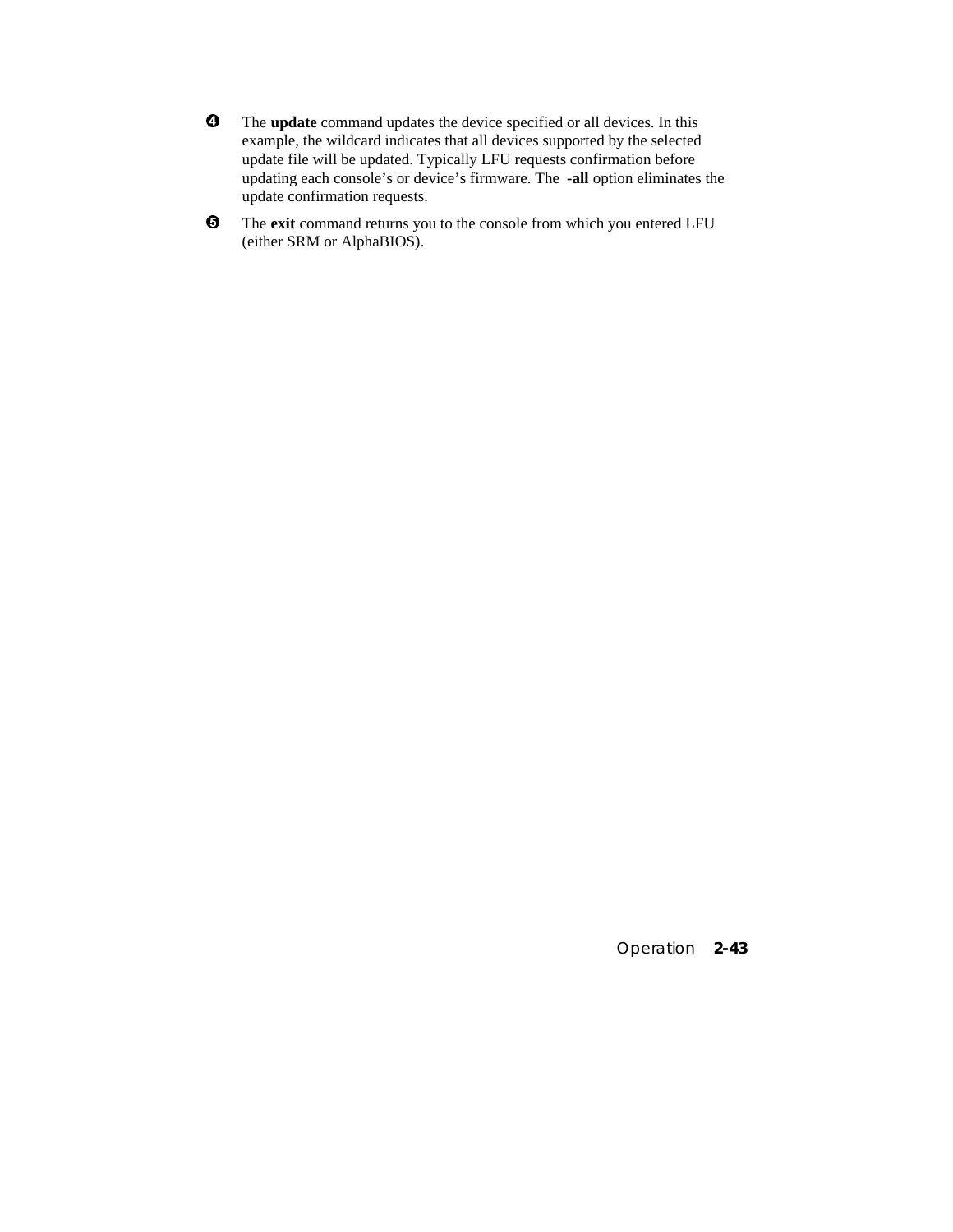# **2.9.5 LFU Commands**

**The commands summarized in Table 2–2 are used to update system firmware.**

# **Table 2–2 LFU Command Summary**

| Command    | <b>Function</b>                                                                             |  |
|------------|---------------------------------------------------------------------------------------------|--|
| display    | Shows the physical configuration of the system.                                             |  |
| exit       | Terminates the LFU program.                                                                 |  |
| help       | Displays the LFU command list.                                                              |  |
| <b>Ifu</b> | Restarts the LFU program.                                                                   |  |
| list       | Displays the inventory of update firmware on the selected device.                           |  |
| readme     | Lists release notes for the LFU program.                                                    |  |
| update     | Writes new firmware to the module.                                                          |  |
| verify     | Reads the firmware from the module into memory and compares it<br>with the update firmware. |  |

These commands are described in the following pages.

# **2-44** System Drawer User's Guide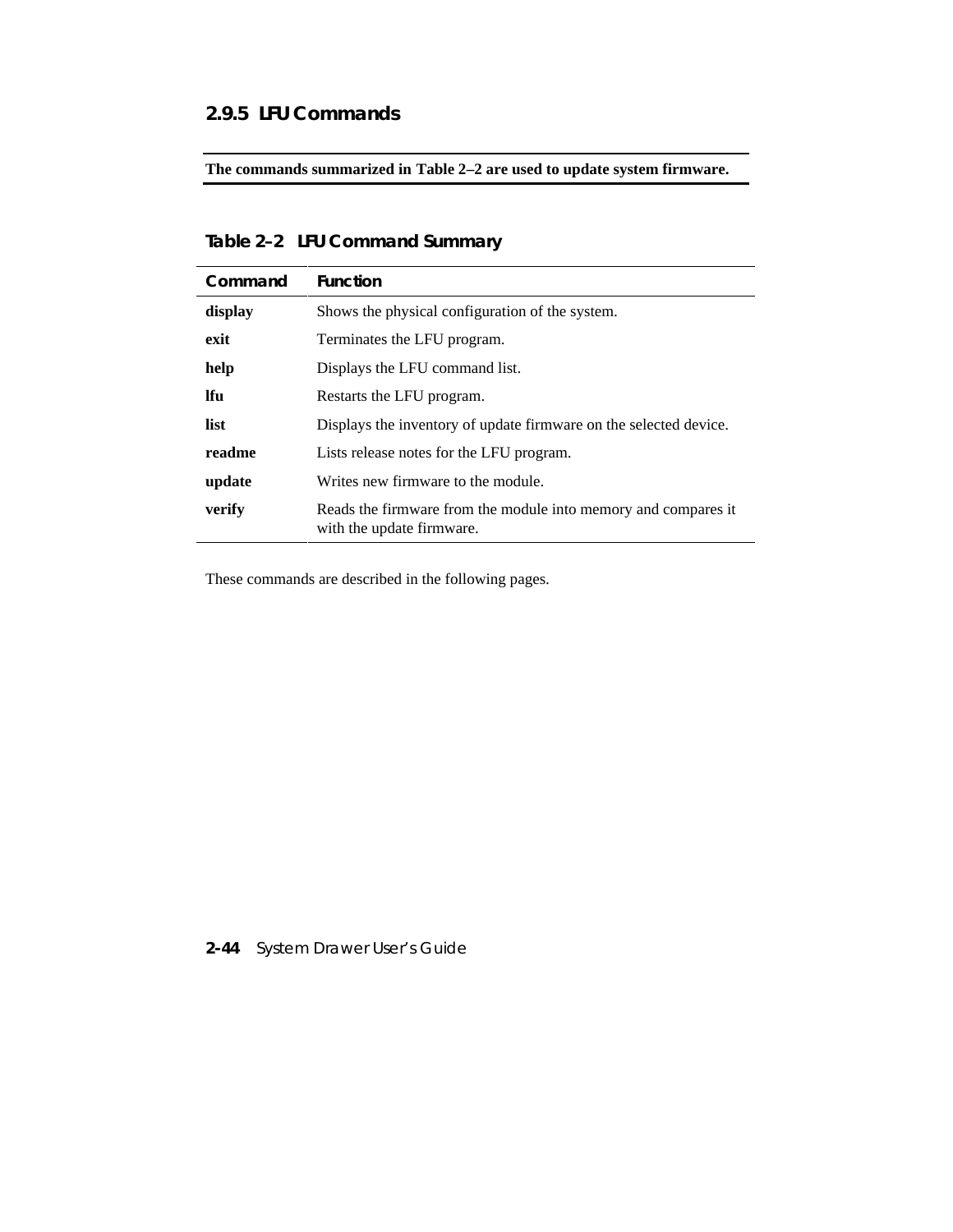### **display**

The **display** command shows the physical configuration of the system. **Display** is equivalent to issuing the SRM console command **show configuration**. Because it shows the slot for each module, **display** can help you identify the location of a device.

#### **exit**

The **exit** command terminates the LFU program, causes system initialization and testing, and returns the system to the console from which LFU was called.

#### **help**

The **help** (or **?**) command displays the LFU command list, shown below.

| Function                                        | Description                                                                                                                                                                            |
|-------------------------------------------------|----------------------------------------------------------------------------------------------------------------------------------------------------------------------------------------|
| Display<br>Exit<br>List                         | Displays the system's configuration table.<br>Done exit LFU (reset).<br>Lists the device, revision, firmware name, and update<br>revision.                                             |
| Tifu<br>Readme<br>Update<br>Verify<br>? or Help | Restarts LFU.<br>Lists important release information.<br>Replaces current firmware with loadable data image.<br>Compares loadable and hardware images.<br>Scrolls this function table. |

## **lfu**

The **lfu** command restarts the LFU program. This command is used when the update files are on a floppy disk. The files for updating both console firmware and I/O firmware are too large to fit on a 1.44 MB disk, so only one type of firmware can be updated at a time. Restarting LFU enables you to specify another update file.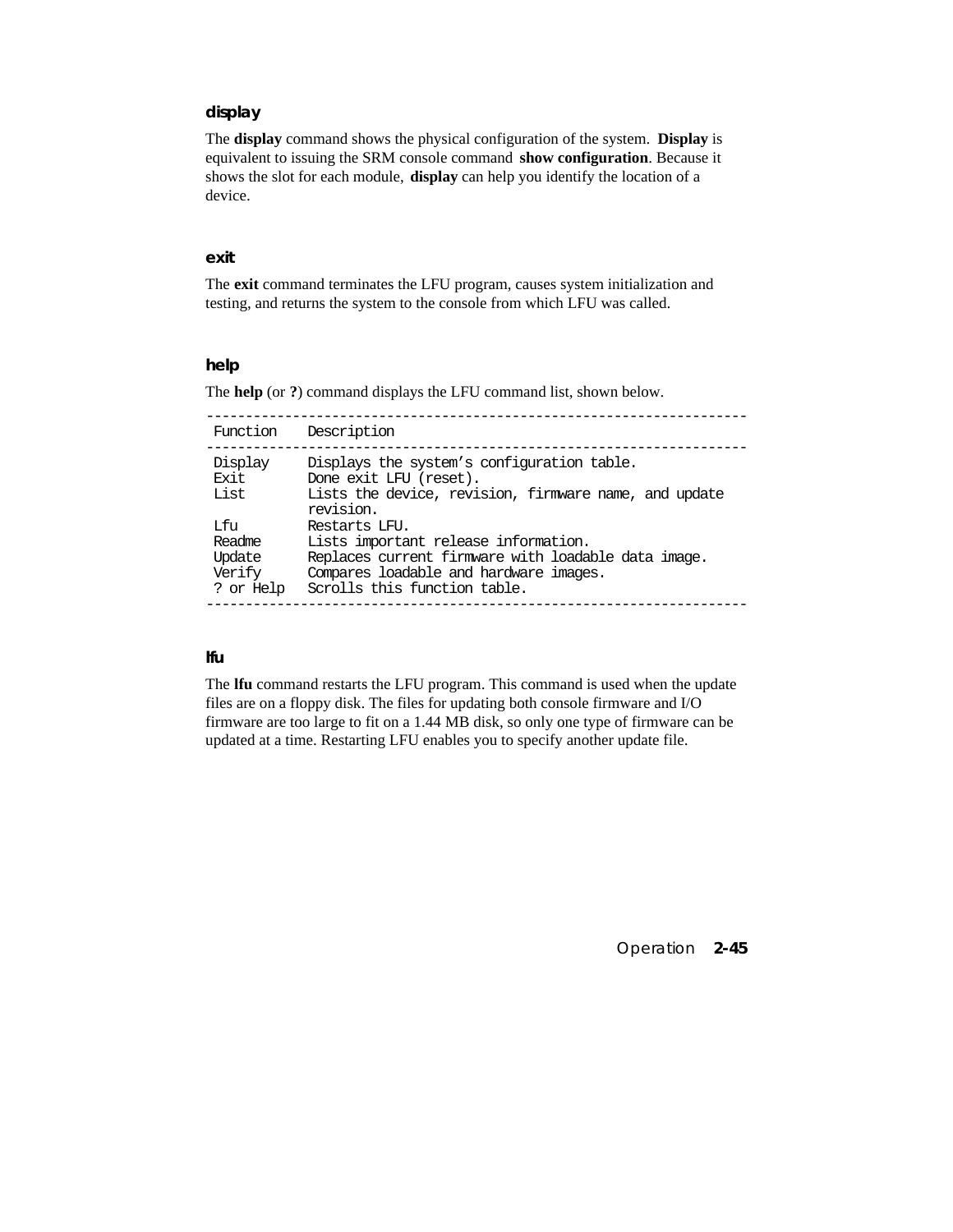The **list** command displays the inventory of update firmware on the CD-ROM, network, or floppy. Only the devices listed at your terminal are supported for firmware updates.

The **list** command shows three pieces of information for each device:

- Current Revision The revision of the device's current firmware
- Filename The name of the file used to update that firmware
- Update Revision The revision of the firmware update image

#### **readme**

The **readme** command lists release notes for the LFU program.

#### **update**

The **update** command writes new firmware to the module. Then LFU automatically verifies the update by reading the new firmware image from the module into memory and comparing it with the source image.

To update more than one device, you may use a wildcard but not a list. For example, **update k\*** updates all devices with names beginning with k, and **update \*** updates all devices. When you do not specify a device name, LFU tries to update all devices; it lists the selected devices to update and prompts before devices are updated. (The default is no.) The **-all** option eliminates the update confirmation requests, enabling the update to proceed without operator intervention.

*CAUTION: Never abort an update operation. Aborting corrupts the firmware on the module.*

#### **verify**

The **verify** command reads the firmware from the module into memory and compares it with the update firmware. If a module already verified successfully when you updated it, but later failed tests, you can use **verify** to tell whether the firmware has become corrupted.

**2-46** System Drawer User's Guide

#### **list**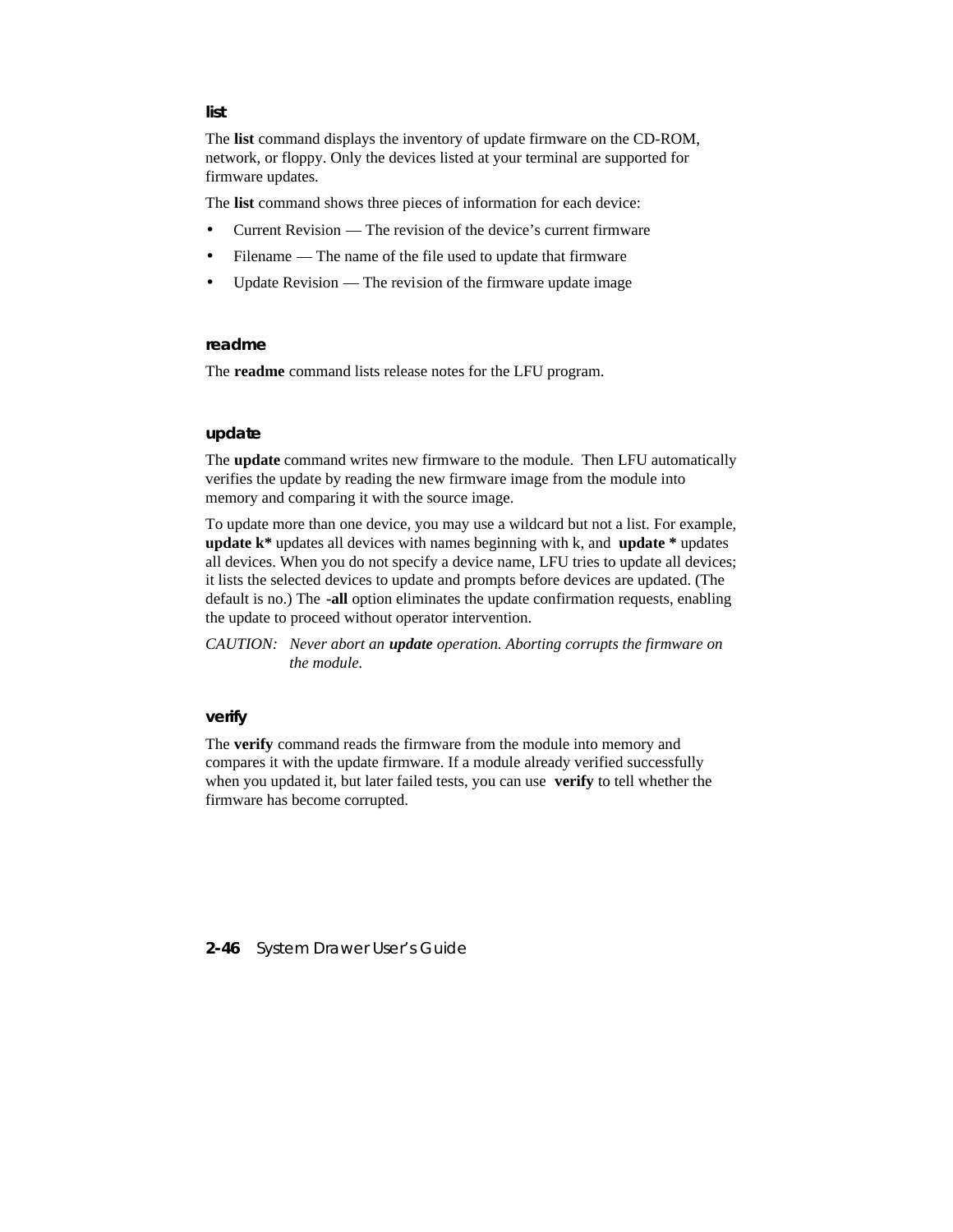# **2.10 Operating the System Remotely**

**The remote console monitor (RCM) is used to monitor and control the system remotely. The RCM resides on the server control module (see Section 1.3.7) and allows the system administrator to connect remotely to a managed system through a modem, using a serial terminal or terminal emulator.**

### **RCM Console Overview**

The RCM has special console firmware that is used to remotely control an AlphaServer system. The RCM firmware resides on an independent microprocessor. It is not part of the SRM console that resides in the flash ROM. The RCM firmware has its own command interface that allows the user to perform the tasks that can usually be done from the system's serial console terminal. RCM console commands are used to reset, halt, and power the system on or off, regardless of the operating system or hardware state. The RCM console commands are also used to monitor the power supplies, temperature, and fans.

The user can enter the RCM console either remotely or through the local serial console terminal. Once in command mode, the user can enter commands to control and monitor the system.

- To enter the RCM console remotely, the user dials in through a modem, enters a password, and then types a special escape sequence that invokes RCM command mode. You must set up the modem before you can dial in remotely. See Section 2.10.1.
- To enter the RCM console locally, the user types the escape sequence at the SRM console prompt on the local serial console terminal.

The RCM also provides an autonomous dial-out capability when it detects a power failure within the system. When triggered, the RCM dials a paging service at 30 minute intervals until the administrator clears the alert within the RCM.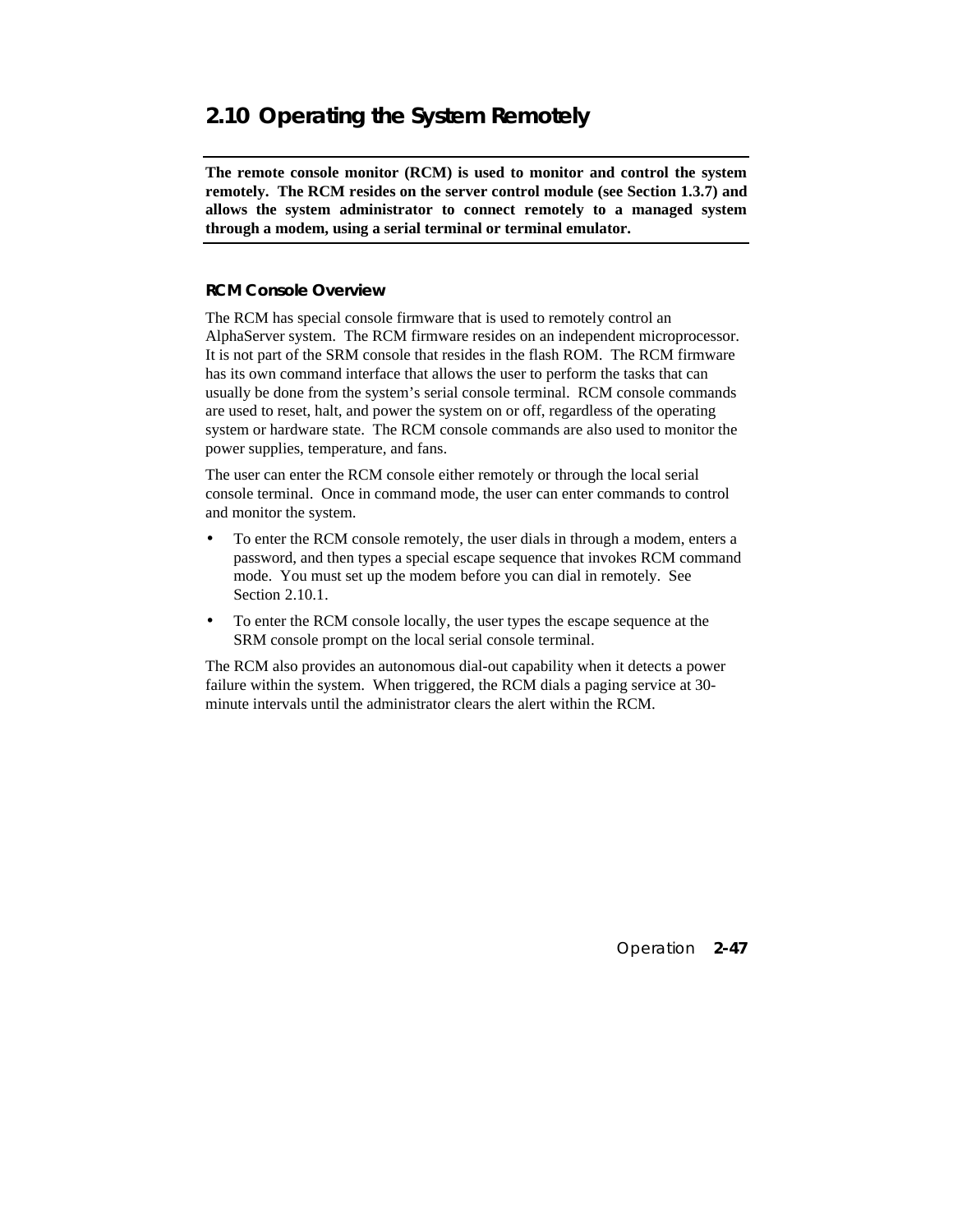# **2.10.1 Modem Usage**

**To use the RCM to monitor a system remotely, first make the connections to the server control module, as shown below. Then configure the modem port for dial-in.**

# **Figure 2–5 RCM Connections**



**2-48** System Drawer User's Guide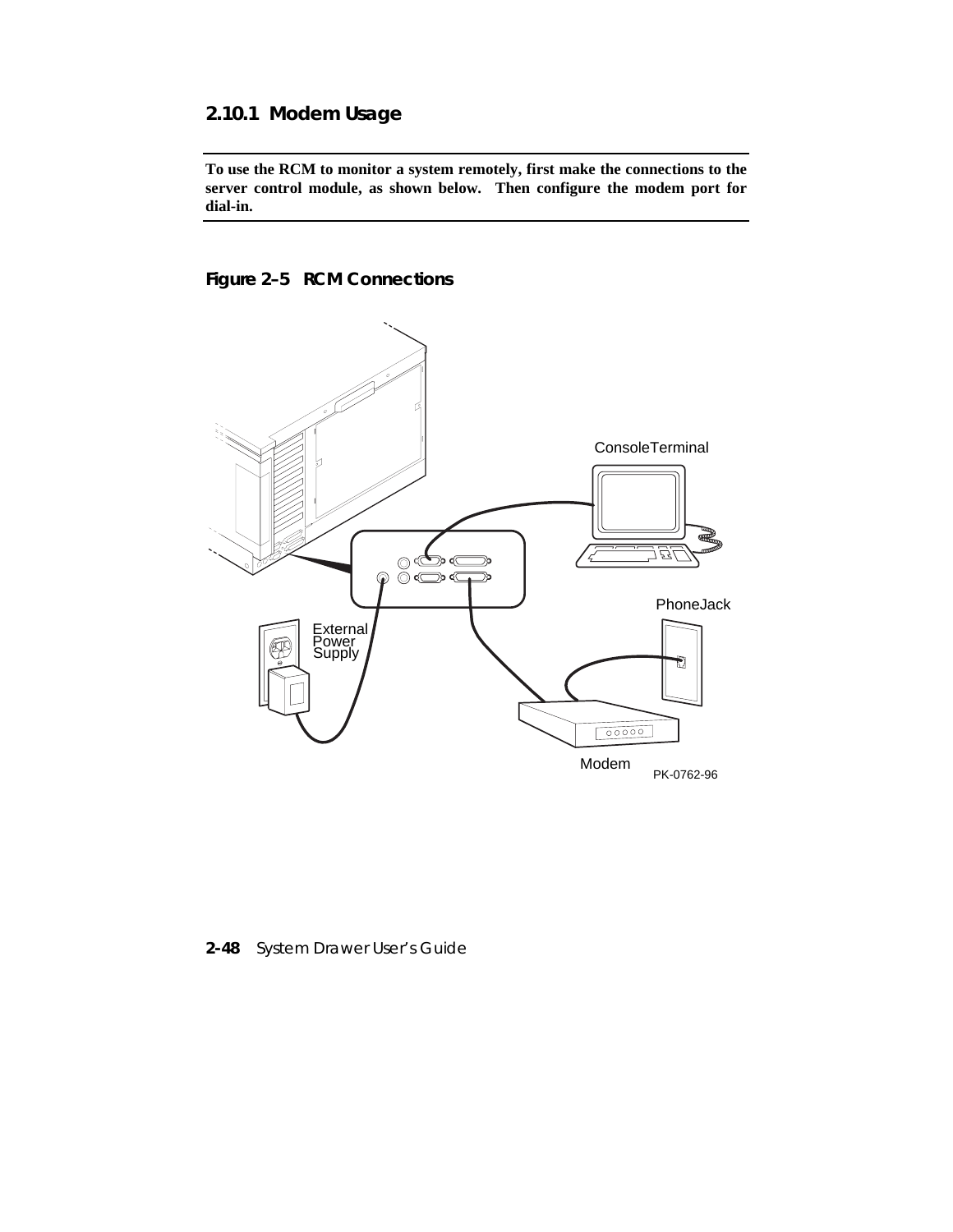## **Modem Selection**

The RCM requires a Hayes-compatible modem. The controls that the RCM sends to the modem have been selected to be acceptable to a wide selection of modems. The modems that have been tested and qualified include:

Motorola LifeStyle Series 28.8 AT&T DATAPORT 14.4/FAX Zoom Model 360

The U.S. Robotics Sportster DATA/FAX MODEM is also supported, but requires some modification of the modem initialization and answer strings. See Section 2.10.7.

#### **Modem Configuration Procedure**

- 1. Connect a Hayes-compatible modem to the RCM as shown in Figure 2–5, and power up the modem.
- 2. From the local serial console terminal, enter the RCM firmware console by typing the following escape sequence:

^]^]rcm

The character "^" is created by simultaneously holding down the Ctrl key and pressing the ] key (right square bracket). The firmware prompt, RCM>, should now be displayed.

- 3. Enter a modem password with the **setpass** command. See Section 2.10.3.
- 4. Enable the modem port with the **enable** command. See Section 2.10.3.
- 5. Enter the **quit** command to leave the RCM console.
- 6. You are now ready to dial in remotely.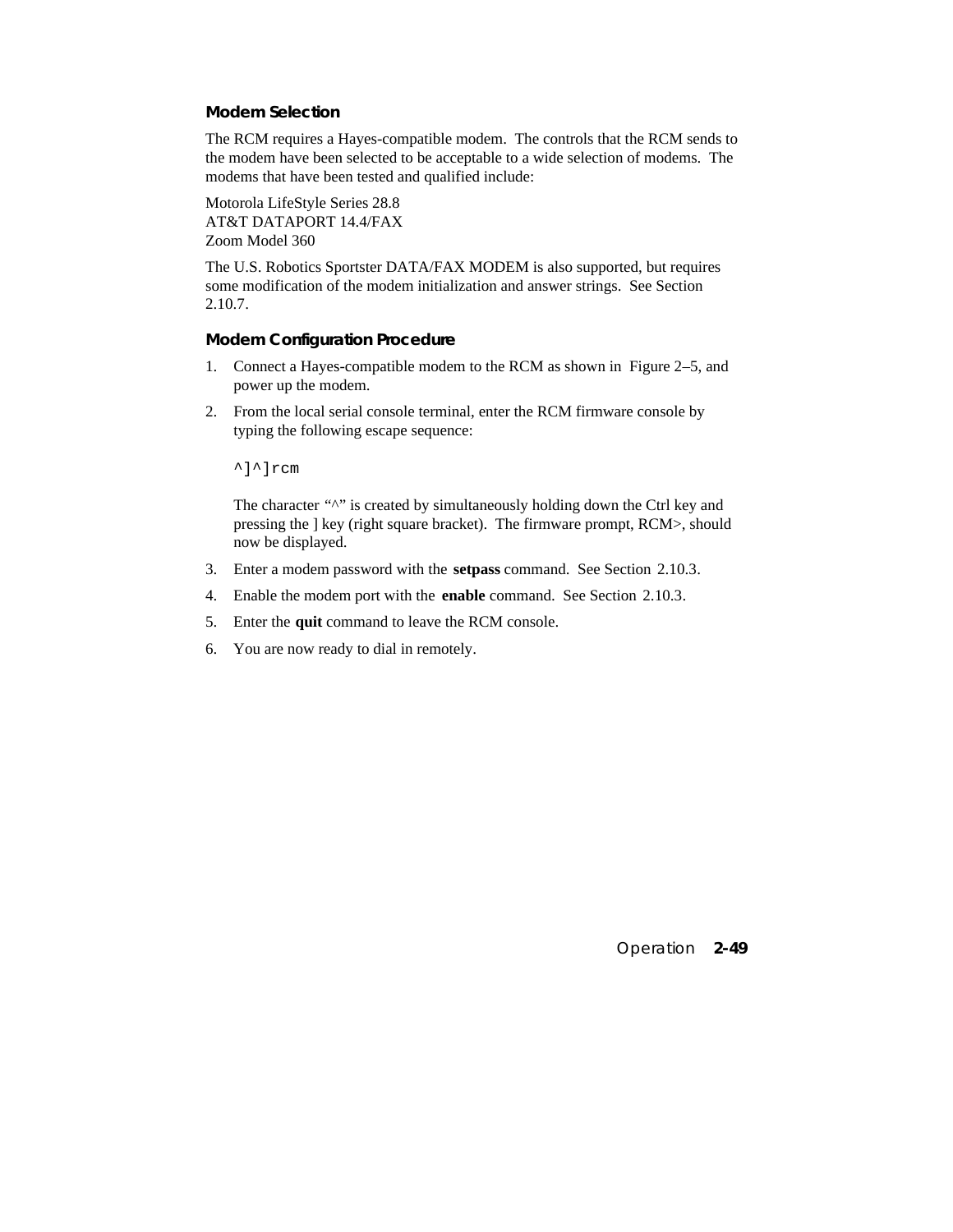#### **Dialing In to the RCM Modem Port**

- 1. Dial the modem connected to the server control module. The RCM answers the call and after a few seconds prompts for a password with a "#" character.
- 2. Enter the password that was loaded using the **setpass** command. The user has three tries to correctly enter the password. On the third unsuccessful attempt, the connection is terminated, and as a security precaution, the modem is not answered again for 5 minutes.

On successful entry of the password, the RCM banner message "RCM V1.0" is displayed, and the user is connected to the system COM1 port. At this point the local terminal keyboard is disabled except for entering the RCM console firmware. The local terminal displays all the terminal traffic going out to the modem.

3. To connect to the RCM firmware console, type the RCM escape sequence.

Refer to Example 2–17 for an example of the modem dial-in procedure.

A sample dial-in dialog would look similar to the following:

## **Example 2–17 Sample Remote Dial-In Dialog**

| ATOOV1E1S0=0<br>OK<br>ATDT30167<br>CONNECT 9600 | !When modem dial-in connection is made, a screen display<br>similar to this appears.                             |
|-------------------------------------------------|------------------------------------------------------------------------------------------------------------------|
| #                                               | !Enter password at this prompt.                                                                                  |
| RCM V1.0                                        | !RCM banner is displayed.                                                                                        |
| $\text{1}$ cm                                   | ! Enter the escape sequence after the banner is displayed.<br>The escape sequence is not echoed on the terminal. |
| RCM                                             | !RCM prompt is displayed. Commands to control and<br>monitor the system can be entered.                          |

#### **Terminating a Remote Console (Modem) Session**

Terminate the modem session by executing a **hangup** command from the RCM console firmware. This will cleanly terminate the modem connection.

If the modem connection is terminated without using the **hangup** command, or if the line is dropped due to phone line problems, the RCM will detect carrier loss and initiate an internal **hangup** command. This process can take a minute or more, and the local terminal will be locked out until the auto hangup process completes.

If the modem link is idle for more than 20 minutes, the RCM initiates an auto hangup.

**2-50** System Drawer User's Guide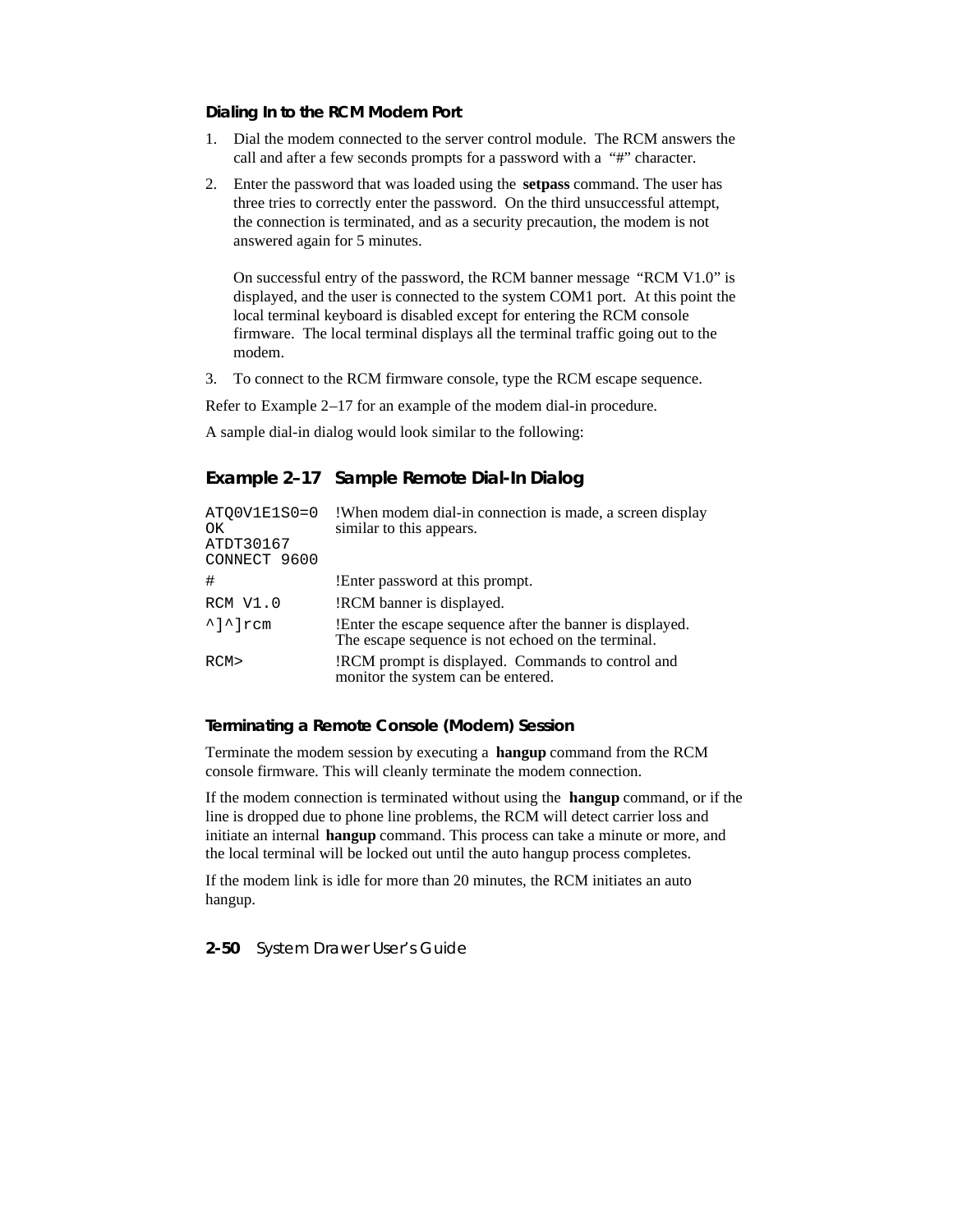## **2.10.2 Entering and Leaving Command Mode**

**Use the default escape sequence to enter RCM command mode for the first time. You can enter RCM command mode from the SRM console level, the operating system level, or an application. The RCM quit command reconnects the terminal to the system console port.**

# **Example 2–18 Entering and Leaving RCM Command Mode**

 $\uparrow$ ] $\uparrow$ ]rcm  $\bullet$ RCM> RCM> quit  $\bullet$ Focus returned to COM port

#### **Entering the RCM Firmware Console**

To enter the RCM firmware console, enter the RCM escape sequence. See  $\bullet$  in Example 2–18 for the default sequence.

The escape sequence is not echoed on the terminal or sent to the system. Once in the RCM firmware console, the user is in RCM command mode and can enter RCM console commands.

#### **Leaving Command Mode**

To leave RCM command mode and reconnect to the system console port, enter the **quit** command, then press Return to get a prompt from the operating system or system console. (See  $\Theta$ ).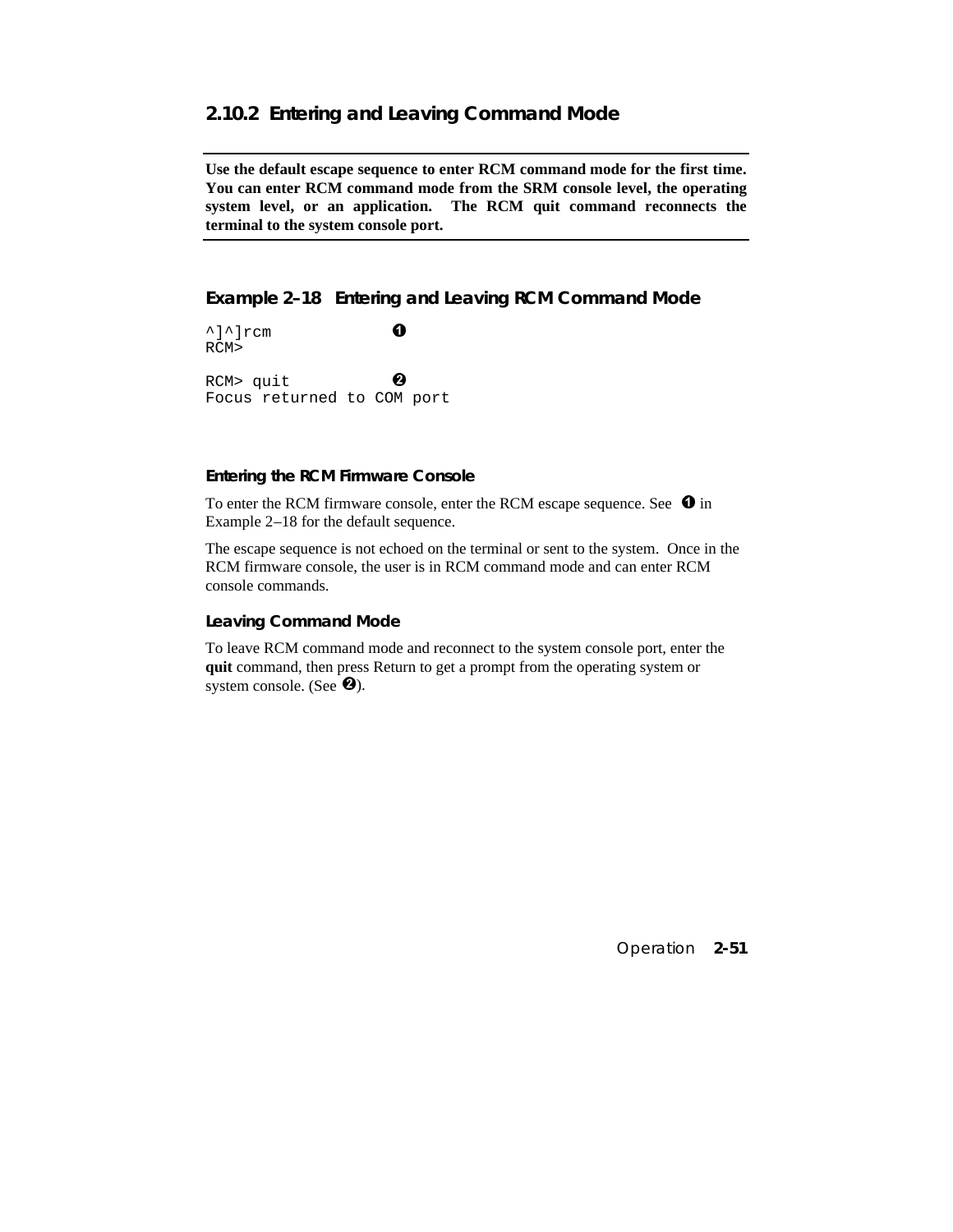# **2.10.3 RCM Commands**

**The RCM commands summarized below are used to control and monitor a system remotely.**

| Table 2-3 RCM Command Summary |  |
|-------------------------------|--|
|                               |  |

| Command   | <b>Function</b>                                       |
|-----------|-------------------------------------------------------|
| alert_clr | Clears alert flag, stopping dial-out alert cycle      |
| alert_dis | Disables the dial-out alert function                  |
| alert_ena | Enables the dial-out alert function                   |
| disable   | Disables remote access to the modem port              |
| enable    | Enables remote access to the modem port               |
| hangup    | Terminates the modem connection                       |
| halt      | Halts server                                          |
| help or?  | Displays the list of commands                         |
| poweroff  | Turns off power to server                             |
| poweron   | Turns on power to server                              |
| quit      | Exits console mode and returns to system console port |
| reset     | Resets the server                                     |
| setesc    | Changes the escape sequence for entering command mode |
| setpass   | Changes the modem access password                     |
| status    | Displays server's status and sensors                  |

# **2-52** System Drawer User's Guide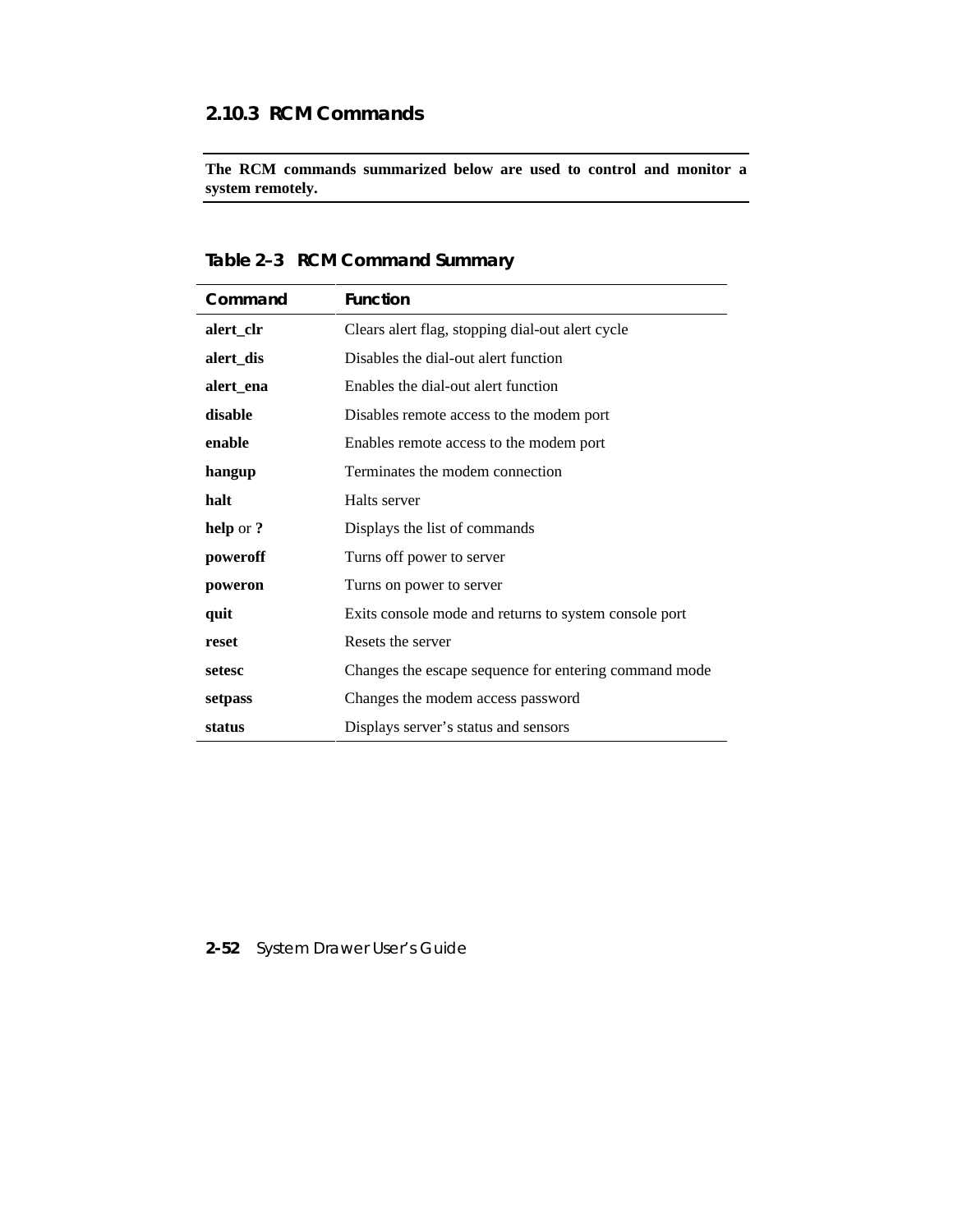# **Command Conventions**

- The commands are not case sensitive.
- A command must be entered in full.
- If a command is entered that is not valid, the command fails with the message:

\*\*\* ERROR - unknown command \*\*\*

Enter a valid command.

The RCM commands are described on the following pages.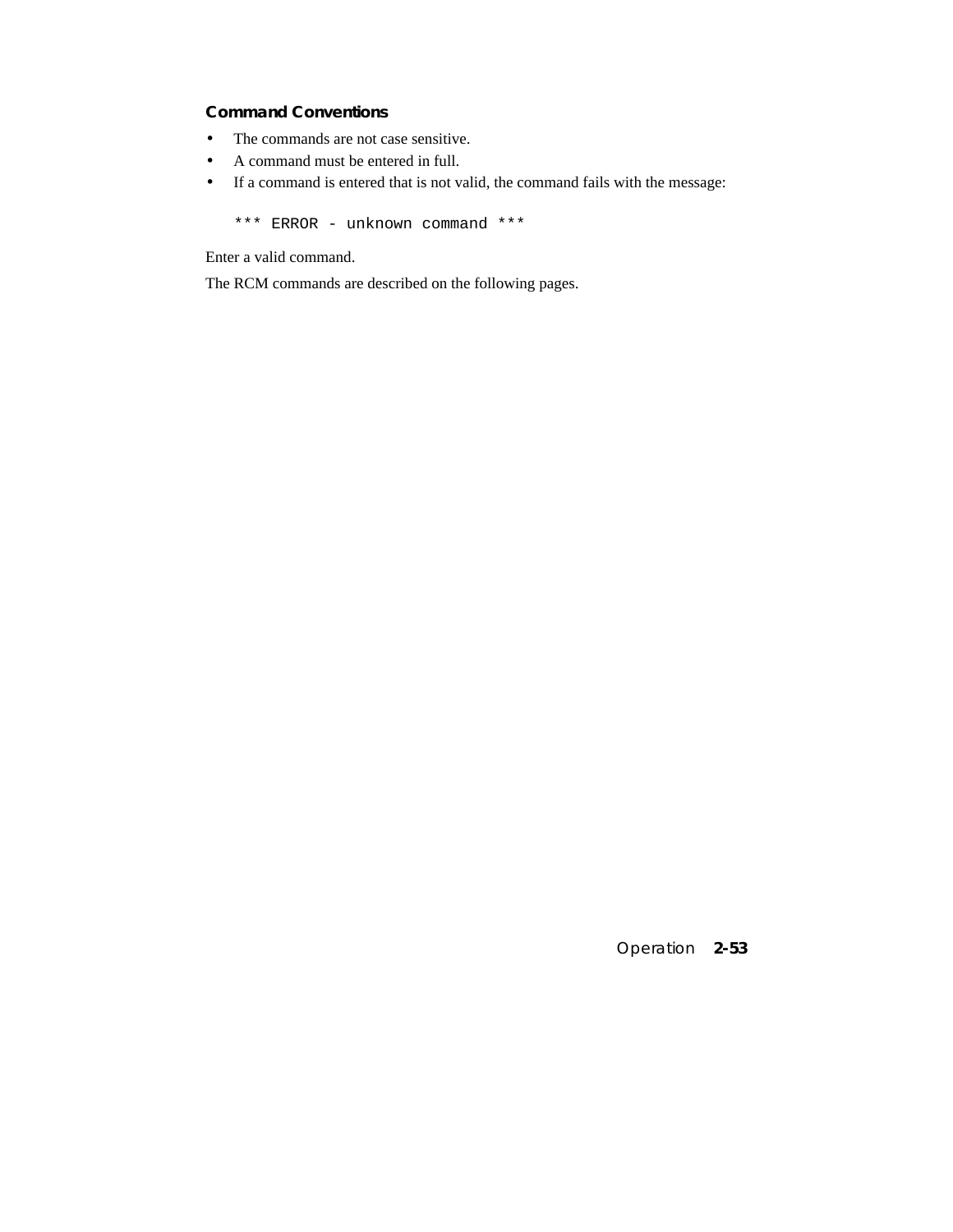## **alert\_clr**

The **alert\_clr** command clears an alert condition within the RCM. The alert enable condition remains active, and the RCM will again enter the alert condition when it detects a system power failure. See Section 2.10.4.

RCM>alert\_clr

## **alert\_dis**

The **alert\_dis** command disables RCM dial-out capability. It also clears any out standing alerts. See Section 2.10.4. The alert disable state is nonvolatile. Dial-out capability remains disabled until the **alert\_enable** command is issued.

RCM>alert\_dis

#### **alert\_ena**

The **alert\_ena** command enables the RCM to automatically dial out when it detects a power failure within the system. The RCM repeats the dial-out alert at 30-minute intervals until the alert is cleared. The alert enable state is nonvolatile. Dial-out capability remains enabled until the **alert\_disable** command is issued.

RCM>alert\_ena

In order for the **alert** enable command to work, two conditions must be met:

- A modem dial-out string must be entered with the system console.
- Remote access to the RCM modem port must be enabled with the **enable** command.

See Section 2.10.4.

If the **alert\_enable** command is entered when remote access is disabled, the following message is returned:

\*\*\* error \*\*\*

**2-54** System Drawer User's Guide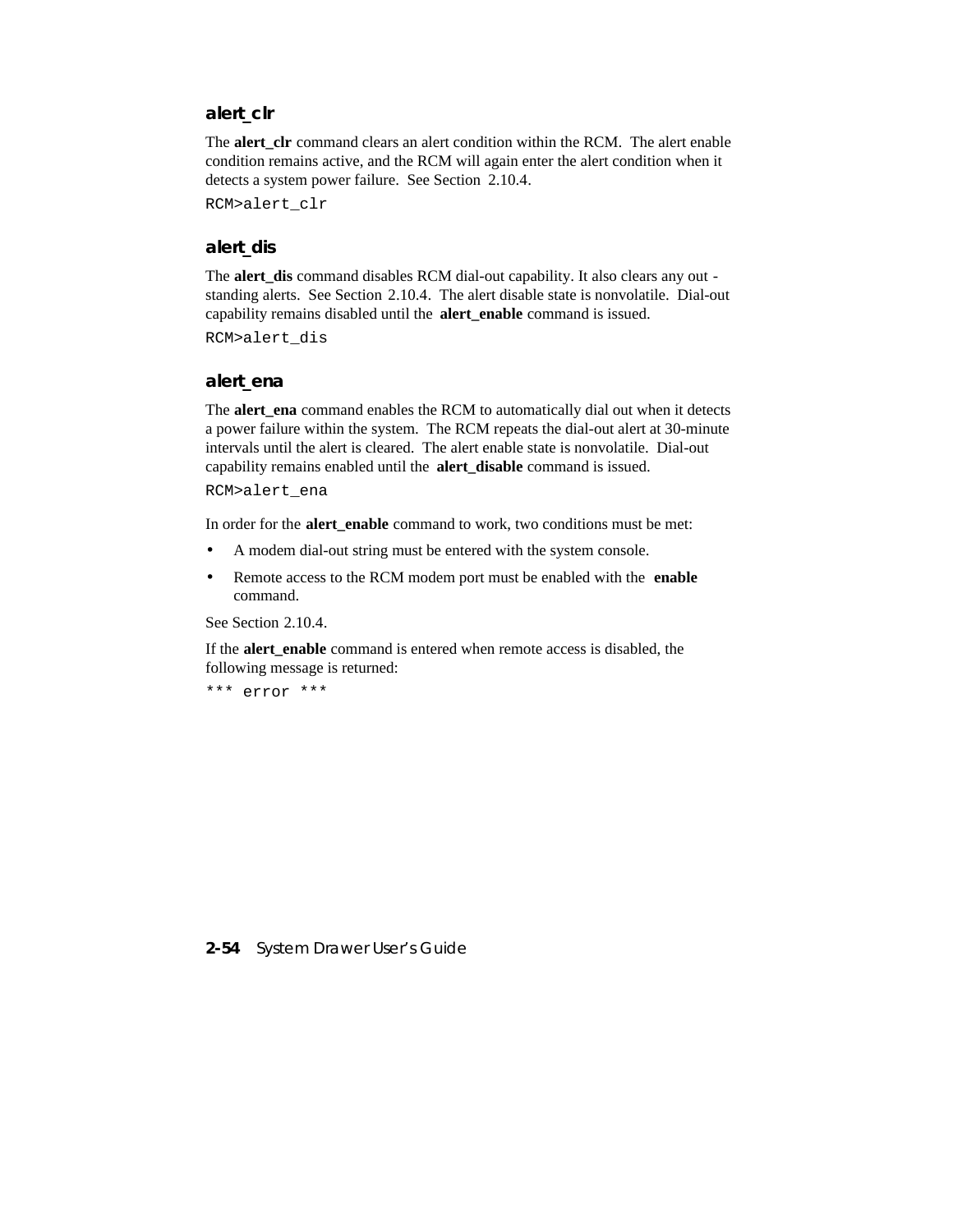## **disable**

The **disable** command disables remote access to the RCM modem port.

RCM>disable

The module's remote access default state is DISABLED. The modem enable state is nonvolatile. When the modem is disabled, it remains disabled until the **enable** command is issued. If a modem connection is in progress, entering the **disable** command terminates it.

### **enable**

The **enable** command enables remote access to the RCM modem port. It can take up to 10 seconds for the **enable** command to be executed.

```
RCM>enable
```
The module's remote access default state is DISABLED.

The modem enable state is nonvolatile. When the modem is enabled, it remains enabled until the **disable** command is issued.

The **enable** command can fail for two reasons:

- There is no modem access password configured.
- The modem is not connected or is not working properly.

If the **enable** command fails, the following message is displayed:

```
*** ERROR - enable failed ***
```
#### **hangup**

The **hangup** command terminates the modem session. When this command is issued, the remote user is disconnected from the server. This command can be issued from either the local or remote console.

RCM>hangup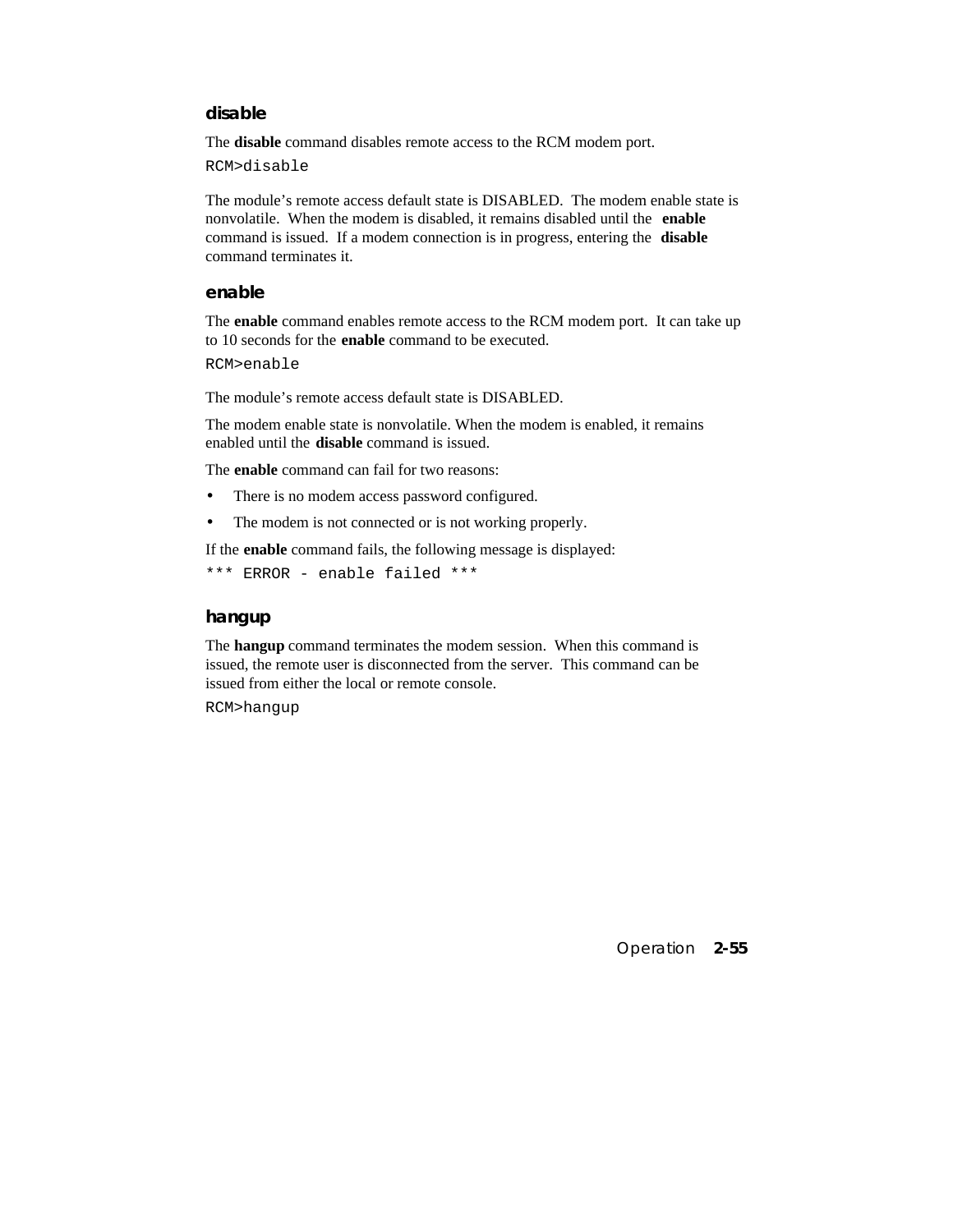## **halt**

The **halt** command attempts to halt the managed system. It is functionally equivalent to pressing the Halt button on the system operator control panel to the "in" position and then releasing it to the "out" position. The RCM console firm ware exits command mode and reconnects the user's terminal to the server's COM1 serial port.

RCM>halt Focus returned to COM port

*NOTE: Pressing the Halt button has no effect on systems running Windows NT.*

## **help or ?**

The **help** or **?** command displays the RCM firmware command set.

### **poweroff**

The **poweroff** command requests the RCM module to power off the system It is functionally equivalent to turning off the system power from the operator control panel.

RCM>poweroff

If the system is already powered off, this command has no effect.

The external power to the RCM must be connected in order to power off the system from the RCM firmware console. If the external power supply is not connected, the command will not power the system down, and displays the message:

\*\*\* ERROR \*\*\*

**2-56** System Drawer User's Guide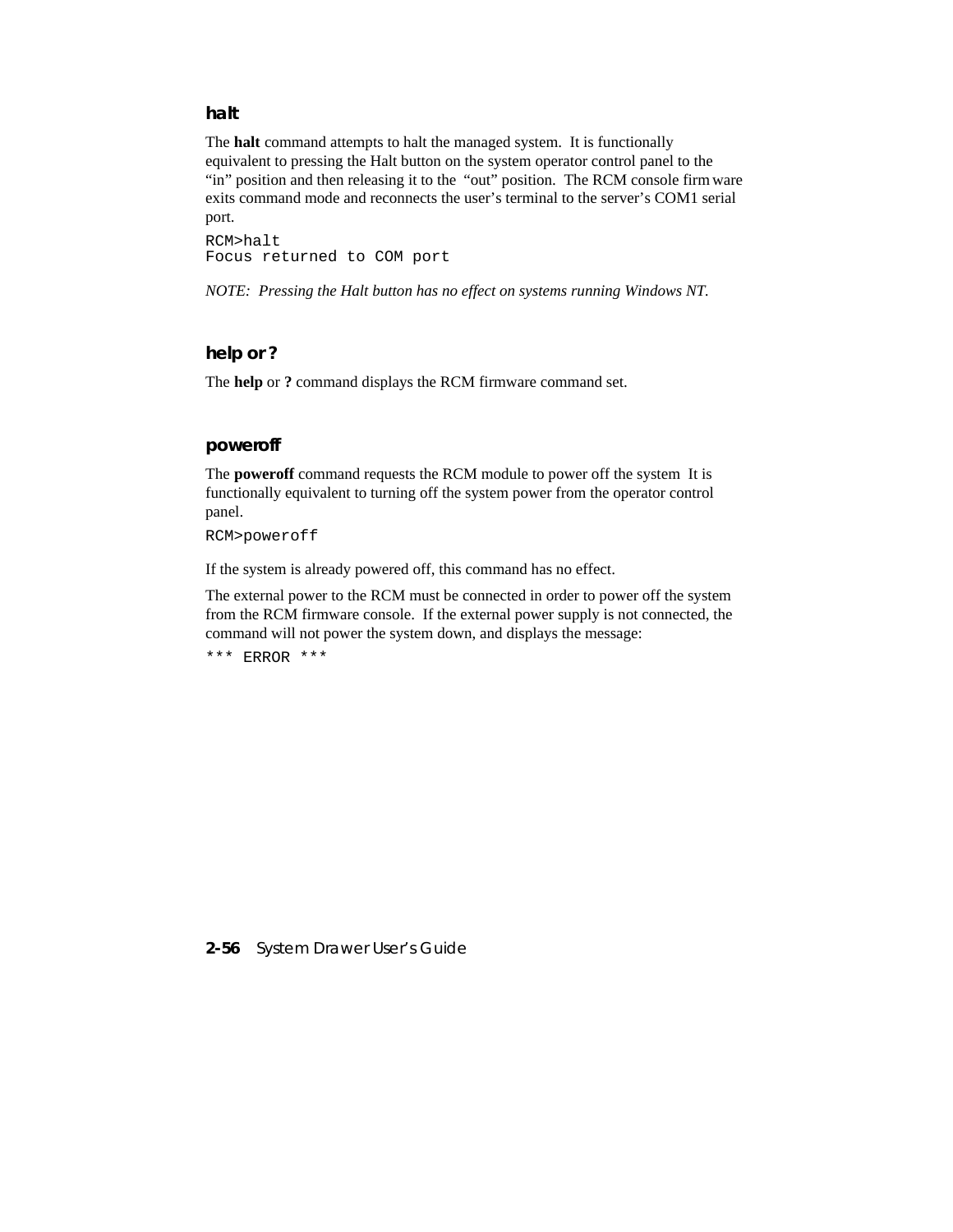#### **poweron**

The **poweron** command requests the RCM module to power on the system. For the system power to come on, the following conditions must be met:

- AC power must be present at the power supply inputs.
- The DC On/Off button must be in the "on" position.
- All system interlocks must be set correctly.

The RCM firmware console exits command mode and reconnects the user's terminal to the system console port.

RCM>poweron Focus returned to COM port

*NOTE: If the system is powered off with the DC On/Off button, the syste m will not power up. The RCM will not override the "off" state of the DC On/Off button. If the system is already powered on, the poweron command has no effect.*

#### **quit**

The **quit** command exits the user from command mode and reconnects the user's terminal to the system console port. The following message is displayed:

Focus returned to COM port

The next display depends on what the system was doing when the RCM was invoked. For example, if the RCM was invoked from the SRM console prompt, the console prompt will be displayed when you enter a carriage return. Or, if the RCM was invoked from the operating system prompt, the operating system prompt will be displayed when you enter a carriage return.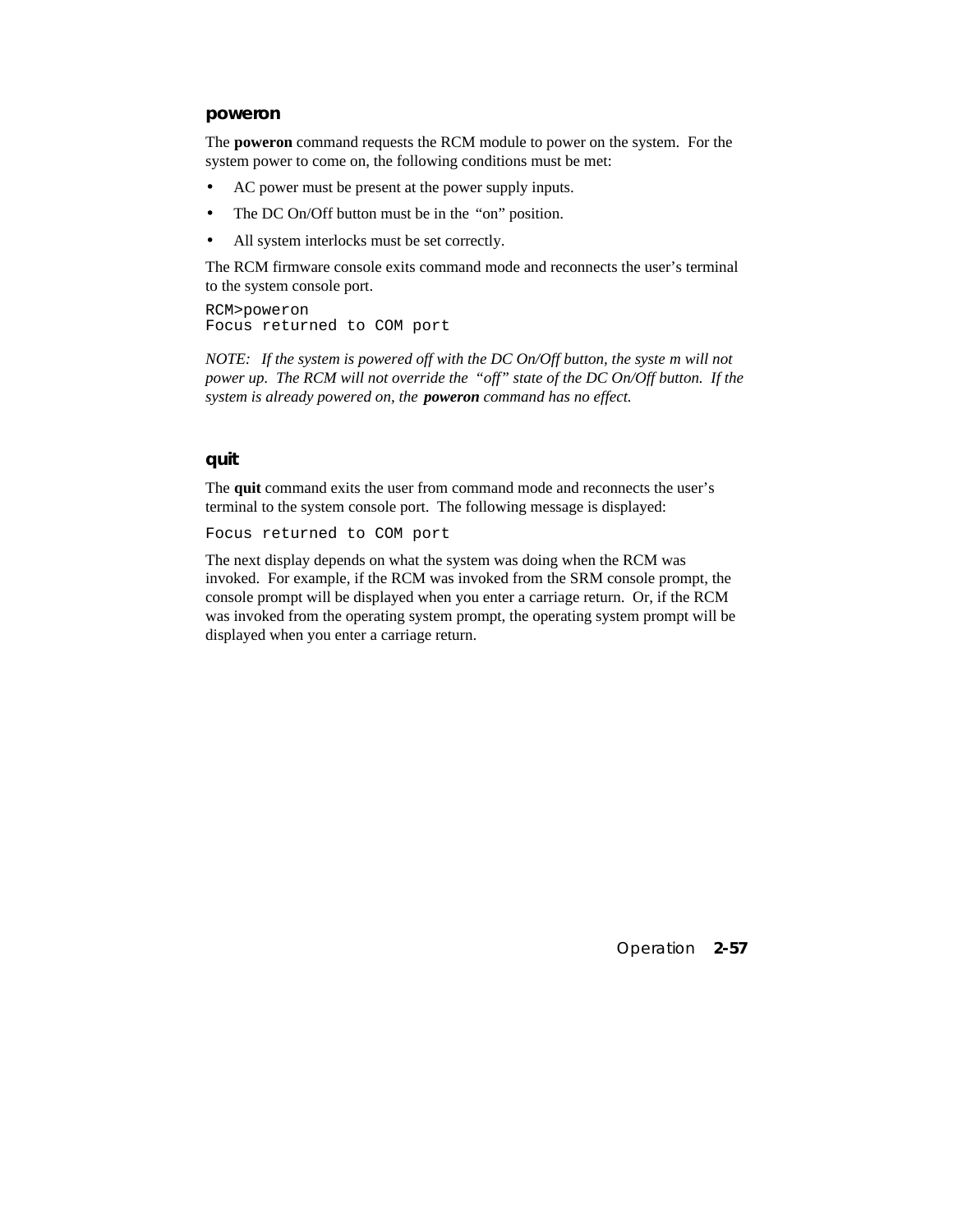#### **reset**

The **reset** command requests the RCM module to perform a hardware reset. It is functionally equivalent to pressing the Reset button on the system operator control panel.

RCM>reset Focus returned to COM port

The following events occur when the **reset** command is executed:

- The system restarts and the system console firmware reinitializes.
- The console exits RCM command mode and reconnects the user's terminal to the server's COM1 serial port.
- The power-up messages are displayed, and then the console prompt is displayed or the operating system boot messages are displayed, depending on the state of the Halt button.

#### **setesc**

The **setesc** command allows the user to reset the default escape sequence for entering console mode. The escape sequence can be any character string. A typical sequence consists of 2 or more characters, to a maximum of 15 characters. The escape sequence is stored in the module's on-board NVRAM.

*NOTE: If you change the escape sequence, be sure to record the new sequence. Although the module factory defaults can be restored if the user has forgotten the escape sequence, this involves accessing the server control module and moving a jumper.*

The following sample escape sequence consists of five iterations of the Ctrl key and the letter "o".

RCM>setesc  $\textdegree$ <sup> $\textdegree$ o $\textdegree$ o $\textdegree$ o $\textdegree$ o</sup> RCM>

**2-58** System Drawer User's Guide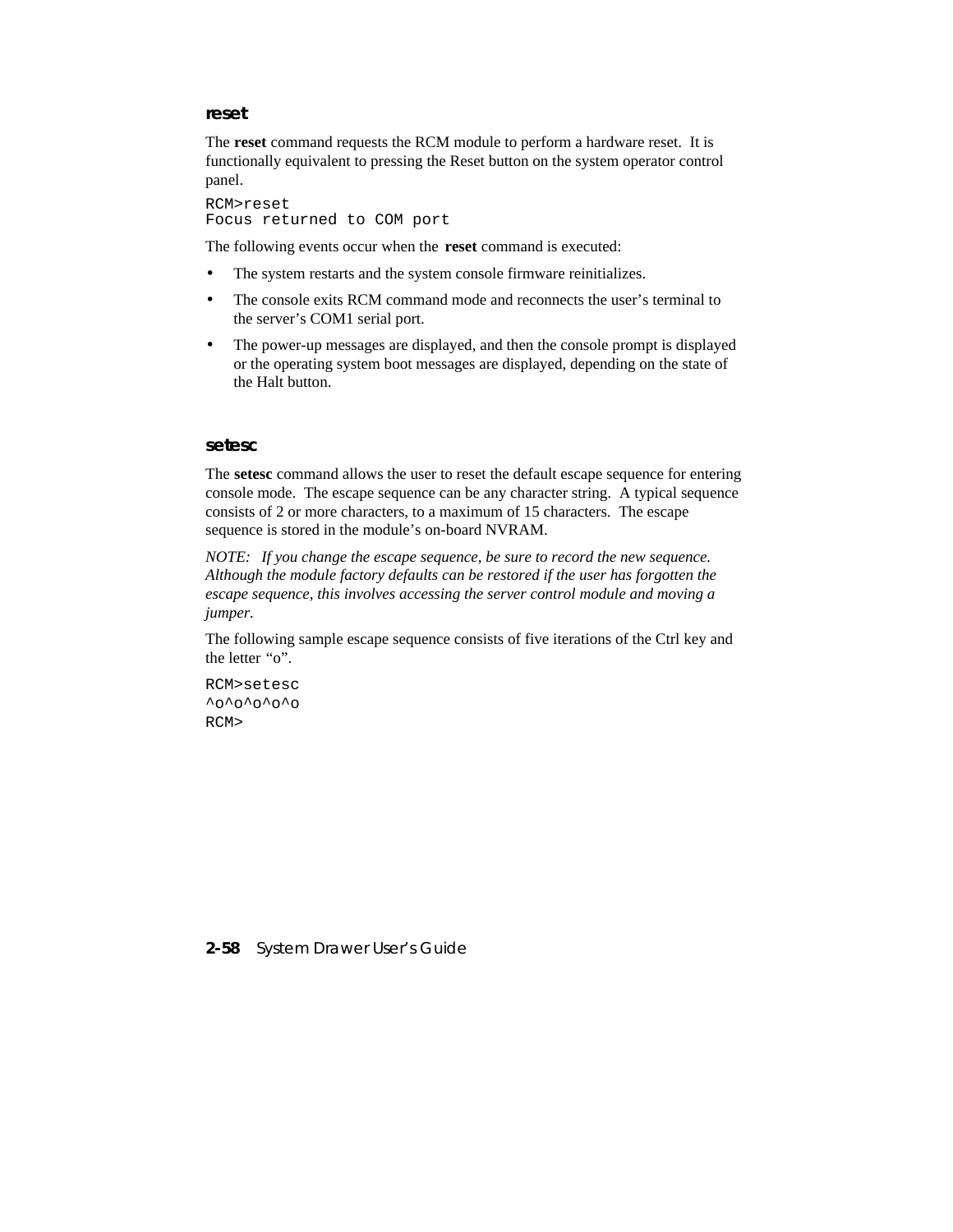If the escape sequence entered exceeds 15 characters, the command fails with the message:

\*\*\* ERROR \*\*\*

When changing the default escape sequence, avoid using special characters that are used by the system's terminal emulator or applications.

Control characters are not echoed when entering the escape sequence. To verify the complete escape sequence, use the **status** command.

#### **setpass**

The **setpass** command allows the user to change the modem access password that is prompted for at the beginning of a modem session. The password is stored in the module's on-board NVRAM.

```
RCM>setpass
new pass>*********
RCM>
```
The maximum password length is 15 characters. If the password entered exceeds 15 characters, the command fails with the message:

```
*** ERROR ***
```
The minimum password length is one character, followed by a carriage return. If only a carriage return is entered, the command fails with the message:

\*\*\* ERROR - illegal password \*\*\*

If the user has forgotten the password, a new password can be entered.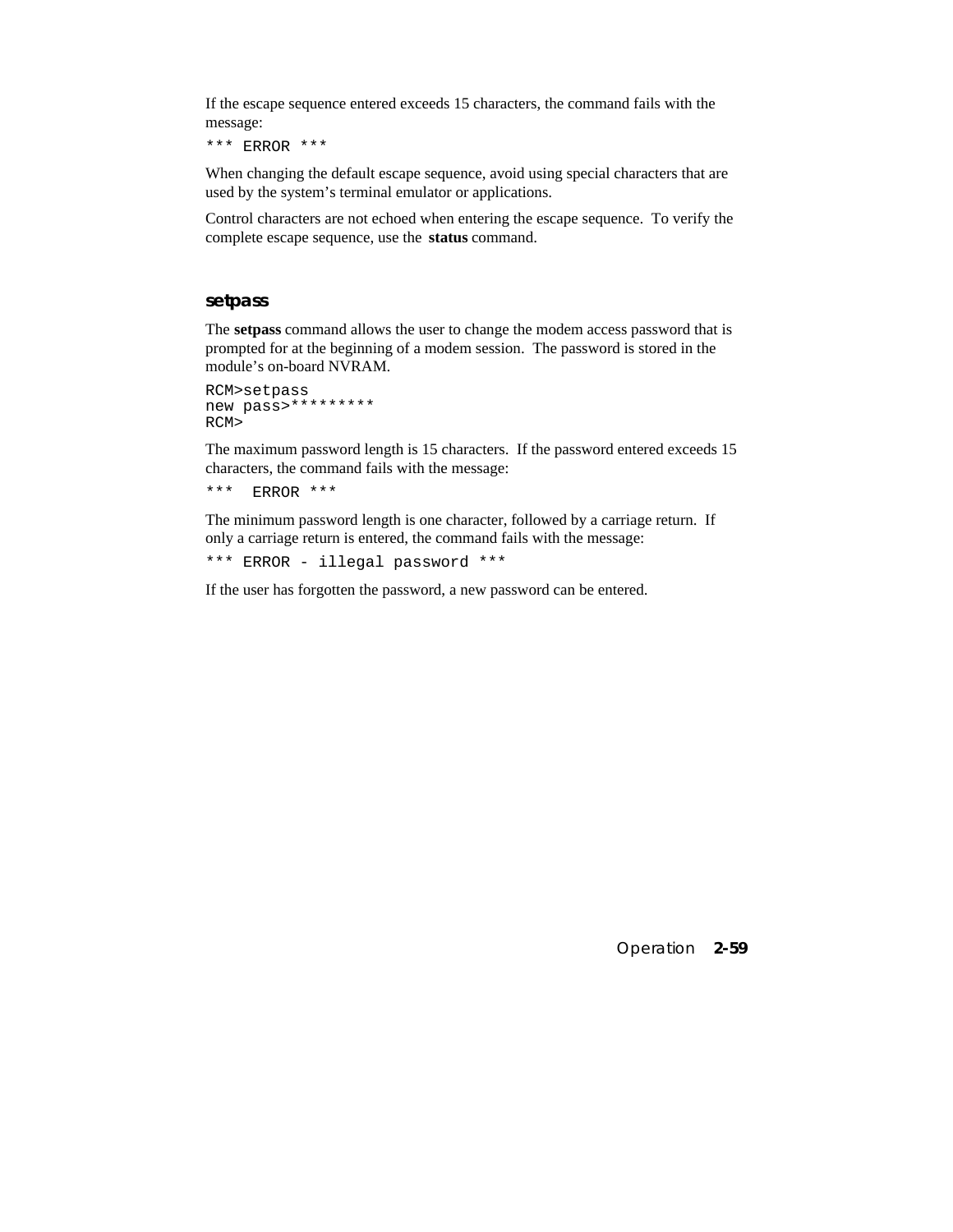### **status**

The **status** command displays the current state of the server's sensors, as well as the current escape sequence and alarm information.

RCM>status

```
Firmware Rev: V1.0
Escape Sequence: ^]^]RCM
Remote Access: ENABLE/DISABLE
Alerts: ENABLE/DISABLE
Alert Pending: YES/NO (C)
Temp (C): 26.0
RCM Power Control: ON/OFF
External Power: ON
Server Power: OFF
```
RCM>

The status fields are explained in Table 2–4.

**2-60** System Drawer User's Guide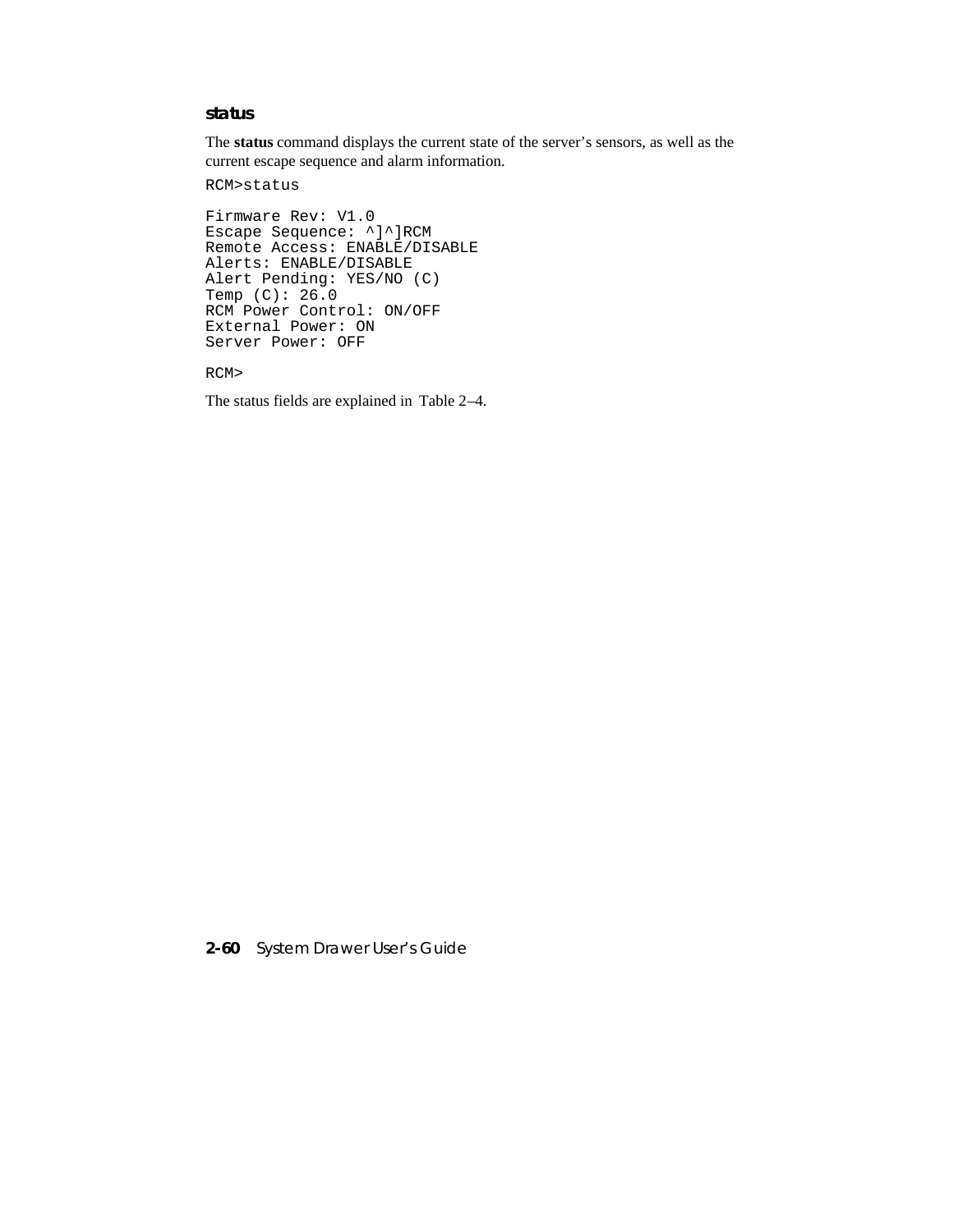| Item                      | <b>Description</b>                                                                      |
|---------------------------|-----------------------------------------------------------------------------------------|
| Firmware Rev:             | Revision of RCM firmware.                                                               |
| <b>Escape Sequence:</b>   | Current escape sequence to enter RCM firmware<br>console.                               |
| Remote Access:            | Modem remote access state. (ENABLE/DISABLE)                                             |
| Alerts:                   | Alert dial-out state. (ENABLE/DISABLE)                                                  |
| Alert Pending:            | Alert condition triggered. (YES/NO)                                                     |
| Temp $(C)$ :              | Current system temperature in degrees Celsius.                                          |
| <b>RCM Power Control:</b> | Current state of RCM system power control.<br>(ON/OFF)                                  |
| External Power:           | Current state of power from external power supply<br>to server control module. (ON/OFF) |

**Table 2–4 RCM Status Command Fields**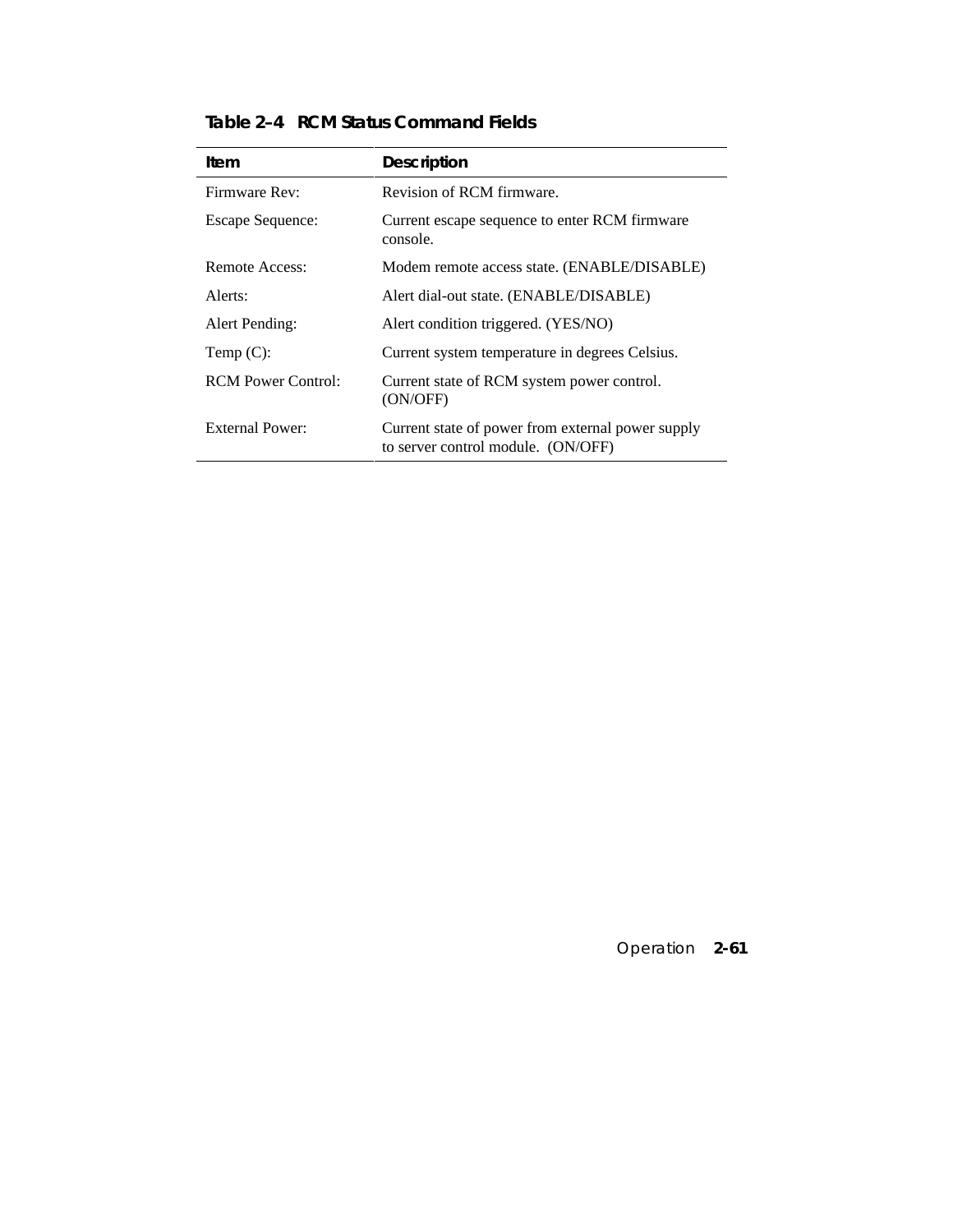# **2.10.4 Dial-Out Alerts**

**The RCM can be configured to automatically dial out through the modem (usually to a paging service) when it detects a power failure within the system. When a dial-out alert is triggered, the RCM initializes the modem for dial-out, sends the dial-out string, hangs up the modem, and reconfigures the modem for dial-in. The RCM and modem must continue to be powered, and the phone line must remain active, for the dial-out alert function to operate.**

#### **Example 2–19 Configuring the Modem for Dial-Out Alerts**

P00>>> set rcm\_dialout "ATDTstring#;"  $\bullet$ RCM>enable RCM>status . . Remote Access: Enable  $\bullet$ . RCM>alert ena **O** 

### **Example 2–20 Typical RCM Dial-Out Command**

P00>>> set rcm\_dialout "ATXDT9,15085553333,,,,,,,5085553332#;"

Use the **show** command to verify the RCM dial-out string:

P00>>> show rcm\_dialout rcm\_dialout ATXDT9,15085553333,,,,,,5085553332#;

**2-62** System Drawer User's Guide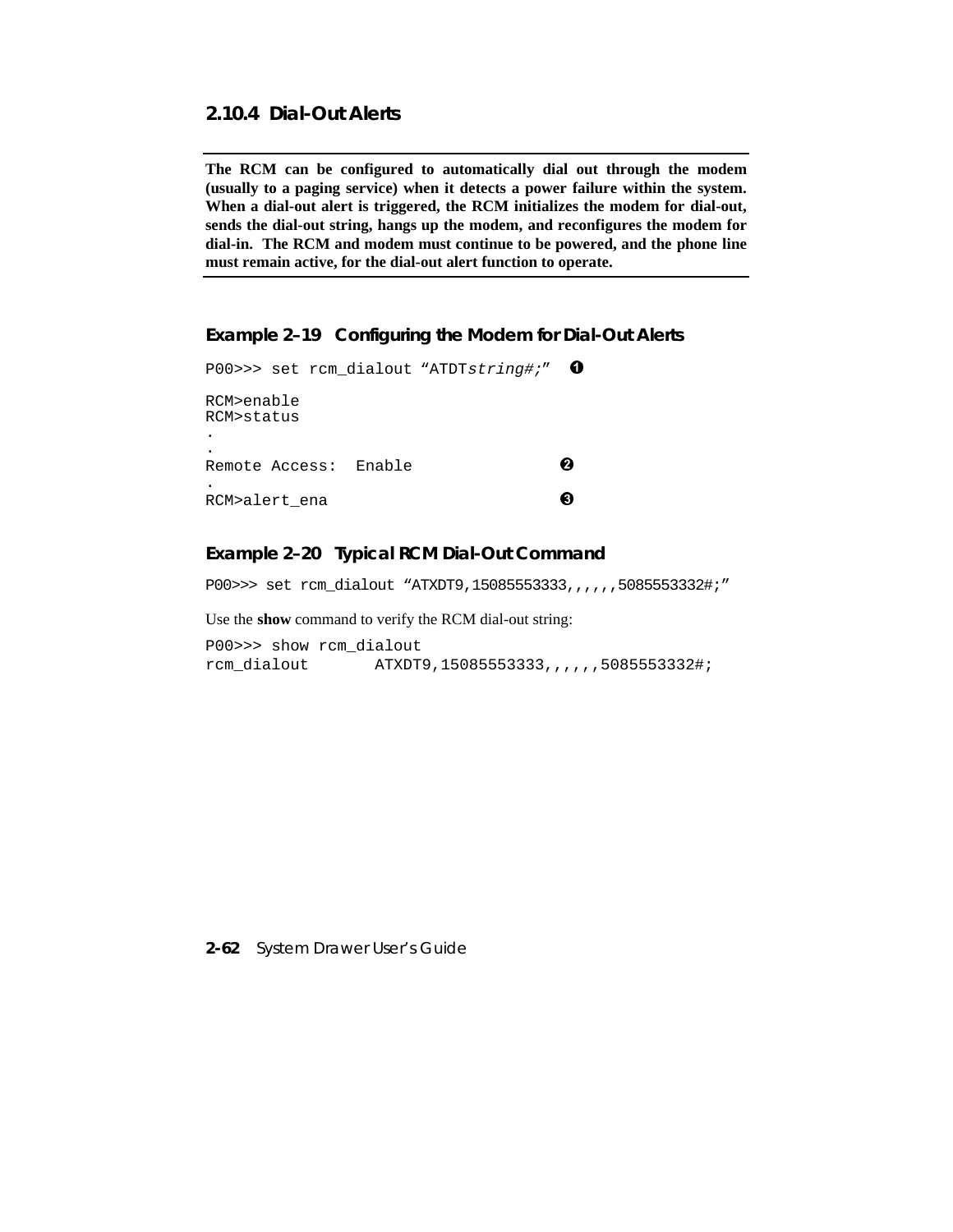### **Enabling the Dial-Out Alert Function:**

1. Enter the **set rcm\_dialout** command, followed by a dial-out alert string, from the SRM console (see  $\bullet$  in Example 2–19).

 The *string* is a modem dial-out character string, not to exceed 47 characters, that is used by the RCM when dialing out through the modem. See the next topic for details on composing the modem dial-out string.

- 2. Enter the RCM firmware console and enter the **enable** command to enable remote access dial-in. The RCM firmware **status** command should display "Remote Access: ENABLE." (See <sup>2</sup>.)
- 3. Enter the RCM firmware **alert\_ena** command to enable outgoing alerts. (See  $\mathbf{e}$ .)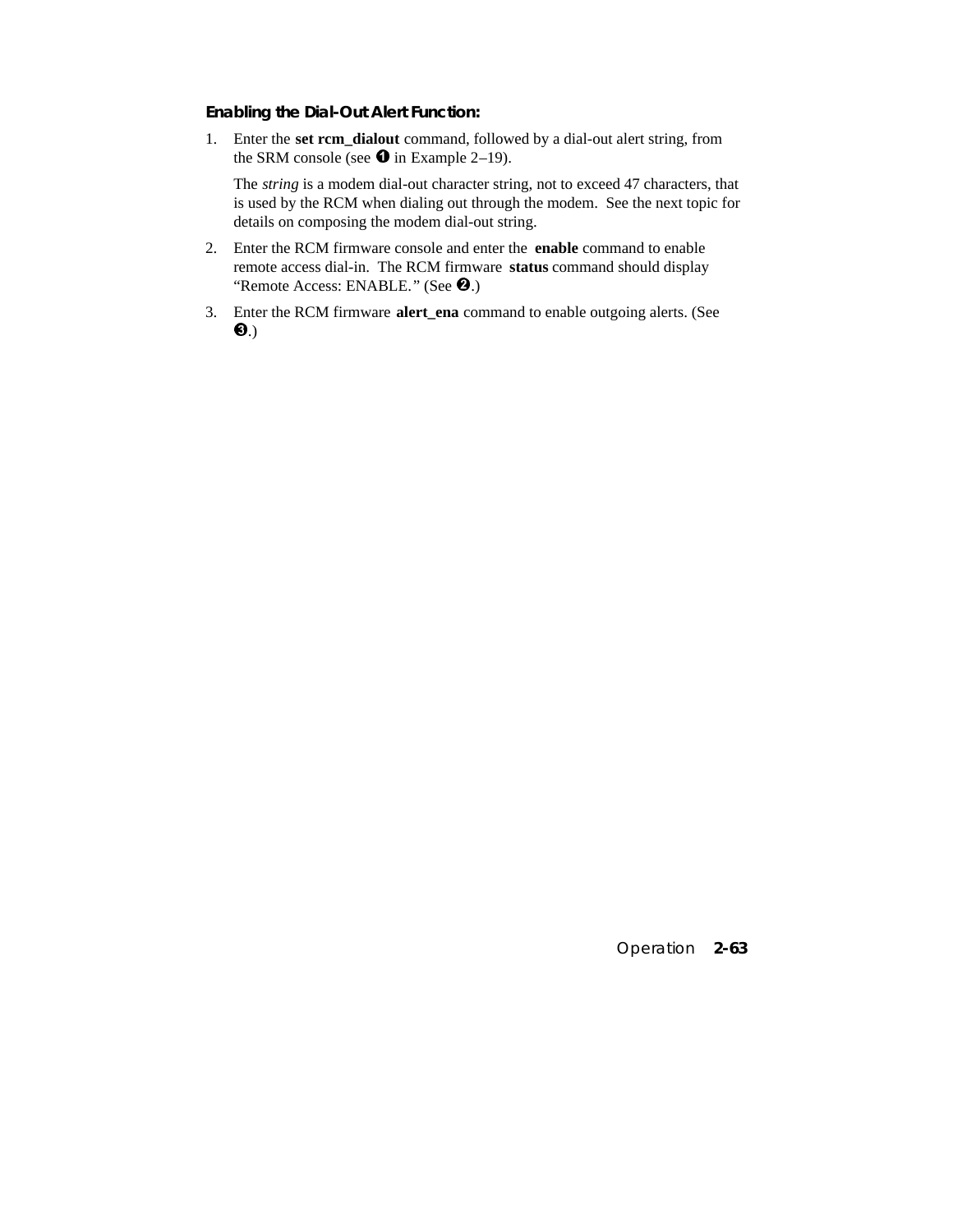### **Composing a Modem Dial-Out String**

The modem dial-out string emulates a user dialing an automatic paging service. Typically, the user dials the pager phone number, waits for a tone, and then enters a series of numbers.

The RCM dial-out string (Example 2–20) has the following requirements:

- The entire string following the **set rcm\_dialout** command must be enclosed by quotation marks.
- The characters ATDT must be entered after the opening quotation marks. Do not mix case. Enter the characters either in all uppercase or all lowercase.
- Enter the character X if the line to be used also carries voice mail. Refer to the example that follows.
- The valid characters for the dial-out string are the characters on a phone keypad: 0–9, \*, and #. In addition, a comma (,) requests that the modem pause for 2 seconds, and a semicolon (;) is required to terminate the string.

#### **Elements of the Dial-Out String**

| <b>ATXDT</b> | $AT =$ Attention                                                                                               |  |
|--------------|----------------------------------------------------------------------------------------------------------------|--|
|              | $X =$ Forces the modem to dial "blindly" (not look for a dial tone).                                           |  |
|              | Enter this character if the dial-out line modifies its dial tone when<br>used for services such as voice mail. |  |
|              |                                                                                                                |  |
|              | $D = Dial$                                                                                                     |  |
|              | $T =$ Tone (for touch-tone)                                                                                    |  |
|              | $, =$ Pause for 2 seconds.                                                                                     |  |
| 9.           | In the example, "9" gets an outside line. Enter the number for an<br>outside line if your system requires it.  |  |
| 15085553333  | Dial the paging service.                                                                                       |  |
| 111111       | Pause for 12 seconds for paging service to answer                                                              |  |
| 5085553332#  | "Message," usually a call-back number for the paging service.                                                  |  |
|              | Return to console command mode. Must be entered at end of<br>string.                                           |  |

#### **2-64** System Drawer User's Guide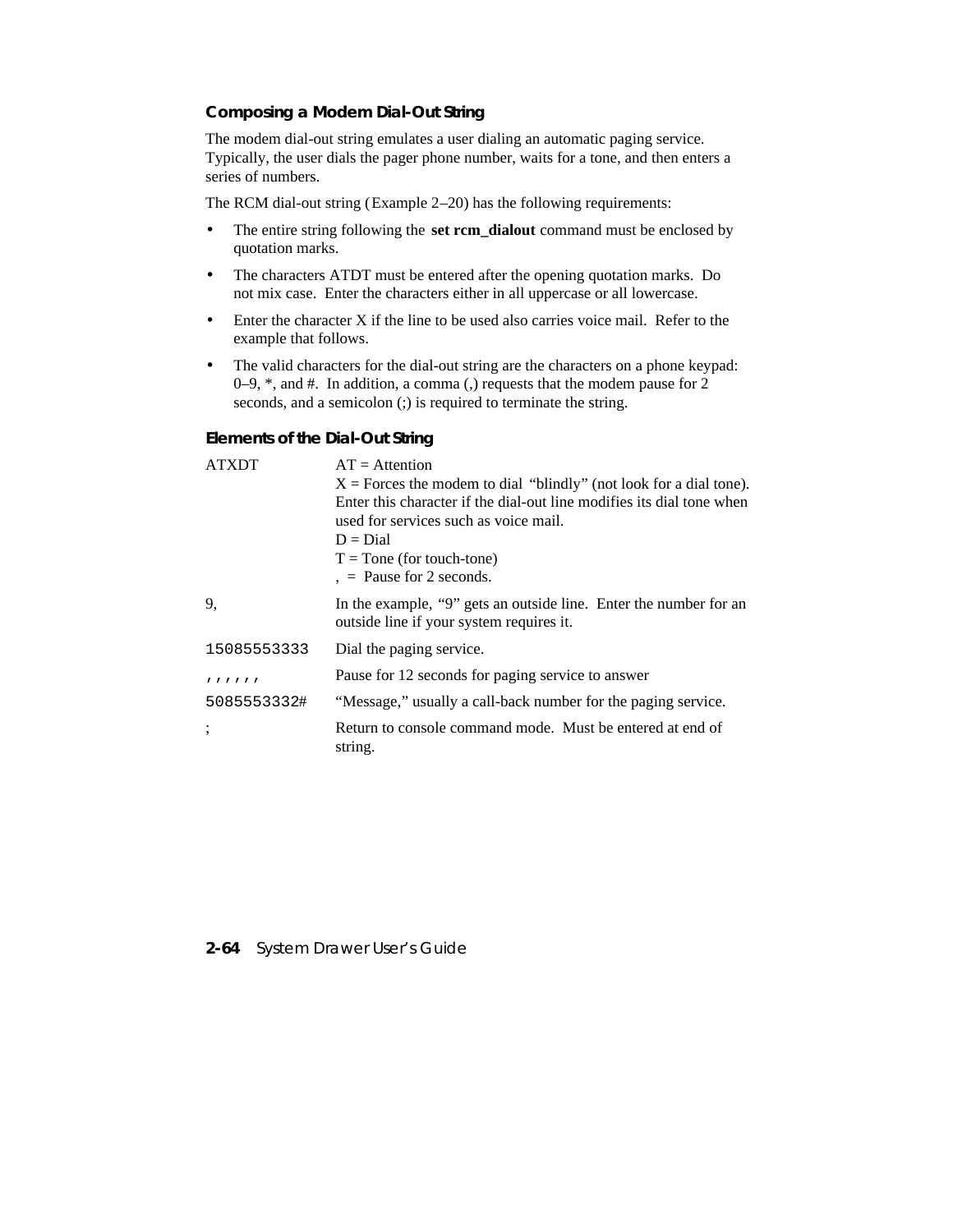# **2.10.5 Resetting the RCM to Factory Defaults**

**If the escape sequence has been forgotten, you can reset the controller to factory settings.**

### **Reset Procedure**

1. Power down the server and access the server control module, as follows:

Expose the PCI bus card cage. Remove three Phillips head screws holding the cover in place and slide it off the drawer. If necessary, remove several PCI and EISA options from the bottom of the PCI card cage until you have enough space to access the server control module.

2. Unplug the external power supply to the server control module.

 Locate the password and option reset jumper. The jumper number, which is etched on the board, depends on the revision of the server control module.

*NOTE: If the RCM section of the server control module does not have an orange relay, the jumper number is J6. If the RCM section of the server control module has an orange relay, the jumper number is J7.*

- 3. Move the jumper so that it is sitting on both pins.
- 4. Replace any panels or covers as necessary so you can power up the system. Press the Halt button and then power up the system to the SRM console prompt. Powering up with the password and option reset jumper in place resets the escape sequence, password, and modem enable states to the factory default.
- 5. When the console prompt is displayed, power down the system and move the password and option reset jumper back onto the single pin.
- 6. Replace any PCI or EISA modules you removed and replace the PCI bus card cage cover.
- 7. Power up the system to the SRM console prompt and type the default escape sequence to enter RCM command mode:

 $^{\wedge}$ ] $^{\wedge}$ ]RCM

8. Configure the module as desired. You must reset the password and modem enable states in order to enable remote access.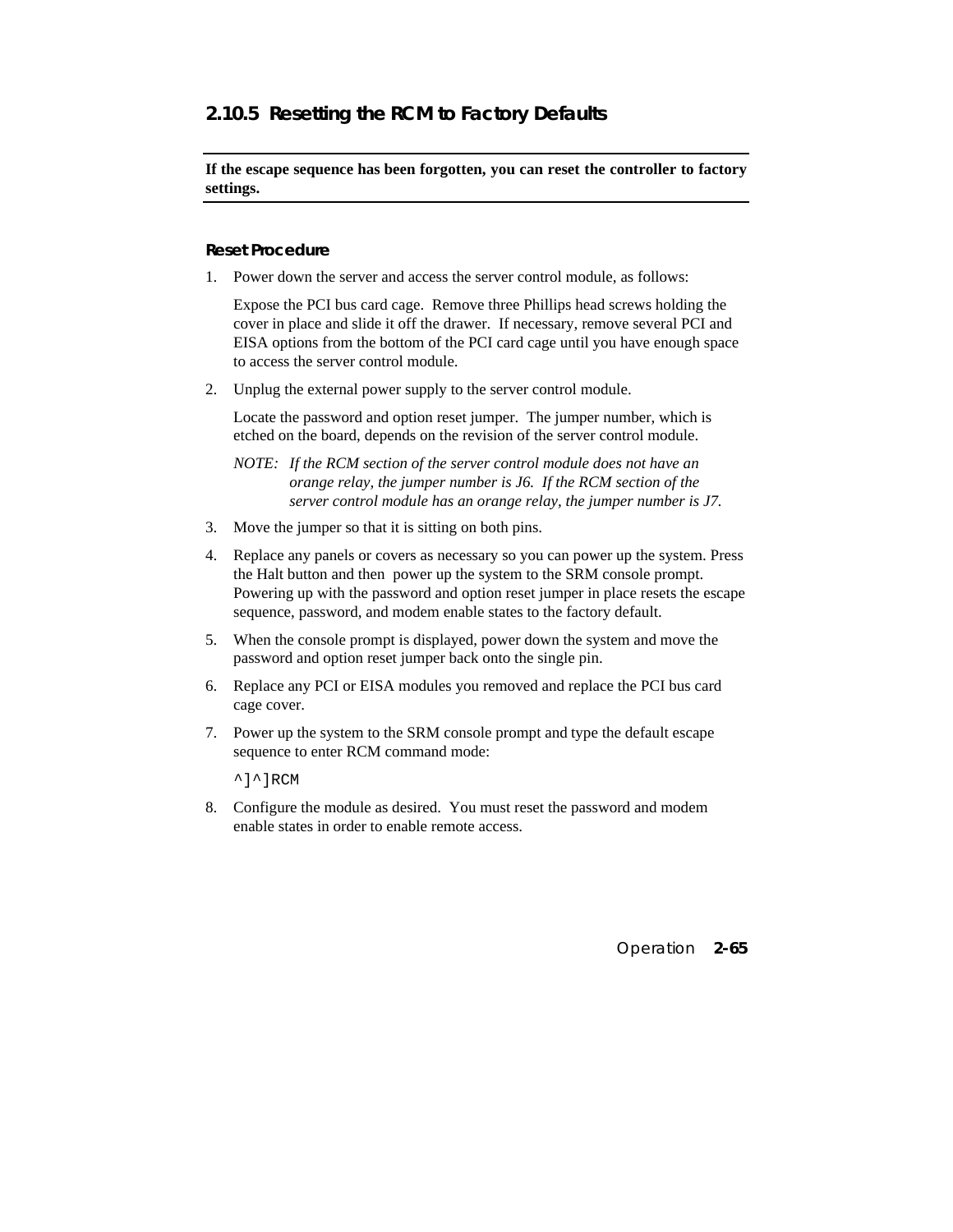# **2.10.6 Troubleshooting Guide**

**Table 2–5 lists a number of possible causes and suggested solutions for symptoms you might see.**

# **Table 2–5 RCM Troubleshooting**

| Symptom                                                         | <b>Possible Cause</b>                                                                                                                                     | <b>Suggested Solution</b>                                                                   |
|-----------------------------------------------------------------|-----------------------------------------------------------------------------------------------------------------------------------------------------------|---------------------------------------------------------------------------------------------|
| The local terminal<br>will not communi-<br>cate with the system | System and terminal baud rate<br>set incorrectly.                                                                                                         | Set the system and terminal<br>baud rates to 9600 baud.                                     |
| or the RCM.                                                     | Cables not correctly installed.                                                                                                                           | Review external cable<br>installation.                                                      |
| RCM will not<br>answer when the<br>modem is called.             | Modem cables may be<br>incorrectly installed.                                                                                                             | Check modem phone lines<br>and connections.                                                 |
|                                                                 | RCM remote access is disabled.                                                                                                                            | Enable remote access.                                                                       |
|                                                                 | RCM does not have a valid<br>password set.                                                                                                                | Set password and enable<br>remote access.                                                   |
|                                                                 | The local terminal is currently<br>in the RCM console firmware.                                                                                           | Issue a quit command on<br>the local terminal.                                              |
|                                                                 | On power-up, the RCM defers<br>initializing the modem for 30<br>seconds to allow the modem to<br>complete its internal diagnostics<br>and initialization. | Wait 30 seconds after<br>powering up the system and<br>RCM before attempting to<br>dial in. |
|                                                                 | Modem may have had power<br>cycled since last being<br>initialized or modem is not set<br>up correctly.                                                   | Enter <b>enable</b> command<br>from RCM console.                                            |

*Continued on next page*

# **2-66** System Drawer User's Guide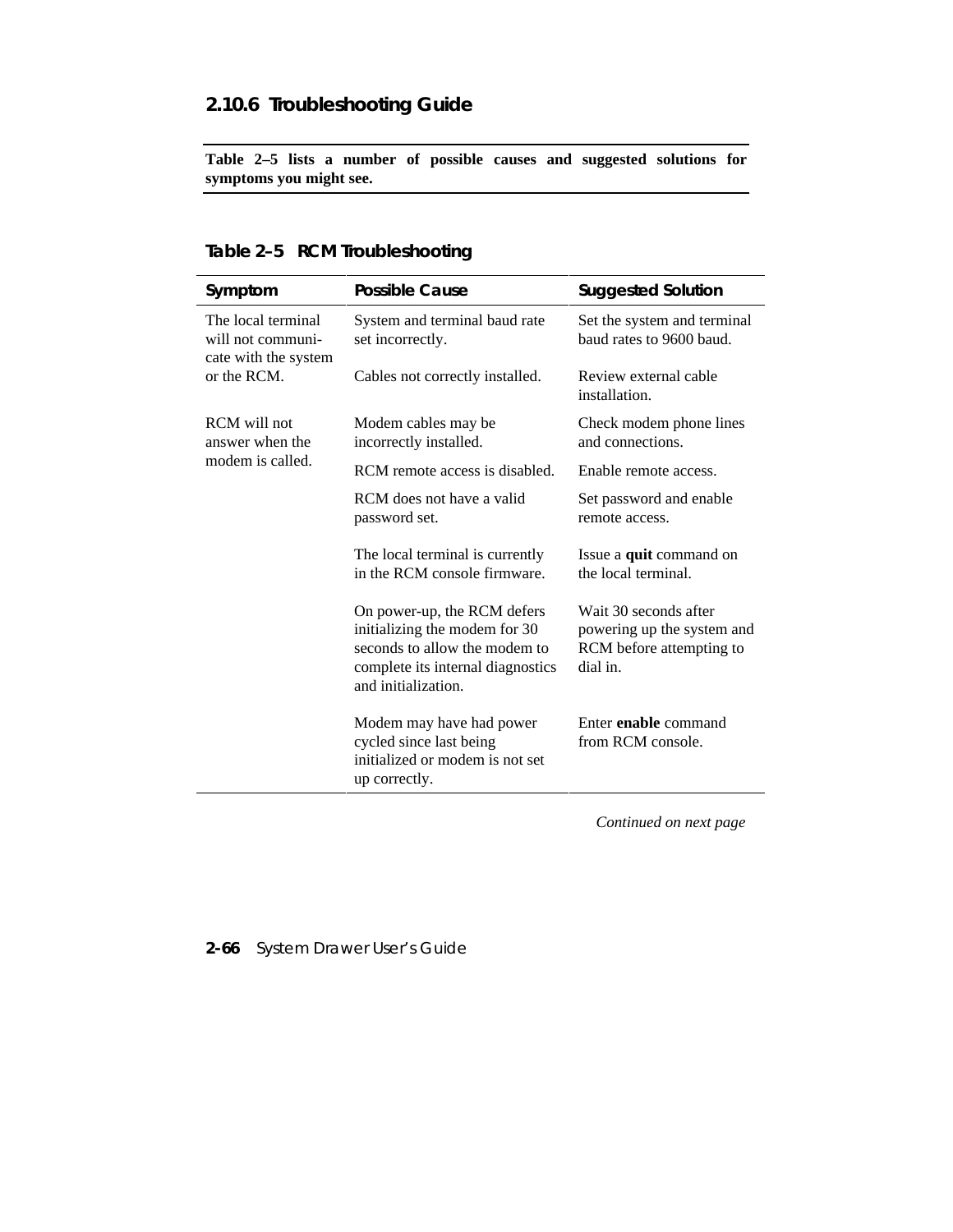| Symptom                                                                                                                            | <b>Possible Cause</b>                                                                                                                                                                                                                                                      | <b>Suggested Solution</b>                                                                                |
|------------------------------------------------------------------------------------------------------------------------------------|----------------------------------------------------------------------------------------------------------------------------------------------------------------------------------------------------------------------------------------------------------------------------|----------------------------------------------------------------------------------------------------------|
| After the system and<br>RCM are powered<br>up, the COM port<br>seems to hang and<br>then starts working<br>after a few seconds.    | This delay is normal behavior.                                                                                                                                                                                                                                             | Wait a few seconds for the<br>COM port to start working.                                                 |
| <b>RCM</b> installation is<br>complete, but<br>system will not<br>power up.                                                        | RCM Power Control: is set to<br>DISABLE.                                                                                                                                                                                                                                   | Enter RCM console and<br>issue the poweron<br>command.                                                   |
| New password,<br>escape sequence,<br>and modem enable<br>state are forgotten<br>when system and<br>RCM module are<br>powered down. | The password and option reset<br>jumper is still installed. If the<br>RCM section of the server<br>control module does not have an<br>orange relay, the jumper<br>number is J6. If it does have an<br>orange relay, the number is J7.                                      | After resetting RCM to<br>factory defaults, move the<br>jumper so that it is sitting<br>on only one pin. |
| The remote user<br>sees a " $++$ " string<br>on the screen.                                                                        | The modem is confirming<br>whether the modem has really<br>lost carrier. This occurs when<br>the modem sees an idle time,<br>followed by a "3," followed by<br>a carriage return, with no<br>subsequent traffic. If the<br>modem is still connected, it will<br>remain so. | This is normal behavior.                                                                                 |
| The message<br>"unknown<br>command" is<br>displayed when the<br>user enters a<br>carriage return by<br>itself.                     | The terminal or terminal<br>emulator is including a linefeed<br>character with the carriage<br>return.                                                                                                                                                                     | Change the terminal or<br>terminal emulator setting so<br>that "new line" is not<br>selected.            |

## **Table 2–5 RCM Troubleshooting (Continued)**

*Continued on next page*

Operation **2-67**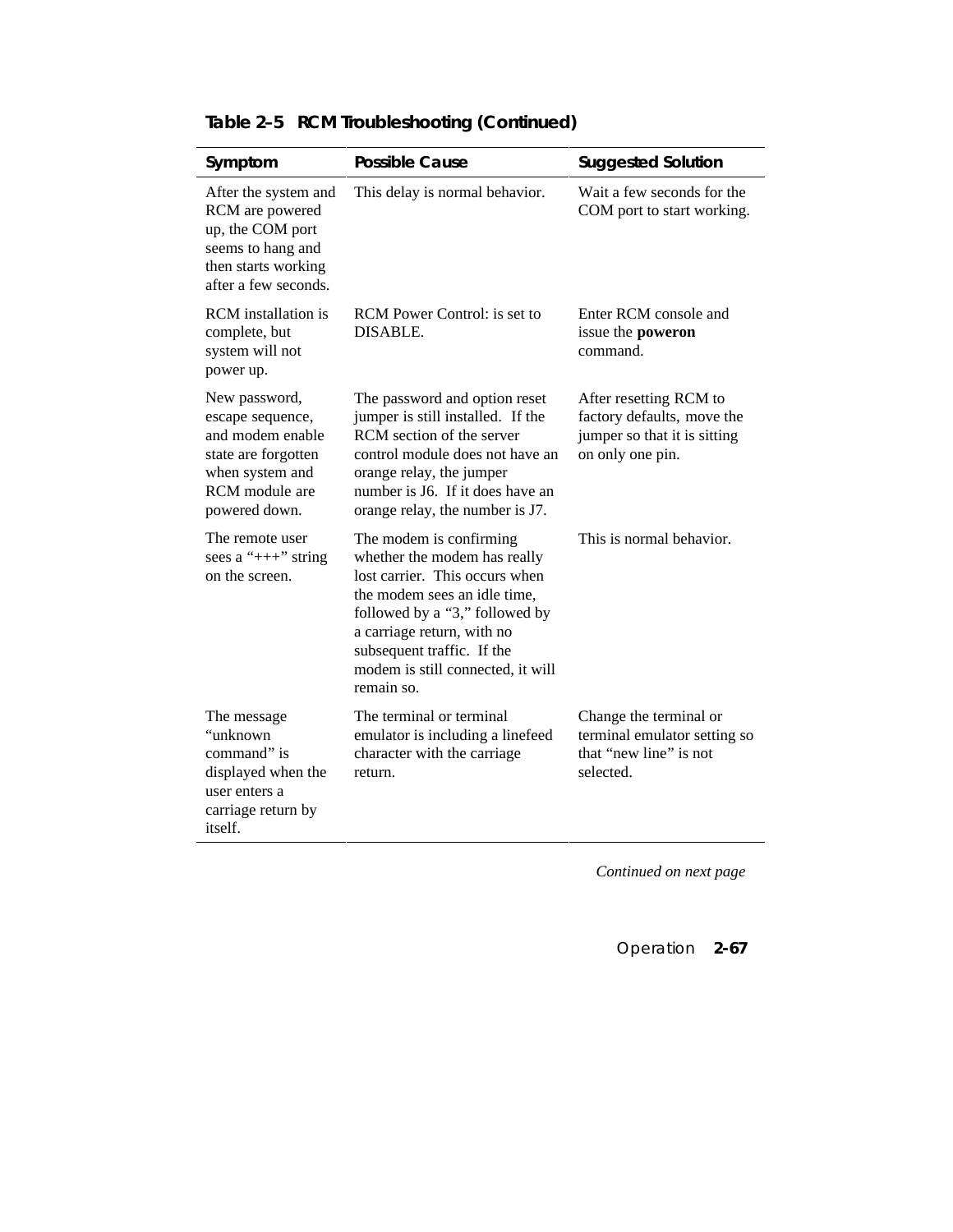| Symptom                                             | <b>Possible Cause</b>                                             | <b>Suggested Solution</b>                                                                     |
|-----------------------------------------------------|-------------------------------------------------------------------|-----------------------------------------------------------------------------------------------|
| Cannot enable<br>modem or modem<br>will not answer. | The modem is not configured<br>correctly to work with the<br>RCM. | Modify the modem<br>initialization and/or answer<br>string as described in<br>Section 2.10.7. |

**Table 2–5 RCM Troubleshooting (Continued)**

**2-68** System Drawer User's Guide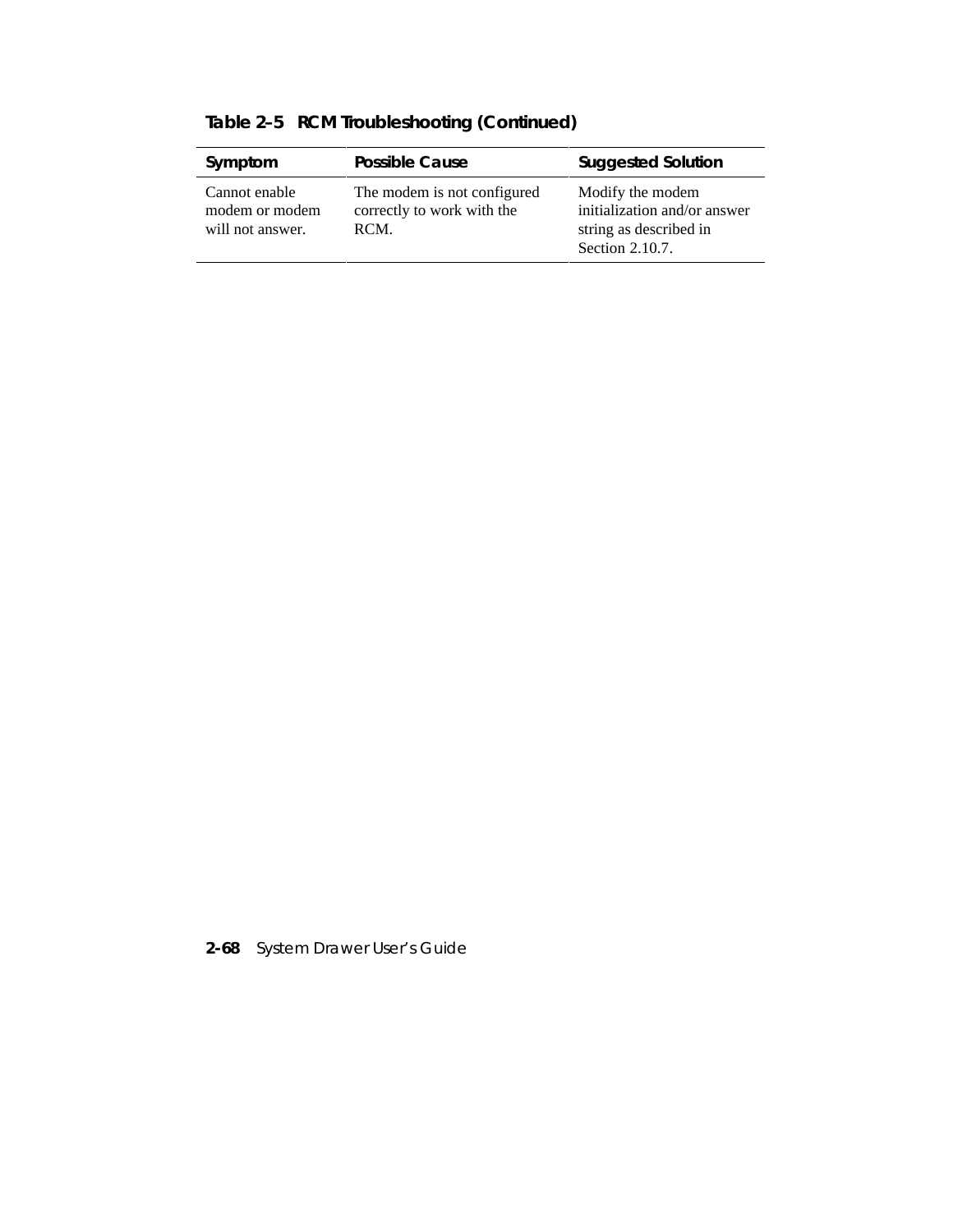## **2.10.7 Modem Dialog Details**

**This section provides further details on the dialog between the RCM and the modem and is intended to help you reprogram your modem if necessary.**

### **Phases of Modem Operation**

The RCM is programmed to expect specific responses from the modem during four phases of operation:

- Initialization
- Ring detection
- Answer
- Hang-up

The initialization and answer command strings are stored in the RCM NVRAM. The factory default strings are:

Initialization string: AT&F0EVS0=0S12=50<cr> Answer string ATXA<cr>

*NOTE: All modem commands must be terminated with a <cr> character (0x0d hex).*

#### **Initialization**

The RCM initializes the modem to the following configuration:

Factory defaults (&F0)

No Echo (E)

Numeric response codes (V)

No Auto Answer (S0=0)

Guard-band  $= 1$  second (S12=50)

Fixed modem-to-RCM baud rate

Connect at highest possible reliability and speed

The RCM expects to receive a "**0<cr>**" (OK) in response to the initialization string. If it does not, the **enable** command will fail.

Operation **2-69**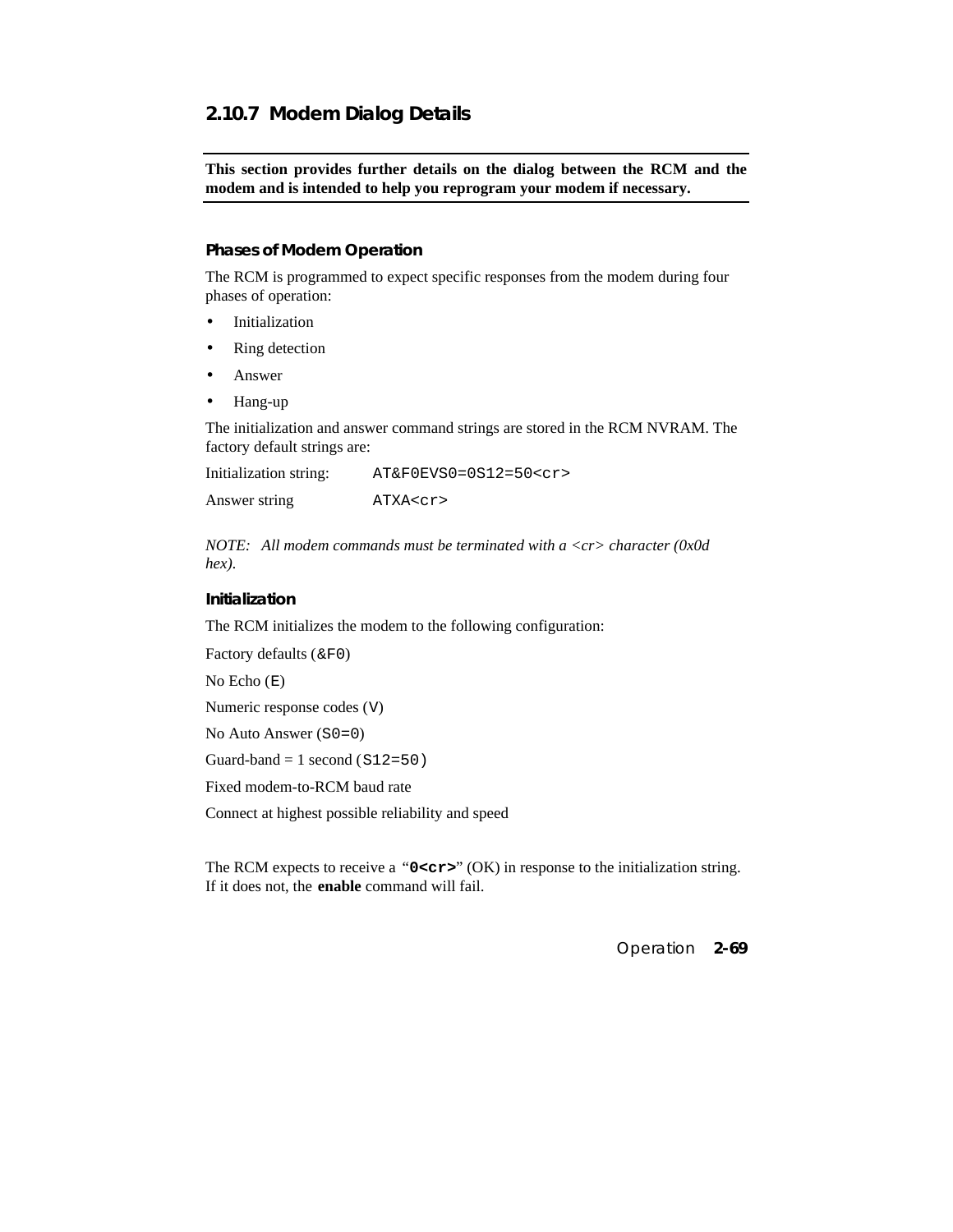This default initialization string works on a wide variety of modems. If your modem does not configure itself to these parameters, the initialization string will need to be modified. See the topic in this section entitled Modifying Initialization and Answer Strings.

### **Ring Detection**

The RCM expects to be informed of an in-bound call by the modem signaling the RCM with the string, " $2 < c r$ " (RING).

#### **Answer**

When the RCM receives the ring message from the modem, it responds with the answer string. The "X" command modifier used in the default answer string forces the modem to report simple connect, rather than connect at *xxxx*. The RCM expects a simple connect message, "1<cr>" (CONNECTED). If the modem responds with anything else, the RCM forces a hang-up and initializes the modem.

The default answer string is formatted to request the modem to provide only basic status. If your modem does not provide the basic response, the answer string, and/or initialization string will need to be modified. See the topic in this section entitled Modifying Initialization and Answer Strings.

After receiving the "connect" status, the modem waits for 6 seconds, and then prompts the user for a password.

### **Hangup**

When the RCM is requested to hang up the modem, it forces the modem into command mode and issues the **hangup** command to the modem. This is done by pausing for a minimum of the guard time, sending the modem "+++". When the modem responds with " $0 < cr$ " (OK), the hang-up command string is sent. The modem should respond with "3<cr>" (NO CARRIER). After this interchange, the modem is reinitialized in preparation for the next dial-in session.

**2-70** System Drawer User's Guide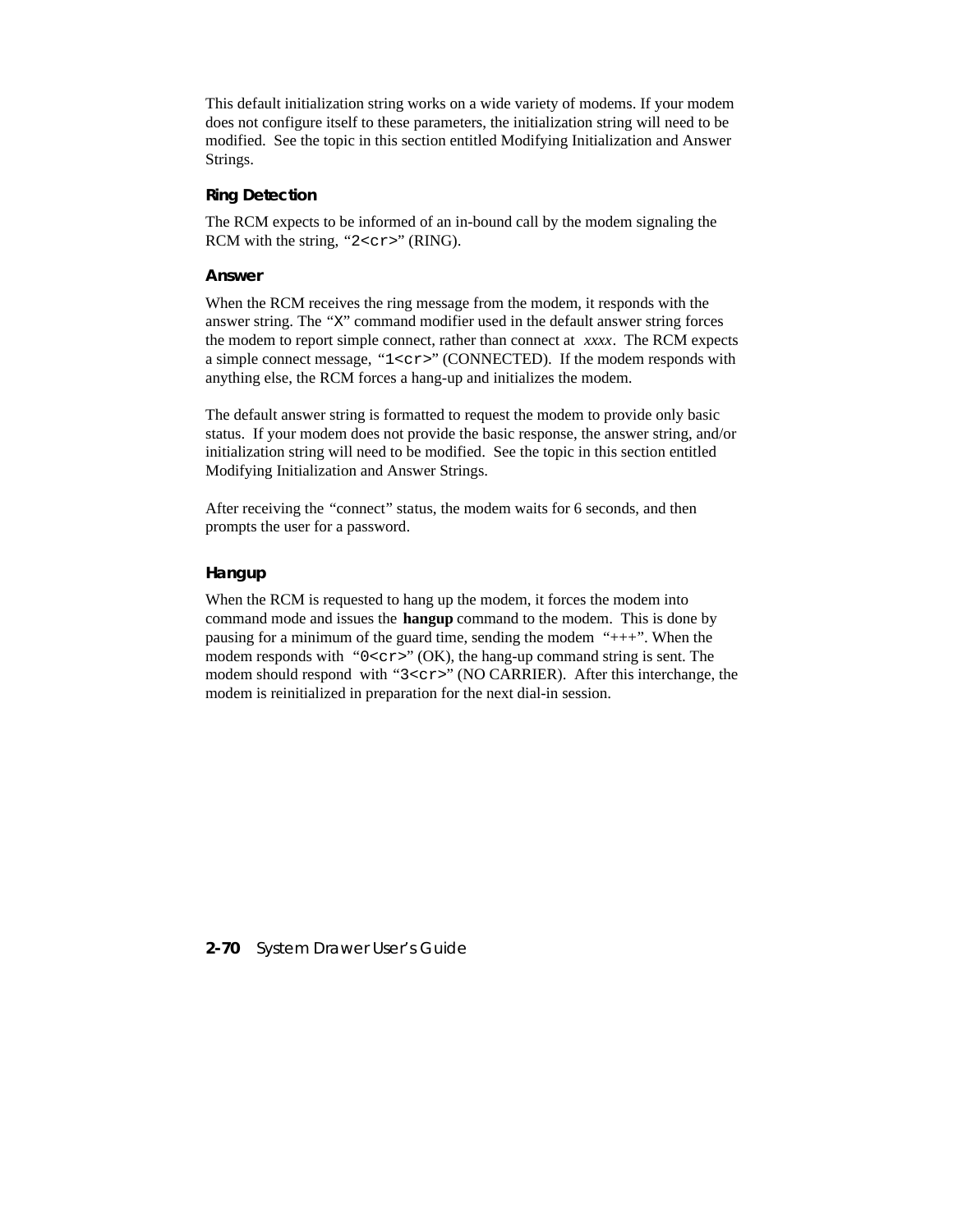## **RCM/Modem Interchange Overview**

Table 2–6 summarizes the actions between the RCM and the modem from initialization to hangup.

| Action                           | Data to modem               | Data from Modem |
|----------------------------------|-----------------------------|-----------------|
| Initialization command           | AT&F0EVS0=0S12=50 <cr></cr> |                 |
| Initialization successful        |                             | 0 < c r         |
| Phone line ringing               |                             | 2 < c r         |
| <b>RCM</b> answering             | ATXA <cr></cr>              |                 |
| Modem successfully<br>connected  |                             | 1 < c r         |
| Force modem into<br>command mode | <quard band="">+++</quard>  |                 |
| Modem in command<br>mode         |                             | 0 < c r         |
| Hangup                           | ATH <cr></cr>               |                 |
| Successful hangup                |                             | 3 < c r         |

## **Table 2–6 RCM/Modem Interchange Summary**

### **Modifying Initialization and Answer Strings**

The initialization and answer strings are stored in the RCM's NVRAM. They come pre-programmed to support a wide selection of modems. In the circumstance where the default initialization and answer strings do not set the modem into the desired mode, the following SRM **set** and **show** commands are provided to enable the user to define and examine the initialization and answer strings.

### **To replace the initialization string**:

P00>>>set rcm\_init "new\_init\_string"

**To replace the answer string:**

P00>>>set rcm\_answer "new\_answer\_string"

Operation **2-71**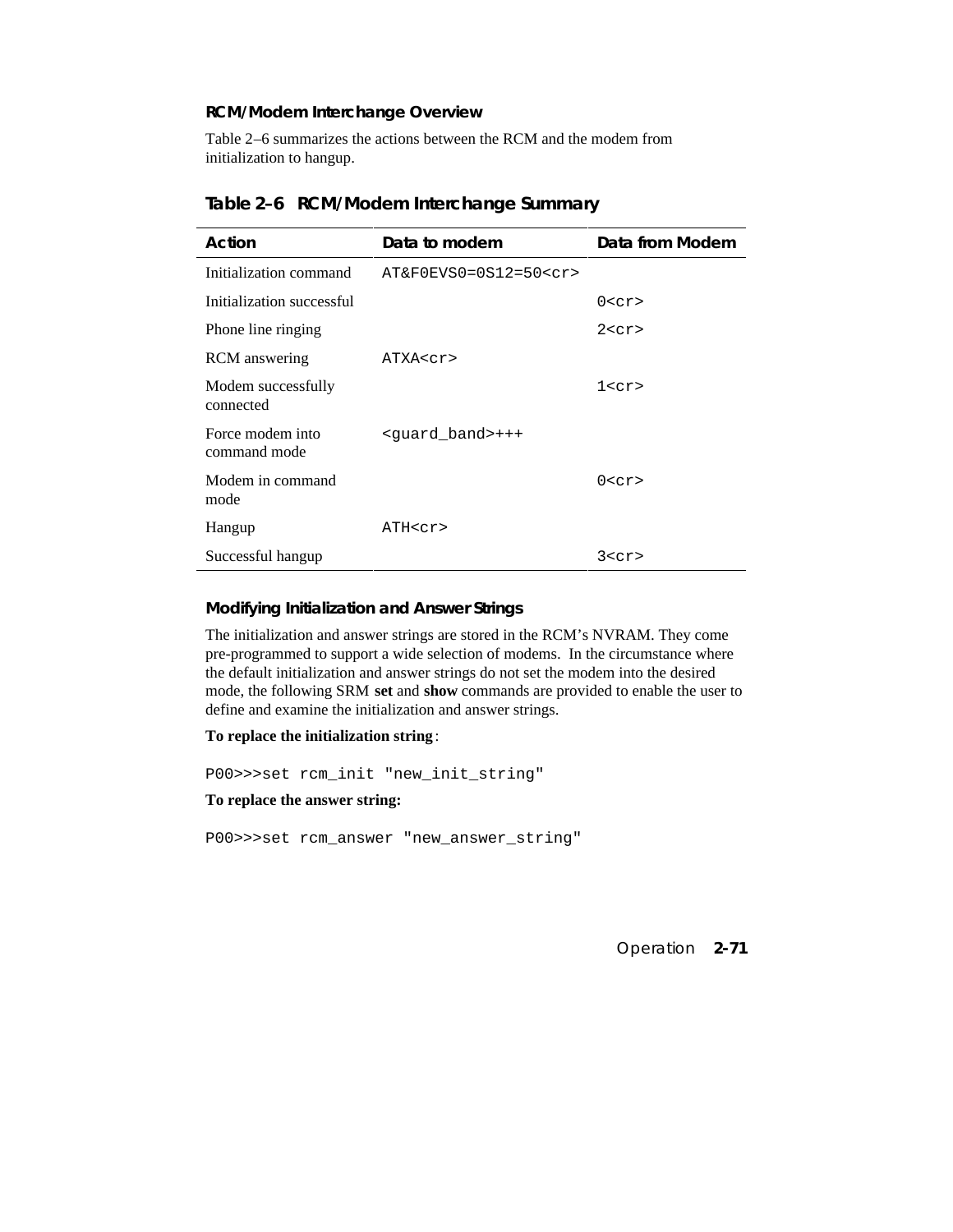## **To display all the RCM user settable strings:**

P00>>>show rcm\* rcm\_answer ATXA rcm\_dialout<br>rcm\_init AT&F0EVS0=0S12=50 P00>>>

## **Initialization and Answer String Substitutions**

The following modems have been identified as requiring modified initialization and/or answer strings.

| Modem Model                                          | <b>Initialization String</b> | <b>Answer String</b> |
|------------------------------------------------------|------------------------------|----------------------|
| <b>RCM</b> Defaults                                  | $"AT&F0EVS0=0S12=50"$        | "ATXA"               |
| <b>USRobotics Sportster</b><br>28,800 Data/Fax Modem | RCM default                  | "ATXO&B1&AOA"        |

**2-72** System Drawer User's Guide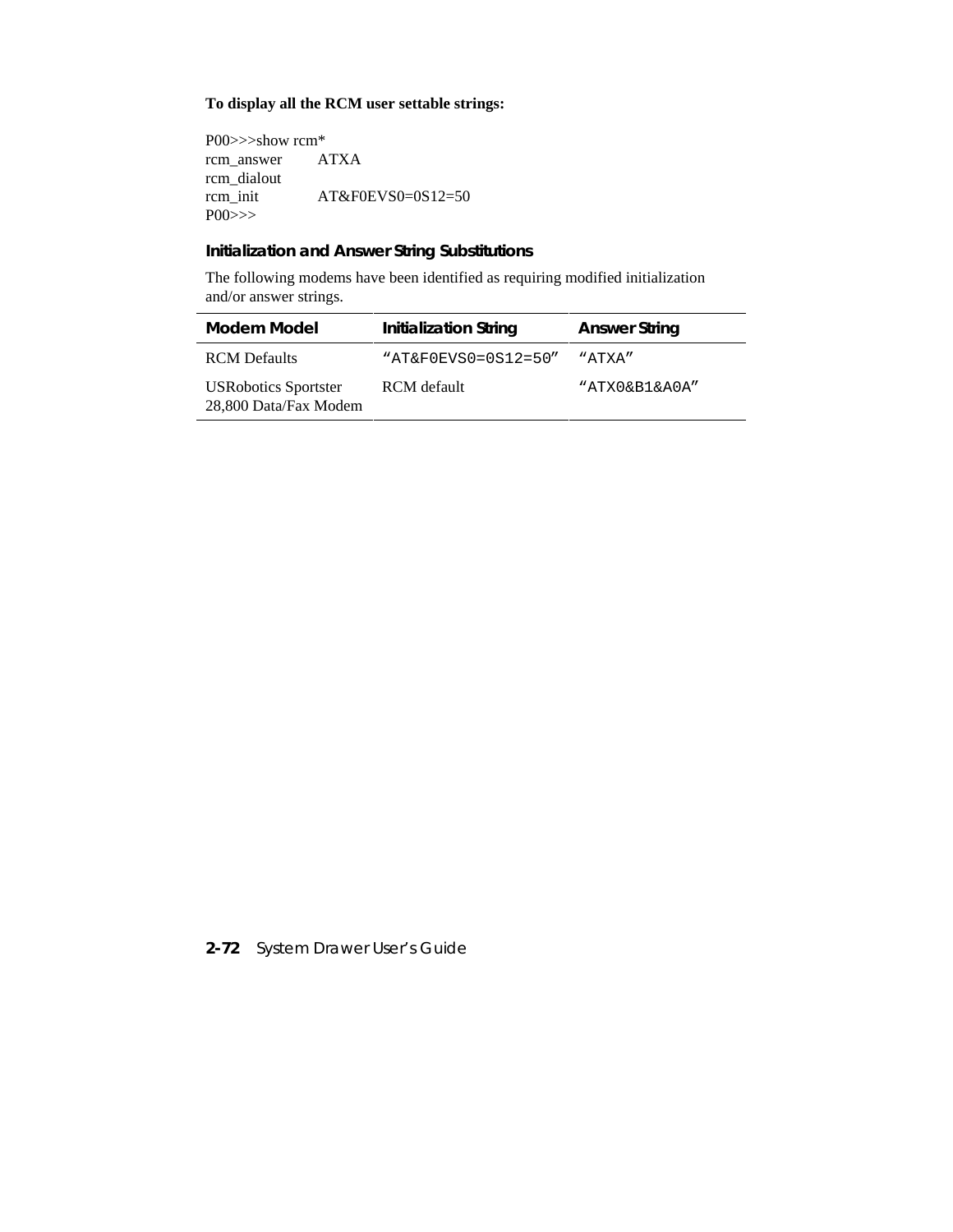# **Chapter 3**

# **Troubleshooting**

This chapter contains basic troubleshooting information. For more about troubleshooting, see the *AlphaServer 4000/4100 Service Manual.*

Sections in this chapter are:

- System Drawer Does Not Power Up
- Control Panel Display Is Blank
- Control Panel Display Indicates an Error

Troubleshooting **3-1**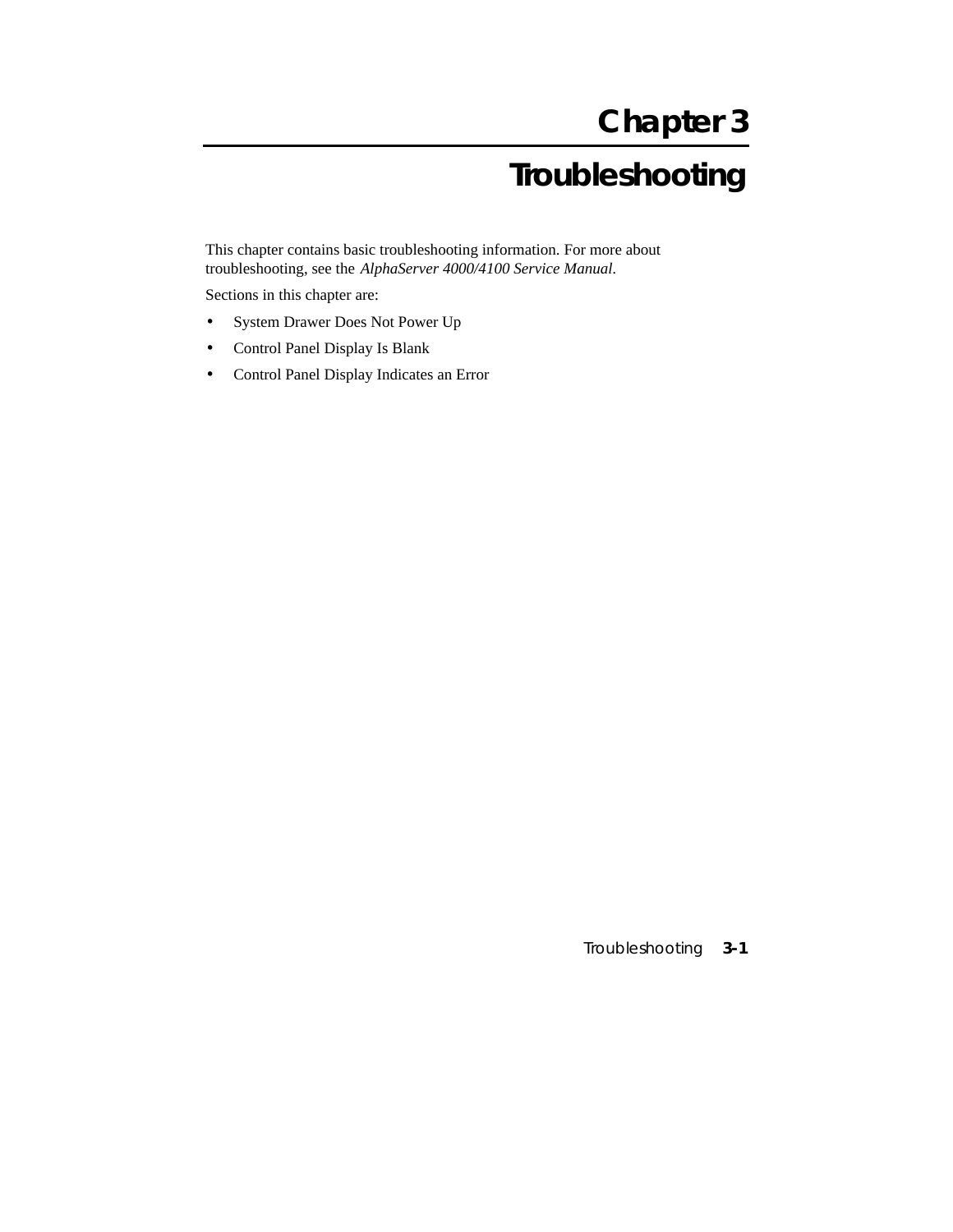## **3.1 System Drawer Does Not Power Up**

**When the system drawer does not power up, the problem may be a disconnected power cord, a faulty fan, or a disengaged cover interlock.**

## **Figure 3–1 Location of Cover Interlocks**



### **If the system drawer does not power up**

- Is the system drawer power cord plugged into the power strip? Is it secure in the system drawer connector?
- Is the pedestal or cabinet AC power cord plugged in?
- Are the covers on the system drawer closed and the interlocks engaged?

The cover interlocks must be engaged to enable power-up. See Figure 3–1 for interlock locations. (The three interlocks are all in the area highlighted in the illustration.)

**3-2** System Drawer User's Guide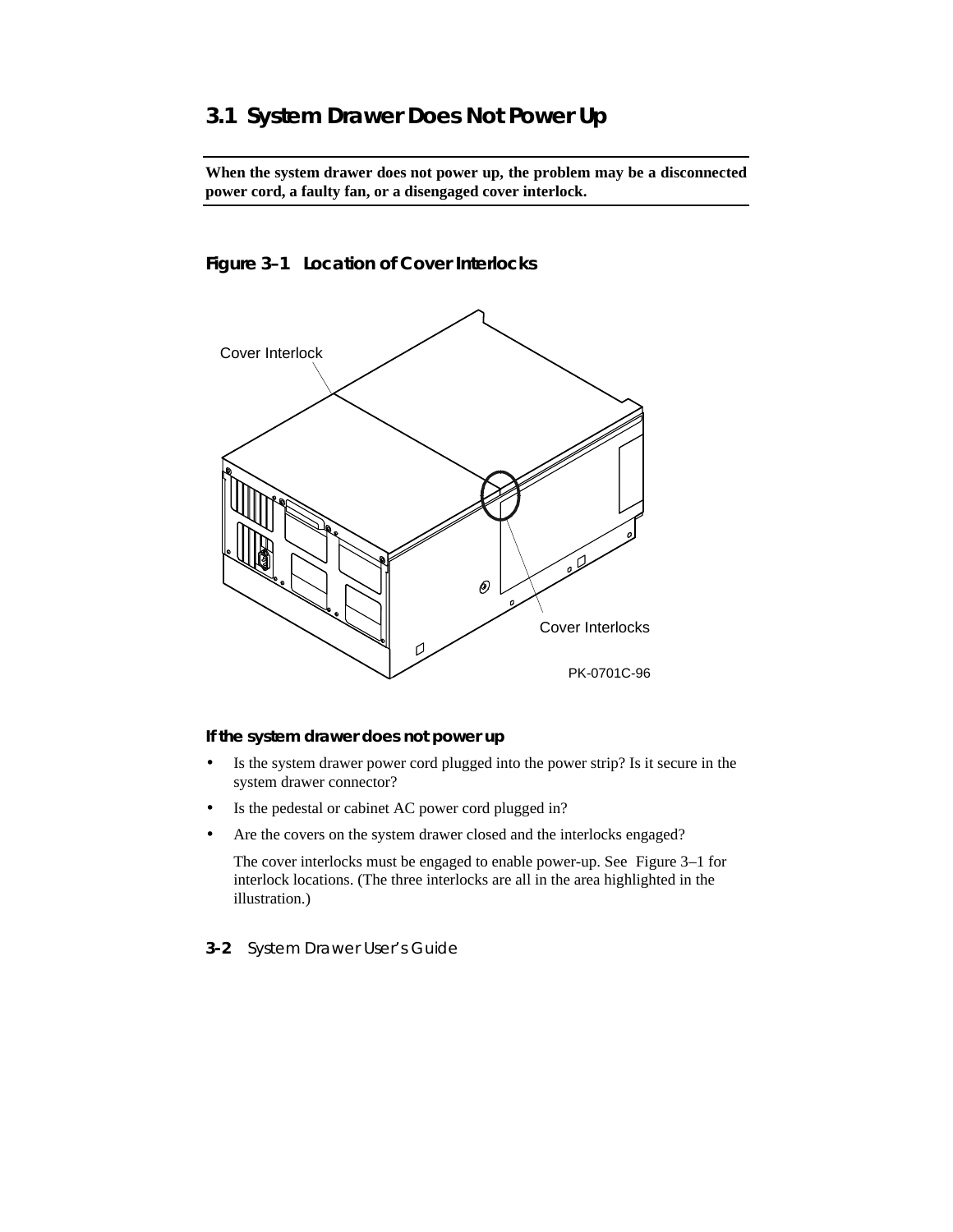- Is the power supply operating?
- Are the system drawer fans operating?
- Are the CPU fans operating?
- Is the power control module securely seated in its connector?
- What is the status of the power control module LEDs?

**Figure 3–2 Power Control Module LEDs**



Troubleshooting **3-3**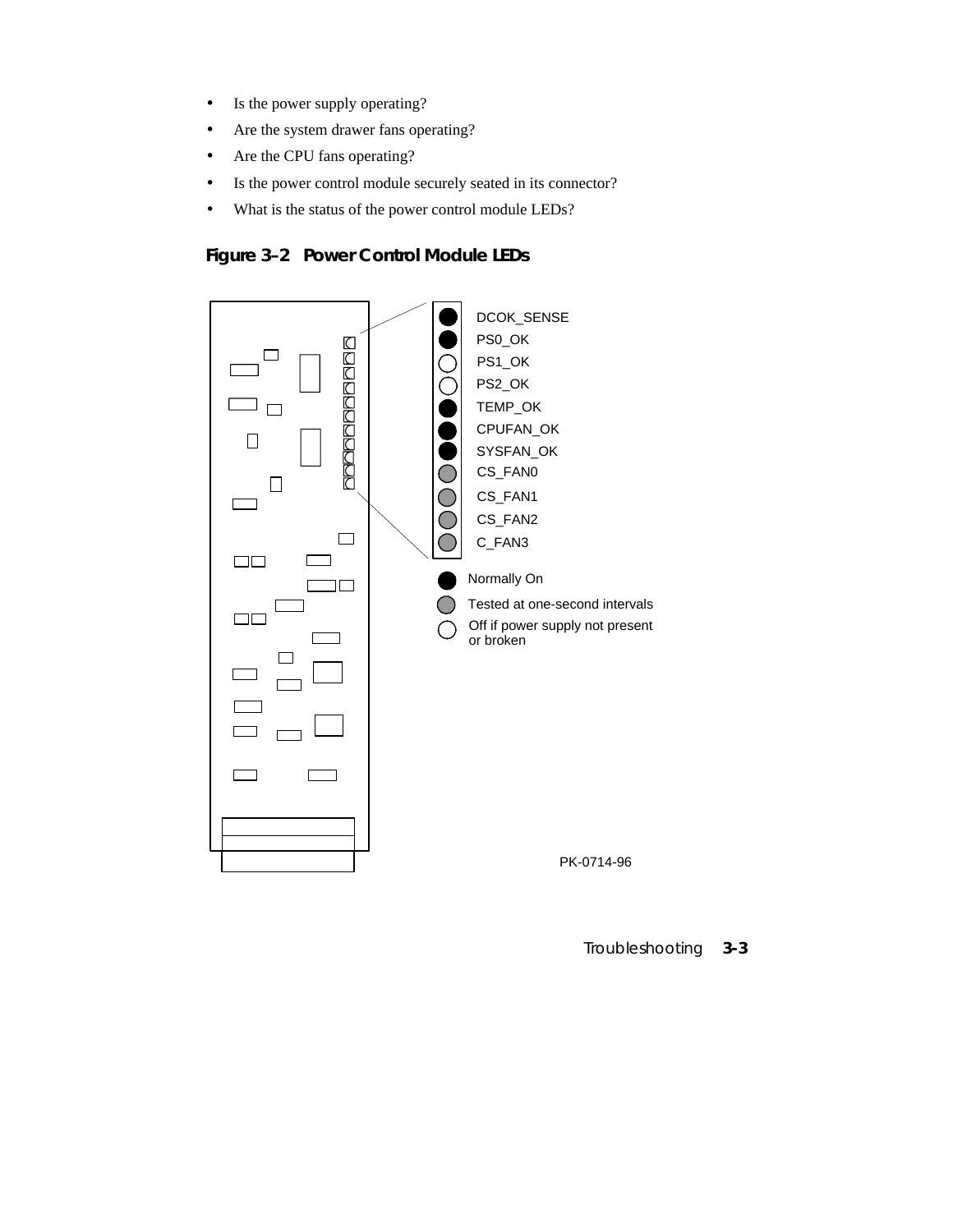## **3.2 Control Panel Display Is Blank**

**If the system drawer powers up but the control panel display is blank, the problem may be a CPU module, the bridge module, the PCI motherboard, the control panel display, or the cable connecting the PCI motherboard and the display.**



**3-4** System Drawer User's Guide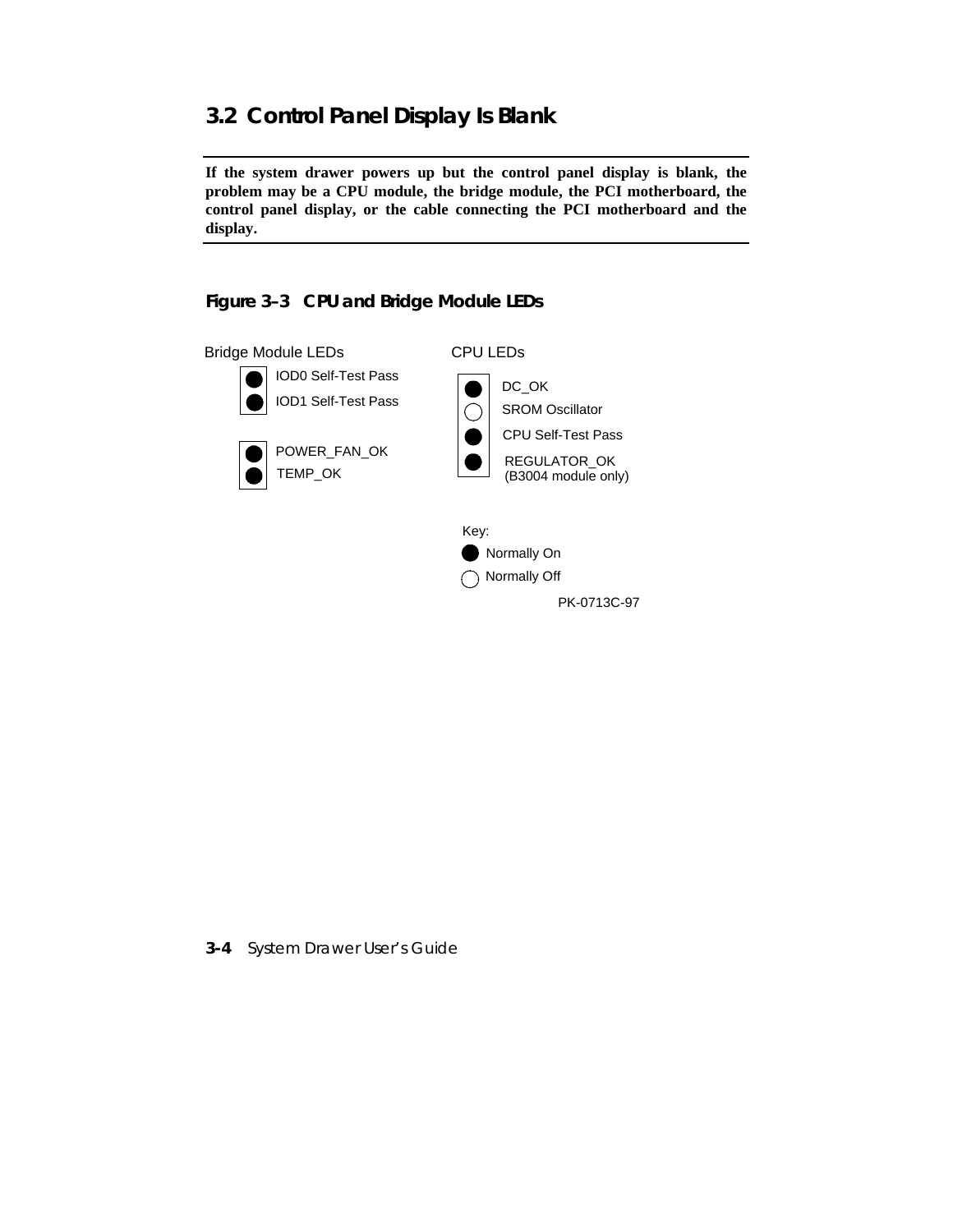#### **If the system drawer powers up but the control panel display is blank**

- Did all Self-Test Pass (STP) LEDs on the CPU modules light? (See Figure 3–3 for the location of these LEDs.)
- *NOTE: Running AlphaBIOS causes the CPU STP LEDs to turn off. This is normal behavior.*

If all STP LEDs are on, check the connection between the PCI motherboard and the control panel. If the cable is connected and not damaged, the fault may be in either the PCI motherboard or the control panel.

If all STP LEDs are off and the DC\_OK LED is on, the fault may be the CPU module or, less likely, the motherboard.

• Did all "OK" LEDs (DC\_OK, POWER\_FAN\_OK, and TEMP\_OK) on the CPU modules light?

If any OK LED is off, the fault may be in the power system. Check the power supplies, power control module, and all connections to both.

• Did all STP LEDs on the bridge module light?

If all bridge STP LEDs are off, the fault is likely the motherboard or the bridge module. Another possible, but less likely, cause may be the oscillator on CPU 0. If this is a multiprocessor system, insert a different module in the CPU 0 slot.

If one bridge STP LED is off, the fault may be the bridge module or the motherboard.

*NOTE: In all cases listed above, the memory modules can be ruled out as a possible cause.*

Troubleshooting **3-5**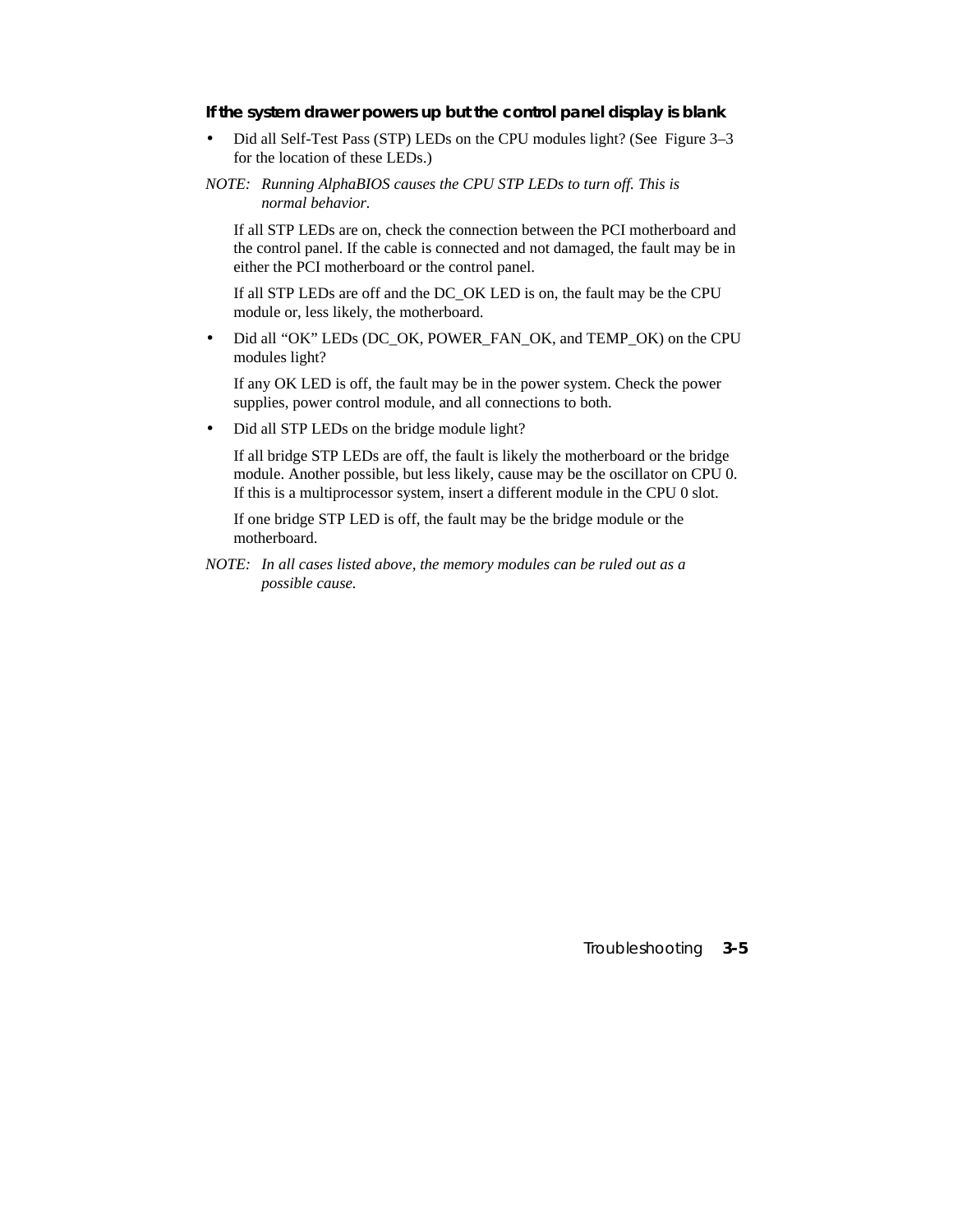## **3.3 Control Panel Display Indicates an Error**

**The control panel display indicates the likely device when testing fails.**

## **Figure 3–4 Control Panel Display**



PK-0706E-96

### **If the control panel display indicates an error**

Check the failing device called out in the control panel display. See Figure 3–4 and Table 3–1 for the location and meaning of the fields in the display.

**3-6** System Drawer User's Guide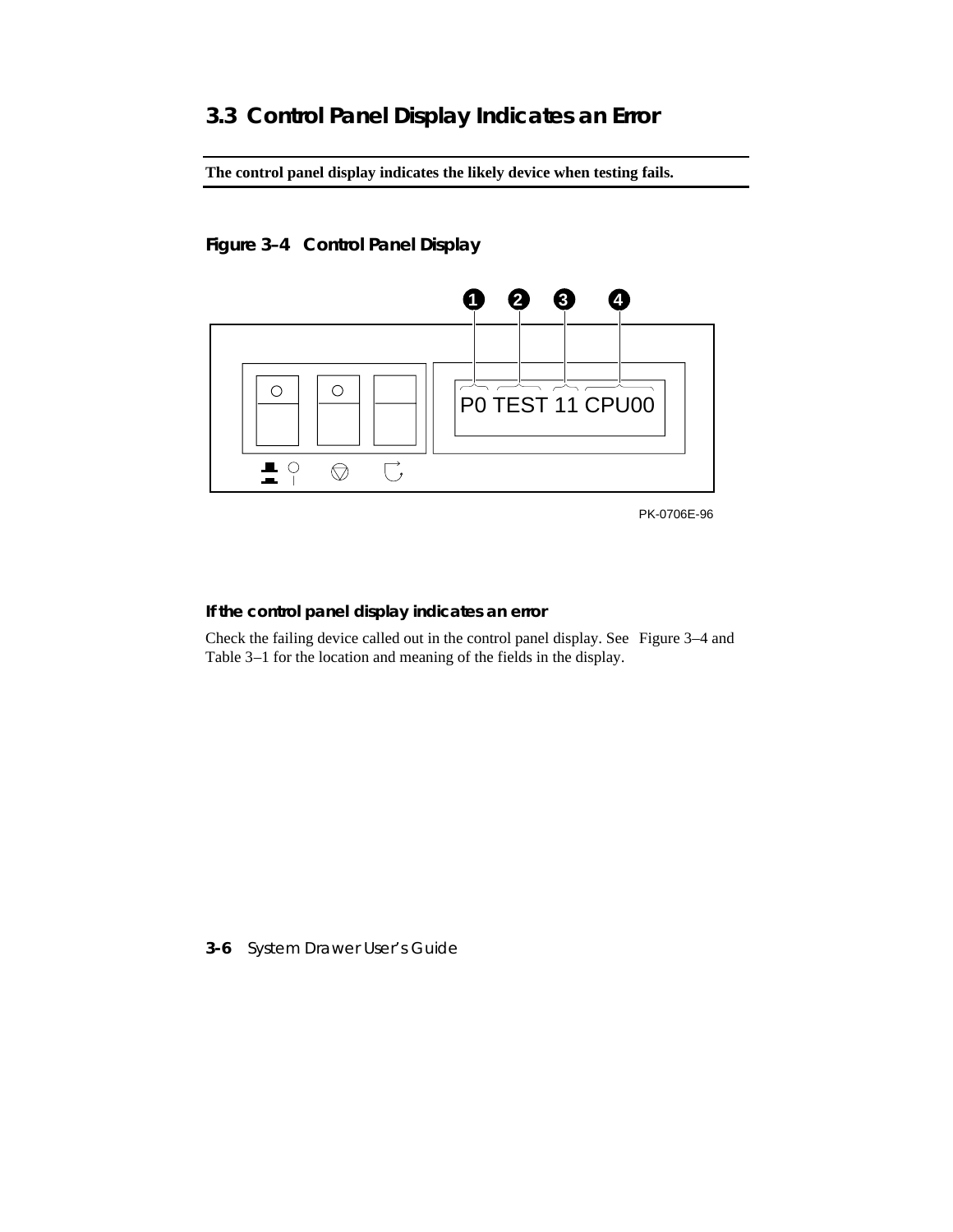| <b>Field</b> | Content                            | <b>Display</b>         | Meaning                                                                   |
|--------------|------------------------------------|------------------------|---------------------------------------------------------------------------|
| $\bf{0}$     | CPU number                         | $P0-P3$                | CPU reporting status                                                      |
| ❷            | <b>Status</b>                      | TEST                   | Tests are executing                                                       |
|              |                                    | <b>FAIL</b>            | Failure has been detected                                                 |
|              |                                    | <b>MCHK</b>            | Machine check has occurred                                                |
|              |                                    | <b>INTR</b>            | Error interrupt has occurred                                              |
| ❸            | Test number (for DIGITAL use only) |                        |                                                                           |
| ø            | Suspected device                   | $CPU0-3$               | $CPU$ module number                                                       |
|              |                                    | MEM0-3 and<br>L, H, or | Memory pair number and low<br>module, high module, or either <sup>2</sup> |
|              |                                    | IOD <sub>0</sub>       | Bridge to PCI bus $0^3$                                                   |
|              |                                    | IOD <sub>1</sub>       | Bridge to PCI bus $13$                                                    |
|              |                                    | IOD2                   | Bridge to PCI bus $24$                                                    |
|              |                                    | IOD <sub>3</sub>       | Bridge to PCI bus $34$                                                    |
|              |                                    | FROM <sub>0</sub>      | Flash ROM <sup>5</sup>                                                    |
|              |                                    | <b>COMBO</b>           | COM controller $5$                                                        |
|              |                                    | <b>PCEB</b>            | PCI-to-EISA bridge <sup>5</sup>                                           |
|              |                                    | <b>ESC</b>             | EISA system controller <sup>5</sup>                                       |
|              |                                    | <b>NVRAM</b>           | Nonvolatile RAM <sup>5</sup>                                              |
|              |                                    | <b>TOY</b>             | Real time clock <sup>5</sup>                                              |
|              |                                    | I8242                  | Keyboard and mouse controller <sup>5</sup>                                |

**Table 3–1 Control Panel Display**

<sup>1</sup> CPU module

<sup>2</sup> Memory module

<sup>3</sup> Bridge module (PCI 0 & 1)

4 Bridge module (PCI 2 & 3) (16-PCI slot drawer only)

5 PCI motherboard

Troubleshooting **3-7**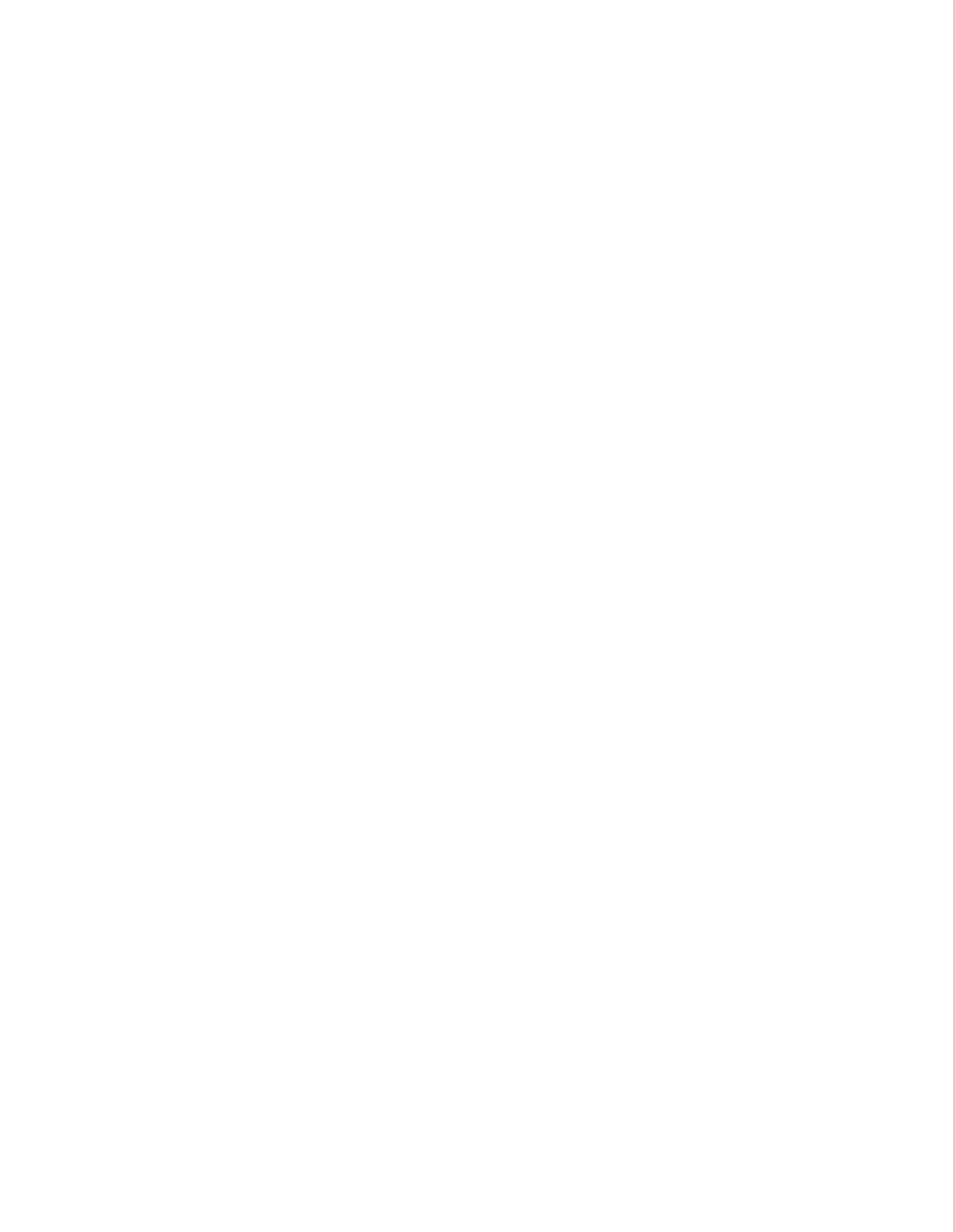# **Installing Components**

The system drawer can be upgraded to two CPU modules, two memory pairs, and a total of eight PCI cards and EISA cards (three EISA cards maximum) in a drawer with one PCI card cage or 16 in a drawer with two PCI card cages.

The procedure for opening the system drawer is different for pedestal systems and cabinet systems. Instructions for both systems are included.

Sections in this chapter are:

- Exposing the System Drawer in a Pedestal
- Exposing the System Drawer in a Cabinet
- Removing Covers from the System Drawer
- Installing a CPU Module
- Installing a Memory Pair
- Installing a PCI or EISA Card
- Installing a Power Supply
- Upgrading the I/O System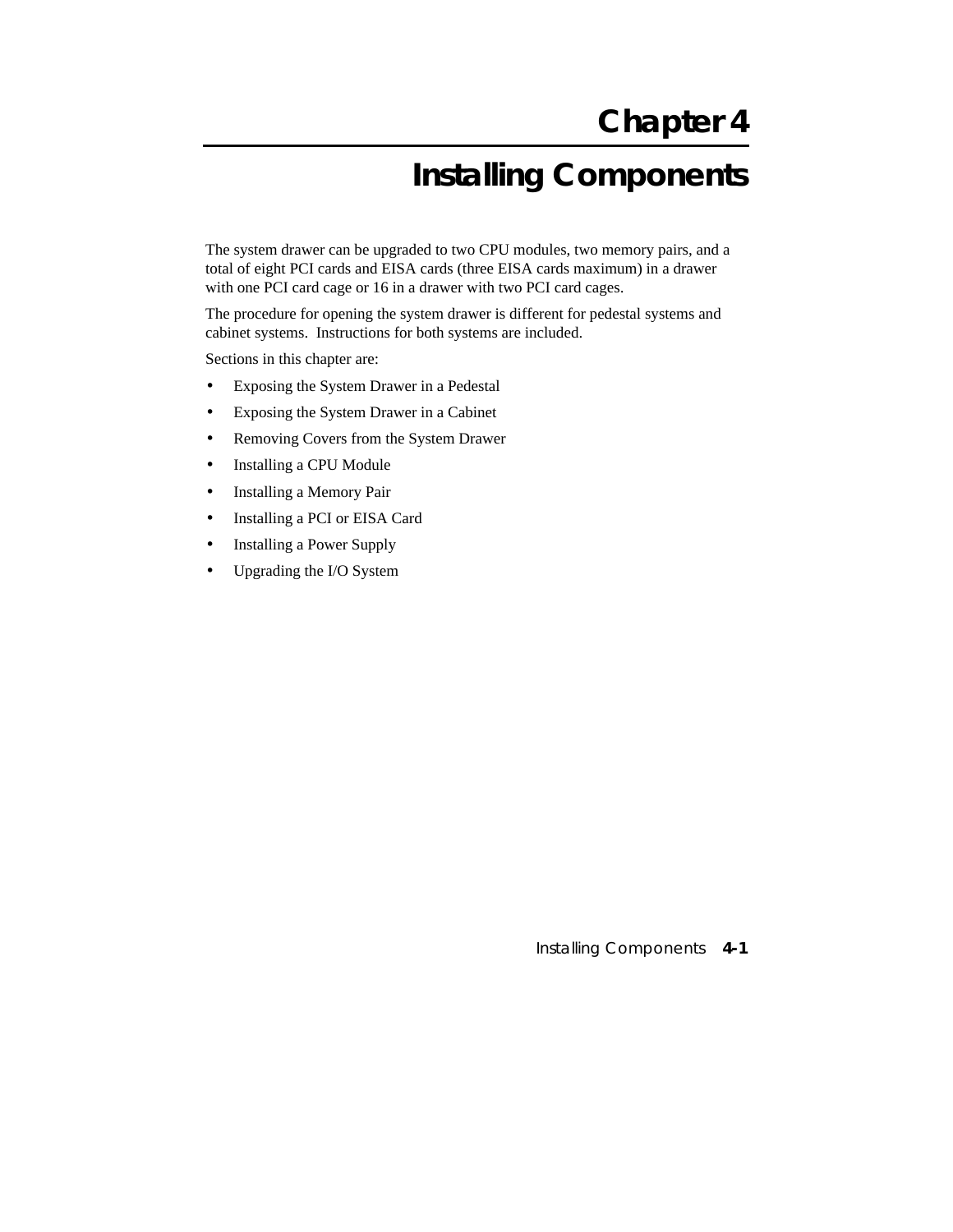## **4.1 Exposing the System Drawer in a Pedestal**

**Open and remove the front door, and remove the top cover. For a power supply installation, also remove the pedestal tray.**

**Figure 4–1 Pedestal Door and Cover Removal**



**4-2** System Drawer User's Guide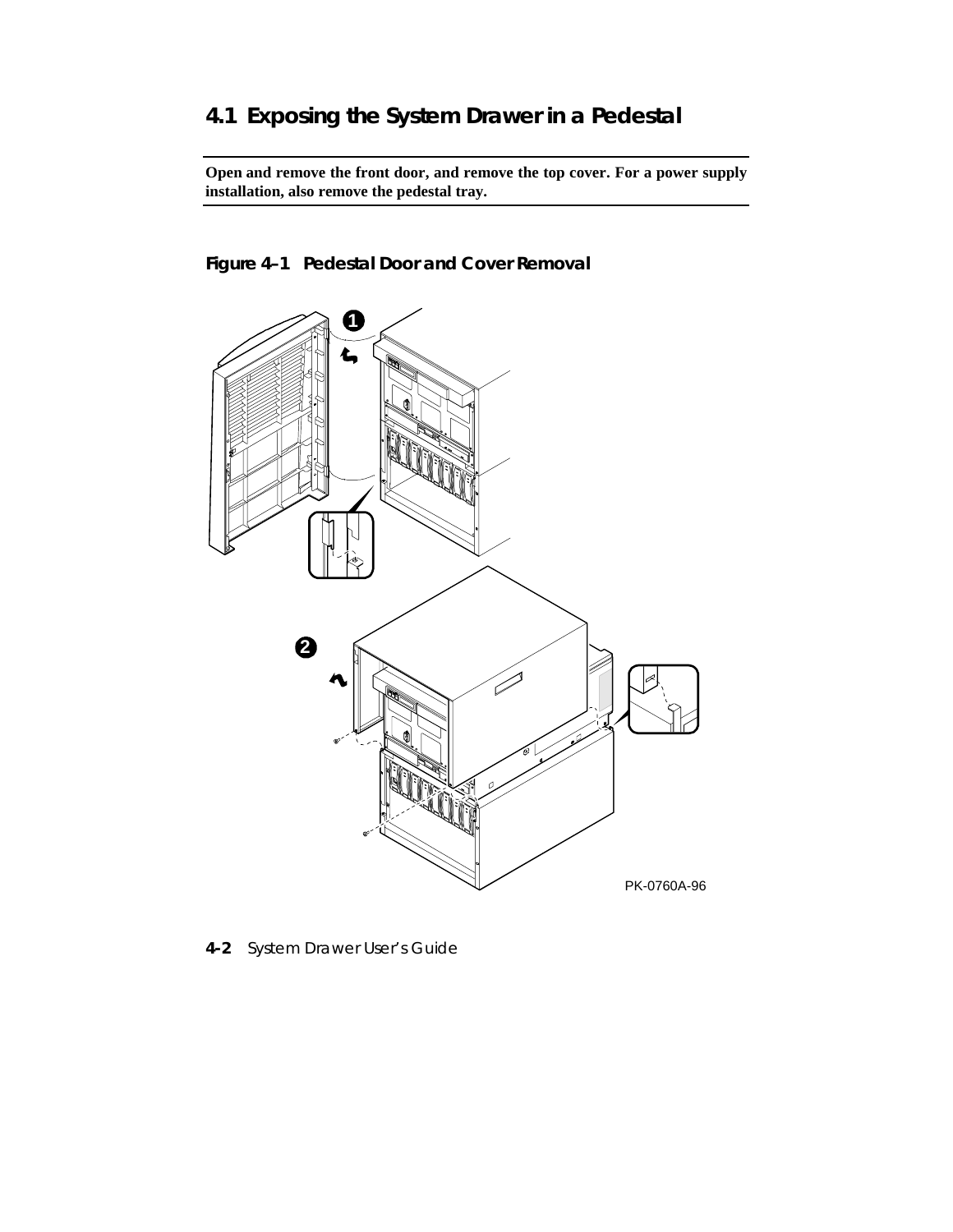#### *CAUTION: Wear an antistatic wrist strap when working on this system.*

### **For CPU and memory modules, PCI/EISA cards, and power supplies**

- 1. Open the front door of the pedestal and remove it by lifting and pulling it away from the system. (See  $\bullet$  in Figure 4–1.)
- 2. Remove the top cover from the pedestal. Remove the two Phillips head retaining screws midway up each side of the pedestal, tilt the cover up, and lift it away from the frame. (See  $\Theta$ .)
- 3. If you are installing a power supply, remove the pedestal tray by following the procedure below.

#### **For power supplies**

If you are installing a power supply, remove the front door and the top cover of the pedestal, as explained above. You must also remove the pedestal tray:

- 1. Remove the tray cover by loosening the retaining screws at the back of the tray. (See Figure 4–2.)
- 2. Disconnect the cables from the control panel and any optional SCSI device to the bulkhead connector in the rear right corner of the tray.
- 3. Unscrew the Phillips head retaining screw holding the bulkhead to the tray.
- 4. Unscrew the two Phillips head retaining screws and slide the tray off the drawer.

## **Figure 4–2 Pedestal Tray Removal**

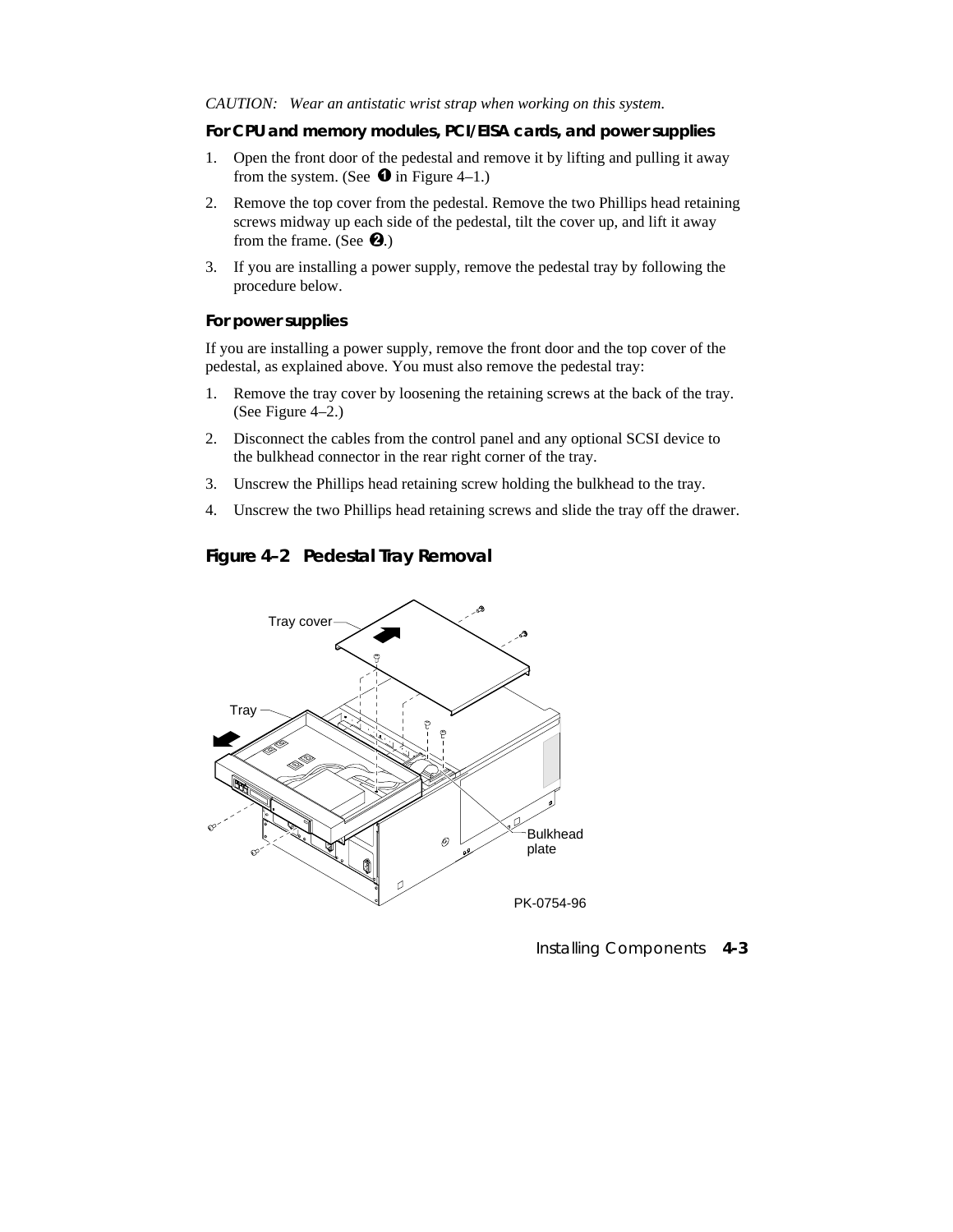## **4.2 Exposing the System Drawer in a Cabinet**

**The system drawer sits on a tray that slides out the front of the cabinet. A stabilizing bar must be pulled out from the bottom to prevent the cabinet from tipping over.**

**Figure 4–3 Exposing System Drawer in Cabinet**



**4-4** System Drawer User's Guide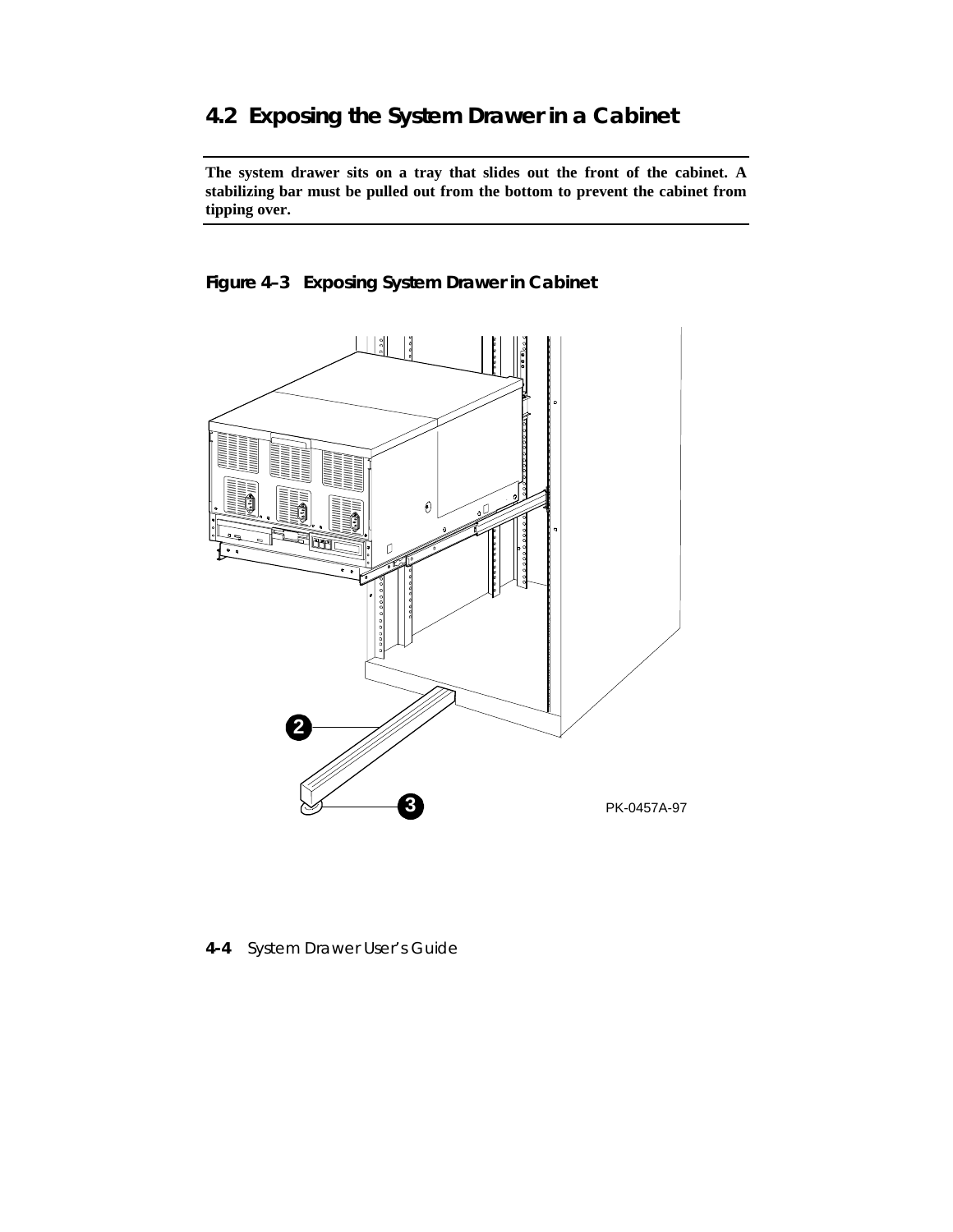- *WARNING: The cabinet can tip over if a system drawer is pulled out without the stabilizing bar fully extended and its leveler foot on the floor. Wear an antistatic wrist strap when working on this system.*
- 1. Open the front door of the cabinet.
- 2. Pull out the stabilizer bar at the bottom of the cabinet until it stops. See  $\bigcirc$  in Figure 4–3.
- 3. Extend the leveler foot at the end of the stabilizer bar to the floor. See  $\bullet$ .
- 4. Unplug the drawer's power supplies.
- 5. Pull the drawer out until it locks.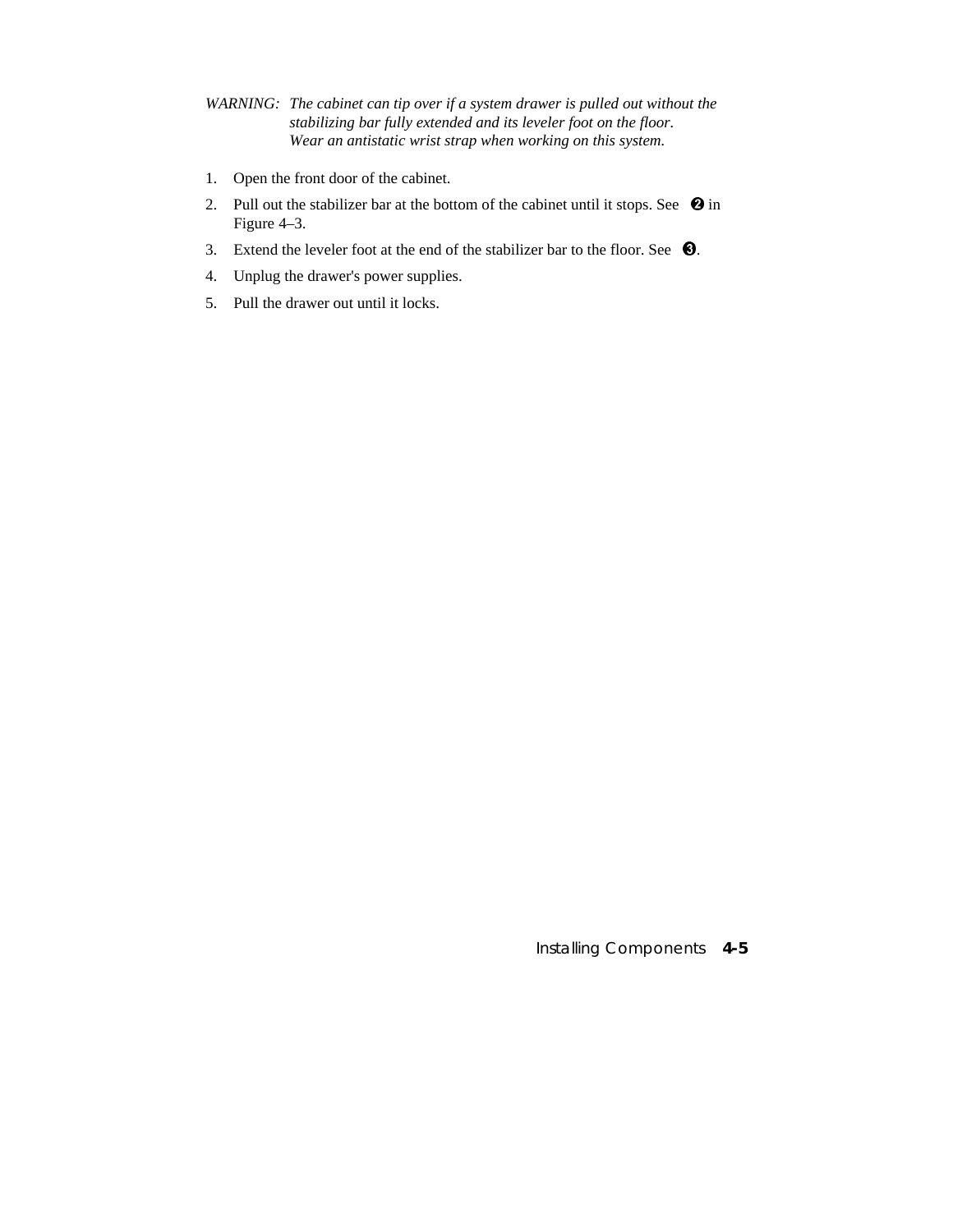## **4.3 Removing Covers from the System Drawer**

**The system drawer has covers on the system bus, PCI, and power sections. Remove a cover by removing the screws and sliding the cover from the system drawer.**

## **Figure 4–4 System Drawer Covers**



**4-6** System Drawer User's Guide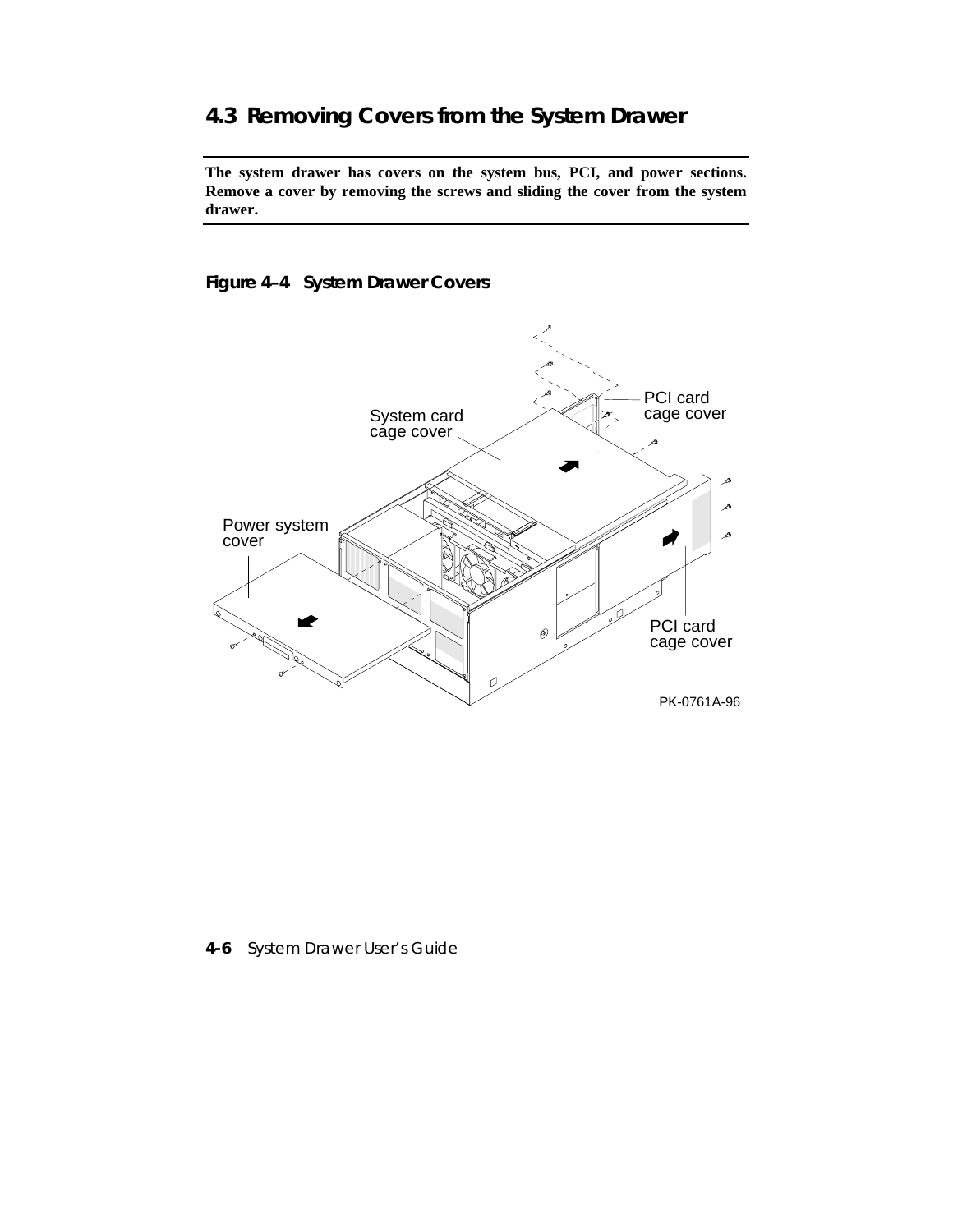Each of the covers shown in Figure 4–4 is attached to the system drawer by Phillips head screws. The locations of these screws are shown in the illustration. Detach any of the covers by removing the screws and sliding the cover in the direction shown.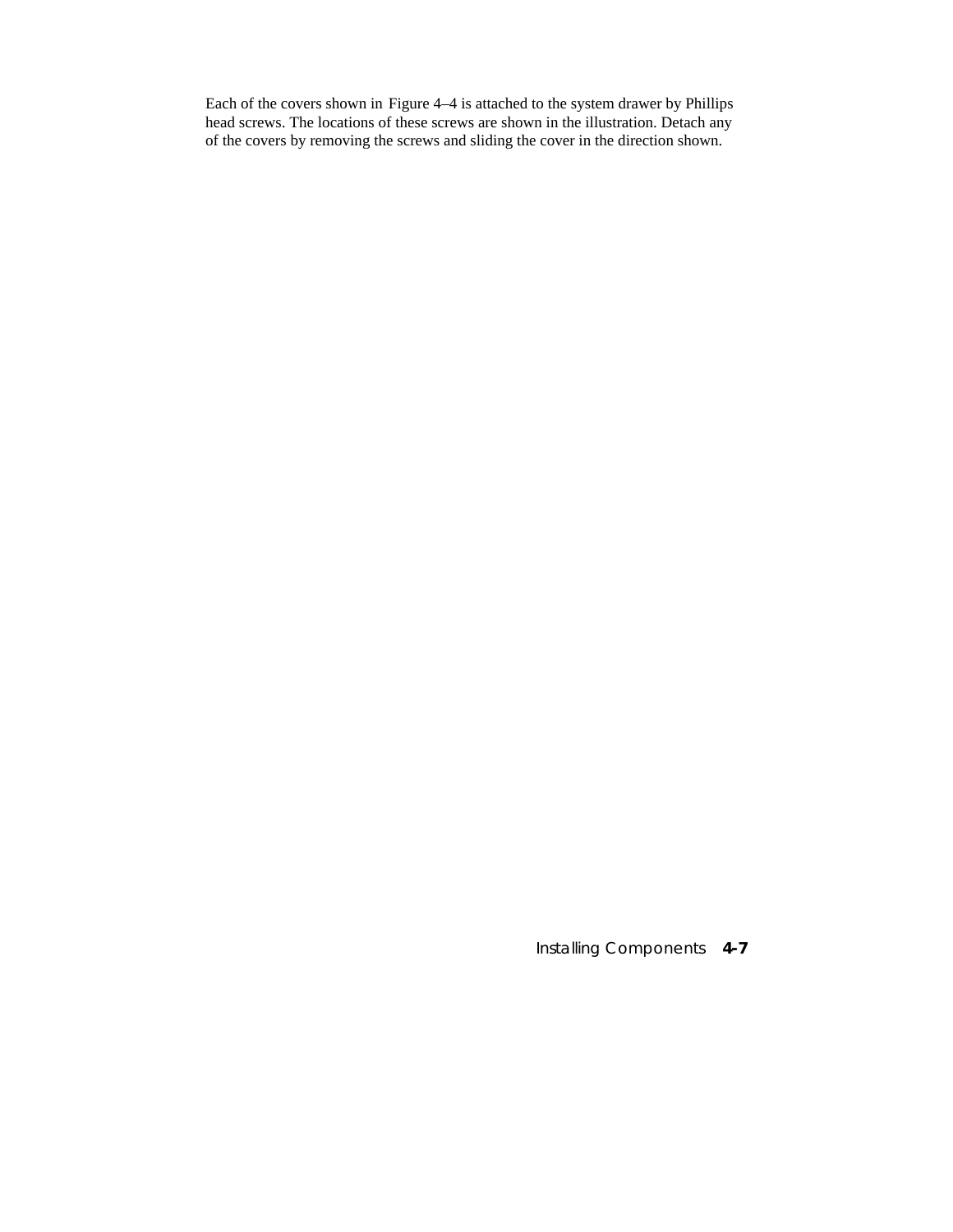## **4.4 Installing a CPU Module**

**Remove the system bus cover from the system drawer and insert the module. To verify the installation, issue the show cpu command from the SRM console or display the system bus configuration from the AlphaBIOS console.**

## **Figure 4–5 CPU Module Slots**



*WARNING: CPU modules and memory modules have parts that operate at high temperatures. Wait 2 minutes after power is removed before touching any module.*

*CAUTION: Wear an antistatic wrist strap when working on this system.*

#### **Installation**

- 1. Shut down the operating system and power down the system.
- 2. Expose the system drawer by following the instructions in Section 4.1 for a pedestal system or Section 4.2 for a cabinet system.
- 3. Remove the cover from the system card cage section of the system drawer. See Section 4.3.
- 4.

**<sup>4-8</sup>** System Drawer User's Guide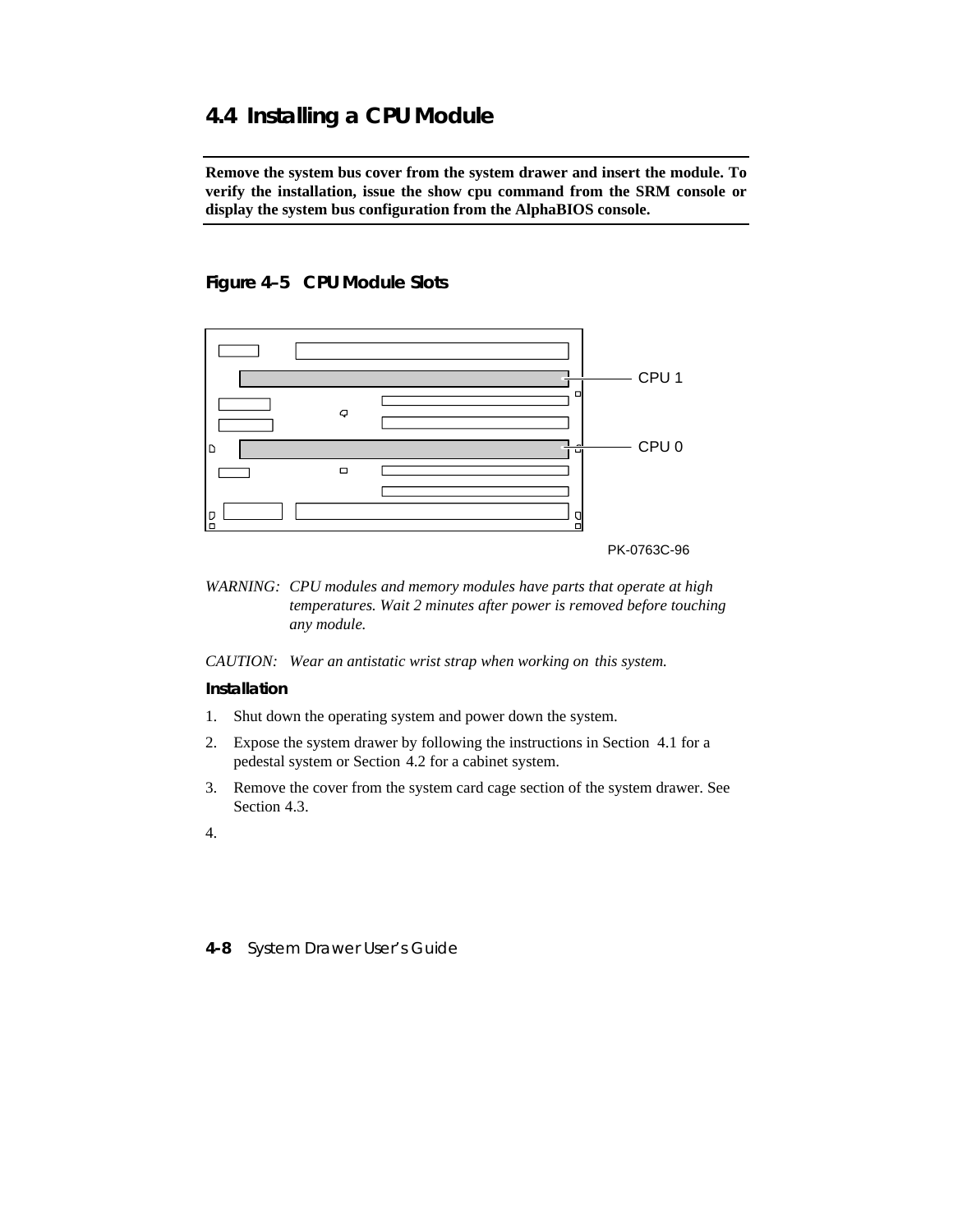- 5. Insert the new CPU module:
- a. Determine the location of the module. The first CPU module must be in slot 0; the second is inserted in slot 1. See Figure 4–5.
- b. The module handle has a lever at each end. Insert the module in the connector and push down on both levers at the same time. See Figure 4–6.

#### **Verification — DIGITAL UNIX and OpenVMS Systems**

• Issue the **show cpu** command to display the status of the new module.

### **Verification — Windows NT Systems**

- 1. Start **AlphaBIOS Setup**, select **Display System Configuration**, and press Enter.
- 2. Using the arrow keys, select **MC Bus Configuration** to display the status of the new module.

## **Figure 4–6 CPU Module Installation**



PK-0766-96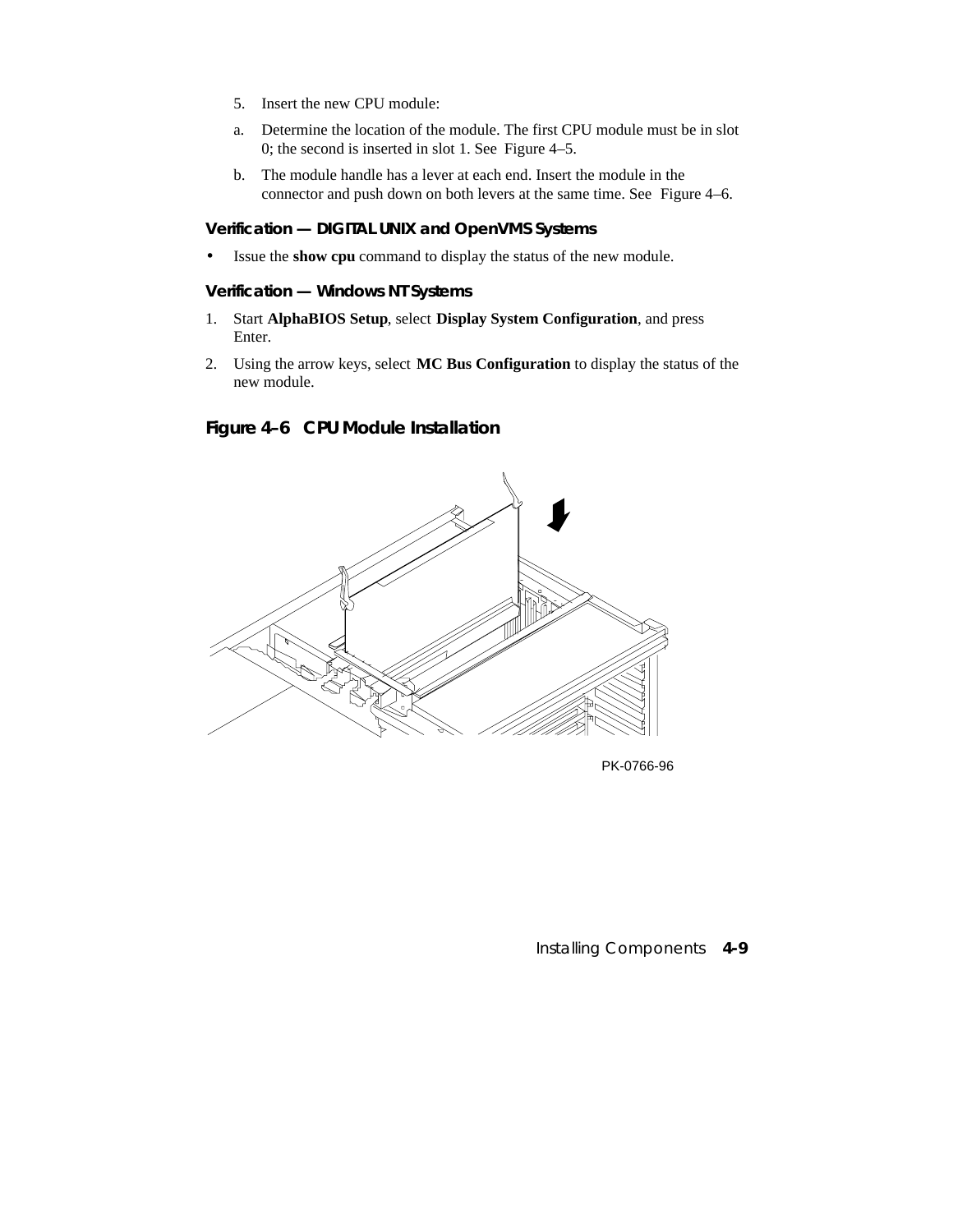## **4.5 Installing a Memory Pair**

**Remove the system bus cover from the system drawer and insert the modules. To verify the installation, issue the show memory command from the SRM console or display the memory configuration from the AlphaBIOS console.**

## **Figure 4–7 Memory Pair Slots**



*WARNING: Memory modules and CPU modules have parts that operate at high temperatures. Wait 2 minutes after power is removed before touching any module.*

*CAUTION: Wear an antistatic wrist strap when working on this system.*

### **Installation**

- 1. Shut down the operating system and power down the system.
- 2. Expose the system drawer by following the instructions in Section 4.1 for a pedestal system or Section 4.2 for a cabinet system.
- 3. Remove the cover from the system card cage section of the system drawer. See Section 4.3.
- 4. Insert the new memory pair in the appropriate slots.
	- a. Determine the location of the two modules. See Figure 4–7, which identifies the slots for the high and low halves of each memory pair. Insert the new pair so that all memory in the system drawer is in descending order by size.
- **4-10** System Drawer User's Guide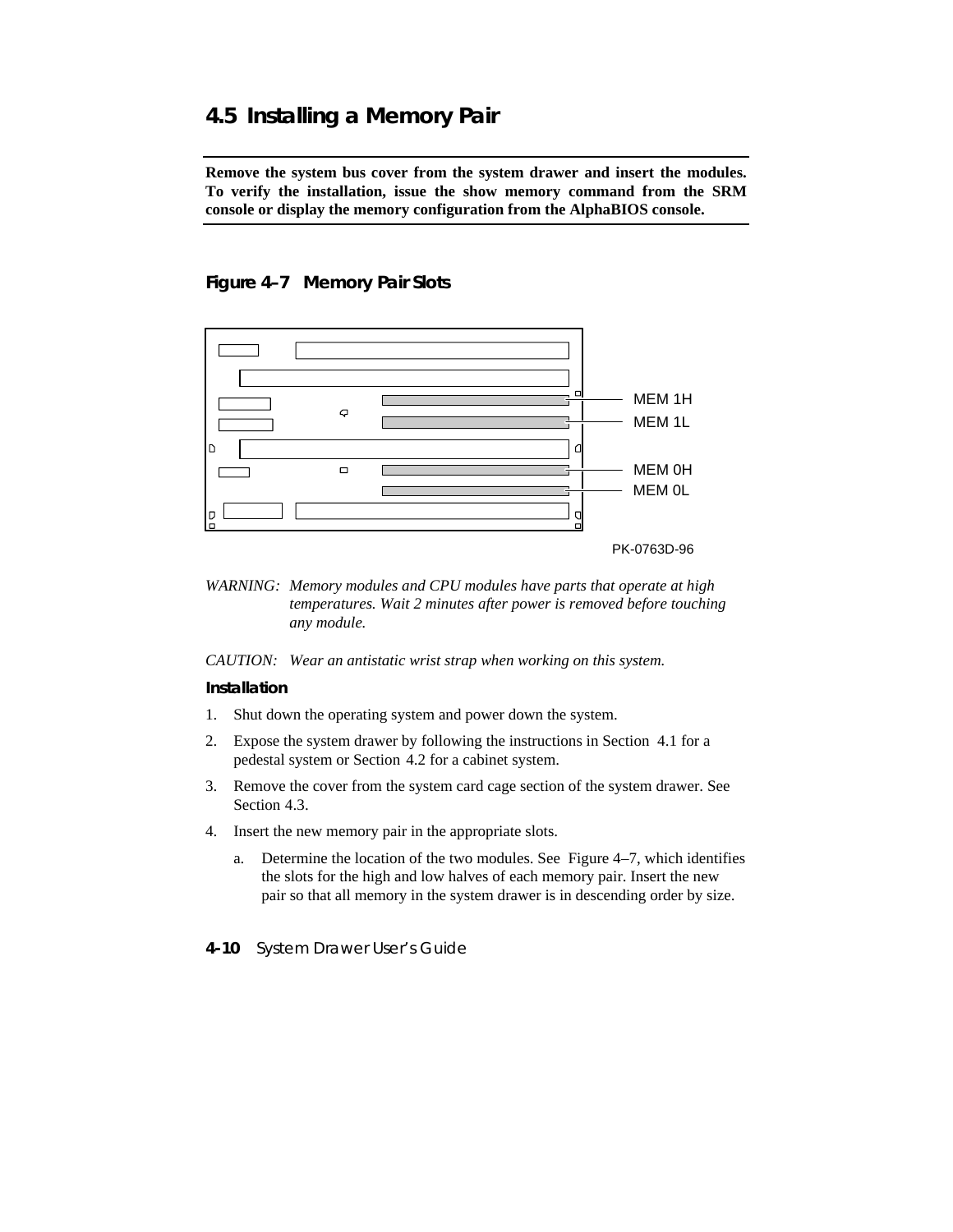That is, the larger memory must be in slots 0 Low and 0 High, and the second in slots 1 Low and 1 High.

b. The memory module is held in place by a flathead captive screw attached to the top brace of the module. Insert the module and attach the screw. See Figure 4–8.

## **Verification — DIGITAL UNIX and OpenVMS Systems**

- 1. Issue the **show memory** command to display the status of the new memory.
- 2. Verify the functioning of the new memory by issuing the command **test mem***n*, where *n* is 0, 1, or \*.

#### **Verification — Windows NT Systems**

- 1. Start **AlphaBIOS Setup**, select **Display System Configuration**, and press Enter.
- 2. Using the arrow keys, select **Memory Configuration** to display the status of the new memory.
- 3. Switch to the SRM console (press the Halt button in so that the LED on the button lights and reset the system). Verify the functioning of the new memory by issuing the command **test mem***n*, where *n* is 0, 1, or \*.

## **Figure 4–8 Memory Module Installation**



PK-0765-96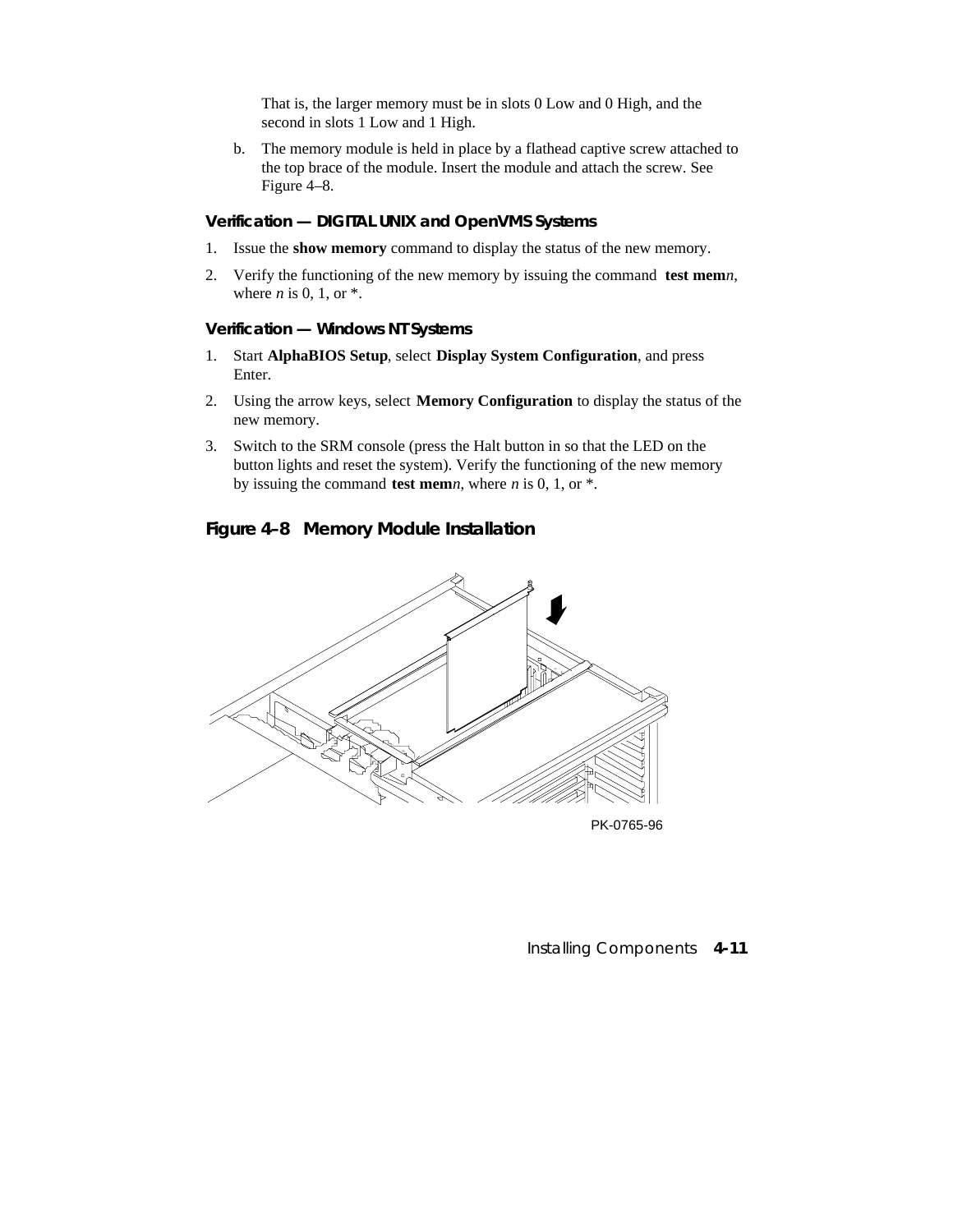## **4.6 Installing a PCI or EISA Card**

**Remove the PCI bus cover from the system drawer and insert the card. If it is an EISA card, run the EISA Configuration Utility. To verify the installation, issue the show config and show device commands from the SRM console or display the PCI or EISA configuration from the AlphaBIOS console.**

**Figure 4–9 PCI and EISA Slots (PCI 0 and 1)**



**4-12** System Drawer User's Guide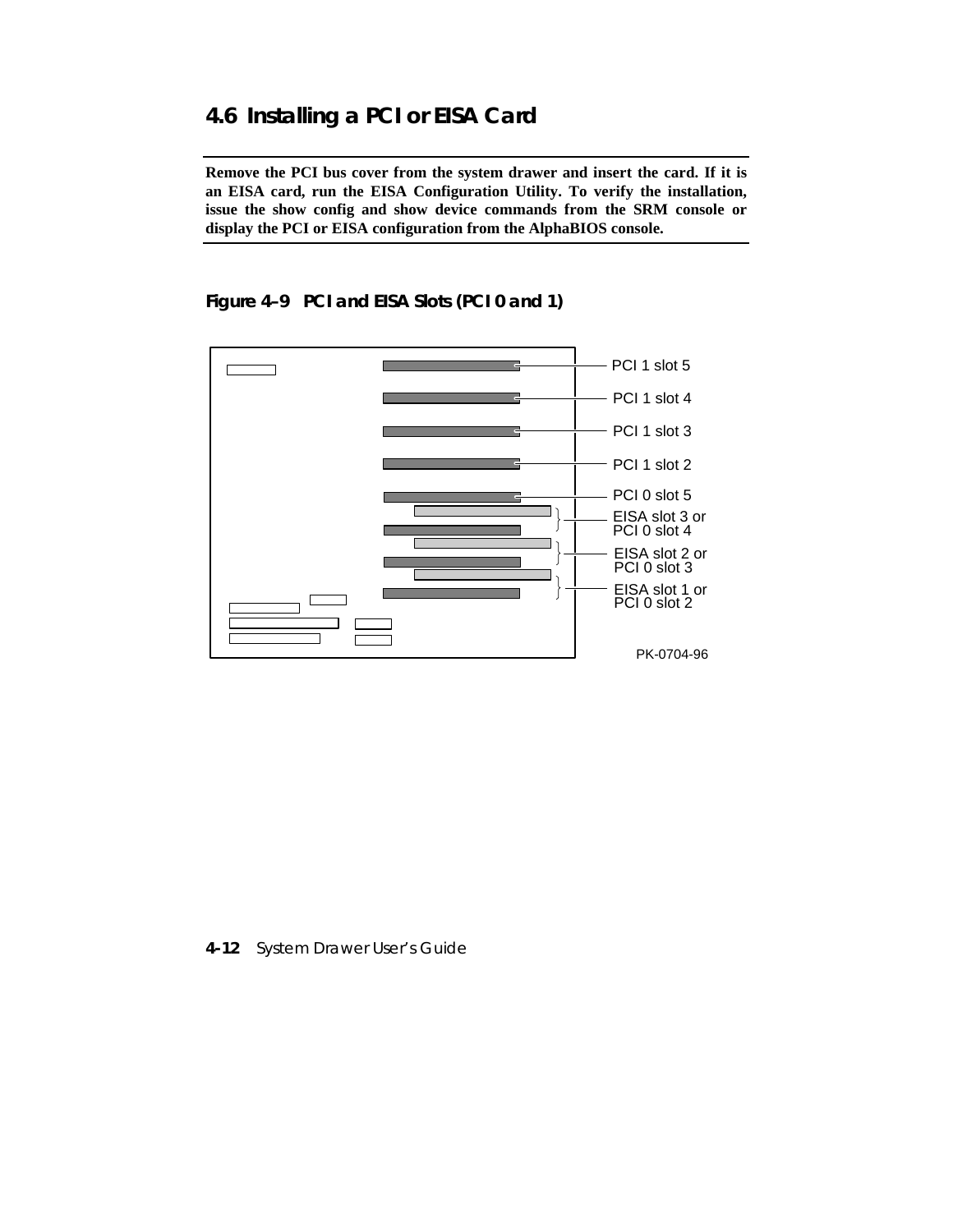**Figure 4–10 PCI Slots (PCI 2 and 3)**



*WARNING: To prevent fire, use only modules with current limited outputs. Refer to National Electrical Code NFPA 70 or Safety of Information Technology Equipment, Including Electrical Business Equipment EN 60 950.*

Installation instructions are on the next page.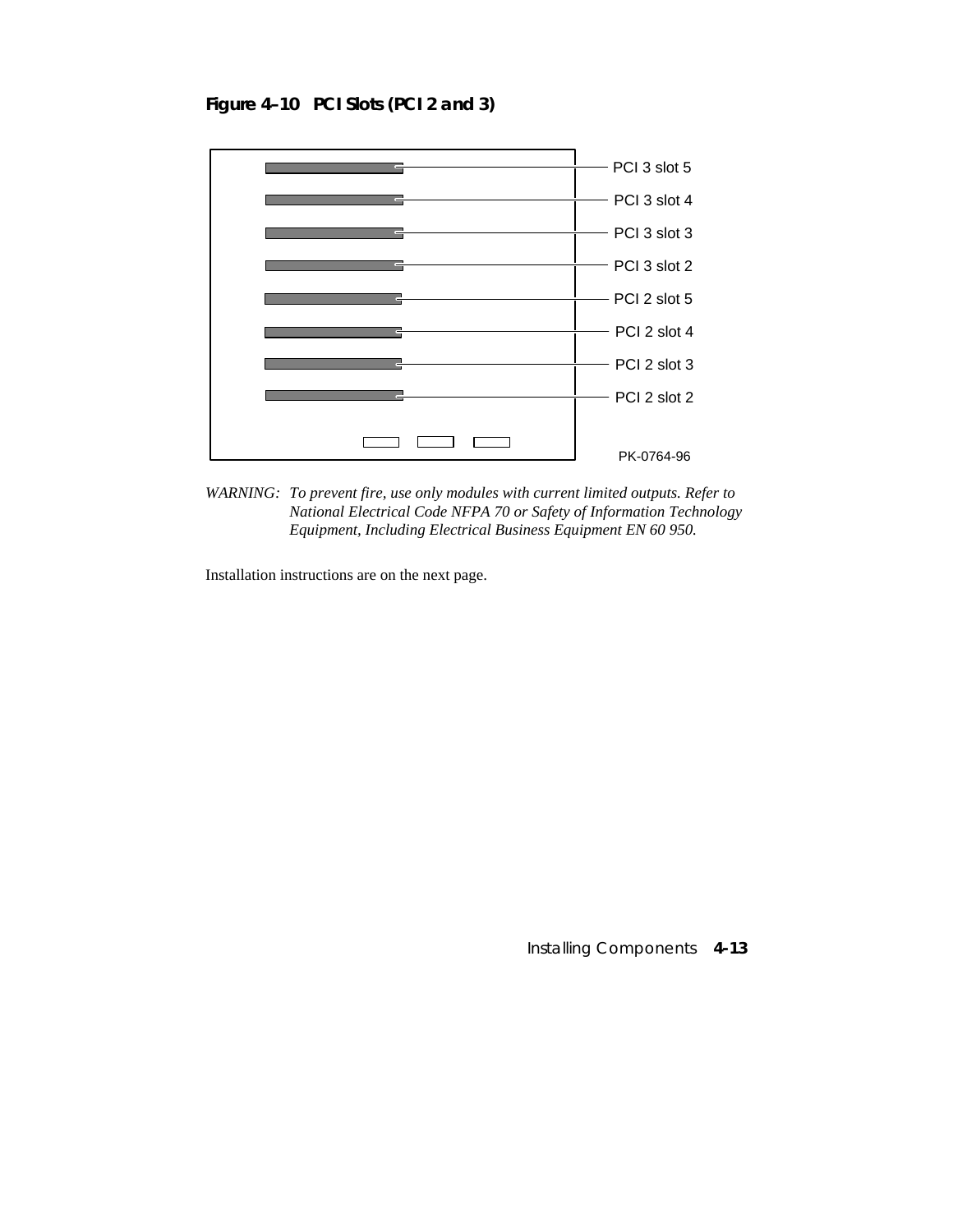



**4-14** System Drawer User's Guide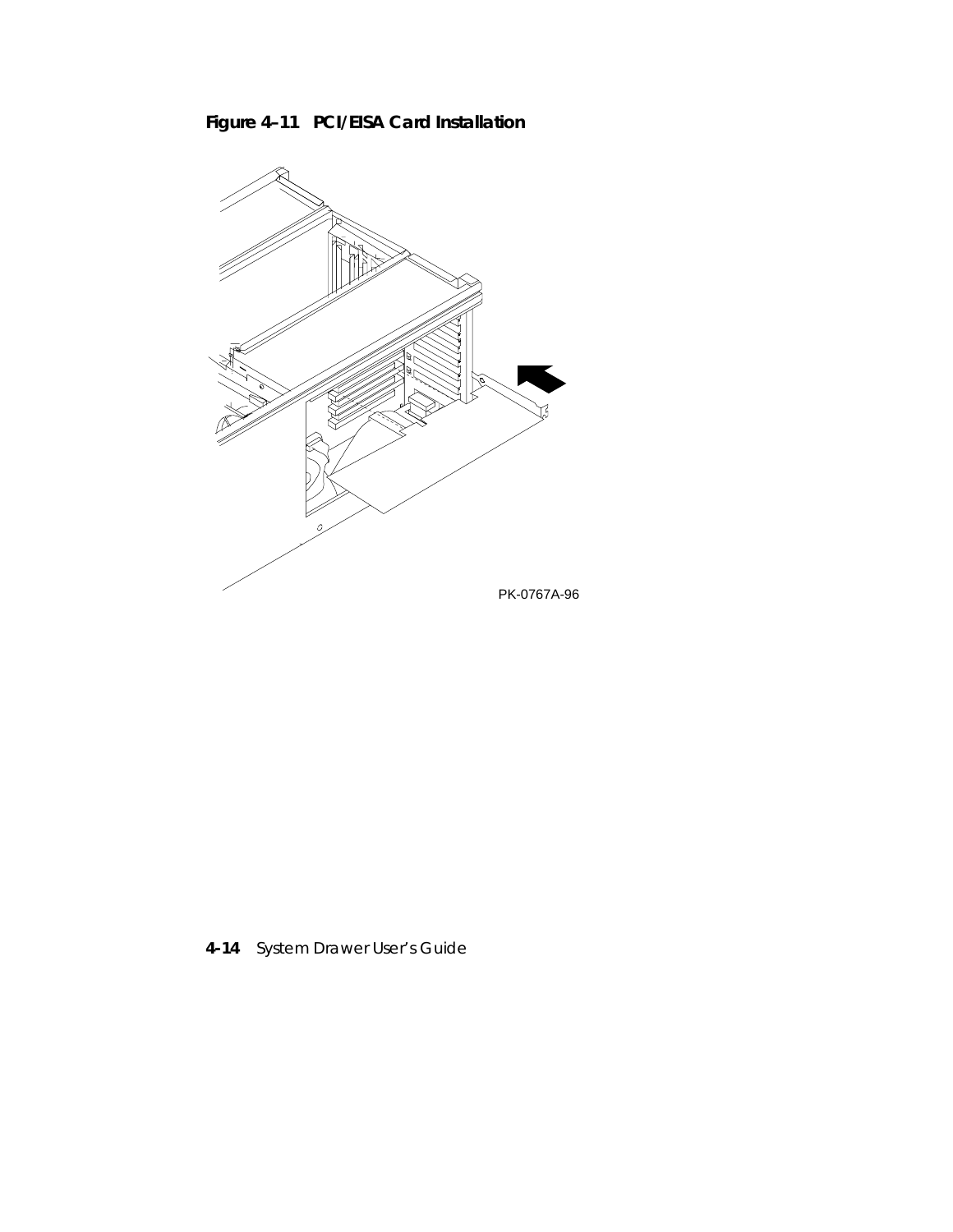#### **Installation**

- 1. Shut down the operating system and power down the system.
- 2. Expose the system drawer by following the instructions in Section 4.1 for a pedestal system or Section 4.2 for a cabinet system.
- 3. Remove the cover from the appropriate PCI card cage section of the system drawer. See Section 4.3.
- 4. Install the option card:
	- a. Determine the location of the card. See Figure 4–9 for the location of PCI and EISA slots on the PCI 0 and 1 motherboard, and Figure 4–10 for the location of PCI slots on the PCI 2 and 3 motherboard.
	- b. Remove and discard the bulkhead filler plate from t he PCI slot.
	- c. Insert the card into the connector as shown in Figure 4–11.
	- d. Connect cables and secure the module to the card cage with a Phillips head screw.
- 5. If you installed an EISA card, after powering up the system run the EISA Configuration Utility. See Chapter 7.

### **Verification — DIGITAL UNIX and OpenVMS Systems**

• Issue the SRM commands **show configuration** and **show device** to determine that the new option is listed.

#### **Verification — Windows NT Systems**

- 1. Start **AlphaBIOS Setup**, select **Display System Configuration**, and press Enter.
- 2. Using the arrow keys, select **PCI Configuration** or **EISA Configuration** to determine that the new option is listed.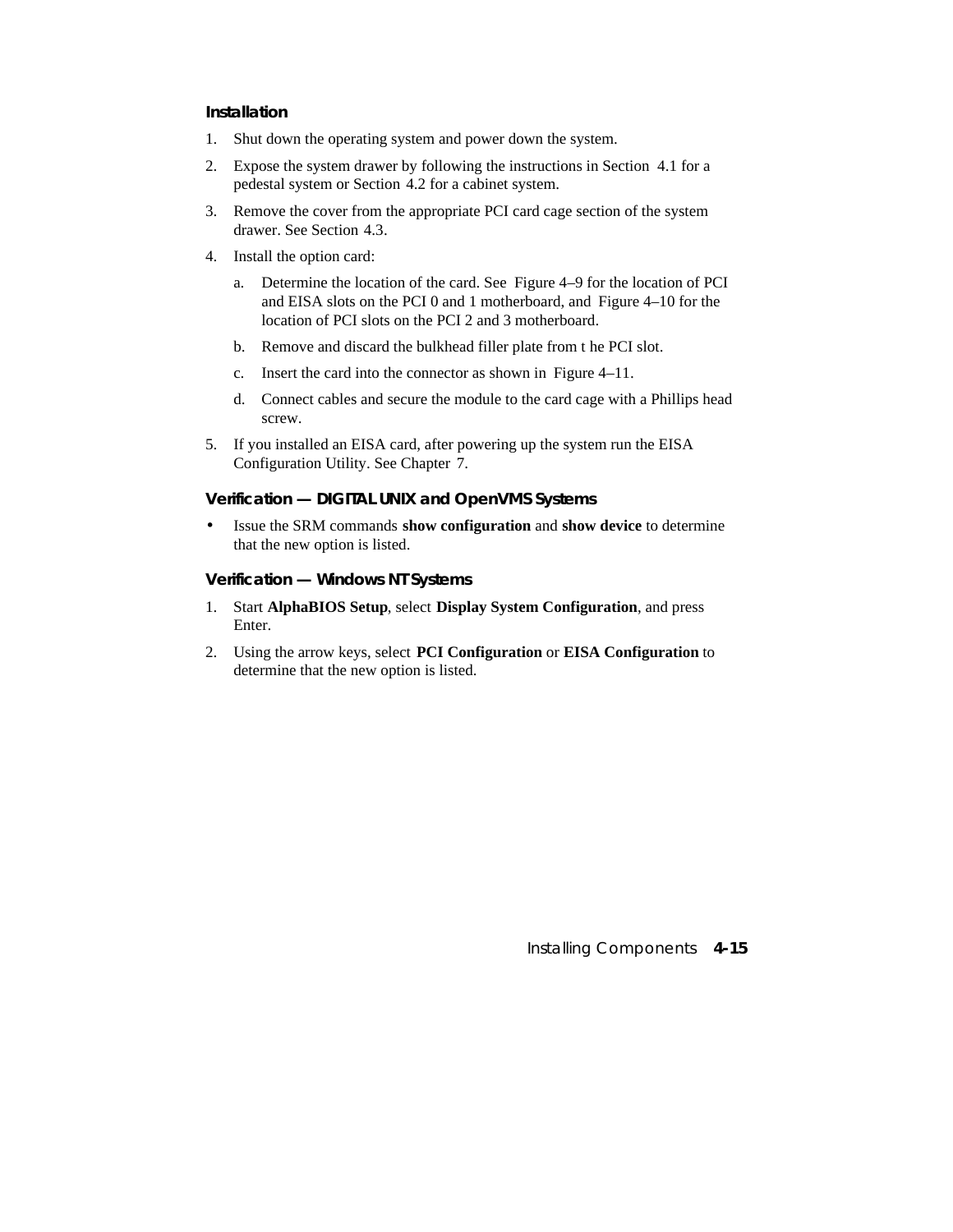## **4.7 Installing a Power Supply**

**Remove the power supply cover and the power supply RFI shield. Install the power supply. To verify the installation, issue the show power command from the SRM console.**

**Figure 4–12 Power System Cabling**



**4-16** System Drawer User's Guide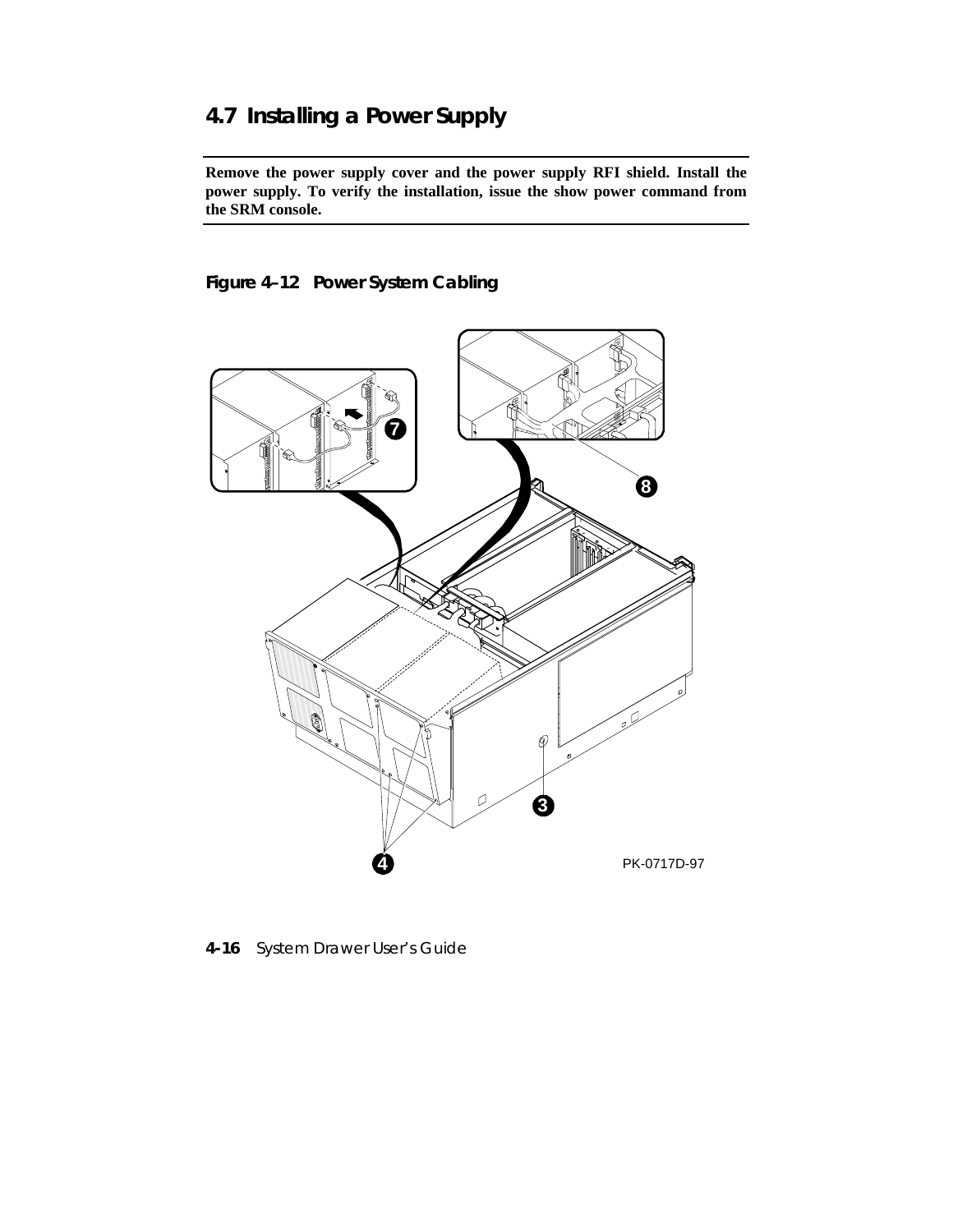## **Installation**

- 1. Shut down the operating system and power down the system.
- 2. Expose the power system section of the system drawer by following the instructions in Section 4.1 for a pedestal system or Section 4.2 for a cabinet system.
- 3. Remove the two power tray attachment screws. There is one screw on each side of the system drawer (see  $\bullet$  in Figure 4–12). Tilt the power tray forward.
- 4. Determine the space in which the power supply will be installed (see Section 1.3.9 for configuration rules). Remove the RFI cover from that space by removing the four screws at the front of the power tray (see  $\bullet$  in Figure 4–12).
- 5. Insert the power supply in the appropriate space.
- 6. Insert the screws at the front of the tray to hold the power supply in place:
	- a. If you are installing power supply 2, insert three screws (do not place a screw in the upper left corner).
	- b. If you are installing power supply 1, insert four screws.
- 7. Attach the current sharing cable at the rear of the power supply (see  $\bullet$  in the inset in Figure 4–12).
- 8. Attach the other connectors (see  $\mathbf{\Theta}$ ).

See page 4-19 for verification instructions.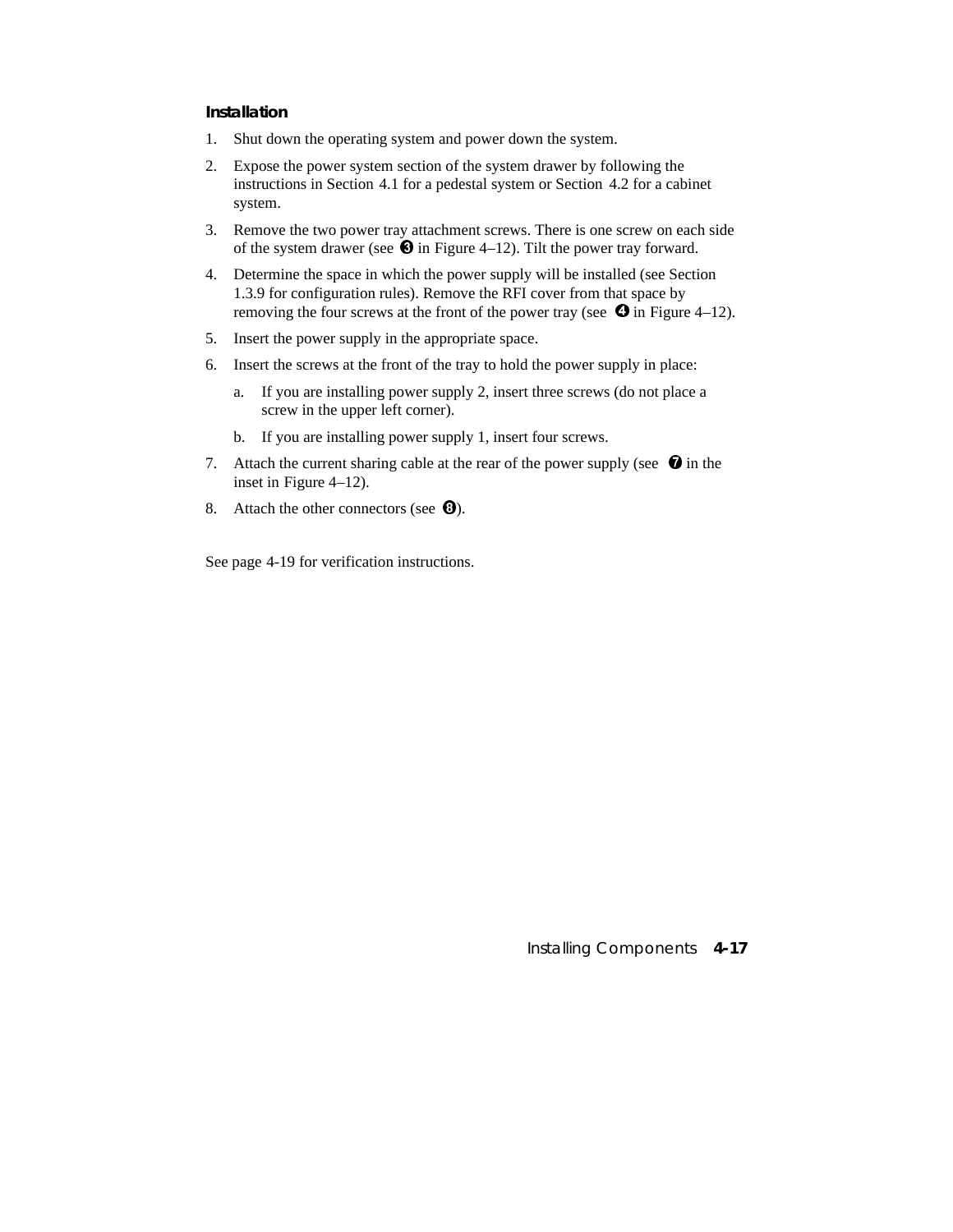

**Figure 4–13 Power Control Module LEDs**

**4-18** System Drawer User's Guide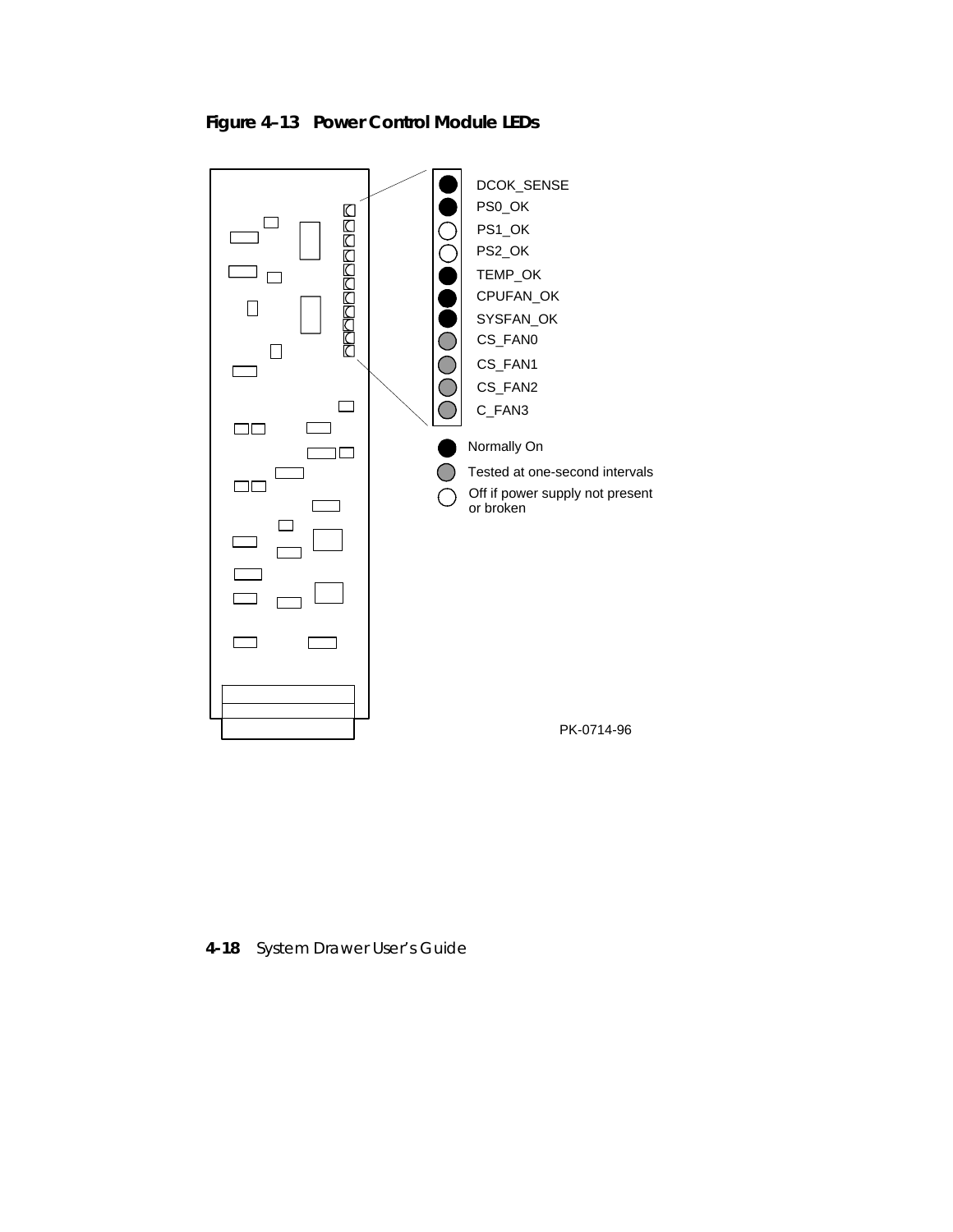## **Verification**

- 1. Issue the SRM **show power** command to display the status of the new power supply.
- 2. Check the LEDs on the power control module to determine that the power supply is functioning properly. See Figure 4–13.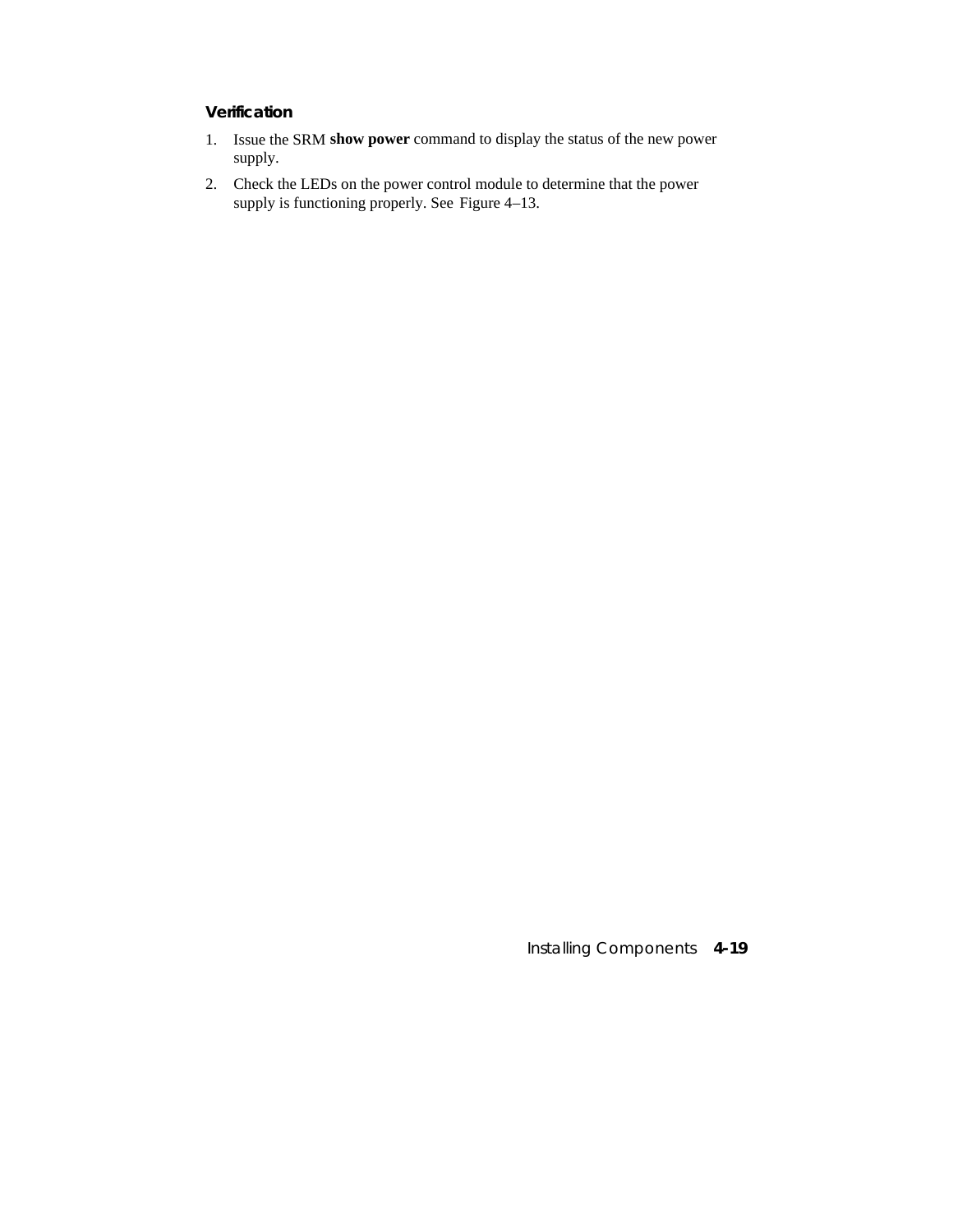## **4.8 Upgrading the I/O System**

**A BA30B system drawer with eight PCI slots can be upgraded to 16 PCI slots with the H7150 upgrade kit.**

## **Table 4–1 PCI Upgrade Kit Contents**

| <b>Part Number</b> | <b>Description</b>                  |
|--------------------|-------------------------------------|
| <b>B3040-AB</b>    | System bus to PCI bus bridge module |
| $B3051 - AA$       | <b>PCI</b> motherboard              |
| $H7291 - AA$       | Power supply                        |
| $99 - 06557 - 03$  | Bag of 11 M3x5 screws               |

Upgrading to 16 PCI slots requires the H7150 upgrade kit. Instructions for installing this kit are in the *AlphaServer 4000 PCI Upgrade Manual* (EK–4000A–UI).

**4-20** System Drawer User's Guide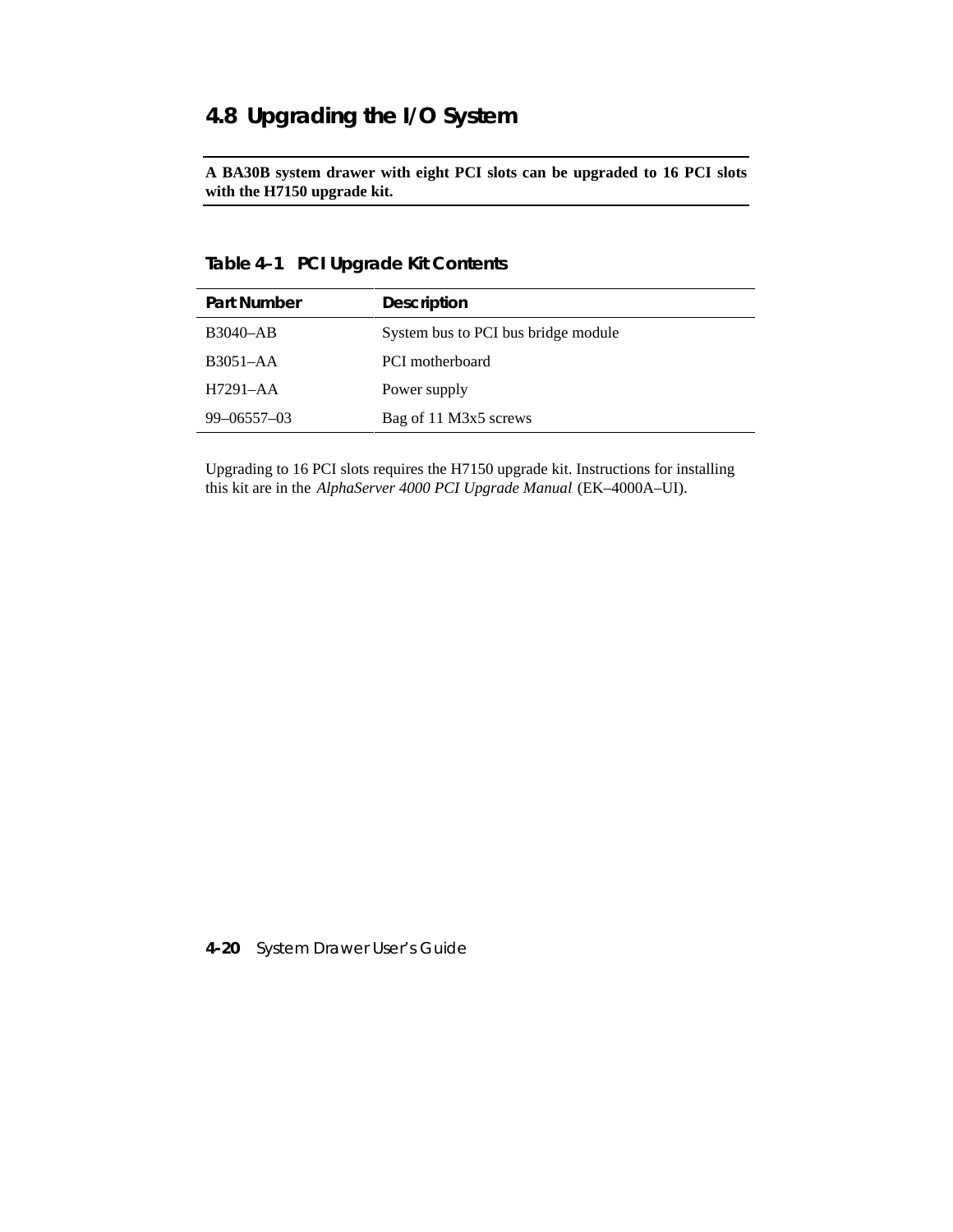# **Part 2**

**User Interface**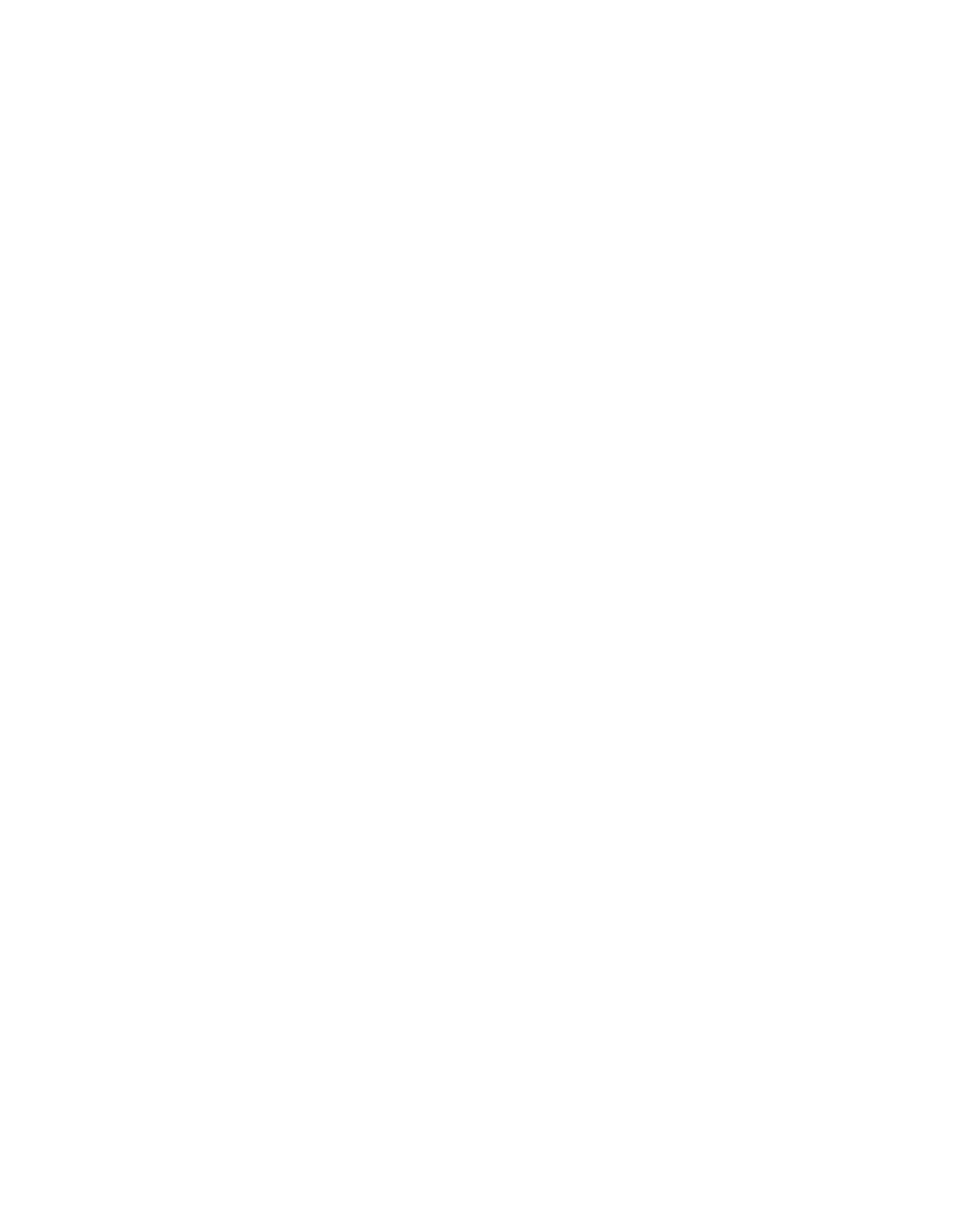# **Chapter 5**

# **SRM Console**

The SRM console is the command line interface that supports the DIGITAL UNIX and OpenVMS operating systems.

This chapter describes typical functions a user performs, along with descriptions of commands and environment variables. Sections in this chapter are:

- Switching from SRM to AlphaBIOS Console
- Displaying the System Configuration
- Booting the Operating System
- Configuring the System
	- − Configuring DSSI
	- − Configuring a PCI NVRAM Module
	- − Configuring EISA and RAID
- Testing the System
- Stopping and Starting CPUs
- Updating Firmware
- Forcing a System Crash Dump
- Using Environment Variables
- Depositing and Examining Data
- Reading a File
- Initializing the System
- Finding Help
- Command Summary
- Environment Variable Summary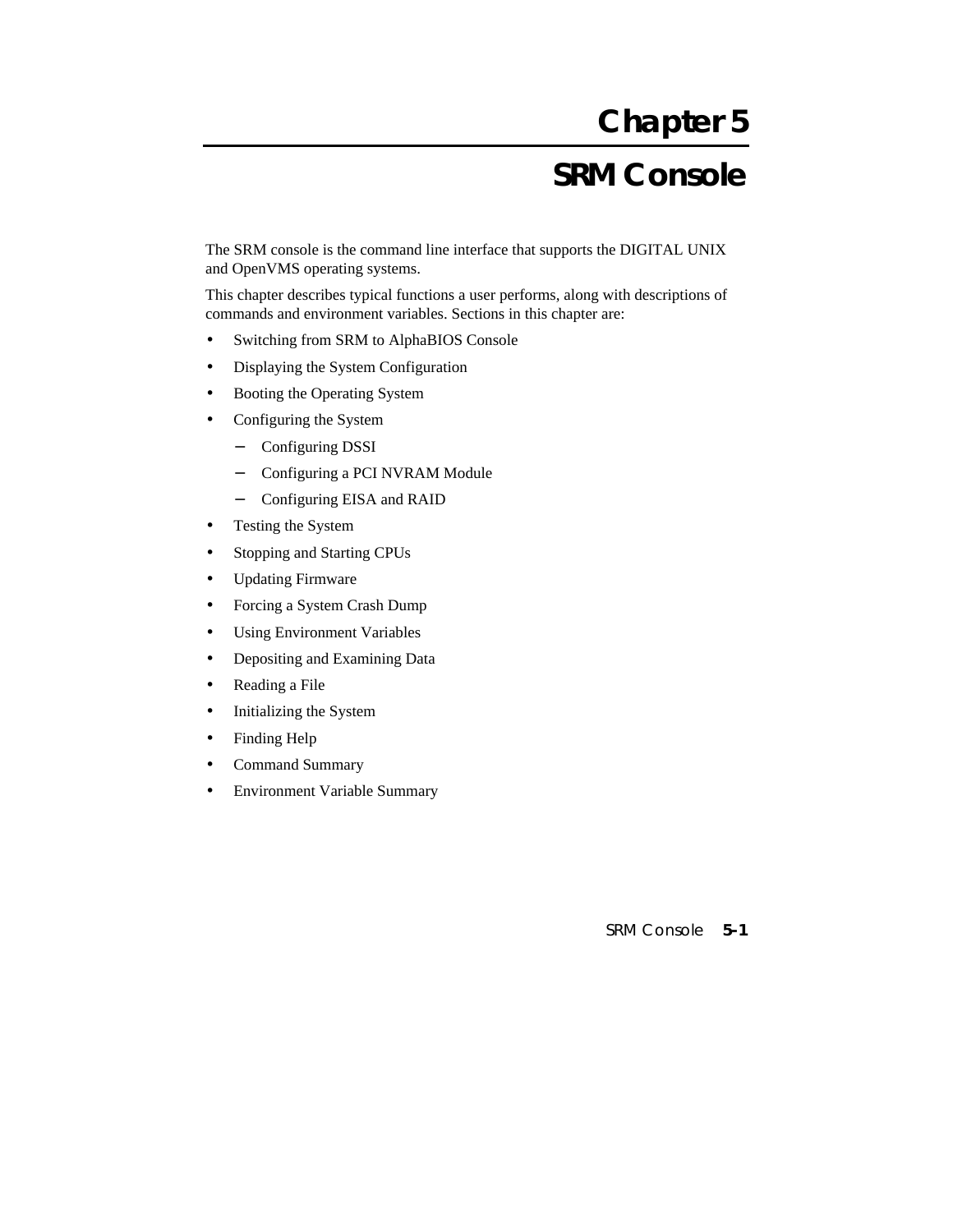# **5.1 Switching from SRM to AlphaBIOS Console**

**It is necessary to switch to the AlphaBIOS console to run configuration utilities. To switch from SRM to AlphaBIOS, issue the alphabios command.**

**Example 5–1 Switching to the AlphaBIOS Console**

P00>>> alphabios

**5-2** System Drawer User's Guide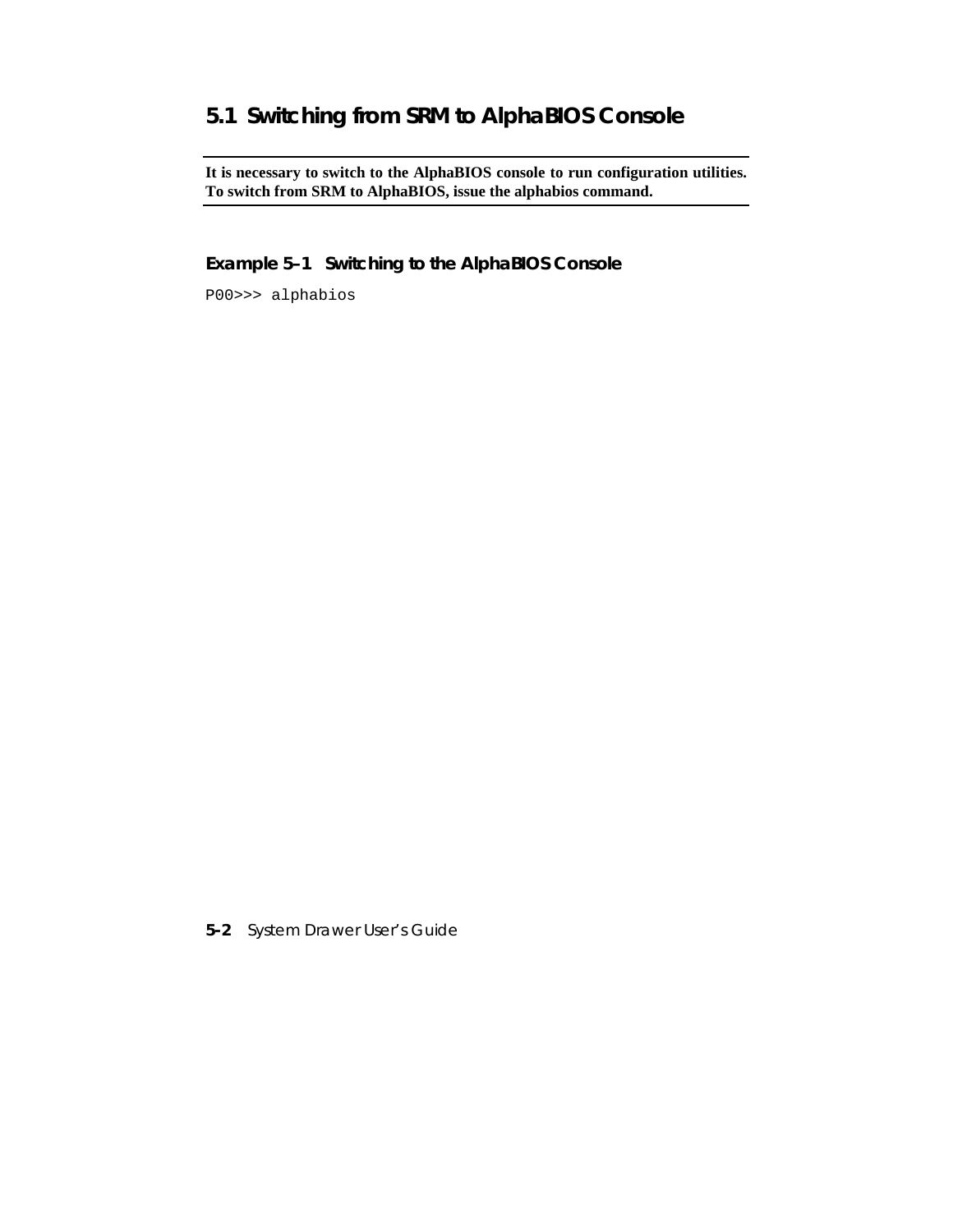The **alphabios** command loads and starts the AlphaBIOS console. This is necessary for running AlphaBIOS-based utilities (such as the RAID and EISA configuration utilities). The syntax is:

#### **alphabios**

To return to the SRM console, do one of the following:

- If the **os\_type** environment variable is set to **unix** or **openvms**, reset the system by pressing the Reset button.
- If the **os\_type** environment variable is set to **nt**, press the Halt button in (the LED on the button lights) and reset the system by pressing the Reset button. Alternatively, select **DIGITAL UNIX (SRM)** or **OpenVMS (SRM)** from the **Advanced CMOS Setup** screen and reset the system.

To switch permanently to the AlphaBIOS console (that is, if the permanent operating system is changed to Windows NT), do the following:

- 1. Set the SRM **os\_type** environment variable to **nt**.
- 2. Set the SRM **console** environment variable to **graphics**.
- 3. Reset the system with the Reset button or by power cycling.
- 4. Run the EISA Configuration Utility, using the ECU program for Windows NT. See Chapter 7.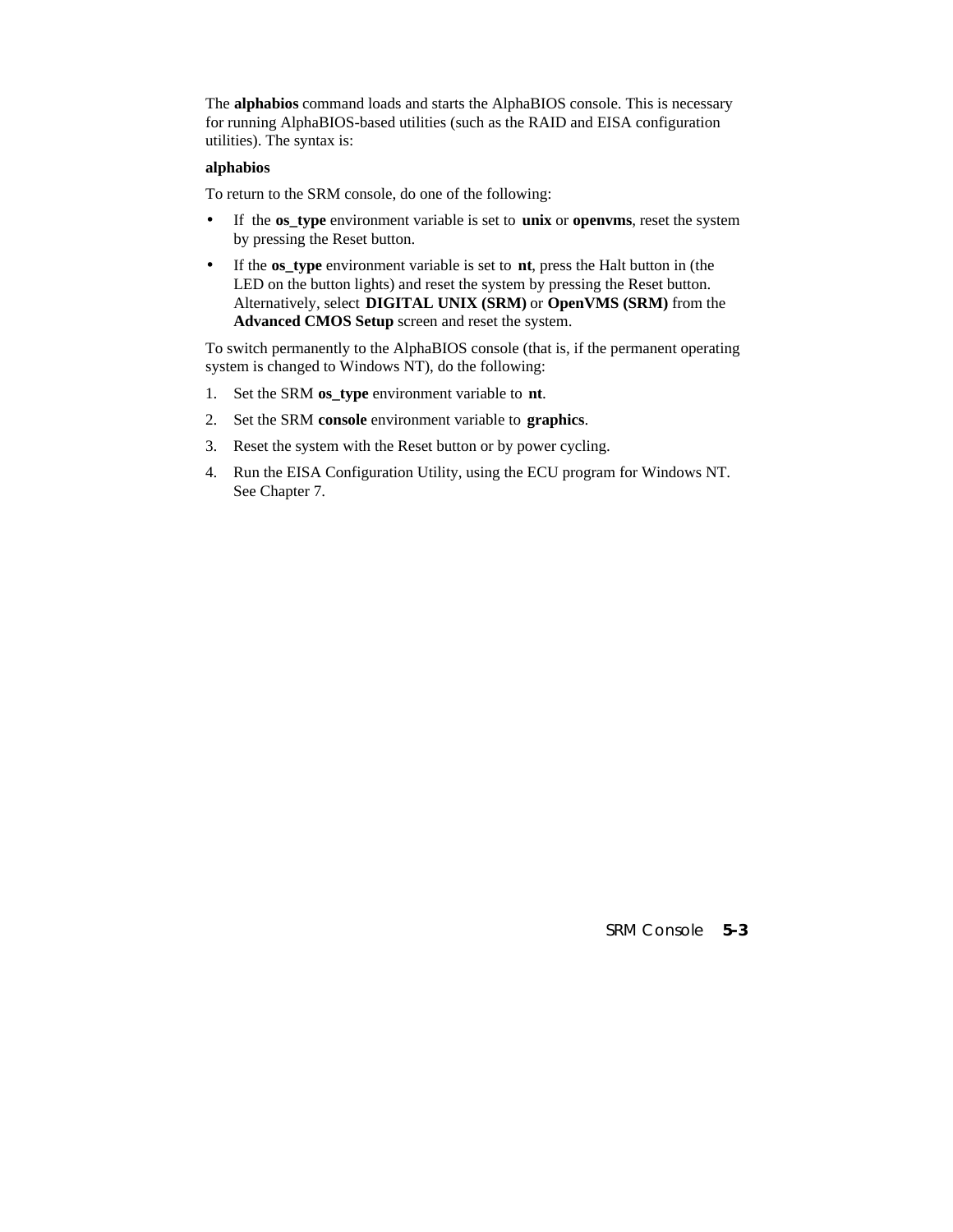# **5.2 Displaying the System Configuration**

**Several commands are used to display the system configuration: show config, show cpu, show device, show fru, show memory, show network, show pal, show power, and show version.**

### **Example 5–2 Show Config Command**

P00>>> show config Digital Equipment Corporation AlphaServer 4000

Console V3.0-10 OpenVMS PALcode V1.19-2, DIGITAL UNIX PALcode V1.21-14

| Module<br>CPU (2MB Cache)<br>CPU (2MB Cache)<br>PCI Motherboard<br>PCI Motherboard | System Motherboard<br>Memory 128 MB SYNC<br>Memory 128 MB SYNC<br>Bridge (IOD0/IOD1)<br>Bridge (IOD2/IOD3) | Type<br>0<br>0<br>$\mathsf 0$<br>$\mathbf{1}$<br>$\mathbf{1}$<br>600<br>8<br>600<br>8 | Rev<br>0000<br>0000<br>0000<br>0000<br>0000<br>0021<br>0002<br>0021<br>0000 | Name<br>mthrbrd0<br>$m$ em $0$<br>$m$ em $1$<br>cpu0<br>cpu1<br>iod0/iod1<br>saddle0<br>iod2/iod3<br>saddle1 |
|------------------------------------------------------------------------------------|------------------------------------------------------------------------------------------------------------|---------------------------------------------------------------------------------------|-----------------------------------------------------------------------------|--------------------------------------------------------------------------------------------------------------|
| 1<br>$\overline{2}$<br>3<br>5                                                      | Bus 0 iod0 (PCI0)<br>Slot Option Name<br>PCEB<br>S3 Trio64/Trio32<br>DECchip 21040-AA<br>NCR 53C810        | Type<br>4828086 0005<br>88115333 0000<br>21011<br>11000                               | Rev<br>0023<br>0002                                                         | Name<br>pceb0<br>vqa0<br>tulip0<br>ncr1                                                                      |
|                                                                                    | Bus 1 pceb0 (EISA Bridge connected to iod0, slot1)<br>Slot Option Name                                     | Type                                                                                  | Rev                                                                         | Name                                                                                                         |
| $\mathbf{1}$                                                                       | Bus 0 iod1 (PCI1)<br>Slot Option Name<br><b>NCR 53C810</b>                                                 | Type<br>11000                                                                         | Rev<br>0002                                                                 | Name<br>ncr0                                                                                                 |
| $\overline{2}$                                                                     | Bus $0$ iod $2$ (PCI $2$ )<br>Slot Option Name<br>PCI-PCI Bridge                                           | Type<br>11011                                                                         | Rev<br>0002                                                                 | Name<br>pcb0                                                                                                 |

*Continued on next page*

**5-4** System Drawer User's Guide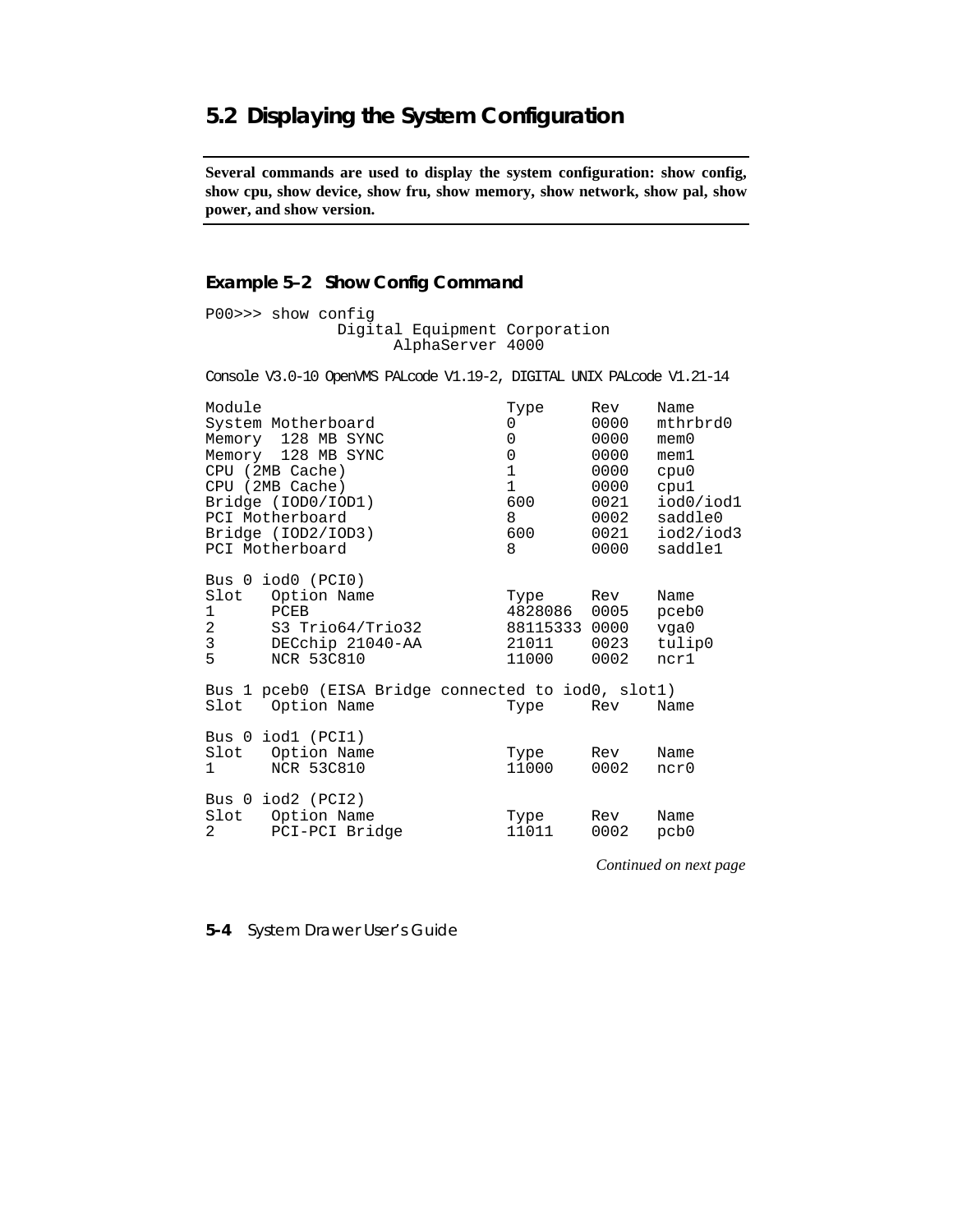#### **Example 5–2 Show Config Command (Continued)**

Bus 2 pcb0 (PCI-PCI Bridge connected to iod2, slot 2)<br>Slot 0ption Name Type Rev Name Option Name Type Rev Name<br>ISP1020 10201077 0002 isp0 0 ISP1020 10201077 0002 Bus 0 iod3 (PCI3) Slot Option Name Type Rev Name P00>>>

The **show config** command displays a list of devices found on the system bus and I/O buses. This is the configuration at the most recent initialization. The syntax is:

**show config**

#### **Example 5–3 Show CPU Command**

P00>>> show cpu Primary CPU: 00<br>Active CPUs: 00 Active CPUs: 00 01<br>Configured CPUs: 00 01 Configured CPUs: 00 01<br>SROM Revision: V2.0 V2.0 SROM Revision:

P00>>>

The **show cpu** command displays the status of all CPUs in the system drawer. The syntax is:

**show cpu**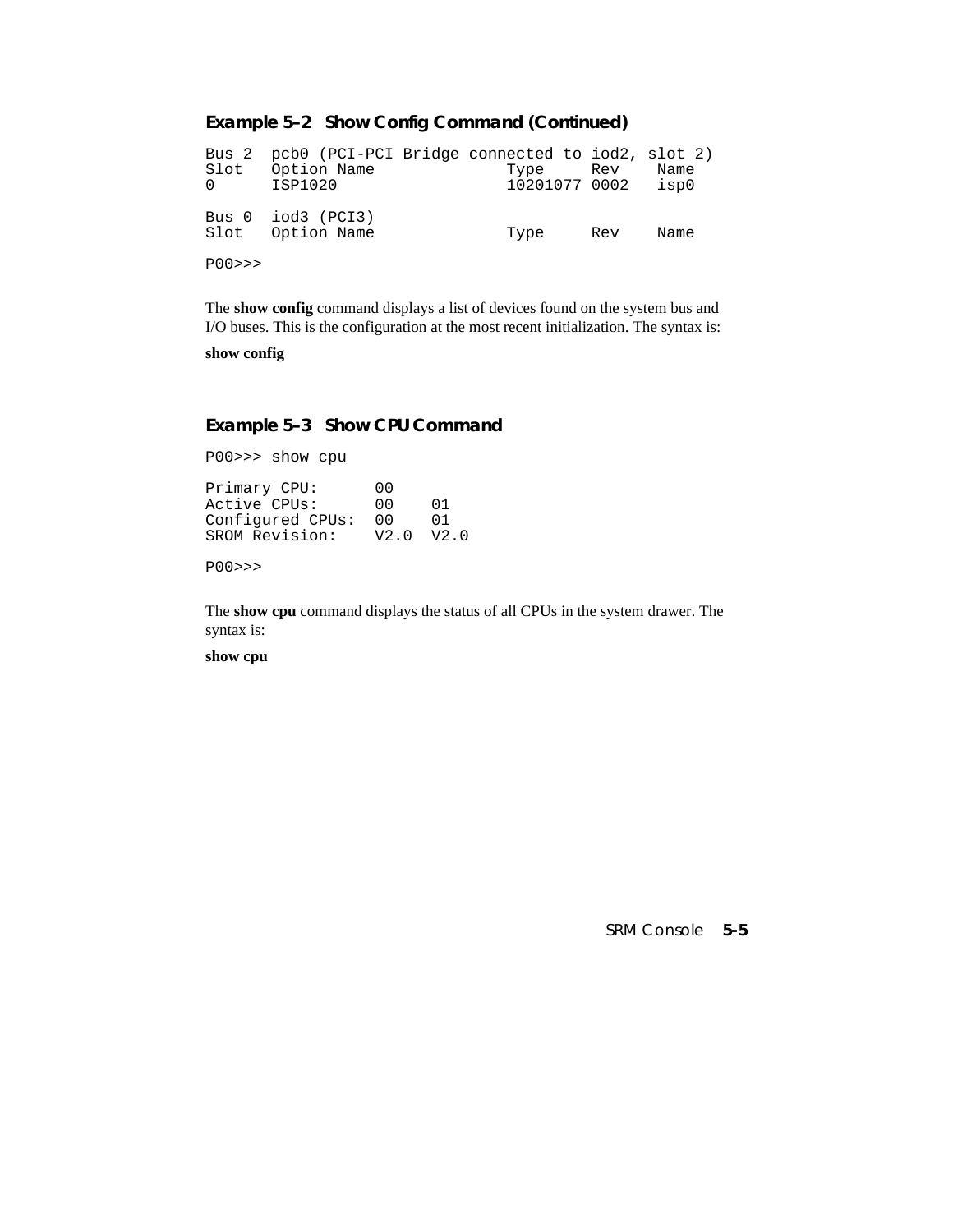#### **Example 5–4 Show Device Command**

P00>>> show device polling ncr0 (NCR 53C810) slot 1, bus 0 PCI, hose 1 SCSI Bus ID 7 dka500.5.0.1.1 DKa500 RRD45 1645 polling ncr1 (NCR 53C810) slot 3, bus 0 PCI, hose 1 SCSI Bus ID 7 dkb100.1.0.3.1 DKb100 RZ29B 0007 dkb200.2.0.3.1 DKb200 RZ29B 0007 dkb400.4.0.3.1 DKb400 RZ29B 0007 polling floppy0 (FLOPPY) PCEB - XBUS hose 0<br>dva0.0.0.1000.0 DVA0 dva0.0.0.1000.0 DVA0 RX23 polling tulip0 (DECchip 21040-AA) slot 2, bus 0 PCI, hose 1 ewa0.0.0.2.1: 08-00-2B-E5-B4-1A

P00>>>

The **show device** command displays status for devices and controllers in the system drawer: SCSI and MSCP devices, the internal floppy drive, and the network. The syntax is:

**show device** [*controller\_name*]

*controller\_name* The controller name or abbreviation. When abbreviations or wildcards are used, all controllers that match the type are displayed. If no name is given, the display is a list of all devices and controllers in the system.

An example of a device name is **dka500.5.0.1.1**. Table 5–1 shows the interpretation of this device name.

**5-6** System Drawer User's Guide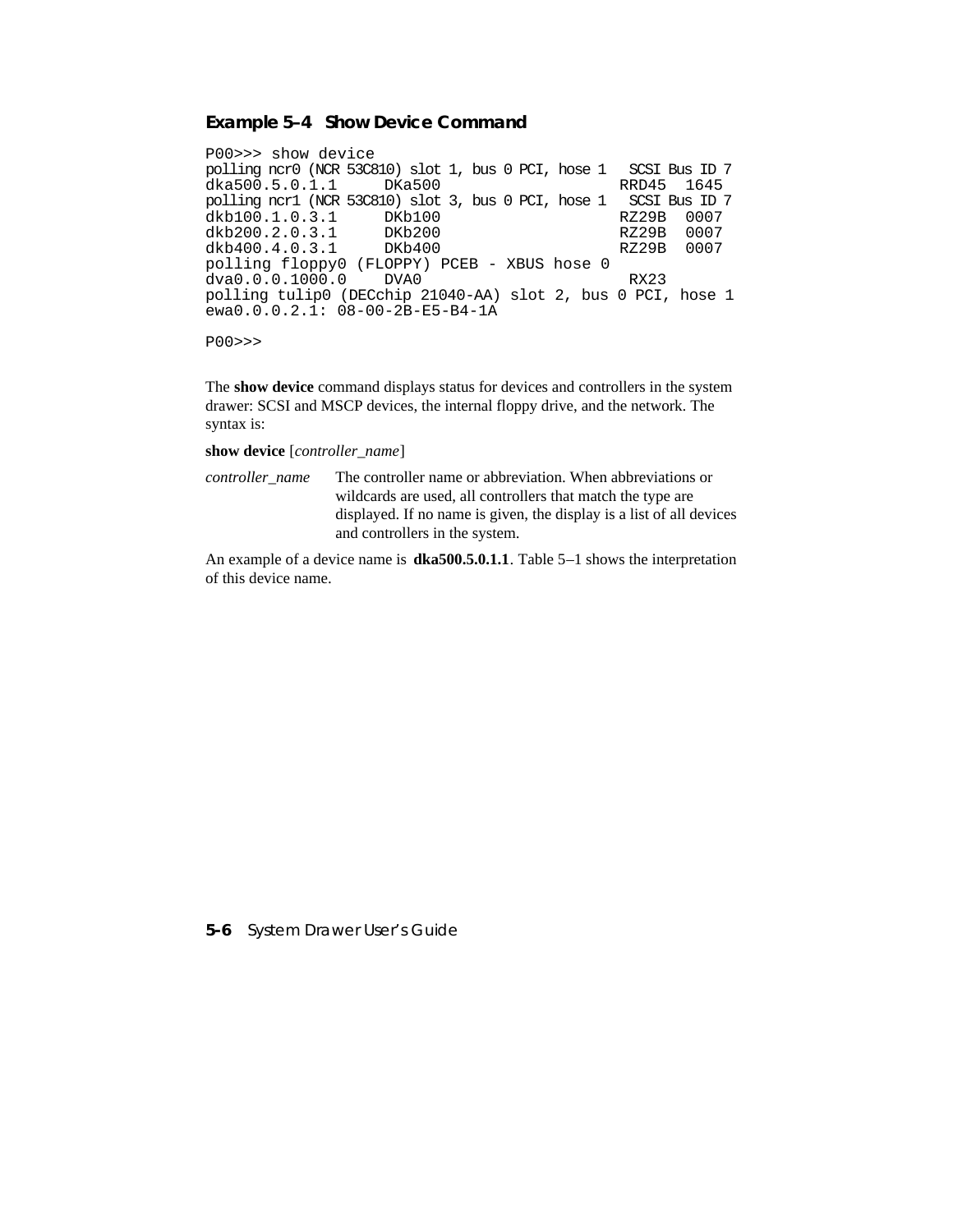|                  | Category            |                                                                                     | <b>Description</b>                                         |    |             |
|------------------|---------------------|-------------------------------------------------------------------------------------|------------------------------------------------------------|----|-------------|
| dk               | Driver ID           | Two-letter designator of port or class driver                                       |                                                            |    |             |
|                  |                     | dk                                                                                  | SCSI disk                                                  | fw | FDDI device |
|                  |                     | dr                                                                                  | RAID set device                                            | mk | SCSI tape   |
|                  |                     | du                                                                                  | DSSI disk                                                  | mu | DSSI tape   |
|                  |                     | dv                                                                                  | Diskette drive                                             | pk | SCSI port   |
|                  |                     | ew                                                                                  | Ethernet port                                              | pu | DSSI port   |
| a                | Storage adapter ID  | One-letter designator of storage adapter (a, b, c).                                 |                                                            |    |             |
| 500              | Device unit number  | Unique number (MSCP unit number). SCSI unit<br>numbers are forced to 100 X node ID. |                                                            |    |             |
| 5                | Bus node number     | Bus node ID.                                                                        |                                                            |    |             |
| $\boldsymbol{0}$ | Channel number      | Used for multi-channel devices.                                                     |                                                            |    |             |
| 1                | Logical slot number | Table $5-2$ .                                                                       | Corresponds to PCI slot number, as shown in                |    |             |
| 1                | Hose number         |                                                                                     | $0 - PCI$ $0$<br>$2 - PCI$ 2<br>$1 - PCI$ 1<br>$3 - PCI$ 3 |    |             |

**Table 5–1 Device Naming Convention**

## **Table 5–2 PCI Slot Numbers**

| Slot                        | PCI 0                     | PCI <sub>1</sub>               | PCI <sub>2</sub>  | PCI <sub>3</sub>  |
|-----------------------------|---------------------------|--------------------------------|-------------------|-------------------|
| $\theta$                    | Reserved                  | Reserved                       | Reserved          | Reserved          |
|                             | EISA bridge               | Embedded SCSI<br><b>CD-ROM</b> | Reserved          | Reserved          |
| $\mathcal{D}_{\mathcal{L}}$ | <b>PCI</b> device         | <b>PCI</b> device              | <b>PCI</b> device | <b>PCI</b> device |
| 3                           | <b>PCI</b> or EISA device | <b>PCI</b> device              | <b>PCI</b> device | <b>PCI</b> device |
| 4                           | <b>PCI</b> or EISA device | <b>PCI</b> device              | <b>PCI</b> device | <b>PCI</b> device |
| 5                           | <b>PCI</b> or EISA device | <b>PCI</b> device              | <b>PCI</b> device | PCI device        |
|                             |                           |                                |                   |                   |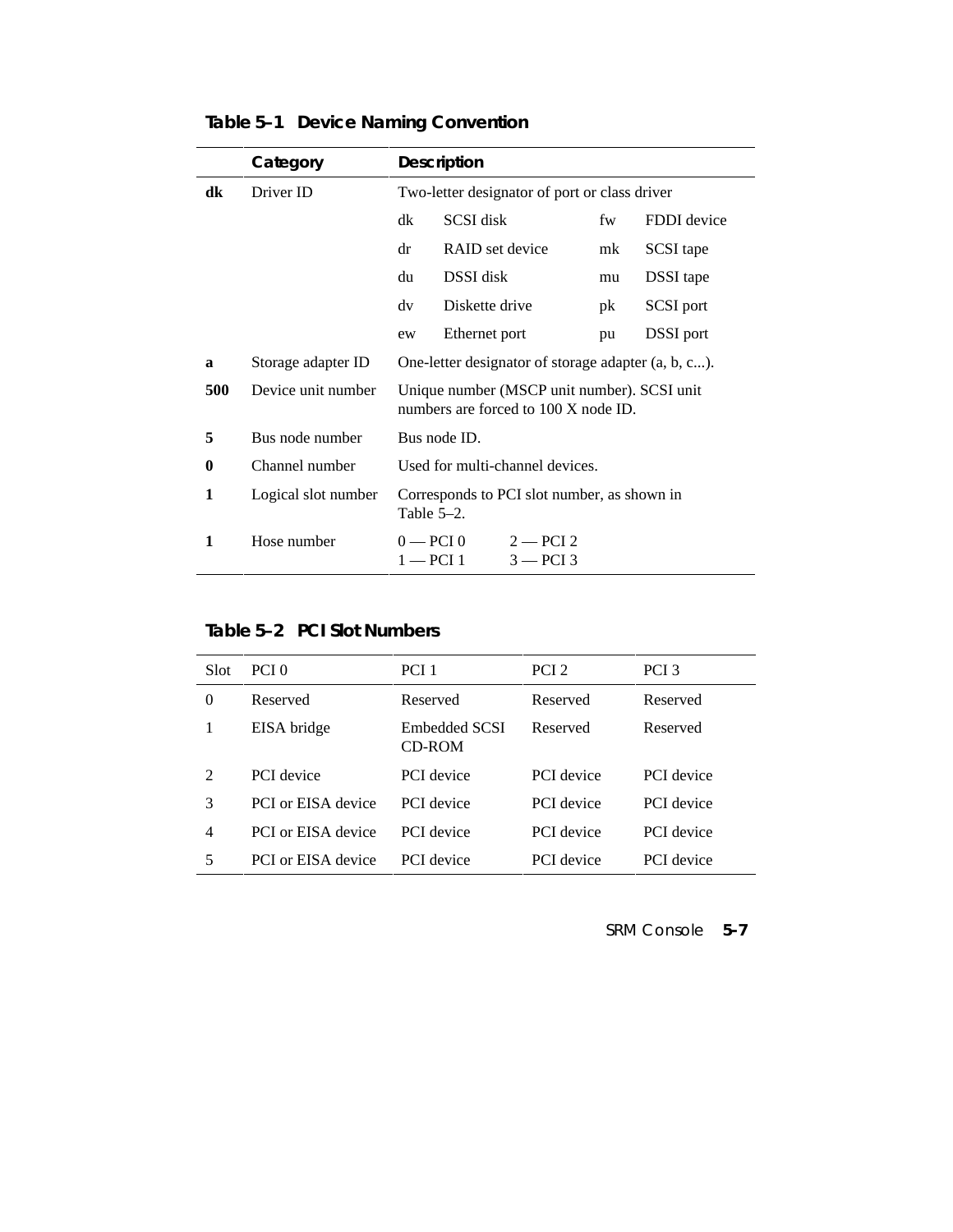# **Example 5–5 Show FRU Command**

P00>>> show fru

#### Digital Equipment Corporation AlphaServer 4000

|                                       | Console V3.0-10 OpenVMS PALcode V1.19-2, DIGITAL UNIX PALcode V1.21-14                                                                                                             |                                                                           |                                                                         |                                                                     |                                                                |                                                                                                                                       |
|---------------------------------------|------------------------------------------------------------------------------------------------------------------------------------------------------------------------------------|---------------------------------------------------------------------------|-------------------------------------------------------------------------|---------------------------------------------------------------------|----------------------------------------------------------------|---------------------------------------------------------------------------------------------------------------------------------------|
| Module                                | System Motherboard<br>Memory 128 MB SYNC<br>CPU (2MB Cache)<br>CPU is disabled<br>Bridge (IOD0/IOD1) B2001-AA<br>PCI Motherboard<br>Bridge (IOD2/IOD3)<br>PCI Motherboard B2001-AA | Part #<br>B2001-AA<br>N/A<br>B2001-AA<br>B2001-AA<br>B2001-AA<br>B2001-AA | Type<br>0<br>$\mathbf 0$<br>$\overline{2}$<br>0<br>600<br>8<br>600<br>0 | Rev<br>0000<br>0000<br>0004<br>0000<br>0021<br>0002<br>0021<br>0000 | Name<br>mthrbrd0<br>mem0<br>cpu0<br>cpu1<br>saddle0<br>saddle1 | Serial #<br>AY12345678<br>N/A<br>AY12345678<br>AY12345678<br>iod0/iod1 AY12345678<br>AY12345678<br>iod2/iod3 AY12345678<br>AY12345678 |
| Slot<br>1<br>$\overline{c}$<br>3<br>5 | Bus $0 \mod 0$ (PCI $0$ )<br>Option Name<br>PCEB<br>S3 Trio64/Trio32<br>DECchip 21040-AA<br><b>NCR 53C810</b>                                                                      |                                                                           | Type<br>4828086<br>88115333 0000<br>21011<br>11000                      | Rev<br>0005<br>0023<br>0002                                         | Name<br>pceb <sub>0</sub><br>vga0<br>tulip0<br>ncr1            |                                                                                                                                       |
| Bus 1<br>Slot                         | pceb0 (EISA Bridge connected to iod0, slot 1)<br>Option Name                                                                                                                       |                                                                           | Type                                                                    | Rev                                                                 | Name                                                           |                                                                                                                                       |
| Bus 0<br>Slot<br>1                    | iodl (PCI1)<br>Option Name<br><b>NCR 53C810</b>                                                                                                                                    |                                                                           | Type<br>11000                                                           | Rev<br>0002                                                         | Name<br>ncr0                                                   |                                                                                                                                       |
| Bus 0<br>Slot<br>2                    | iod2 (PCI2)<br>Option Name<br>PCI-PCI Bridge                                                                                                                                       |                                                                           | Type<br>11011                                                           | Rev<br>0002                                                         | Name<br>pcb0                                                   |                                                                                                                                       |
| Bus 2<br>Slot<br>0                    | pcb0 (PCI-PCI Bridge connected to iod2, slot 2)<br>Option Name<br>ISP1020                                                                                                          |                                                                           | Type<br>10201077 0002                                                   | Rev                                                                 | Name<br>isp0                                                   |                                                                                                                                       |
| Slot<br>P00>>                         | Bus $0 \mod 3$ (PCI3)<br>Option Name                                                                                                                                               |                                                                           | Type                                                                    | Rev                                                                 | Name                                                           |                                                                                                                                       |

The **show fru** command displays information for CPU, memory, PCI, and EISA. This information is based on data in the serial control bus EPROM. The syntax is:

#### **show fru**

**5-8** System Drawer User's Guide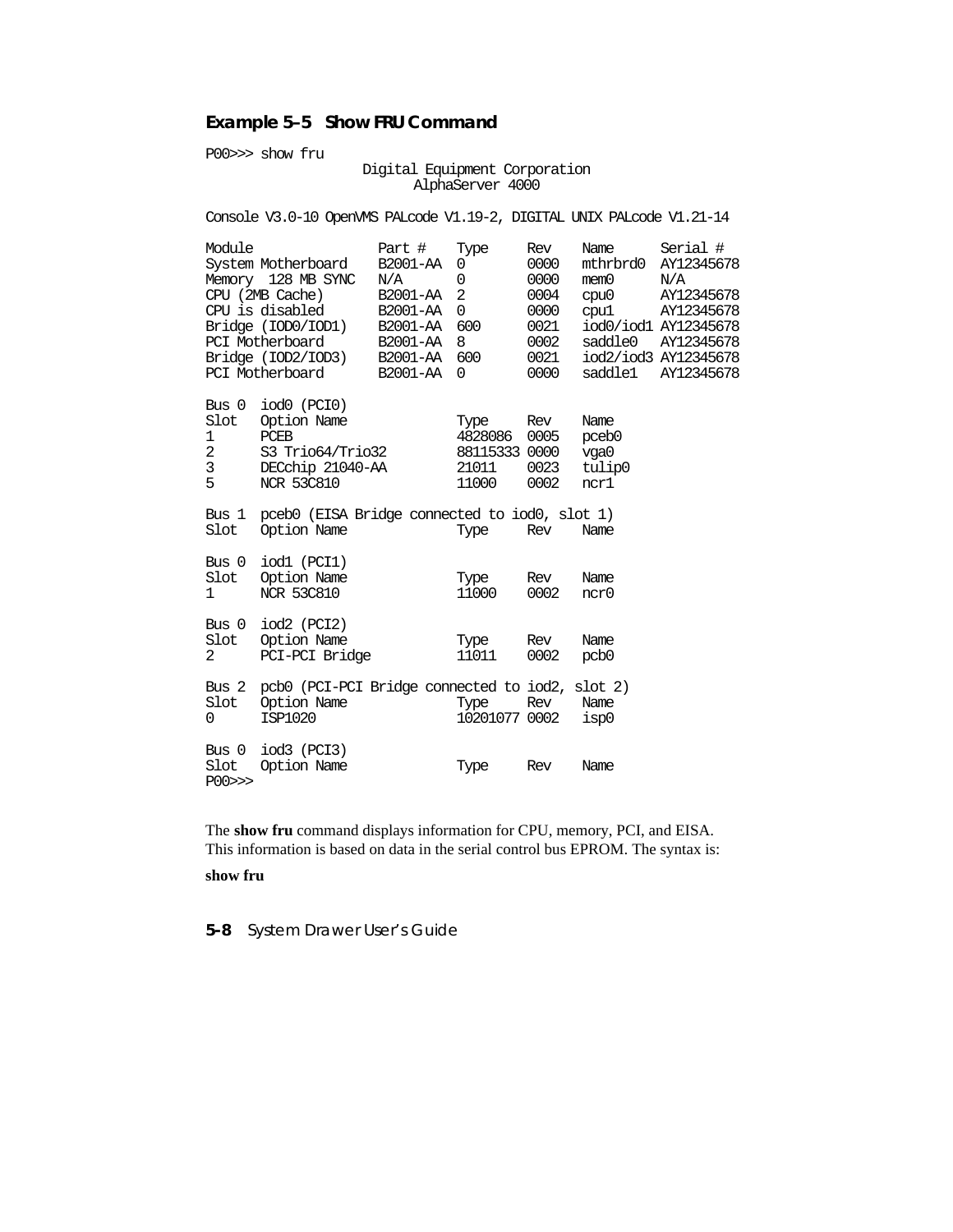# **Example 5–6 Show Memory Command**

```
P00>>> show memory
```

| Slot            | Type              | MВ         | Base     |
|-----------------|-------------------|------------|----------|
|                 | EDO<br><b>EDO</b> | 256<br>128 | 10000000 |
| Total<br>POO >> |                   | 384        |          |

The **show memory** command displays information about each memory pair: slot number (see Figure 1–6 for memory slots), type (synchronous or EDO), size of the memory pair in megabytes, and the starting address of the pair. The syntax is:

**show memory**

#### **Example 5–7 Show Network Command**

```
P00>>> show network
polling tulip0 (DECchip 21040-AA) slot 2, bus 0 PCI, hose 1
ewa0.0.0.2.1: 08-00-2B-E5-B4-1A
P00>>>
```
The **show network** command displays the assigned network device names and other information about network (FDDI and Ethernet) cards. The syntax is:

#### **show network**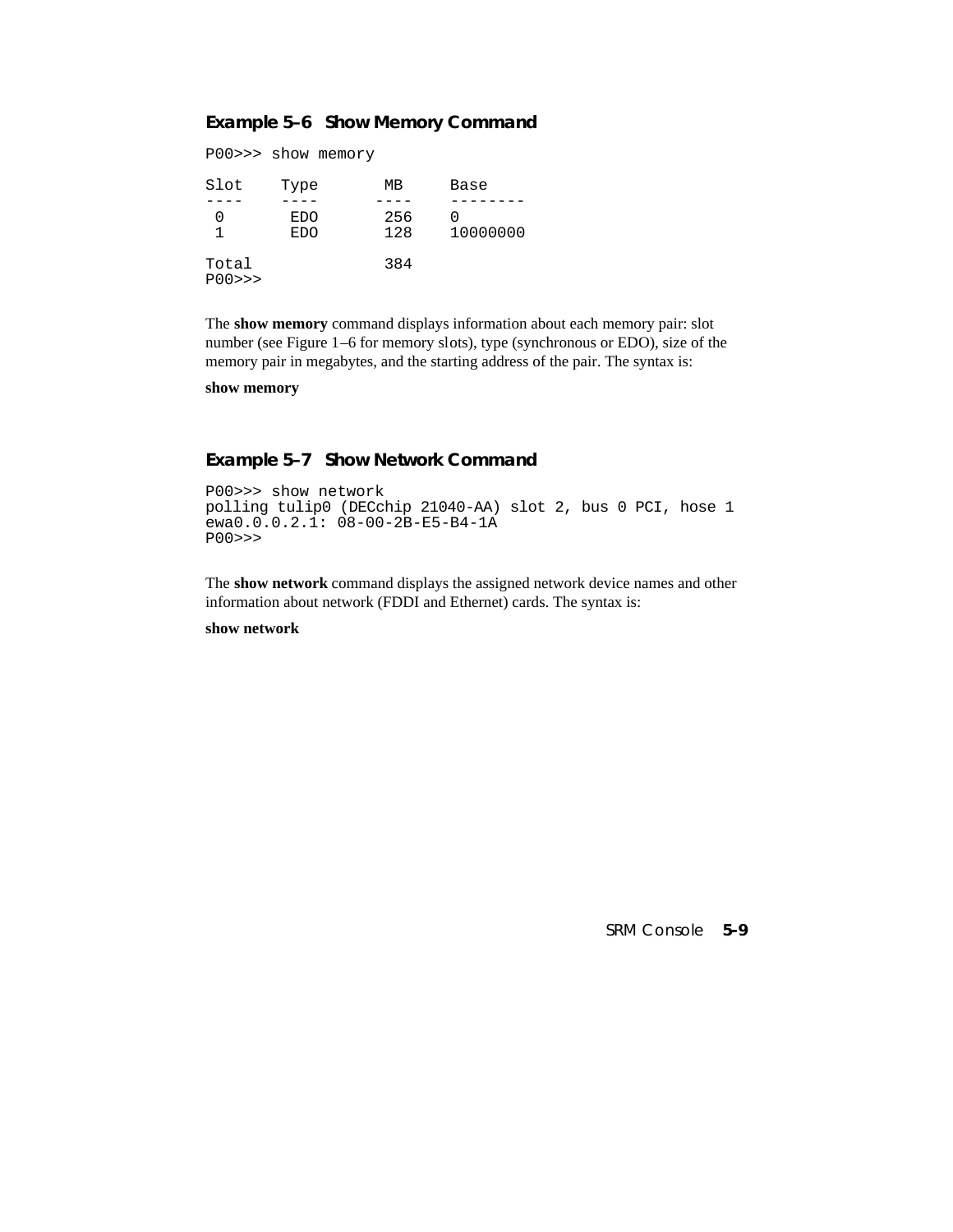#### **Example 5–8 Show PAL Command**

```
P00>>> show pal
pal OpenVMS PALcode V1.17-9, DIGITAL UNIX PALcode V1.21-5
P00>>>
```
The **show pal** command displays the versions of DIGITAL UNIX and OpenVMS PALcode. PALcode is the Alpha Privileged Architecture Library code, written to support Alpha processors. It implements architecturally defined processor behavior. The syntax is:

**show pal**

#### **Example 5–9 Show Power Command**

```
P00>>> show power
                  Status<br>good
Power Supply 0 good<br>
Power Supply 1 not present
Power Supply 1
Power Supply 2 good
System Fans good
CPU Fans good
Temperature good
The system was last reset via a system software reset
0 Environmental events are logged in nvram
P00>>>
```
The **show power** command displays status information about the power supplies, system fans, CPU fans, and temperature. This command is useful for displaying the error state of a DIGITAL UNIX or OpenVMS system that shuts down because of a fan, temperature, or power supply failure. If the system can be restarted, use this command. (If it cannot, use the RCM **status** command; see Section 2.10.3.)

The syntax is:

**show power**

**5-10** System Drawer User's Guide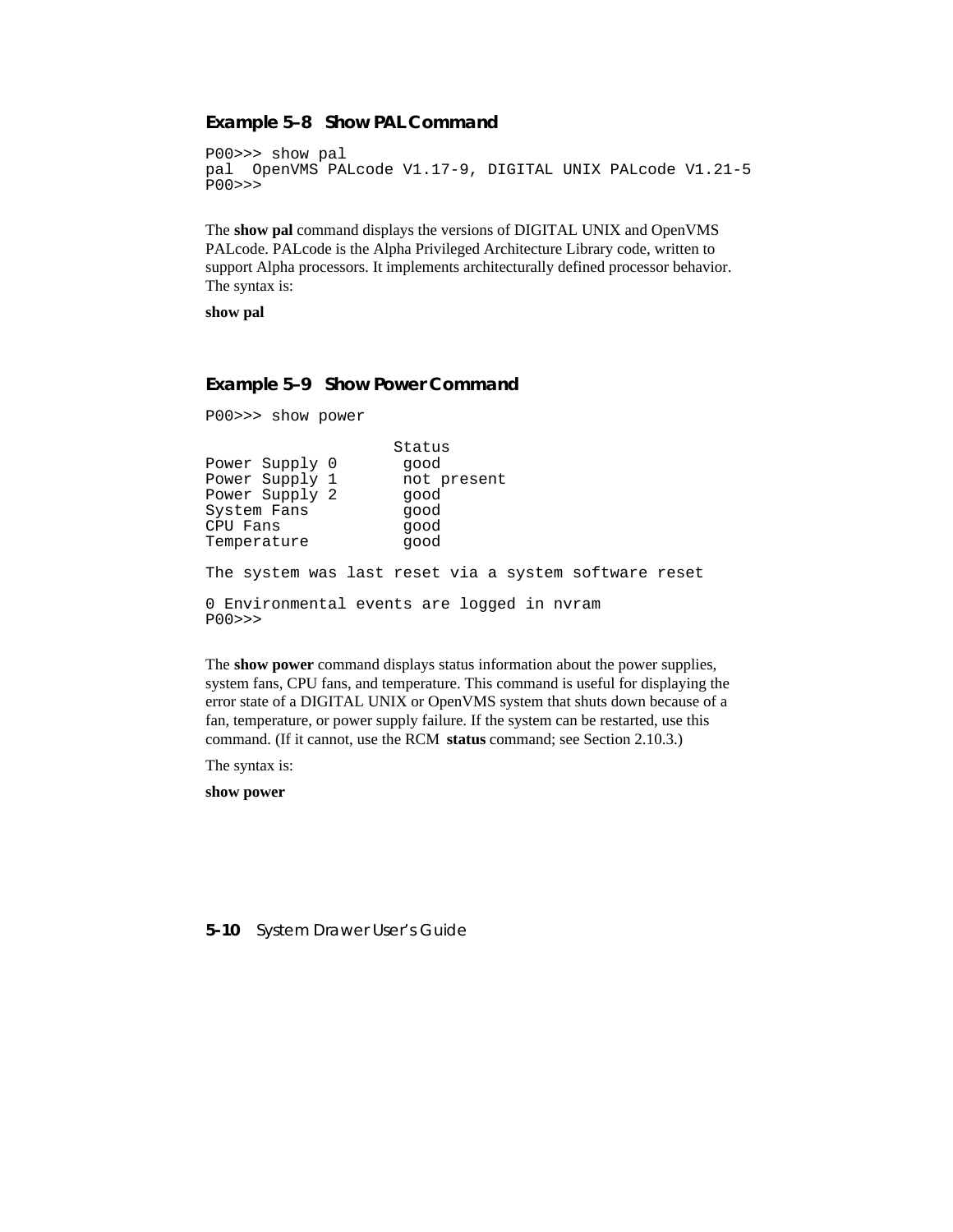# **Example 5–10 Show Version Command**

P00>>> show version version V3.0-10 20-NOV-1996 13:59:28 P00>>>

The **show version** command displays the version of the SRM console program that is installed on the system. The syntax is:

**show version**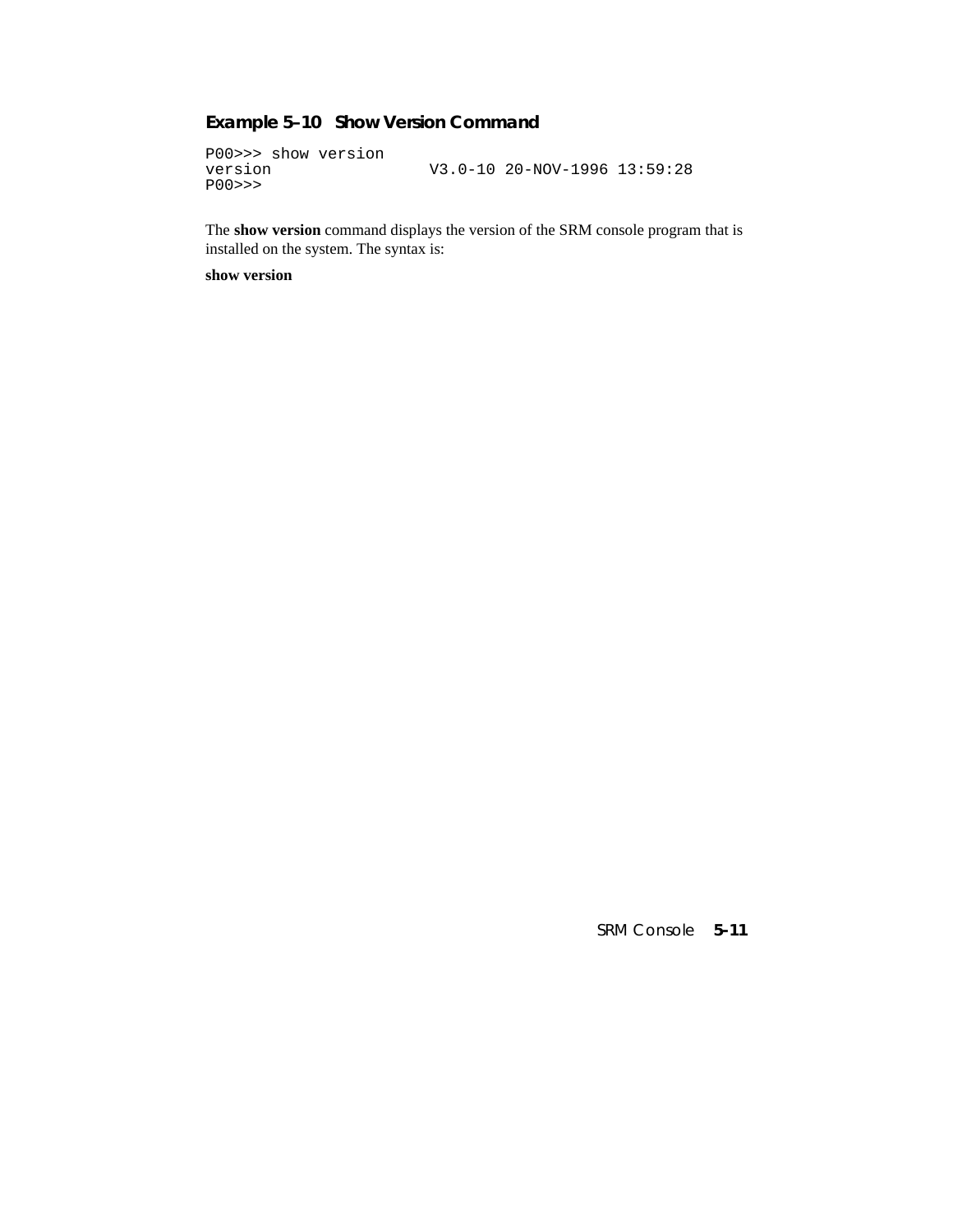**The boot command is used to boot the operating system.**

#### **Example 5–11 Boot Command**

P00>>> boot dkb0 SROM V2.0 on cpu0 SROM V2.0 on cpu1 XSROM V3.0 on cpu1 XSROM V3.0 on cpu0 BCache testing complete on cpu1 BCache testing complete on cpu0 mem\_pair0 - 128 MB 20..20..21..21..23.. please wait 3 seconds for T24 to complete 24..24.. Memory testing complete on cpu1 Memory testing complete on cpu0 starting console on CPU 0 sizing memory 0 128 MB SYNC starting console on CPU 1 probing IOD1 hose 1 bus 0 slot 1 - NCR 53C810 probing IOD0 hose 0 bus 0 slot 1 - PCEB probing EISA Bridge, bus 1 bus 0 slot 2 - S3 Trio64/Trio32 bus 0 slot 3 - DECchip 21040-AA bus 0 slot 5 - NCR 53C810 probing IOD3 hose 3 probing IOD2 hose 2 bus 0 slot 2 - PCI-PCI Bridge probing PCI-PCI Bridge, bus 2 bus 2 slot 0 - ISP1020 configuring I/O adapters... ncr0, hose 1, bus 0, slot 1 floppy0, hose 0, bus 1, slot 0 tulip0, hose 0, bus 0, slot 3 ncr1, hose 0, bus 0, slot 5 isp0, hose 2, bus 2, slot 0

*Continued on next page*

**5-12** System Drawer User's Guide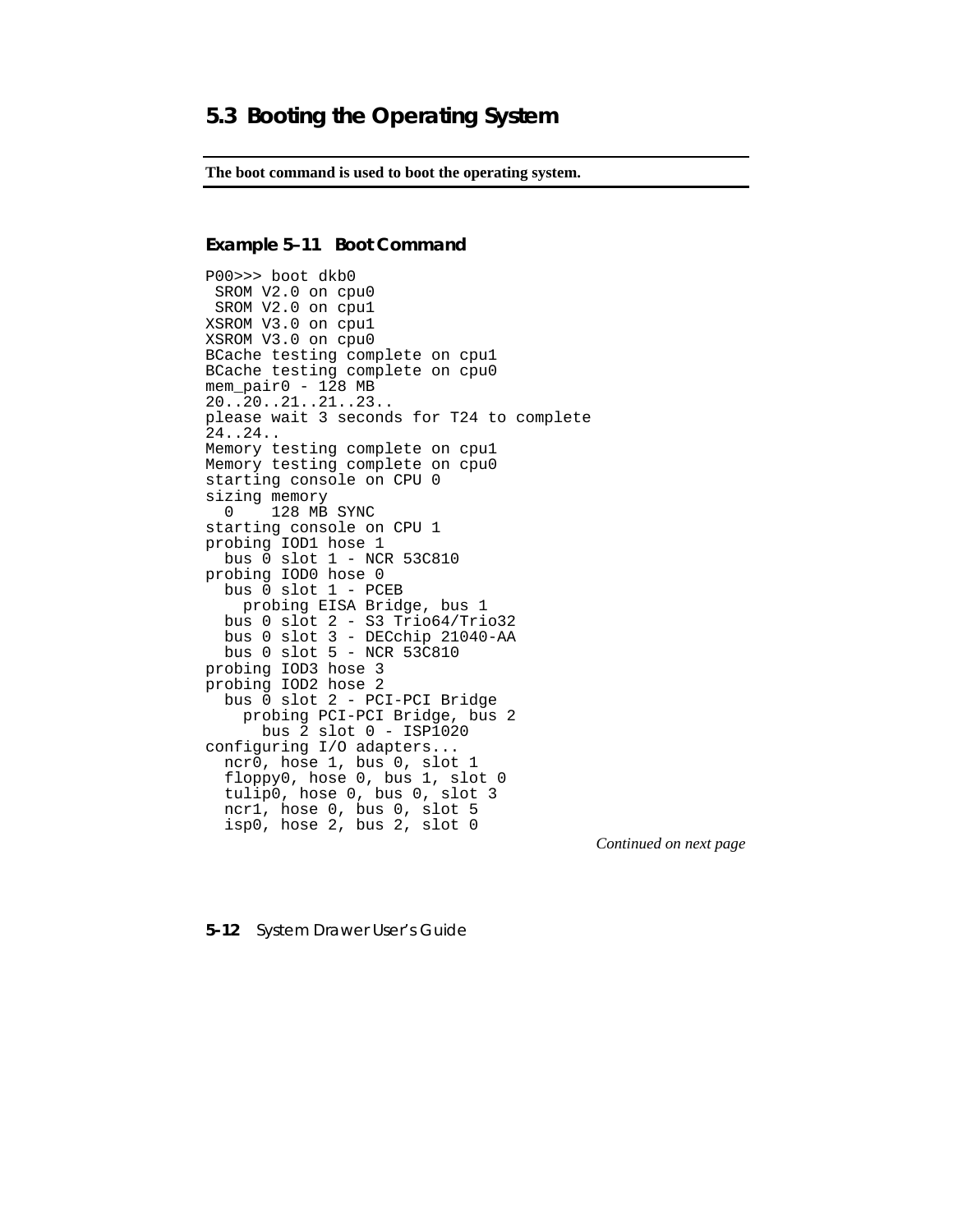# **Example 5–11 Boot Command (Continued)**

```
System temperature is 23 degrees C
AlphaServer 4000 Console V3.0-10, 19-NOV-1996 13:57:07
CPU 0 booting
(boot dkb0.0.0.2.1 -flags 0)
Building FRU table
.
.
.
setting affinity to the primary CPU
jumping to bootstrap code
     OpenVMS (TM) Alpha Operating System, Version 6.2-1H3
```
The **boot** command initializes the processor, loads a program image from the specified boot device, and transfers control to that image. The syntax is:

**boot [-file** *filename***] [-flags [***value***]] [-halt] [-protocols** *enet\_protocol***] [***boot\_dev***]**

| <b>-file</b> filename          | The boot file.                                                                                                                                                                                                                                                                                                                                                             |
|--------------------------------|----------------------------------------------------------------------------------------------------------------------------------------------------------------------------------------------------------------------------------------------------------------------------------------------------------------------------------------------------------------------------|
| <b>-flags</b> [ <i>value</i> ] | Specifies additional information to the loaded image or<br>operating system. In DIGITAL UNIX, specifies boot flags. In<br>OpenVMS, specifies system root number and boot flags. This<br>qualifier overrides the setting of the <b>boot_osflags</b> environment<br>variable. See the <b>boot_osflags</b> environment variable for a list of<br>settings and their meanings. |
| -halt                          | Forces the bootstrap operation to halt and invoke the console<br>program once the bootstrap image is loaded and page tables and<br>other data structures are set up. Console device drivers are not<br>shut down. Transfer control to the image by entering the<br>continue command.                                                                                       |
| -protocols<br>enet_protocol    | Either <b>mop</b> (default) or <b>bootp</b> . This qualifier overrides the<br>setting of the ew*0_protocols environment variable.                                                                                                                                                                                                                                          |
| boot_dev                       | A device path or list of devices from which the console program<br>attempts to boot, or a saved boot specification in the form of an<br>environment variable. This qualifier overrides the setting of the<br>bootdef_dev environment variable. Use the bootdef_dev<br>environment variable to define the default boot device string.                                       |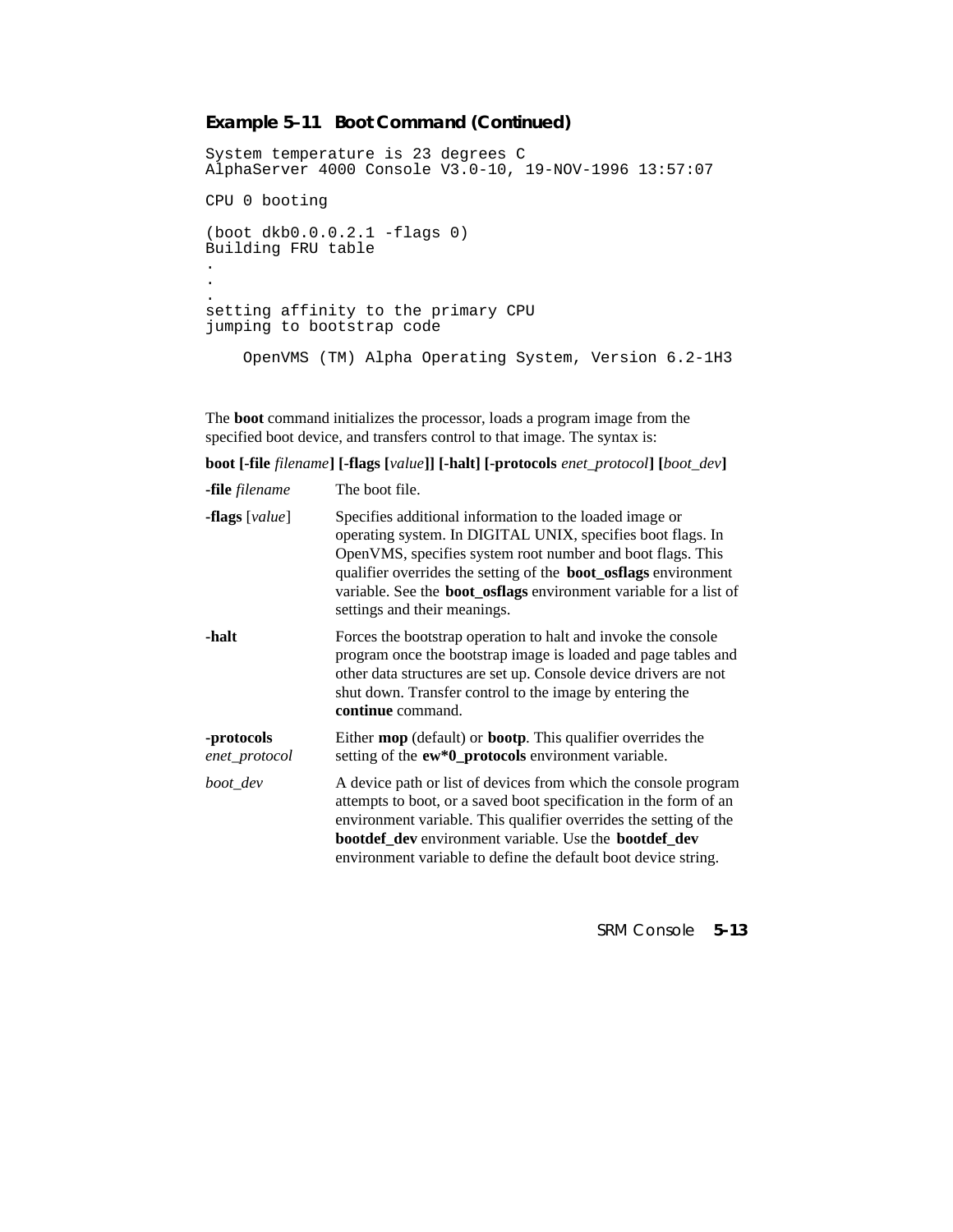# **5.4 Configuring the System**

### **5.4.1 Configuring DSSI**

**The set host command is used for system configuration when a DSSI device is in the system.**

#### **Example 5–12 Set Host Command**

```
P00>>> show device kfpsa0
   dud0.0.0.3.0 R2YQYA$DIA0 RF72
P00>>> set mode diag
P00>>> config kfpsa*
P00>>> set host -dup dud0
    starting DIRECT on pud0.0.0.3.0 (R2YQYA)
    Copyright (C) 1995 Digital Equipment Corporation
 PRFMON V1.0 D 2-NOV-1995 10:30:58
 DKCOPY V1.0 D 2-NOV-1995 10:30:58
 DRVEXR V2.0 D 2-NOV-1995 10:30:58
 DRVTST V2.0 D 2-NOV-1995 10:30:58
 HISTRY V1.0 D 2-NOV-1995 10:30:58
    DIRECT V1.0 D 2-NOV-1995 10:30:58
    ERASE V2.0 D 2-NOV-1995 10:30:58
    VERIFY V1.0 D 2-NOV-1995 10:30:58
 DKUTIL V1.0 D 2-NOV-1995 10:30:58
 PARAMS V2.0 D 2-NOV-1995 10:30:58
    Total of 10 programs.
    Task?
P00>>> set host -dup -task params dud0
    starting PARAMS on pud0.0.0.3.0 (R2YQYA)
    Copyright (C) 1995 Digital Equipment Corporation
    PARAMS> show allclass
   Parameter Current Default Type Radix
    --------- ------------- ------------ ------- ------
   ALLCLASS 0 0 Byte Dec B
    PARAMS> exit
    Exiting...
P00>>>
```
#### **5-14** System Drawer User's Guide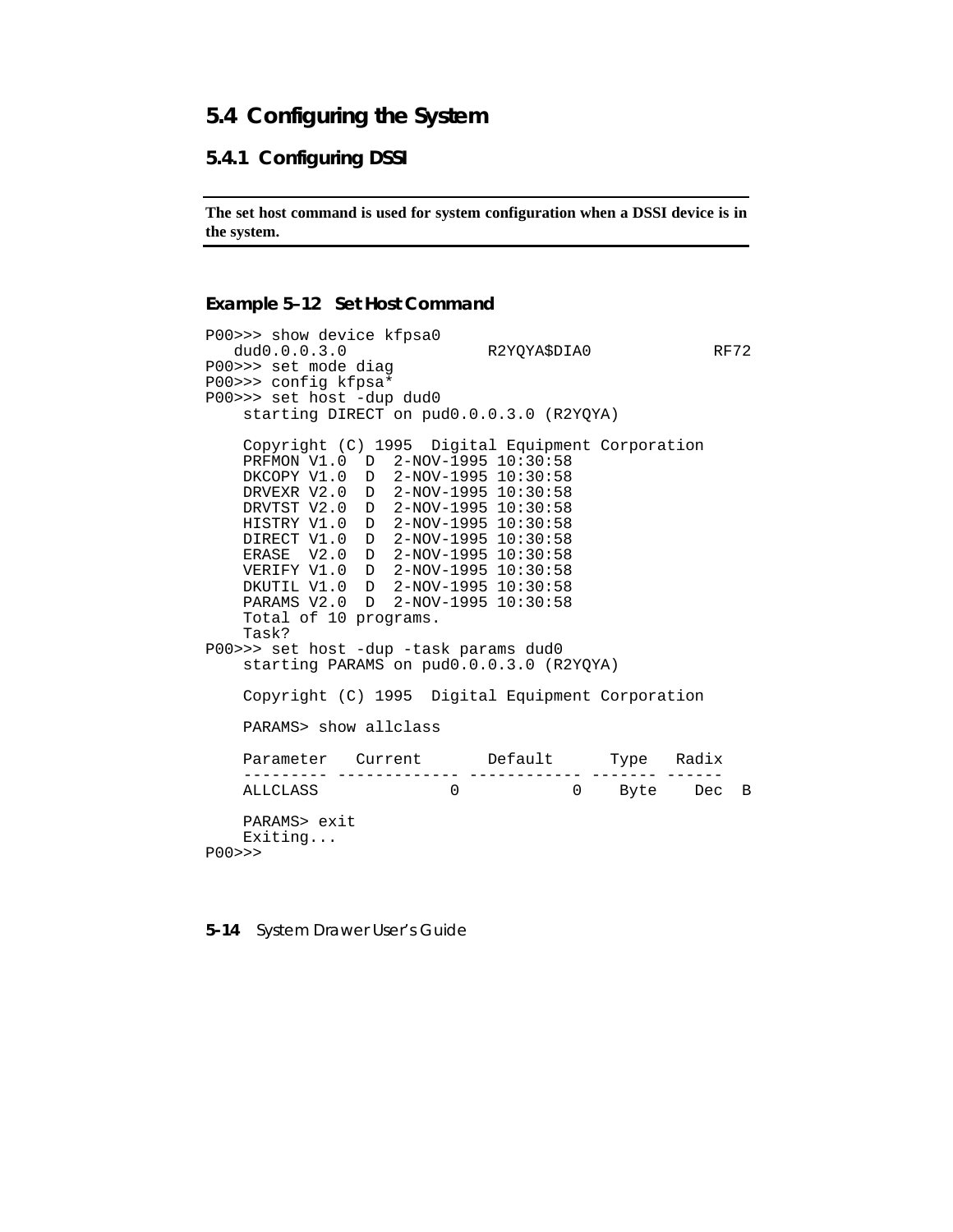The **set host** command connects the console program to another DUP server on an MSCP DSSI device. You can use the DUP protocol to examine and modify parameters of a DSSI device. The syntax is:

**set host -dup** [**-task** *task\_name*] *device*

| -dup                   | Connect to an MSCP DUP server. The DUP service may be used<br>to examine and modify parameters of a DSSI device. |
|------------------------|------------------------------------------------------------------------------------------------------------------|
| <b>-task</b> task name | Specifies the DUP utility to invoke. If <b>-task</b> is not specified, a<br>directory of utilities displays.     |
| device                 | The device to attach to the console program.                                                                     |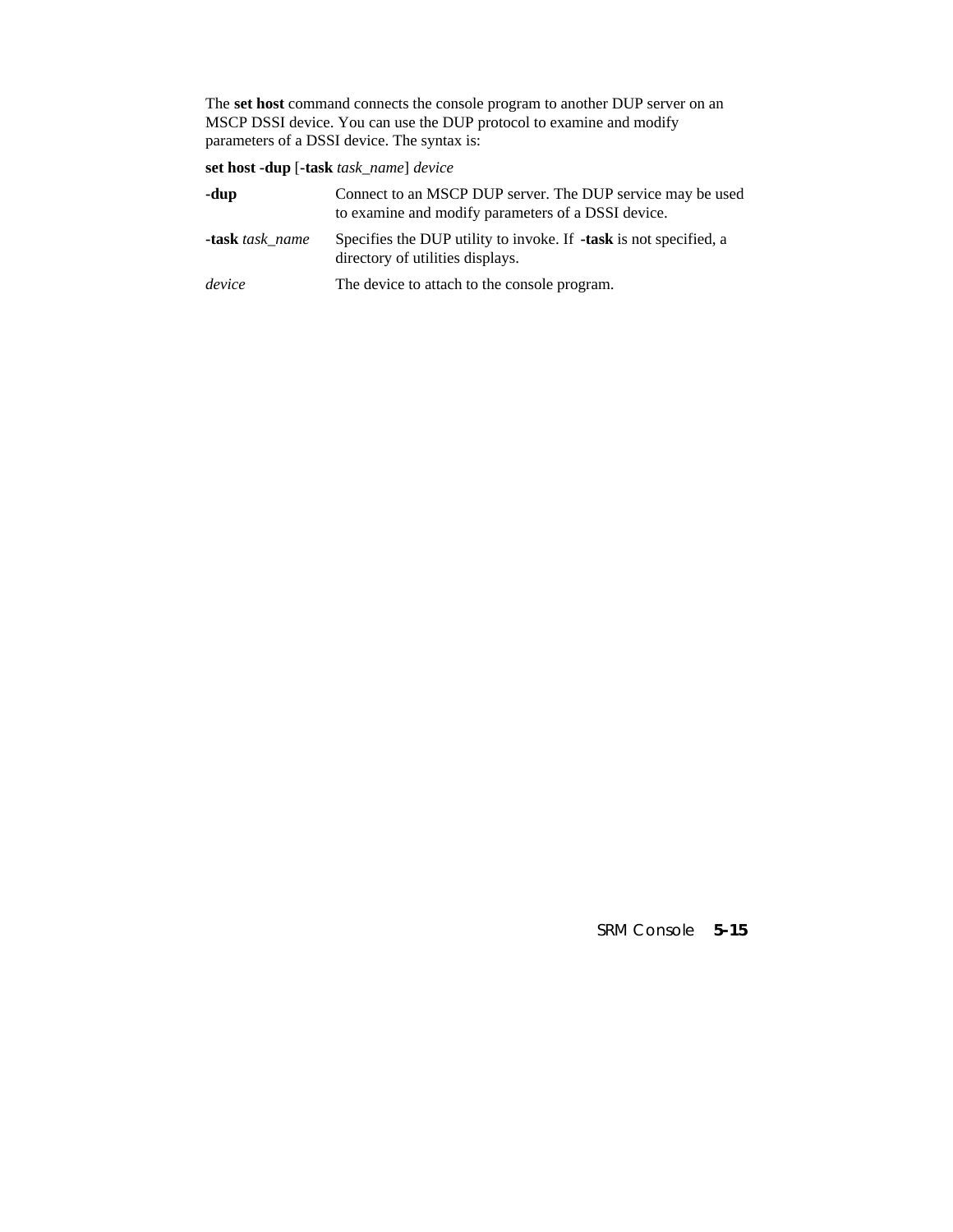#### **5.4.2 Configuring a PCI NVRAM Module**

**The prcache command is used for system configuration when a PCI NVRAM module is in the system. Used only with DIGITAL UNIX systems.**

#### **Example 5–13 Prcache Command**

```
P00>>> prcache -f
PCI NVRAM Disk Cache: passed
Size: 4MB
PCI Memory Address: 40000000
System ID: 12000000
State: - not valid
Battery Status: good (Charging)
Battery Disconnect Circuit Status: enabled
P00>>> prcache -z
This command will zero the PCI NVRAM Disk Cache
Do you really want to continue [Y/N] ? : y
clearing disk cache
P00>>>
```
The **prcache** command is used to check PCI NVRAM configuration information and battery status, to clear data from the NVRAM module, and to set the date of the next battery replacement. This command is used only with DIGITAL UNIX systems. The syntax is:

#### **prcache -{f,z,b}**

- **-f** Checks configuration information and battery status.
- **-z** Clears valid data; writes zeros to memory.
- **-b** Sets the date (month and year) for battery replacement.

#### **5-16** System Drawer User's Guide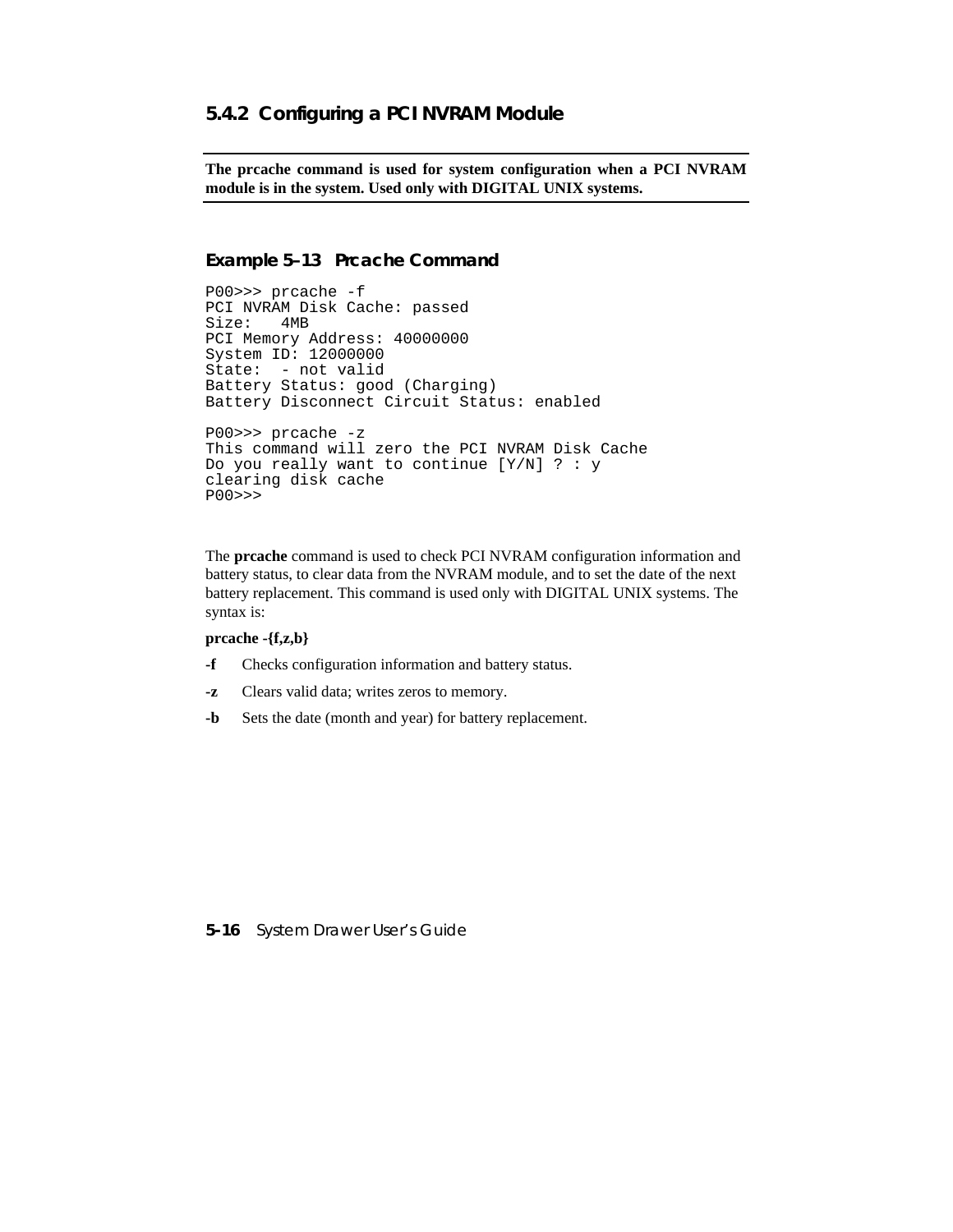# **5.4.3 Configuring EISA and RAID**

**EISA and RAID devices are configured from the AlphaBIOS console.**

# **Figure 5–1 Configuring EISA and RAID Devices**

| AlphaBIOS Setup                                                                                                                                                                                                                                                                   |  |
|-----------------------------------------------------------------------------------------------------------------------------------------------------------------------------------------------------------------------------------------------------------------------------------|--|
| Display System Configuration<br>Upgrade AlphaBIOS<br>Hard D<br>Run Maintenance Program<br>CMOS S<br>Instal<br>Utilit<br>Program Name: swxcrmgr.exe<br>About<br>Location:<br>A:<br>A:<br>ENTER=Execute<br>CD:<br>Disk 0, Partition 1<br>Disk 0, Partition 2<br>Disk 1, Partition 1 |  |
| PK-0747-96                                                                                                                                                                                                                                                                        |  |

Configure EISA and RAID devices from the AlphaBIOS console. Figure 5–1 shows the AlphaBIOS Setup screen, from which you run the configuration utilities. See Chapter 7 for more information about running utility programs.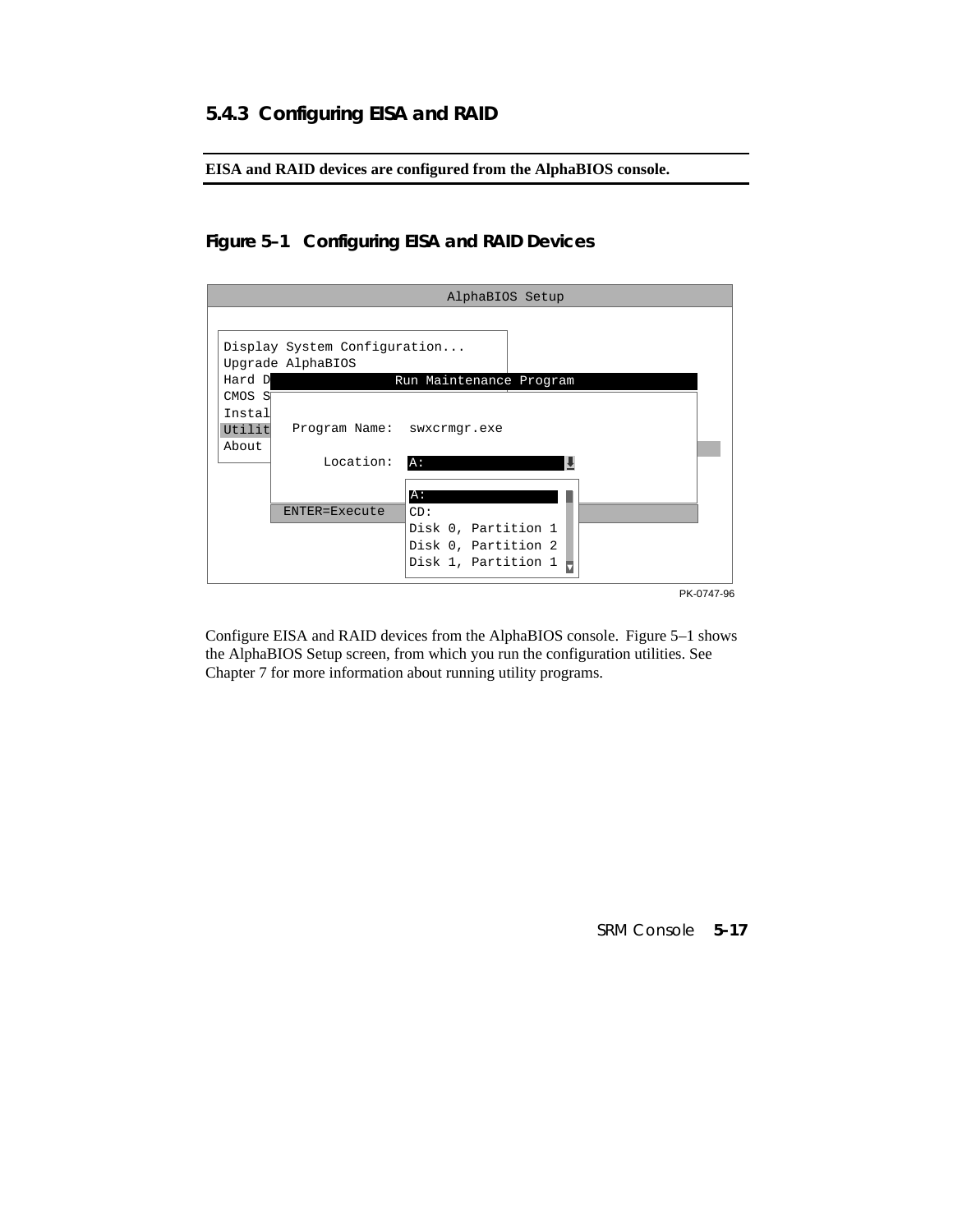### **5.5 Testing the System**

**The test command runs firmware diagnostics for components of the system drawer. This command is used to test Windows NT systems as well as DIGITAL UNIX and OpenVMS systems.**

#### **Example 5–14 Test Command**

P00>>>test Console is in diagnostic mode System test, runtime 1200 seconds Type ^C if you wish to abort testing once it has started Configuring adapters.. polling ncr0 (NCR 53C810) slot 1, bus 0 PCI, hose 1 SCSI Bus ID 7 dka500.5.0.1.1 DKa500 RRD45 1645  $dka500.5.0.1.1$ polling floppy0 (FLOPPY) PCEB - XBUS hose 0 dva0.0.0.1000.0 DVA0 dva0.0.0.1000.0 DVA0 RX23 polling ncr1 (NCR 53C810) slot 5, bus 0 PCI, hose 0 SCSI Bus ID 7 dkb0.0.0.5.0 DKb0 RX29B 0014<br>dkb400.4.0.5.0 DKb0 RZ29B 0014<br>dkb400.4.0.5.0 DKb400 RZ29B 0014 dkb400.4.0.5.0 DKb400 RZ29B 0014<br>polling isp0 (ISP1020) slot 0, bus 2 PCI, hose 2 SCSI Bus ID 7 polling isp0 (ISP1020) slot 0, bus 2 PCI, hose 2 SCSI<br>dkc0.0.0.2000.2 DKc0 RZ29B 0007 dkc0.0.0.2000.2 DKc0 RZ29B 0007<br>dkc100.1.0.2000.2 DKc100 RZ29B 0007 dkc100.1.0.2000.2 DKc100 RZ29B 0007 dkc200.2.0.2000.2 DKc200 RZ29B 0007 dkc300.3.0.2000.2 DKc300 RZ29B 0007 polling tulip0 (DECchip 21040-AA) slot 3, bus 0 PCI, hose 0<br>ewa0.0.0.3.0 08-00-2B-E5-C3-21  $08 - 00 - 2B - E5 - C3 - 21$ Testing Ethernet device(s) Testing VGA (alphanumeric mode only) Starting phase 1 background cache/memory tests, affinity to all CPUs.. Starting phase 1 processor/cache thrasher on CPU1.. Starting phase 1 processor/cache thrasher on CPU0.. Testing SCSI disks Testing floppy drive (dva0, read-only) ID Program Device Pass Hard/Soft Bytes Written Bytes Read -------- -------- ----------- ---- --------- ------------- ----------  $\begin{tabular}{cccccc} 0000197b & members & members & 3 & 0 & 0 & 325058560 & 325058560 \\ 000019b e & members & members & 212 & 0 & 0 & 221222528 & 221222528 \\ 000019b e & members & means & 142 & 0 & 0 & 147831168 & 147831168 \\ 00001a2 & e x e r_k id dk 500.5.0.1 & 0 & 0 & 0 & 0 & 14417931 \\ 00001a29 & e x e r_k id dk 00.0.$ 

*Continued on next page*

**5-18** System Drawer User's Guide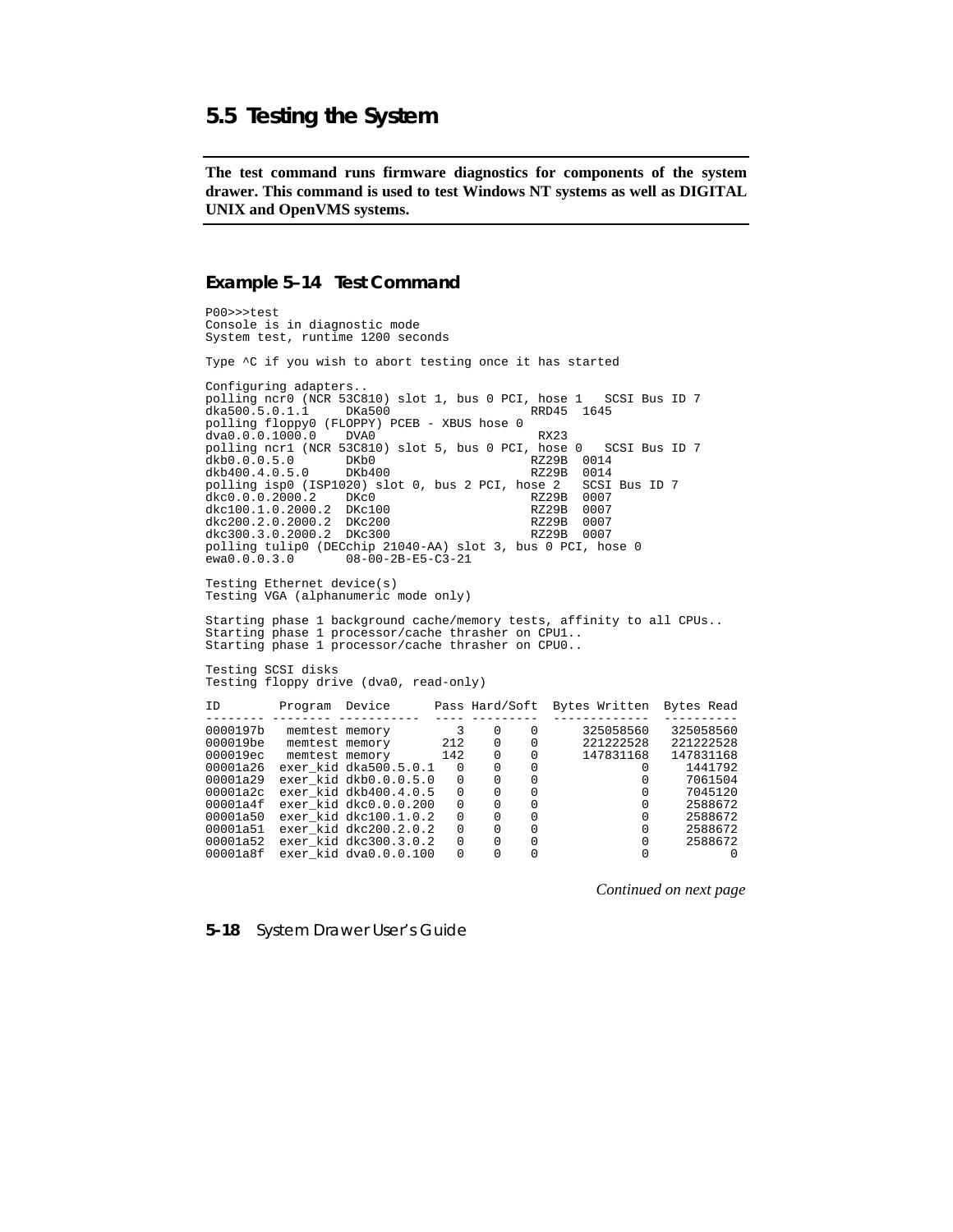#### **Example 5–14 Test Command (Continued)**

. . Shutting down phase 1 background cache/memory tests.. Starting phase 2 background cache/memory tests, affinity to all CPUs.. ID Program Device Pass Hard/Soft Bytes Written Bytes Read -------- -------- ----------- ---- --------- ------------- ---------- 000019be memtest memory 6371 0 0 6678613760 6678613760 000019ec memtest memory 4893 0 0 5129007616 5129007616 00001a26 exer\_kid dka500.5.0.1 0 0 0 0 48037888 00001a29 exer\_kid dkb0.0.0.5.0 0 0 0 0 245055488 00001a2c exer\_kid dkb400.4.0.5 0 0 0 0 245039104 00001a4f exer\_kid dkc0.0.0.200 0 0 0 0 91439104 00001a50 exer\_kid dkc100.1.0.2 0 0 0 0 91439104 00001a51 exer\_kid dkc200.2.0.2 0 0 0 0 91439104 00001a52 exer\_kid dkc300.3.0.2 0 0 0 0 91439104 00001a8f exer\_kid dva0.0.0.100 2 0 0 0 6594560 0000298c memtest memory 1 0 0 0 0 0000298e memtest memory 1 0 0 0 0 00002991 memtest memory 1 0 0 0 0 000029cd memtest memory 1 0 0 0 0 000029ec memtest memory 1 0 0 0 0 . . . Testing aborted. Shutting down tests. Please wait.. System test complete  $\overline{C}$ 

```
P00>>>
```
.

The **test** command runs console-based exercisers for devices in the system drawer.

Testing can be aborted by Ctrl/C.

*NOTE: If you are running the Microsoft Windows NT operating system, switch from AlphaBIOS to the SRM console in order to enter the test command. From the AlphaBIOS console, press in the Halt button (the LED on the button lights) and reset the system, or select DIGITAL UNIX (SRM) or OpenVMS (SRM) from the Advanced CMOS Setup screen and reset the system.*

The syntax is:

**test** [**-t** *time*] [**-q**] [*option*]

| $-t$ time | Specifies the run time in seconds. The default for system test is 1200<br>seconds (20 minutes).                                                                      |
|-----------|----------------------------------------------------------------------------------------------------------------------------------------------------------------------|
| -a        | Disables the display of status messages as exerciser processes are<br>started and stopped during testing. Sets the environment variable<br><b>d</b> verbose to zero. |
| option    | Either cpun, memn, or pcin, where n is 0, 1, or $*$ . If nothing is<br>specified, the entire system is tested.                                                       |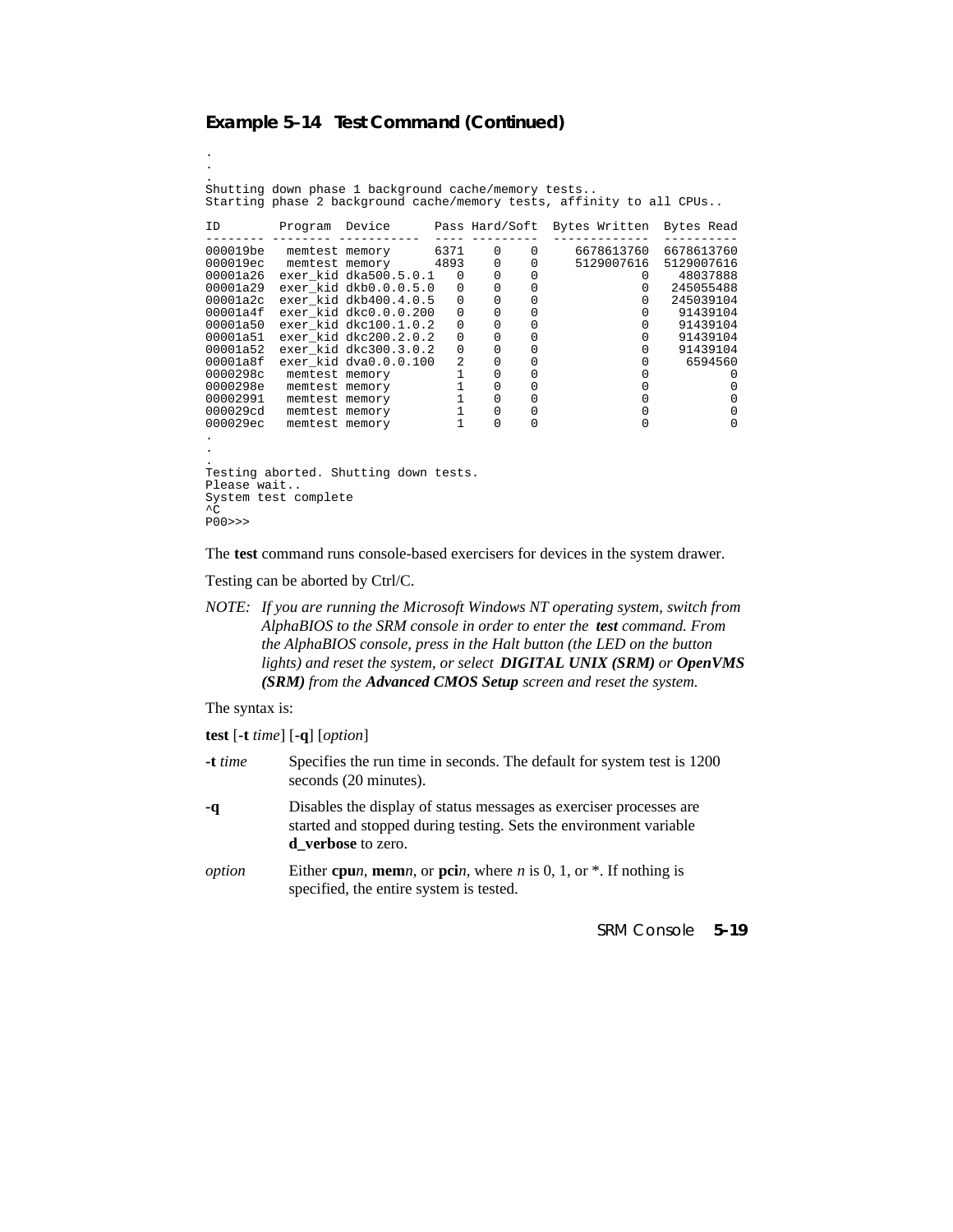# **5.6 Stopping and Starting CPUs**

**The start, halt, and continue commands are used to stop and start a program on the specified CPU.**

**Example 5–15 Start, Halt, and Continue Commands**

P00>>> start &p1 P00>>> halt 1 halted CPU 1 CPU 2 is not halted CPU 3 is not halted halt code = 1 operator initiated halt  $PC = ffffffff8007cc68$ 

continuing CPU 1

P00>>> continue &p1

**5-20** System Drawer User's Guide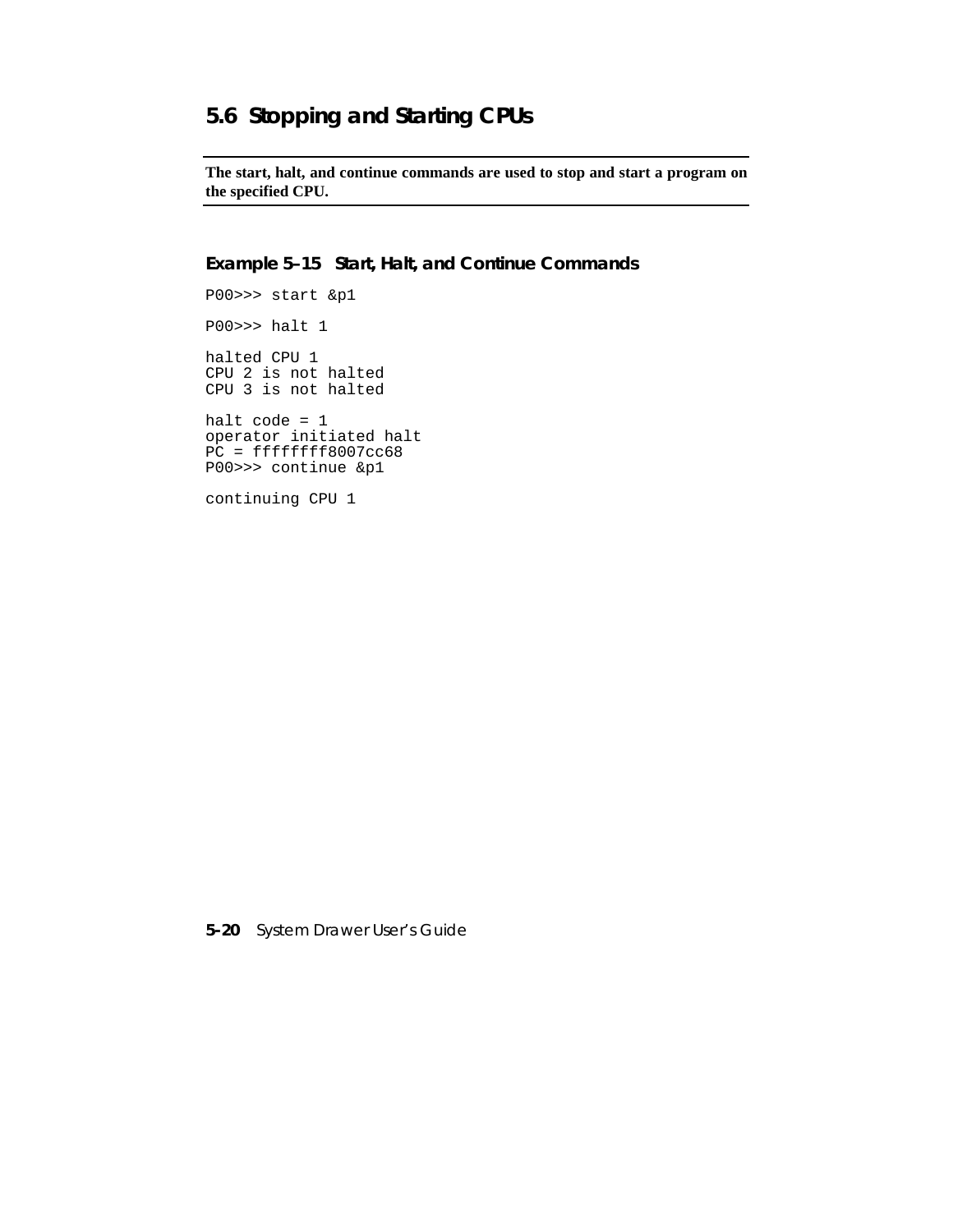#### **start**

The **start** command starts a program that was previously loaded on the processor specified. If none is specified, the program is started on the primary processor. The syntax is:

**start** [**&p***n*] [*address*]

**&p***n* Specifies the processor. *n* is 0 or 1.

*address* The starting address of the program.

#### **halt (or stop)**

The **halt** (or **stop**) command stops program execution on a secondary CPU that is still running a booted program. The syntax is:

**halt** (or **stop**) *processor\_number*

*processor\_number* is the logical CPU number displayed by the **show cpu** command.

#### **continue**

The **continue** command resumes program execution on the specified processor or on the primary processor if none is specified. The processor begins executing instructions at the address that is currently in the program counter (PC). The processor is not initialized.

The **continue** command is valid only if you have not disturbed the system state and if you halted the system by pressing the Halt button on the control panel or, for OpenVMS systems only, by entering Ctrl/P on the console terminal. The syntax is:

**continue** [**&p***n*] [*address*]

**&p***n* Specifies the processor. *n* is 0 or 1.

*address* The starting address of the program.

*NOTE: Some console commands, for example, boot, can alter the machine state so that program mode cannot be successfully resumed (unless you include -halt in the boot command). If program mode cannot be resumed, reboot the operating system.*

> *Other commands that alter machine state are lfu, show device, show network, test, and start.*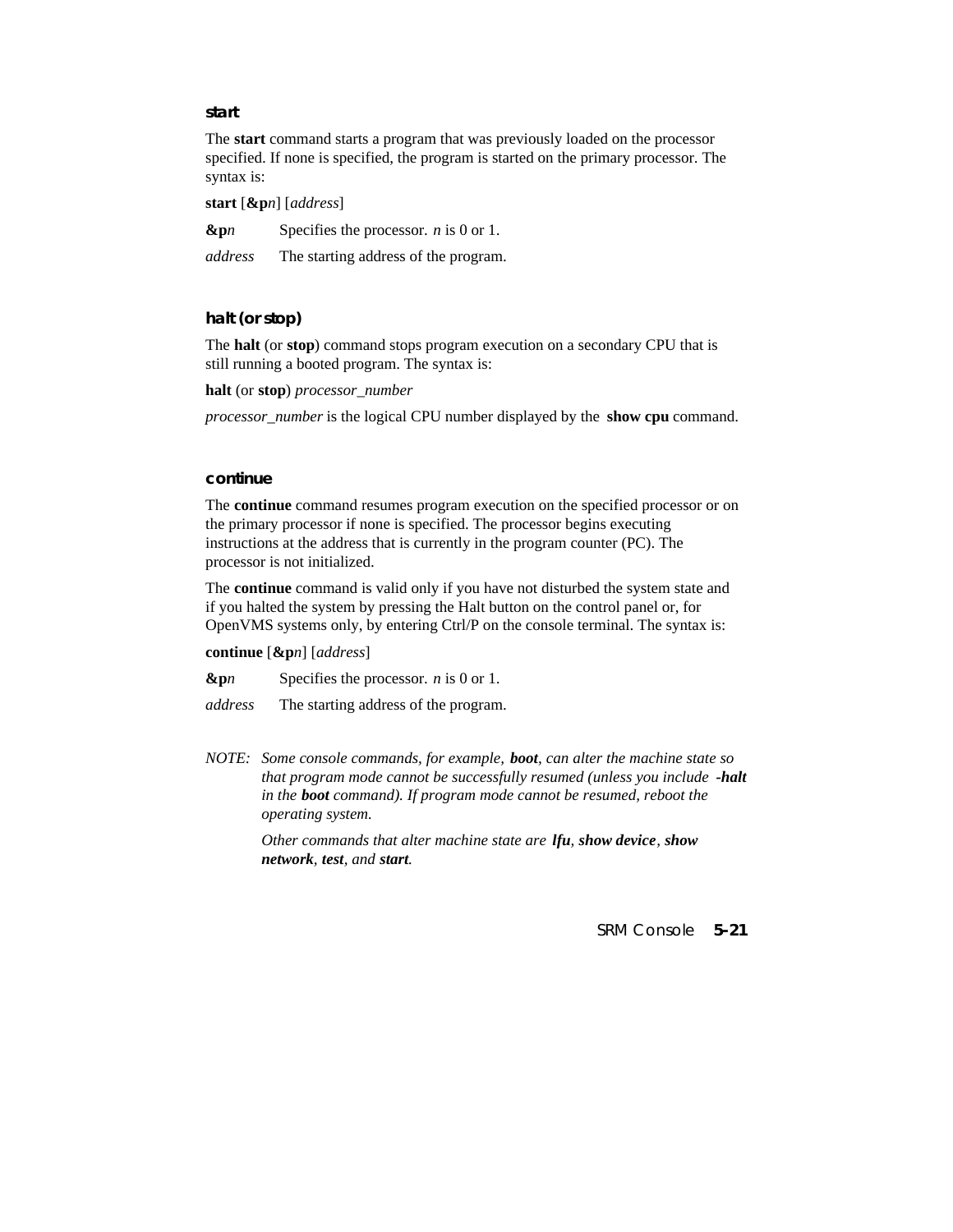# **5.7 Updating Firmware**

**The lfu command is used to update firmware from the SRM console prompt.**

#### **Example 5–16 Lfu Command**

P00>>> lfu

\*\*\*\*\* Loadable Firmware Update Utility \*\*\*\*\*

Select firmware load device (cda0, dva0, ewa0), or Press <return> to bypass loading and proceed to LFU: cda0

Please enter the name of the options firmware files list, or Press <return> to use the default filename [AS4X00FW]: AS4X00CP

Copying AS4X00CP from DKA500.5.0.1.1 . Copying [as4x00]RHREADME from DKA500.5.0.1.1 . Copying [as4x00]RHSRMROM from DKA500.5.0.1.1 ........................ Copying [as4x00]RHARCROM from DKA500.5.0.1.1 .............

---------------------------------------------------------------------

| Function | Description |
|----------|-------------|
|----------|-------------|

| Display             | Displays the system's configuration table.                             |
|---------------------|------------------------------------------------------------------------|
| Exit                | Done exit LFU (reset).                                                 |
| List                | Lists the device, revision, firmware name, and update<br>revision.     |
| Lfu                 | Restarts LFU.                                                          |
| Readme              | Lists important release information.                                   |
| Update              | Replaces current firmware with loadable data image.                    |
| Verify<br>? or Help | Compares loadable and hardware images.<br>Scrolls this function table. |
|                     |                                                                        |

UPD> list

| Device<br>Revision | Current Revision | Filename | Update    |
|--------------------|------------------|----------|-----------|
| AlphaBIOS          | $V5.12 - 2$      | arcrom   | $V6.40-1$ |
| srmflash           | $V1.0-9$         | srmrom   | $V2.0-3$  |

UPD> update \*

*Continued on next page*

**5-22** System Drawer User's Guide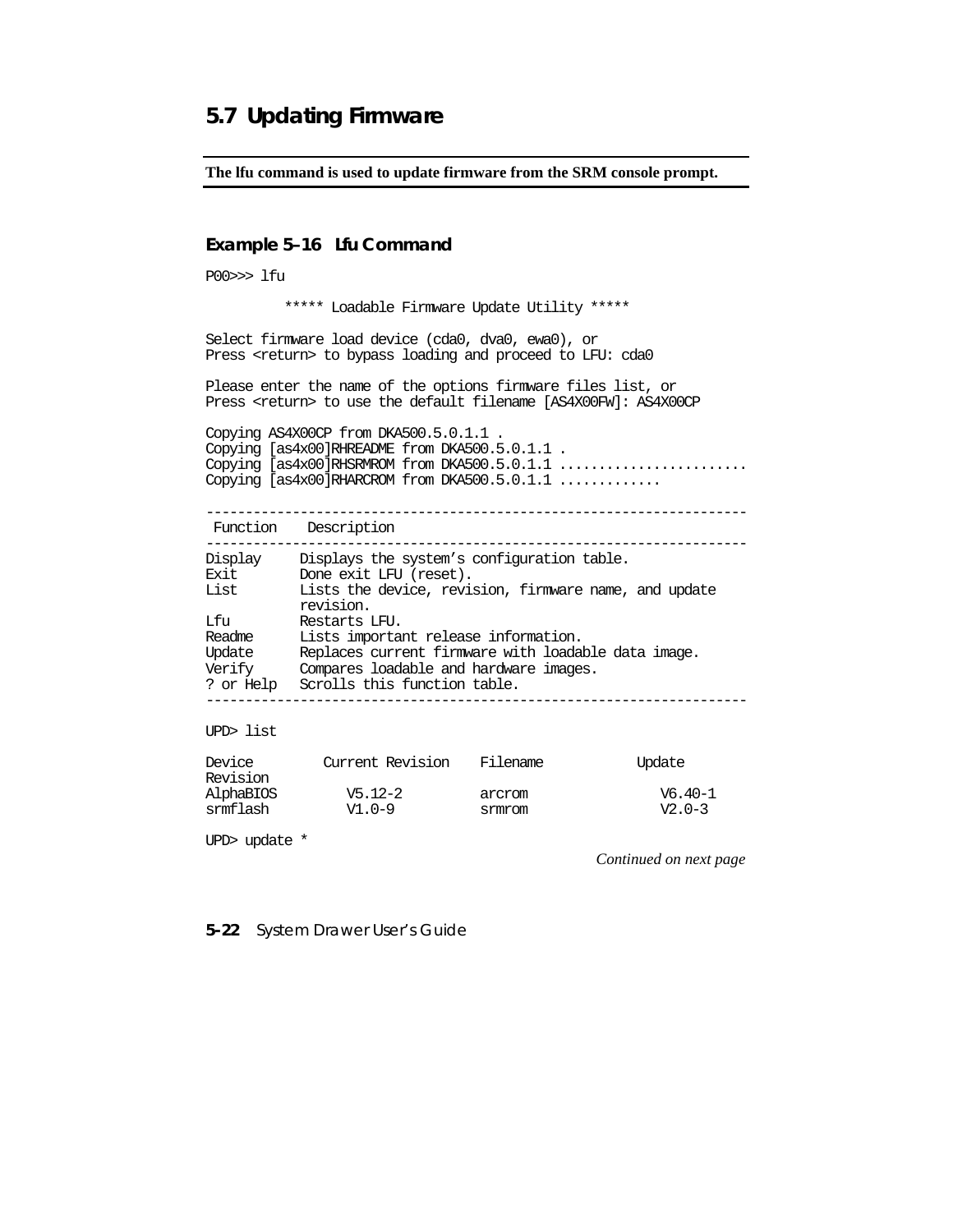#### **Example 5–16 Lfu Command (Continued)**

WARNING: updates may take several minutes to complete for each device. Confirm update on: AlphaBIOS  $[Y/(N)]$  y DO NOT ABORT!<br>AlphaBIOS Updating to V6.40-1... Updating to V6.40-1... Verifying V6.40-1... PASSED. Confirm update on: srmflash  $[Y/(N)]$  y DO NOT ABORT!<br>Fig. 1.1.0-3... Updating to V2.0-3... Updating to V2.0-3... Verifying V2.0-3... PASSED. UPD> exit

The **lfu** command starts the Loadable Firmware Update (LFU) Utility. The syntax is: **lfu**

*NOTE: If the system has been shut down from a booted program (most commonly, the operating system) or in some other way halted back to the SRM console, the system must be reset before running LFU.*

See Chapter 2 for more information about LFU.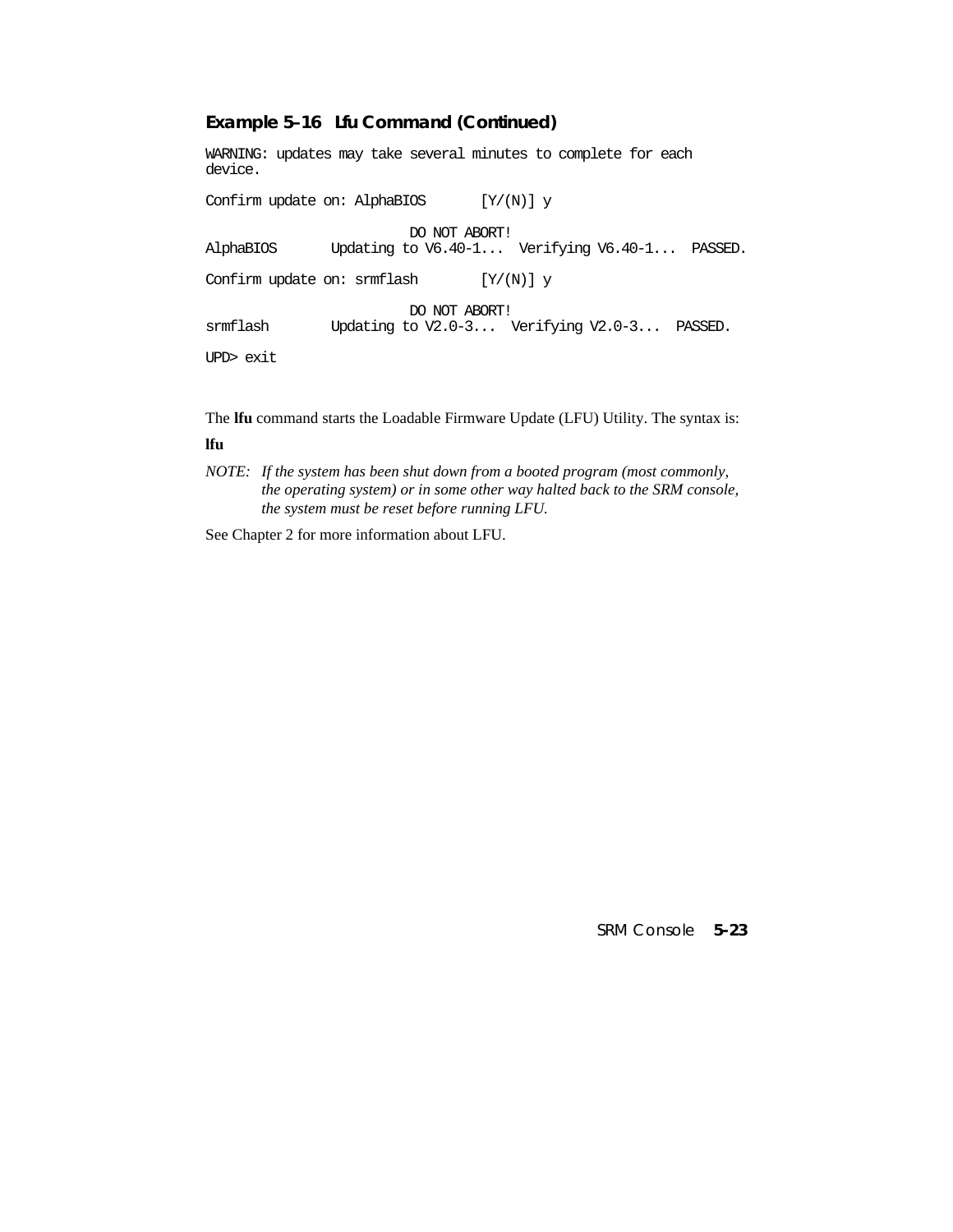# **5.8 Forcing a System Crash Dump**

**The crash command forces a crash dump to the selected device on DIGITAL UNIX and OpenVMS systems.**

#### **Example 5–17 Crash Command**

```
P00>>> crash
CPU 0 restarting
DUMP: 401408 blocks available for dumping.
DUMP: 38535 required for a partial dump.
DUMP: 0x805001 is the primary swap with 401407, start our
last 38534
    : of dump at 362873, going to end (real end is one
more, for header)
DUMP.prom: dev SCSI 1 3 0 4 400 0 0, block 131072
DUMP: Header to 0x805001 at 401407 (0x61fff)
DUMP.prom: dev SCSI 1 3 0 4 400 0 0, block 131072
DUMP: Dump to 0x805001: ..................: End 0x805001
DUMP.prom: dev SCSI 1 3 0 4 400 0 0, block 131072
DUMP: Header to 0x805001 at 401407 (0x61fff)
succeeded
halted CPU 0
halt code = 5
HALT instruction executed
PC = fffffc00004e2d64P00>>>
```
The **crash** command forces a crash dump at the operating system level (DIGITAL UNIX or OpenVMS). This command is used when an error has caused the system to hang and can be halted by the Halt button or the RCM **halt** command. This command restarts the operating system and forces a crash dump to the selected device.The syntax is:

#### **crash** *[device]*

*device* is the name of the device to which the crash dump is written.

#### **5-24** System Drawer User's Guide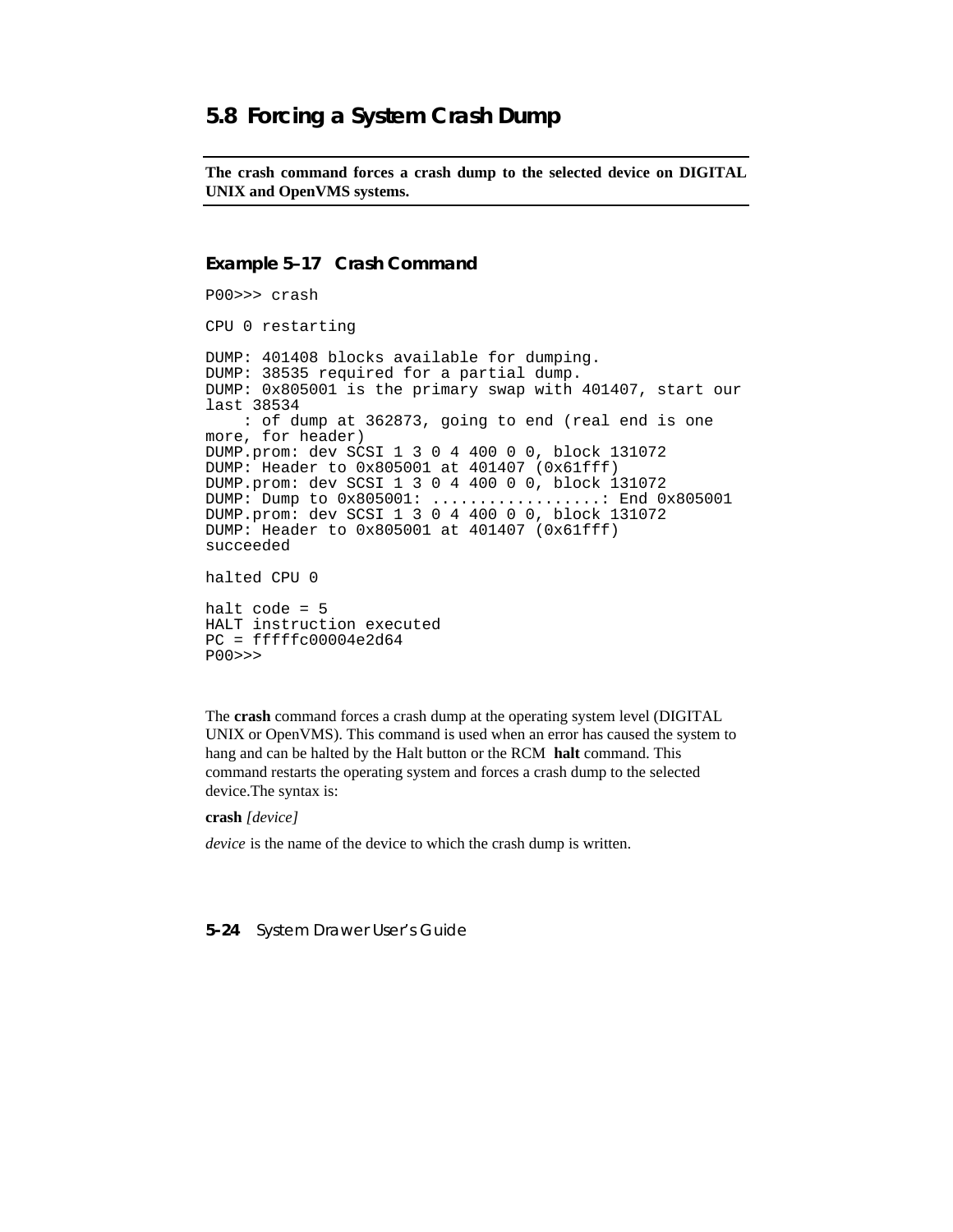# **5.9 Using Environment Variables**

**The set** *envar* **and show** *envar* **commands are used to set and view environment variables. The edit command can be used to create a user-defined nonvolatile environment variable.**

#### **Example 5–18 Set** *envar* **and Show** *envar* **commands**

```
P00>>> show console
                     graphics
P00>>> set console serial
P00>>> show console
console serial
P00>>>
```
Environment variables pass configuration information between the console and the operating system. Their settings determine how the system powers up, boots the operating system, and operates. Environment variables are set or changed with the **set** *envar* command and set to default values with the **set -default** *envar* command. Their values are viewed with the **show** *envar* command. User-defined nonvolatile environment variables are created with the **edit** command.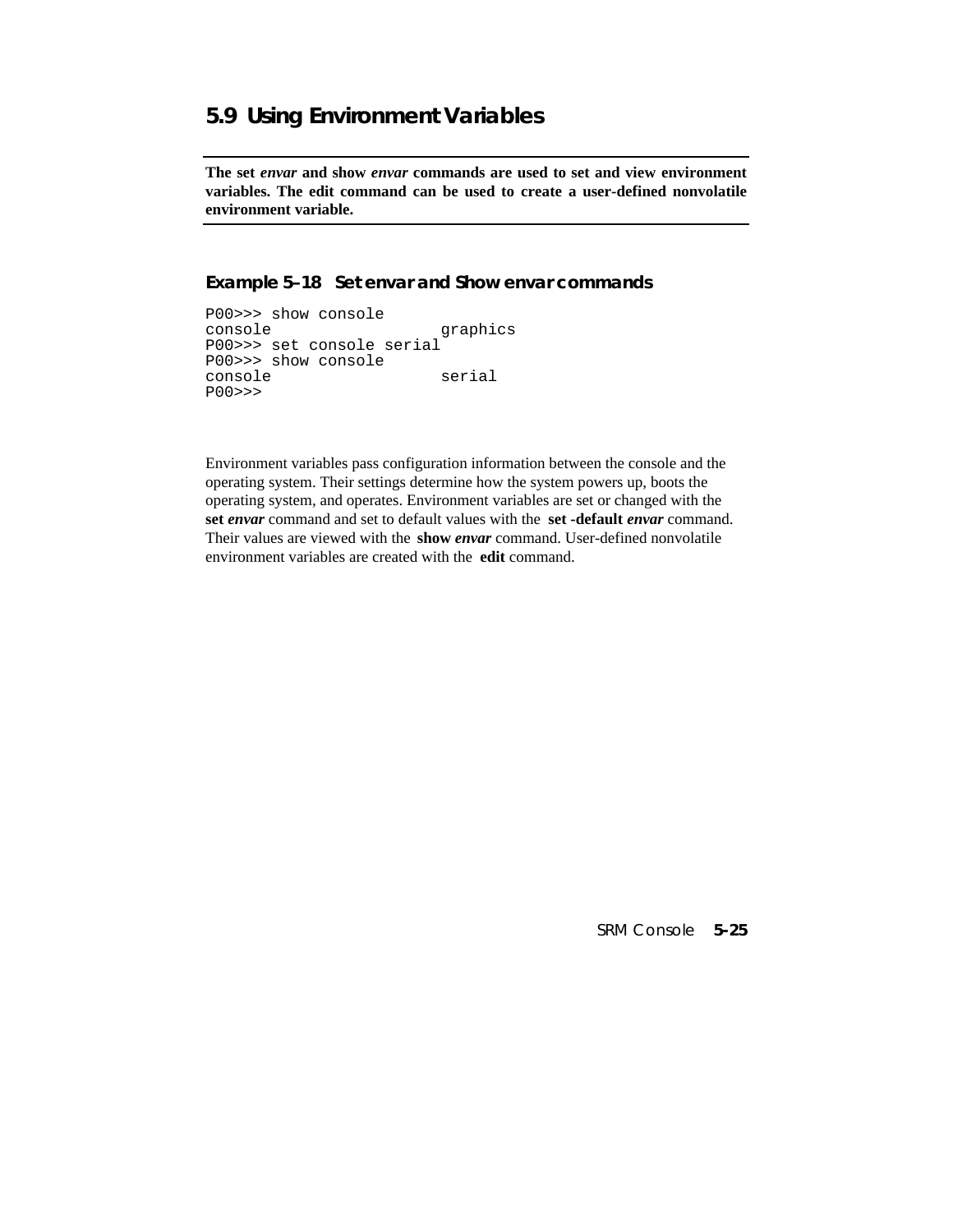#### **set** *envar*

The **set** command sets or modifies the value of an environment variable. It can also be used to create a new environment variable if the name used is unique. Environ ment variables are used to pass configuration information between the console and the operating system. The setting of these variables determines how the system powers up, boots the operating system, and operates. The syntax is:

**set** [**-default**] *envar value*

**-default** Restores an environment variable to its default setting.

*envar* The name of the environment variable to be modified.

*value* The new value of the environment variable.

Whenever you modify the value of any of the following environment variables, the new value takes effect only after you reset the system by pressing the Reset button or issuing the **initialize** command:

**console kbd\_hardware\_type language ocp\_text os\_type**

#### **show** *envar*

The **show** *envar* command displays the current value (or setting) of an environment variable. The syntax is:

#### **show** *envar*

*envar* The name of the environment variable to be displayed. The wildcard \* displays all environment variables.

**5-26** System Drawer User's Guide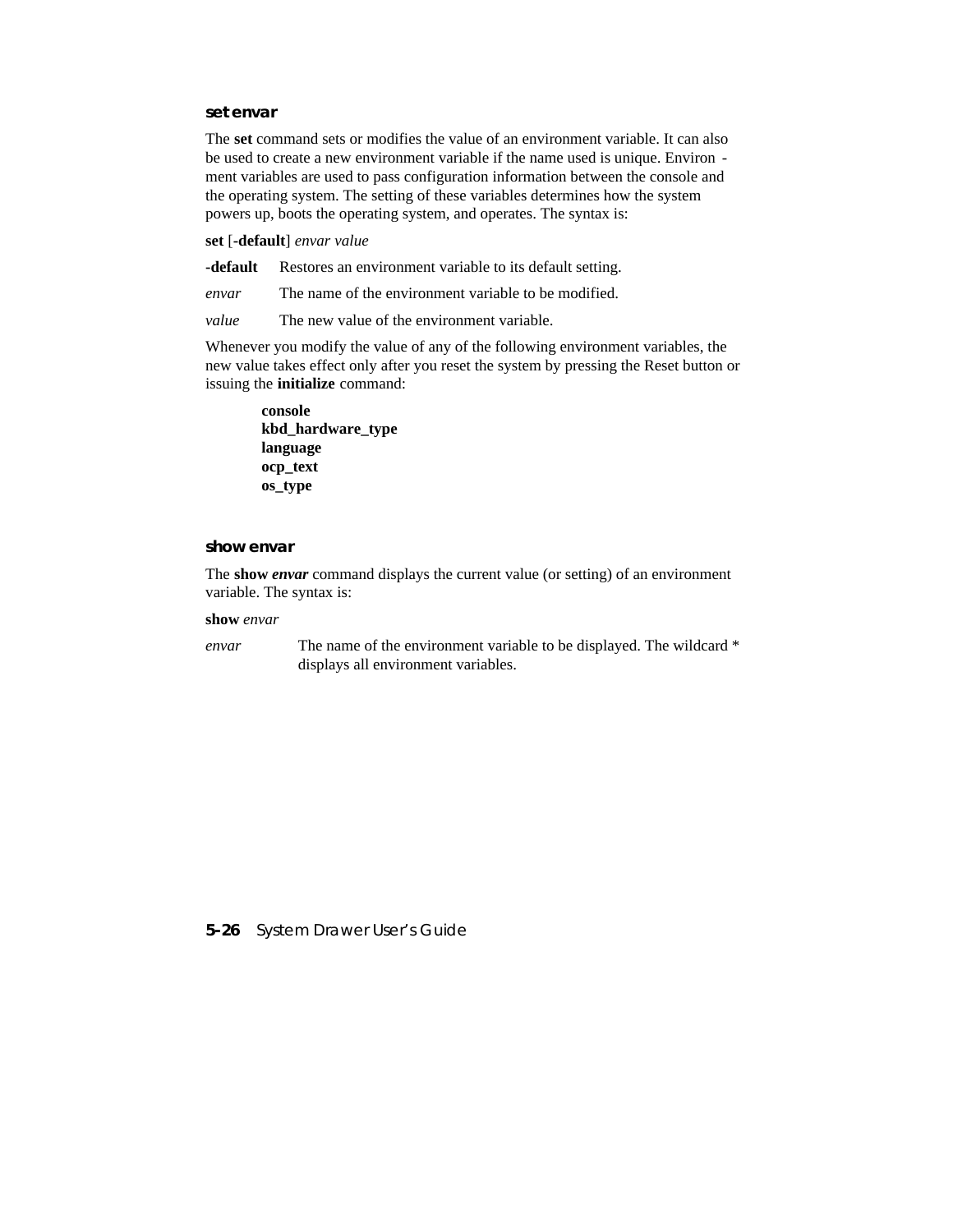#### **Example 5–19 Edit Command**

```
P00>>> edit nvram
editing 'nvram'
0 bytes read in
*10 set mopv3_boot 1
*exit
17 bytes written out to nvram
P00>>>
```
The **edit** command invokes a console editor that behaves much like the line editor for BASIC. Used to add, insert, or delete lines in a RAM file or the "nvram" powerup script or to create a new environment variable.

In Example 5–19 the nvram script is edited so that an environment variable called "mop3 boot" is created and set to 1 on each power-up. By default, MOP boots send four MOP V4 requests before defaulting to MOP V3. This user-created environment variable forces the SRM console to bypass MOP V4 requests. This speeds up MOP booting on networks with MOP V3 software.

The syntax is:

**edit** *file*

*file* is the name of the file to be edited.

The editing commands are:

| help     | Displays the brief help file.                                                                                                                                                                          |
|----------|--------------------------------------------------------------------------------------------------------------------------------------------------------------------------------------------------------|
| list     | Lists the current file prefixed with line numbers.                                                                                                                                                     |
| renumber | Renumbers the lines of the file in increments of 10.                                                                                                                                                   |
| exit     | Leaves the editor and closes the file, saving all changes.                                                                                                                                             |
| quit     | Leaves the editor and closes the file without saving changes.                                                                                                                                          |
| nn       | Deletes line number nn.                                                                                                                                                                                |
| nn text  | Adds or overwrites line number nn with text.                                                                                                                                                           |
|          | NOTE: It is possible to disable the system by editing the nyram script. For example,<br>the district of the common of the bigged of the context of the control of the control of the control of the co |

*including the command initialize in the script will put the system into an endless loop.*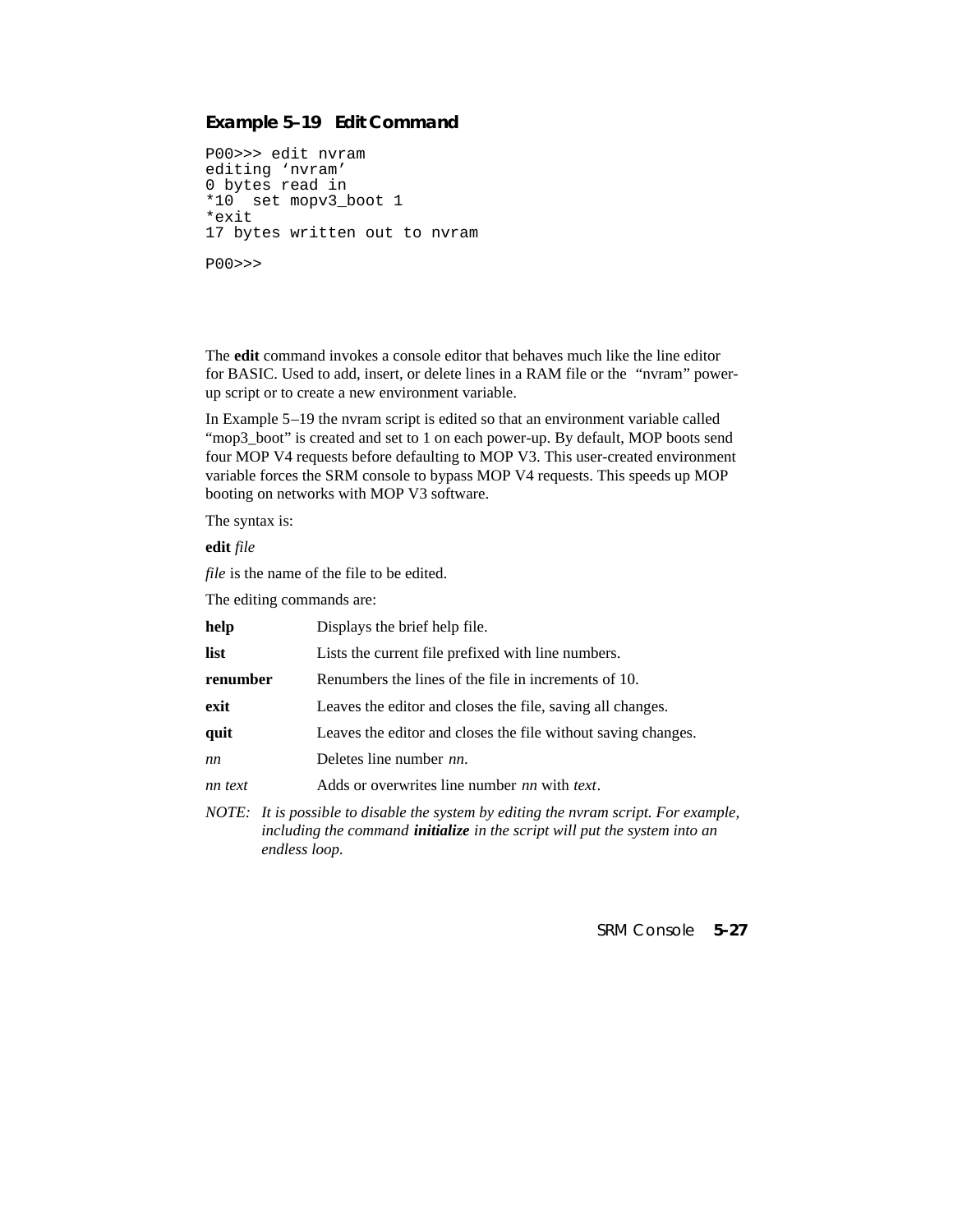**The deposit command stores data in a specified location. The examine command displays the contents of a memory location, a register, or a device.**

#### **Example 5–20 Deposit Command**

|                 |                                         | $P00 \rightarrow \rightarrow$ dep -b -n lff pmem:0 0 # Clear first 512 bytes of<br># physical memory. |
|-----------------|-----------------------------------------|-------------------------------------------------------------------------------------------------------|
|                 | $P00 \gg 0$ d -1 -n 3 vmem:1234 5       | # Deposit 5 into four<br># lonqwords starting at<br># virtual memory address<br># 1234.               |
|                 | $P00 \rightarrow > d - n 8 r0$ ffffffff | # Load GPRs R0 through R8<br>$# with -1.$                                                             |
|                 | P00>>> $d -1 -n 10 -s 200$ pmem:0 8     | # Deposit 8 in the first<br># longword of the first 17<br># pages in physical memory.                 |
|                 | $P00 >> d - 1$ pmem: 0 0                | # Deposit 0 to physical<br># memory address 0.                                                        |
| $PO0 >> d + ff$ |                                         | # Deposit FF to physical<br># memory address 4.                                                       |
|                 | P00>>> d scbb 820000                    | # Deposit 820000 to SCBB.                                                                             |

### **Example 5–21 Examine Command**

| P00>>> examine pc                                   | # Examine the program<br># counter.                    |
|-----------------------------------------------------|--------------------------------------------------------|
| PC psr: 0 ( PC) 0000000000001170                    |                                                        |
| P00>>> examine sp<br>gpr: F0 (R30) 0000000000072A60 | # Examine the stack pointer.                           |
| $P00 >> e - n 6 r4$                                 | # Examine register R4 and<br># the next six registers. |

*Continued on next page*

**5-28** System Drawer User's Guide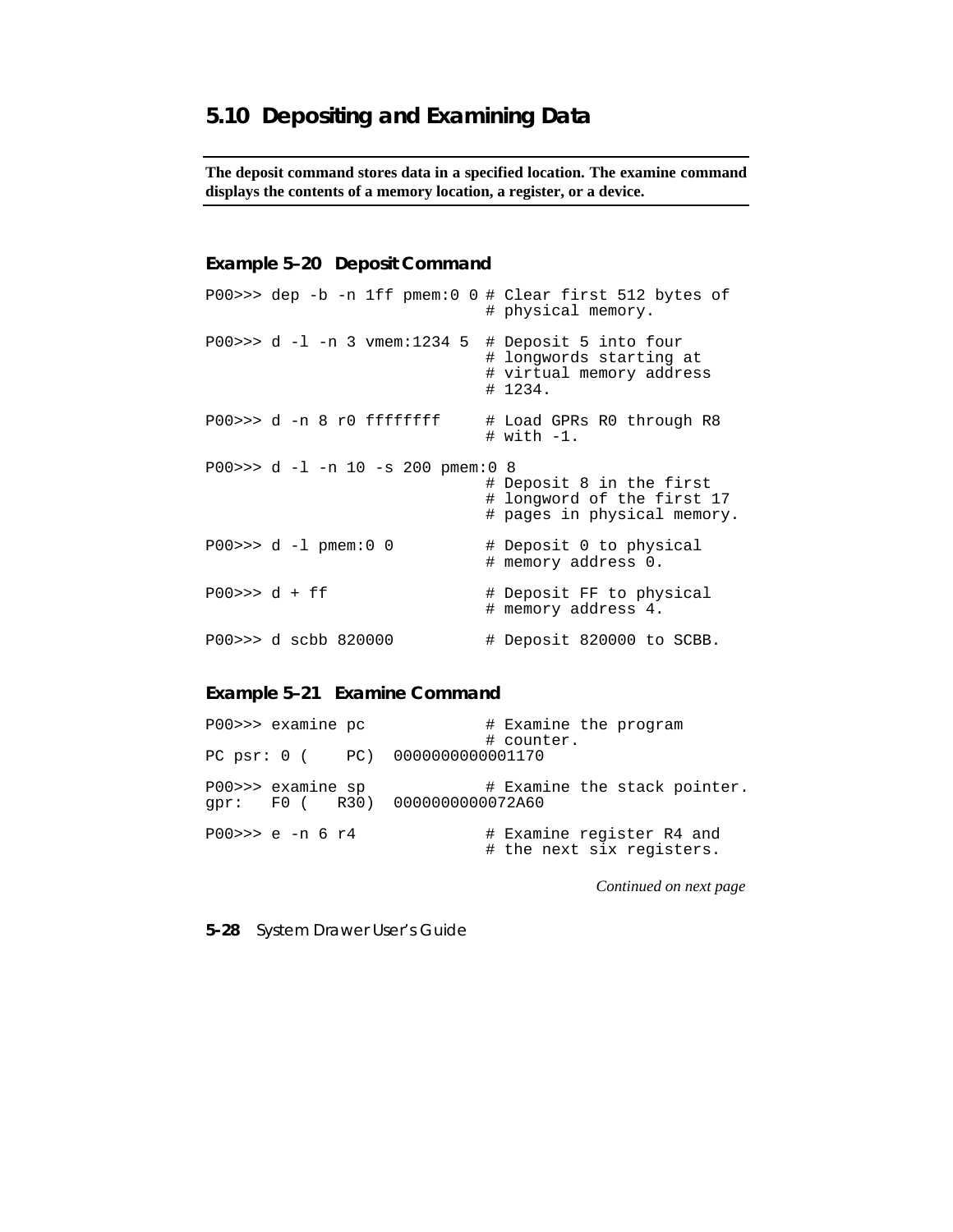#### **Example 5–21 Examine Command (Continued)**

| qrp: 20 ( |  | R4) 0000000000005000         |                            |  |
|-----------|--|------------------------------|----------------------------|--|
| grp: 28 ( |  | R5) 000000000FFFE000         |                            |  |
| qrp: 30 ( |  | R6) 00000003F8000C00         |                            |  |
| qrp: 38 ( |  | R7) 0000000053F761AE         |                            |  |
| qrp: 40 ( |  | R8) 0000010000000000         |                            |  |
| qrp: 48 ( |  | R9) 00000003F7800100         |                            |  |
| qrp: 50 ( |  | R10) 00000000000C7FFC        |                            |  |
|           |  |                              |                            |  |
|           |  | P00>>> examine pmem:400EC    | # Examine physical memory. |  |
|           |  | pmem: 400EC A49D0078A47D0070 |                            |  |
|           |  |                              |                            |  |

#### **deposit**

The **deposit** command stores data in the location specified. If no options are given with a **deposit** command, the system uses the options from the preceding **deposit** command.

If the specified value is too large to fit in the data size listed, the console ignores the command and issues an error response. If the data is smaller than the data size, the higher order bits are filled with zeros. The syntax is shown below.

#### **examine**

The **examine** command displays the contents of a memory location, a register, or a device.

If no options are given with an **examine** command, the system uses the options from the preceding **examine** command. If conflicting address space or data sizes are specified, the console ignores the command and issues an error.

For data lengths longer than a longword, each longword of data should be separated by a space.

The syntax for both commands is:

**deposit [-**{**b,w,l,q,o,h**}**] [-**{**n** *value***, s** *value*}**] [***space***:]** *address data*

**examine [-**{**b,w,l,q,o,h**}**] [-**{**n** *value*, **s** *value*}**] [***space***:]** *address*

| -b             | Defines data size as byte.     |
|----------------|--------------------------------|
| $-W$           | Defines data size as word.     |
| $-1$ (default) | Defines data size as longword. |

**-q** Defines data size as quadword.

SRM Console **5-29** *Continued on next page*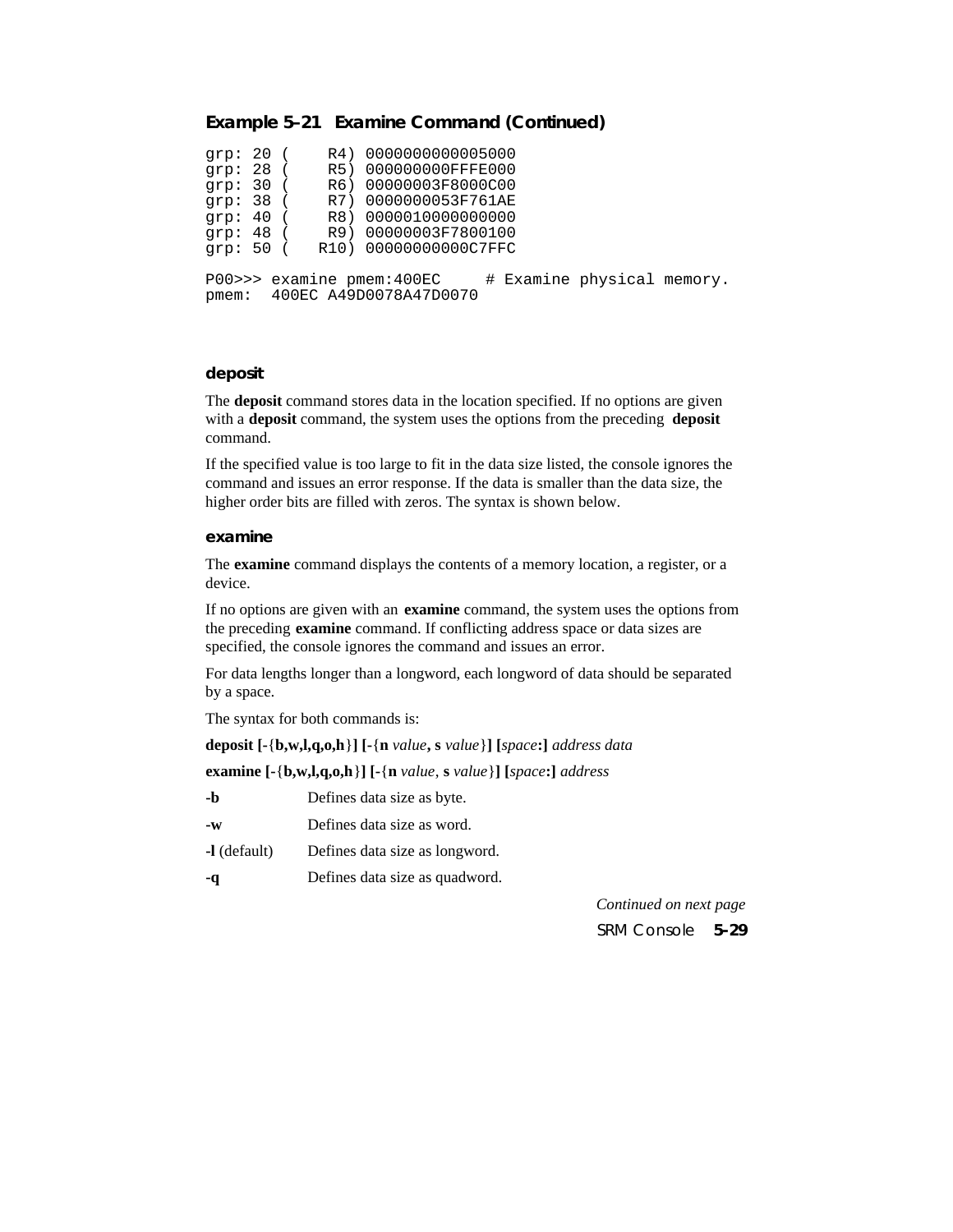| -0                  | Defines data size as octaword. |                                                            |  |  |
|---------------------|--------------------------------|------------------------------------------------------------|--|--|
| -h                  |                                | Defines data size as hexword.                              |  |  |
| -d                  |                                | Instruction decode (examine command only)                  |  |  |
| $\mathbf{-n}$ value |                                | The number of consecutive locations to modify.             |  |  |
| -s value            |                                | The address increment size. The default is the data size.  |  |  |
| space:              |                                | Device name (or address space) of the device to access.    |  |  |
| address             |                                | Offset within a device to which data is deposited. Can be: |  |  |
|                     | dev name                       | A device name.                                             |  |  |
|                     | fpr- <i>name</i>               | The floating-point register set; <i>name</i> is F0 to F31. |  |  |
|                     | $gpr$ - name                   | The general register set; <i>name</i> is R0 to R31.        |  |  |
|                     | $i$ pr- <i>name</i>            | The internal processor registers.                          |  |  |
|                     | pt-name                        | The PALtemp register set; name is PT0 to PT23.             |  |  |
|                     | pmem                           | Physical memory (default).                                 |  |  |
|                     | vmem                           | Virtual memory.                                            |  |  |
| data                | Data to be deposited.          |                                                            |  |  |

Symbolic forms can be used for the address. They are:

- **pc** The program counter. The address space is set to GPR.
- **+** The location immediately following the last location referenced in a **deposit** or **examine** command. For physical and virtual memory, the referenced location is the last location plus the size of the reference (1 for byte, 2 for word, 4 for longword). For other address spaces, the address is the last referenced address plus 1.
- **-** The location immediately preceding the last location referenced in a **deposit** or **examine** command. Memory and other address spaces are handled as above.
- **\*** The last location referenced in a **deposit** or **examine** command.
- **@** The location addressed by the last location referenced in a **deposit** or **examine** command.

#### **5-30** System Drawer User's Guide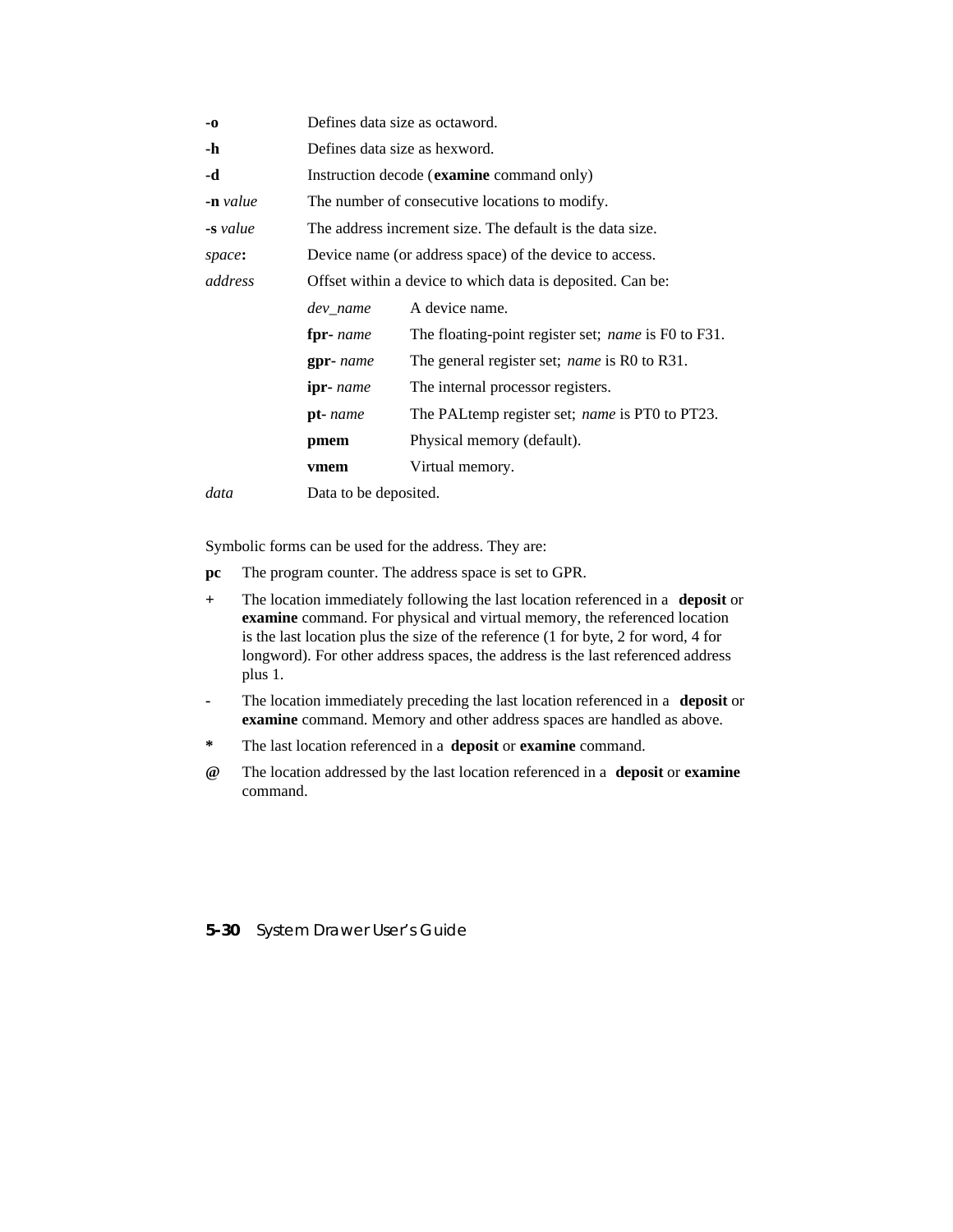# **5.11 Reading a File**

#### **The more command displays a file one screen at a time.**

## **Example 5–22 More Command**

| PO0>>>moreel |                                | #Display the contents of the<br>#SRM console's event log one<br># screen at a time. |  |
|--------------|--------------------------------|-------------------------------------------------------------------------------------|--|
|              | $P00 \gg \text{help} *   more$ | #Display the contents of online<br>#help one screen at a time.                      |  |

The **more** command is similar to that used in the MS-DOS and UNIX operating systems. It is useful for displaying output that scrolls too quickly to be viewed. For example, when you power up the system, the system startup messages scroll, and the messages are logged to an event log. When the P00>>> prompt displays, you can use the **more** command to display the contents of the event log file. The syntax is:

**more** [*file*...]

*file* is the name of the file to be displayed.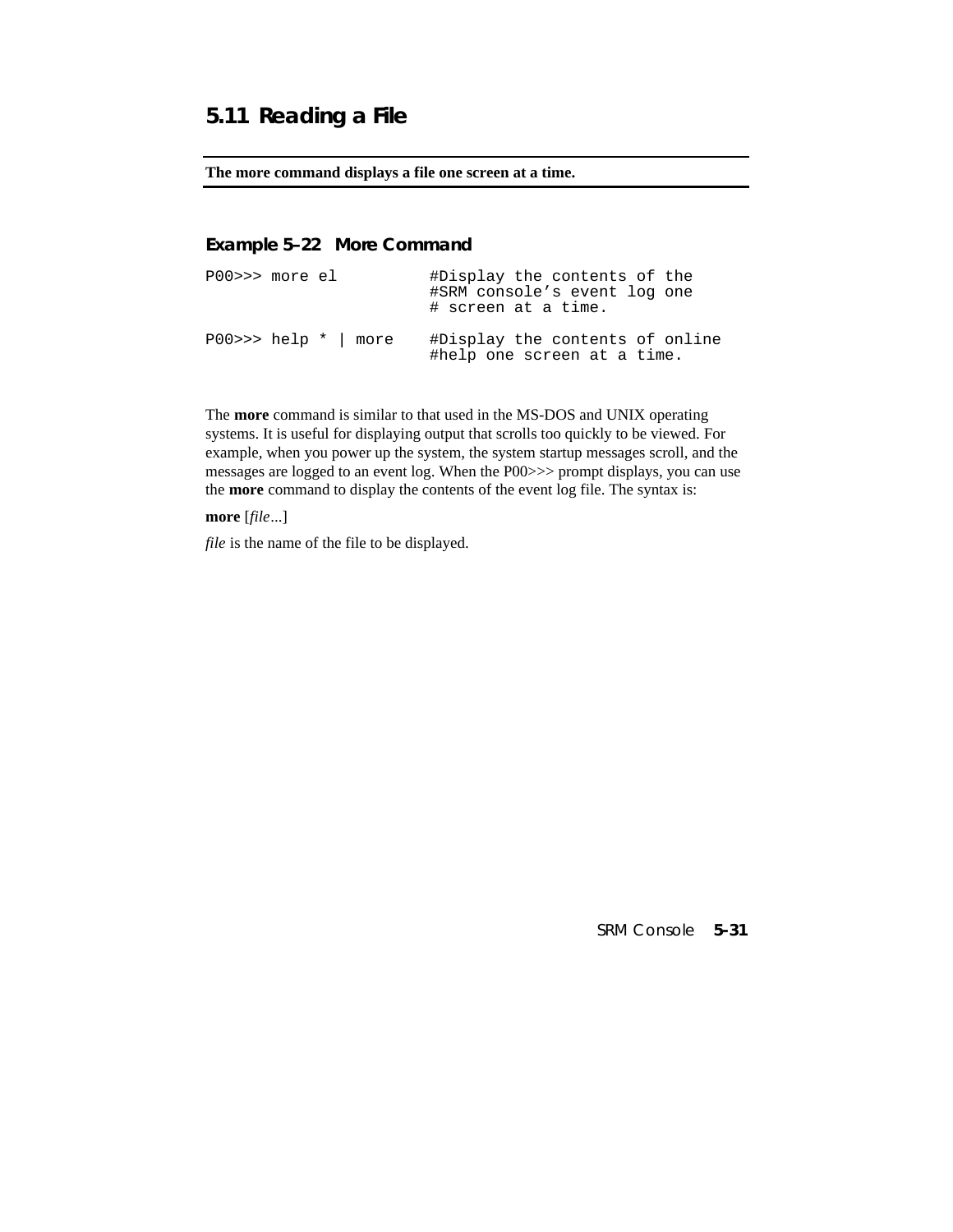### **5.12 Initializing the System**

**The initialize command resets the system and executes the power-up tests.**

```
Example 5–23 Initialize Command
```
P00>>> initialize Initializing… SROM V2.0 on cpu0 SROM V2.0 on cpu1 XSROM V3.0 on cpu1 XSROM V3.0 on cpu0 BCache testing complete on cpu1 BCache testing complete on cpu0 mem\_pair0 - 128 MB 20..20..21..21..23.. please wait 3 seconds for T24 to complete 24..24.. Memory testing complete on cpu1 Memory testing complete on cpu0 starting console on CPU 0 sizing memory 0 128 MB SYNC starting console on CPU 1 probing IOD1 hose 1 bus 0 slot 1 - NCR 53C810 probing IOD0 hose 0 bus 0 slot 1 - PCEB probing EISA Bridge, bus 1 bus 0 slot 2 - S3 Trio64/Trio32 bus 0 slot 3 - DECchip 21040-AA bus 0 slot 5 - NCR 53C810 probing IOD3 hose 3 probing IOD2 hose 2 bus 0 slot 2 - PCI-PCI Bridge probing PCI-PCI Bridge, bus 2 bus 2 slot 0 - ISP1020 configuring I/O adapters... ncr0, hose 1, bus 0, slot 1 floppy0, hose 0, bus 1, slot 0 tulip0, hose 0, bus 0, slot 3 ncr1, hose 0, bus 0, slot 5 isp0, hose 2, bus 2, slot 0 System temperature is 23 degrees C AlphaServer 4000 Console V3.0-10, 19-NOV-1996 13:57:07 P00>>>

**5-32** System Drawer User's Guide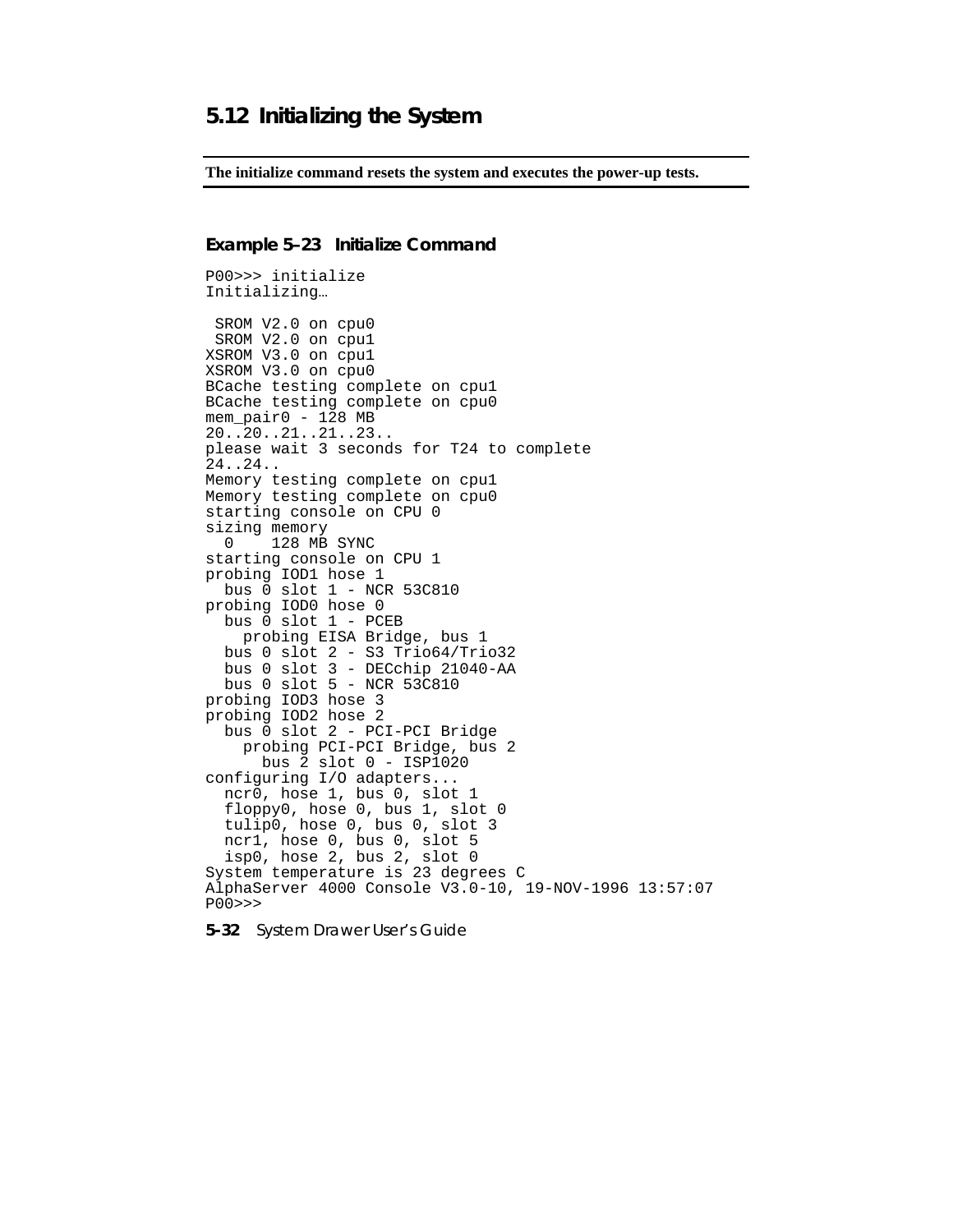The **initialize** command resets the system. Issuing this command is equivalent to pressing the Reset button. The syntax is:

#### **initialize**

After self-tests are executed, the system autoboots unless one of the following is true:

- The Halt button on the control panel is pushed in.
- The **auto\_action** environment variable is set to **halt**.

If the **auto\_action** environment variable is set to **boot** or **restart** and the Halt button is not pushed in, the system autoboots. In all other cases, the system stops in console mode and does not attempt to boot.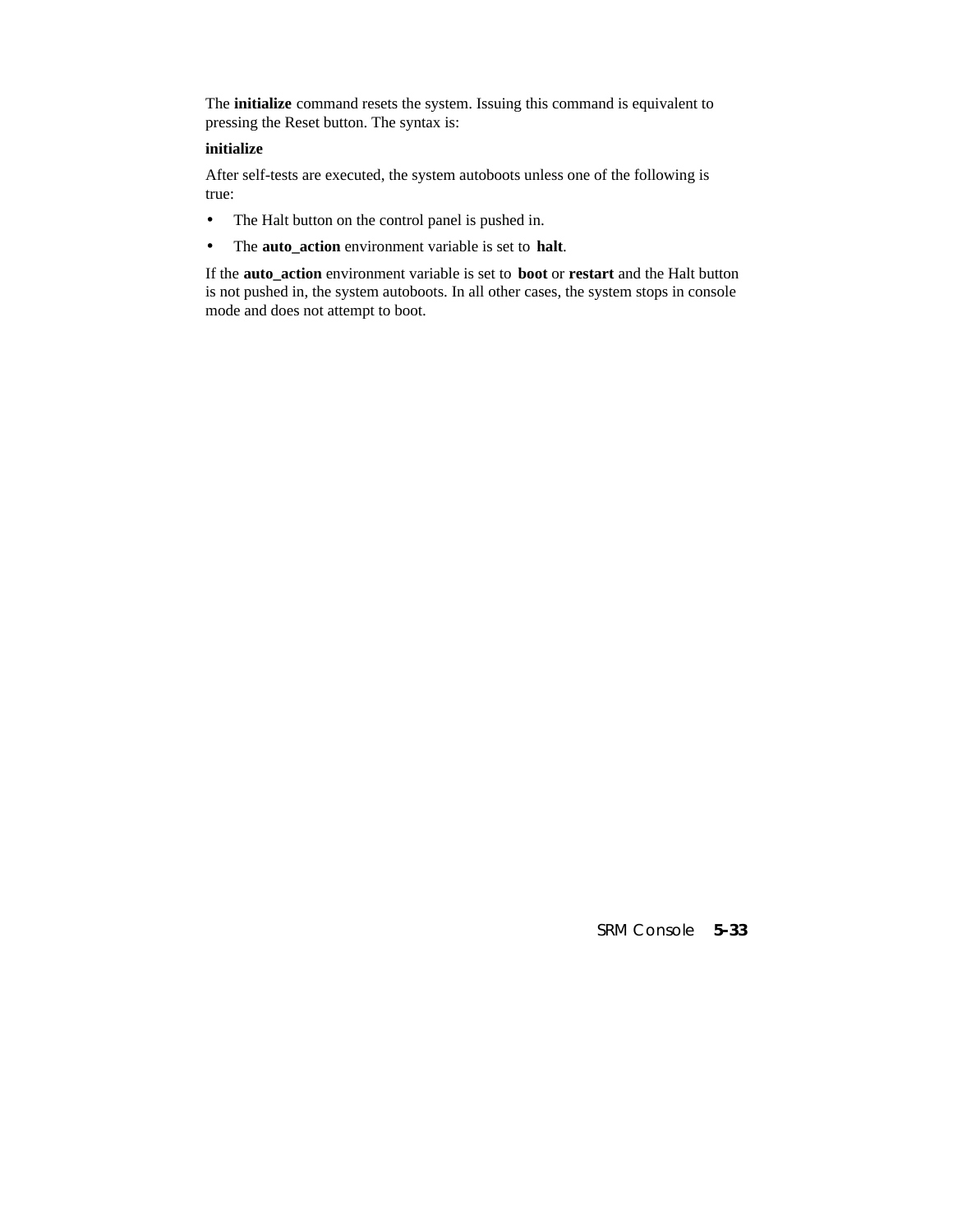# **5.13 Finding Help**

**The help (or man) command displays basic information about a command.**

#### **Example 5–24 Help (or Man) Command**

```
P00>>> help set # or man set
NAME
      set
FUNCTION
      Set an option or modify the value of an environment
      variable.
SYNOPSIS
      set <option> <value> or <envar> [-] <value>
            where
            <option>={host,mode}
            where
            <envar>={auto_action,bootdef_dev,boot_osflags,...}
            [-default]
```
The **help** (or **man**) command displays basic information about the use of console commands when the system is in console mode. The syntax is:

**help** (or **man**) [*command* **. . .** ]

| command | Command or topic for which help is requested. The options are: |                                                                           |  |
|---------|----------------------------------------------------------------|---------------------------------------------------------------------------|--|
|         | none                                                           | Displays the complete list of commands<br>for which you can receive help. |  |
|         | command name                                                   | Displays information about the console<br>command.                        |  |
|         | <i>argument string</i><br>(such as "sh")                       | Displays information about all commands<br>that begin with that string.   |  |

#### **5-34** System Drawer User's Guide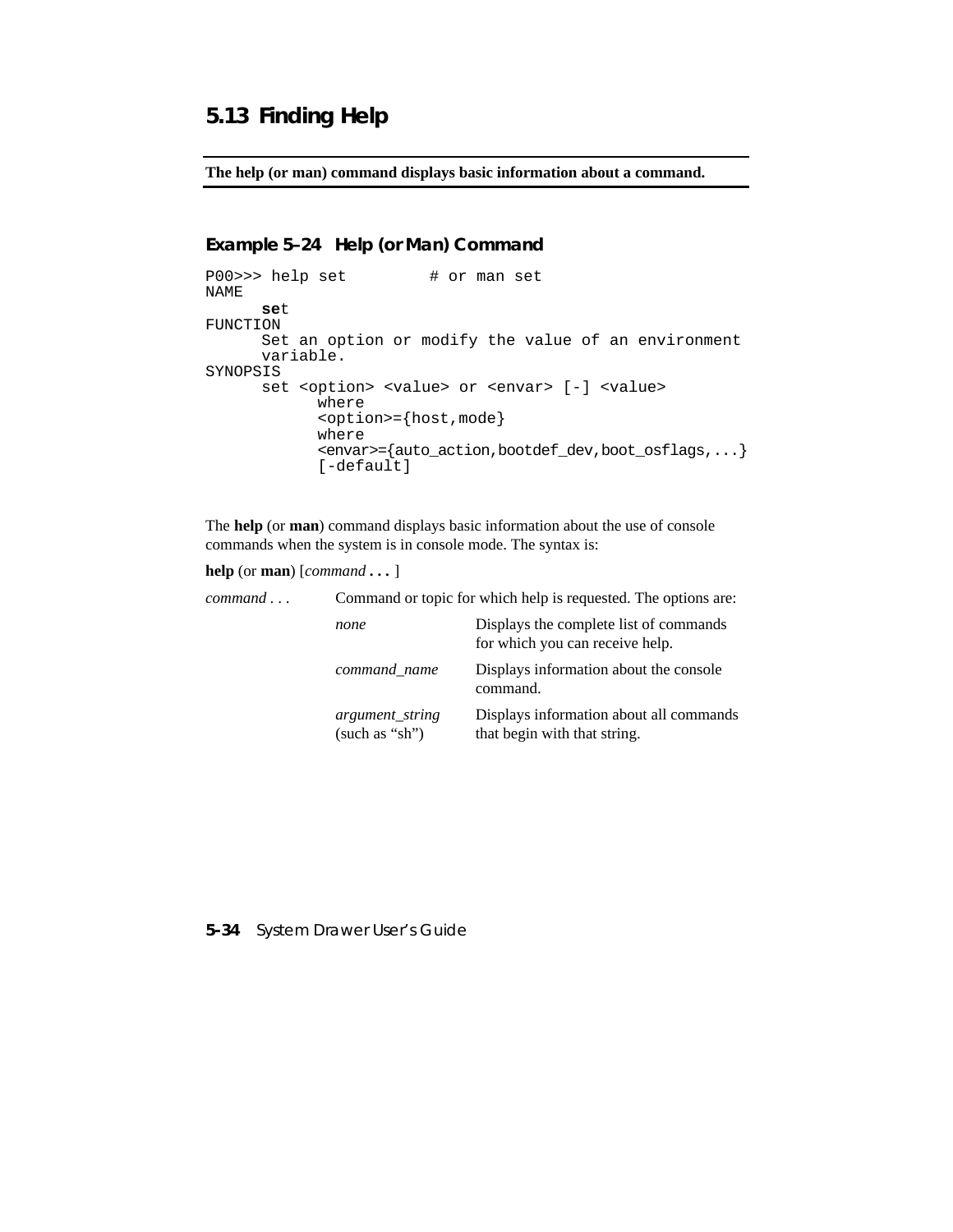# **5.14 Command Summary**

**The SRM (***Alpha System Reference Manual***) console is a command line interface used when the operating system is either DIGITAL UNIX or OpenVMS. Console commands enable the user to examine and modify the system state.**

The commands listed in Table 5–3 are described in the previous sections. Table 5–4 lists command syntax, and Table 5–5 shows special characters.

| Command     | <b>Function</b>                                                                          |
|-------------|------------------------------------------------------------------------------------------|
| alphabios   | Loads and starts the AlphaBIOS console.                                                  |
| boot        | Loads and starts the operating system.                                                   |
| clear envar | Resets an environment variable to its default value.                                     |
| continue    | Resumes program execution.                                                               |
| crash       | Forces a crash dump at the operating system level.                                       |
| deposit     | Writes data to the specified address.                                                    |
| edit        | Invokes the console line editor on a RAM file or on the nyram file<br>(power-up script). |
| examine     | Displays the contents of a memory location, register, or device.                         |
| halt        | Halts the specified processor. (Same as stop.)                                           |
| help        | Displays information about the specified console command.                                |
| initialize  | Resets the system.                                                                       |
| <b>Ifu</b>  | Runs the Loadable Firmware Update Utility.                                               |
| man         | Displays information about the specified console command.                                |
| more        | Displays a file one screen at a time.                                                    |
| prcache     | Utility that initializes and displays status of the PCI NVRAM.                           |

**Table 5–3 Summary of SRM Console Commands**

*Continued on next page*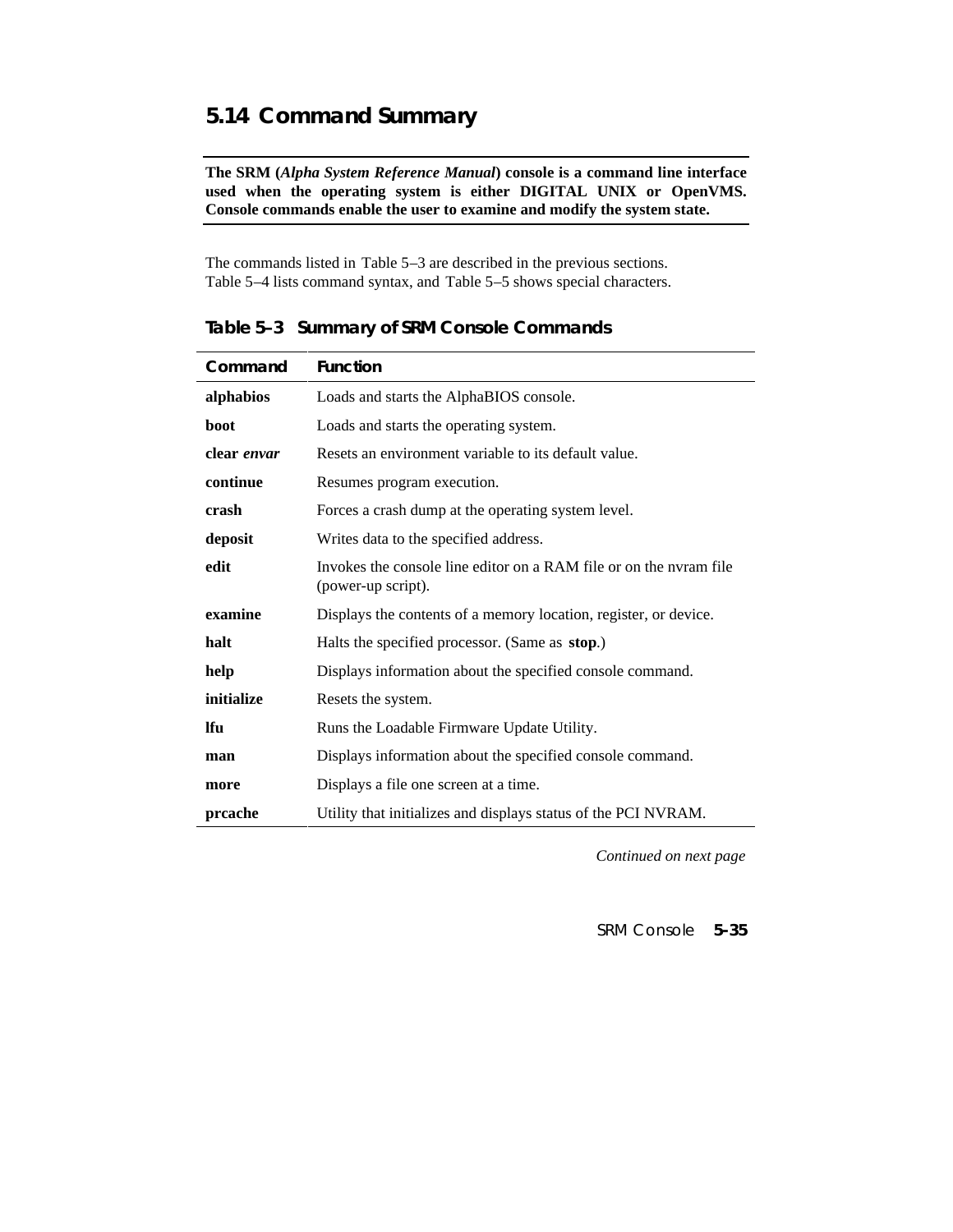| Command      | <b>Function</b>                                                                           |
|--------------|-------------------------------------------------------------------------------------------|
| set envar    | Sets or modifies the value of an environment variable.                                    |
| set host     | Connects to a MSCP DUP server on a DSSI device.                                           |
| show envar   | Displays the state of the specified environment variable.                                 |
| show config  | Displays the configuration at the last system initialization.                             |
| show cpu     | Displays the state of each processor in the system.                                       |
| show device  | Displays a list of controllers and their devices in the system.                           |
| show fru     | Displays the serial number and revision level of system bus<br>options.                   |
| show memory  | Displays memory module information.                                                       |
| show network | Displays the state of network devices in the system.                                      |
| show pal     | Displays the version of the privileged architecture library code<br>(PALcode).            |
| show power   | Displays information about the power supplies, system fans, CPU<br>fans, and temperature. |
| show version | Displays the version of the console program.                                              |
| start        | Starts a program that was previously loaded on the processor<br>specified                 |
| stop         | Halts the specified processor. (Same as <b>halt</b> .)                                    |
| test         | Runs firmware diagnostics for the system.                                                 |

**Table 5–3 Summary of SRM Console Commands (Continued)**

# **5-36** System Drawer User's Guide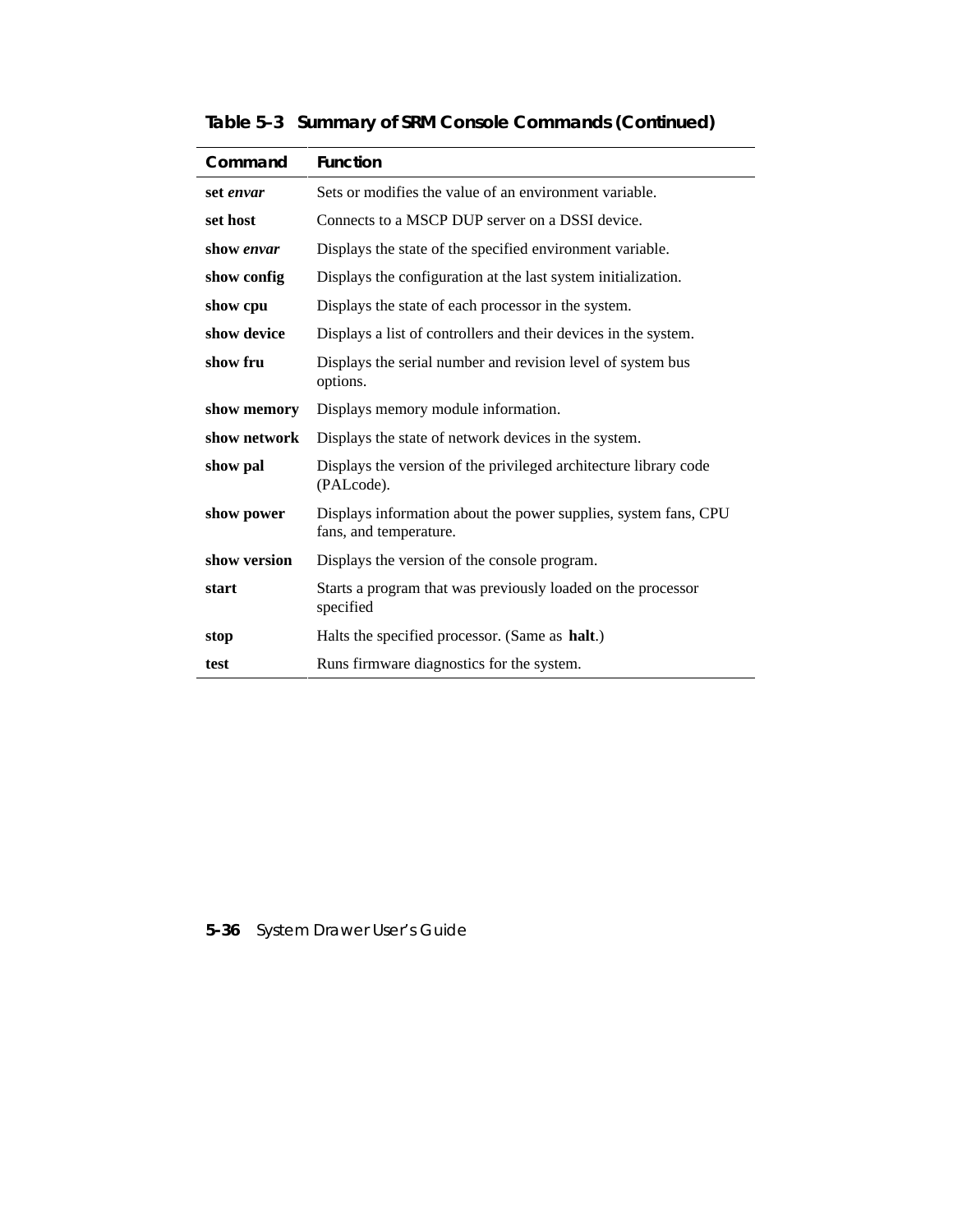| Parameter      | <b>Attribute or Action</b>                                                                                                                                                                                                                                                                                                                                                                                                                       |
|----------------|--------------------------------------------------------------------------------------------------------------------------------------------------------------------------------------------------------------------------------------------------------------------------------------------------------------------------------------------------------------------------------------------------------------------------------------------------|
| Length         | Up to 255 characters, not including the terminating carriage return<br>or any characters deleted as the command is entered. A command<br>longer than 80 characters and without the backslash character (see<br>Table 5–5) causes display of an error message.                                                                                                                                                                                    |
| Case           | Upper- or lowercase characters can be used for input. Characters<br>are displayed in the case in which they are entered.                                                                                                                                                                                                                                                                                                                         |
| Abbreviation   | Only by dropping characters from the end of words. You must enter<br>the minimum number of characters to identify the keyword<br>unambiguously. Abbreviation of environment variables is allowed<br>with the show command.                                                                                                                                                                                                                       |
| Options        | You can use command options, to modify the environment, after<br>the command keyword or after any symbol or number in the<br>command. See individual command descriptions for examples.                                                                                                                                                                                                                                                          |
| <b>Numbers</b> | Most numbers in console commands are in decimal notation. Two<br>exceptions, both of which use hexadecimal notation, are addresses<br>and numbers used in the deposit command. The default radix can<br>be overridden by inserting %d before numbers you want to express<br>in decimal, %b before binary, %o before octal, or %x before<br>hexadecimal. Register names (for example, R0) are not considered<br>numbers and use decimal notation. |
| No characters  | A command line with no characters is a null command. The<br>console program takes no action and does not issue an error<br>message; it returns the console prompt. The console supports<br>command line recall and editing.                                                                                                                                                                                                                      |
| Spaces or tabs | Multiple adjacent spaces and tabs are compressed and treated as a<br>single space. The console program ignores leading and trailing<br>spaces.                                                                                                                                                                                                                                                                                                   |

# **Table 5–4 Syntax for SRM Console Commands**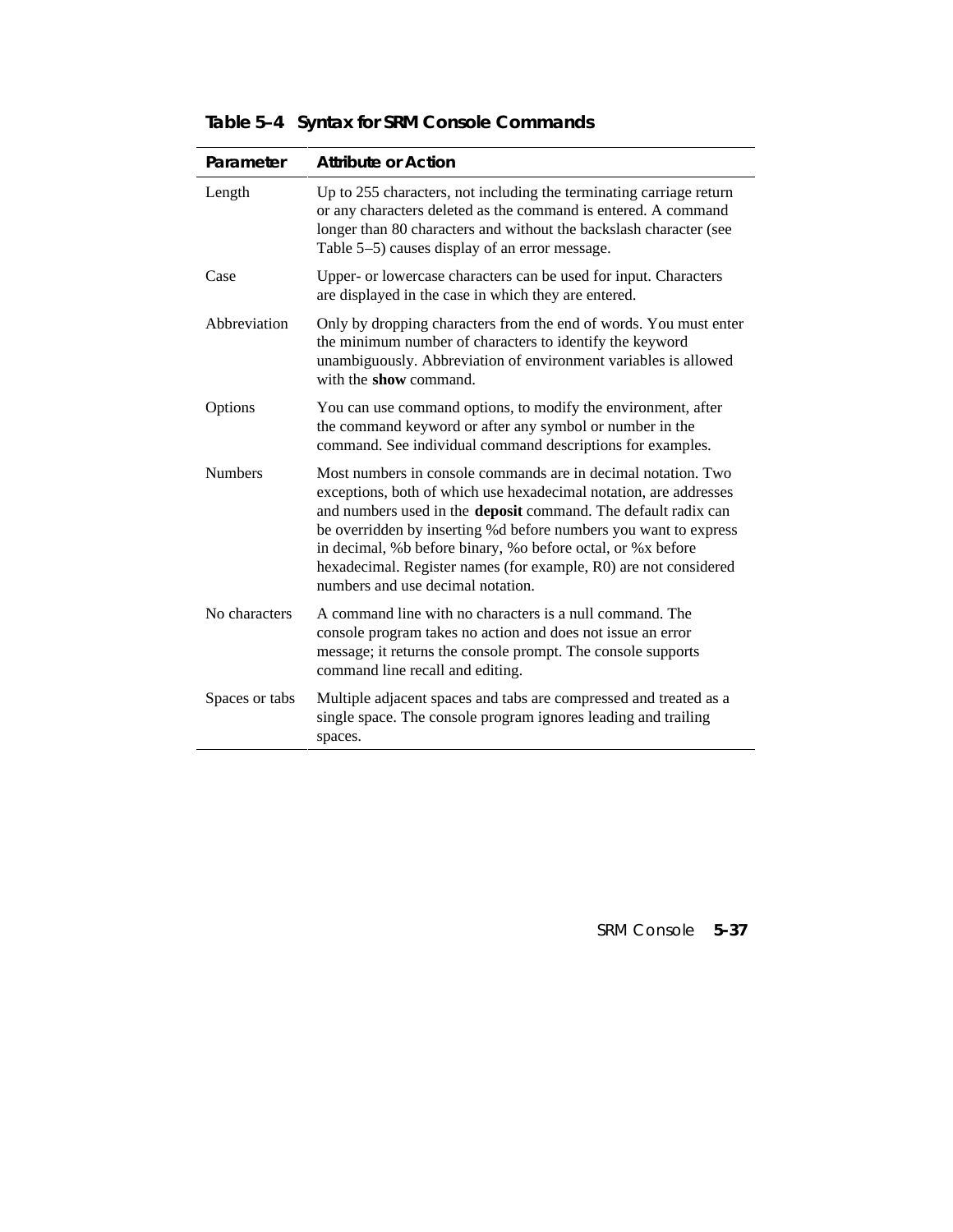| Character                       | <b>Function</b>                                                                                                                                                                                                                                                                       |
|---------------------------------|---------------------------------------------------------------------------------------------------------------------------------------------------------------------------------------------------------------------------------------------------------------------------------------|
| <b>Return or Enter</b>          | Terminates a command line. No action is taken on a<br>command until it is terminated. If no characters are entered<br>and this key is pressed, the console just redisplays the<br>prompt.                                                                                             |
| Backslash $\langle \rangle$     | Continues a command on the next line. Must be the last<br>character on the line to be continued.                                                                                                                                                                                      |
| Delete                          | Deletes the previous character.                                                                                                                                                                                                                                                       |
| Help                            | By itself, displays first-level help. When pressed after part of<br>a command, displays options available.                                                                                                                                                                            |
| Ctrl/A or F14                   | Toggles between insert and overstrike modes. The default is<br>overstrike.                                                                                                                                                                                                            |
| Ctrl/B or up-arrow              | Recalls previous command or commands. The last 16<br>commands are stored in the recall buffer.                                                                                                                                                                                        |
| $Ctrl/C$ or $Ctrl/P$            | Terminates the process that is running. Clears Ctrl/S; resumes<br>output suspended by Ctrl/O. When entered as part of a<br>command line, deletes the current line. Ctrl/C has no effect as<br>part of a binary data stream.                                                           |
| Ctrl/D or left-arrow            | Moves the cursor left one position.                                                                                                                                                                                                                                                   |
| Ctrl/E                          | Moves the cursor to the end of the line.                                                                                                                                                                                                                                              |
| Ctrl/F or right-arrow           | Moves the cursor right one position.                                                                                                                                                                                                                                                  |
| Ctrl/H or Backspace<br>or $F12$ | Moves the cursor to the beginning of the line.                                                                                                                                                                                                                                        |
| Ctrl/J                          | Deletes the previous word.                                                                                                                                                                                                                                                            |
| Ctrl/O                          | Stops output to the console terminal for the current<br>command. Toggles between enable and disable. The output<br>can be reenabled by other means as well: when the console<br>prompts for a command, issues an error message, or enters<br>program mode, or when Ctrl/P is entered. |
| Ctrl/Q                          | Resumes output to the console terminal that was suspended<br>by Ctrl/S.                                                                                                                                                                                                               |

# **Table 5–5 Special Characters for SRM Console**

# **5-38** System Drawer User's Guide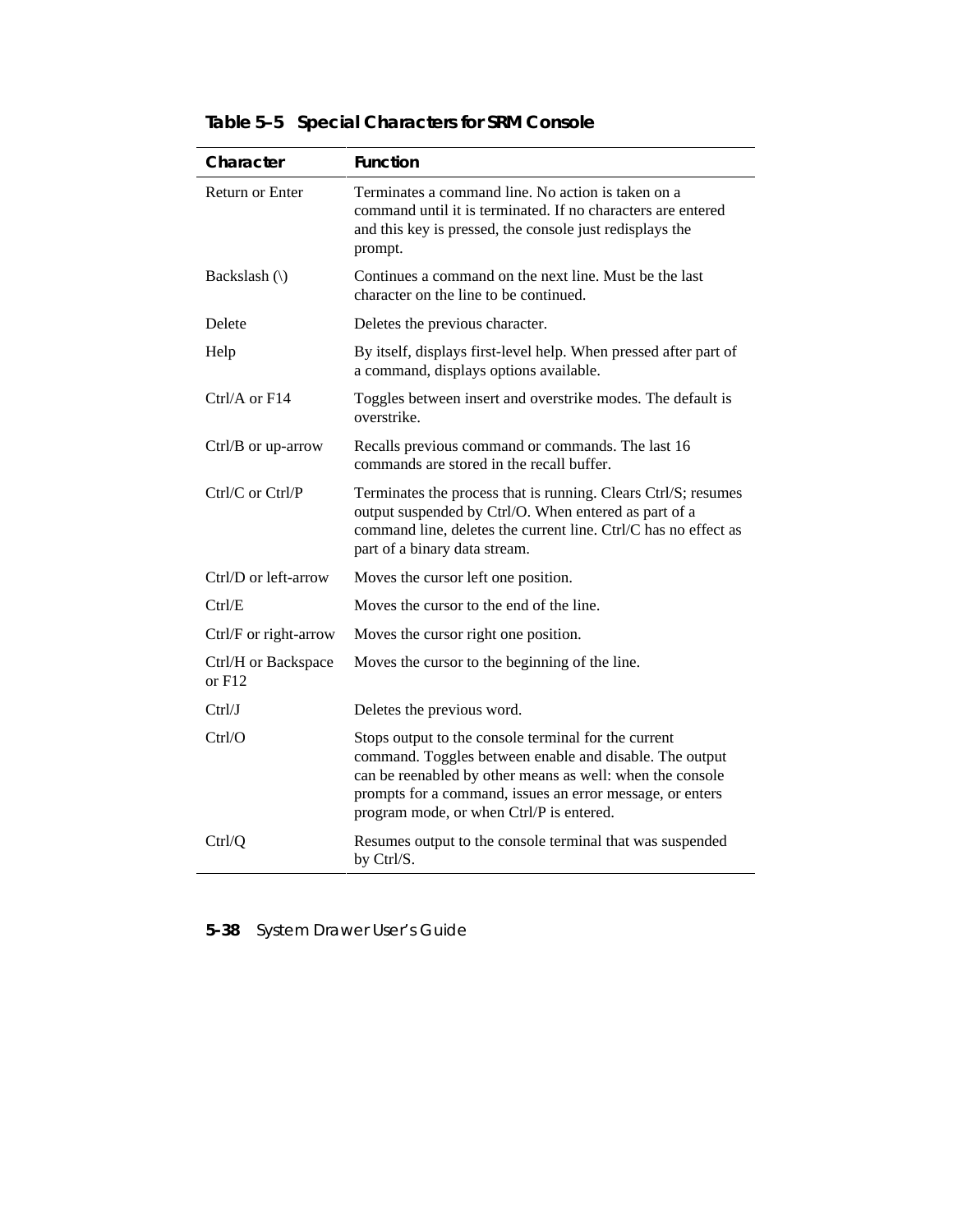| Character                           | <b>Function</b>                                                                                                                         |
|-------------------------------------|-----------------------------------------------------------------------------------------------------------------------------------------|
| Ctrl/R                              | Redisplays the current line. Deleted characters are omitted.<br>This command is useful for hardcopy terminals.                          |
| Ctrl/S                              | Suspends output to the console terminal until Ctrl/Q is<br>entered. Cleared by Ctrl/C.                                                  |
| Ctrl / U                            | Deletes the current line.                                                                                                               |
| $\ast$                              | Wildcarding for commands such as <b>show</b> .                                                                                          |
| $^{\prime\prime}$ $^{\prime\prime}$ | Double quotes enable you to denote a string for environment<br>variable assignment.                                                     |
| #                                   | Specifies that all text between it and the end of the line is a<br>comment. Control characters are not considered part of a<br>comment. |

**Table 5–5 Special Characters for SRM Console (Continued)**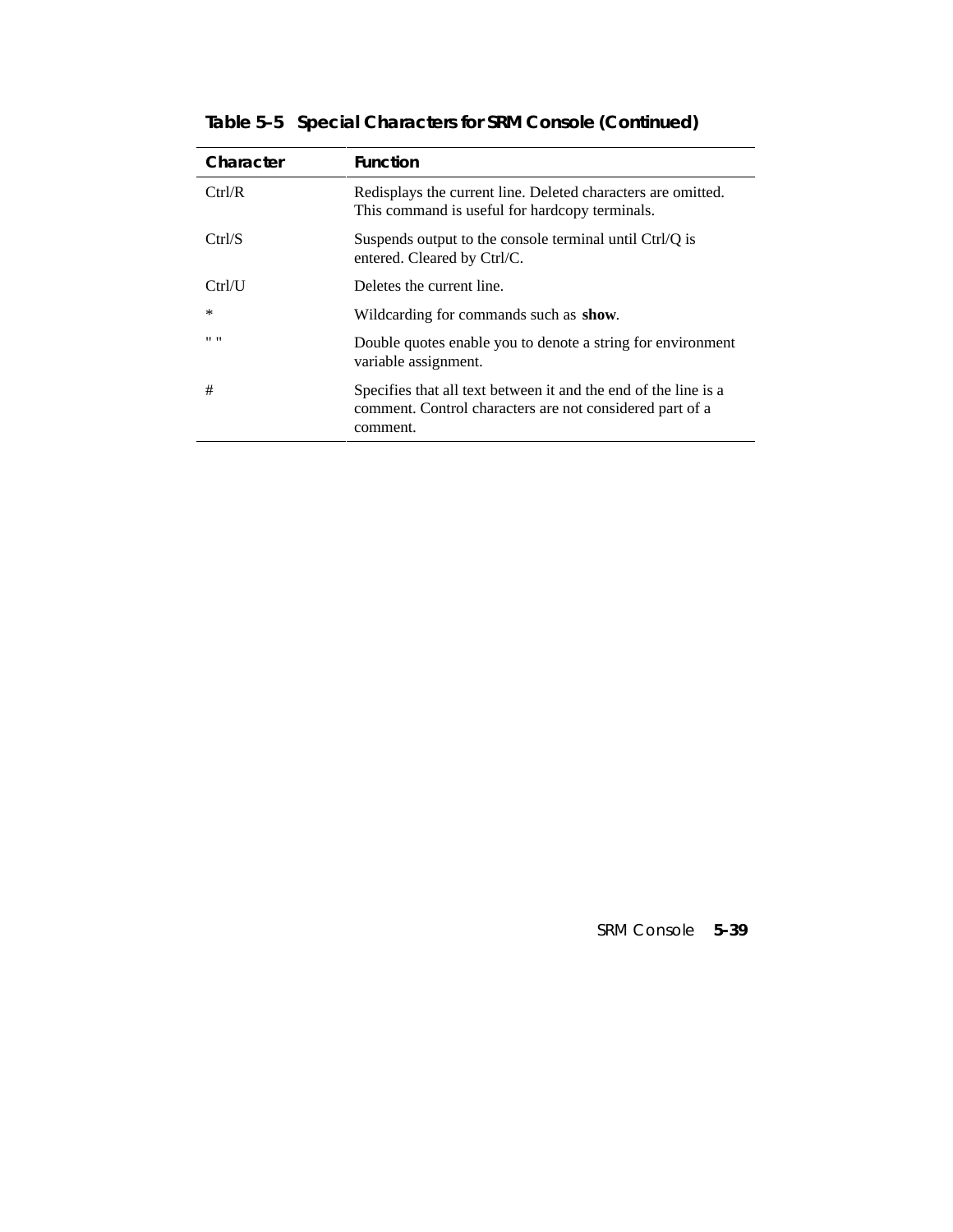# **5.15 Environment Variable Summary**

**Environment variables pass configuration information between the console and the operating system. Their settings determine how the system powers up, boots the operating system, and operates. Environment variables are set or changed with the set** *envar* **command and returned to their default values with the clear** *envar* **command. Their values are viewed with the show** *envar* **command.**

| Environment<br>Variable | <b>Function</b>                                                                                      |
|-------------------------|------------------------------------------------------------------------------------------------------|
| auto_action             | Specifies the console's action at power-up, a failure, or a<br>reset.                                |
| boot_osflags            | Specifies the default operating system boot flags.                                                   |
| bootdef_dev             | Specifies the default boot device string.                                                            |
| com*_baud               | Changes the default baud rate of the COM 1 or the COM2<br>serial port.                               |
| console                 | Specifies the device on which power-up output is displayed<br>(serial terminal or graphics monitor). |
| cpu_enabled             | Enables or disables a specific secondary CPU.                                                        |
| ew*0_mode               | Specifies the connection type of the default Ethernet<br>controller.                                 |
| ew*0_protocols          | Specifies network protocols for booting over the Ethernet<br>controller.                             |
| kbd_hardware_<br>type   | Specifies the default console keyboard type.                                                         |
| kzpsa*_host_id          | Specifies the default value for the KZPSA host SCSI bus<br>node ID.                                  |
| language                | Specifies the console keyboard layout.                                                               |

# **Table 5–6 Environment Variable Summary**

*Continued on next page*

**5-40** System Drawer User's Guide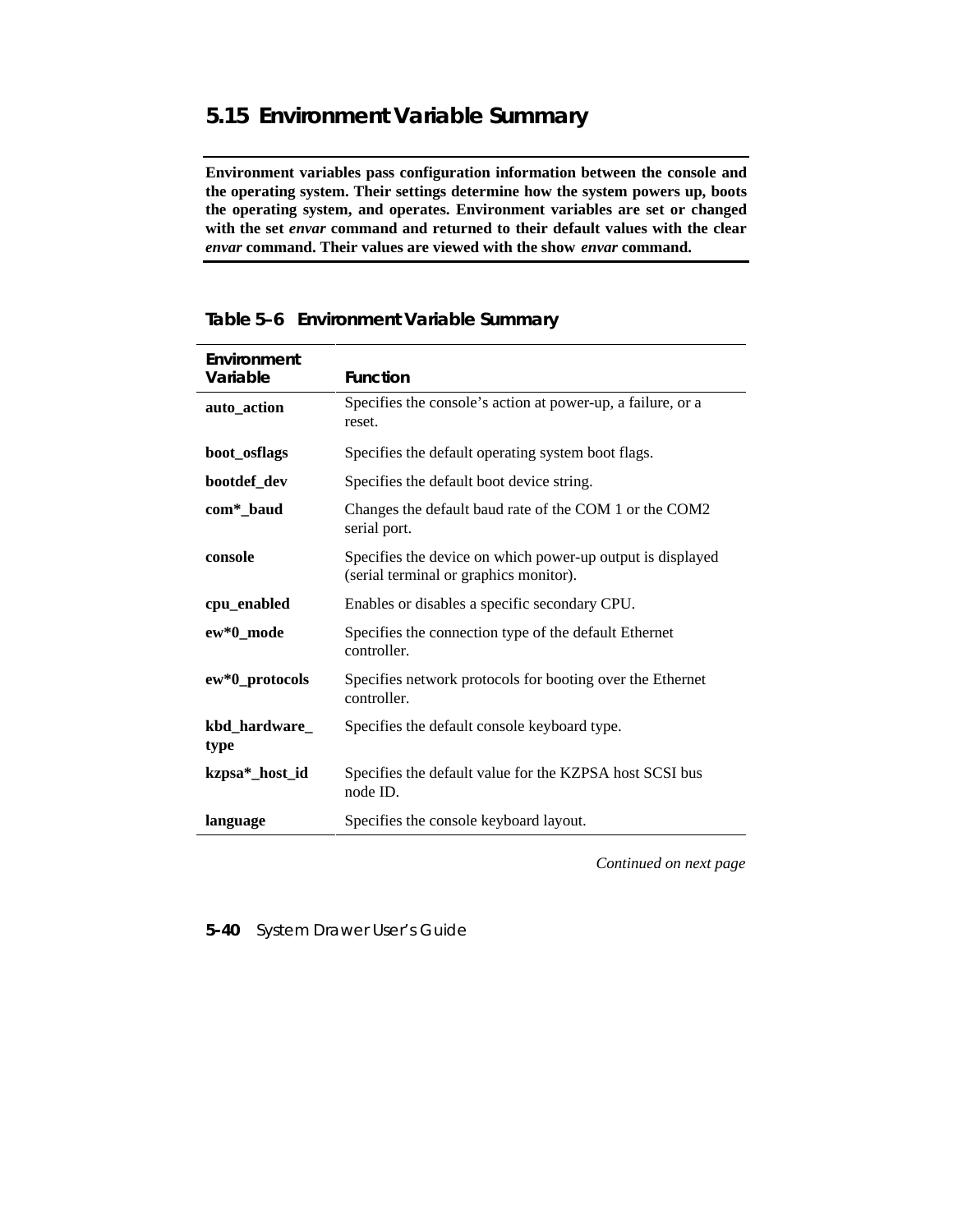| Environment<br>Variable | <b>Function</b>                                                                                               |
|-------------------------|---------------------------------------------------------------------------------------------------------------|
| memory test             | Specifies the extent to which memory will be tested. For<br>DIGITAL UNIX systems only.                        |
| ocp_text                | Overrides the default OCP display text with specified text.                                                   |
| os_type                 | Specifies the operating system and sets the appropriate<br>console interface.                                 |
| pci_parity              | Disables or enables parity checking on the PCI bus.                                                           |
| $pk*0_fast$             | Enables fast SCSI mode.                                                                                       |
| pk*0_host_id            | Specifies the default value for a controller host bus node ID.                                                |
| pk*0_soft_term          | Enables or disables SCSI terminators on systems that use the<br>QLogic ISP1020 SCSI controller.               |
| tga_sync_green          | Specifies the location of the SYNC signal generated by the<br>DIGITAL ZLXp-E PCI graphics accelerator option. |
| tt_allow_login          | Enables or disables login to the SRM console firmware on<br>other console ports.                              |

# **Table 5–6 Environment Variable Summary (Continued)**

These environment variables are described in the following pages.

*NOTE: These environment variables are specific to the SRM console.*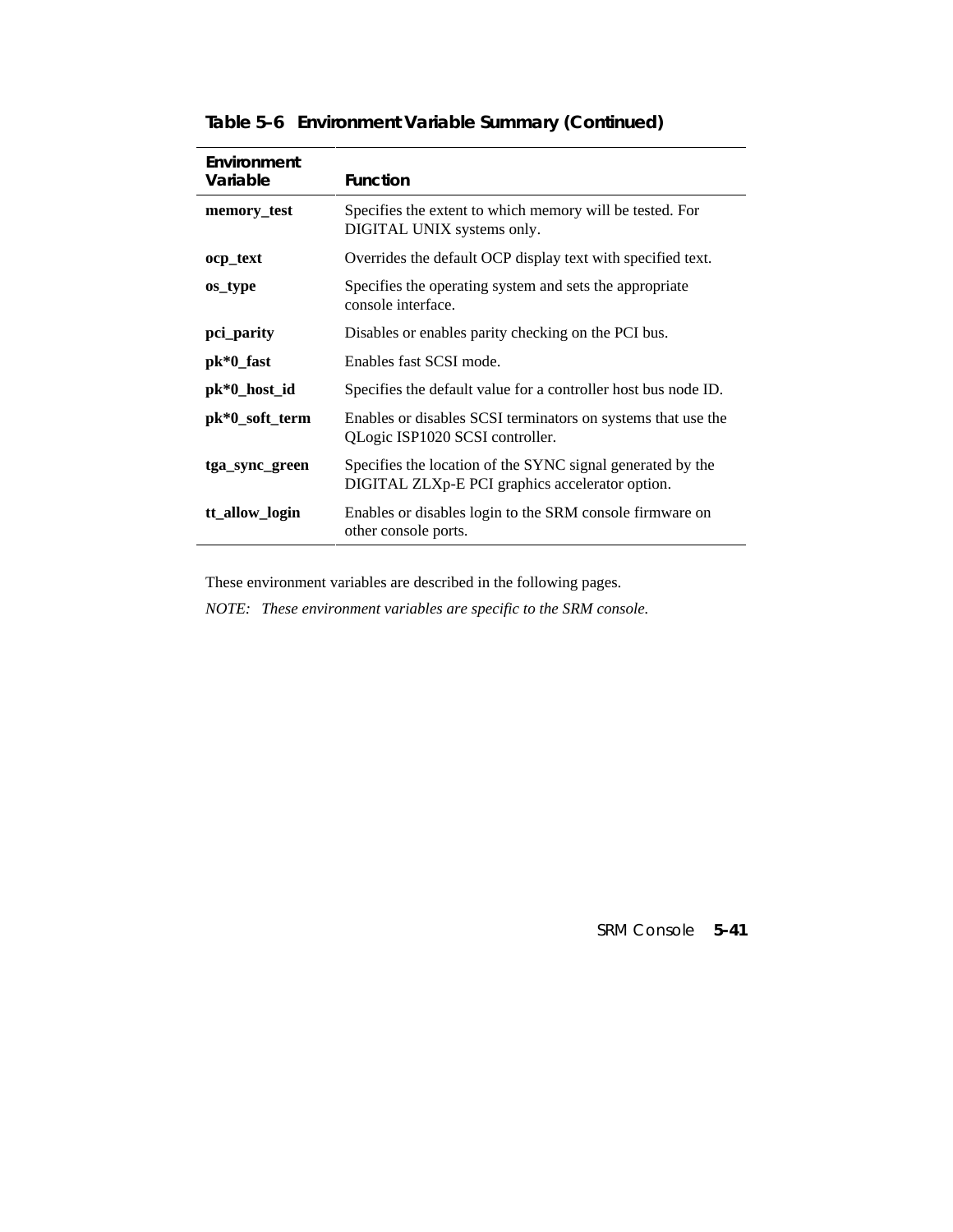### **auto\_action**

Specifies the action the console takes any time the system powers up, fails, or resets. When the setting involves autobooting, the system boots from the default boot device specified by the value of the bootdef\_dev environment variable. The syntax is:

#### **set auto\_action** *value*

The options for *value* are:

| halt    | The system remains in console mode after power-up or a system crash.                     |
|---------|------------------------------------------------------------------------------------------|
| boot    | The system boots automatically when it is turned on and halts after a<br>system failure. |
| restart | The system boots automatically when it is turned on or after it fails.                   |

#### **bootdef\_dev**

The **bootdef\_dev** environment variable specifies one or more devices for booting the operating system. When more than one device is listed, the system searches in the order listed and boots from the first device with operating system software. The syntax is:

#### **set bootdef\_dev** *boot\_device*

*boot\_device* The name of the device on which the system software has been loaded. To specify more than one device, separate the names with commas. Enter the command **show bootdef\_dev** to display the current default boot device. Enter the command **show device** for a list of all devices in the system.

#### **5-42** System Drawer User's Guide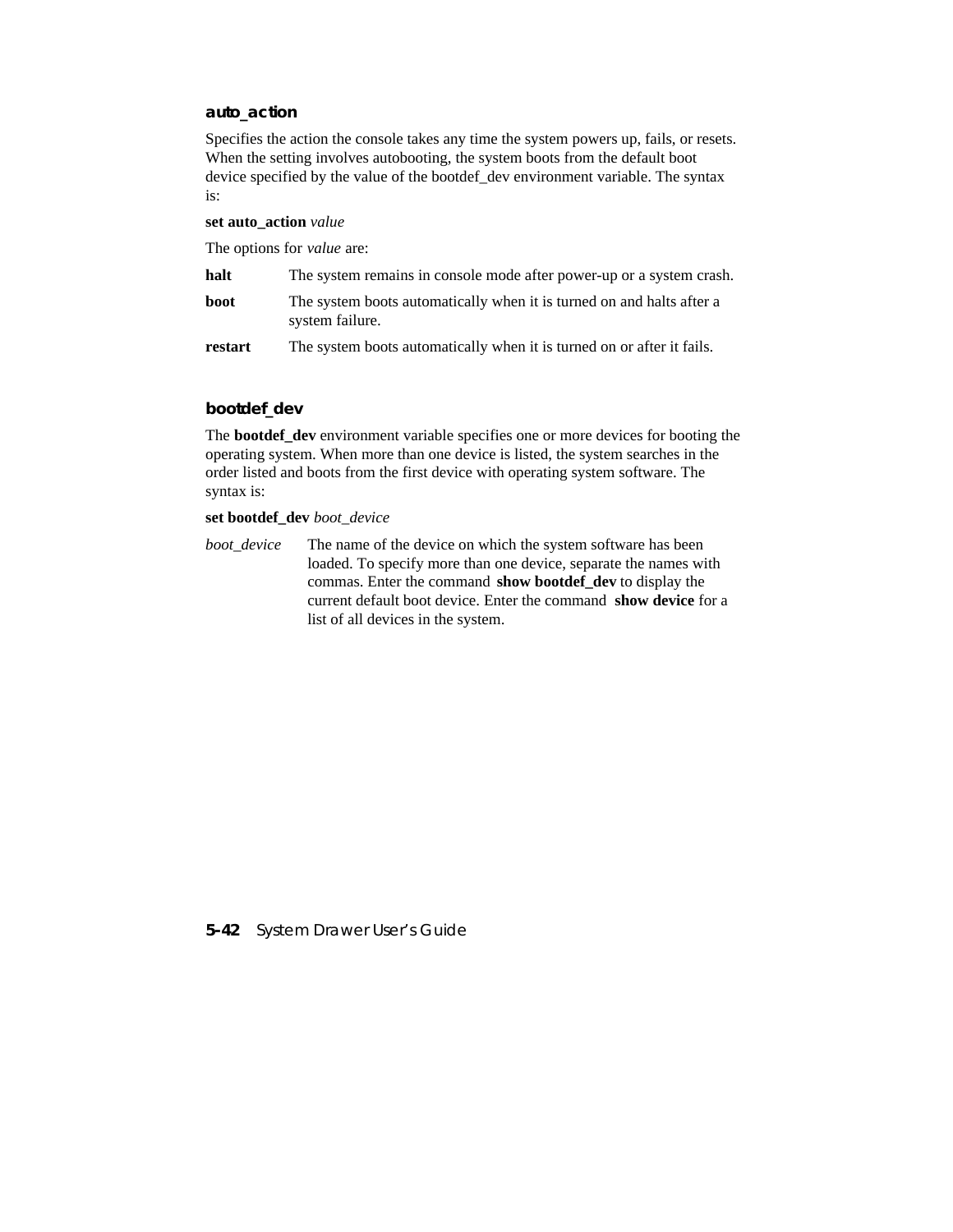### **boot\_osflags**

The **boot\_osflags** environment variable passes information to the **boot** command. That information is dependent on the operating system to be booted.

When the operating system is DIGITAL UNIX, the syntax is:

**set boot\_osflags** *flags\_value*

The options for *flags\_value* are:

- **a** Load operating system software from the specified boot device (autoboot). Boot to multiuser mode.
- **i** Prompt for the name of a file to load and other options (boot interactively). Boot to single-user mode.
- **s** Stop in single-user mode. Boots /vmunix to single-user mode and stops at the # (root) prompt.
- **D** Full dump; implies "**s**" as well. By default, if DIGITAL UNIX crashes, it completes a partial memory dump. Specifying "**D**" forces a full dump if the system crashes.

When the operating system is OpenVMS, the syntax is:

**set boot\_osflags** *root\_number,boot\_flags*

*root\_number* Directory number of the system disk on which OpenVMS files are located. For example:

| root_number                 | <b>Root Directory</b> |
|-----------------------------|-----------------------|
| $0$ (default)               | [SYS0.SYSEXE]         |
| ı                           | [SYS1.SYSEXE]         |
| $\mathcal{D}_{\mathcal{L}}$ | [SYS2.SYSEXE]         |
| 2                           | [SYS3.SYSEXE]         |

*boot flags* The hexadecimal value of the bit number or numbers set. To specify multiple boot flags, add the flag values (logical OR). See Table 5–7.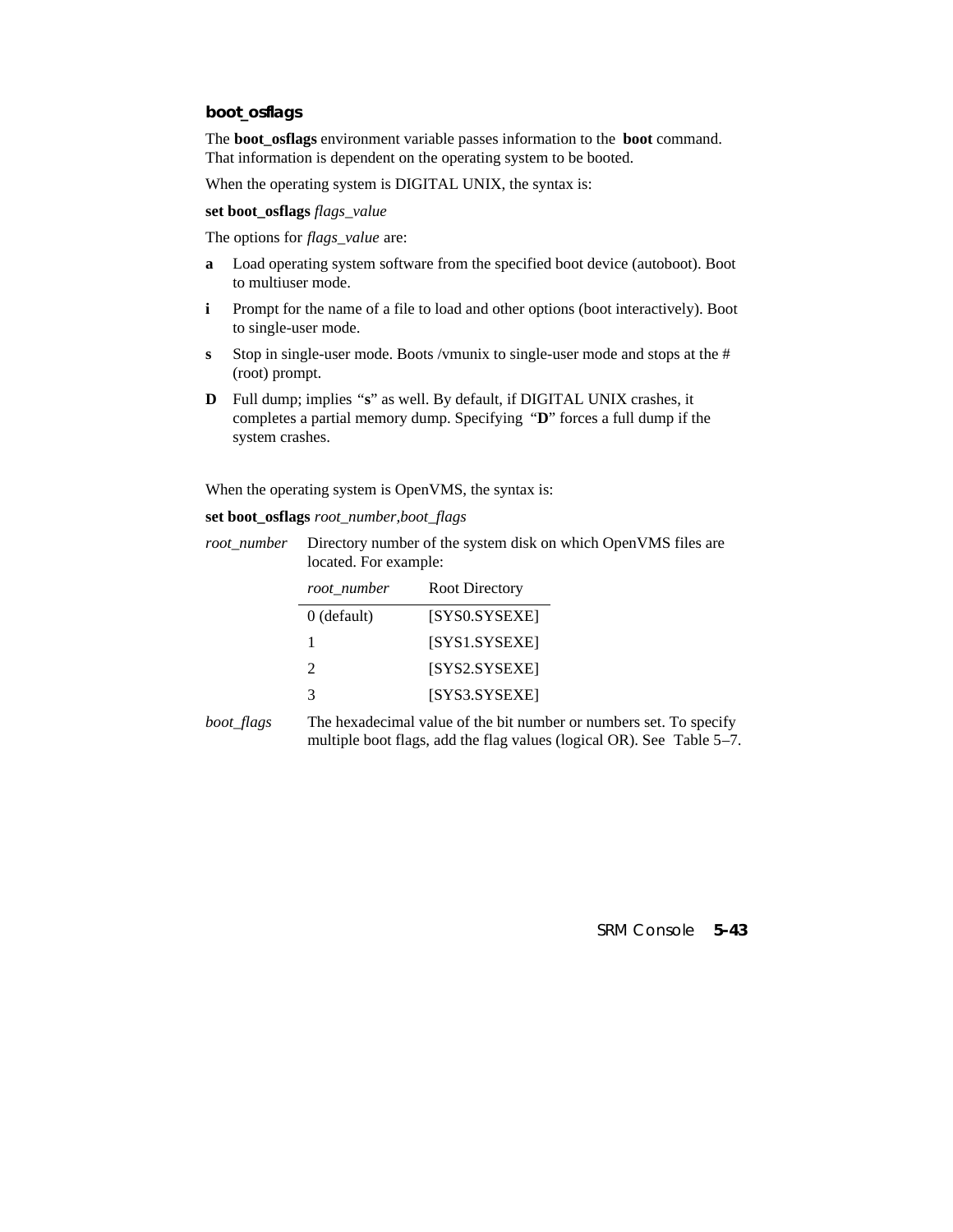| Flags_Value    | <b>Bit Number</b> | Meaning                                                                             |
|----------------|-------------------|-------------------------------------------------------------------------------------|
| 1              | $\theta$          | Bootstrap conversationally (enables you to modify<br>SYSGEN parameters in SYSBOOT). |
| $\mathfrak{D}$ | 1                 | Map XDELTA to running system.                                                       |
| 4              | 2                 | Stop at initial system breakpoint.                                                  |
| 8              | 3                 | Perform diagnostic bootstrap.                                                       |
| 10             | 4                 | Stop at the bootstrap breakpoints.                                                  |
| 20             | 5                 | Omit header from secondary bootstrap image.                                         |
| 80             | 7                 | Prompt for the name of the secondary bootstrap<br>file.                             |
| 100            | 8                 | Halt before secondary bootstrap.                                                    |
| 10000          | 16                | Display debug messages during booting.                                              |
| 20000          | 17                | Display user messages during booting.                                               |

**Table 5–7 Settings for boot\_osflags Bootflags (OpenVMS)**

#### **com\*\_baud**

The default baud rate for the AlphaServer 4000 system is 9600. With the **com\*\_baud** environment variable, you can set the baud rate to match that of the device connected to the port.

Resetting the baud rate of the COM1 port bypasses the RCM (see Section 2.10). You will be asked to confirm the change, as shown here:

```
P00>>> set com1_baud 19200
Embedded Remote Console only supports 9600 baud. Continue?
(Y/[N]) n
bad value - com1_baud not modified
P00>>>
```
The syntax is:

**set com\*\_baud** *baud\_value*

*baud\_value* The new baud rate. A list of possible values is displayed by attempting to set this environment variable to an unacceptable value (for example, **set com2\_baud xxx**).

**5-44** System Drawer User's Guide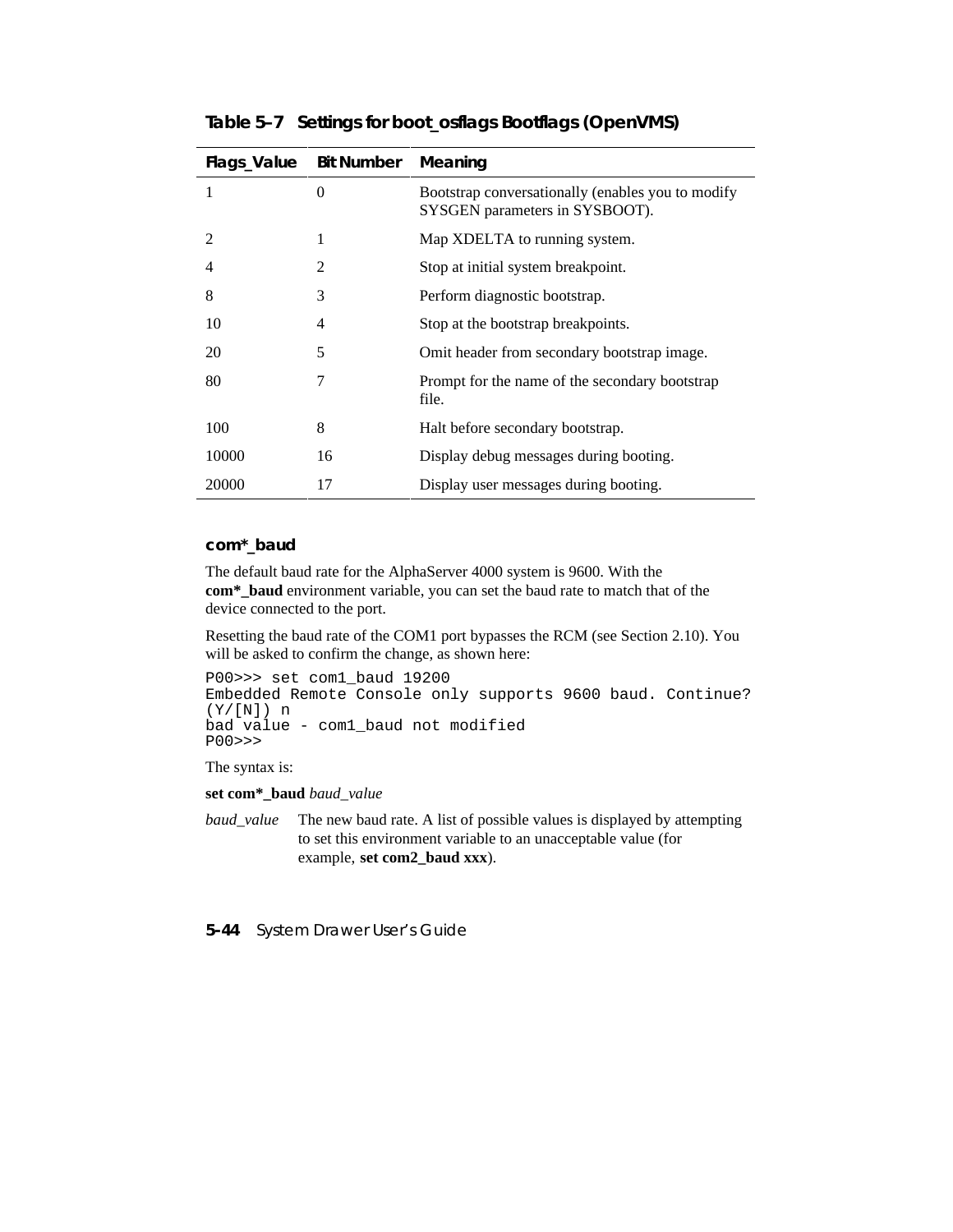#### **console**

The console terminal can be either a graphics monitor or a serial terminal. The **console** environment variable specifies which is used. The syntax is:

**set console** *output\_device*

The options for *output\_device* are:

**graphics** (default) The console terminal is a graphics monitor or a device connected to the VGA or TGA module.

serial The console terminal is the device connected to the COM1 port.

Whenever you change the value of **console**, you must reset the system by pressing the Reset button or issuing the **initialize** command.

#### **cpu\_enabled**

Sets a bit mask that enables or disables specific CPUs on a multiprocessor system.

Disabled CPUs are prevented from running the console or the operating system. Bit 0 of the mask corresponds to CPU 0, bit 1 to CPU 1, and so on. A zero in the bit mask prevents the corresponding CPU from running; a one allows it to run. The bit mask is expressed as a hexadecimal value.

*NOTE: The primary CPU cannot be disabled.*

The syntax is:

**set cpu\_enabled** *hex\_digit*

The options for *hex\_digit* are 0 – F (hexadecimal).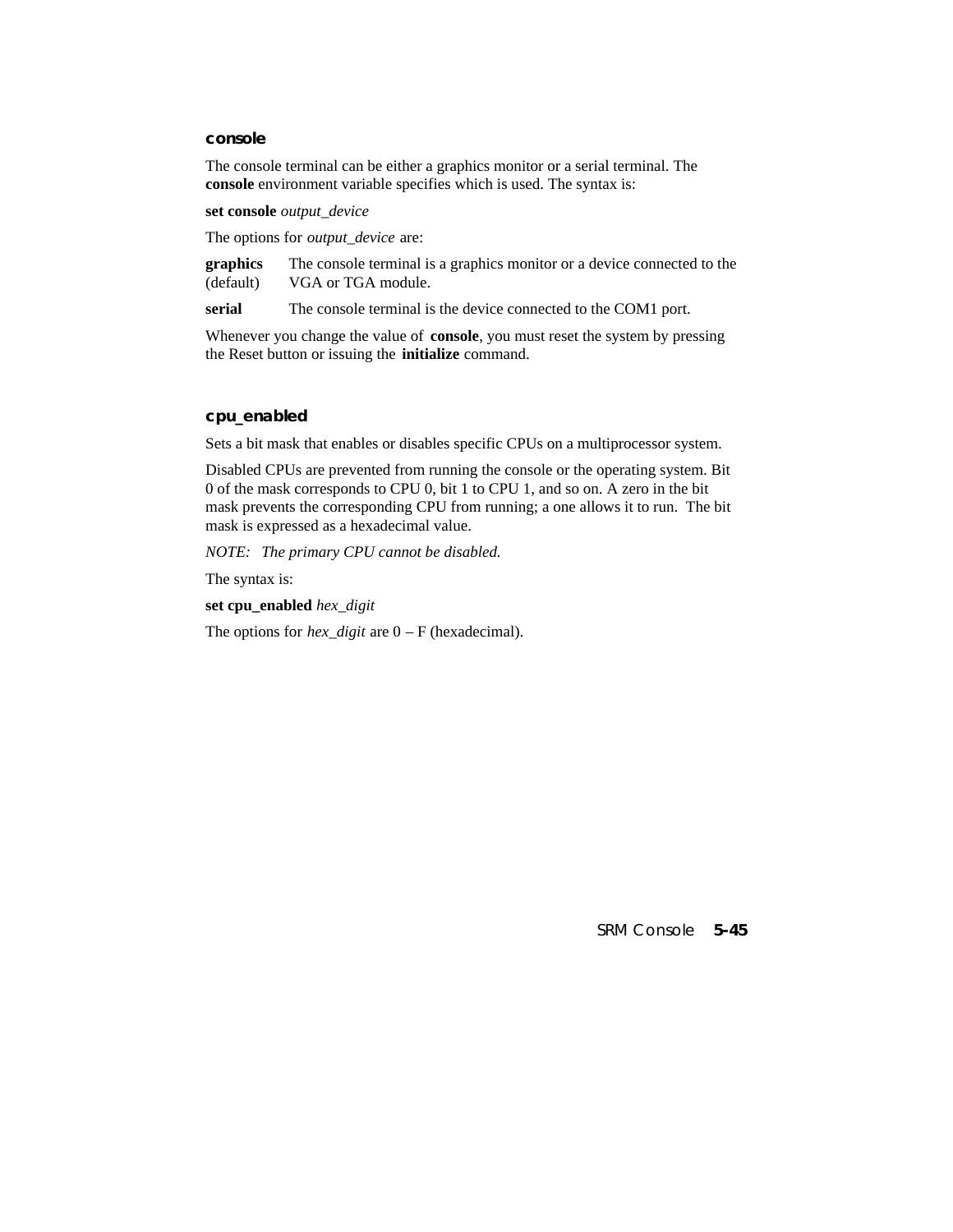### **ew\*0\_mode**

Sets an Ethernet controller to run an AUI, ThinWire, or twisted-pair Ethernet network. The default is **auto-sense**. For the Fast setting, the device defaults to Fast.

The syntax is:

**set ew\*0\_mode** *value*

The options for *value* are:

| aui          | Device type is AUI.                       |
|--------------|-------------------------------------------|
| auto-sense   | Device type is sensed by the console.     |
| bnc          | Device type is ThinWire.                  |
| fast         | Device type is fast 100BaseT.             |
| fastfd       | Device type is fast full duplex 100BaseT. |
| full         | Device type is full duplex twisted pair.  |
| twisted-pair | Device type is 10BaseT (twisted pair).    |

### **ew\*0\_protocols**

Enables network prococols for booting and other functions. The syntax is:

**set ew\*0\_protocols** *protocol\_value*

The options for *protocol\_value* are:

| <b>mop</b> (default) | Sets the network protocol to mop (Maintenance Operations<br>Protocol), the setting typically used with the OpenVMS operating<br>system.                                     |
|----------------------|-----------------------------------------------------------------------------------------------------------------------------------------------------------------------------|
| bootp                | Sets the network protocol to bootp, the setting typically used with<br>the DIGITAL UNIX operating system.                                                                   |
| bootp,mop            | When both are listed, the system attempts to use the mop protocol<br>first, regardless of which is listed first. If not successful, it then<br>attempts the bootp protocol. |

**5-46** System Drawer User's Guide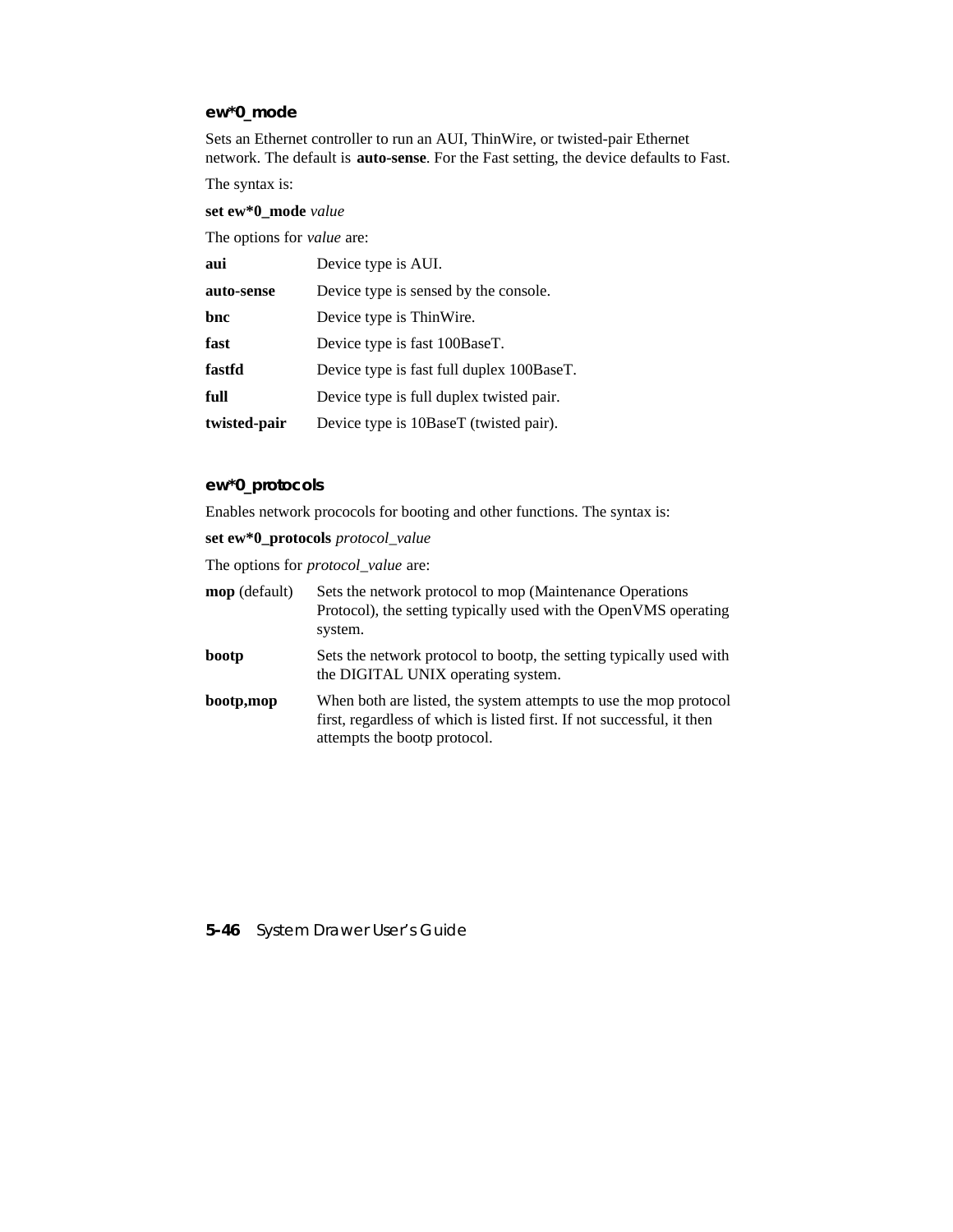### **kbd\_hardware\_type**

Used only on systems with the language variant 3C (Français), this environment variable sets the keyboard hardware type as either PCXAL or LK411 and enables the system to interpret the terminal keyboard layout correctly.

Whenever you change the value of **kbd\_hardware\_type**, you must reset the system by pressing the Reset button or issuing the **initialize** command.

The syntax is:

**set kbd\_hardware\_type** *keyboard\_type*

The options for *keyboard\_type* are:

**pcxal** (default) Selects the default keyboard hardware type.

**lk411** Selects the LK411 keyboard layout for use with language variant 3C (Français).

**kzpsa\*\_host\_id**

See **pk\*0\_host\_id.**

#### **language**

Specifies the keyboard layout, which is language dependent. The setting of the **language** environment variable must match the language of the keyboard variant.

Whenever you change the value of **language**, you must reset the system by pressing the Reset button or issuing the **initialize** command.

The syntax is:

**set language** *language\_code*

The options for *language\_code* are:

- 
- 
- 
- **34** Deutsch (Schweiz) (Swiss) **46** Norsk (Norwegian)
- 
- **38** English (British/Irish) **4A** Suomi (Finnish)
- 
- 
- **3E** Français (Canadian)
- **0** No language (cryptic) **40** Français (Suisse Romande)
- **30** Dansk (Danish) **42** Italiano (Italian)
- **32** Deutsch (German) **44** Nederlands (Netherlands)
	-
- **36** English (American) **48** Portuguese (Portuguese)
	-
- **3A** Español (Spanish) **4C** Svenska (Swedish)
- **3C** Français (French) **4E** Belgisch-Nederlands (Dutch)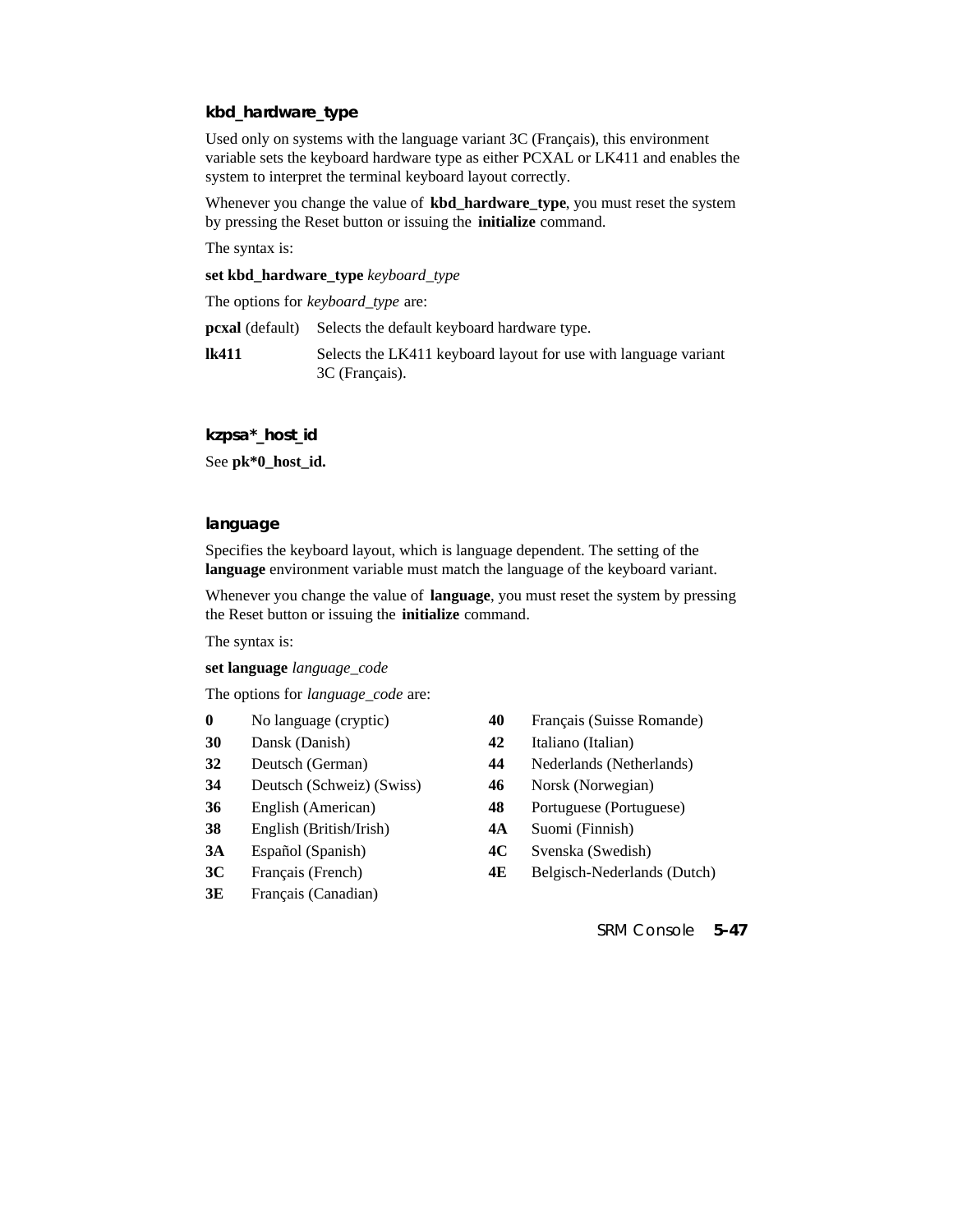### **memory\_test**

Determines the extent of memory testing on the next reset. The syntax is:

### **set memory\_test** *value*

The options for *value* are:

| full (default) | Specifies that the full memory test will be run. Systems using the<br>OpenVMS operating system must run the full memory test. |
|----------------|-------------------------------------------------------------------------------------------------------------------------------|
| partial        | Specifies that the first 256 MB of memory will be tested.                                                                     |
| none           | Specifies that memory will not be tested. (However, tests are always<br>run on the first 32 MB.)                              |

## **ocp\_text**

Specifies a message to display on the control panel after self-tests and diagnostics have completed.

The value of **ocp\_text** takes effect only after you reset the system by pressing the Reset button or issuing the **initialize** command.

The syntax is:

#### **set ocp\_text** *message*

The variable *message* can be up to 16 characters and must be enclosed in quotation marks.

**5-48** System Drawer User's Guide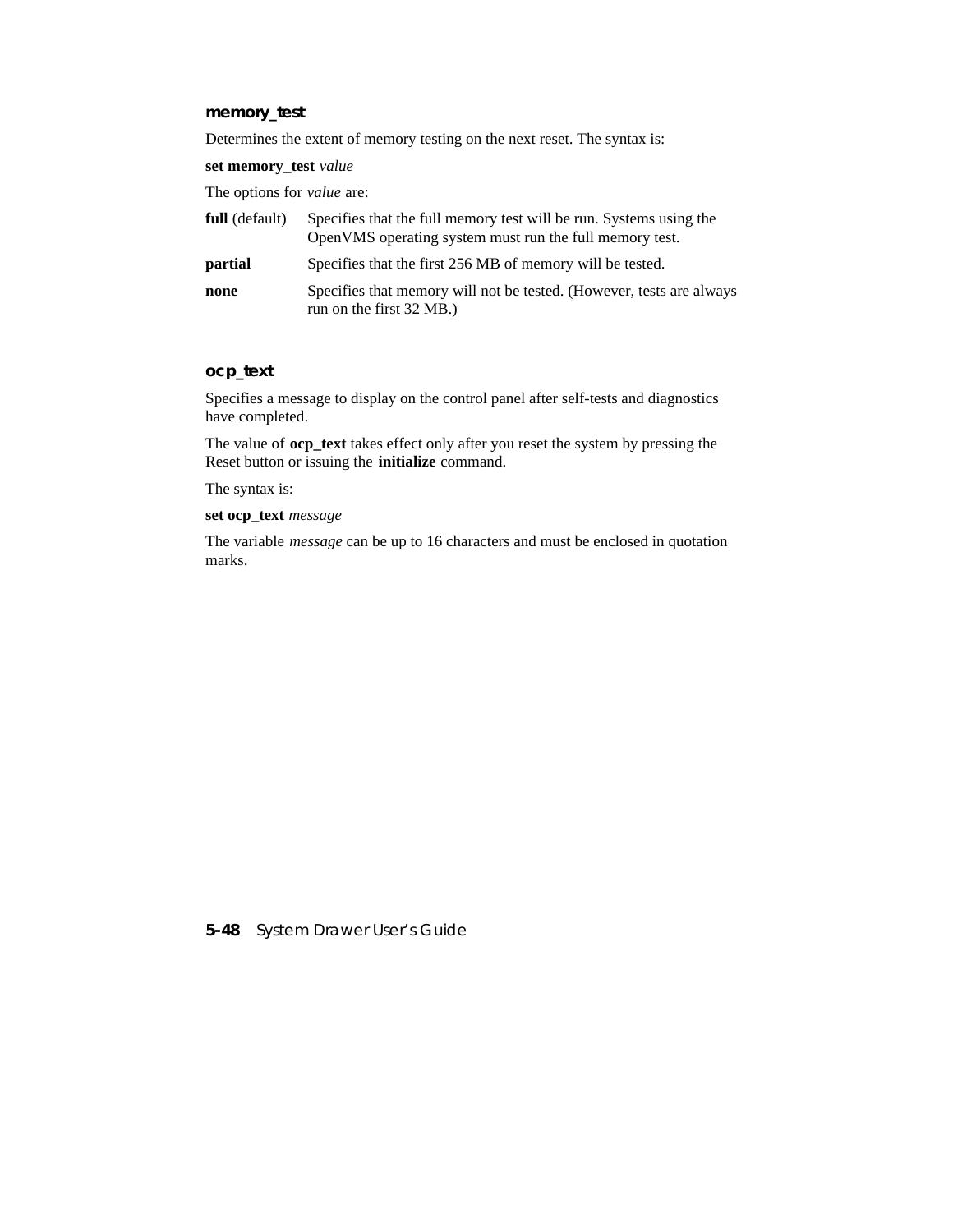#### **os\_type**

The **os** type environment variable specifies the default operating system. This variable is set at the factory to the setting for the operating system purchased. Use this command to change the factory default setting.

Whenever you change the value of **os\_type**, you must reset the system by pressing the Reset button or issuing the **initialize** command.

The syntax is:

**set os\_type** *os\_type*

The options for *os\_type* are:

| unix    | DIGITAL UNIX is the default operating system, and the SRM firmware<br>is started during power-up or reset.                                                                                                                                                                                                                                          |
|---------|-----------------------------------------------------------------------------------------------------------------------------------------------------------------------------------------------------------------------------------------------------------------------------------------------------------------------------------------------------|
| openvms | OpenVMS is the default operating system, and the SRM firmware is<br>started during power-up or reset.                                                                                                                                                                                                                                               |
| nt      | Windows NT is the default operating system. The SRM firmware is<br>started, and it loads and starts the AlphaBIOS firmware during power-<br>up or reset. (If the Halt button is pushed in so that the LED on the<br>button lights, this environment variable is overridden, and the SRM<br>firmware does not load and start the AlphaBIOS console.) |

### **pci\_parity**

Disables or enables parity checking on the PCI bus.

Some PCI devices do not implement PCI parity checking, and some have a paritygenerating scheme in which the parity is sometimes incorrect or is not fully compliant with the PCI specification. A side effect of this aberrant behavior is that superfluous PCI parity errors are reported by the host PCI bridge. In such cases, the device can be used as long as parity is not checked; disabling PCI parity checking prevents false parity errors that can cause system problems.

The syntax is:

**set pci\_parity** *value*

The options for *value* are:

**on** (default) Enables PCI parity checking.

**off** Disables PCI parity checking.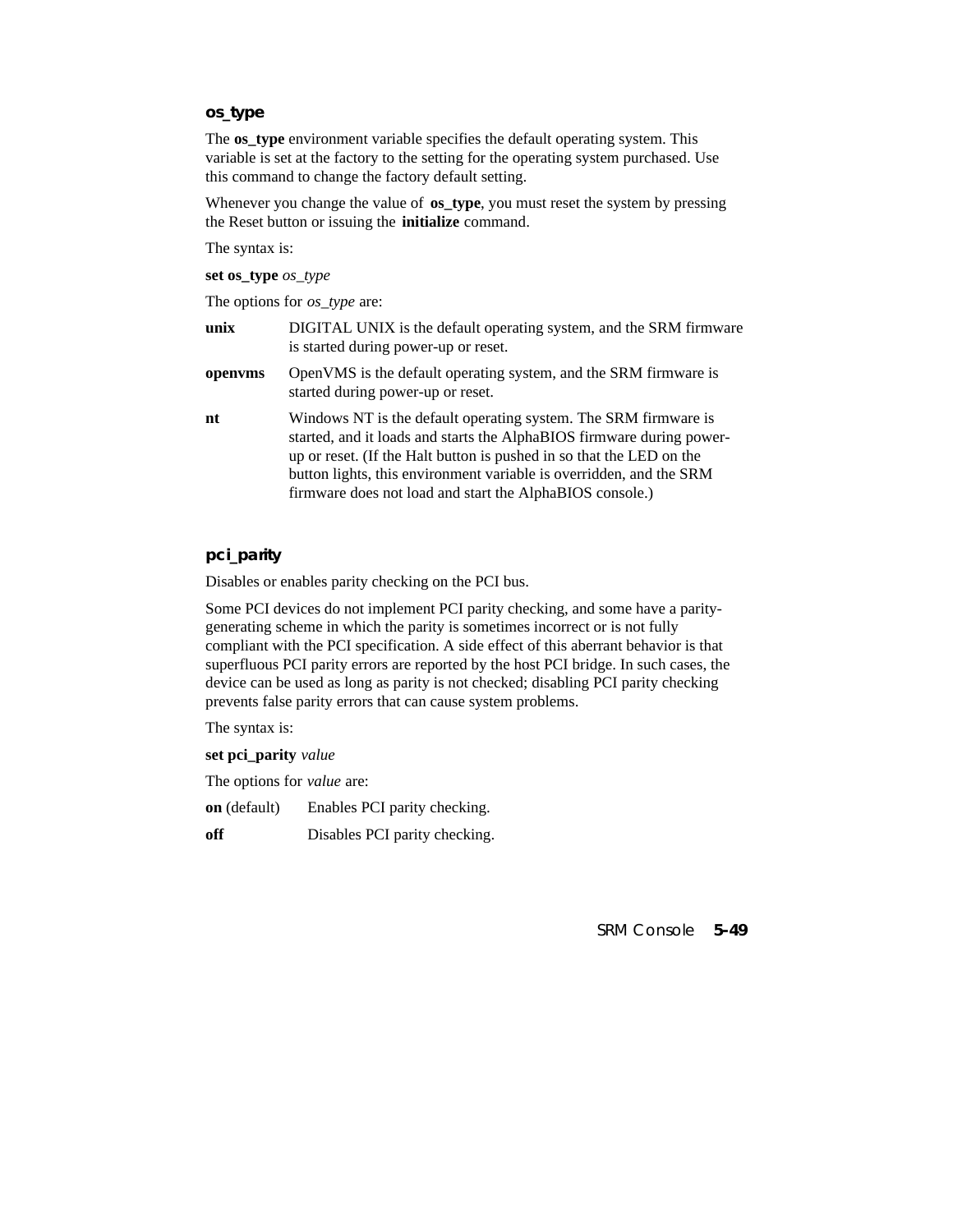### **pk\*0\_fast**

Enables Fast SCSI to perform in either standard or fast mode. If the system has at least one Fast SCSI device, set the default controller speed to Fast SCSI (1). Devices on a controller that connects to both standard and Fast SCSI devices will perform at the appropriate rate for the device. If the system has no Fast SCSI devices, set the default controller speed to standard SCSI (0). If a Fast SCSI device is on a controller set to standard, it will perform in standard mode.

The syntax is:

**set pk\*0\_fast** *scsi\_speed*

The options for *scsi\_speed* are:

**0** The controller is in standard SCSI mode.

**1** (default) The controller is in Fast SCSI mode.

### **pk\*0\_host\_id**

Sets the controller host bus node ID to a value between 0 and 7.

Each SCSI bus in the system requires a controller. Buses can theoretically support up to eight devices; however, the eighth device must always be a controller. Each device on the bus, including the controller, must have a unique ID, which is a number between 0 and 7. This is the bus node ID number.

On each bus, the default bus node ID for the controller is set to 7. You do not need to change the controller bus node ID unless you place two or more controllers on the same bus.

To list the controllers on your system, enter the command **show device**. SCSI devices begin with the letters "pk" (for example, pka0). The third letter is the adapter ID for the controller. When entering the command **set pk\*0\_host\_id**, replace the asterisk with the adapter ID letter.

The syntax is:

**set pk\*\_host\_id** *scsi\_node\_id*

The value for scsi node id is the bus node ID, a number from 0 to 7.

**5-50** System Drawer User's Guide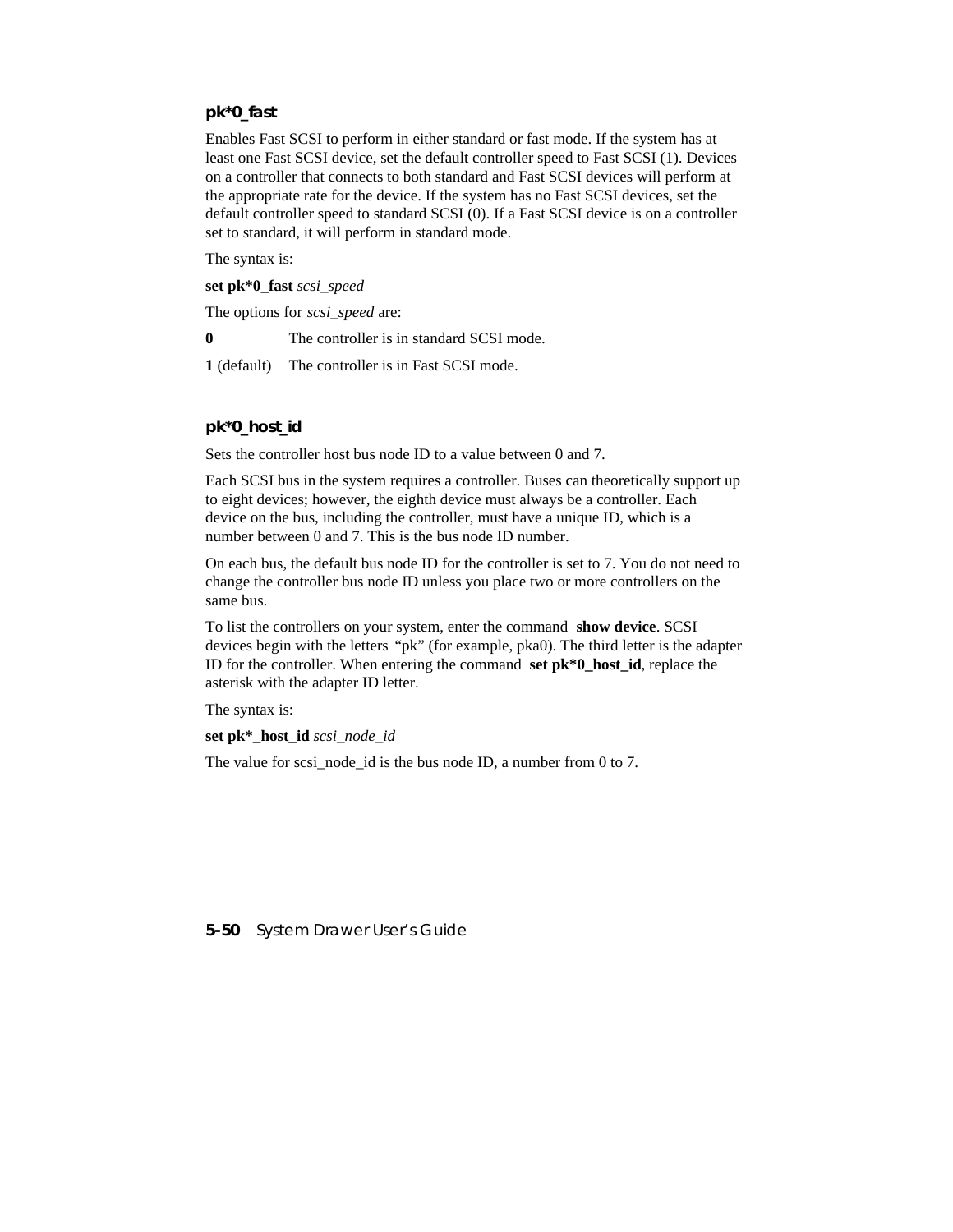### **pk\*0\_soft\_term**

Enables or disables SCSI terminators. This command applies to systems that use the QLogic ISP1020 SCSI controller.

The QLogic ISP1020 SCSI controller implements the 16-bit wide SCSI bus. The QLogic module has two terminators, one for the low eight bits and one for the high eight bits.

The syntax is:

**set pk\*0\_soft\_term** *value*

The options for *value* are:

| off                  | Disables termination of all 16 bits.                 |
|----------------------|------------------------------------------------------|
| <b>low</b> (default) | Enables low eight bits and disables high eight bits. |
| high                 | Enables high eight bits and disables low eight bits. |
| on                   | Enables all 16 bits.                                 |
| diff                 | Places the bus in differential mode.                 |

### **tga\_sync\_green**

Sets the location of the SYNC signal generated by the optional ZLXp-E PCI graphics accelerator (PBXGA). The parameter is a bit mask, where the least significant bit sets the vertical SYNC for the first graphics card found, the second for the second found, and so on.

The default for this environment variable is **ff**. The default must be reset to 00 so the graphics monitor on a system with a ZLXp-E PCI graphics accelerator will synchronize.

The syntax is:

#### **set tga\_sync\_green** *value*

The options for *value* are:

| $\mathbf{f}$ (default) | Synchronizes the graphics monitor on systems that do not use a |
|------------------------|----------------------------------------------------------------|
|                        | ZLXp-E PCI graphics accelerator.                               |

**00** Synchronizes the graphics monitor on systems with a ZLXp-E PCI graphics accelerator.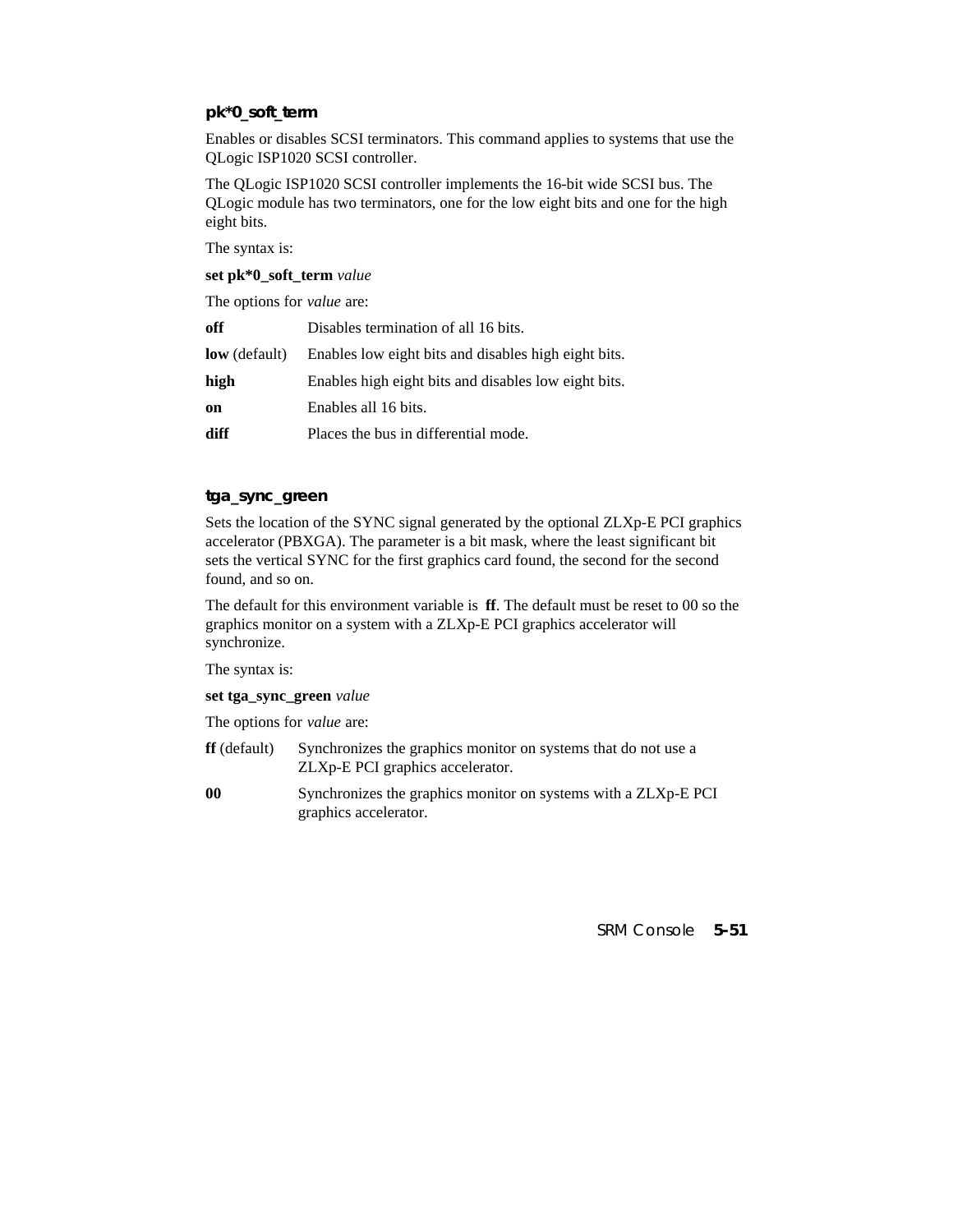### **tt\_allow\_login**

Enables or disables login to the SRM console firmware on alternate console ports. If the environment variable **console** is set to serial, the primary console device is the terminal connected through the COM1 port. The command **set tt\_allow\_login 1** enables logins through either the COM2 port or a graphics monitor.

The syntax is:

**set tt\_allow\_login** *value*

The options for *value* are:

**0** Disables login through the COM2 port or a graphics monitor.

**1** (default) Enables login through the COM2 port or a graphics monitor

**5-52** System Drawer User's Guide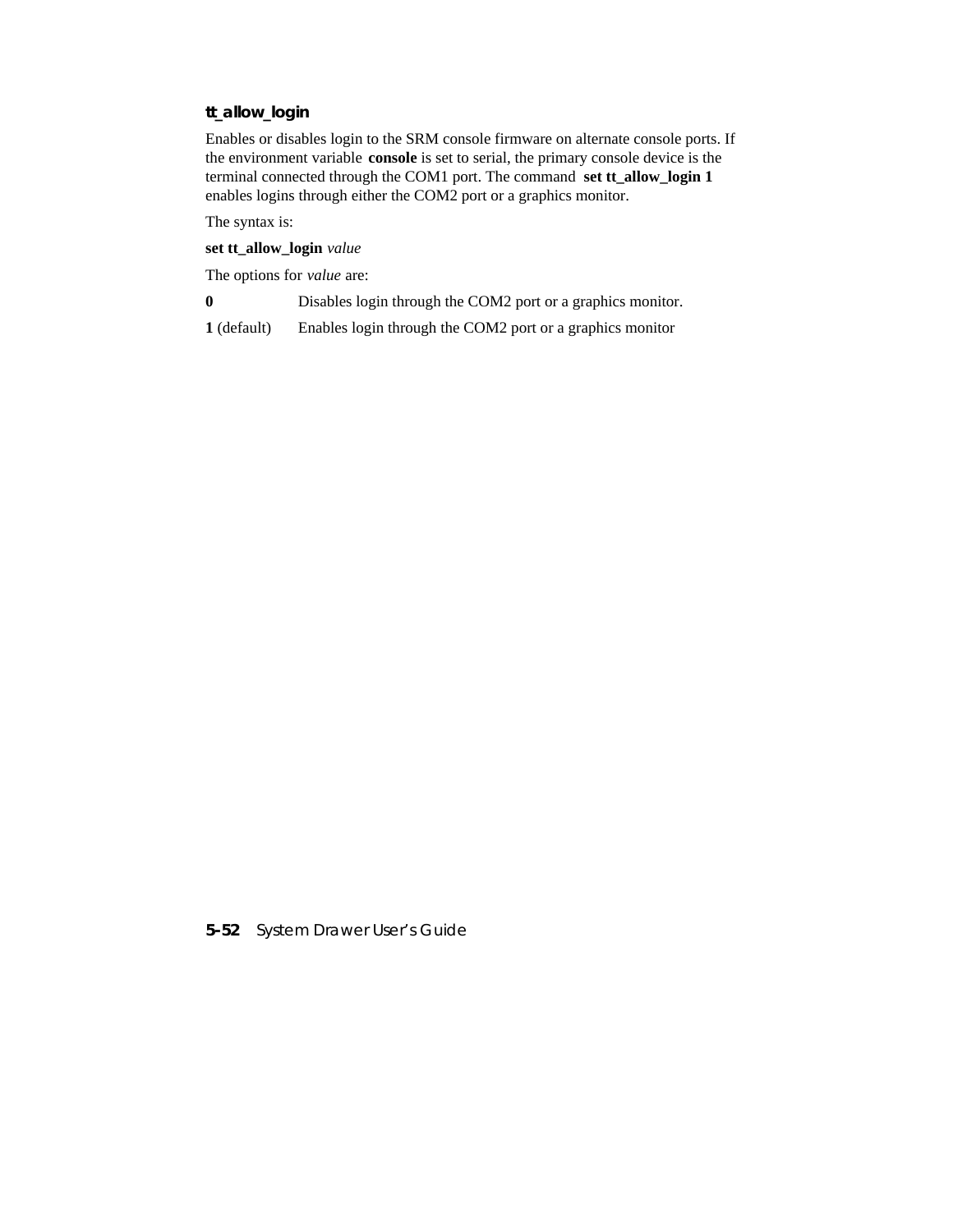# **Chapter 6 AlphaBIOS Console**

AlphaBIOS is the graphical interface that supports the Microsoft Windows NT operating system and some utility programs. This chapter explains how to perform common system management tasks with AlphaBIOS, and it provides a reference for the AlphaBIOS screens.

Sections in this chapter are:

- Switching from AlphaBIOS to SRM Console
- Starting AlphaBIOS
- Keyboard Conventions and Help
- Displaying the System Configuration
- Updating Firmware
- Setting up the Hard Disk
- Performing Setup Tasks
- Installing Windows NT
- Running Utility Programs
- Selecting the Version of Windows NT
- *NOTE: To run firmware tests on a Windows NT system, switch to the SRM console and issue the test command.*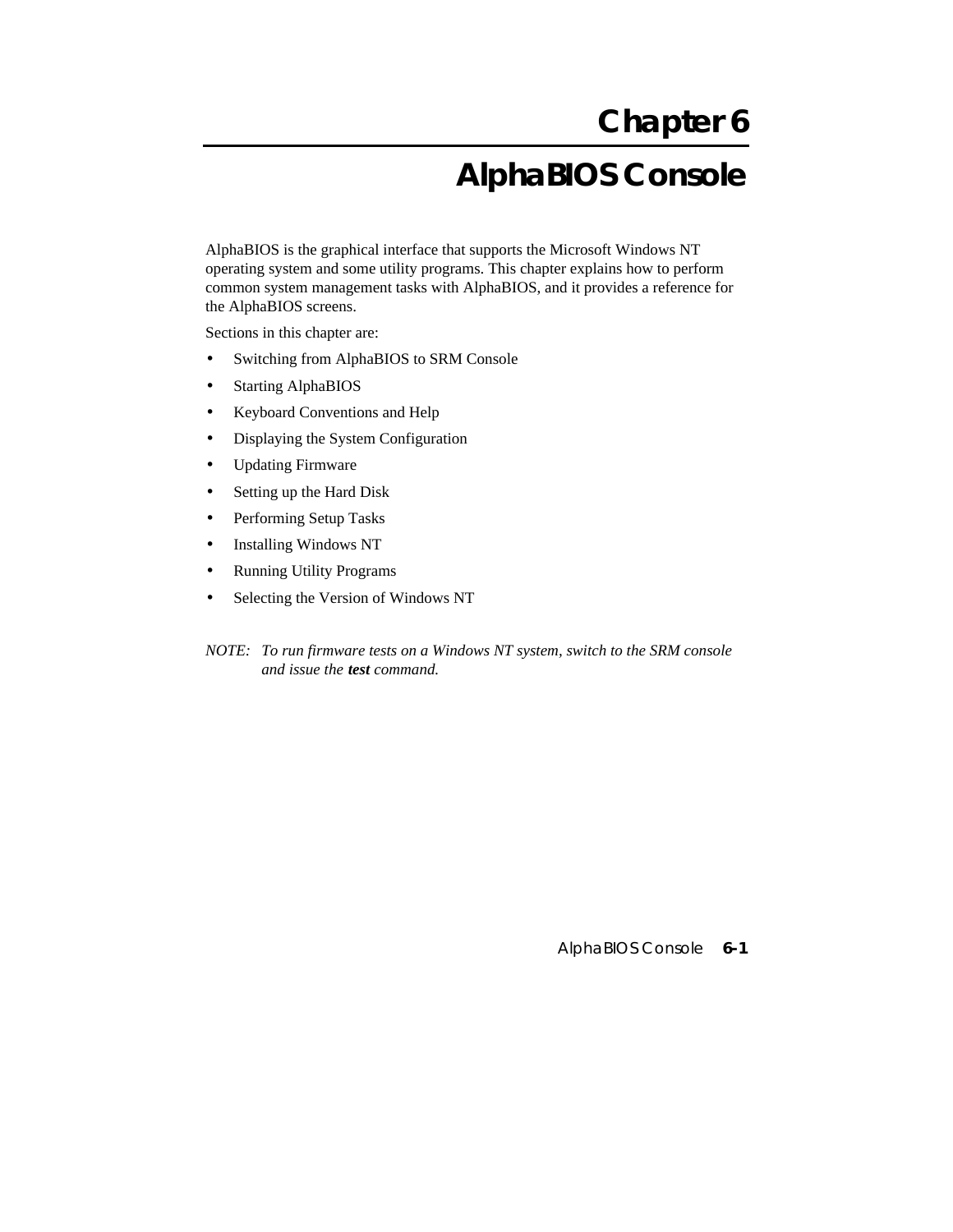# **6.1 Switching from AlphaBIOS to SRM Console**

**It is necessary to switch to the SRM console to boot DIGITAL UNIX or OpenVMS or to run firmware-based diagnostics. To switch from AlphaBIOS to the SRM console, press the Halt button on the control panel (the LED lights) and reset the system, or select DIGITAL UNIX (SRM) or OpenVMS (SRM) from the Advanced CMOS Setup screen and reset the system.**

**Figure 6–1 Switching to the SRM Console**

| Advanced CMOS Setup                                                                    | $F1 = He1p$ |
|----------------------------------------------------------------------------------------|-------------|
|                                                                                        |             |
| PCI Parity Checking: Disabled                                                          |             |
| Power-up Memory Test: Enabled                                                          |             |
| AlphaBIOS Password Option: Disabled                                                    |             |
| Console Selection:<br>Digital UNIX Console (SRM)                                       |             |
| Power-up Memory Test Windows NT Console (AlphaBIOS)<br>OpenVMS Console (SRM)           |             |
| Digital UNIX Console (SRM)                                                             |             |
|                                                                                        |             |
|                                                                                        |             |
| Press $\uparrow$ or $\downarrow$ to select the firmware console that will be presented |             |
| the next time the system is power-cycled.                                              |             |
|                                                                                        |             |
| ESC=Discard Changes F10=Save Changes                                                   |             |
|                                                                                        | PK-0750B-96 |

### **6-2** System Drawer User's Guide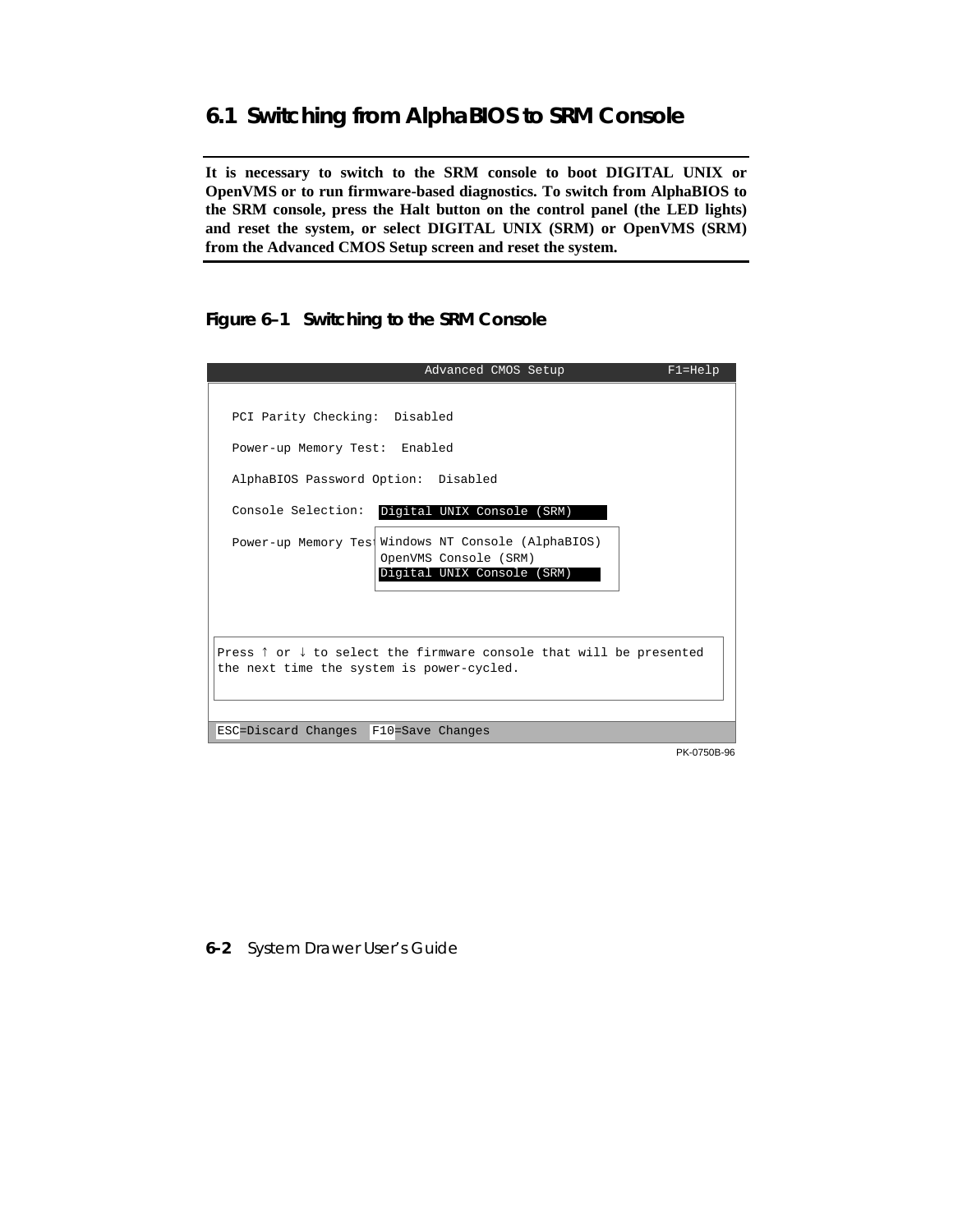DIGITAL UNIX and OpenVMS are booted and firmware-based diagnostics are run from the SRM console. Follow this procedure to switch from AlphaBIOS to SRM:

- 1. Select **CMOS Setup** and press Enter.
- 2. In the **CMOS Setup** screen press F6. The **Advanced CMOS Setup** screen displays.
- 3. Select **DIGITAL UNIX (SRM)** or **OpenVMS (SRM)** and press F10.
- 4. The **CMOS Setup** screen displays. Press F10 to save the change.
- 5. Run the EISA Configuration Utility, using the ECU diskette for DIGITAL UNIX and OpenVMS. See Chapter 7.

 *NOTE: ECU must be run before booting DIGITAL UNIX or OpenVMS.*

6. Reset the system.

Alternatively, you can press the Halt button (the LED on the button lights) and reset the system.

The method you choose depends on how you want the system to function on subsequent resets:

- If you make the selection in the **Advanced CMOS Setup** screen, the system will continue to stop in the SRM console whenever it is powered-up, reset, or initialized until the Windows NT operating system is again specified.
- If you press the Halt button and reset, no system setup information is changed, and AlphaBIOS will start the next time the system is powered-up, reset, or initialized with the Halt button out (the LED is off).

To return to the AlphaBIOS console, issue the command **alphabios** at the SRM console prompt.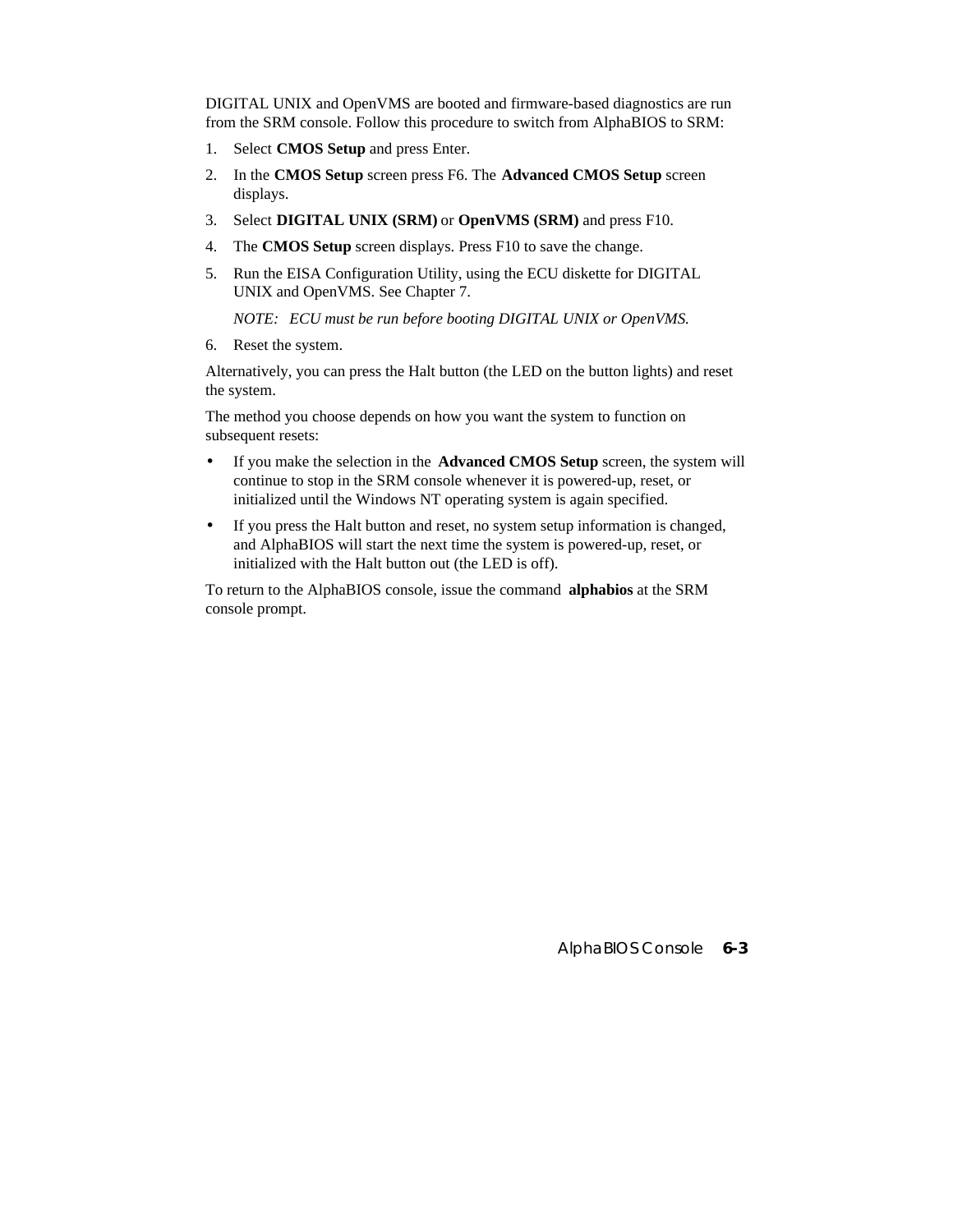# **6.2 Starting AlphaBIOS**

**Start AlphaBIOS Setup by pressing F2 from the Boot screen displayed at powerup or reset.**

**Figure 6–2 Boot Screen**



**6-4** System Drawer User's Guide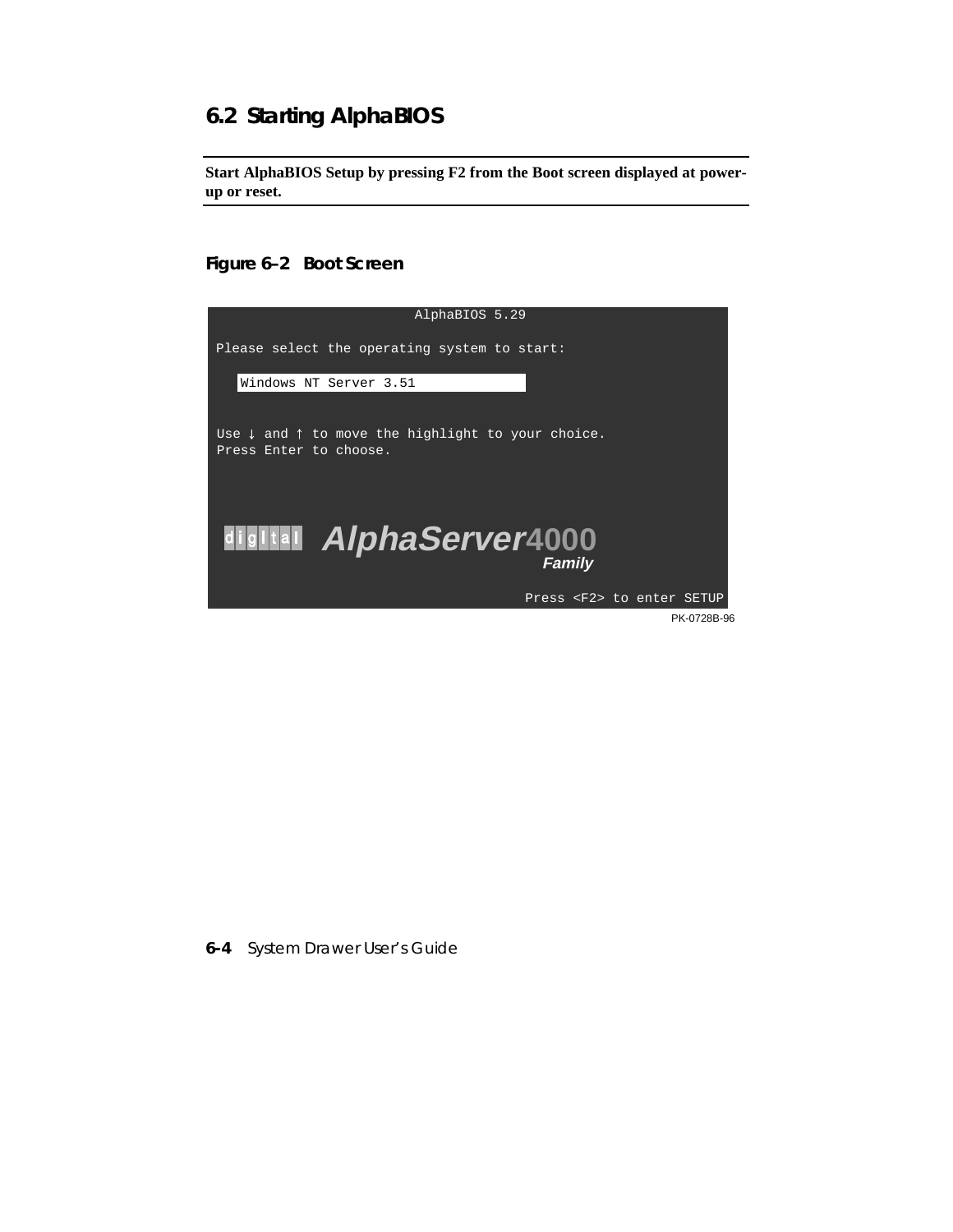The **Boot** screen shown in Figure 6–2 displays at power-up and reset. Press F2 at this screen to enter the setup program.

The **AlphaBIOS Setup** screen (Figure 6–3) displays. From this screen you can select the tasks to perform. Use the arrow keys to select the menu item you want and press Enter. (Refer to Section 6.3 for information on navigating through the AlphaBIOS screens.)

# **Figure 6–3 AlphaBIOS Setup Screen**

|                                                                                                                                          | AlphaBIOS Setup |
|------------------------------------------------------------------------------------------------------------------------------------------|-----------------|
| Display System Configuration<br>Upgrade AlphaBIOS<br>Hard Disk Setup<br>CMOS Setup<br>Install Windows NT<br>Utilities<br>About AlphaBIOS |                 |
| Press ENTER to partition or format hard disks.                                                                                           |                 |
| ESC=Exit                                                                                                                                 |                 |
|                                                                                                                                          | PK-0726-96      |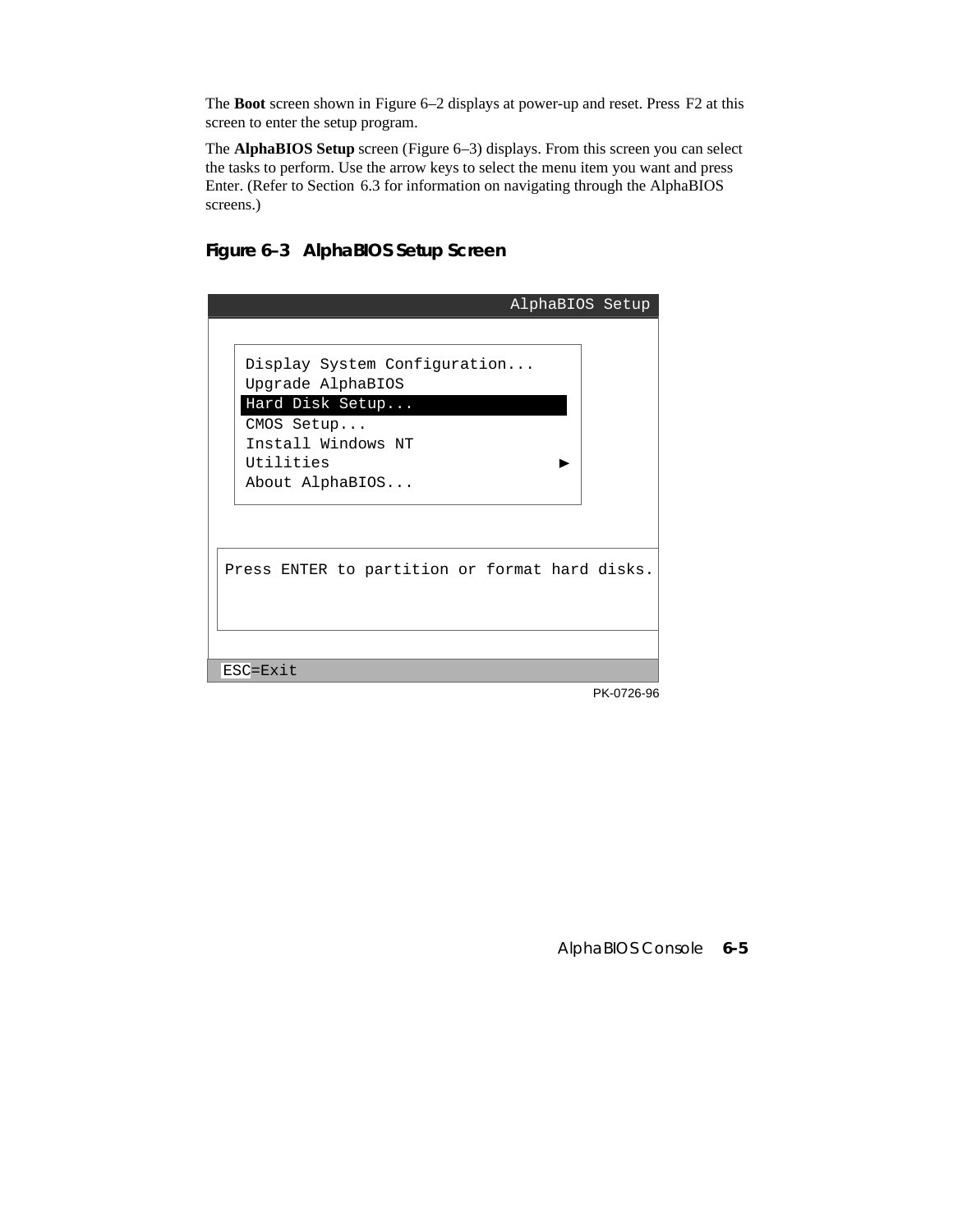# **6.3 Keyboard Conventions and Help**

**AlphaBIOS uses universally accepted keys and key combinations for navigating the interface and selecting items.**

### **Figure 6–4 Typical First-Level Help Screen**

|                | Help: CMOS Setup                                                                 | F1=Key Help |  |
|----------------|----------------------------------------------------------------------------------|-------------|--|
| F3             | Change color scheme.                                                             |             |  |
| F6             | Enter Advanced CMOS Setup.                                                       |             |  |
| F7             | Set factory default CMOS settings.                                               |             |  |
| ESC            | Exit CMOS Setup and discard any changes.                                         |             |  |
| F10            | Exit CMOS Setup and save changes,<br>including changes from Advanced CMOS Setup. |             |  |
| ENTER=Continue |                                                                                  |             |  |

PK-0724-96

AlphaBIOS uses DOS and Windows keyboard conventions for navigating the interface and selecting items. The valid keystrokes are listed in the keyboard help screens.

Two levels of keyboard help are available. The first level, reached by pressing F1 once, shows explanations of the keystrokes available for the specific part of AlphaBIOS currently displayed. An example of the help displayed by pressing F1 once, in this case from the **CMOS Setup** screen, is shown in Figure 6–4.

The second level of keyboard help, reached by pressing F1 from the first help screen, shows explanations of the keystrokes available for navigating the interface throughout AlphaBIOS (see Figure 6–5).

**6-6** System Drawer User's Guide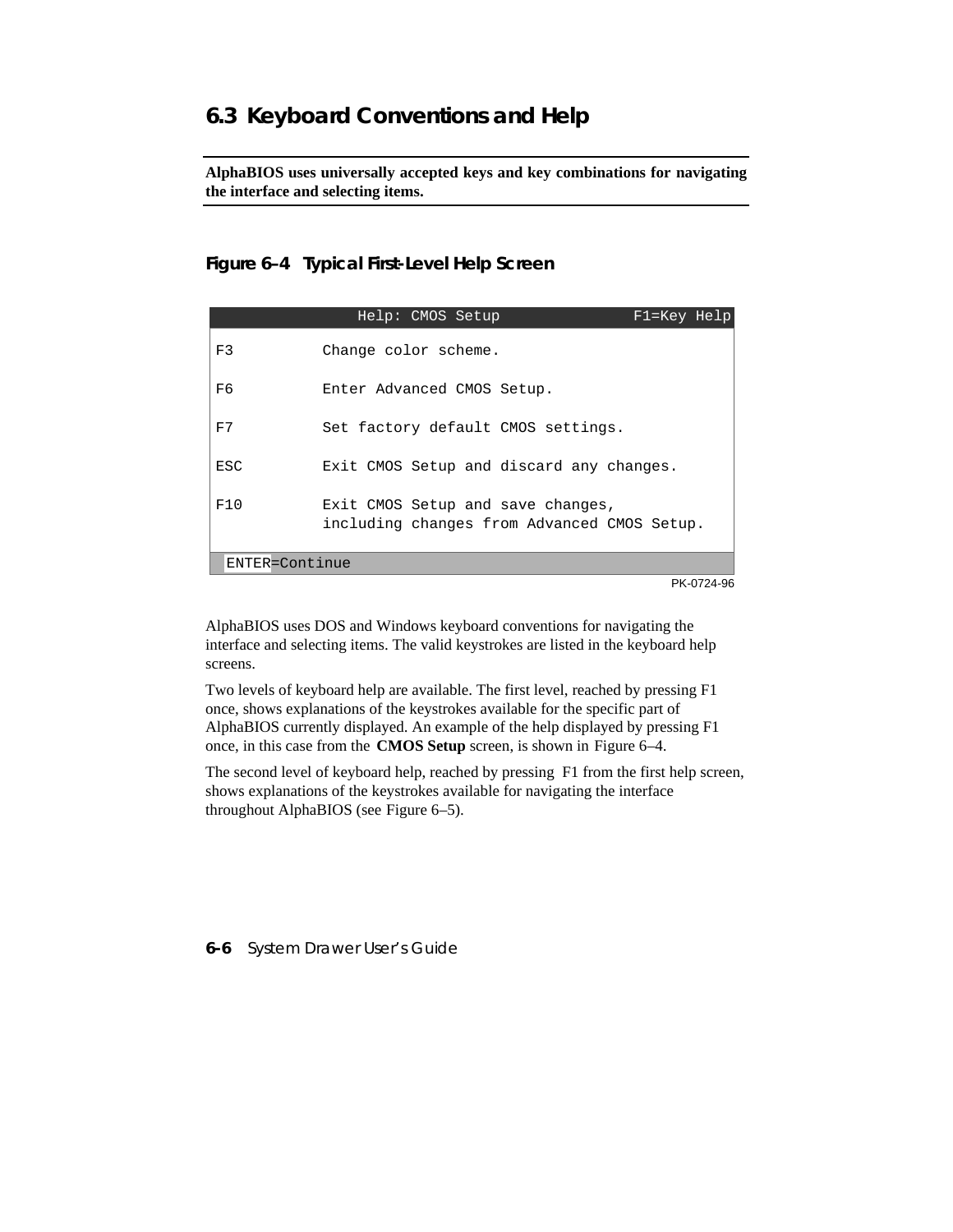# **Figure 6–5 Second-Level Help Screen**

I

I

|                            | AlphaBIOS Setup                                                                                                              | $F1 = He1p$          |
|----------------------------|------------------------------------------------------------------------------------------------------------------------------|----------------------|
|                            | Help: Action Keys                                                                                                            |                      |
| TAB                        | Move highlight forward between fields of a dialog.                                                                           |                      |
| SHIFT+TAB                  | Move highlight backward between fields of a dialog.                                                                          |                      |
| 1 <sup>1</sup>             | Move highlight within a menu, or cycle through available field<br>values in a dialog window.                                 |                      |
| $ALT+1$                    | Drop down a menu of choices from a drop-down listbox. A<br>drop-down listbox can be recognized by the $\blacksquare$ symbol. |                      |
| HOME                       | Move to the beginning of a text entry field.                                                                                 |                      |
| <b>END</b>                 | Move to the end of a test entry field.                                                                                       |                      |
| $\leftarrow$ $\rightarrow$ | Move to the left or right in a text entry field.                                                                             |                      |
| ESC.                       | Discard changes and/or backup to previous screen.                                                                            |                      |
|                            |                                                                                                                              |                      |
| ENTER=Continue             |                                                                                                                              |                      |
|                            |                                                                                                                              |                      |
|                            |                                                                                                                              | $ \cdot \cdot \cdot$ |

PK-0725-96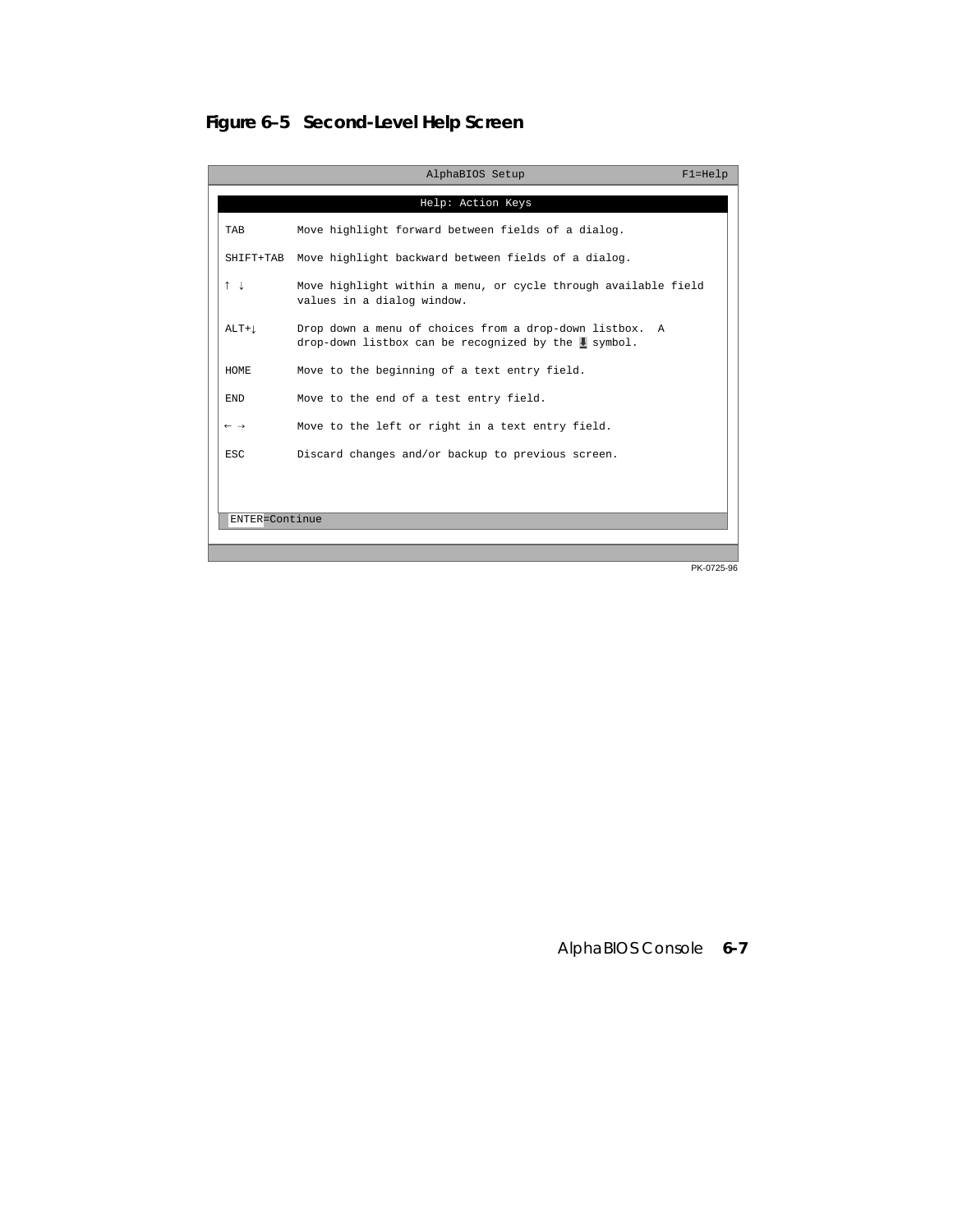# **6.4 Displaying the System Configuration**

**The Display System Configuration screen provides information about the system's installed processor, memory, attached devices, and option boards. From the AlphaBIOS Setup screen select Display System Configuration..., then the category for the requisite information.**

**Figure 6–6 Display System Configuration Screen**

| Display System Configuration                                                                 |
|----------------------------------------------------------------------------------------------|
|                                                                                              |
| Systemboard Configuration<br>Hard Disk Configuration                                         |
| PCI Configuration                                                                            |
| EISA Configuration                                                                           |
| SCSI Configuration                                                                           |
| MC Bus Configuration                                                                         |
| Memory Configuration                                                                         |
| System Type: AlphaServer 4000 5/400                                                          |
| Processor: Digital Alpha 21164, Revision 7.1 (2 Processors)<br>Speed: 400 MHz<br>Cache: 4 MB |
| Memory: 512 MB                                                                               |
| Floppy Drive A: 3.5" 1.44 MB<br>Floppy Drive B: None                                         |
| Keyboard: U.S. 101-key keyboard                                                              |
| AlphaBIOS Version: 5.29 970226.1006                                                          |
| SRM Version: V4.8-5, 11-FEB-1997 16:52:39                                                    |
|                                                                                              |
|                                                                                              |
| ESC=Exit                                                                                     |

PK-0731C-96

**6-8** System Drawer User's Guide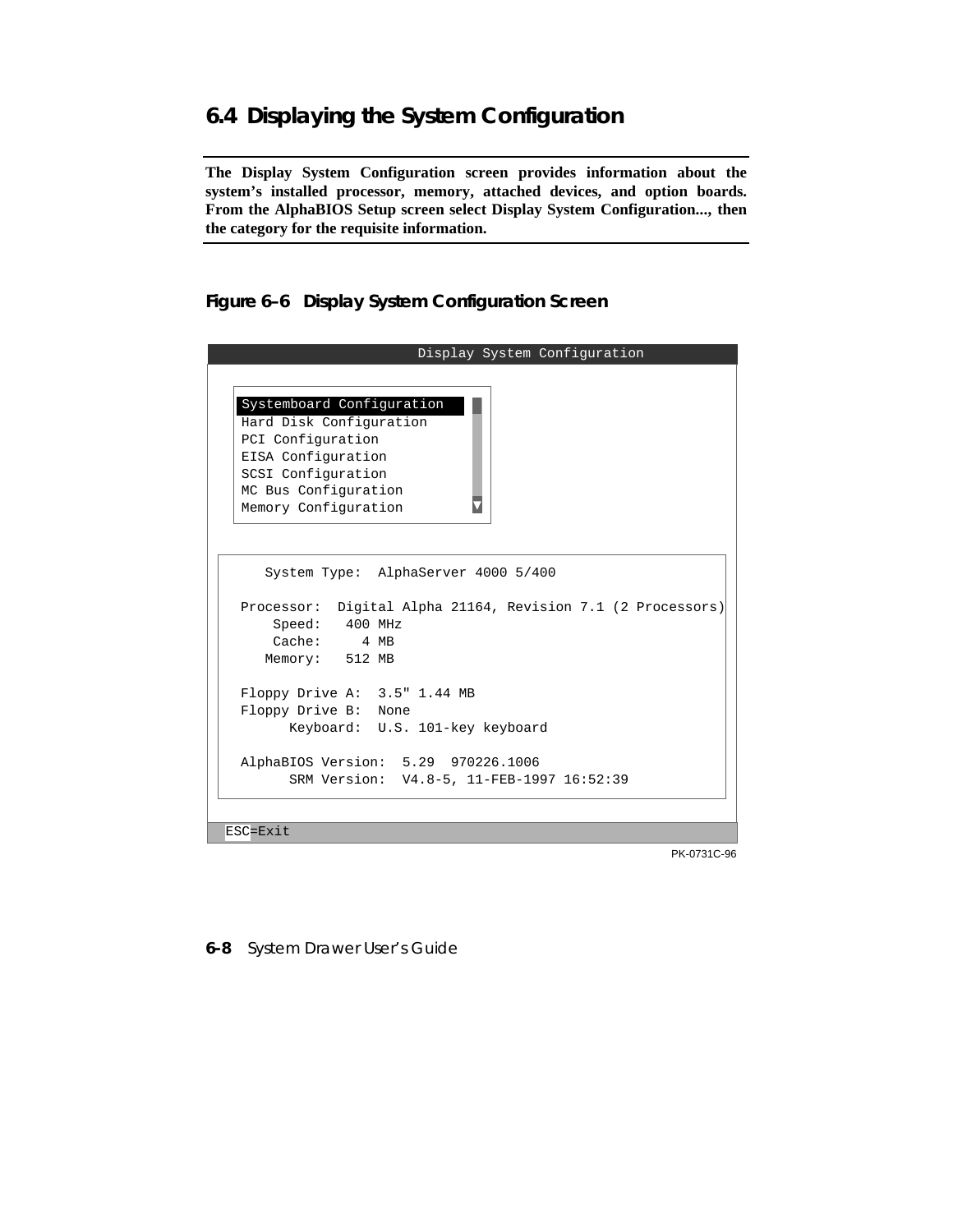Use this procedure to display the system configuration.

- 1. Start AlphaBIOS, select **Display System Configuration**, and press Enter.
- 2. In the **Display System Configuration** screen, use the arrow keys to select the configuration category you want to see.

From this screen, you can view configuration information about these system components:

- System motherboard
- Hard disk
- PCI bus
- EISA bus
- SCSI devices
- System bus
- Memory
- Integrated peripherals

The sections that follow explain the display for each component.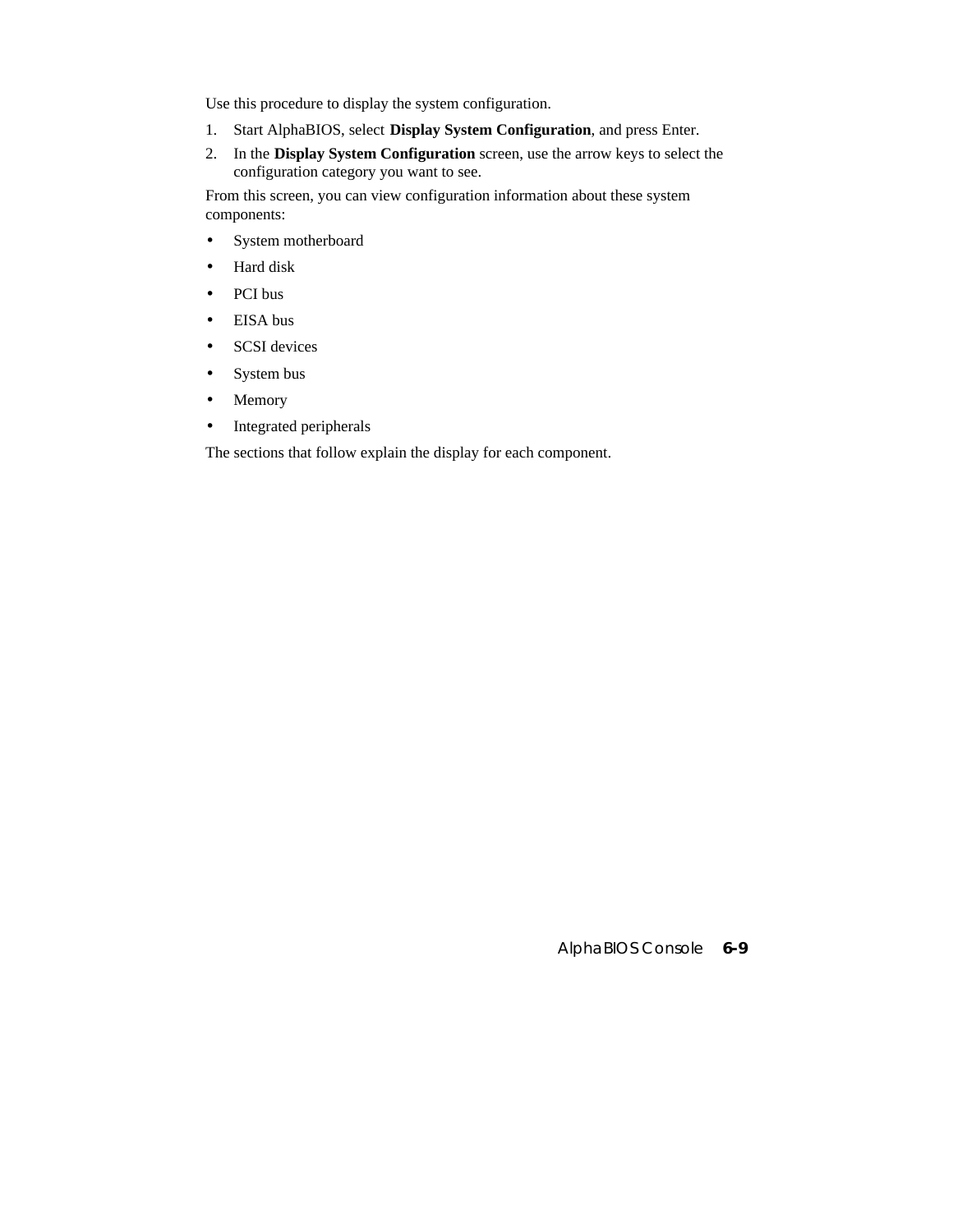# **6.4.1 System Board Configuration**

# **Figure 6–7 System Board Configuration**

|                                                                                                                                                                                                                       | Display System Configuration |  | $F1 = He1p$ |
|-----------------------------------------------------------------------------------------------------------------------------------------------------------------------------------------------------------------------|------------------------------|--|-------------|
|                                                                                                                                                                                                                       |                              |  |             |
| Systemboard Configuration<br>Hard Disk Configuration                                                                                                                                                                  |                              |  |             |
| PCI Configuration                                                                                                                                                                                                     |                              |  |             |
| EISA Configuration                                                                                                                                                                                                    |                              |  |             |
| SCSI Configuration                                                                                                                                                                                                    |                              |  |             |
| MC Bus Configuration                                                                                                                                                                                                  |                              |  |             |
| Memory Configuration                                                                                                                                                                                                  |                              |  |             |
|                                                                                                                                                                                                                       |                              |  |             |
| 2 Processor: Digital Alpha 21164, Revision 7.1 (2 Processors)<br>8<br>Speed: 400 MHz<br>Cache: 4 MB<br>Ō<br>Memory: 512 MB<br>Floppy Drive A: 3.5" 1.44 MB<br>Floppy Drive B: None<br>Keyboard: U.S. 101-key keyboard |                              |  |             |
| GAlphaBIOS Version: 5.29 970226.1006                                                                                                                                                                                  |                              |  |             |
| SRM Version: V4.8-5, 11-FEB-1997 16:52:39                                                                                                                                                                             |                              |  |             |
| ESC=Exit                                                                                                                                                                                                              |                              |  |             |
|                                                                                                                                                                                                                       |                              |  |             |
|                                                                                                                                                                                                                       |                              |  | PK-0738C-96 |

**6-10** System Drawer User's Guide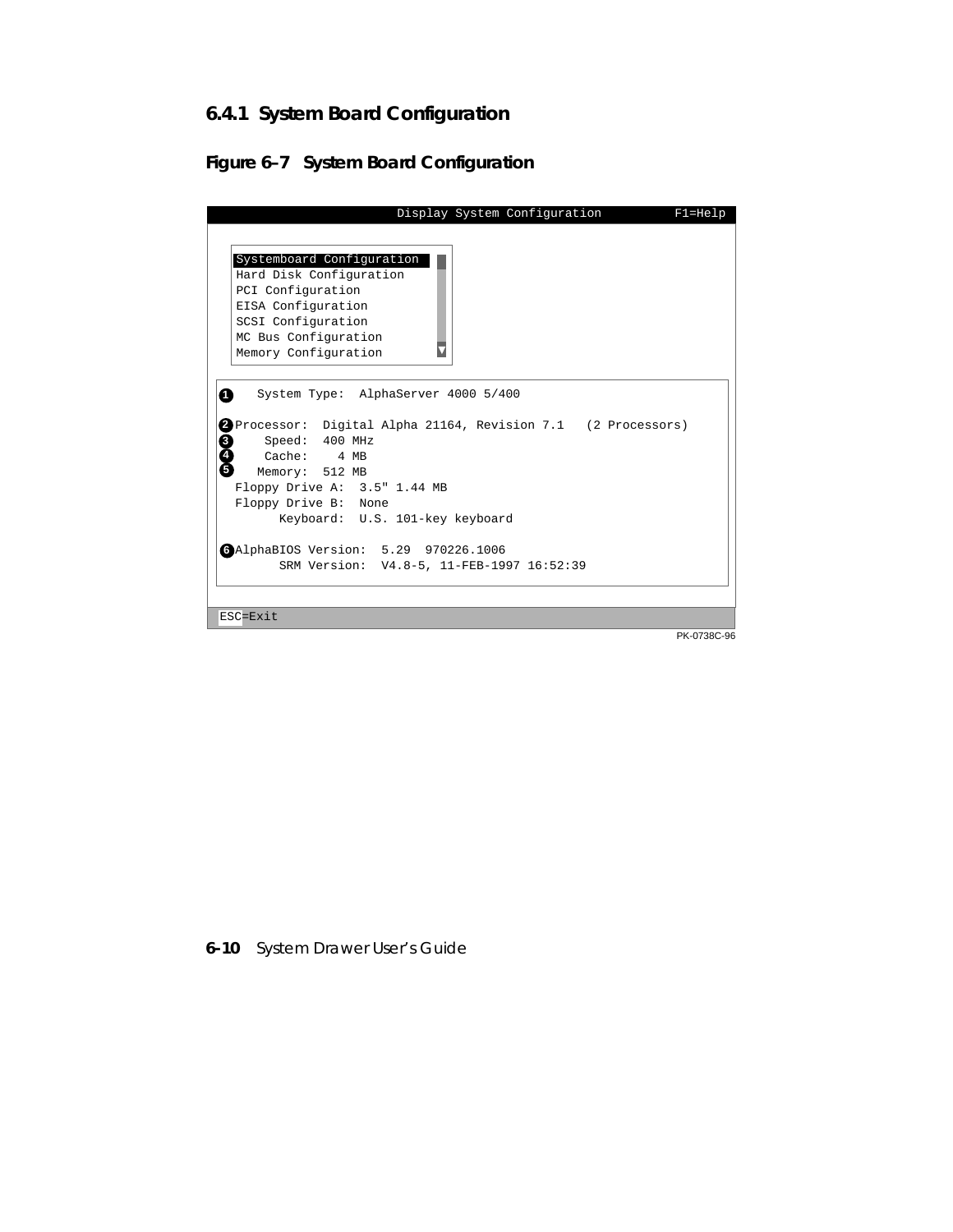- $\bullet$  System type The model number of the system.
- $\bullet$  Processor The model and revision of the processor chip. Revision level information can be useful in troubleshooting problems with technical support personnel.
- $\Theta$  Speed The speed at which the processor runs.
- µ Memory The amount, in megabytes, of main memory in the system.
- ¶ Cache The amount, in kilobytes, of static RAM cache memory installed.
- · Firmware versions The versions of AlphaBIOS and SRM currently running on the system.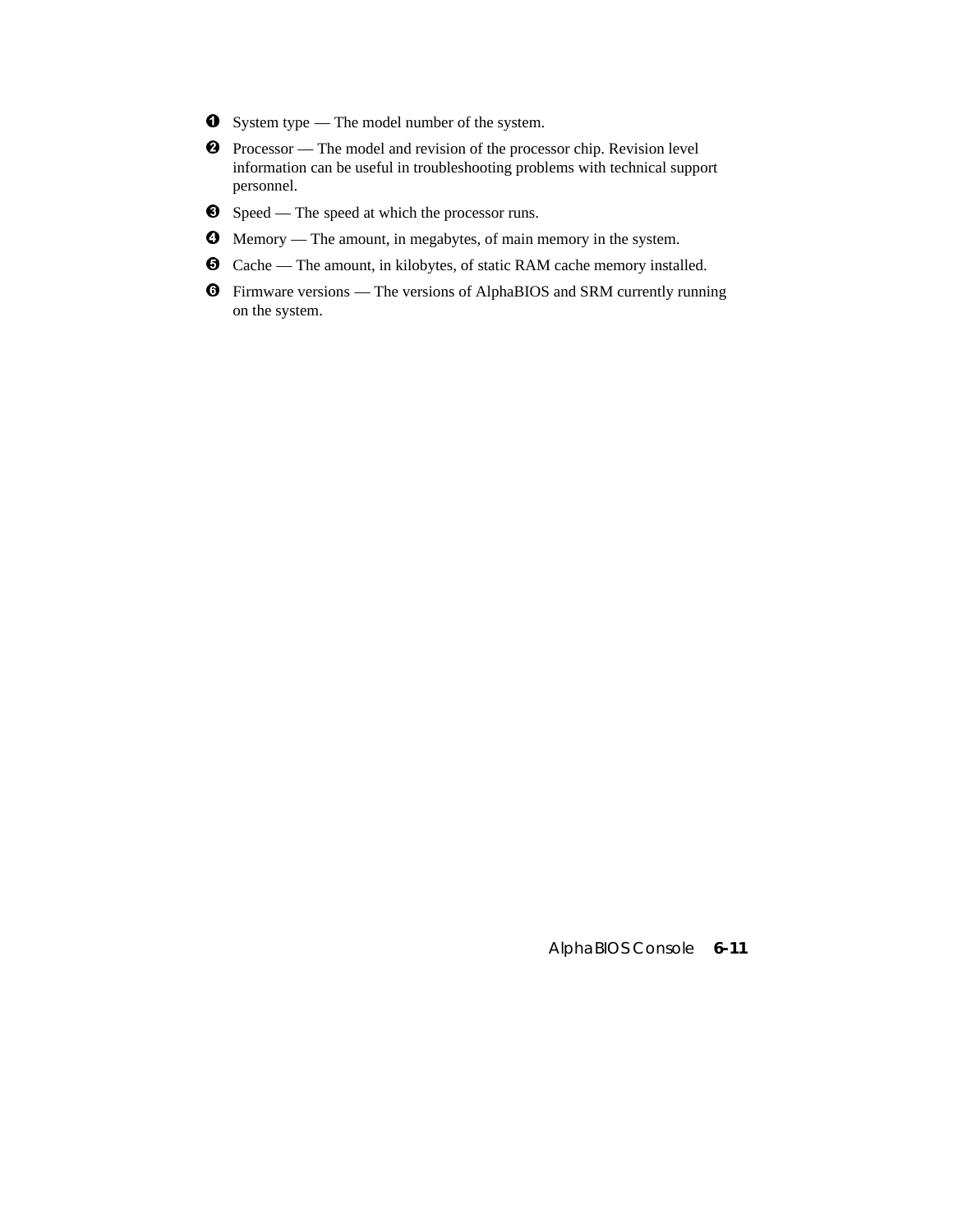# **6.4.2 Hard Disk Configuration**

# **Figure 6–8 Hard Disk Configuration**

|                                               |               | Display System Configuration |      |                  |
|-----------------------------------------------|---------------|------------------------------|------|------------------|
|                                               |               |                              |      |                  |
| Systemboard Configuration                     |               |                              |      |                  |
| Hard Disk Configuration                       |               |                              |      |                  |
| PCI Configuration                             |               |                              |      |                  |
| Eisa Configuration                            |               |                              |      |                  |
| SCSI Configuration                            |               |                              |      |                  |
| NC Bus Configuration                          |               |                              |      |                  |
| Memory Configuration                          |               |                              |      |                  |
| Integrated Peripherals                        |               |                              |      |                  |
|                                               |               |                              |      |                  |
| 3                                             |               | 5                            |      |                  |
| Disk<br>NCRC810 #0, SCSI ID 3<br>$\Omega$     |               | 510 MB                       |      |                  |
|                                               |               |                              |      |                  |
| Partition 1                                   |               | 200 MB                       |      | <b>NTFS</b><br>8 |
| Partition 2                                   |               | 200 MB                       |      | FAT              |
| Unused                                        |               | 110 MB                       |      |                  |
|                                               |               |                              |      |                  |
| Disk<br>NCRC810 #0, SCSI ID 5<br>$\mathbf{1}$ |               | 1001 MB                      |      |                  |
| RZ26<br>DEC.                                  | $(C)$ DECT386 |                              |      |                  |
| Partition 1                                   |               | 995 MB                       |      | <b>NTFS</b>      |
| Partition 2                                   |               |                              | 6 MB | FAT              |
|                                               |               |                              |      | PK-0739A-96      |

**6-12** System Drawer User's Guide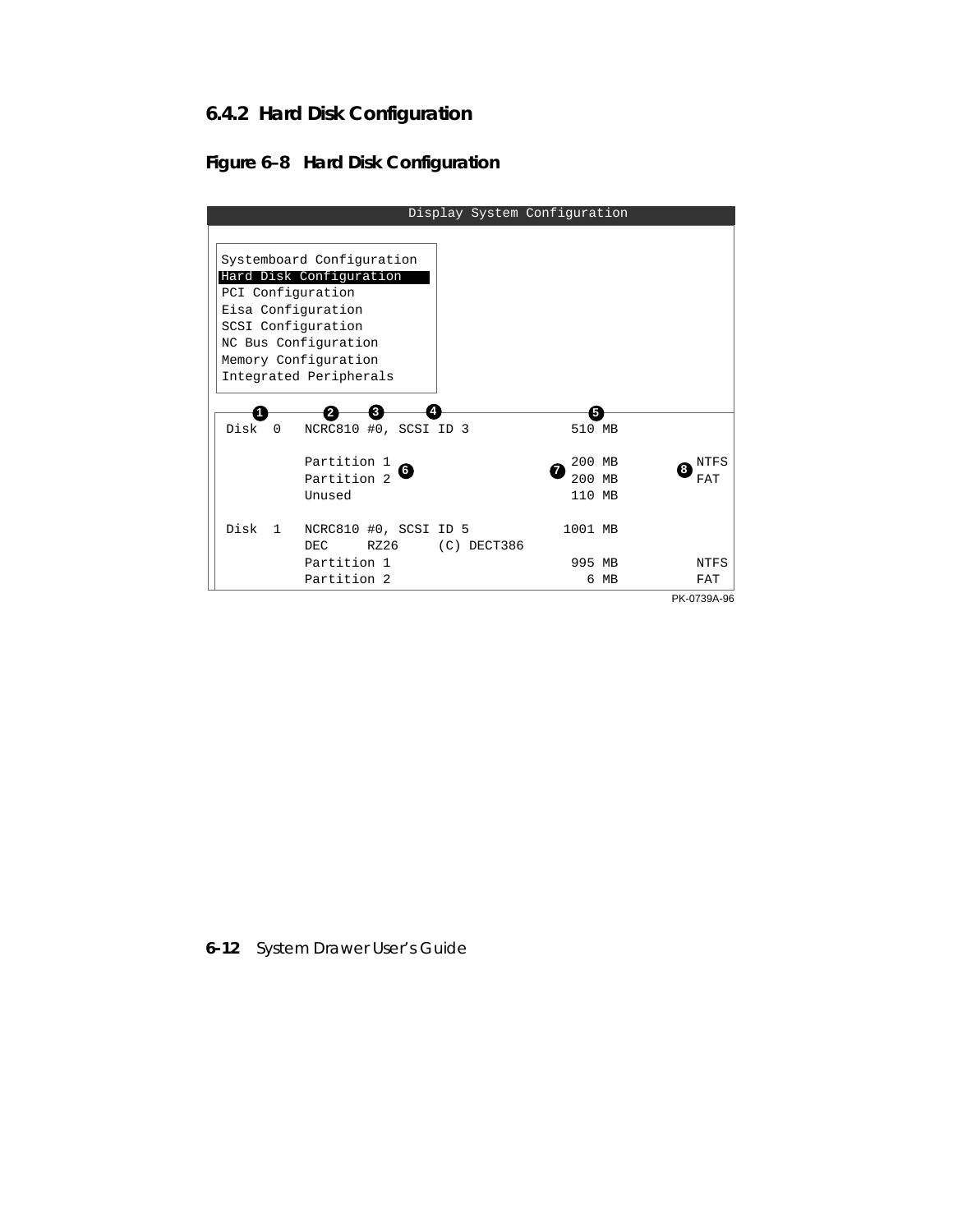- *NOTE: This screen is for information only; it cannot be edited. To make changes to the hard disk setup, use the Hard Disk Setup screen (Section 6.6).*
- $\bullet$  Physical disk ID Based on the SCSI ID. The disk with the lowest SCSI ID is disk 0, the disk with the next lowest SCSI ID is disk 1, and so on.
- ³ Controller The brand and model of SCSI chip used on the SCSI controller.
- $\bullet$  Controller number Based on how many SCSI controllers of a particular type are installed in the system. The first controller of a type is always numbered 0.
- $\bullet$  SCSI ID number A unique number you assign to each SCSI device installed in the system. This is usually done with jumpers or a thumb wheel attached to the drive housing.
- $\Theta$  Size The raw capacity of the drive. Formatting the drive with different file systems (for example, FAT and NTFS) may result in different usable sizes because of the differences in how storage is managed under those file systems.
- $\bullet$  Partition number Within a single drive, partition numbers are assigned in sequential order: 1, 2, 3, and so on. The partitions populate the drive from the innermost cylinders to the outermost cylinders. If you have a large hard disk (over 800 MB) and plan to use the FAT file system, it is a good idea to break the disk into several smaller partitions because the FAT file system uses disk space more efficiently at smaller partition sizes. This is not a concern for the NTFS file system, however, as it uses disk space very efficiently at all partition sizes.
- $\bullet$  Partition size The raw (unformatted) storage capacity of the partition. Actual storage space will differ based on the file system with which the partition is formatted.
- $\Theta$  Partition format The file system (if any) used on a partition. This field displays FAT, NTFS, or unknown (if the partition is unformatted).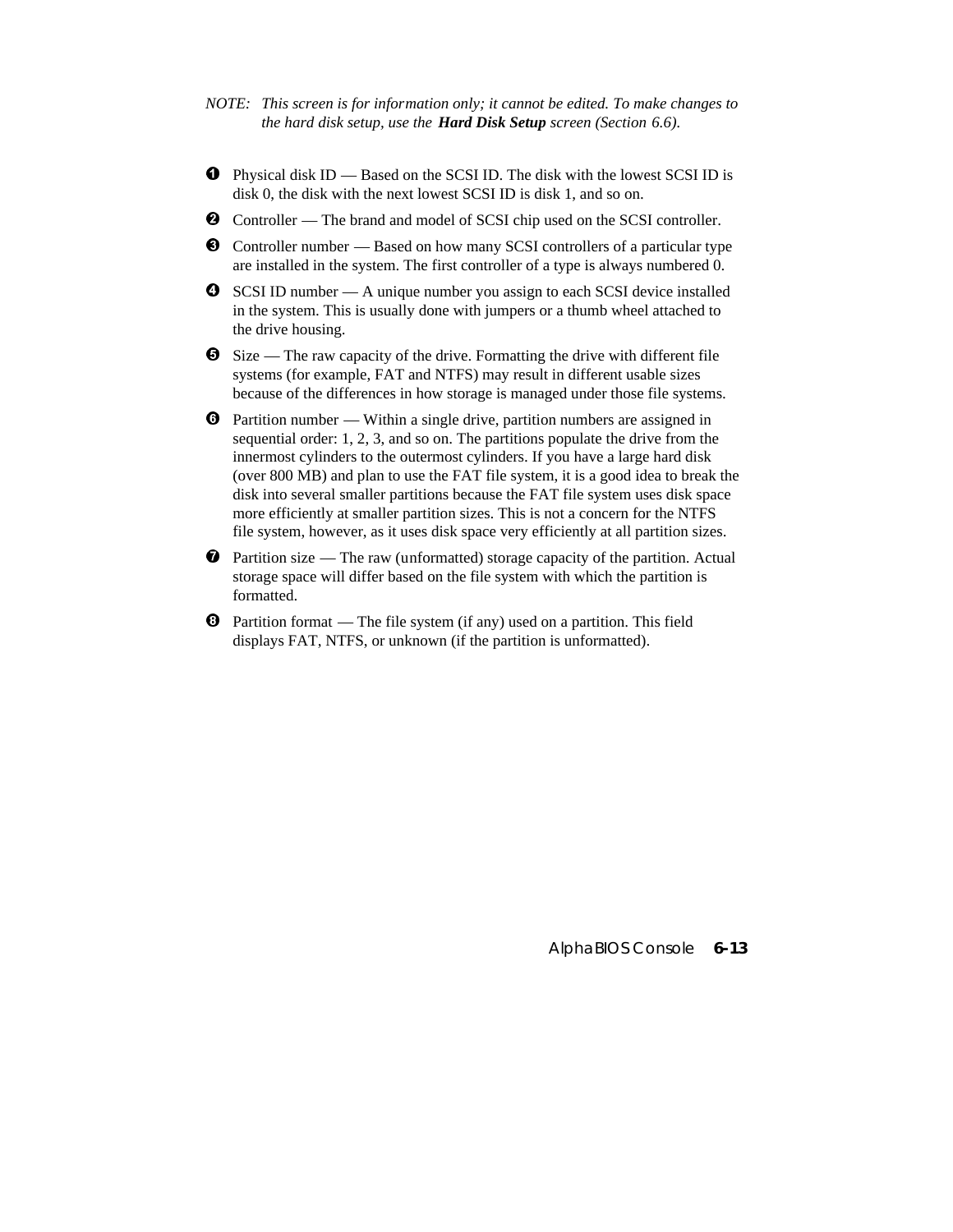# **6.4.3 PCI Configuration**

# **Figure 6–9 PCI Configuration**

| Display System Configuration |             |                | $F1 = He1p$    |
|------------------------------|-------------|----------------|----------------|
|                              |             |                |                |
| Systemboard Configuration    |             |                |                |
| Hard Disk Configuration      |             |                |                |
| PCI Configuration            |             |                |                |
| EISA Configuration           |             |                |                |
| SCSI Configuration           |             |                |                |
| MC Bus Configuration         |             |                |                |
| Memory Configuration         |             |                |                |
|                              | 2           | 3              |                |
| Device Name                  | Device Type | Revision       | Physical Slot  |
| Intel 82375 PCEB             | EISA bridge | 5              | PCI0-Embedded  |
| S3 Trio32/64                 | <b>VGA</b>  | $\Omega$       | $PCIO-2$       |
| DIGITAL 21140                | Ethernet    | 32             | $PCIO-3$       |
| NCRC810                      | SCSI        | $\mathfrak{D}$ | $PCI0-5$       |
| NCRC810                      | SCSI        | $\mathfrak{D}$ | PCT1-Embedded  |
| DIGITAL KZPSX                | SCSI        | $\Omega$       | $PCI1-2$       |
| DIGITAL KZPSX                | SCSI        | $\Omega$       | $PCI1-3$       |
| DIGITAL 21050                | PCI bridge  | 2              | $PCI1-4$       |
| OLogic ISP1020/1040 SCSI     |             | $\overline{a}$ | PCI1-4-Bridged |
| DIGITAL KZPSX                | SCSI        | $\cap$         | $PCI2-2$       |
| DIGITAL KZPSX                | SCSI        | 0              | $PCI2-3$       |
| ENTER=Select<br>ESC=Exit     |             |                |                |

PK-0740C-97

## **6-14** System Drawer User's Guide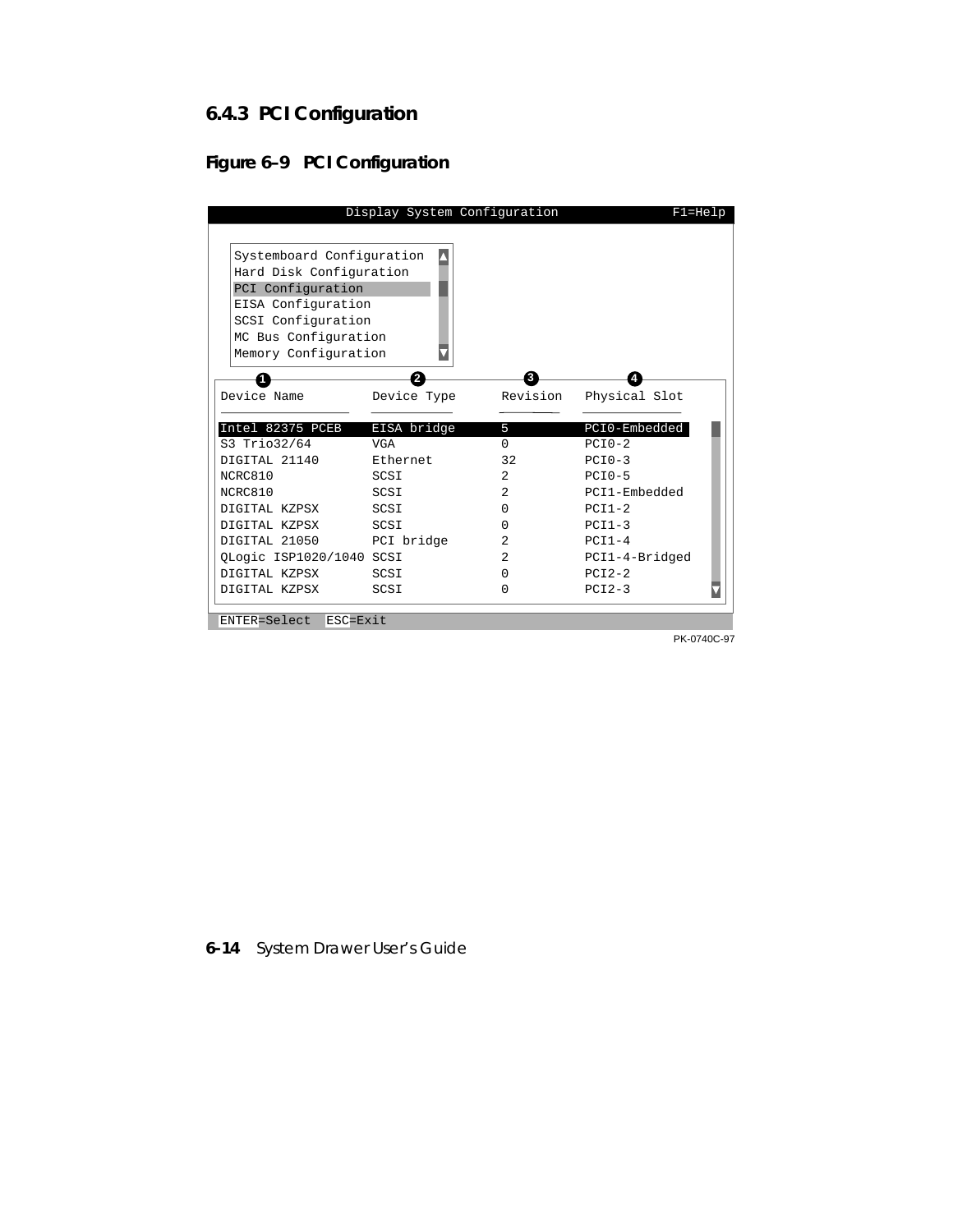- $\bullet$  Device name The name and model of the device as recorded in the device's firmware.
- $\bullet$  Device type Lists the function of the device in the system.
- $\bullet$  Revision The revision level of the device signifies the number of times it has been updated by the manufacturer.
- $\bullet$  Physical slot Lists the actual PCI slot number to which the device is attached.

You can find additional detail about any of the PCI devices listed in the **Advanced PCI Information** screen. Follow this procedure to view this screen:

- 1. Press Enter to enable selection in the device list.
- 2. Use the arrow keys to select the device for which you want additional detail.
- 3. Press Enter, and the detail is displayed.
- 4. Press Escape to return to the table of PCI devices.

The **Advanced PCI Information** screen is shown in Figure 6–10 on the next page.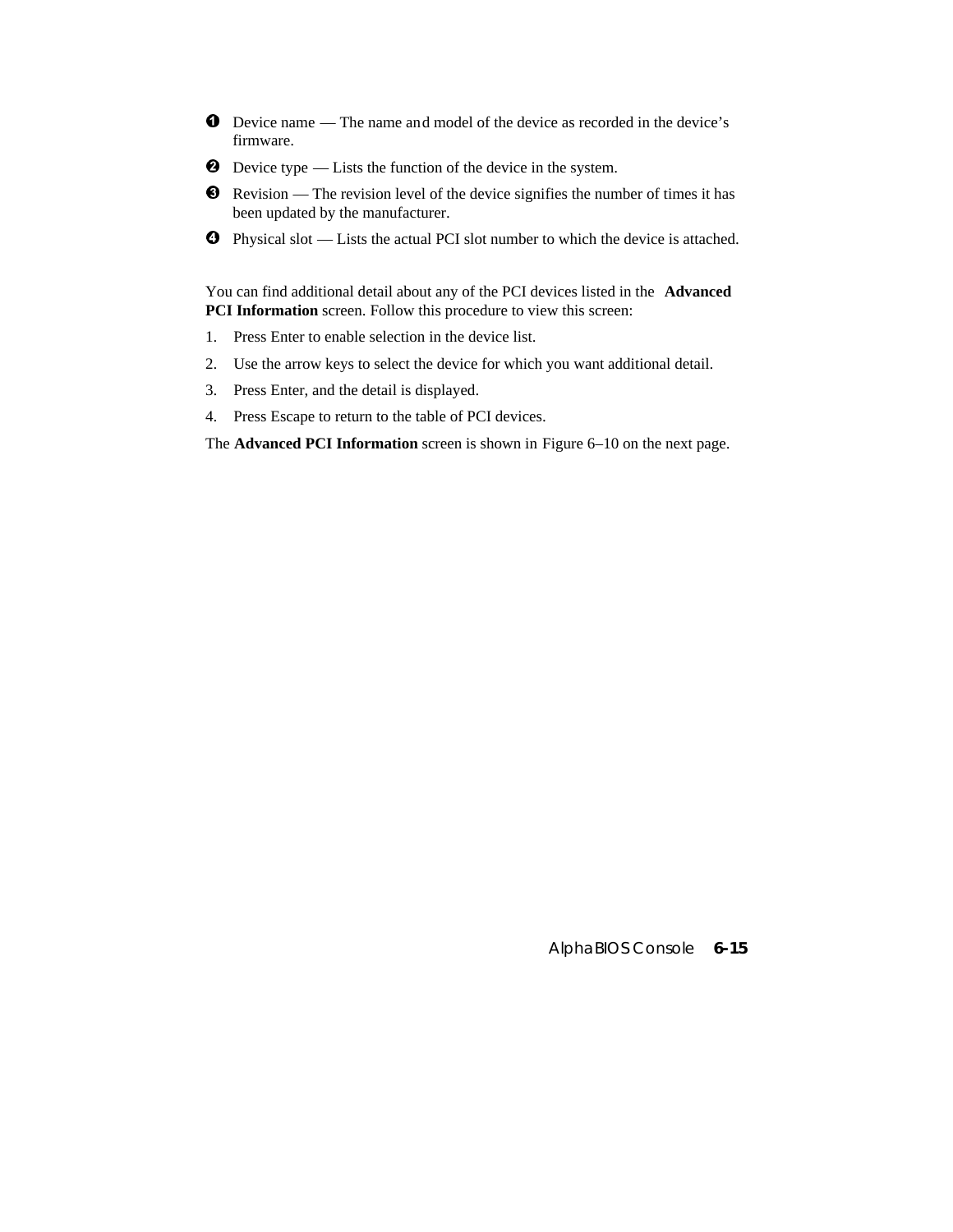**Figure 6–10 Advanced PCI Information**

|                                                                             | Advanced PCI Information |                      |
|-----------------------------------------------------------------------------|--------------------------|----------------------|
| $\mathbf{2}$<br>11<br>Bus Number=0, Device Number=7, Function Number=0<br>4 | 3                        |                      |
| Configuration Space:                                                        |                          |                      |
| Register Name                                                               |                          | Hex Offset Hex Value |
| Vendor ID                                                                   | 00                       | 8086                 |
| Device ID                                                                   | 02                       | 0482                 |
| Command                                                                     | 04                       | 0047                 |
| Status                                                                      | 06                       | 0200                 |
| Revision ID                                                                 | 08                       | 0 <sub>5</sub>       |
| Prog. $I/F$                                                                 | 09                       | 0 <sub>0</sub>       |
| Sub Class Code                                                              | 0A                       | 0 <sub>0</sub>       |
| Class Code                                                                  | 0B                       | 0 <sub>0</sub>       |
| Cache Line Size                                                             | 0 <sup>C</sup>           | 0 <sub>0</sub>       |
| Latency Timer                                                               | 0 <sub>D</sub>           | 2.0                  |
| Header Type                                                                 | 0E                       | $00 \,$              |
| BIST                                                                        | 0F                       | $00 \,$              |
| Base Address 0                                                              | 10                       | 00000000             |
|                                                                             |                          |                      |
| ENTER=Continue                                                              |                          |                      |

PK-0741A-96

- **O** Bus number The virtual PCI bus number.
- **2** Device number The PCI bus device number.
- $\odot$  Function number Represents the number assigned to a particular function on a multifunction device. For example, a combination Ethernet/SCSI controller would be listed twice, with the first function listed as 0 and the other as 1.
- $\bullet$  Configuration header space— Displays the information in the selected device's PCI configuration space.

**6-16** System Drawer User's Guide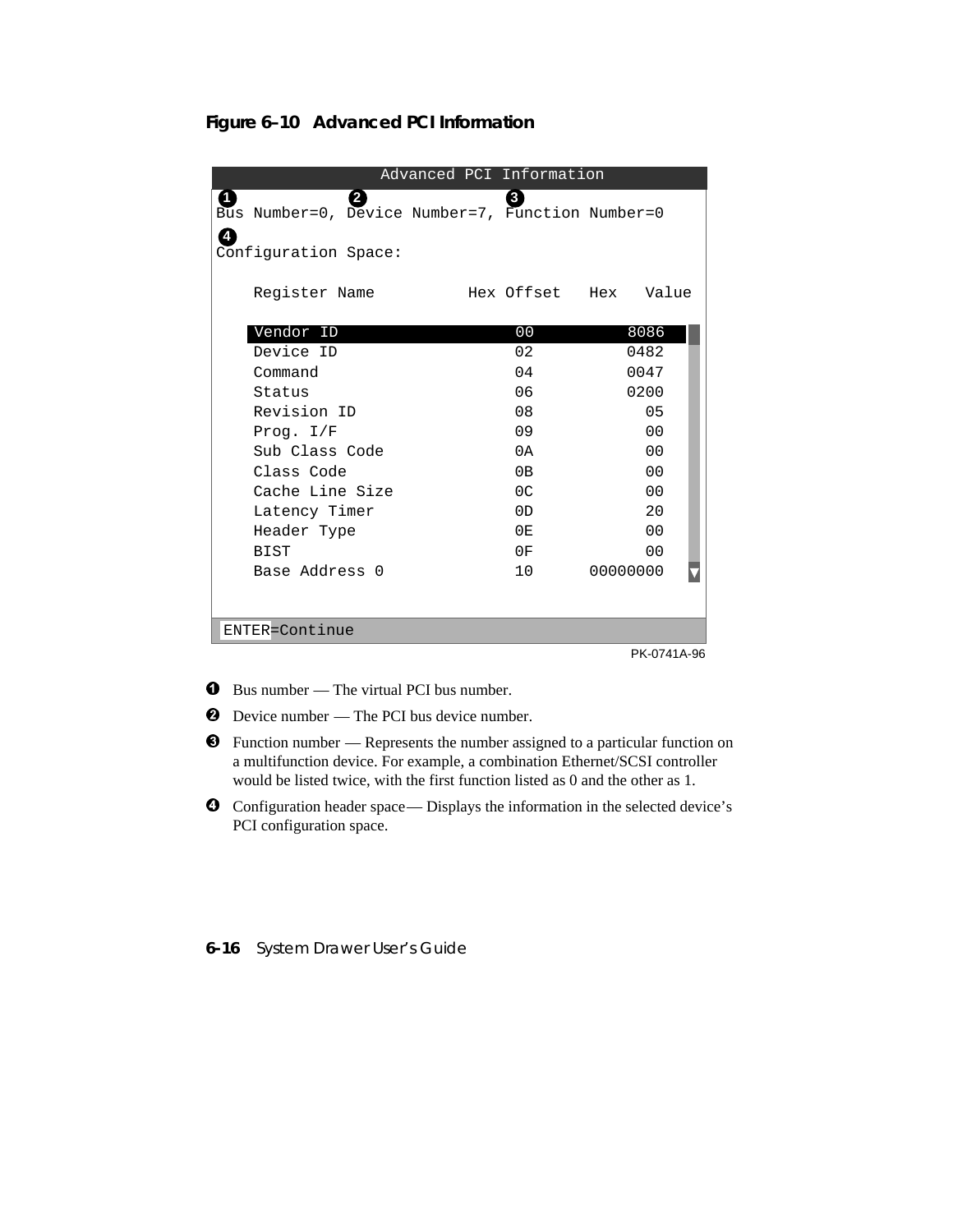# **6.4.4 EISA Configuration**

# **Figure 6–11 EISA Configuration**

|                                                                                                                                                                                                 | Display System configuration |                      |
|-------------------------------------------------------------------------------------------------------------------------------------------------------------------------------------------------|------------------------------|----------------------|
|                                                                                                                                                                                                 |                              |                      |
| Systemboard Configuration<br>Hard Disk Configuration<br>PCI Configuration<br>Eisa Configuration<br>SCSI Configuration<br>MC Bus Configuration<br>Memory Configuration<br>Integrated Peripherals |                              |                      |
| Device Name                                                                                                                                                                                     | Device Type                  | 3<br>Physical Slot   |
| DEC 5301<br>FLOPPY                                                                                                                                                                              | Other<br><b>DISK</b>         | Embedded<br>Embedded |
| $ENTER = Select$<br>ESC=Exit                                                                                                                                                                    |                              |                      |
|                                                                                                                                                                                                 |                              | PK-0742A-96          |

- ² Device name Includes a three-character manufacturer code, followed by a three-digit board type, followed by a one-digit revision number.
- ³ Device type Identifies the board type (for example, network).
- $\bullet$  Physical slot Lists the actual EISA slot number to which the device is attached. The embedded EISA system controller is always first on this list.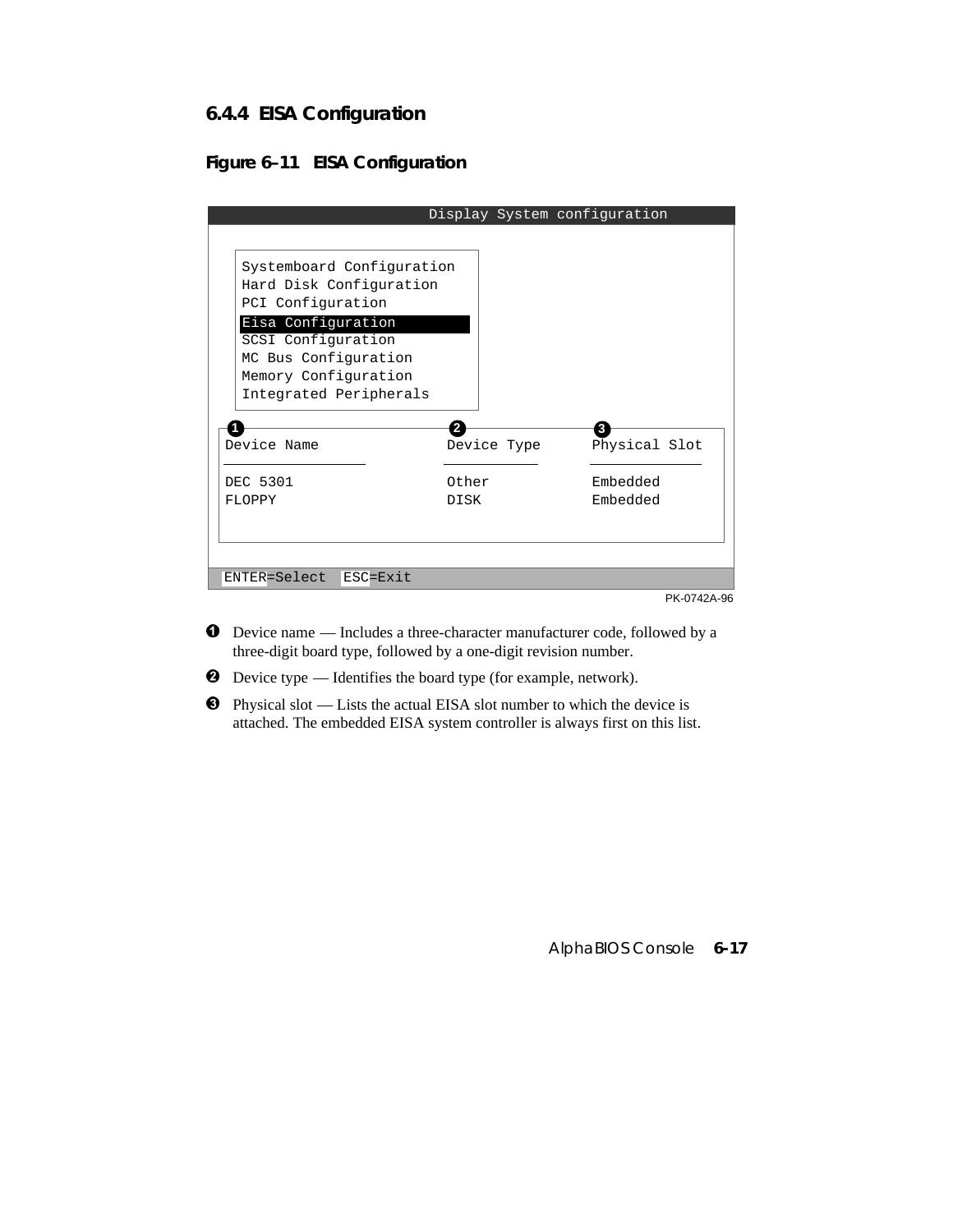# **6.4.5 SCSI Configuration**

# **Figure 6–12 SCSI Configuration**

|                               |                                                                                                                                                                                                 |                            | Display System Configuration           |                      |                              |
|-------------------------------|-------------------------------------------------------------------------------------------------------------------------------------------------------------------------------------------------|----------------------------|----------------------------------------|----------------------|------------------------------|
|                               | Systemboard Configuration<br>Hard Disk Configuration<br>PCI Configuration<br>Eisa Configuration<br>SCSI Configuration<br>MC Bus Configuration<br>Memory Configuration<br>Integrated Peripherals | KZPSX #0                   | QLISP1020 #0                           |                      |                              |
| 2<br>SCSI ID<br>$\Omega$<br>1 | QLISP1020 #0, SCSI ID 7, SCSI Bus 0<br>3<br>Device<br>Disk 0<br>Disk 1                                                                                                                          | Size<br>2047 MB<br>2049 MB | 5<br>Description<br>SEAGATE<br>SEAGATE | ST32550W<br>ST32551W | 0021<br>0526                 |
| 5                             | $CD-ROM$                                                                                                                                                                                        |                            | DEC.                                   | RRD45                | $(C)$ DEC1645<br>PK-0743A-96 |

# **6-18** System Drawer User's Guide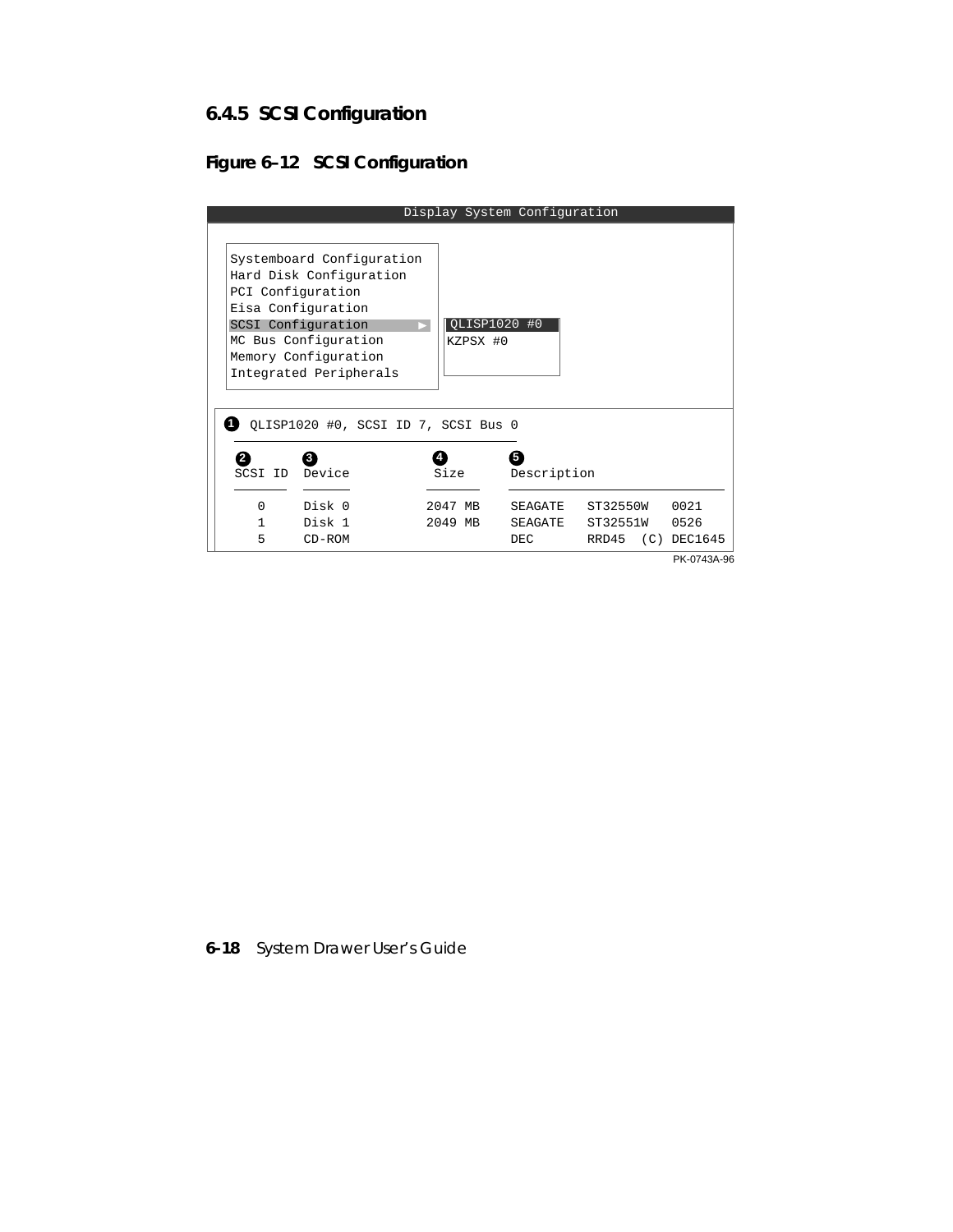$\bullet$  SCSI controller information — Describes the physical characteristics of the selected SCSI controller. This line includes:

Controller — Brand and model of SCSI chip used on the SCSI controller.

Controller number — Based on the number of SCSI controllers of a particular type in the system. The first controller of a type is always numbered 0.

SCSI ID number — A unique number assigned to the SCSI controller. The standard controller numbering scheme is for controllers to be SCSI ID 7.

SCSI bus number — Indicates if the controller is first or second in the system. The first controller is tied to SCSI bus 0, and the second to SCSI bus 1.

- $\bullet$  SCSI ID A unique number you assign to each SCSI device in the system. This is usually done with jumpers or a thumb wheel attached to the drive housing.
- $\bullet$  Device type Displays whether the device is a hard disk, CD-ROM, scanner, or other type of device.
- $\bullet$  Size The raw capacity of the drive. Formatting the drive with different file systems (for example, FAT and NTFS) may result in different usable sizes because of differences in the way those file systems manage storage. This is left blank if it is not applicable to a device (for example, a scanner).
- ¶ Description The name and model of the device as recorded in the device's firmware.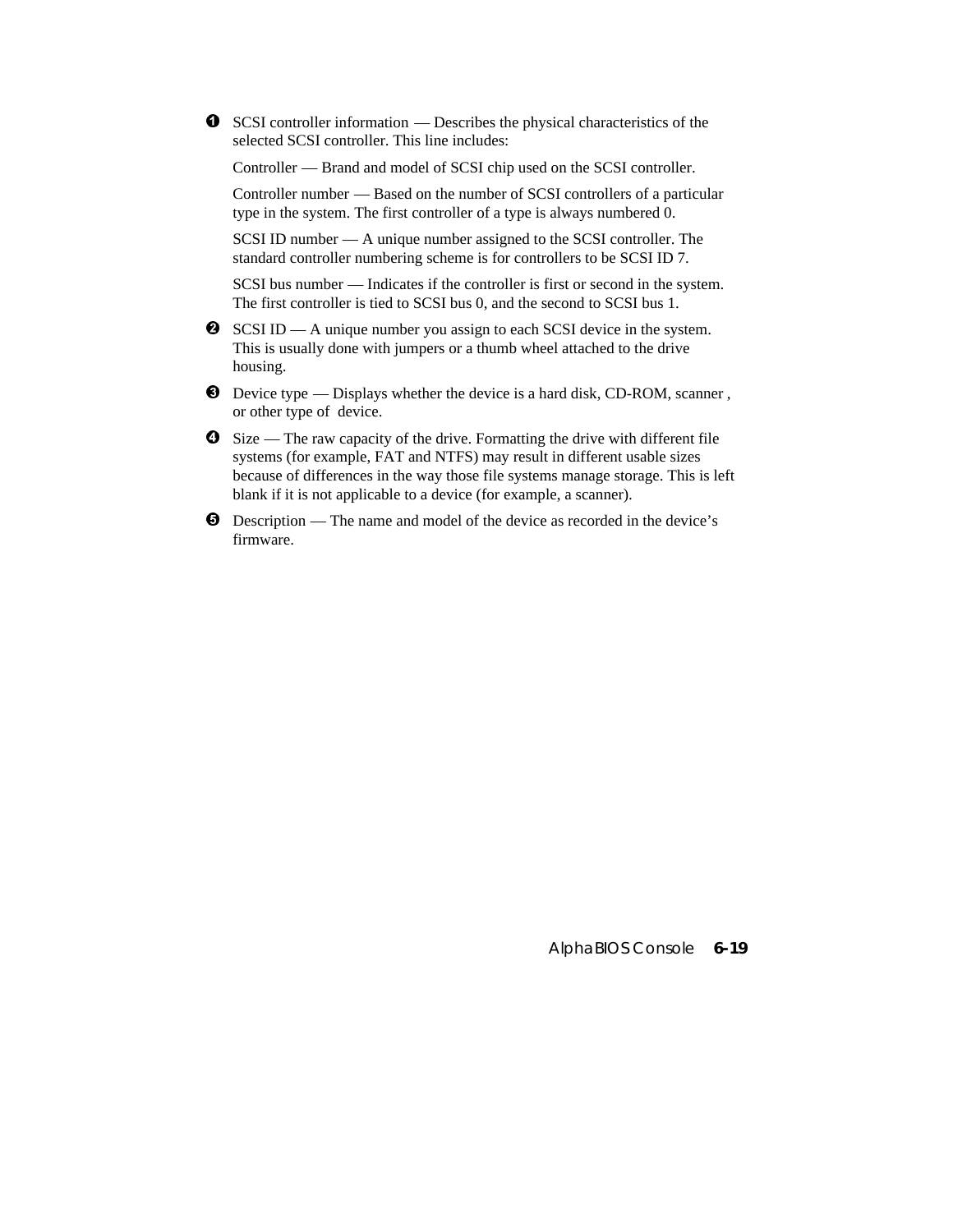# **6.4.6 System Bus Configuration**

## **Figure 6–13 System Bus Configuration**

|                   | Systemboard Configuration                    |             |          |               |
|-------------------|----------------------------------------------|-------------|----------|---------------|
|                   | Hard Disk Configuration<br>PCI Configuration |             |          |               |
|                   | Eisa Configuration                           |             |          |               |
|                   | SCSI Configuration                           |             |          |               |
|                   | MC Bus Configuration                         |             |          |               |
|                   | Memory Configuration                         |             |          |               |
|                   |                                              |             |          |               |
|                   |                                              | Module Type | Revision | Physical Slot |
|                   | McBus Module Name                            |             |          |               |
|                   |                                              |             |          |               |
|                   | Memory                                       | $\Omega$    | 0000     | <b>MEM</b>    |
| $\mathbf{1}$<br>2 | CPU (EV56 Cached)                            | 3           | 0002     | CPU0          |
|                   | CPU (EV56 Cached)                            | 3           | 0002     | CPU1          |
|                   | MCBus-PCI Bridge                             | 6008        | 0031     | IOD0/1        |
|                   | MCBus-PCI Bridge                             | 6000        | 0031     | IOD0/1        |
|                   | MCBus-PCI Bridge                             | 6001        | 0032     | IOD2/3        |
|                   | MCBus-PCI Bridge                             | 6001        | 0032     | IOD2/3        |
|                   |                                              |             |          |               |

- $\bullet$  MC bus number Identifies the location of a component on the system bus.
- ³ Module name The DIGITAL internal identifier for a system component.
- $\bullet$  Module type Identifies the function of the system component.
- **O** Revision A DIGITAL internal number representing the manufacturing revision level of the system component.
- $\Theta$  Physical slot Represents the actual location of the s ystem component on the bus. Refer to Chapter 1 for more information about the system bus and module placement.

**6-20** System Drawer User's Guide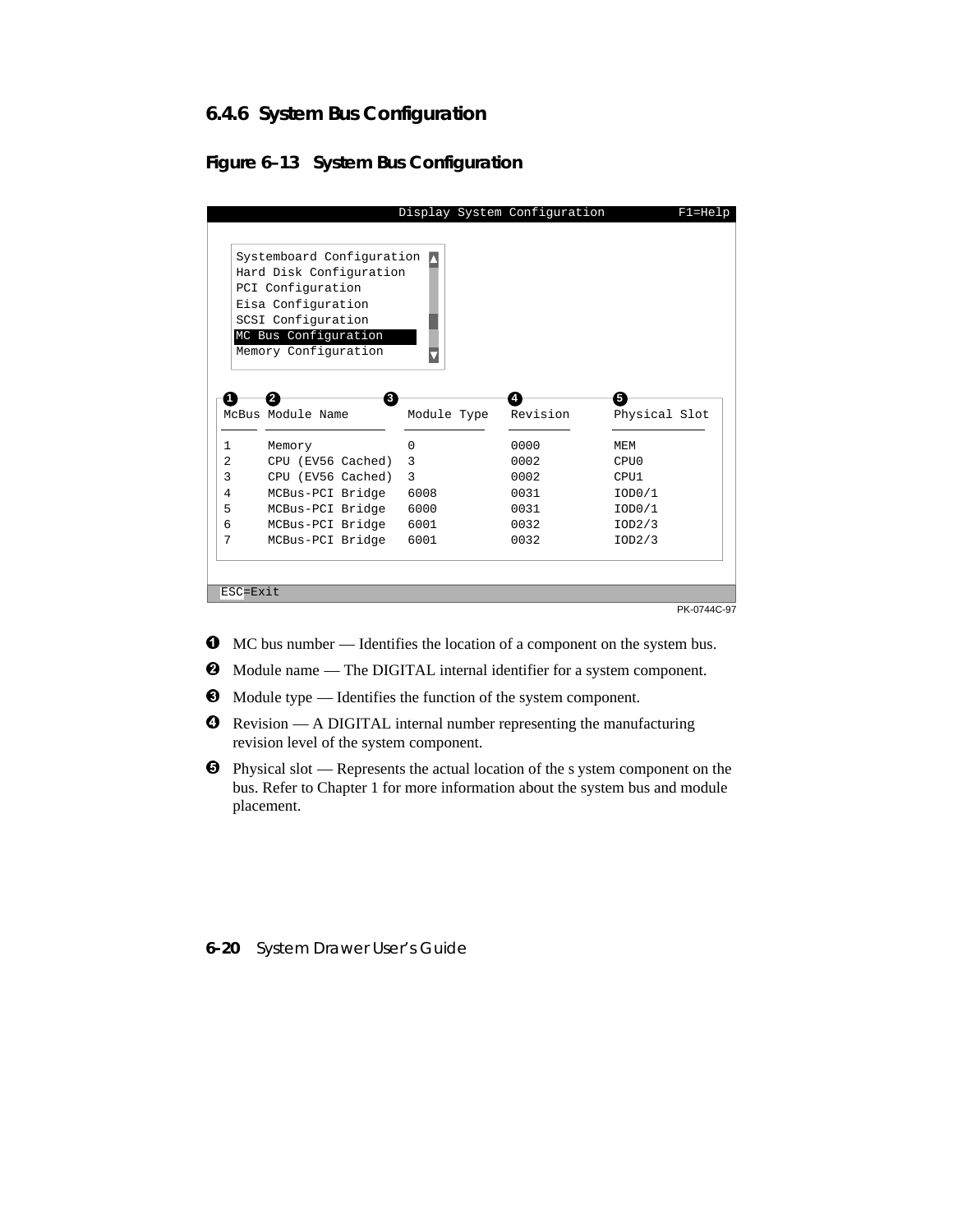# **6.4.7 Memory Configuration**

## **Figure 6–14 Memory Configuration**

| Display System Configuration                                                                                                                                                                    | $F1 = He1p$ |
|-------------------------------------------------------------------------------------------------------------------------------------------------------------------------------------------------|-------------|
|                                                                                                                                                                                                 |             |
| Systemboard Configuration<br>Hard Disk Configuration<br>PCI Configuration<br>Eisa Configuration<br>SCSI Configuration<br>MC Bus Configuration<br>Memory Configuration<br>Integrated Peripherals |             |
| System Memory Configuration                                                                                                                                                                     |             |
| Bank 0: 512 MB (128 MB Per DIMM) -- Starting Address = 0X00000000<br>Bank 1: 64 MB (16 MB Per DIMM) -- Starting Address = $0X10000000$                                                          |             |
| $\text{RSC} = \text{Rxit}$                                                                                                                                                                      |             |

PK-0745-96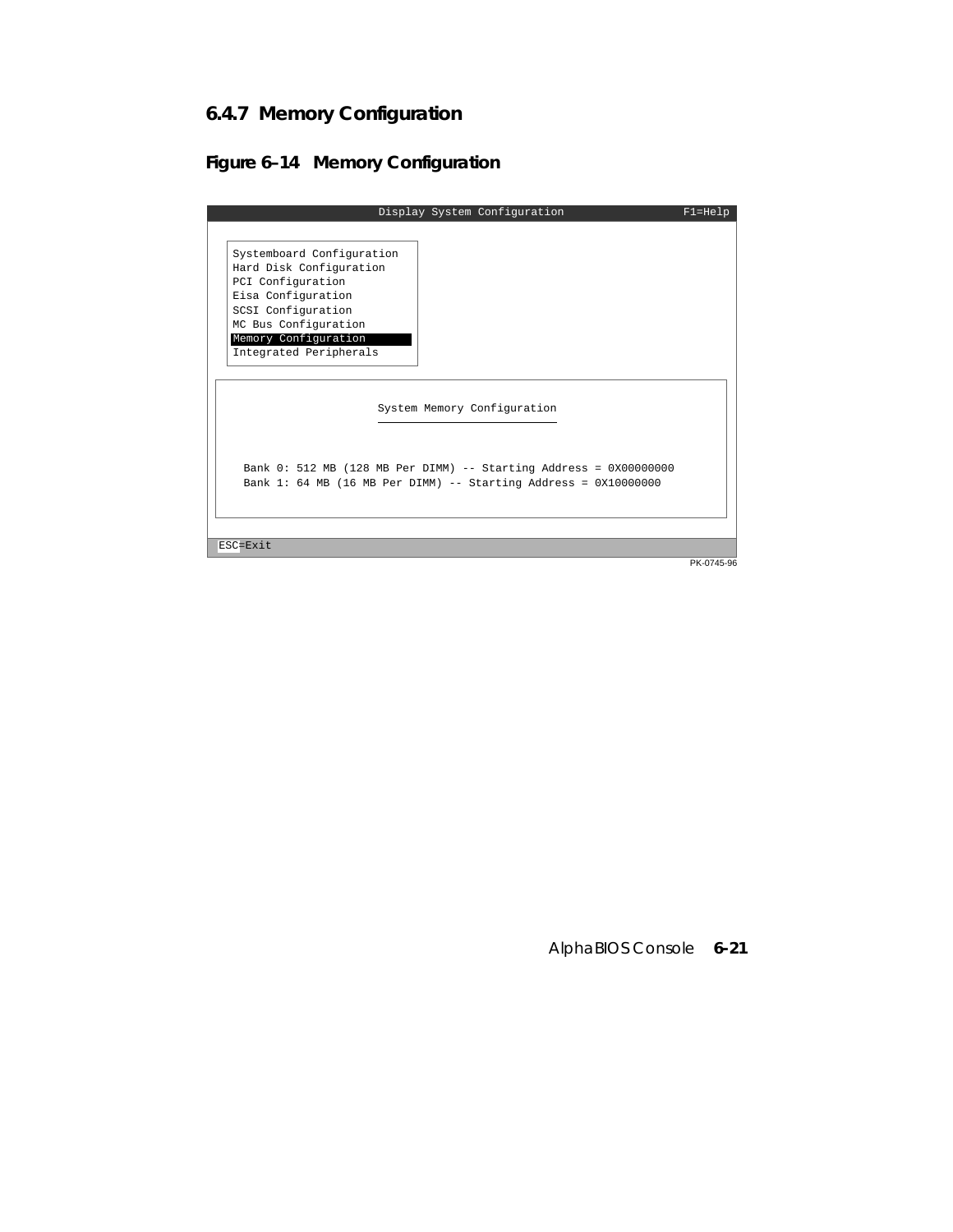## **6.4.8 Integrated Peripherals**



| Display System Configuration                                                                                          |
|-----------------------------------------------------------------------------------------------------------------------|
|                                                                                                                       |
| Systemboard Configuration<br>Hard Disk Configuration<br>PCI Configuration<br>Eisa Configuration<br>SCSI Configuration |
| MC Bus Configuration                                                                                                  |
| Memory Configuration                                                                                                  |
| Integrated Peripherals                                                                                                |
|                                                                                                                       |
| Serial Port 1: Enabled as COM1:<br>3F8,<br>IRO4                                                                       |
| Serial Port 2: Enabled as COM2: 2F8, IRO3                                                                             |
| Parallel Port 1: Enabled as LPT1: 3BC, IRO7                                                                           |
| PK-0746A-96                                                                                                           |

**6-22** System Drawer User's Guide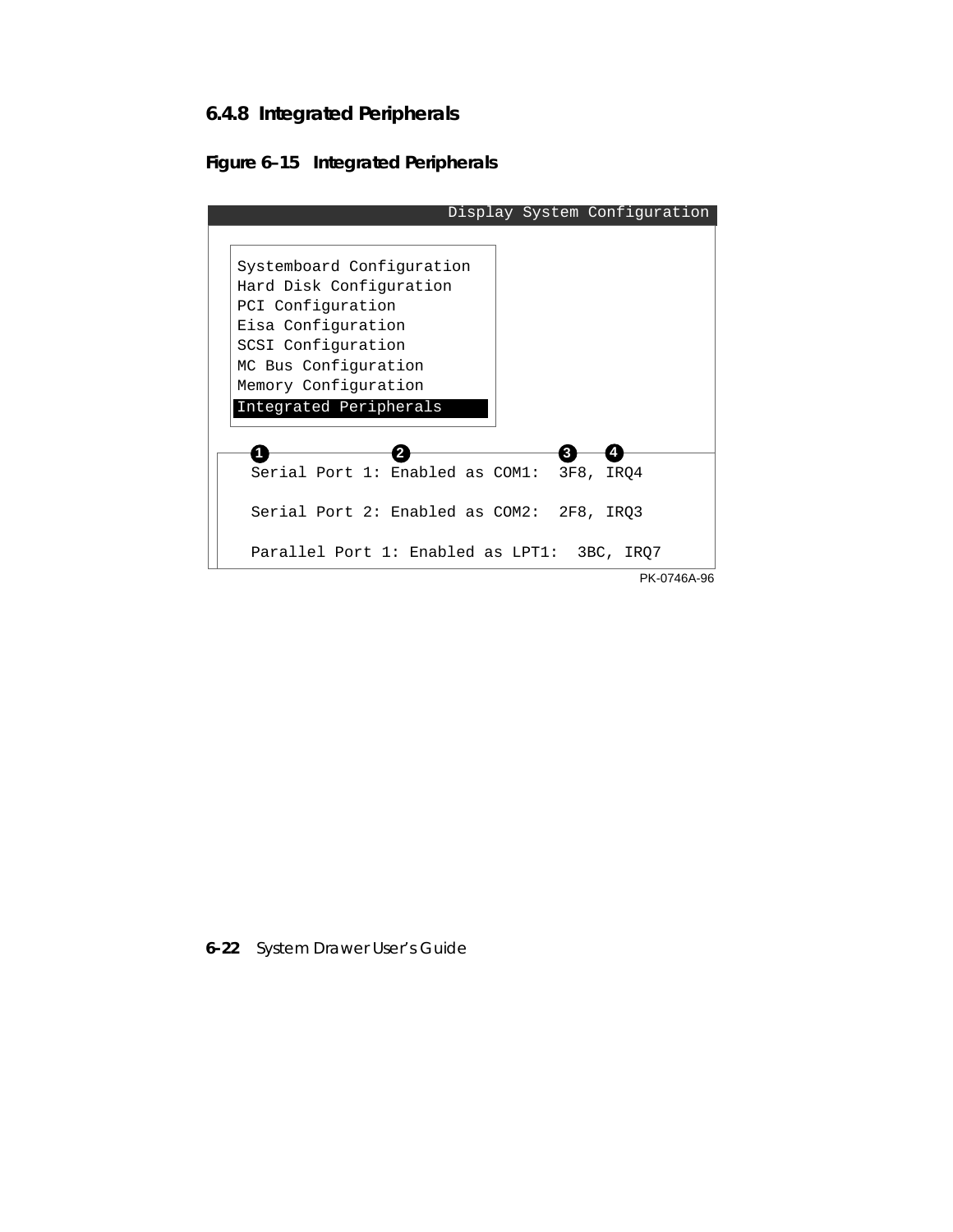- $\bullet$  Device type The physical device as it exists on the system board
- ³ MS DOS name Shows if the device is enabled, and if it is enabled, the addressable MS-DOS name for the device.
- $\bullet$  Port address The physical memory location from and to which data travels as it is received into the device, and sent from the device, respectively.
- $\bullet$  Interrupt The interrupt request line (IRQ) used by the device to get the CPU's attention.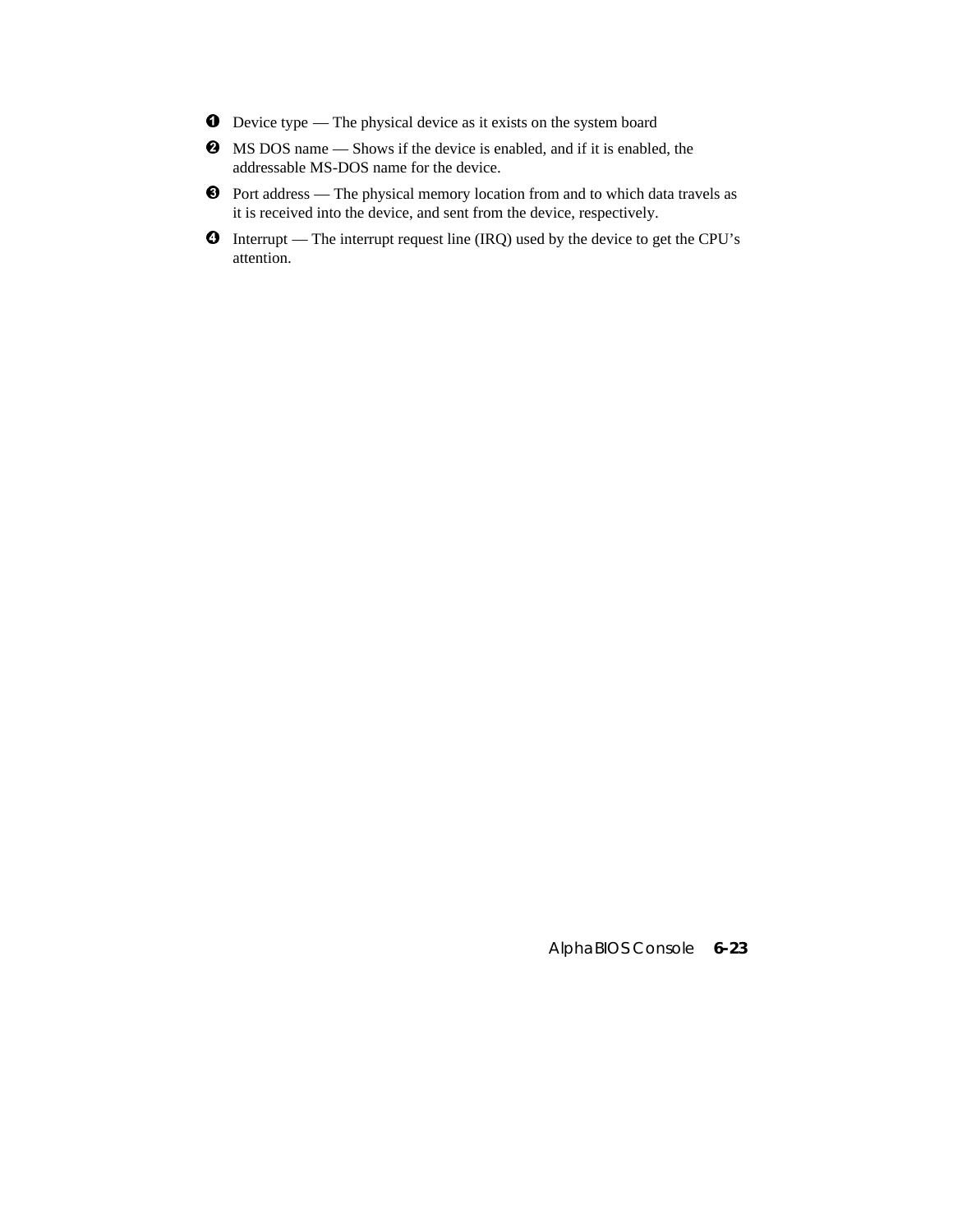# **6.5 Updating Firmware**

**Insert the CD-ROM or diskette with the updated firmware and select Upgrade AlphaBIOS from the main AlphaBIOS Setup screen. Use the Loadable Firmware Update (LFU) utility to perform the update. The LFU exit command causes a system reset.**

**Figure 6–16 Updating Firmware**

| AlphaBIOS Setup                                                                                                                          |
|------------------------------------------------------------------------------------------------------------------------------------------|
| Display System Configuration<br>Upgrade AlphaBIOS<br>Hard Disk Setup<br>CMOS Setup<br>Install Windows NT<br>Utilities<br>About AlphaBIOS |
| Press ENTER to upgrade your AlphaBIOS from floppy or CD-ROM.                                                                             |
| ESC=Exit                                                                                                                                 |
| PK-0726A-96                                                                                                                              |

**6-24** System Drawer User's Guide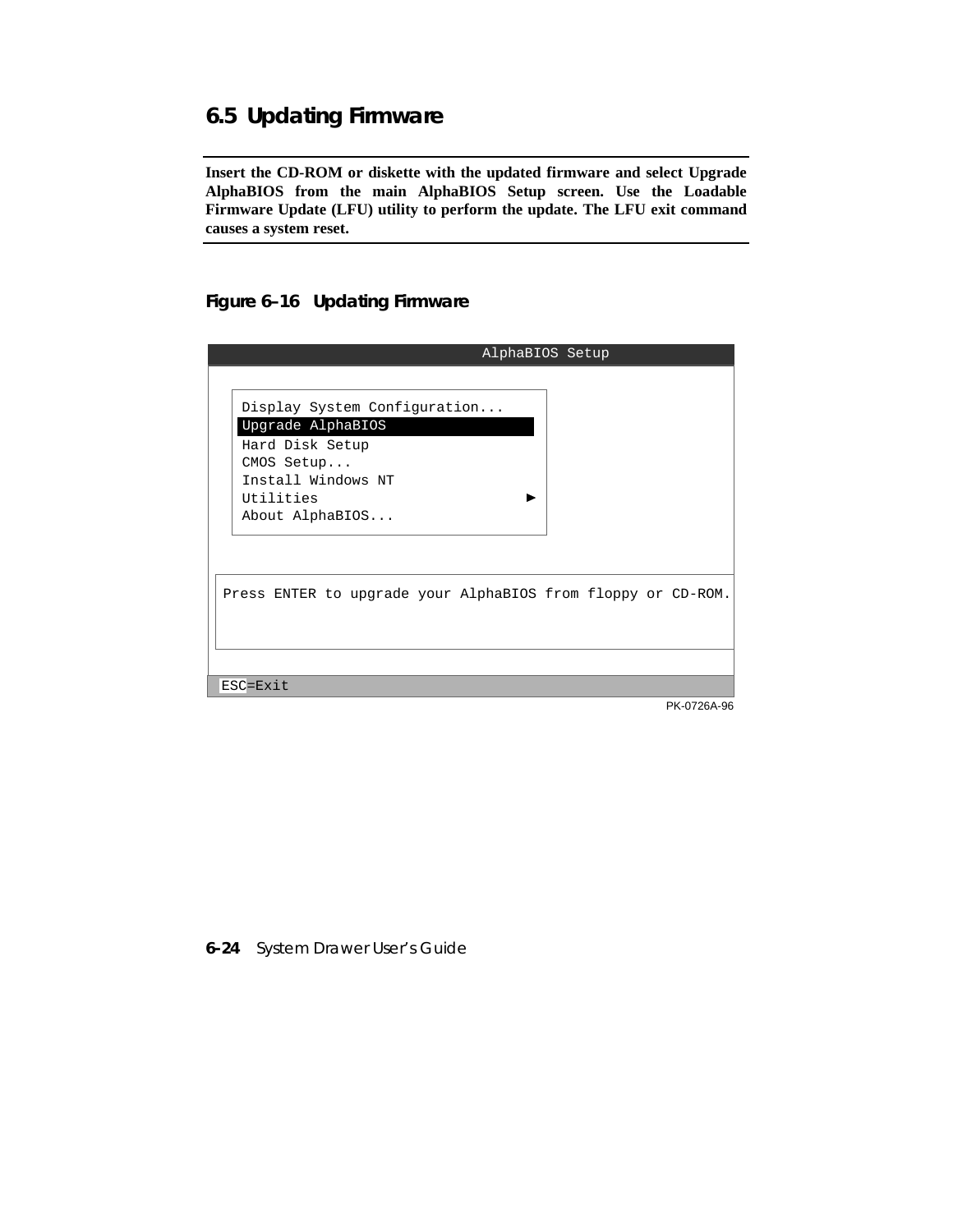As new versions of Windows NT are released, it might be necessary to upgrade AlphaBIOS to the latest version. Additionally, as improvements are made to AlphaBIOS, it might be desirable to upgrade to take advantage of new AlphaBIOS features.

Use this procedure to upgrade from an earlier version of AlphaBIOS:

- 1. Insert the diskette or CD-ROM containing the AlphaBIOS upgrade.
- 2. If you are not already running **AlphaBIOS Setup**, start it by restarting your system and pressing F2 when the **Boot** screen is displayed.
- 3. In the main **AlphaBIOS Setup** screen, select **Upgrade AlphaBIOS** and press Enter.

 The system is reset and the Loadable Firmware Update (LFU) utility is started. See Section 2.9.5 for LFU commands.

4. When the upgrade is complete, issue the LFU **exit** command. The system is reset and you are returned to AlphaBIOS.

 If you press the Reset button instead of issuing the LFU **exit** command, the system is reset and you are returned to LFU.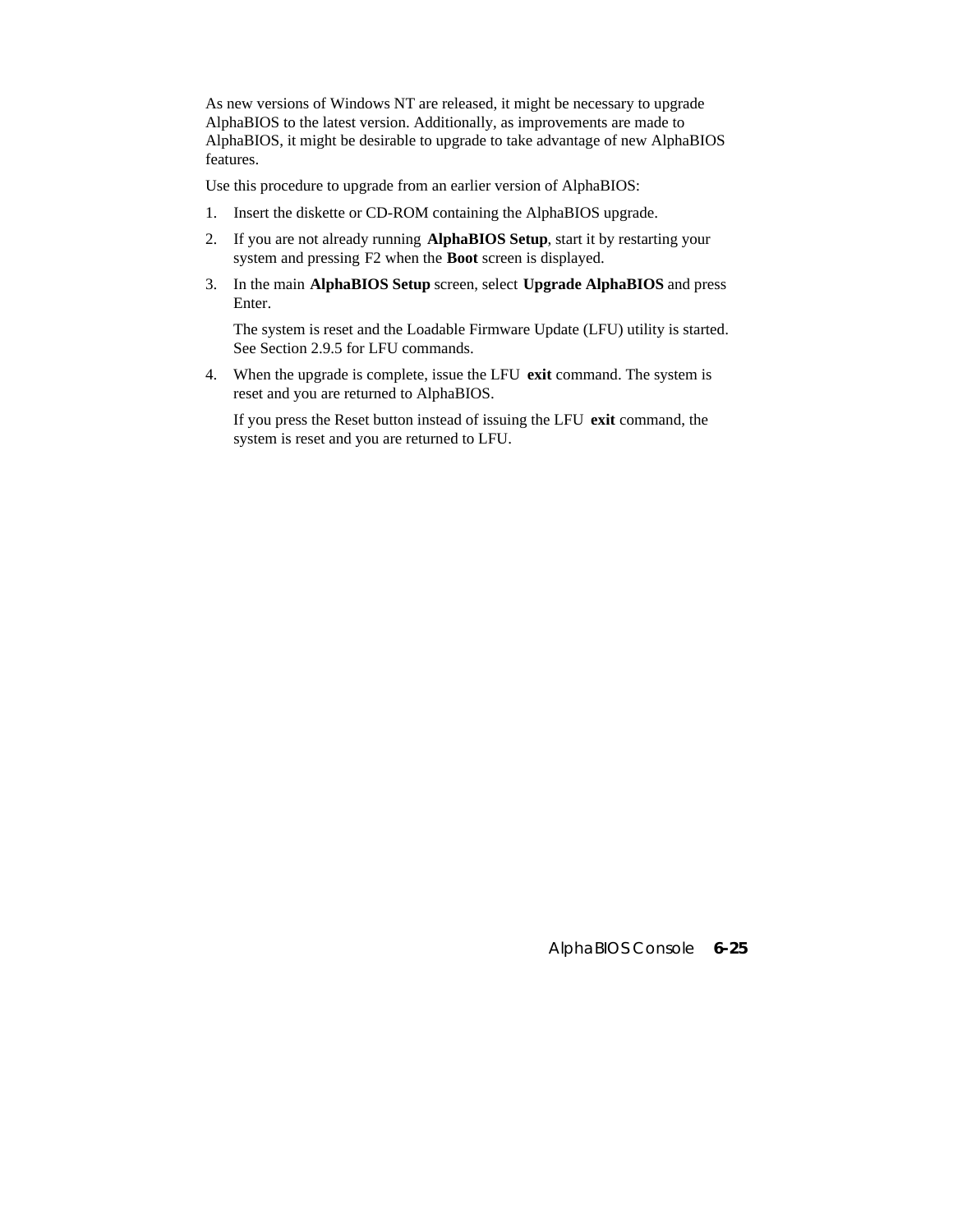## **6.6 Setting up the Hard Disk**

**You can perform either an express or a custom hard disk setup. An express setup, described in this section, creates the recommended partition arrangement on the first hard disk, but it does not map bad sectors. Custom hard disk setup is described in Sections 6.6.1 and 6.6.2.**

#### **Figure 6–17 Hard Disk Setup Screen**

|                  |                         | Hard Disk Setup |             |
|------------------|-------------------------|-----------------|-------------|
| Disk<br>$\Omega$ | QLISP1020 #0, SCSI ID 3 | 5               | 510 MB      |
|                  | <b>6</b> Partition 1    | 200 MB<br>7)    | NTFS<br>'8' |
|                  | Unused                  | 310 MB          |             |
| Disk<br>$\sim$ 1 | NCRC810 #0, SCSI ID 5   | 1001 MB         |             |
|                  | Partition 1             | 995 MB          | NTFS        |
|                  | Partition 2             | 6               | FAT<br>МB   |
|                  |                         |                 |             |
| INSERT=New       | DEL=Delete<br>F6=Format | F7=Express      | ESC=Exit    |
|                  |                         |                 | PK-0732A-96 |

- *CAUTION: Hard disk changes are immediate; the ch anges are made as soon as they are entered. Unintended data loss could occur, so it is important to use care when changing your hard disk arrangement.*
- $\bullet$  Physical disk ID Based on the SCSI ID. The disk with the lowest SCSI ID is disk 0, the disk with the next lowest SCSI ID is disk 1, and so on.
- **2** Controller Brand and model of SCSI chip used on the SCSI controller.
- $\bullet$  Controller number Based on how many SCSI controllers of a particular type are installed in the system. The first controller of a type is always numbered 0.
- **O** SCSI ID number A unique number you assign to each SCSI device in the system. This is usually done with jumpers or a thumb wheel attached to the drive housing.
- $\bullet$  Size The raw capacity of the drive. Formatting the drive with different file systems (for example, FAT and NTFS) may result in different usable sizes because of the differences in how storage is managed under those file systems.
- **6-26** System Drawer User's Guide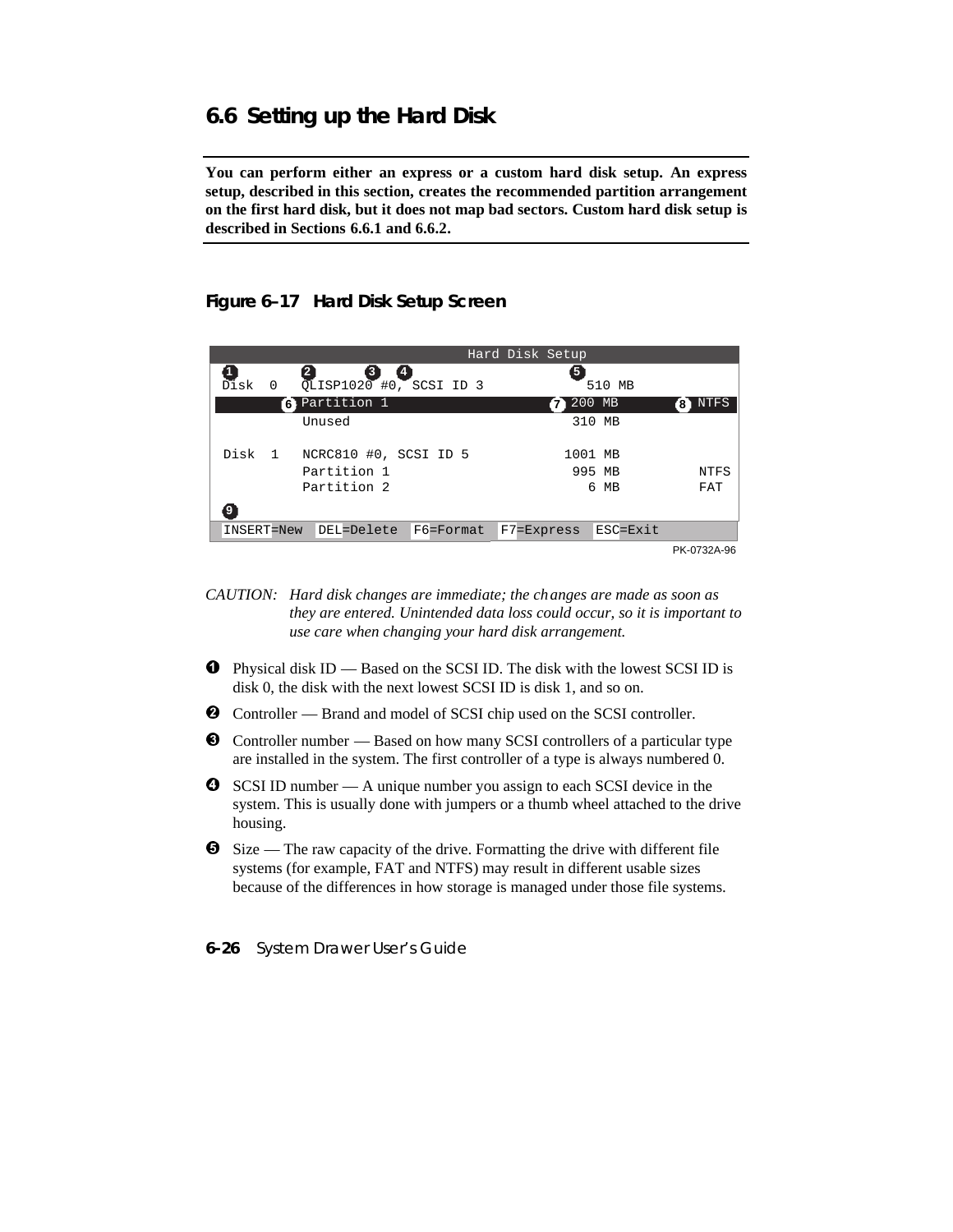- $\bullet$  Partition number Within a single drive, partition numbers are assigned in sequential order: 1, 2, 3, and so on. The partitions populate the drive from the innermost cylinders to the outermost. If you have a large hard disk (over 800 MB) and plan to use the FAT file system, it is a good idea to break the disk into several smaller partitions because the FAT file system uses disk space more efficiently at smaller partition sizes. This is not a concern for the NTFS file system, since it uses disk space very efficiently at all partition sizes.
- $\bullet$  Partition size The raw (unformatted) storage capa city of the partition. Actual storage space will differ based on the file system with which the partition is formatted.
- $\Theta$  Partition format The file system (if any) used on a partition. This field displays FAT, NTFS, or unknown (if the partition is unformatted).
- **O** Disk setup options

Insert partition (Insert key) — Use this option to create new partitions. Before creating a new partition, be sure to select an unpartitioned space. Pressing the Insert key while an already partitioned space is selected causes an informational error to be displayed.

Delete partition (Delete key)  $-$  Use this option to delete existing partitions. Before deleting a partition, be sure any data you want to save on the partition has been backed up. Deleting a partition deletes all data on that partition but leaves the rest of the disk unaffected. Pressing the Delete key while an unpartitioned space is selected displays an informational error.

Format partition (F6 key) — Format a partitioned space with the FAT file system.

Express setup  $(F7 \text{ key})$  — Create the default recommended partition arrangement for Windows NT.

Exit (Escape key) — Return to the **AlphaBIOS Setup** screen.

An express hard disk setup creates the recommended partition arrangement on the first hard disk (disk 0). It does not, however, format the large partition with NTFS, and it does not map bad sectors on the disk. The NTFS formatting can be done during Windows NT installation.

#### **To perform an express hard disk setup**

- 1. If you have any needed information on your disk, back it up before proceeding.
- 2. Start **AlphaBIOS Setup**, select **Hard Disk Setup**, and press Enter.
- 3. Press F7 to enter **Express Setup**.
- 4. Press F10 to continue with the setup.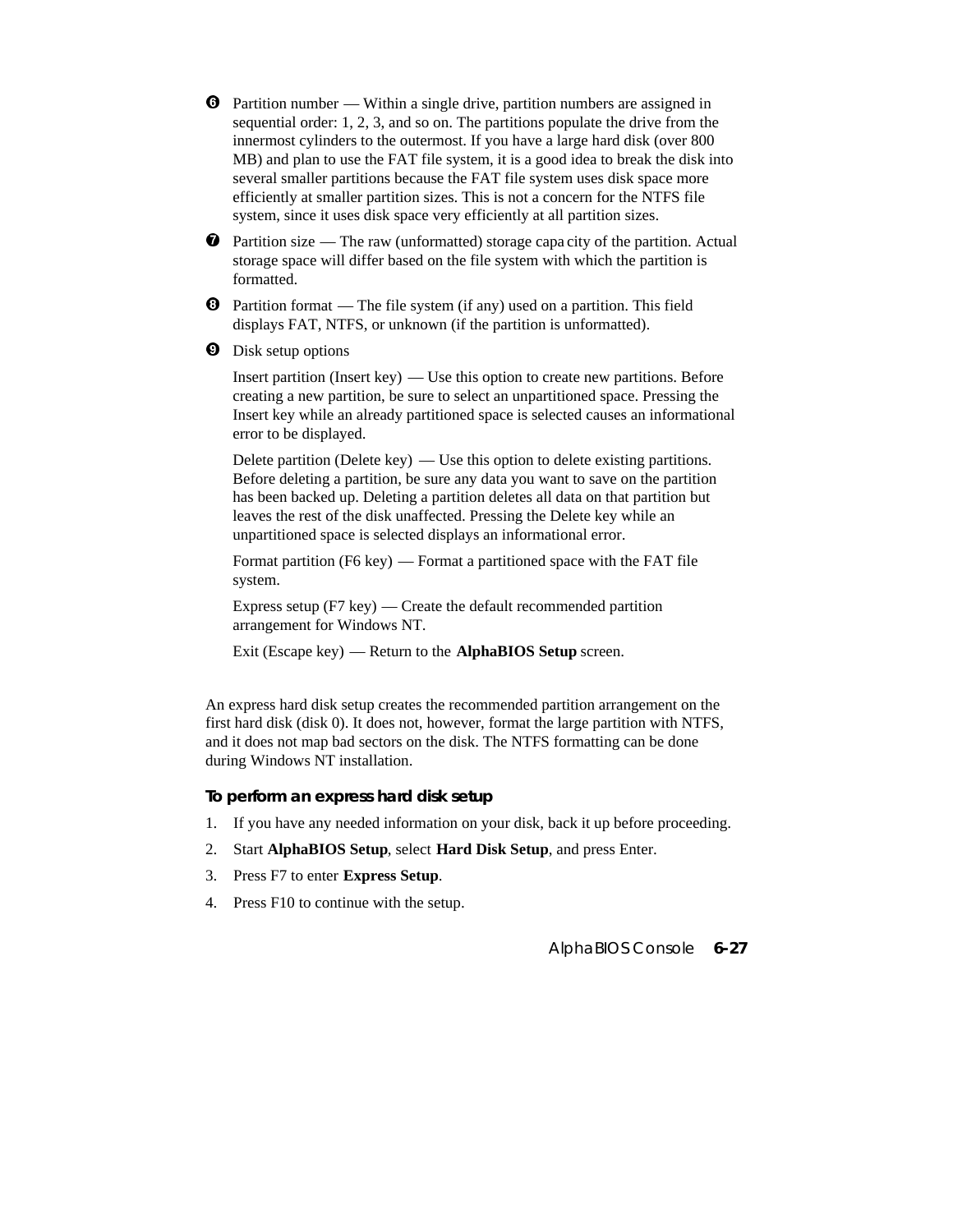#### **6.6.1 Manually Creating and Deleting Partitions**

**Use the Create Partition and Delete Partition options if you need to create a custom hard disk partition arrangement or otherwise manually manage your hard disk partitions.**



**Figure 6–18 Create New Partition Dialog Box**

PK-0733-96

#### **To create a partition**

- 1. Start AlphaBIOS and select **Hard Disk Setup**. Press Enter.
- 2. Select the disk on which to create the partition.
- 3. If one or more partitions already exist on the disk, select the unpartitioned space.
- 4. Press Insert. A dialog box displays, similar to Figure 6–18.
- 5. Type the size of the partition to create and press Enter.

**<sup>6-28</sup>** System Drawer User's Guide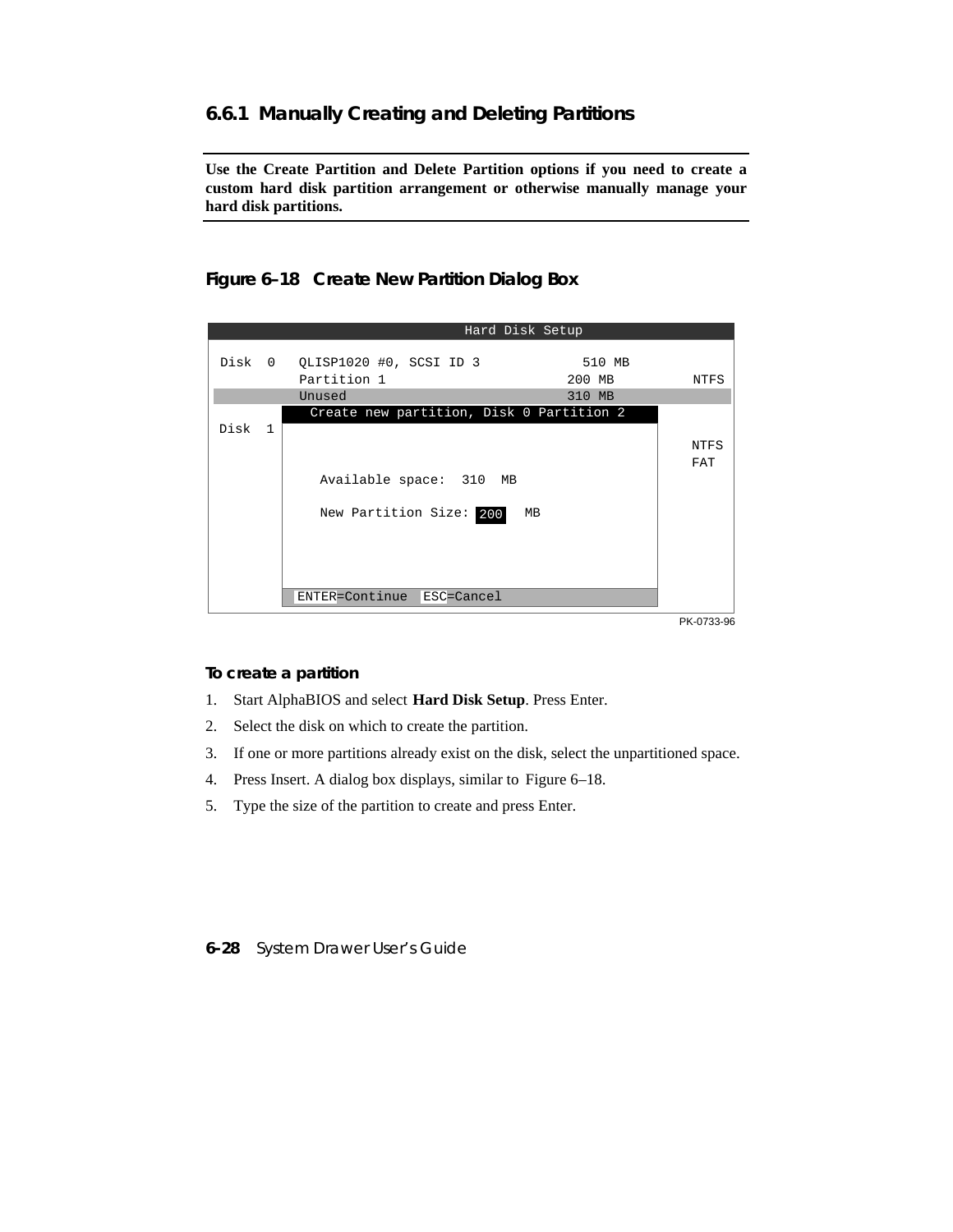#### **To delete a partition**

- 1. Start AlphaBIOS and select **Hard Disk Setup**. Press Enter.
- 2. Select the partition to be deleted (see  $\bullet$  in Figure 6–19).
- 3. Press Delete. A dialog box displays (see  $\bullet$ ).
- 4. Press F10 to confirm the deletion.

#### **Figure 6–19 Delete Partition Dialog Box**

| Hard Disk Setup |                      |                                |                                                                                                                |        |             |
|-----------------|----------------------|--------------------------------|----------------------------------------------------------------------------------------------------------------|--------|-------------|
|                 |                      | Disk 0 QLISP1020 #0, SCSI ID 3 |                                                                                                                | 510 MB |             |
|                 | Partition 1          |                                | 200 MB                                                                                                         |        | NTFS        |
|                 | <b>1</b> Partition 2 |                                | 200 MB                                                                                                         |        | <b>FAT</b>  |
|                 | Unused               |                                | 110 MB                                                                                                         |        |             |
|                 |                      | Disk 1 NCRC810 #0, SCSI ID 5   | 1001 MB                                                                                                        |        |             |
|                 | Partition 1          |                                | 995 MB                                                                                                         |        | <b>NTFS</b> |
|                 | Partitio             |                                | Delete Disk 0, Partition 2                                                                                     |        | FAT         |
|                 | А                    | cancel.                        | The delete operation will destroy all<br>data on partition 2 of disk 0.<br>Press F10 to continue. Press ESC to |        |             |
|                 |                      | F10=Continue                   | ESC=Cancel                                                                                                     |        |             |

PK-0734A-96

AlphaBIOS Console **6-29**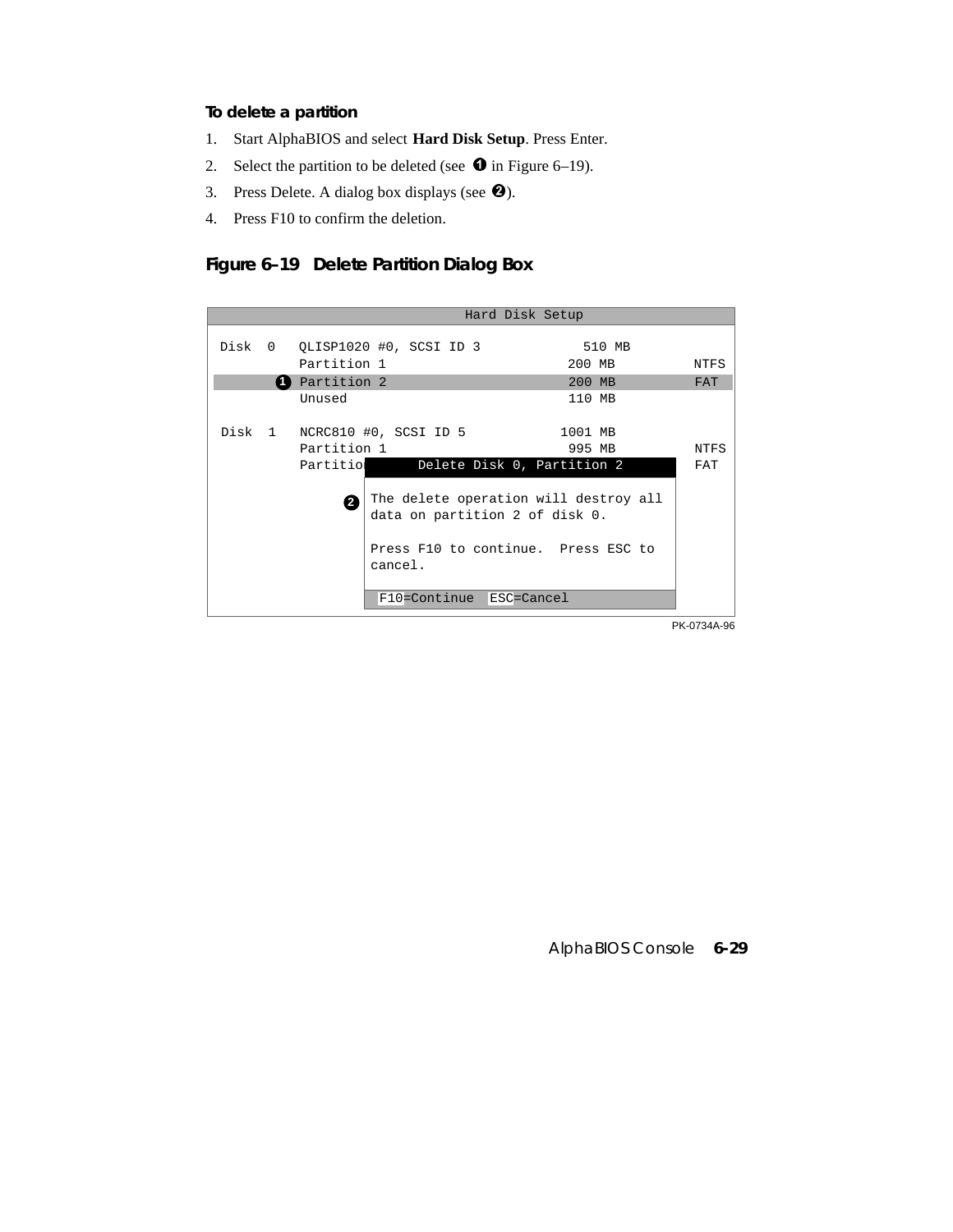#### **6.6.2 Formatting a FAT Partition**

**AlphaBIOS can format partitions with the FAT file system. Use Windows NT to format a partition using NTFS.**

#### **Figure 6–20 Formatting a FAT Partition**



**6-30** System Drawer User's Guide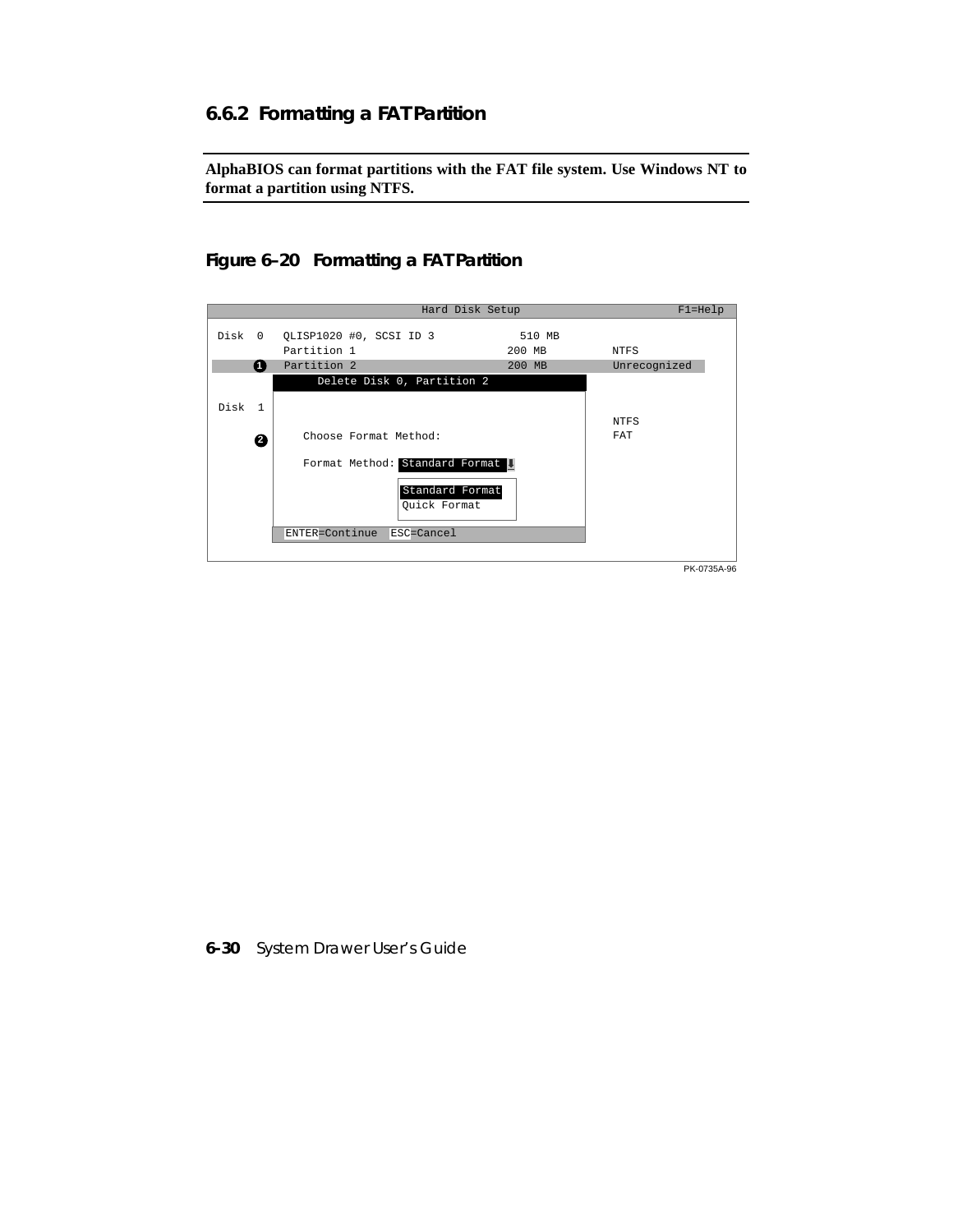#### **To format a FAT partition**

- 1. Start AlphaBIOS and select **Hard Disk Setup**. Press Enter.
- 2. Select the partition to be formatted (see  $\bullet$  in Figure 6–20).
- 3. Press F6. A dialog box displays, asking whether to perform a quick or standard format (see <sup> $\odot$ </sup>). If you select **Quick Format**, the formatting is completed immediately, but no bad sectors are mapped. If you select **Standard Format**, a dialog box similar to that in Figure 6–21 displays while the drive is formatted, showing the progress of the formatting. Standard formatting maps bad sectors.
- 4. Select a format method, and press Enter.

## **Figure 6–21 Standard Formatting**

|             |                                | Hard Disk Setup       |         |          | $F1 = He1p$  |
|-------------|--------------------------------|-----------------------|---------|----------|--------------|
|             | Disk 0 QLISP1020 #0, SCSI ID 3 |                       |         | 510 MB   |              |
| Partition 1 |                                |                       | 200 MB  |          | NTFS         |
| Partition 2 |                                |                       | 200 MB  |          | Unrecognized |
| Unused      |                                |                       | 110 MB  |          |              |
|             | Disk 1 NCRC810 #0, SCSI ID 5   |                       | 1001 MB |          |              |
| Partition 1 |                                |                       | 995 MB  |          | NTFS         |
| Partition 2 |                                |                       |         | 6 MB     | FAT          |
|             | Disk 0, Partition 2            |                       |         | $200$ MB |              |
|             |                                | $\texttt{Formatting}$ |         |          |              |
|             |                                | 25%                   |         |          |              |
|             | ESC=Cancel                     |                       |         |          |              |
|             |                                |                       |         |          | PK-0736-96   |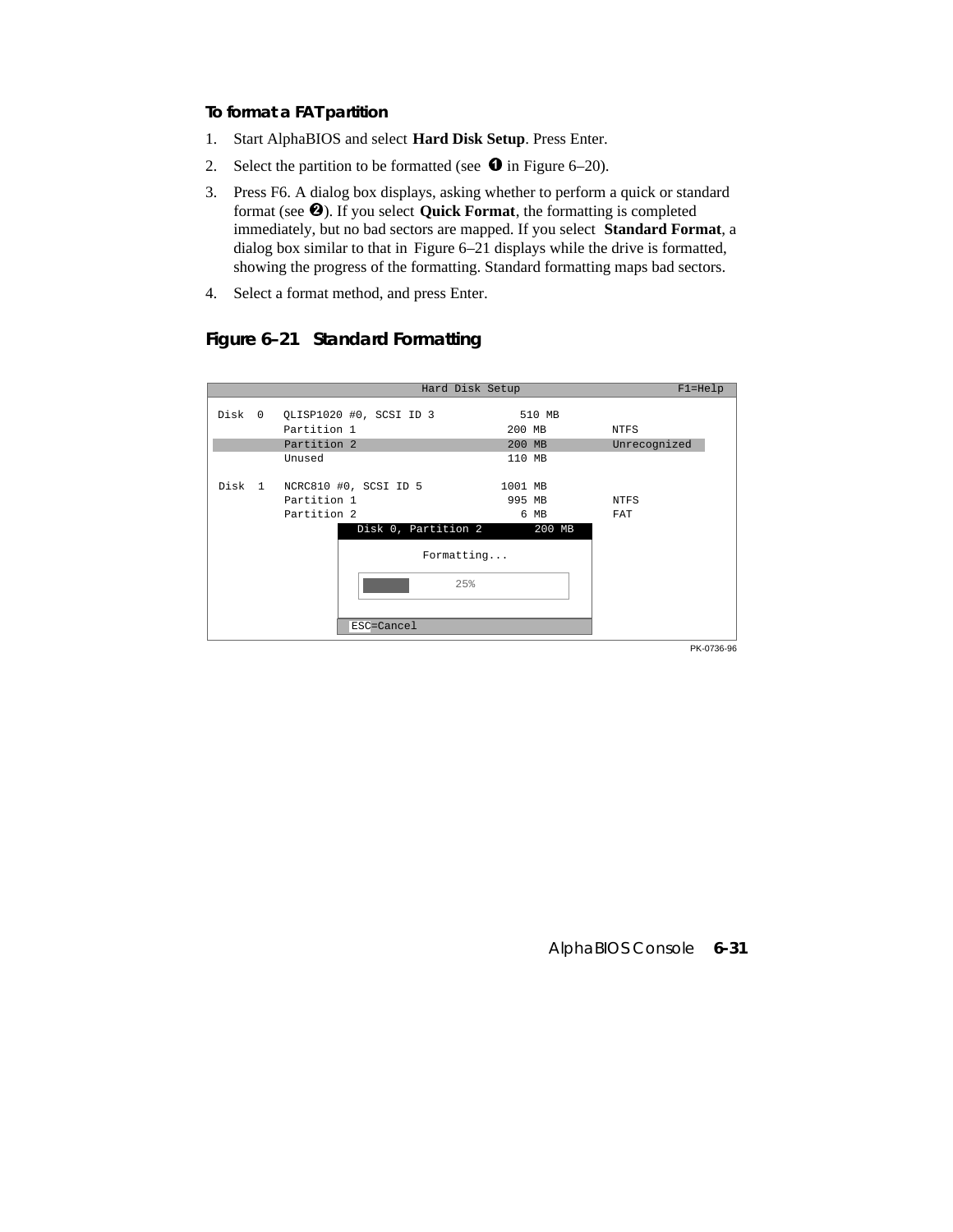## **6.7 Performing Setup Tasks**

**CMOS Setup is used to configure several system parameters. CMOS Setup has two modes: Standard CMOS Setup is used to configure basic system parameters; Advanced CMOS Setup is used for system-specific parameters and password protection.**

**Figure 6–22 Standard CMOS Setup Screen**



**To enter Standard CMOS Setup**

• Start AlphaBIOS, select **CMOS Setup**, and press Enter.

**6-32** System Drawer User's Guide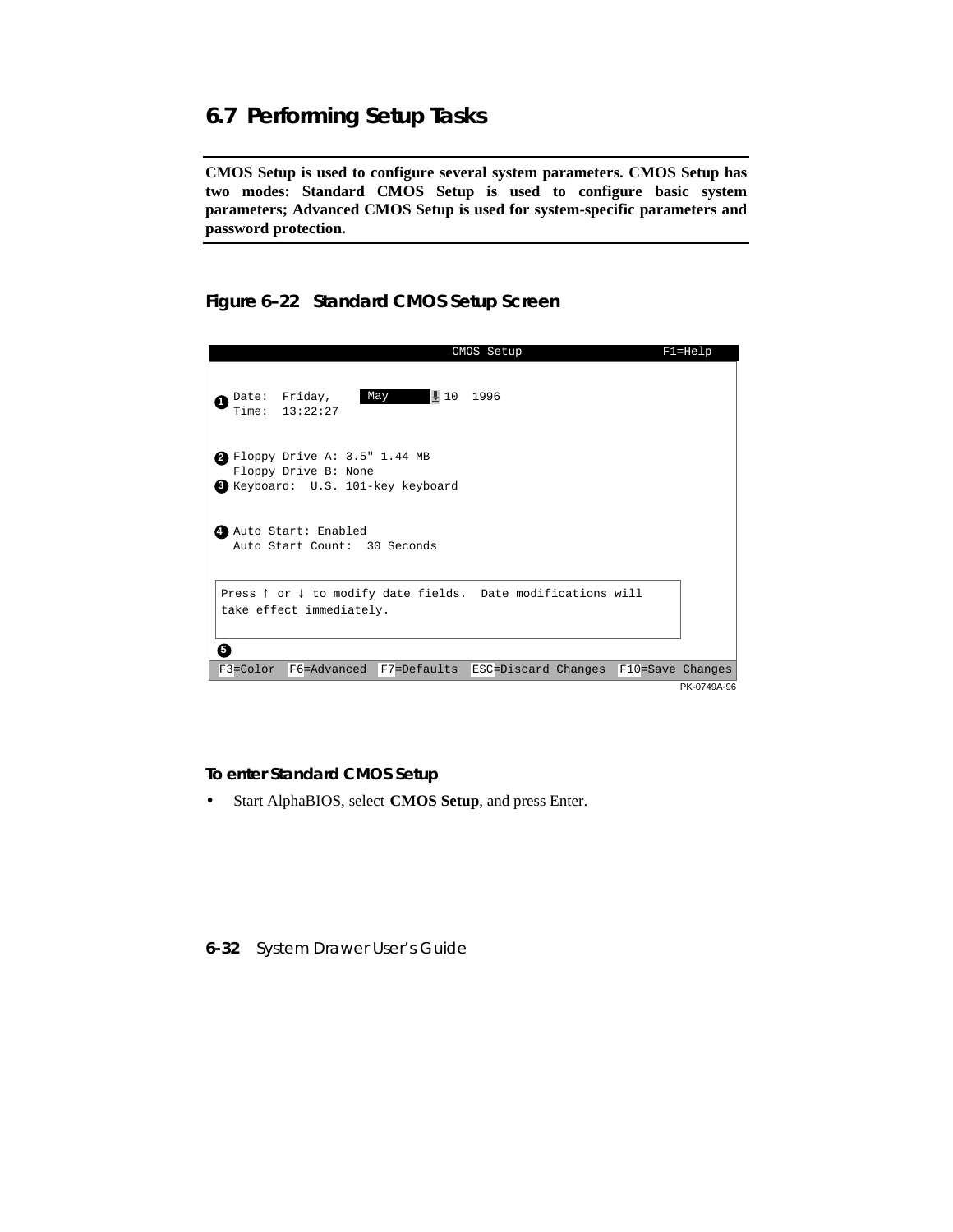- ² Date and time When setting the time, use the 24-hour format. (For example, 10:00 p.m. is 22:00:00.)
- $\bullet$  Floppy drive The only drive type supported is 3.5 inch, 1.44 MB.
- $\bullet$  Keyboard The keyboard setting makes it possible to use most lan guage keyboards. To ensure correct character mappings, the language of your keyboard, Windows NT, and the keyboard language selection in **CMOS Setup** should all match.
- µ Auto start and auto start count The **Auto Start** setting determines whether the primary operating system is automatically started after the system is reset or power-cycled. The Auto Start Count setting is the amount of time the **Boot** screen is displayed before the default system is automatically started. This delay gives you the opportunity, after resetting or power-cycling the system, to select another version of Windows NT to start or to enter **AlphaBIOS Setup**.

#### $\Theta$  Standard CMOS Setup options

Color (F3 key) — Repeatedly cycles through the available AlphaBIOS color schemes.

Advanced (F6 key) — Displays the **Advanced CMOS Setup** screen.

Defaults (F7 key) — Restores the default **Standard CMOS Setup** values without affecting the **Advanced CMOS Setup** values.

Discard changes (Escape key) — Restores the settings in effect when you started **CMOS Setup**. This option also discards changes made in **Advanced CMOS Setup**.

Save changes (F10) — Saves changes made in both the standard and advanced modes of **CMOS Setup**.

*Continued on next page*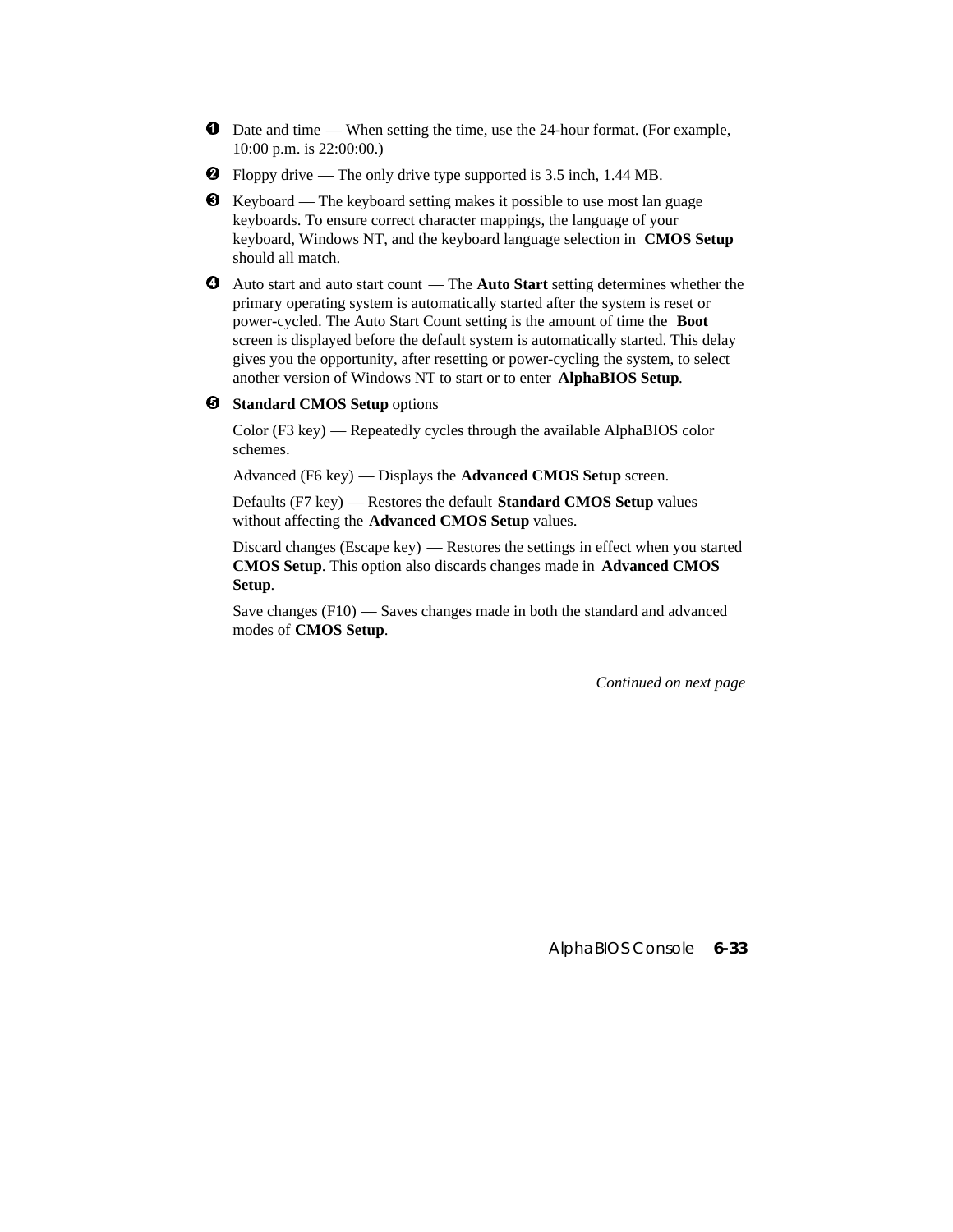**Figure 6–23 Advanced CMOS Setup Screen**



**To enter Advanced CMOS Setup**

- 1. Start AlphaBIOS, select **CMOS Setup**, and press Enter.
- 2. In the **Standard CMOS Setup** screen, press F6.

**6-34** System Drawer User's Guide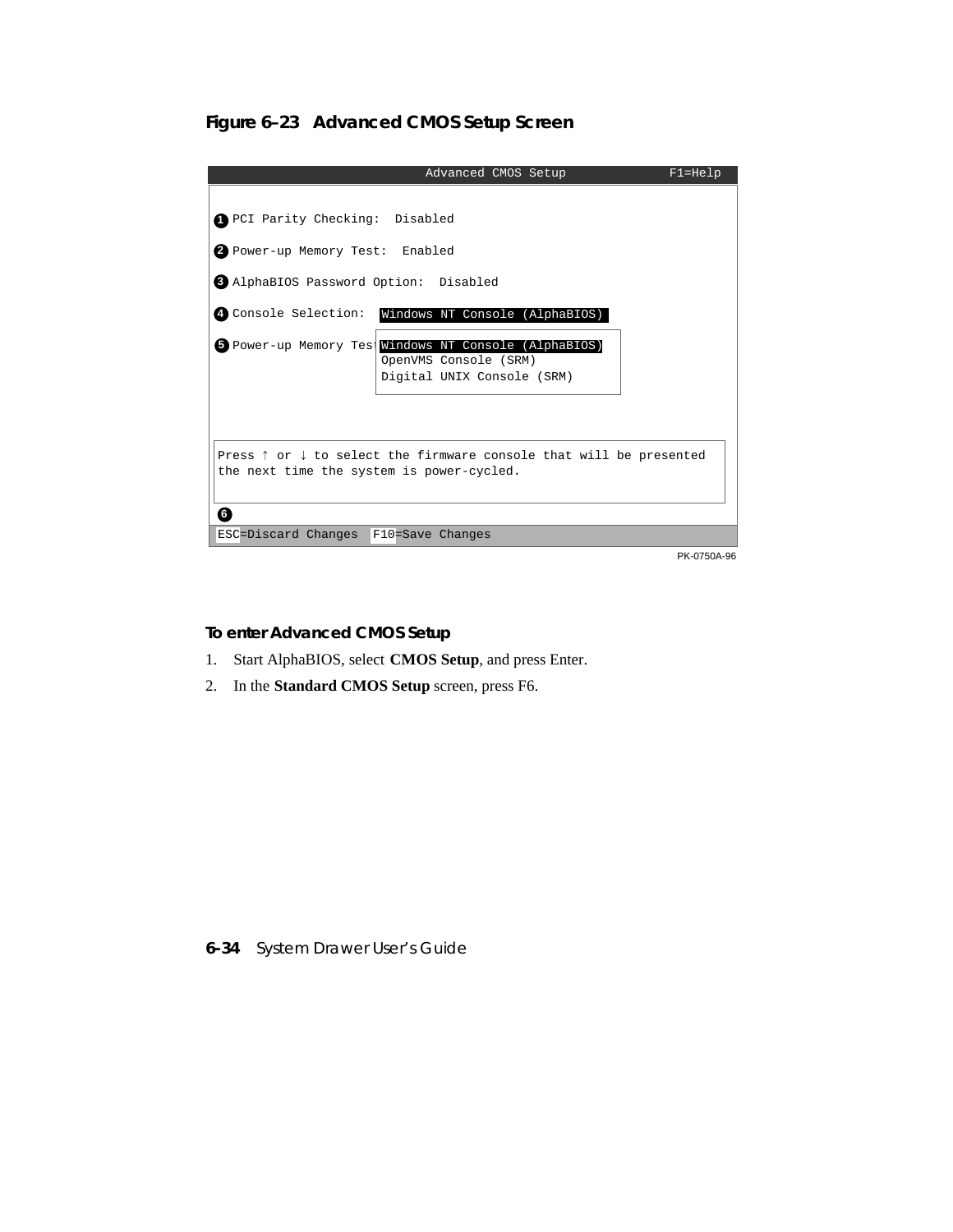- $\bullet$  PCI parity checking Enables and disables settings for PCI parity checking, which ensures data integrity across the PCI bus. Because some third-party PCI options do not correctly implement PCI parity generation, the default is Disabled.
- $\bullet$  Power-up memory test Enables and disables settings for the power-up memory test.
- $\bullet$  Password setup Enables and disables settings for password setup.

Password protection provides two levels of security for your system: setup, which requires a password to start **AlphaBIOS Setup**, and startup, which requires a password before the system initializes. Startup protection provides more comprehensive protection than setup protection because the system cannot be used at all until the correct password is entered.

- **O** Console selection Switches from AlphaBIOS to SRM firmware. If you select OpenVMS (SRM) or DIGITAL UNIX (SRM), the next time you reset your system, the SRM firmware will be loaded instead of AlphaBIOS. This menu selection changes the setting of the **os\_type** environment variable in the SRM console.
- $\Theta$  Memory test length Selects the length of memory testing that will be done the next time the system is power-cycled.
- $\odot$  Advanced CMOS Setup options

Discard changes (Escape key) —Restores those settings in effect when you started **Advanced CMOS Setup**. This does not discard changes made to **Standard CMOS Setup**.

Save Changes (F10 key) — Saves changes made in **Advanced CMOS Setup**. Note that, when exiting **CMOS Setup**, you must also save your changes at the **Standard CMOS Setup** screen for the changes to be stored permanently.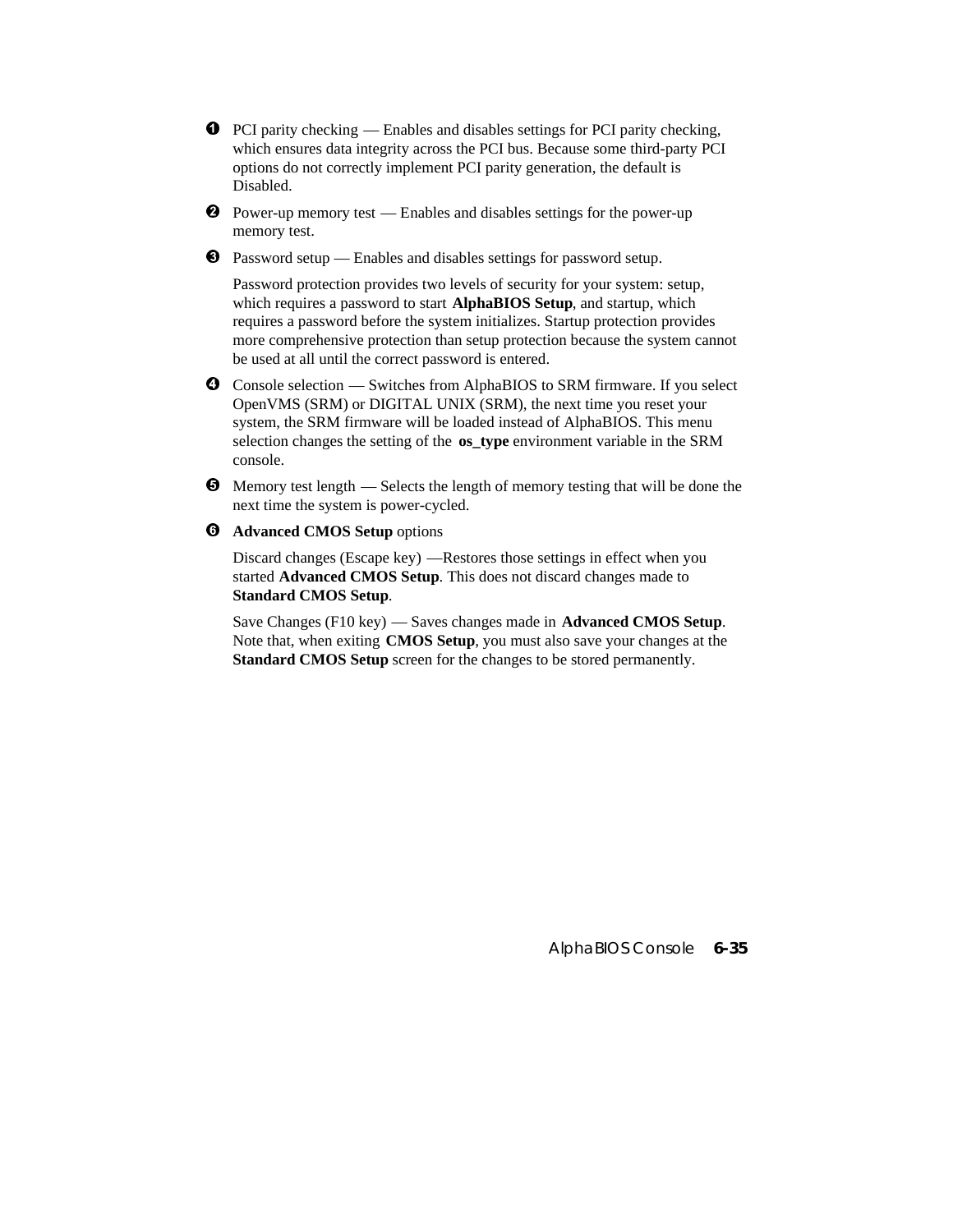# **6.8 Installing Windows NT**

**Install Windows NT from CD-ROM. Up to four versions of the operating system can be resident in the system at one time.**

### **Figure 6–24 Installing Windows NT**

|                                                                                                                                          | AlphaBIOS Setup |
|------------------------------------------------------------------------------------------------------------------------------------------|-----------------|
|                                                                                                                                          |                 |
| Display System Configuration<br>Upgrade AlphaBIOS<br>Hard Disk Setup<br>CMOS Setup<br>Install Windows NT<br>Utilities<br>About AlphaBIOS |                 |
| Press ENTER to install Windows NT.                                                                                                       |                 |
|                                                                                                                                          |                 |
| ESC=Exit                                                                                                                                 |                 |
|                                                                                                                                          | PK-0726B-96     |

**6-36** System Drawer User's Guide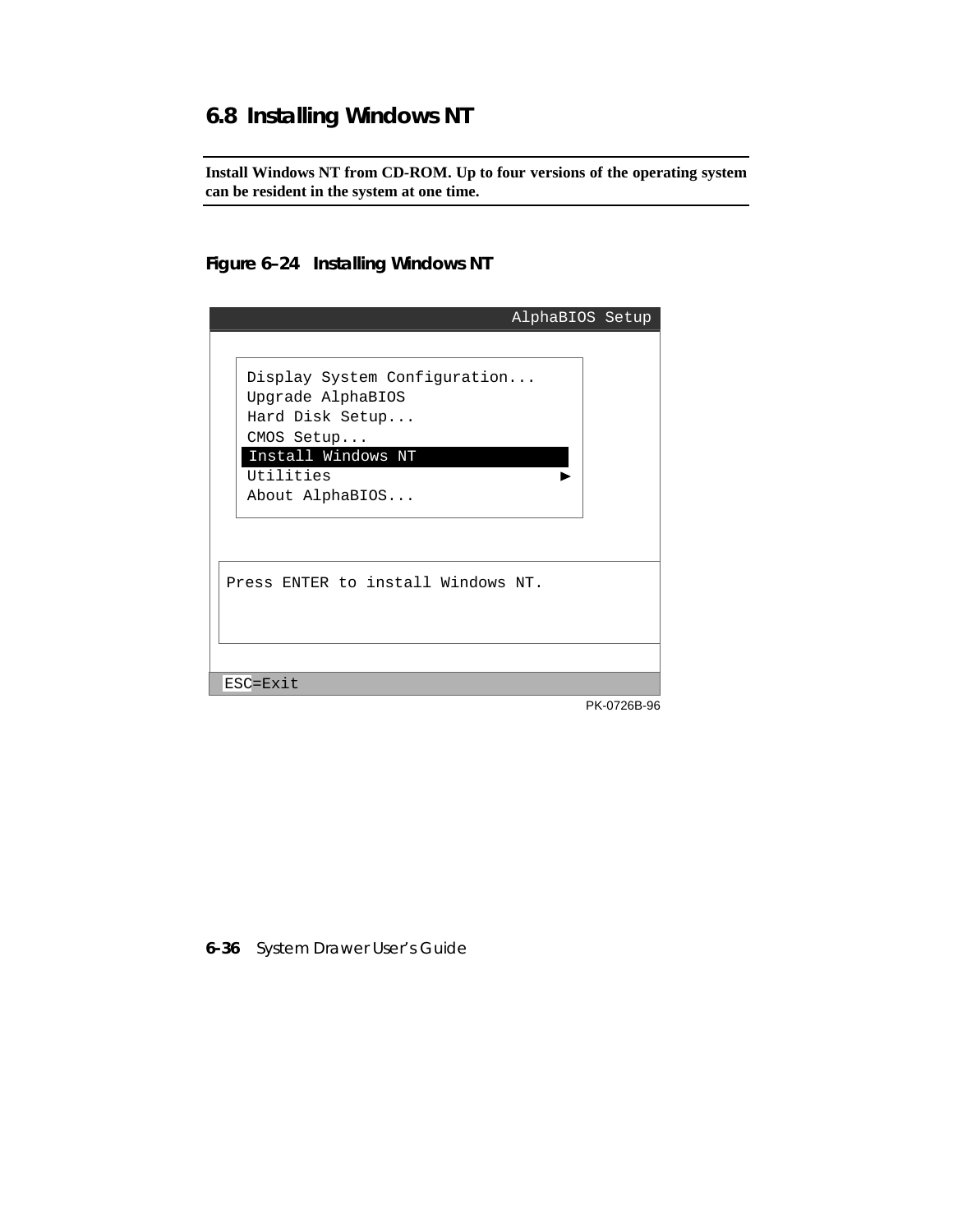If Windows NT was installed at the factory, Windows NT setup will start automatically the first time the system powers up. If it was not installed, or if you are installing another version, you must have a CD-ROM drive attached to your system.

- *NOTE: Steps 1 and 2 in the following procedure are necessary only when you are first setting up your system. On subsequent installations and upgrades, begin at step 3.*
- 1. Use **CMOS Setup** to set the system date and time: start **AlphaBIOS Setup**, select **CMOS Setup**, and press Enter.
- 2. Perform an express hard disk setup: return to the main **AlphaBIOS Setup** screen, select **Hard Disk Setup**, and press Enter.
- 3. Put the Windows NT CD into the CD-ROM drive.
- 4. Start **AlphaBIOS Setup**, select **Install Windows NT**, and press Enter.
- 5. Follow the prompts to complete the installation. For more information on installing Windows NT, refer to the *Installation Guide* in your Windows NT software package.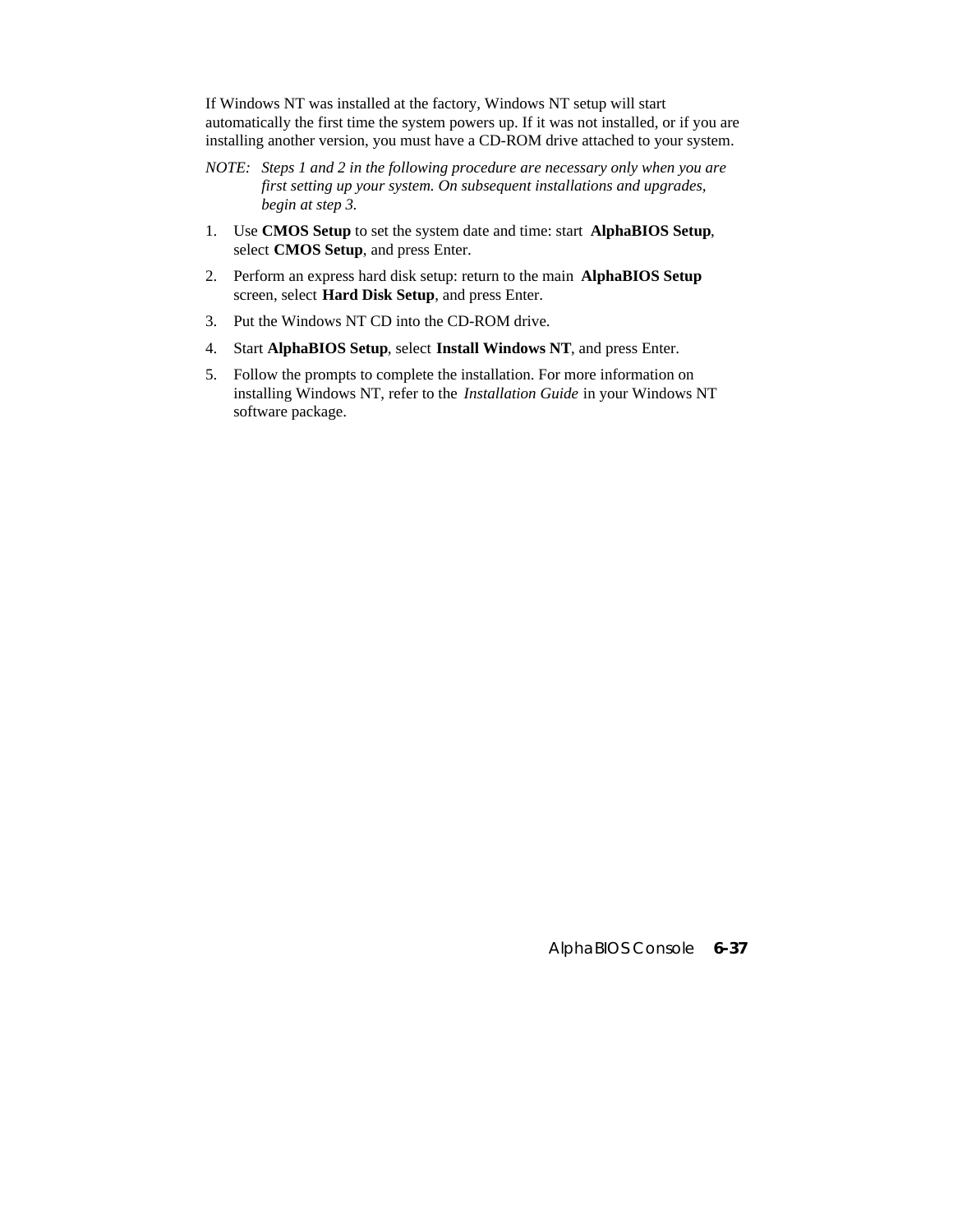# **6.9 Running Utility Programs**

**Maintenance programs such as RAID and EISA configuration utilities are run from the AlphaBIOS Utility menu.**

### **Figure 6–25 Run Maintenance Program Dialog Box**

|                                                                                                                                                          | AlphaBIOS Setup                                                          |  |
|----------------------------------------------------------------------------------------------------------------------------------------------------------|--------------------------------------------------------------------------|--|
| Display System Configuration<br>Upgrade AlphaBIOS<br>Hard D<br>Run Maintenance Program<br>CMOS S<br>Instal<br>Utilit Program Name: swxcrmgr.exe<br>About |                                                                          |  |
| <b>2</b> Location:<br>A:<br>A:<br>ENTER=Execute                                                                                                          | CD:<br>Disk 0, Partition 1<br>Disk 0, Partition 2<br>Disk 1, Partition 1 |  |
|                                                                                                                                                          | PK-0747A-96                                                              |  |

**6-38** System Drawer User's Guide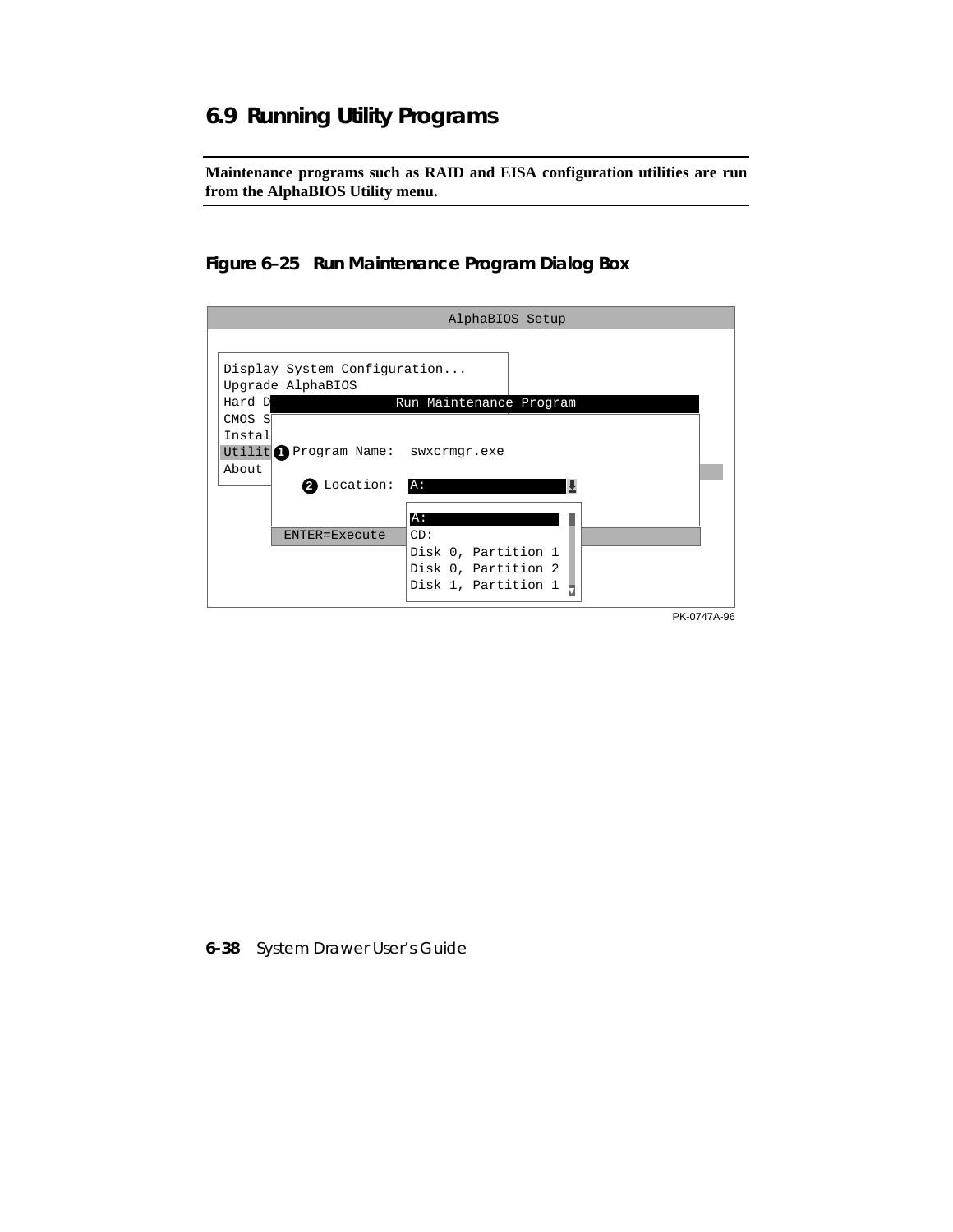$\bullet$  Program name — The program to be run. It must be an executable program with an .EXE filename extension. However, when entering the program name, it is not necessary to type the extension.

Programs run from AlphaBIOS must be written as ARC compatible images.

 $\bullet$  Location — The location from which the program in the Program Name field will be run if no path is entered along with the program name. To display a list of all available disks and partitions, press the Alt and down arrow keys at the same time. Once the list is displayed, use the plus arrow keys to cycle through the selections.

See Chapter 7 for directions for running utilities.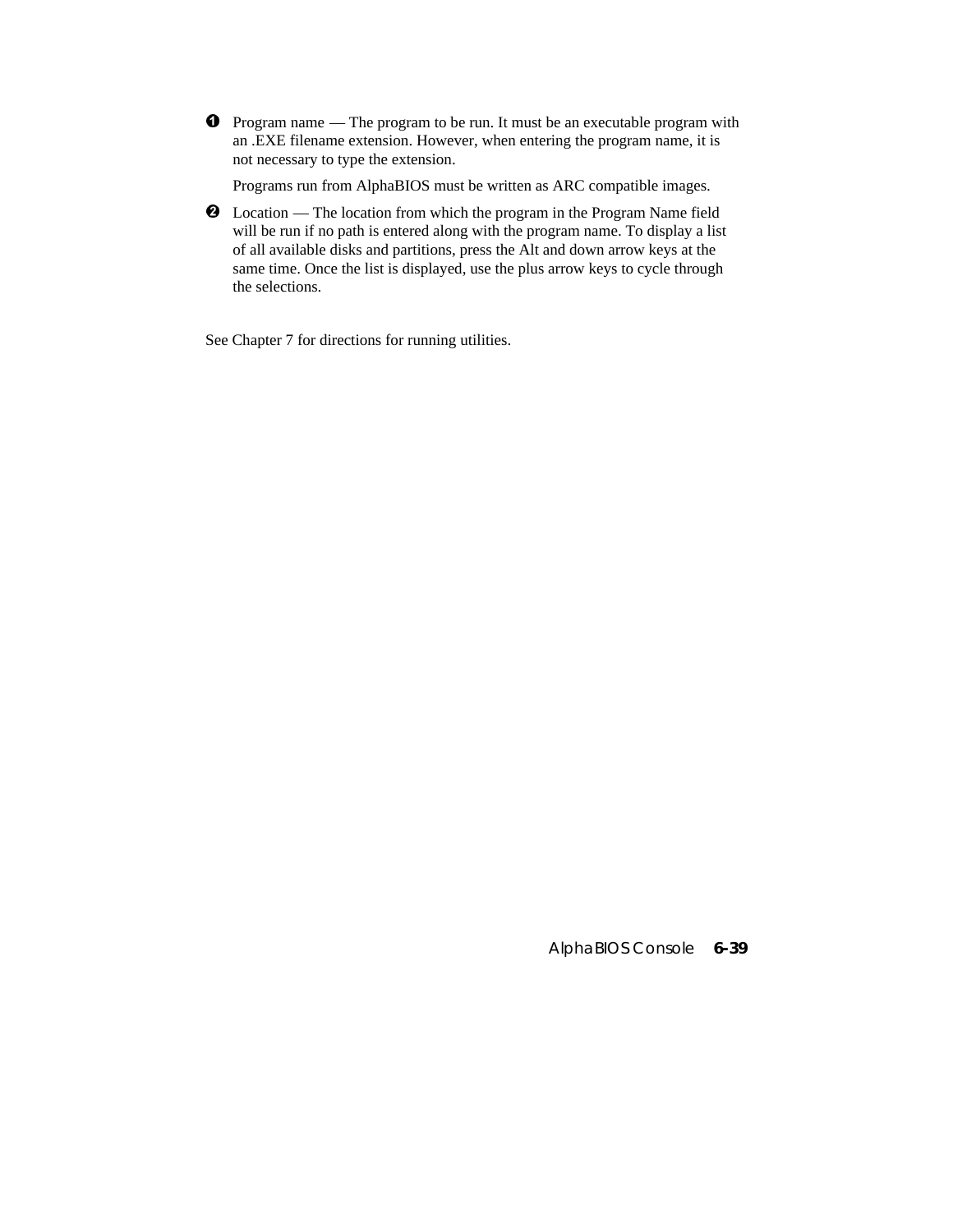# **6.10 Selecting the Version of Windows NT**

**Up to four versions of Windows NT can be resident on the system at one time. It is necessary to select the version that will be started.**

### **Figure 6–26 Operating System Selections**

|                                                                         |                                              | Operating System Selection Setup |                          |                                                    |               |  |
|-------------------------------------------------------------------------|----------------------------------------------|----------------------------------|--------------------------|----------------------------------------------------|---------------|--|
| Windows NT Server 4.0<br>Windows NT Server 3.51                         |                                              |                                  |                          | Primary Operating System                           |               |  |
| Boot Name:<br>Boot File: Disk 0, Partition 2<br>OS Path:<br>OS Options: | Windows NT Server 4.0<br>Disk 0, Partition 1 |                                  |                          | \os\winnt351\osloader.exe<br>\WINNT351             |               |  |
|                                                                         |                                              |                                  |                          |                                                    |               |  |
| INSERT=New<br>DEL=Delete                                                | $F6 = Fdi$<br>$F7 = Copy$                    | $F8 = Primary$<br>F9=Validate    |                          | ESC=Discard Changes<br>F10=Save Changes            |               |  |
|                                                                         |                                              | <b>State Street</b><br>$\sim$    | <b>Contract Contract</b> | $\sim$ $\sim$<br><b>Contract Contract Contract</b> | $\sim$ $\sim$ |  |

| Operating System Selection Setup                                                                                                                                  |
|-------------------------------------------------------------------------------------------------------------------------------------------------------------------|
| Windows NT Server 3.51<br>Primary Operating System<br>Windows NT Server 4.0                                                                                       |
| Windows NT Server 3.51<br>Boot Name:<br>\os\winnt400\osloader.exe<br>Boot File: Disk 0, Partition 2<br>Disk 0, Partition 1<br>WINNT400<br>OS Path:<br>OS Options: |
|                                                                                                                                                                   |
| $F6 = Edit$<br>$F8 = Primary$<br>ESC=Discard Changes<br>INSERT=New<br>DEL=Delete<br>F9=Validate<br>F10=Save Changes<br>$F7 = Copy$                                |

PK-0723-96

**6-40** System Drawer User's Guide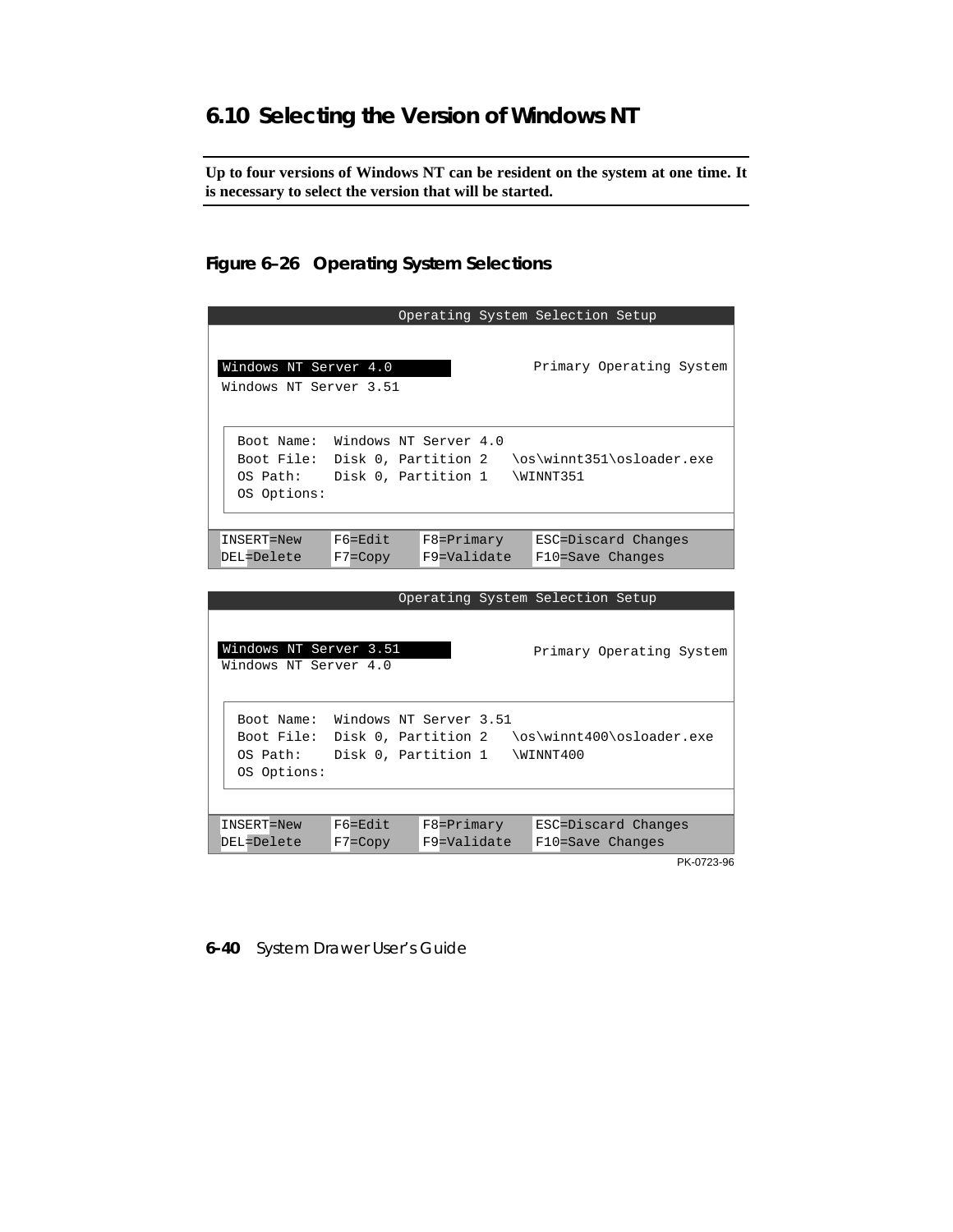*NOTE: The term "operating system selection," as it is used in this context, refers to a version of Windows NT. It does not pertain to the DIGITAL UNIX and OpenVMS operating systems.*

Each operating system selection is a set of information for a version of Windows NT. It describes the disk and partition containing the OSLOADER.EXE file associated with a particular operating system installation, as well as the path to the operating system itself. In addition, the operating system selection contains any options passed to the operating system during boot.

By default, one operating system selection displays on the **AlphaBIOS Boot** screen for each operating system installed on the system. It is not normally necessary to modify operating system selections, as the Windows NT installation creates and modifies operating system selections as needed.

Figure 6–26 shows how operating system selections appear in AlphaBIOS.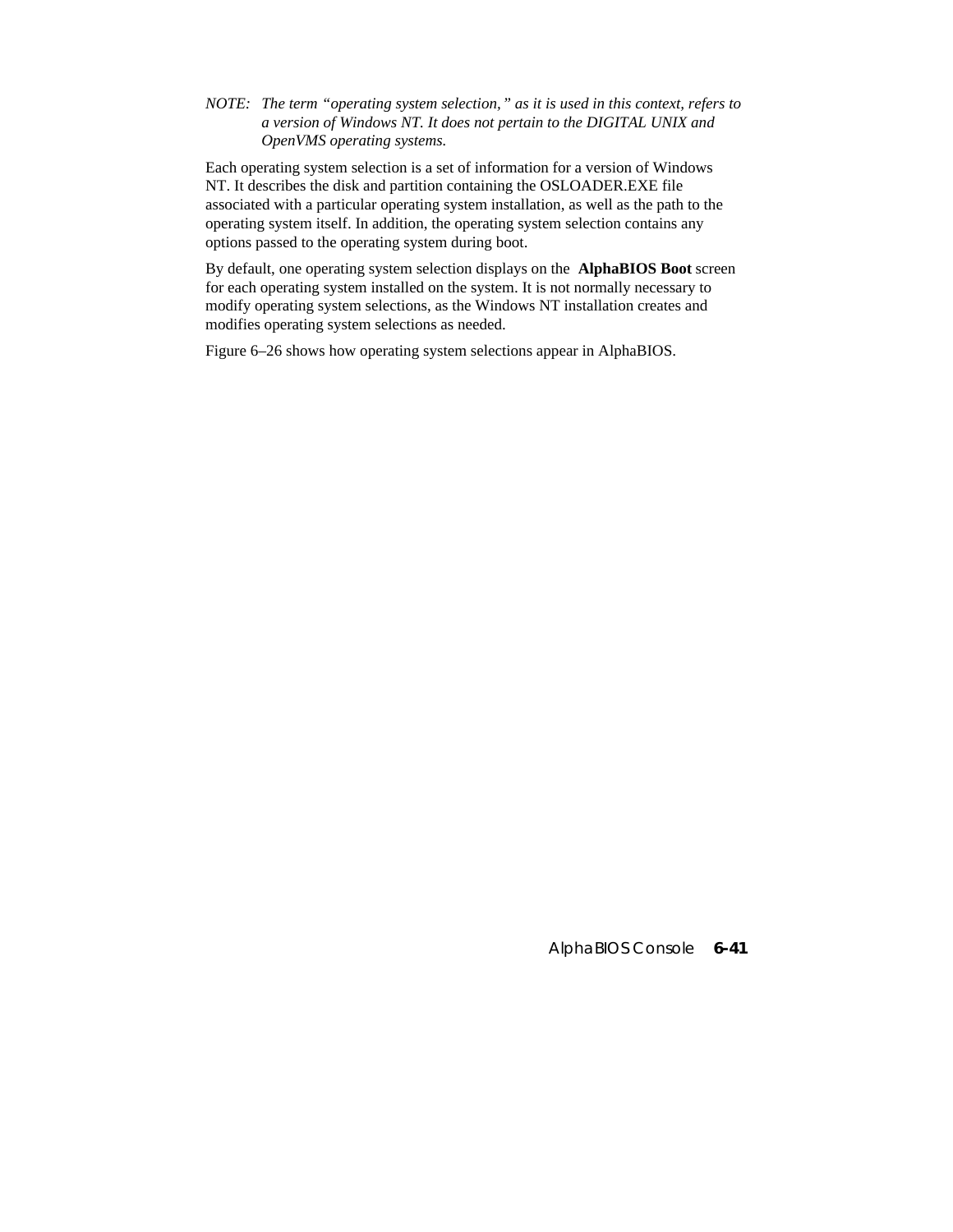## **6.10.1 Designating a Primary Operating System**

**Figure 6–27 Primary Operating System**



**6-42** System Drawer User's Guide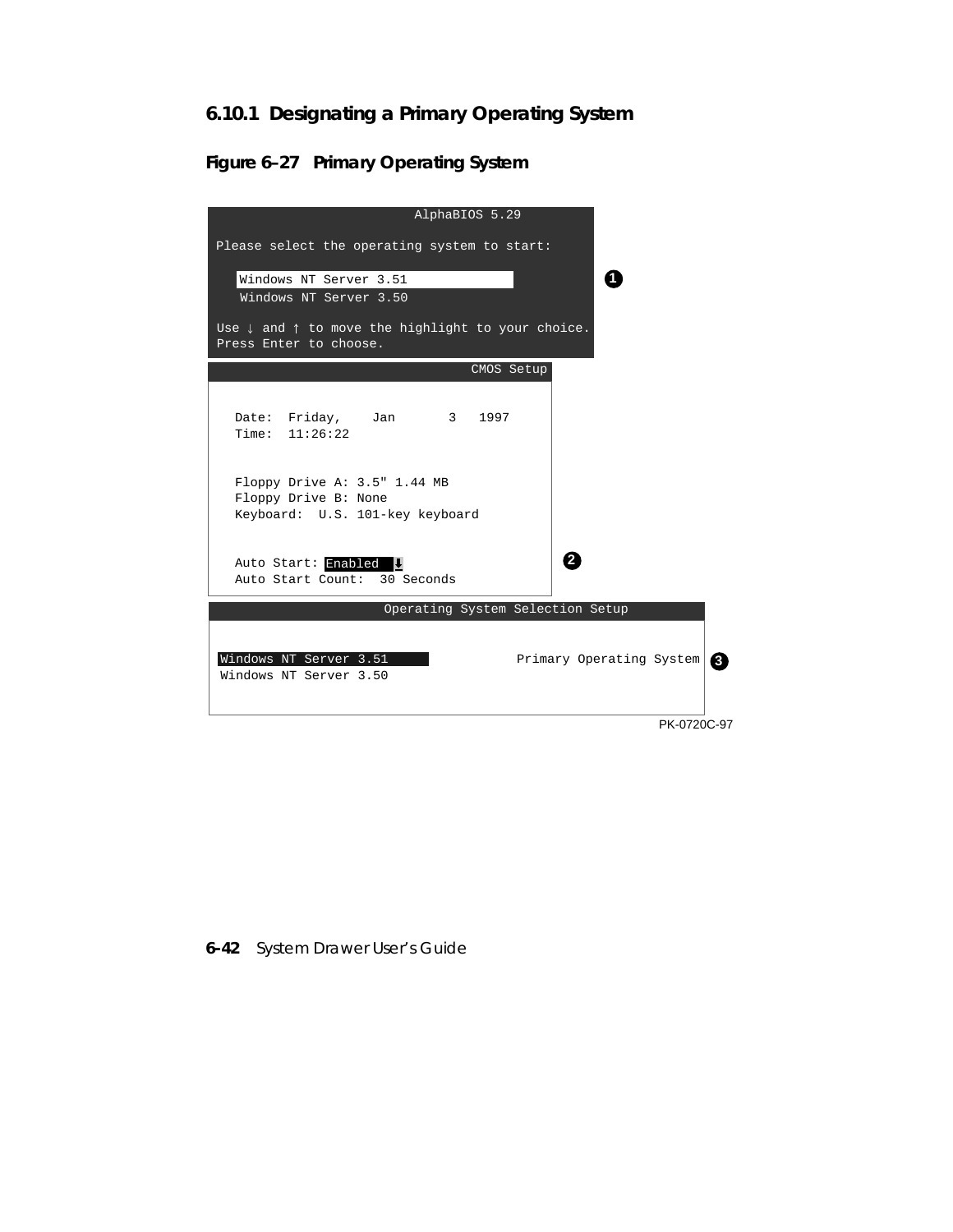Multiple versions of Windows NT can be installed at the same time. This can be very useful in a variety of circumstances—for example, when testing application compatibility across different versions of Windows NT.

Each time you install a separate version of Windows NT, a new operating system selection is created. Although you can start any of the installed versions of Windows NT, one of them must be the primary operating system. The version of Windows NT you select as the primary operating system is the one that automatically starts if the **Auto Start** option is enabled in AlphaBIOS.

Figure 6–27 illustrates the relationship between multiple-operating-system installations, **Auto Start**, and the primary operating system.

- $\bullet$  The primary operating system is listed first on the **Boot** screen.
- **2** The primary operating system starts automatically if the **Auto Start** option is enabled in **CMOS Setup**.
- ´ The primary operating system can be selected in the **Operating System Selection Setup** screen.

Follow this procedure to designate a new primary operating system:

- 1. From the **AlphaBIOS Setup** screen select **Utilities**. In the selection box that displays, choose **OS Selection Setup**.
- 2. The **Operating System Selections Setup** screen displays. Select the primary operating system from the list displayed.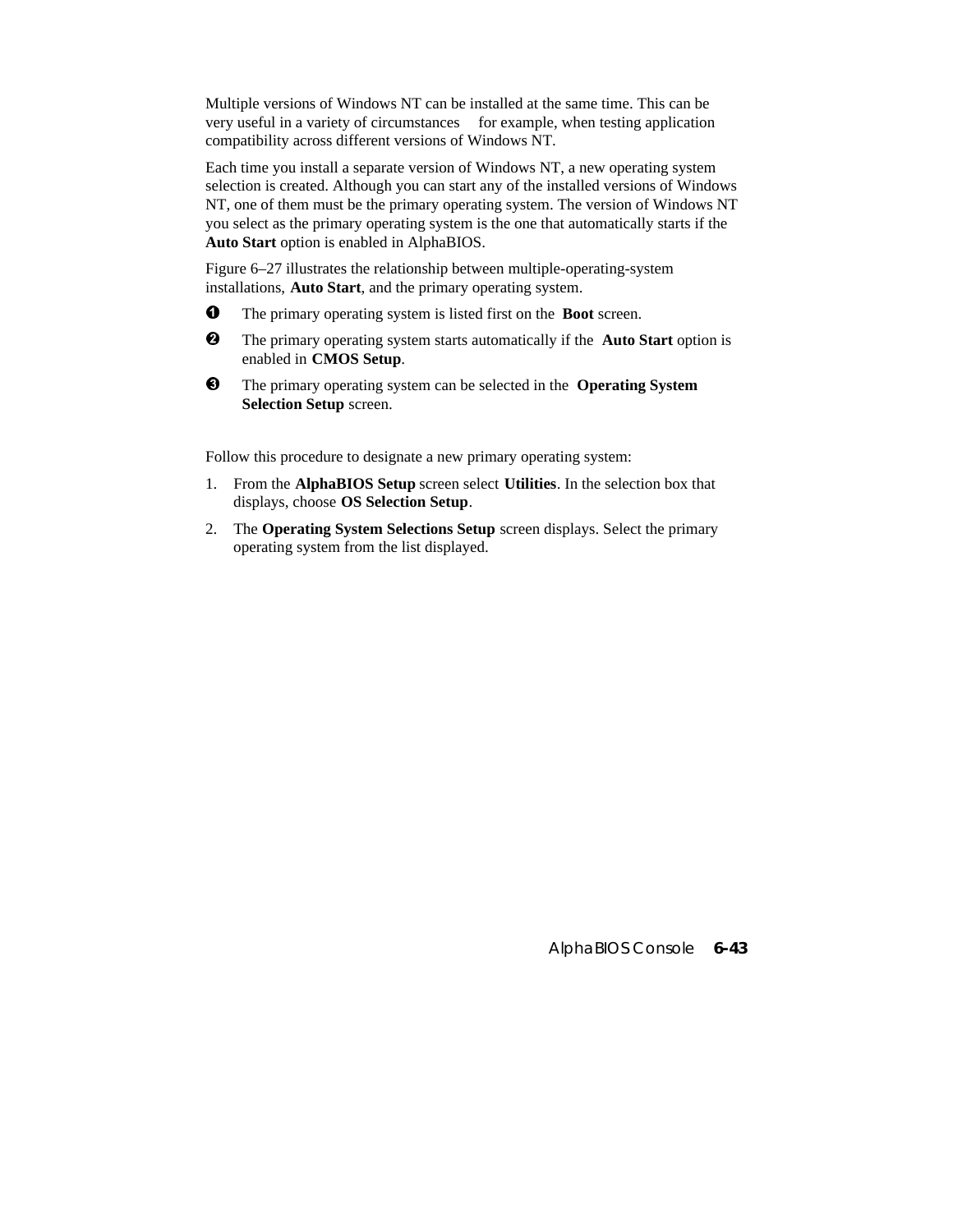**The process of setting up your operating system selections is similar to using an editor. You can make changes to your operating system selections and then either save your changes or exit without saving.**

**Figure 6–28 Operating System Selection Setup**

|                                                     |             | Operating System Selection Setup                                                                    |           |                          |             |
|-----------------------------------------------------|-------------|-----------------------------------------------------------------------------------------------------|-----------|--------------------------|-------------|
| Windows NT Workstation 3.51                         |             | o                                                                                                   |           | Primary Operating System |             |
| Boot Name:<br>Boot File:<br>OS Path:<br>OS Options: |             | Windows NT Workstation 3.51<br>Disk 0, Partition 2 \os\winnt351\osloader.exe<br>Disk 0, Partition 1 | \WINNT351 |                          |             |
| 6                                                   |             |                                                                                                     |           |                          |             |
| INSERT=New                                          | $F6 = Edit$ | $F8 = Primary$                                                                                      |           | ESC=Discard Changes      |             |
| DEL=Delete                                          | $F7 = Copy$ | F9=Validate                                                                                         |           | F10=Save Changes         |             |
|                                                     |             |                                                                                                     |           |                          | PK-0737B-96 |

AlphaBIOS boots Windows NT in two stages. The first stage involves reading an OS Loader program from a disk. As of Windows NT version 3.51, the name of the OS Loader program is OSLOADER.EXE. The selection for the operating system must describe the path where AlphaBIOS will find the OS Loader program. Note that the OS Loader program *must* be located on a partition formatted with the FAT file system.

Once the OS Loader program executes, it uses the services provided by AlphaBIOS to load the operating system components. After the operating system is loaded, the OS Loader starts execution of the operating system.

**6-44** System Drawer User's Guide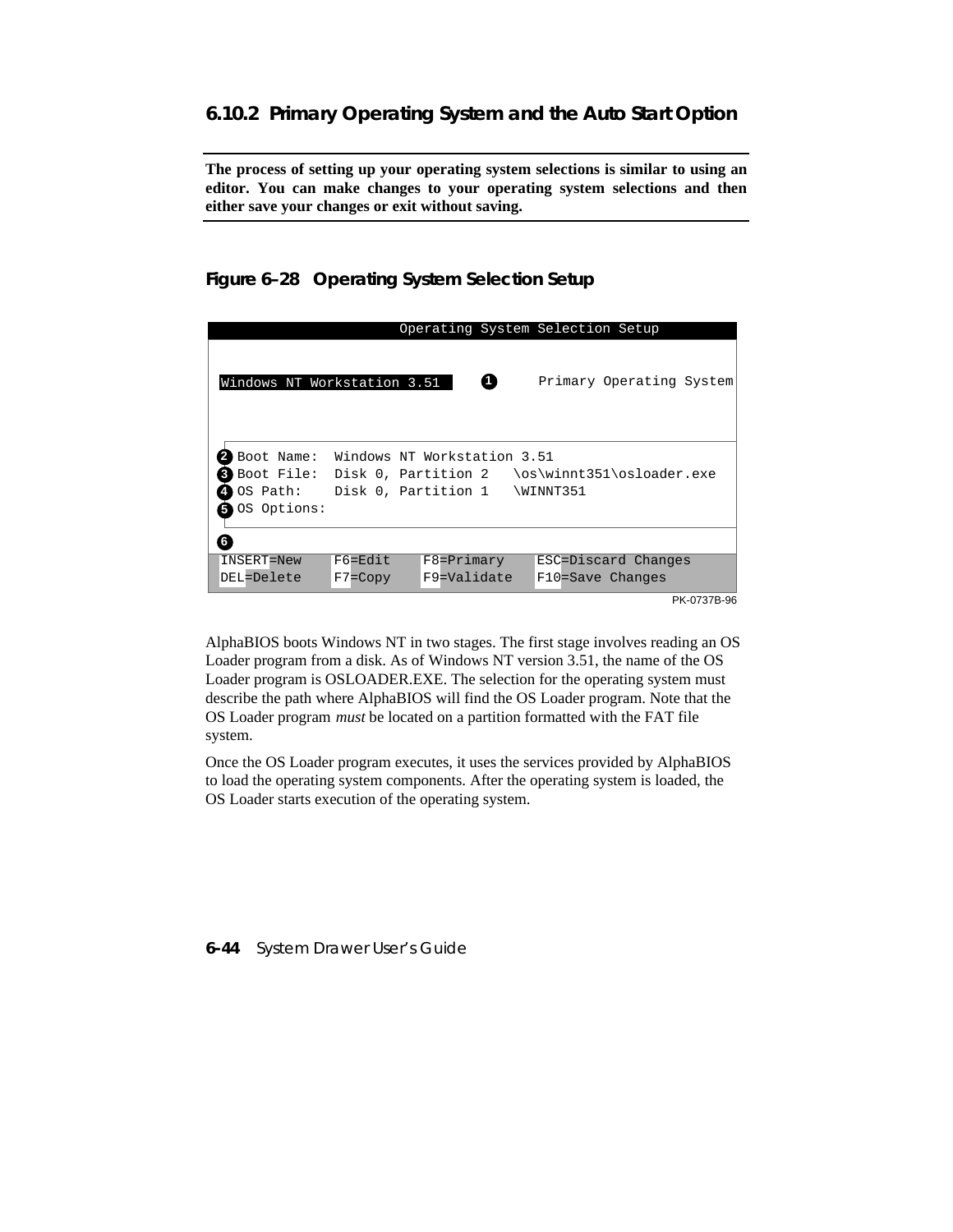- $\bullet$  Primary operating system The OS that appears first on the **AlphaBIOS Boot** screen. It is also the version of the OS that automatically starts if **Auto Start** is selected. Any of the operating system selections can be the primary operating system.
- **2** Boot name Each boot name is associated with an operating system selection. Windows NT setup automatically creates a boot name each time you install the operating system. Because the boot name is only a name, you can modify it at any time without affecting the rest of the operating system selection. Note that the boot name must have at least one character.
- $\bullet$  Boot file Describes the disk, partition, path, and name of the file that AlphaBIOS passes control to during the process of starting the operating system. This setting is created along with the operating system selection during Windows NT setup, and it is usually not modified by the user. However, this setting can be modified if necessary. For example, a developer testing different versions of OSLOADER.EXE can store the different versions in different locations and modify this line to start the operating system with the different versions as needed.

During **Operating System Selection Setup**, you can select the disk and partition for the location of the boot file from a list of choices presented in a list box. To open a list of values for the field, press the Alt and down arrow keys together. When you select a boot file location and name, AlphaBIOS searches for the specified program on the specified partition. If the search fails, a warning displays, saying that the file does not exist. You are given the choice to continue with the changes anyway or to cancel the operation and fix the problem.

Note that because the boot file must be located in a FAT partition, only FAT partitions are available as the boot partition within the list box.

 $\bullet$  OS path — Describes the disk, partition, and path to the operating system root directory for an operating system selection.

During **Operating System Selection Setup**, you can select the disk and partition for the location of the boot file from a list of choices presented in a list box. To open a list of possible values for the field, press the Alt and down arrow keys at the same time. When you select or enter an OS path, AlphaBIOS searches for the directory. If the search fails, a warning displays, saying that the directory does not exist. You are given the choice to continue with the changes anyway or to cancel the operation and fix the problem.

*Continued on next page*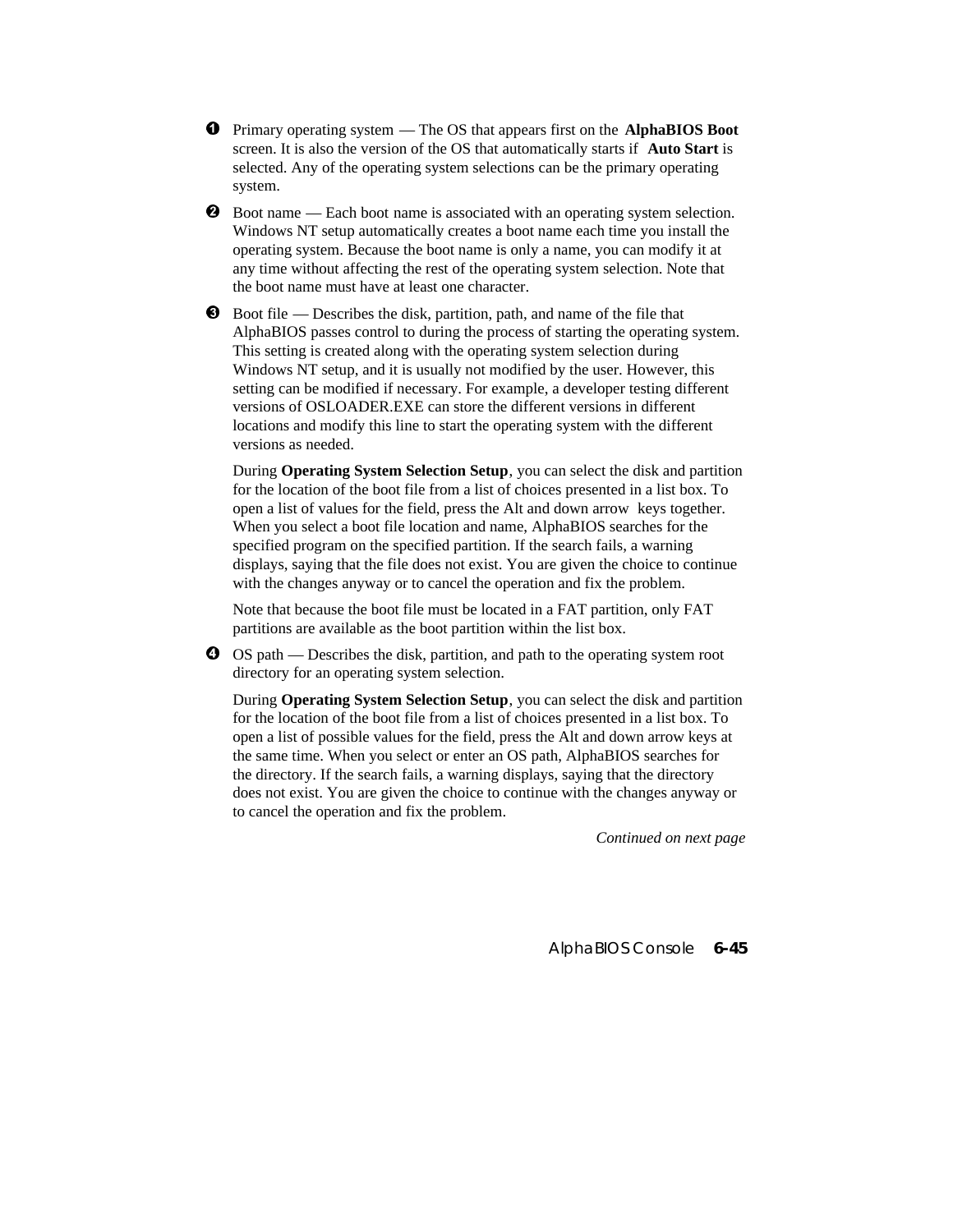- $\Theta$  OS options Lists the startup parameters passed to the operating system for an operating system selection. One example of a startup parameter is whether to start the operating system in debug mode. By default, Windows NT does not add any entries to this field. This field can be modified.
- **O** Operating System Selection Setup options You can use the options listed at the bottom of the screen to edit operating system selections. When you edit an OS selection, the fields of the OS selection are validated when you exit the **OS Selection Setup** screen. Depending on the option you choose, one of the following dialog boxes will display.

New OS selection (Insert key) — Displays the **Insert New Operating System Selection** dialog box, with default values for the new OS selection already filled in. You can change these values as necessary.

Delete OS selection (Delete key) — Tags the currently selected OS selection for deletion. Although the OS selection is removed from the screen, it is not actually deleted until you save changes.

You can also delete all of your OS selections at once by pressing the Control and Delete keys at the same time while in the **Operating System Selection Setup** screen.

*NOTE: If you delete all the OS selections, a dialog box displays informing you that no OS selections exist and offering three options. You can create a new OS selection, exit without saving changes, or exit and save changes.*

Edit OS selection (F6 key) — Edit all values of an OS selection by selecting the OS selection to edit and pressing F6. A dialog box displays with current information. You can then edit the OS selection fields.

Copy OS selection (F7 key) — Create a new OS selection by using an existing OS selection as a template. To do this, select the OS selection you want to copy and press F7. A dialog box displays with the values of your OS selection. You can then edit the OS selection fields. Note that if you do not make any changes, a duplicate copy of the OS selection you copied is made.

Primary operating system (F8 key) — Sets the selected OS selection as the primary operating system. When you make an OS selection primary, it is displayed first on the **Operating System Selection Setup** screen with the text "Primary Operating System." In addition, the primary operating system is displayed first on the **AlphaBIOS Boot** screen and is automatically started if Auto Start is enabled.

**6-46** System Drawer User's Guide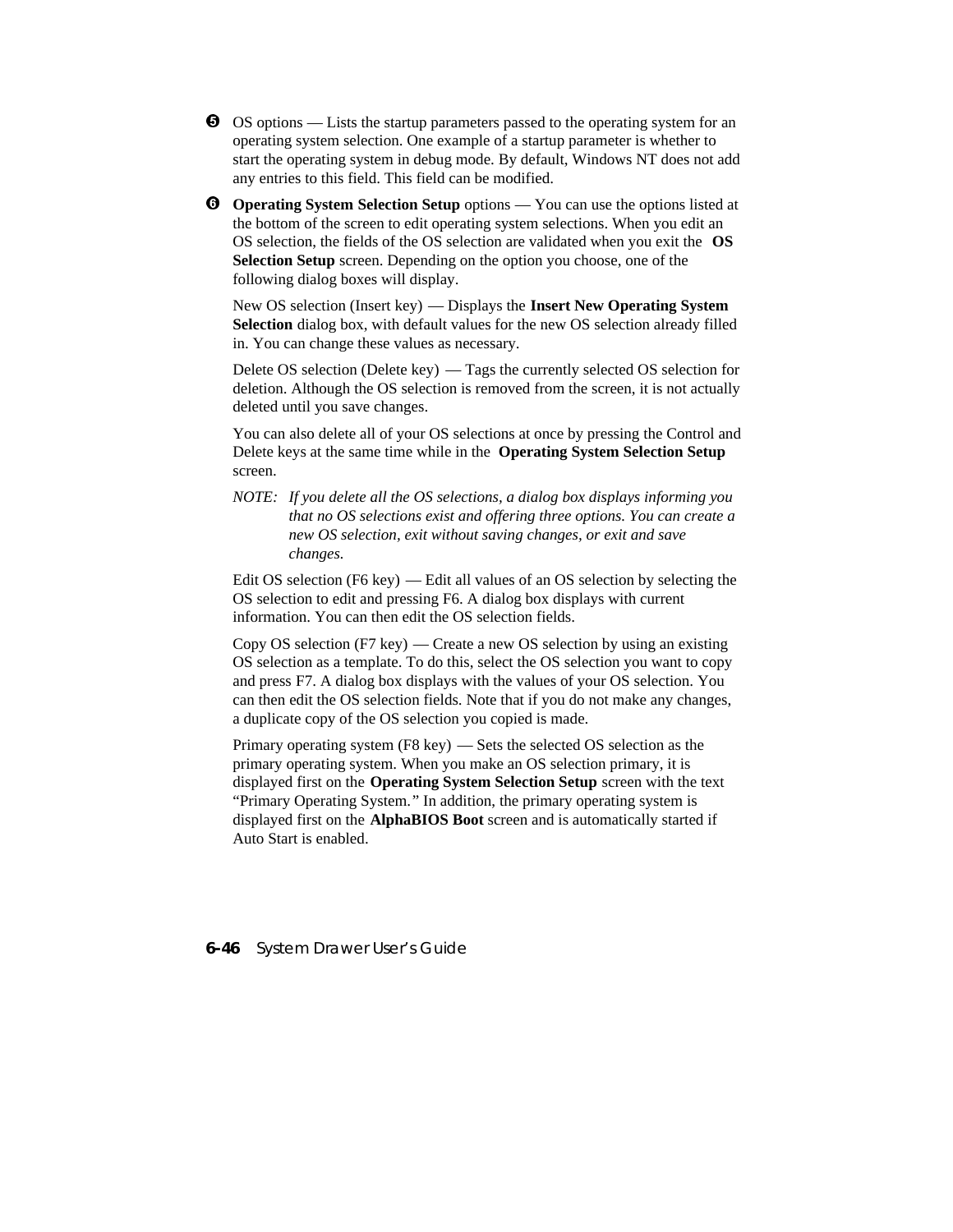Validate OS selection (F9 key) — Validates the fields in the currently selected OS selection. The validation routine checks that the OS loader file and OS directory fields contain valid paths, and that the OSLOADER.EXE file exists in the directory specified. At the end of the validation, a dialog box displays describing the results of the validation. If there is an error in an OS selection, the validation routine displays a dialog box describing the component of the OS selection that is in error. At this point you can choose to edit the OS selection to correct the error, or delete the OS selection altogether.

You can also validate all OS selections at once by pressing the Control and F9 keys at the same time. All OS selections are validated in the order they are listed on screen.

Discard changes (Escape key) — Returns to the **AlphaBIOS Setup** screen without saving changes.

Save changes (F10 key) — Saves changes and returns to the **AlphaBIOS Setup** screen.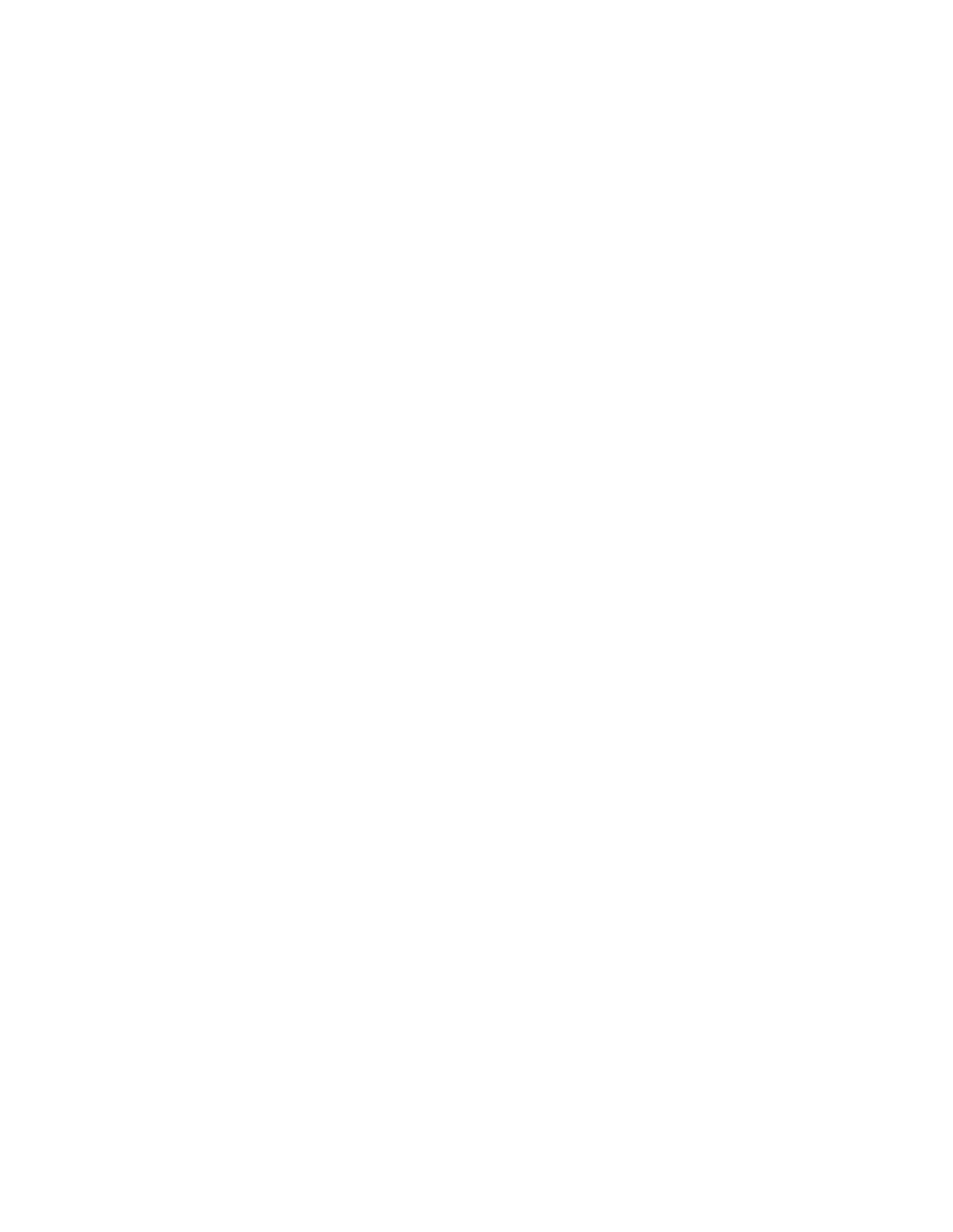# **Chapter 7**

# **Utilities**

Utilities that configure EISA options and RAID devices are run from AlphaBIOS. This chapter gives directions for running utilities from both a graphics monitor and a serial terminal.

Sections in this chapter are:

- Running Utilities from a Graphics Monitor
- Running Utilities from a Serial Terminal

Utilities **7-1**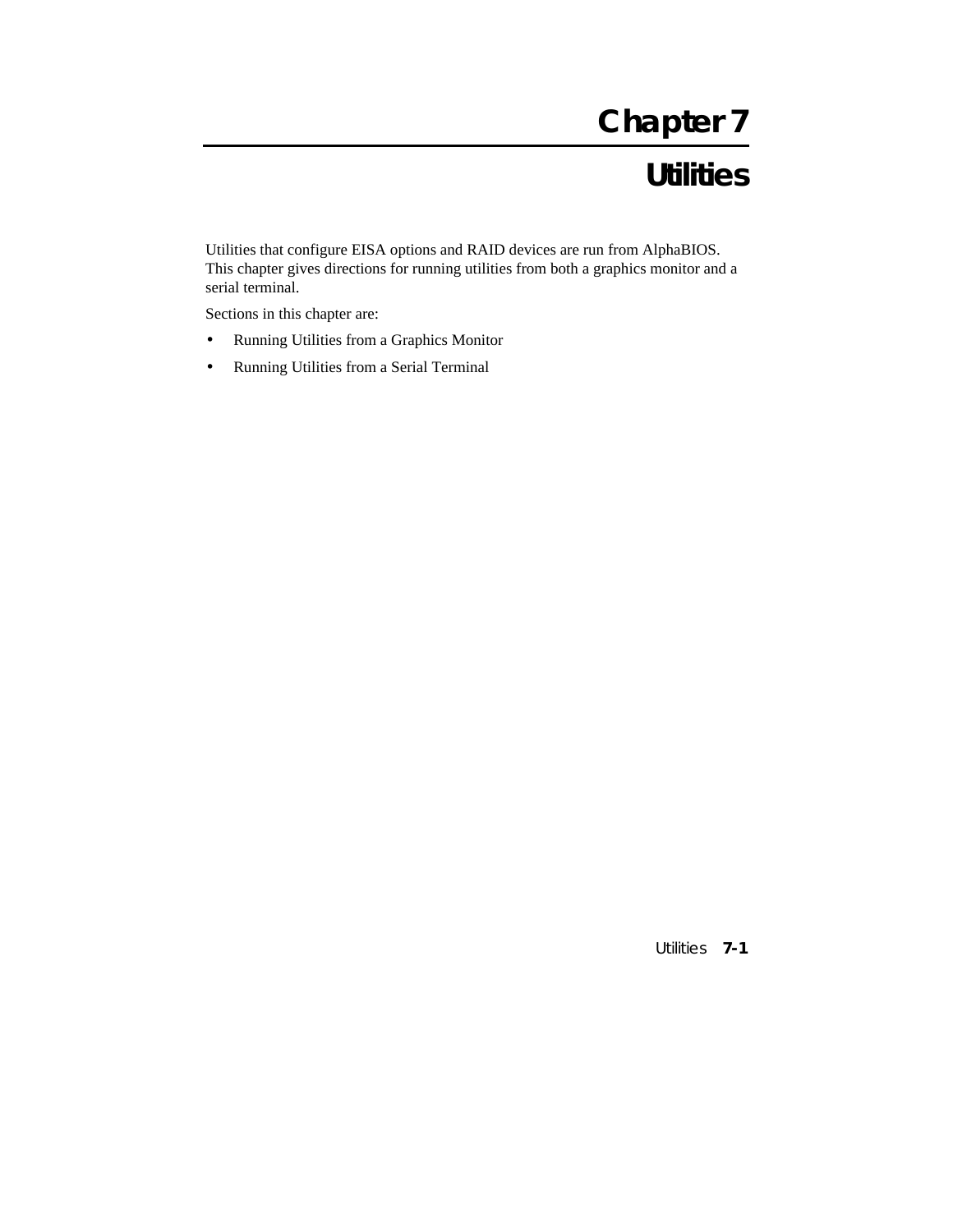## **7.1 Running Utilities from a Graphics Monitor**

**Start AlphaBIOS and select Utilities from the menu. Then select Run Maintenance Program.**

**Figure 7–1 Running a Utility from a Graphics Monitor**



**7-2** System Drawer User's Guide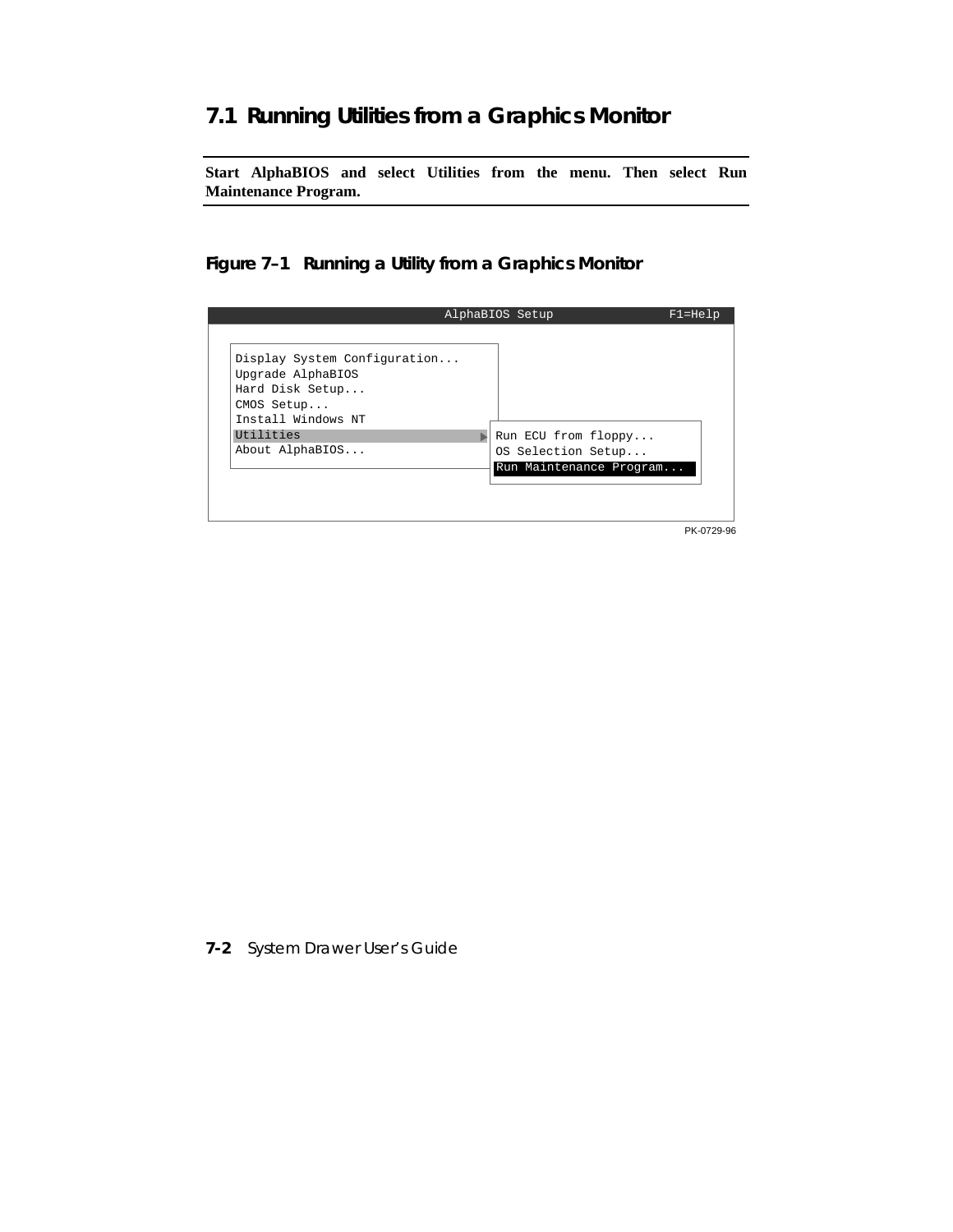- 1. Start AlphaBIOS Setup. If the system is in the SRM console, set the SRM **console** environment variable to **graphics** and issue the command **alphabios**.
- 2. From **AlphaBIOS Setup**, select **Utilities**, then select **Run Maintenance Program** from the submenu that displays, and press Enter.
- 3. In the **Run Maintenance Program** dialog box, type the name of the program to be run in the Program Name field. Then Tab to the Location list box, and select the hard disk partition, floppy disk, or CD-ROM drive from which to run the program.
- 4. Press Enter to execute the program.
- *NOTE: If you are running the EISA Configuration Utility, use the appropriate program for the operating system you intend to boot. If you run the wrong program, your system will behave unpredictably during booting.*
- See Section 6.3 for information about navigating through AlphaBIOS screens.

**Figure 7–2 Run Maintenance Program Dialog Box**



Utilities **7-3**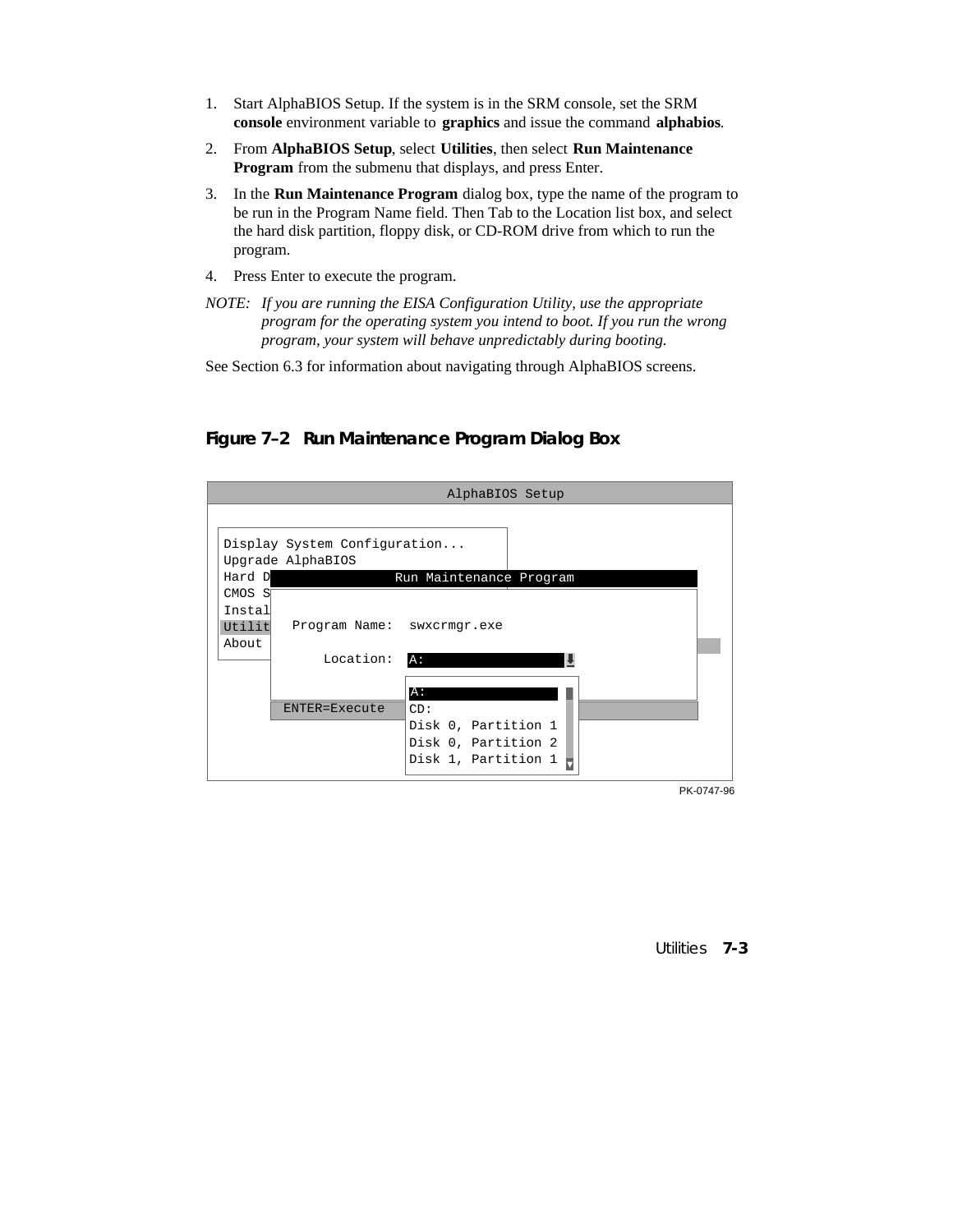# **7.2 Running Utilities from a Serial Terminal**

**Utilities are run from a serial terminal in the same way as from a graphics monitor. The menus are the same, but some keys are different.**

| <b>AlphaBIOS Key</b> | <b>VIxxx Key</b> |
|----------------------|------------------|
| F1                   | Ctrl/A           |
| F2                   | Ctrl/B           |
| F3                   | Ctrl/C           |
| F4                   | Ctrl/D           |
| F5                   | Ctrl/E           |
| F <sub>6</sub>       | Ctrl/F           |
| F7                   | Ctrl/P           |
| F8                   | Ctrl/R           |
| F9                   | Ctrl/T           |
| F10                  | Ctrl/U           |
| Insert               | Ctrl/V           |
| Delete               | Ctrl/W           |
| Backspace            | Ctrl/H           |
| Escape               | Ctrl/[           |

**Table 7–1 AlphaBIOS Option Key Mapping**

### **7-4** System Drawer User's Guide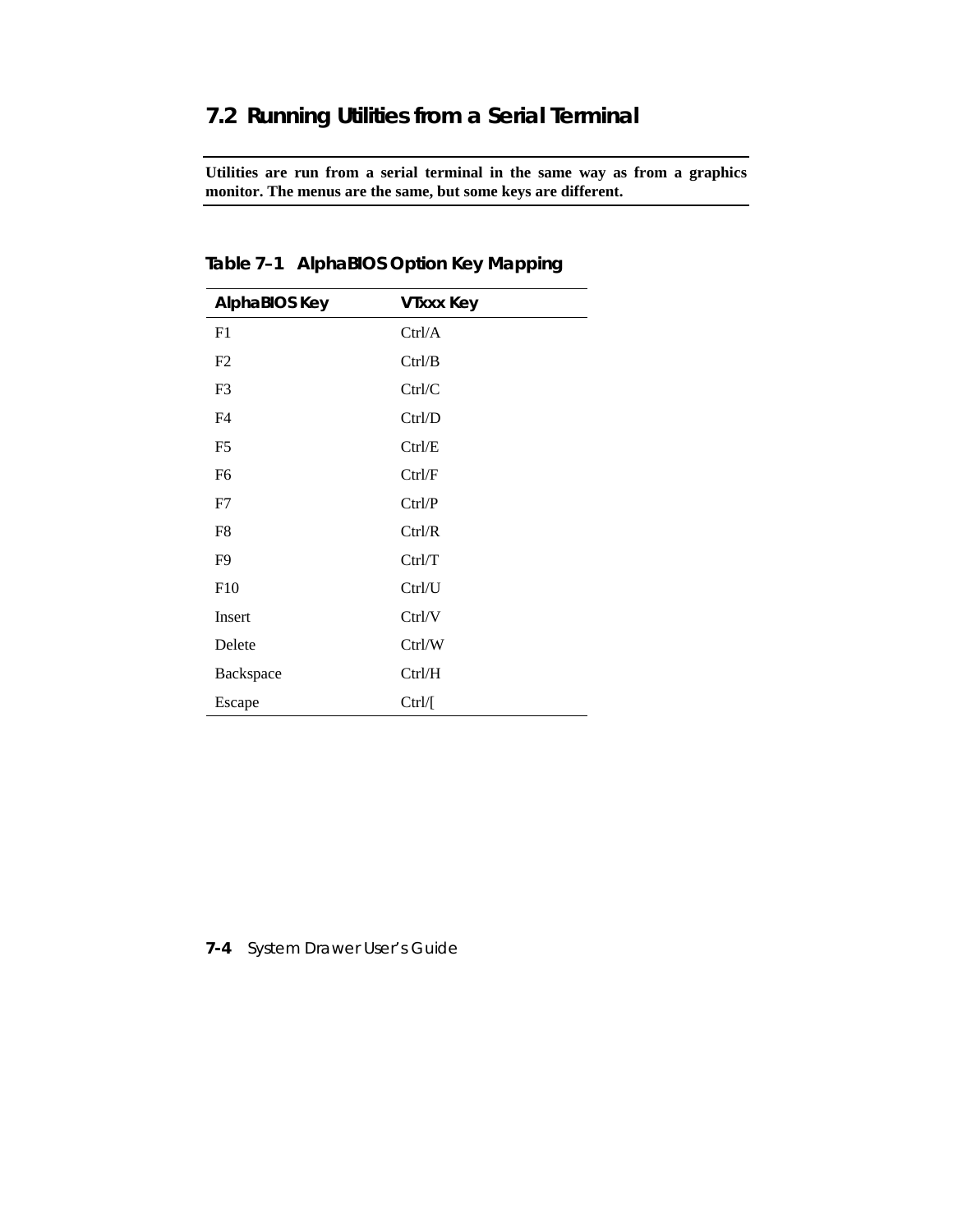- 1. Start **AlphaBIOS Setup** by issuing the command **alphabios**.
- 2. Press F2 in the **AlphaBIOS Boot** screen.
- 3. From **AlphaBIOS Setup**, select **Utilities**, and select **Run Maintenance Program** from the submenu that displays. Press Enter.
- 4. In the **Run Maintenance Program** dialog box, type the name of the program to be run in the Program Name field. Then tab to the Location list box, and select the hard disk partition, floppy disk, or CD-ROM drive from which to run the program.
- 5. Press Enter to execute the program.
- *NOTE: If you are running the EISA Configuration Utility, use the appropriate program for the operating system.*

Utilities **7-5**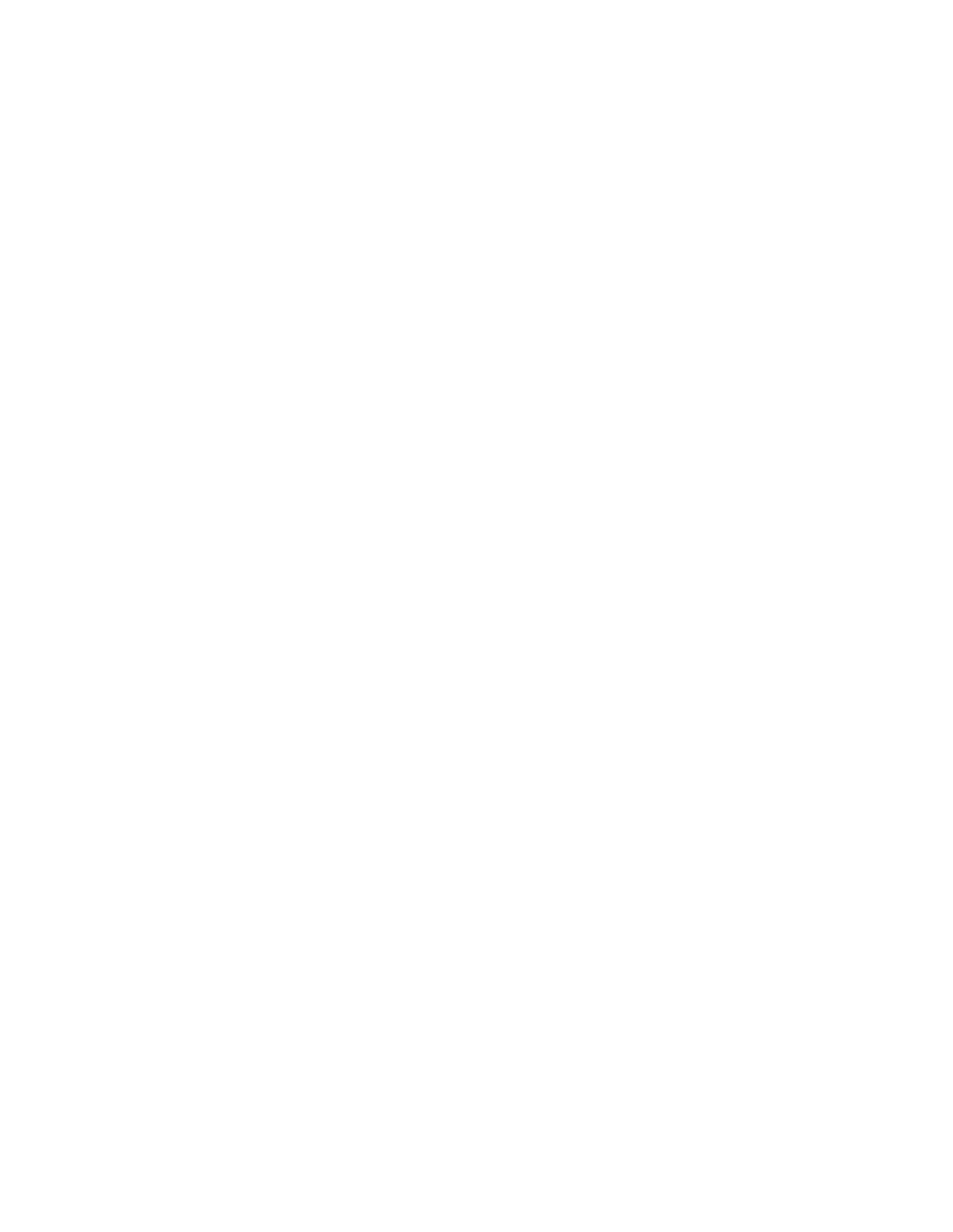# **How to Find Firmware Updates**

Firmware for all AlphaServer systems is available for download from the Internet. You can access the firmware as follows.

- Using a World Wide Web browser (such as Mosaic or Netscape), follow links to AlphaServer 4000 and 4100 systems, then technical resources from URL: http://www.digital.com/info/alphaserver/products.html
- Using ftp, copy the file: ftp://ftp.digital.com/pub/Digital/Alpha/firmware/

The files are structured as those on the firmware CD and are separated by CD release. For example, the contents of the V3.6 firmware CD are located at: ftp://ftp.digital.com/pub/Digital/Alpha/firmware/v3.6/

The latest firmware (if released since the last firmware CD) is located at: ftp://ftp.digital.com/pub/Digital/Alpha/firmware/interim/

How to Find Firmware Updates **A-1**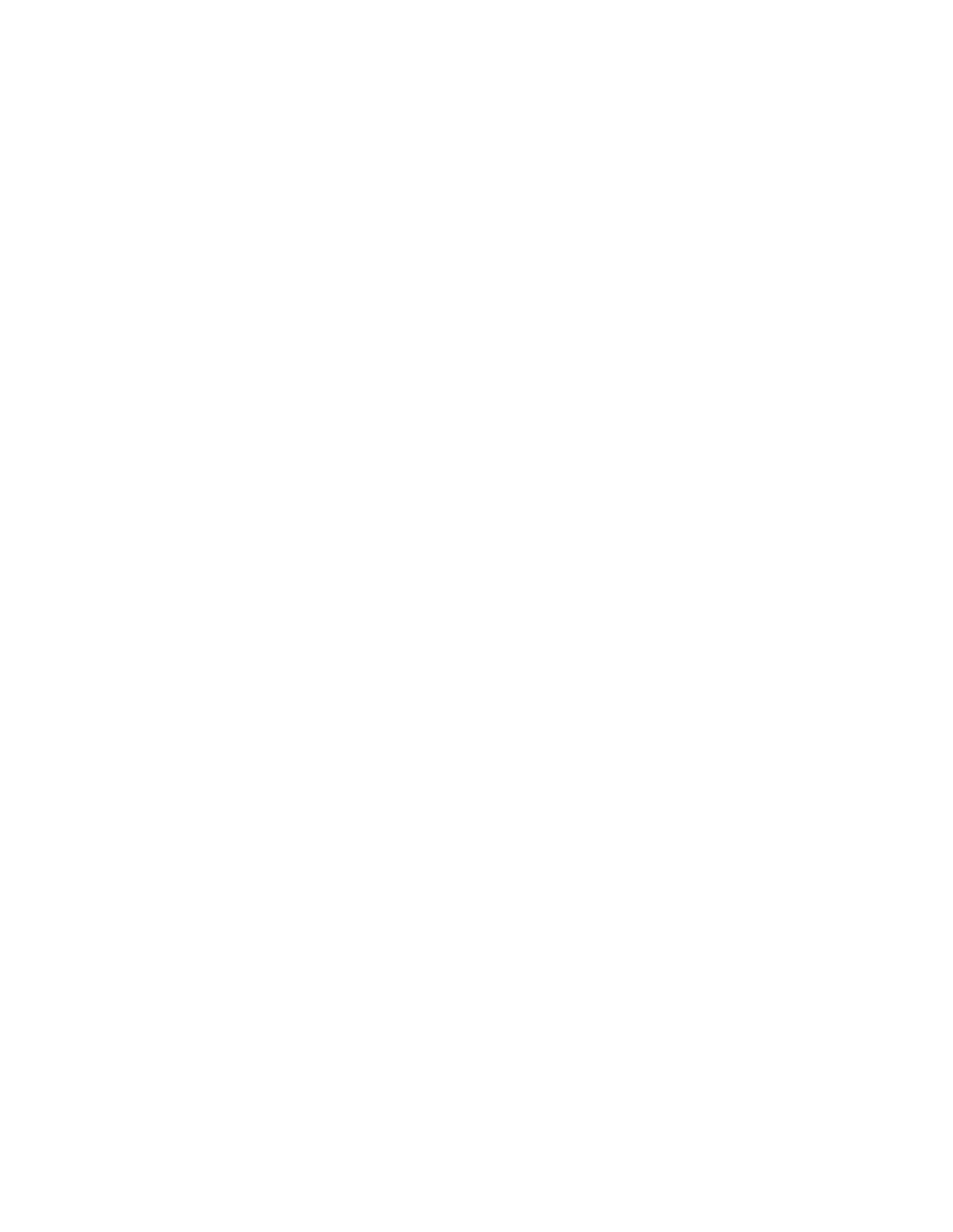# **Hard Disk Partitioning for AlphaBIOS and Windows NT**

The recommended hard disk partition arrangement on the first hard disk in your system is:

- Partition  $1 Six$  megabytes less than the total size of the drive. This large partition holds the operating system and the application and data files.
- Partition  $2$  The remaining six megabytes. This small partition holds only the few files necessary for your computer to boot.

This arrangement provides two benefits.

- Windows NT requires that a boot partition be formatted with the FAT file system. However, the Windows NT file system (NTFS) provides advantages over FAT, such as additional security and more efficient use of disk space. By keeping the FAT boot partition as small as possible, the maximum amount of space is left available for use as an NTFS partition.
- Most applications install themselves onto drive C by default. Although the program installation drive is usually configurable by the user, many people accept the default of drive C. By making the first partition large, drive C becomes the larger drive. This arrangement makes program installation easier and avoids time-consuming insufficient disk space mistakes.

# **B.1 Hard Disk Error Conditions**

#### **B.1.1 Disk Initialization Failed**

When you start hard disk setup, if you receive an "Internal error occurred" message, it means that a disk was found, but there was an error in communicating with the disk. The likely conditions that can cause this error are:

- Incompatible or failed disk cables. You may not have the correct cable installed, or the cable might have a broken lead or connector. Try another cable known to be good.
- Disk controller not configured. You may have to run a configuration utility to set up your hard disk controller. Check your controller documentation.

Hard Disk Partitioning for AlphaBIOS and Windows NT **B-1**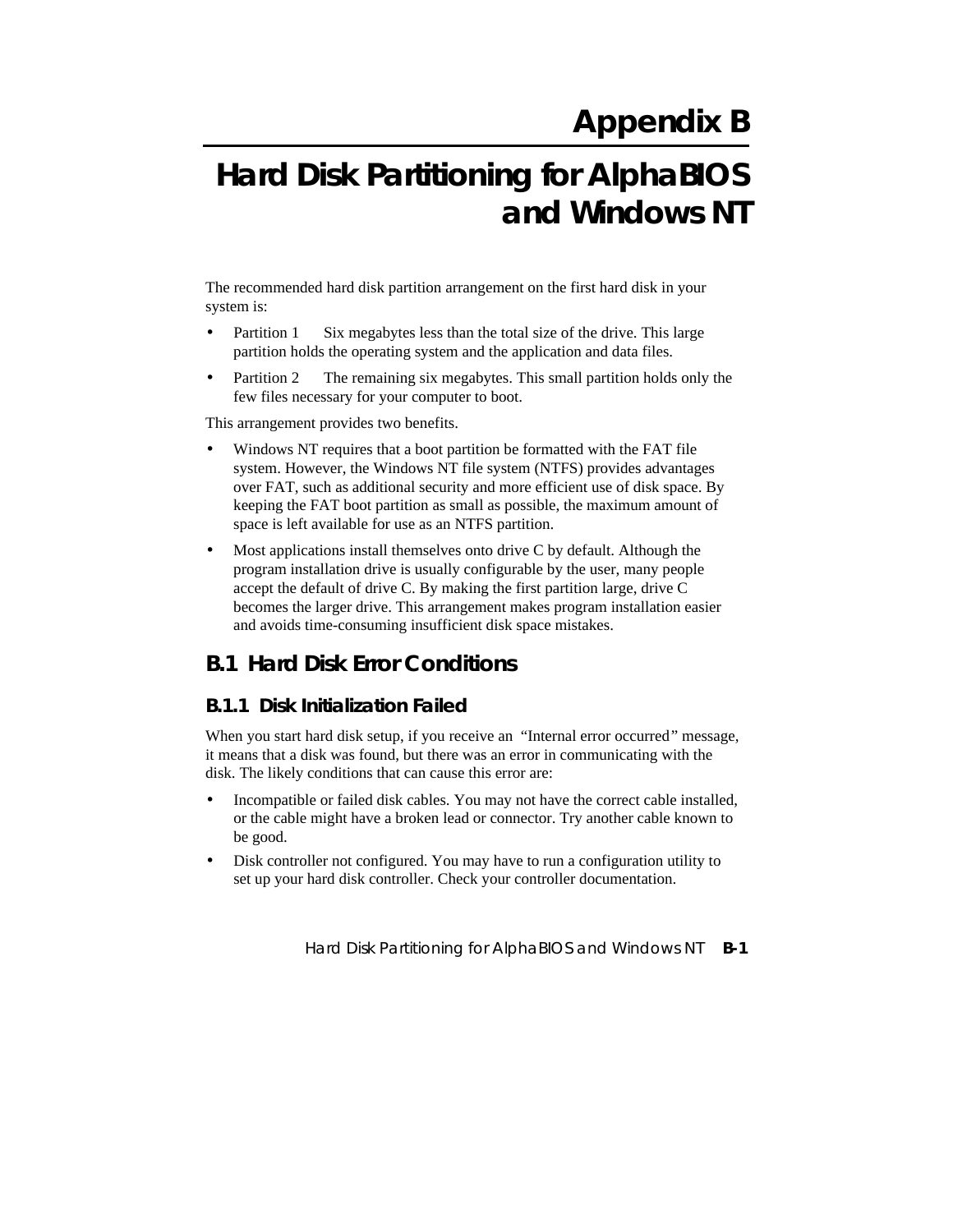- Disk controller malfunction. Most controllers come with a diagnostic utility to test controller functioning. If a controller error is found, call the manufacturer for a replacement.
- Improper SCSI termination. Many SCSI controllers require that the terminating resistor packs be removed from all drives between the controller and last drive. Only the controller itself, and the last drive connected to the controller (the ends of the "chain"), should have terminating resistor packs left on.

#### **B.1.2 No Hard Disks Found**

When you start hard disk setup, if you receive a "No hard drives were found connected to your computer" message, it means that AlphaBIOS could not locate a hard drive. The likely conditions that cause this error are:

- Cable not connected to either the disk or controller. The cable may have worked loose from the connector on the controller or disk drive. Check the cable connections, making sure the cable connectors are fully seated.
- No power to the drive. The power connector may have worked loose from the receptacle on the drive, or the power cable itself may be malfunctioning. Check the cable connections, making sure the cable connectors are fully seated. Try connecting the drive to a different power connector.
- Disk drive malfunction. The disk drive itself may be malfunctioning and not responding to requests from the controller. If this is the problem, then it would appear as though the disk were absent. Replace the drive with a drive known to be good. If the known good drive is correctly detected, then your hard drive is defective. Contact the manufacturer for a replacement.

#### **B.1.3 No Partitions on Disk**

If hard disk 0 does not have any partitions defined, then a message will appear when you start hard disk setup, asking if you want to perform an express disk setup. Express disk setup automatically creates the default disk partition arrangement on hard disk 0.

For more information on express setup, see Chapter 6.

# **B.2 System Partitions**

To install Windows NT, a system partition must be defined. If no system partition is found, the user is asked to choose from the available FAT partitions.

The purpose of the system partition is twofold. First, it tells the Windows NT installation program where to place the OS Loader and hardware support files. Second, upon subsequent restarts of Windows NT, the system partition definition tells AlphaBIOS where the OSLOADER.EXE file is so it can successfully hand off control to the OS Loader and continue the boot process.

**B-2** System Drawer User's Guide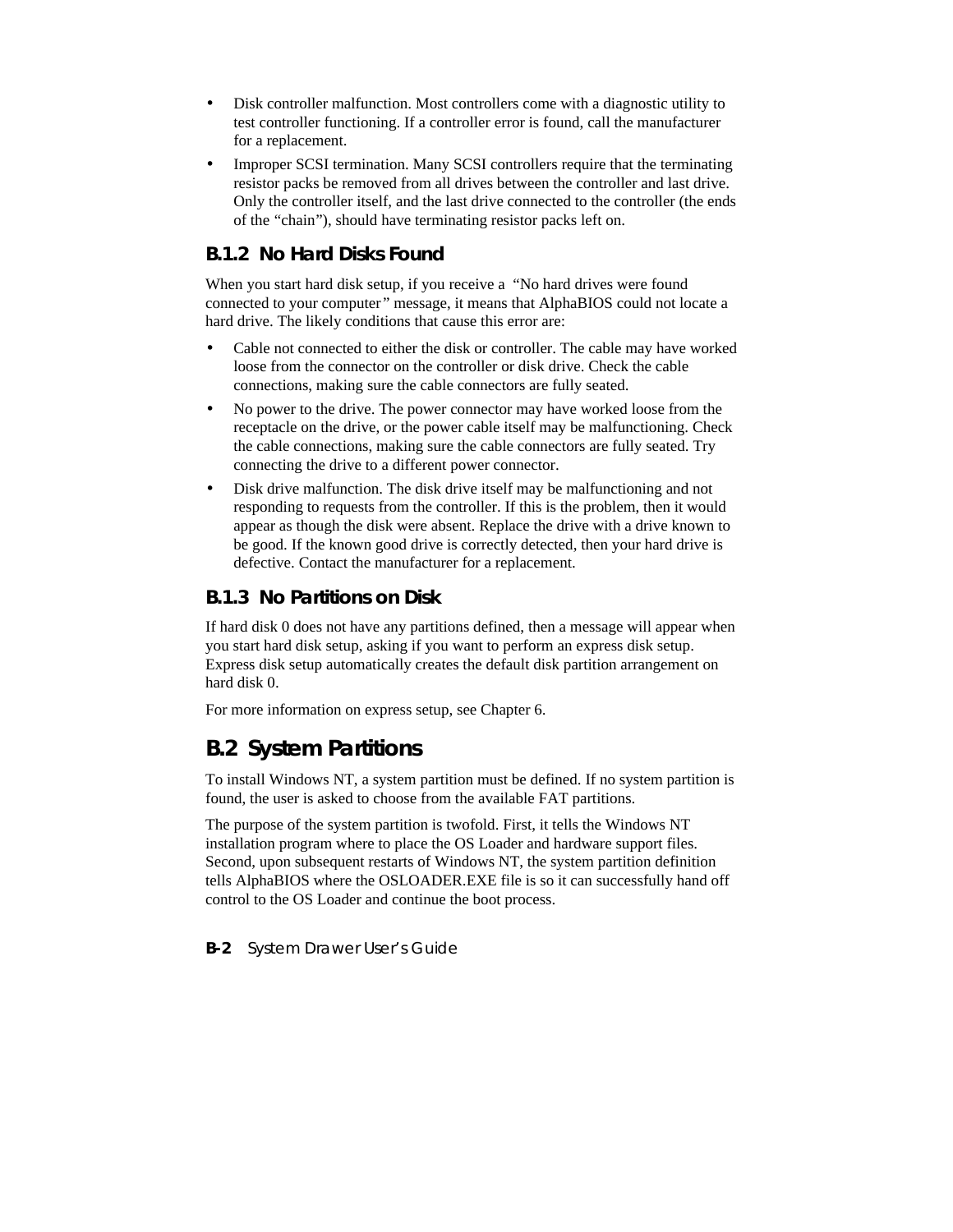The system partition can be the same partition into which Windows NT is installed, or it can be separate. However, the system partition must be formatted with the FAT file system. Because the default recommended partition arrangement on Alpha calls for the partition into which Windows NT is installed to be an NTFS partition, the system partition will almost always be a small FAT partition on the same disk onto which Windows NT is installed.

# **B.3 How AlphaBIOS Works with System Partitions**

If you are installing Windows NT for the first time, AlphaBIOS will determine that a system partition has not been defined when you select **Install Windows NT** in the **AlphaBIOS Setup** screen (see Figure B–1). When this occurs, AlphaBIOS searches for all FAT partitions on the system. If only one FAT partition exists, AlphaBIOS designates that FAT partition as the system partition and continues with the Windows NT installation. If more than one FAT partition exists on your system, AlphaBIOS displays the list of FAT partitions from which you can choose the system partition. After choosing the system partition, the installation process continues.

#### **Figure B–1 System Partition Not Defined**

| AlphaBIOS Setup |                                                                                                                                                                                                                                                                                   |  |  |  |
|-----------------|-----------------------------------------------------------------------------------------------------------------------------------------------------------------------------------------------------------------------------------------------------------------------------------|--|--|--|
|                 |                                                                                                                                                                                                                                                                                   |  |  |  |
|                 | Display System Configuration<br>Upgrade AlphaBIOS<br>Hard Disk Setup                                                                                                                                                                                                              |  |  |  |
| CMOS Se         | No System Partition                                                                                                                                                                                                                                                               |  |  |  |
| Install         | Utiliti You must designate a FAT disk partition as a System<br>About A Partition. Windows NT will use the System Partition<br>to store system specific startup files.<br>Please select a partition as the System Partition.<br>System Partition: Disk 0, Partition $1 \downarrow$ |  |  |  |
|                 | ENTER=Continue<br>E Disk 0, Partition 1                                                                                                                                                                                                                                           |  |  |  |
|                 | Disk 0, Partition 2<br>Disk 1, Partition 1<br>Disk 1, Partition 2                                                                                                                                                                                                                 |  |  |  |

PK-0748-96

#### Hard Disk Partitioning for AlphaBIOS and Windows NT **B-3**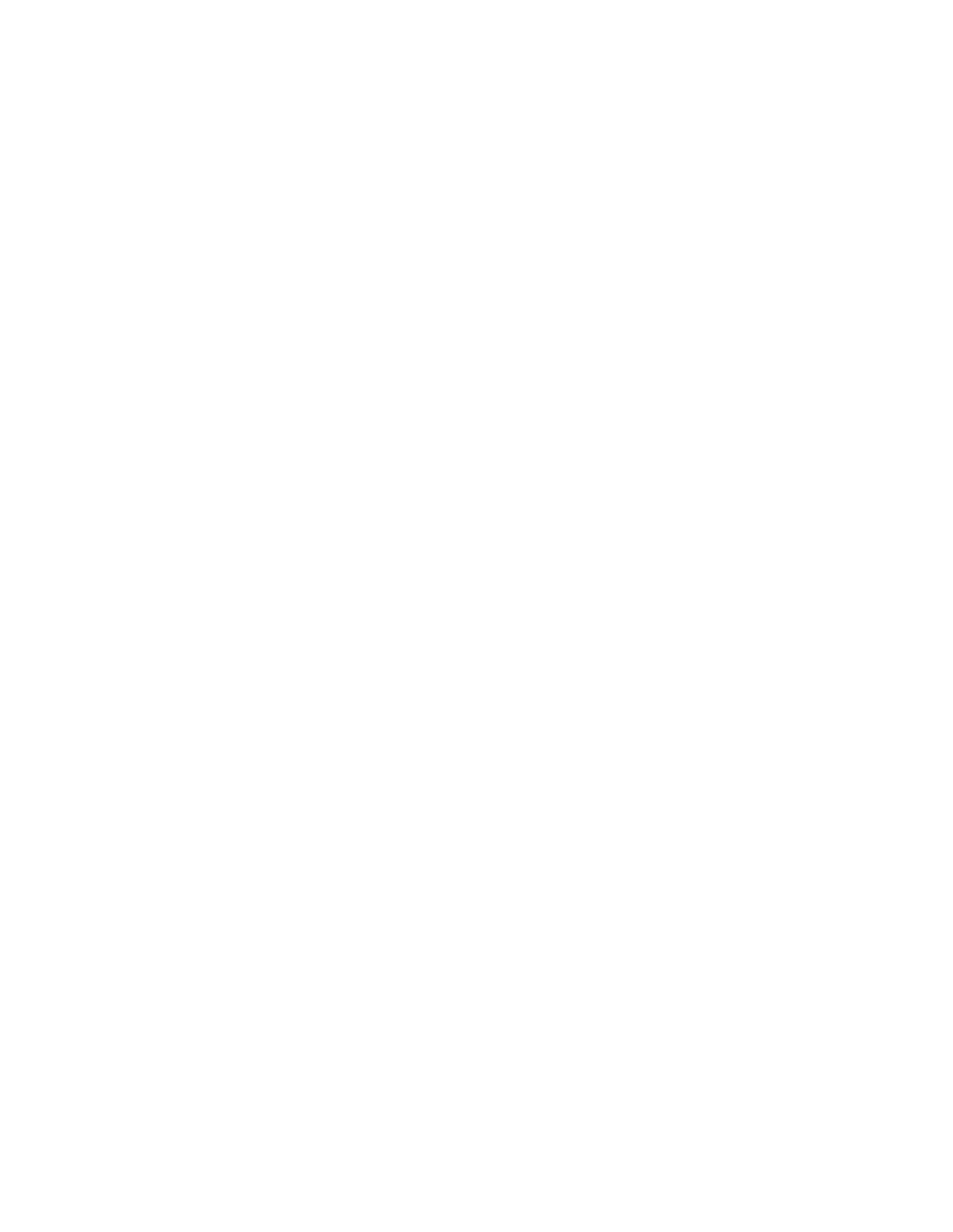# **Differences Between AlphaBIOS and ARC Firmware**

This appendix is for users of Alpha systems who are experienced with ARC firmware, and who want an overview of the major differences between ARC and AlphaBIOS firmware.

## **C.1 Revamped User Interface**

AlphaBIOS has a graphical-style windowed interface. Many of the navigational and selection keystrokes implemented in Microsoft Windows are present in AlphaBIOS as well. If you are familiar with navigating Microsoft Windows using a keyboard, AlphaBIOS navigation will also be simple. Additionally, information and selections are grouped more logically. Groups of related tasks can often be performed from a single screen.

# **C.2 Hard Disk Setup**

Using ARC firmware, initial hard disk partitioning and formatting was accomplished with a utility called ARCINST.EXE. This utility is distributed on the Windows NT CD-ROM. This utility was run in a manner similar to how a maintenance program is run with AlphaBIOS; that is, from a command line. Under AlphaBIOS, hard disk setup functionality is integrated into the menu-based interface.

The following list summarizes the new hard disk setup functionality in AlphaBIOS but not found in the ARC program:

- With one keystroke, express disk setup configures your first hard disk with the recommended partition arrangement.
- AlphaBIOS uses the same path descriptions as Windows NT Disk Administrator, rather than the ARC path names used in ARCINST. For example:
- ARC Path Name =  $scsi(0)disk(0)$ rdisk $(0)$ partition $(1)$
- AlphaBIOS Path Name = Disk 0, Partition 1
- All partitions of all disks can be seen at the same time.
- Disk administration is integrated into the BIOS, rather than being a maintenance program.
- No menu hierarchy to navigate.

Differences Between AlphaBIOS and ARC Firmware **C-1**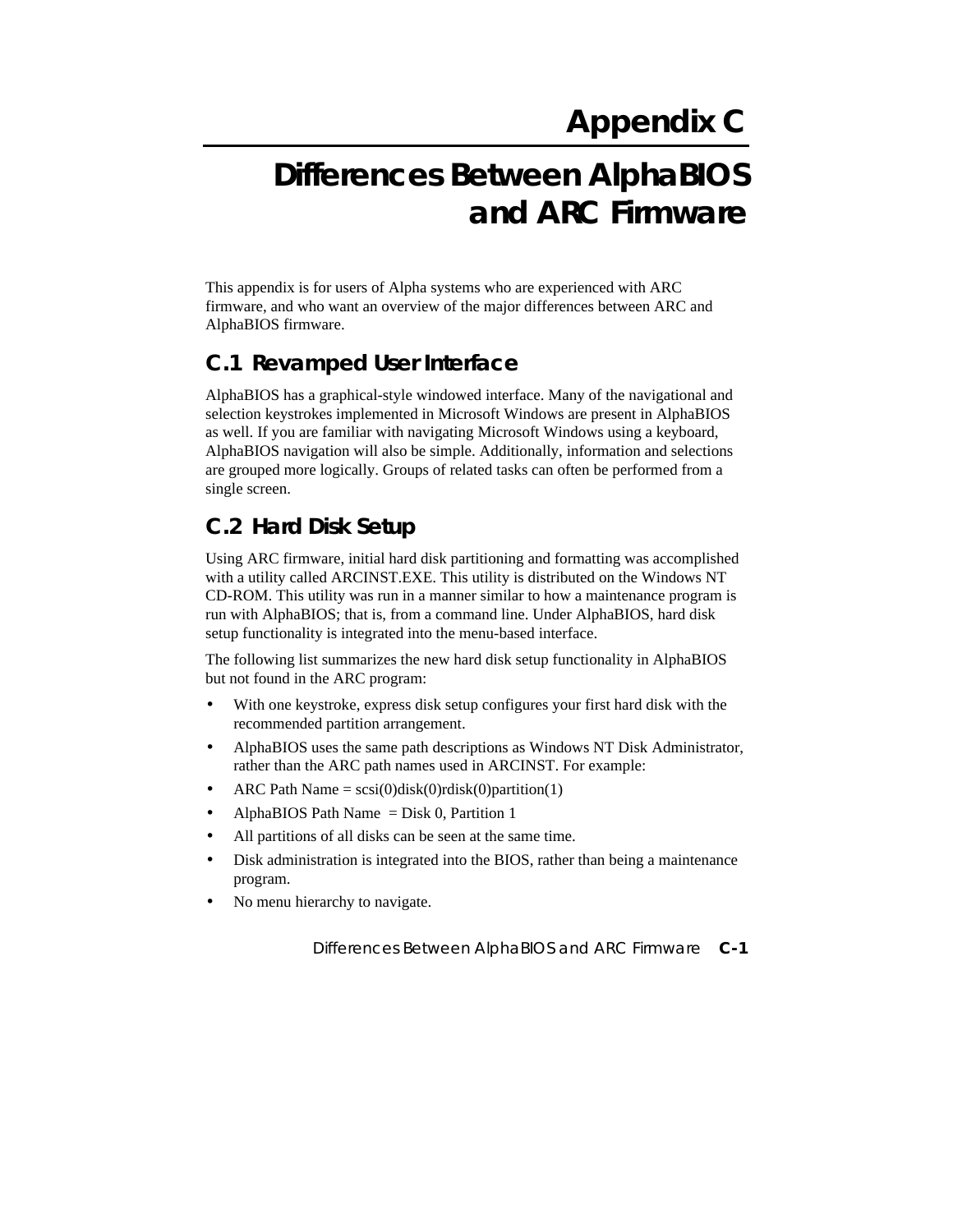- Detailed display of disk and partition configuration.
- Windowed interface.

## **C.3 Changing CMOS and NVRAM Values**

With ARC firmware, a number of settings stored in CMOS and NVRAM are set using several separate ARC firmware selections. With AlphaBIOS, these settings are more logically arranged by being integrated into the CMOS Setup program. Table C–1 summarizes the differences between AlphaBIOS and ARC firmware in this regard.

| <b>Function</b>                             | <b>AlphaBIOS Menu</b>                                  | <b>ARC Menu</b>                                    |  |
|---------------------------------------------|--------------------------------------------------------|----------------------------------------------------|--|
| Set date/time                               | <b>CMOS</b> Setup                                      | Set System Time                                    |  |
| SCSI termination and PCI parity<br>checking | <b>CMOS</b> Setup                                      | Machine specific setup                             |  |
| Floppy and keyboard                         | <b>CMOS</b> Setup                                      | <b>Set Default</b><br>Configuration                |  |
| Default system partition                    | $N/A$ (handled<br>automatically by hard<br>disk setup) | <b>Set Default</b><br><b>Environment Variables</b> |  |
| SCSI host ID                                | N/A                                                    | <b>Set Default</b><br>Configuration                |  |
| Automatic OS startup                        | <b>CMOS</b> Setup                                      | Setup AutoBoot                                     |  |
| Edit environment variables                  | $N/A$ (handled<br>automatically by<br>AlphaBIOS)       | <b>Edit Environment</b><br>Variables               |  |
| Set monitor resolution                      | N/A                                                    | <b>Set Default</b><br>Configuration                |  |

#### **Table C–1 Differences Between AlphaBIOS and ARC Menu Selections**

#### **C-2** System Drawer User's Guide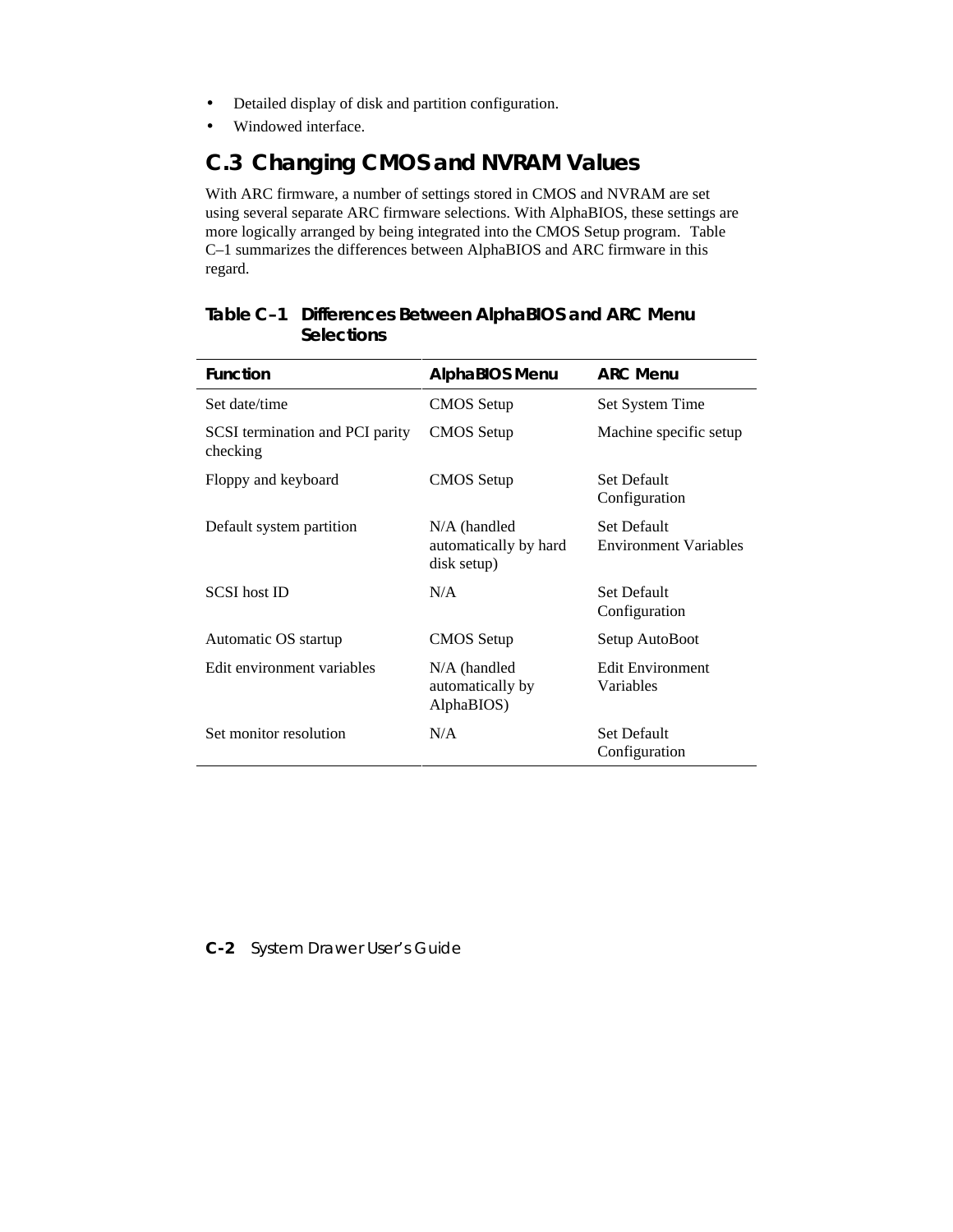# **C.4 Working with Operating Systems**

Because Alpha systems can have multiple versions of Windows NT installed simultaneously, you can examine, verify, and modify the values associated with each installed version of Windows NT. With ARC firmware, the group of values associated with a particular Windows NT installation are collectively known as a "boot selection." With AlphaBIOS, these values are known as an "operating system selection."

With ARC firmware, working with boot selections is difficult because the various pieces of information necessary are located on separate screens displayed by using the Manage Boot Selections menu. In addition, the interface provides no way to easily see the alternatives available for a given item. For example, if you want to customize a boot selection to use an OSLOADER.EXE file on a different partition or disk, there is no way to see the different choices available while in the menu where you enter that information. This makes it necessary to navigate back and forth between the separate menus these pieces of information are located under and to remember the information for entry into the correct menu.

With AlphaBIOS, working with operating system selections has been greatly simplified by virtue of the revamped user interface. All the functionality available under ARC firmware has been integrated into a single Operating System Selection Setup screen. Alternative choices for values, such as disk and partition numbers, are available with drop-down list boxes, and only valid values are displayed. This makes processes that were once error-prone and clumsy relatively smooth and error-free.

In addition, a new feature, copying operating system selections, makes creating new operating system selections even easier by making it possible to use an existing selection as a template for a new selection.

# **C.5 Running a Program from the BIOS**

The procedure for running configuration programs remains essentially unchanged with AlphaBIOS. With ARC firmware, the menu selection to run a program was located on the Boot menu, whereas, with AlphaBIOS, you can select **Utilities** from the main AlphaBIOS Setup screen to run configuration programs.

Note that the selection name has changed from "Run a program" under ARC, to "Run a maintenance program " under AlphaBIOS.

# **C.6 Differences in System Configuration Display**

The system configuration display in ARC firmware provides general information about system setup. In contrast, the system configuration display in AlphaBIOS displays detailed information categorized by major subsystem. In addition, for many

Differences Between AlphaBIOS and ARC Firmware **C-3**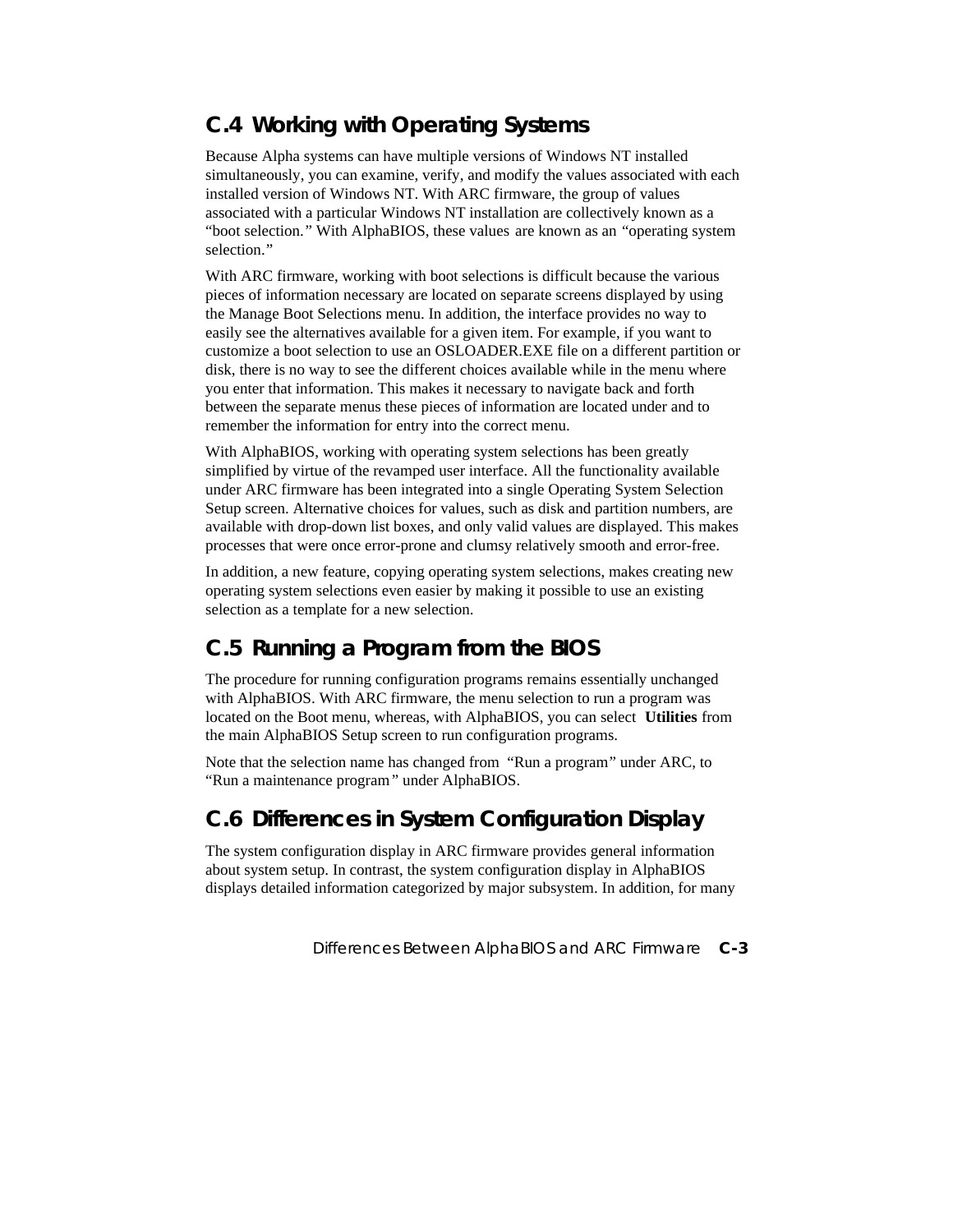of the elements listed, you can select the element and obtain additional detailed information.

# **C.7 Resetting to Factory Defaults**

With ARC firmware, the option to reset the system to factory defaults is located on the Setup screen. With AlphaBIOS, the equivalent function is performed by pressing **F7** in the CMOS Setup screen.

# **C.8 Multilingual Support**

Support for multiple languages, which was recently added to ARC firmware, is not currently a feature of AlphaBIOS.

**C-4** System Drawer User's Guide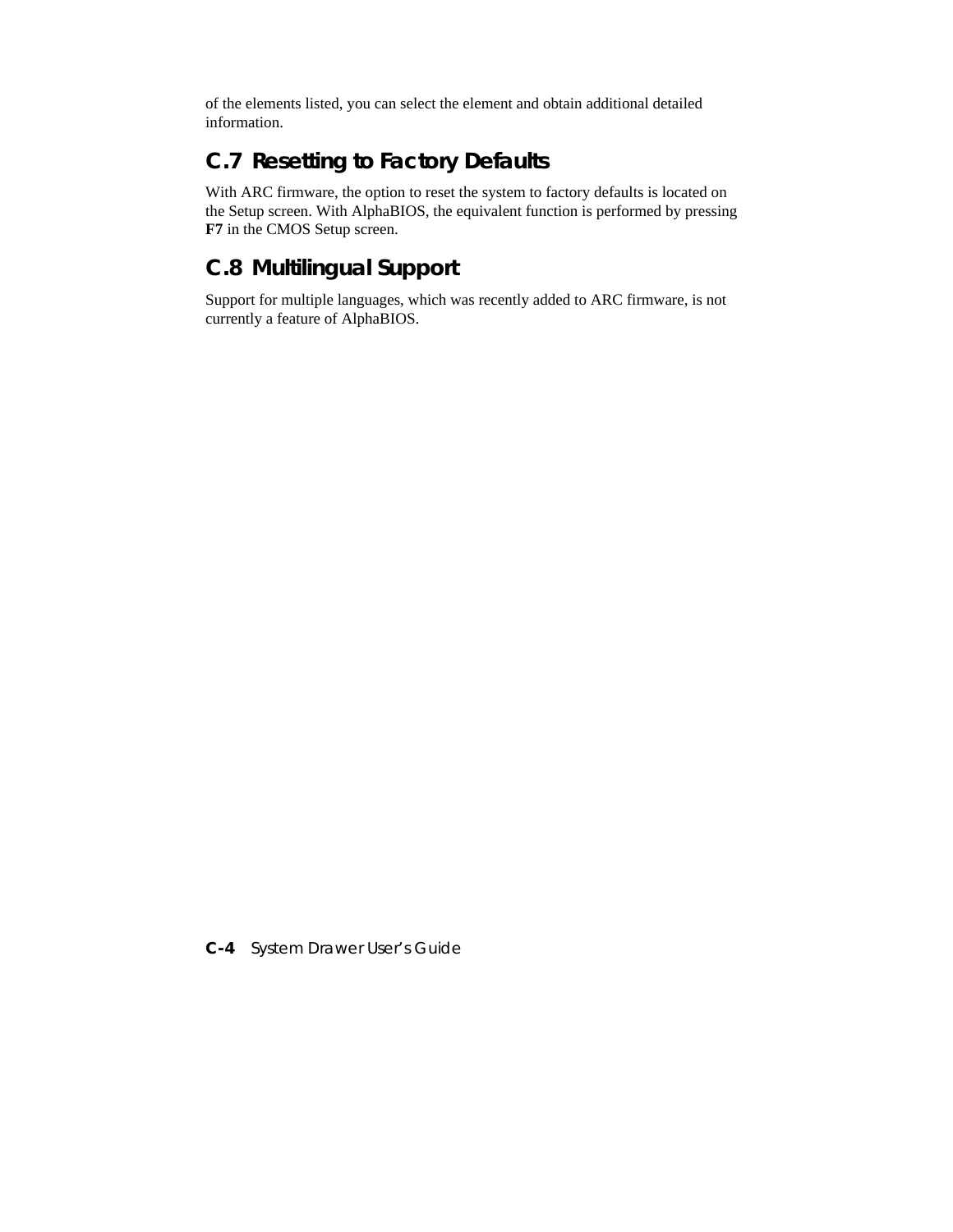# **Acoustical Data**

|                                                                                       | <b>Sound Power Level</b><br>$L_{WAd'}$ B |         | <b>Sound Pressure Level</b><br>$L_{pAm'}$ dBA<br>(bystander positions) |         |  |  |  |
|---------------------------------------------------------------------------------------|------------------------------------------|---------|------------------------------------------------------------------------|---------|--|--|--|
| Product                                                                               | Idle                                     | Operate | Idle                                                                   | Operate |  |  |  |
| BA30B-AA (AlphaServer<br>4000 drawer as sub-<br>assembly, $1-2$ cpu, $1-2$ psu)       | 6.1                                      | 6.1     | 42                                                                     | 42      |  |  |  |
| BA30P-AA/AB (BA30B<br>with $1-2$ cpu, $1-2$ psu, no<br>drives, in pedestal cab)       | 6.0                                      | 6.0     | 41                                                                     | 41      |  |  |  |
| BA30B with 1-2 cpu, 1-2<br>$psu + 2xBA356$ with<br>$2xRZ29B$ each, in pedestal<br>cab | 6.3                                      | 6.4     | 44                                                                     | 44      |  |  |  |
| H9A10 (diskless rack)                                                                 | 6.3                                      | 6.3     | 39                                                                     | 39      |  |  |  |
| BA30B with 1-2 cpu, 1-2<br>psu, in H9A10                                              | 6.1                                      | 6.1     | 42                                                                     | 42      |  |  |  |
| BA356 with 2xRZ29B, in<br><b>H9A10</b>                                                | 6.0                                      | 6.1     | 40                                                                     | 41      |  |  |  |

#### **Table D–1 Acoustics — Declared Values per ISO 9296 and ISO 7779**

[Current values for specific configurations are available from Digital Equipment Corporation representatives.  $1 B = 10$  dBA.]

Acoustical Data **D-1**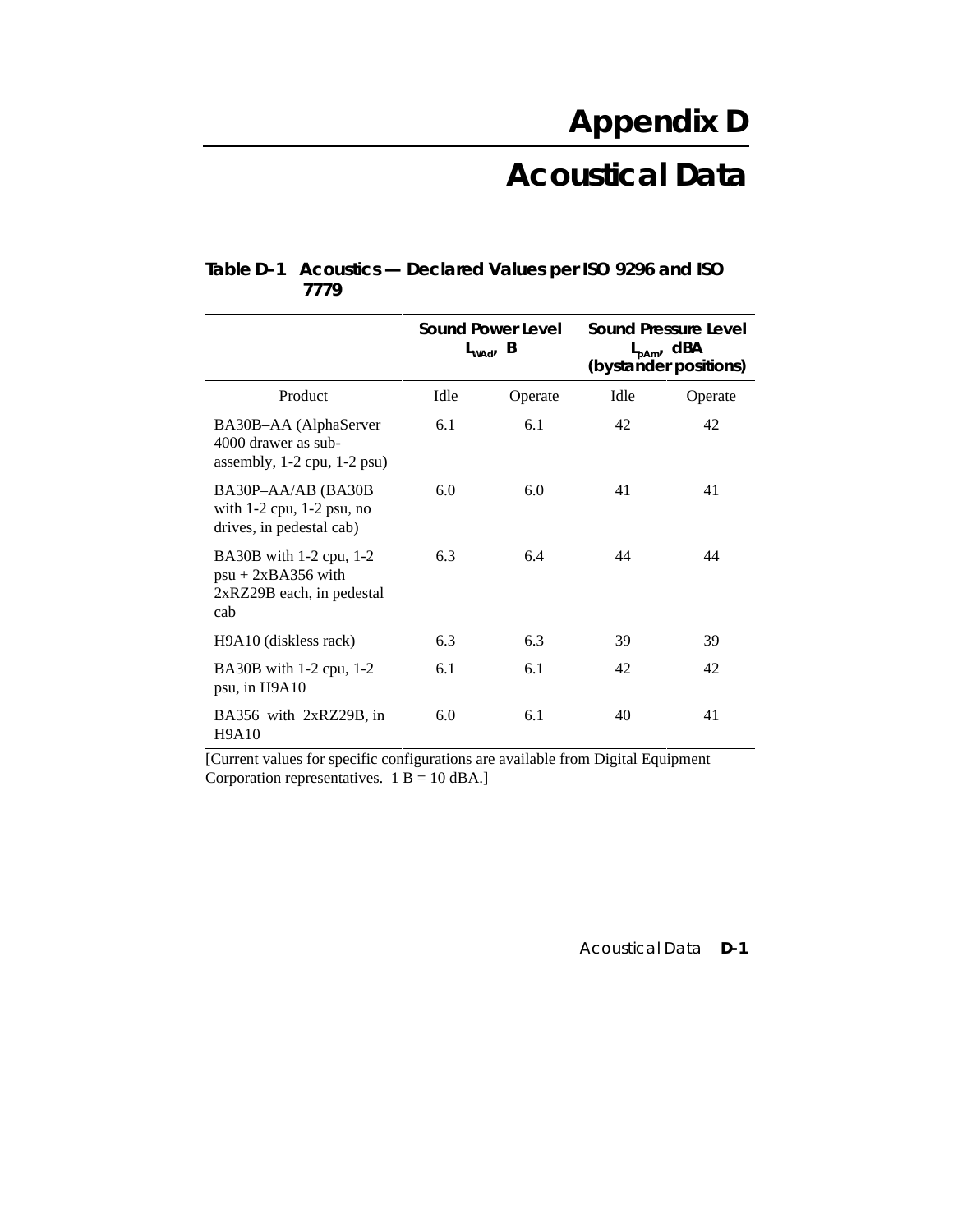|                                                                                          | Schalleistungspegel<br>$L_{WAd'}$ B |                | Schalldruckpegel<br>$L_{pAm'}$ dBA<br>(Zuschauerpositionen) |                |  |  |  |
|------------------------------------------------------------------------------------------|-------------------------------------|----------------|-------------------------------------------------------------|----------------|--|--|--|
| Gerät                                                                                    | Leerlauf                            | <b>Betrieb</b> | Leerlauf                                                    | <b>Betrieb</b> |  |  |  |
| BA30B-AA<br>(AlphaServer 4100<br>Einschubbau-gruppe, 1-2<br>cpu, $1-2$ psu)              | 6,1                                 | 6,1            | 42                                                          | 42             |  |  |  |
| BA30P-AA/AB (BA30B<br>mit 1-4 cpu, 1-2 psu,<br>ohne Laufwerke, in<br>Standfußge-häuse)   | 6,0                                 | 6,0            | 41                                                          | 41             |  |  |  |
| BA30B mit 1-2 cpu, 1-2<br>$psu + 2xBA356$ jeweils<br>mit 2xRZ29B, in<br>Standfußge-häuse | 6,3                                 | 6,4            | 44                                                          | 44             |  |  |  |
| H9A10 (Gestell ohne<br>Laufwerke)                                                        | 6,3                                 | 6,3            | 39                                                          | 39             |  |  |  |
| BA30B mit 1-2 cpu, 1-2<br>psu, in H9A10                                                  | 6,1                                 | 6,1            | 42                                                          | 42             |  |  |  |
| BA356 mit 2xRZ29B<br>in $H9A10$                                                          | 6,0                                 | 6,1            | 40                                                          | 41             |  |  |  |

#### **Table D–2 Schallemissionswerte — Werteangaben nach ISO 9296 und ISO 7779/DIN EN27779**

[Aktuelle Werte für spezielle Ausrüstungsstufen sind über die Digital Equipment Vertretungen erhältlich. 1 B = 10 dBA.]

#### **D-2** System Drawer User's Guide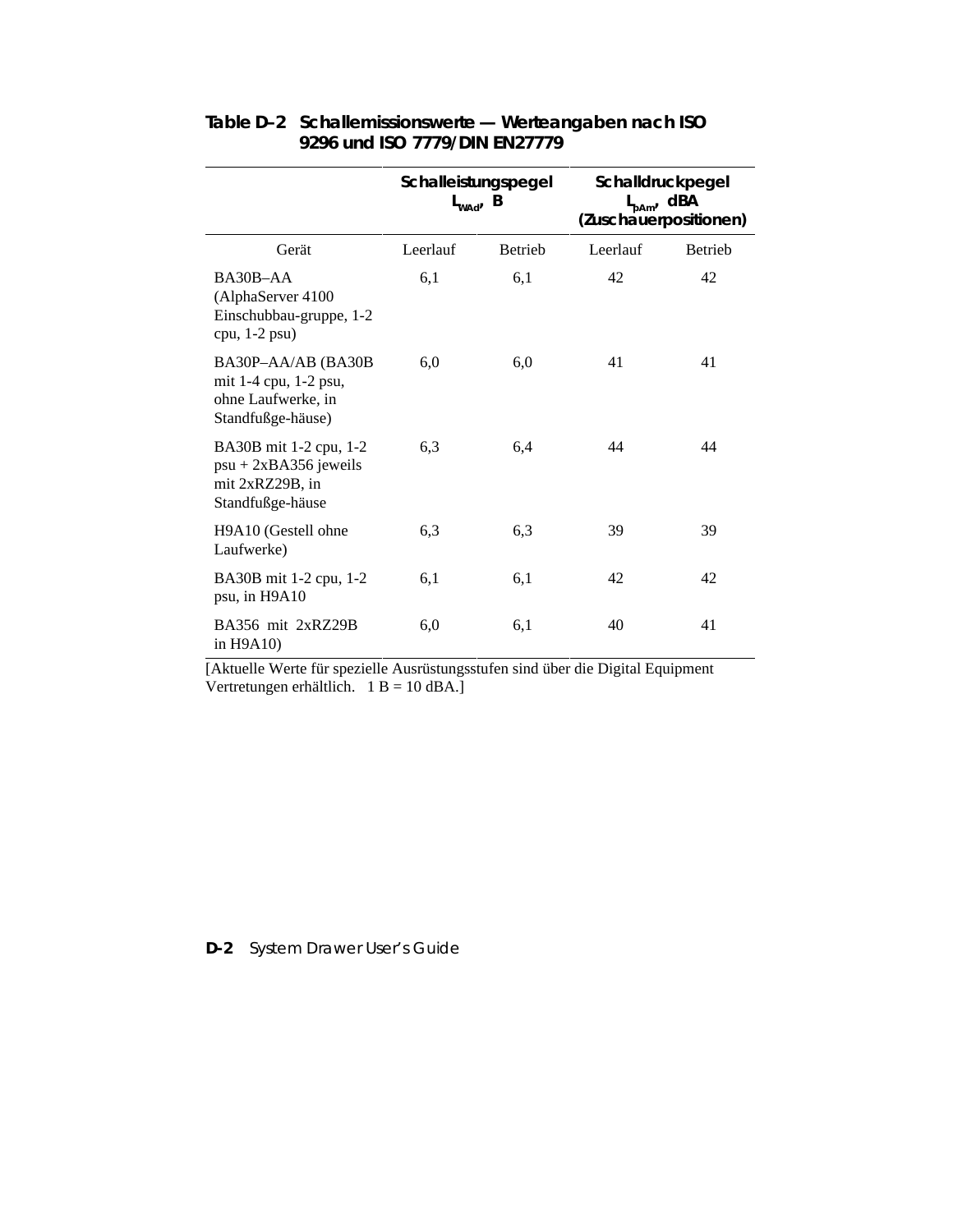#### **?**

? command, RCM, 2-56

### **A**

Advanced CMOS setup screen, AlphaBIOS, 6-34 alert\_clr command, RCM, 2 -54 alert\_dis command, RCM, 2-54 alert\_ena command, RCM, 2 -54 alphabios command, SRM, 5-2, 5-35 AlphaBIOS console, 2-7, 2-27, 6-1 to 6-47 boot screen, 2-24, 2-27, 6-4 checking PCI parity, 6-35 CMOS setup, 2-27 displaying system configuration, 6-8 enabling and disabling settings for memory test, 6-35 express setup, 2-27 finding help, 6-6 first-level help screen, 6-6 hard disk setup, 2-27 key conventions, 6-6 running in serial mode, 7-4 second-level help screen, 6-7 setting date and time, 6 -33 setting keyboard language, 6-33 setting password, 6-35 setup screen, 2-27, 6-5 starting, 6-4 switching from SRM, 5-2 switching to SRM, 6-2, 6-35 AlphaBIOS Setup screen, 2-29 Architecture, 1-4

auto\_action environment variable, SRM, 2-7, 5-40, 5-42

#### **B**

BA30B. *See* System drawer Baud rate, setting for COM\* ports, 5-44 B-cache, 2-5, 2-7 Block diagram, 1-4 boot command, SRM, 2-8 to 2-13, 2-15, 2-16 to 2-21, 2-23, 5-12, 5-21, 5-35 passing information to command, 5-43 Boot screen, AlphaBIOS, 2-24, 6-4 boot\_file environment variable, SRM, 2-9, 2-11, 2-13, 2-17, 2-19, 2-21 boot\_osflags environment variable, SRM, 2-9, 2-11, 2-13, 2-17, 2-19, 2-21, 5-40, 5-43 DIGITAL UNIX, 5-43 OpenVMS, 5-43, 5-44 boot\_reset environment variable, SRM, 2-17 bootdef\_dev environment variable, SRM, 2-9, 2-11, 2-13, 2-17, 2-19, 2-21, 5-40 Booting DIGITAL UNIX, 2-8 to 2-13 from cluster disk, 2-10 from local disk, 2-8 from remote disk, 2-12 OpenVMS, 2-16 to 2-21 from cluster disk, 2-18 from local disk, 2-16 from remote disk, 2-20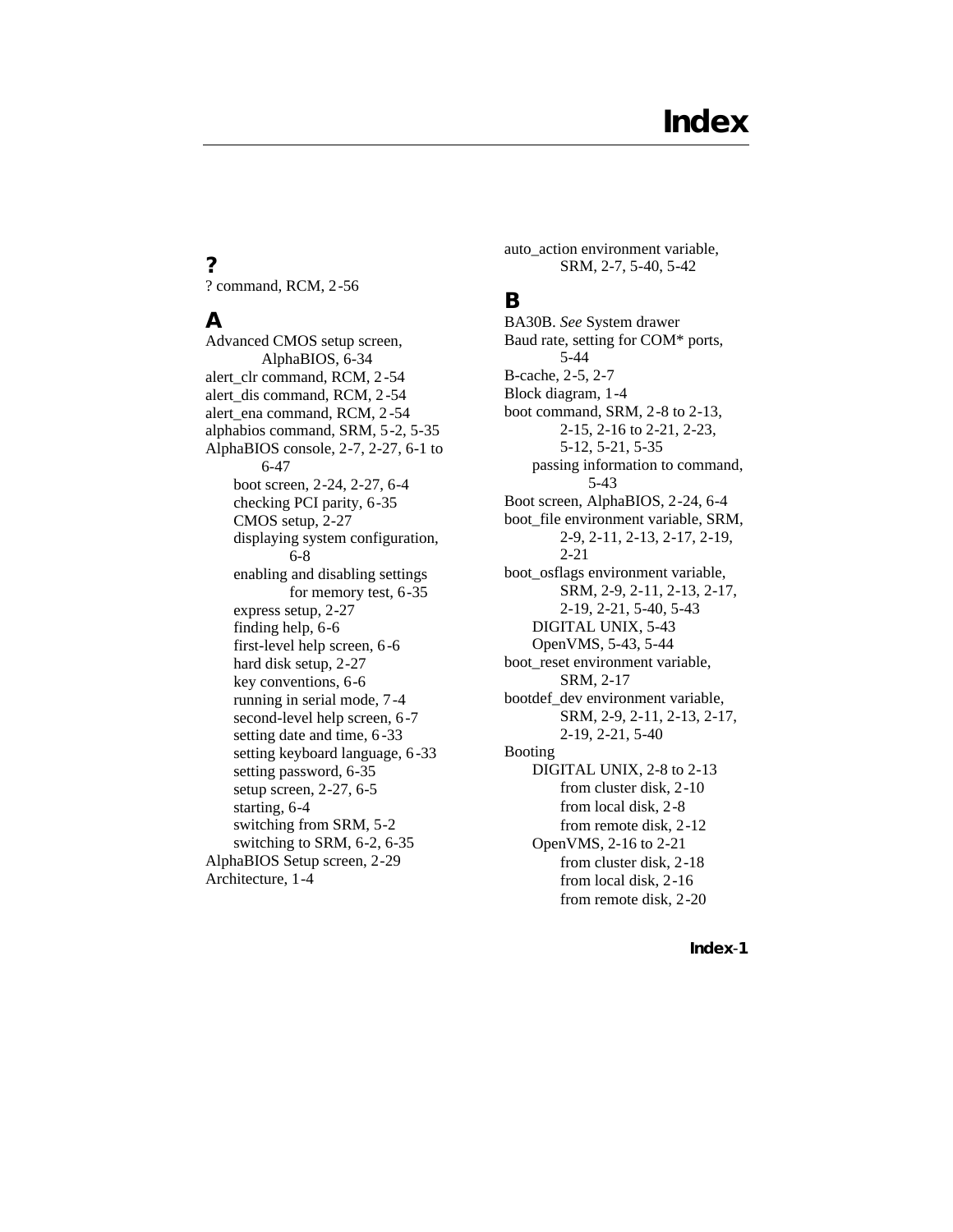passing information to command, 5-43 Windows NT, 2-24 Bridge module, 1-5, 1-9, 1-16 LEDs, 3-4

## **C**

Cabinet exposing system drawer, 4-4 Card cages, 1-7 clear *envar* command, SRM, 5-35 CMOS setup screen, AlphaBIOS, 6-32, 6-34 COM\* ports, setting baud rate, 5 -44 com\*\_baud environment variable, SRM, 5-40, 5-44 Command syntax, SRM console, 5-37 Configuration CPU module, 1-11 memory pair, 1-13 power supply, 1-25 processor module, 1-11 Configuring parameters, AlphaBIOS console, 6-32 Configuring the system DIGITAL UNIX system, 5-14 OpenVMS system, 5-14 Console AlphaBIOS, 2-7 specifying, 6-35 SRM, 2-7, 5-1 switching from AlphaBIOS to SRM, 6-2 switching from SRM to AlphaBIOS, 5-2 Console commands, SRM, 5-35 console environment variable, SRM, 2-5, 2-7, 2-25, 5-26, 5-40, 5-45 Console terminal, 1-26 Console terminal, specifying type, 5-45 continue command, SRM, 5-20, 5-21, 5-35 Control panel, 1-22

display, 1-22, 2-2, 2-3, 2-5, 3-7 display indicates an error, 3 -6 display intensity, 1-23 display is blank, 3-4 error, 3-6 halt button, 1-22, 1-23 messages in display, 3-7 power button, 1-22, 1-23, 2-2 reset button, 1-22, 1-23 specifying display message, SRM, 5-48 Controls halt button, 1-23 power button, 1-23, 2-2 reset button, 1-23 Cover interlocks, 3-2 Cover removal pedestal, 4-2 CPU module, 1-5, 1-9, 1-10 configuring, 1-11 enabling and disabling specific processors, 5-45 installing, 4-8 LEDs, 3-4 slot numbers, 4-8 cpu\_enabled environment variable, SRM, 5-40, 5-45 crash command, SRM, 5-24, 5-35 Crash dump, 5-24

## **D**

Date, setting in AlphaBIOS console, 6-33 deposit command, SRM, 5-28, 5-29, 5-35 Depositing data, 5-28 Device naming conventions, SRM, 5-7 DIGITAL UNIX booting, 2-8 to 2-13 from cluster disk, 2-10 from local disk, 2-8 from remote disk, 2-12 console for, 5-1 installing, 2-14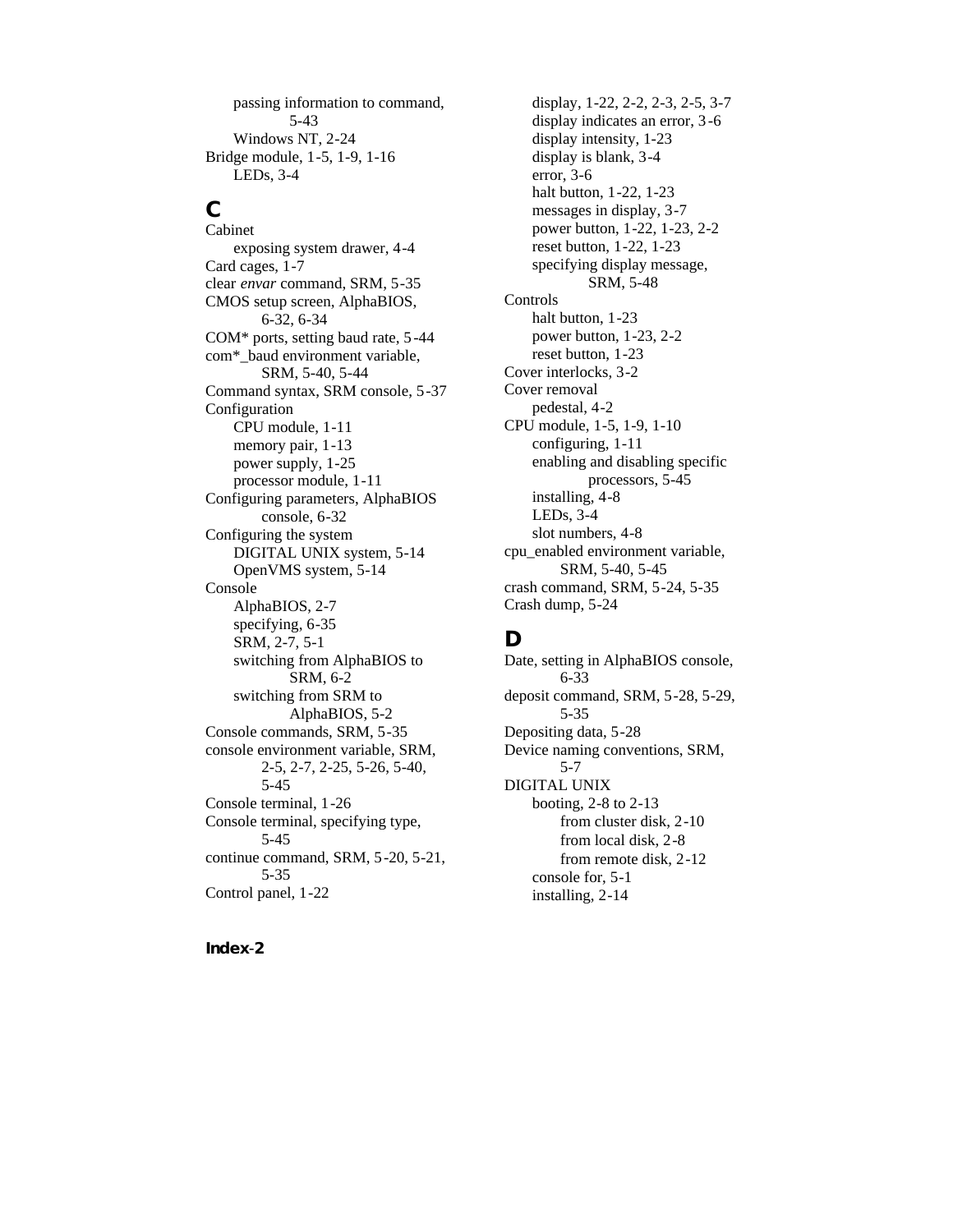specifying as default operating system, 5-49 disable command, RCM, 2-55 display command, LFU, 2-44, 2-45 Display system configuration screen, AlphaBIOS console, 6-8 Display, control panel, 1-22 Displaying system configuration, 5-4 AlphaBIOS console, 6-8 Displaying the value or setting of an environment variable, 5-26 Door removal pedestal, 4-2

#### **E**

edit command, SRM, 5-27, 5-35 EISA configuration screen, AlphaBIOS, 6-17 EISA options configuring, 5-17 installing, 4-12 slot numbers, 4-12 Electrical parameters, 1 -3 enable command, RCM, 2-55 Environment variables, SRM, 5-25 auto action, 2-7 boot\_file, 2-9, 2-11, 2-13, 2-17, 2-19, 2-21 boot\_osflags, 2-9, 2-11, 2-13, 2-17, 2-19, 2-21 boot\_reset, 2-17 bootdef\_dev, 2-9, 2-11, 2-13, 2-17, 2-19, 2-21 console, 2-5, 2-7 displaying the value or setting, 2-11, 5-26 graphics, 2-5 modifying, 5-26 os\_type, 2-7 serial, 2-5 setting, 5-26 summary, 5-40 Environmental parameters, 1 -3 Ethernet, specifying controller type, 5-46

ew\*0\_mode environment variable, SRM, 5-40, 5-46 ew\*0\_protocols environment variable, SRM, 5-40, 5-46 examine command, SRM, 5-28, 5-29, 5-35 Examing data, 5-28 exit command, LFU, 2-29, 2-33, 2-39, 2-43, 2-44, 2-45

#### **F**

Finding help AlphaBIOS console, 6-6 SRM console, 5-34 Firmware AlphaBIOS console, 6-1 RCM, 2-52 SRM console, 5-1 updating, 2-29 updating from AlphaBIOS, 6-24 updating from CD-ROM, 2-30 updating from floppy disk, 2-34, 2-36 updating from network device, 2-40 updating from SRM, 5-22 updating, AlphaBIOS selection, 2-28 updating, SRM command, 2-28 Formatting hard disk, AlphaBIOS, 6-26, 6-28, 6-30

## **G**

Graphics accelerator, setting location of SYNC signal, SRM, 5-51 graphics environment variable, SRM, 2-5 Graphics monitor, specifying as console terminal, SRM, 5-45

#### **H**

Halt button, control panel, 1 -22 halt command, RCM, 2-56 halt command, SRM, 5-20, 5-21, 5-35 hangup command, RCM, 2-55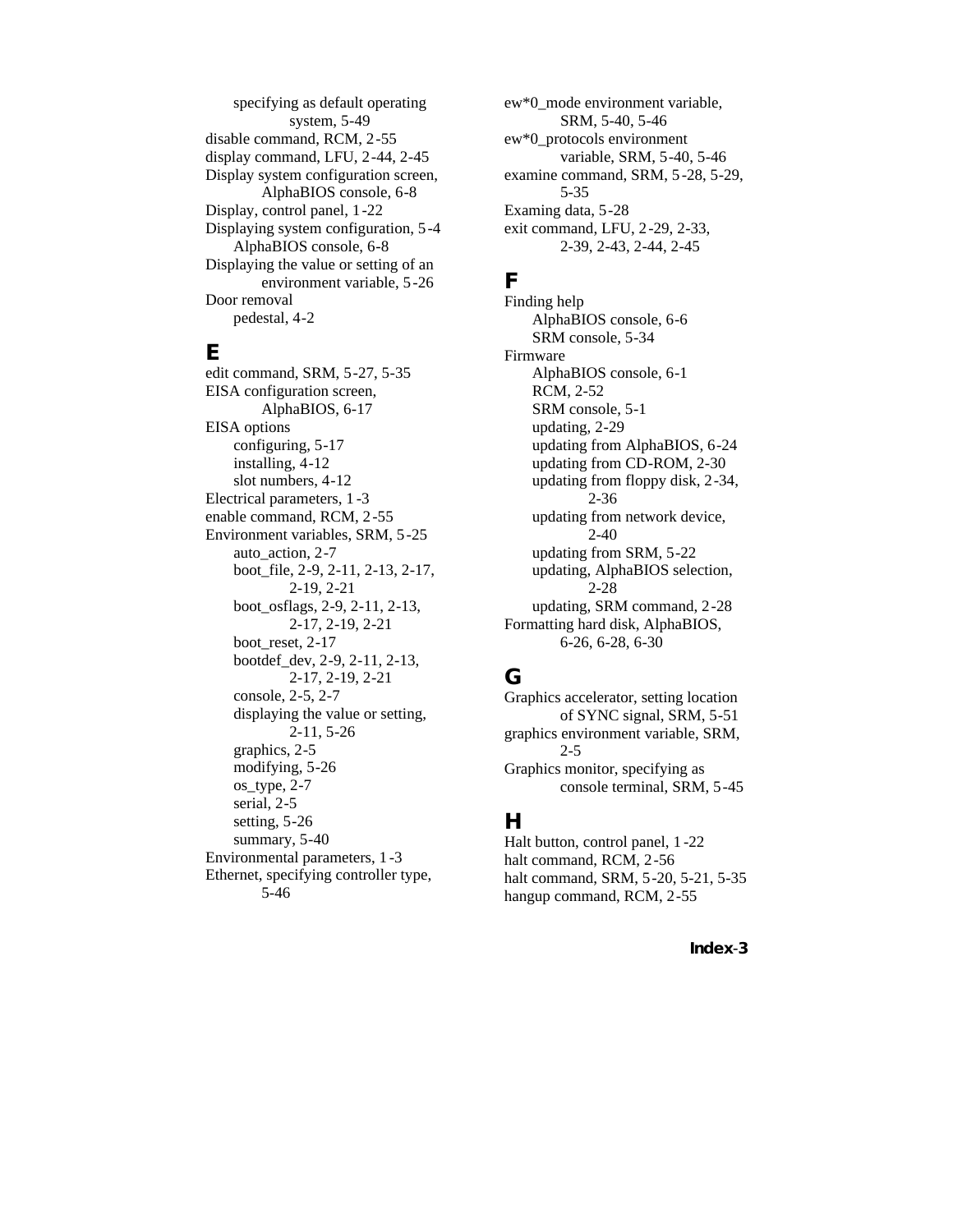Hard disk configuration screen, AlphaBIOS, 6-12 Hard disk setup screen, AlphaBIOS, 6-26 Hard disk, AlphaBIOS creating and deleting partitions, 6-28 formatting a FAT partition, 6 -30 setting up, 6-26 Help AlphaBIOS console, 6-6 AlphaBIOS first-level help screen, 6-6 AlphaBIOS second-level help screen, 6-7 help command, LFU, 2-44, 2-45 help command, RCM, 2-56 help command, SRM, 5-34, 5-35

#### **I**

Initialization and answer strings modifying for modem, 2-71 substitutions, 2-72 initialize command, SRM, 5 -27, 5-32, 5-33, 5-35 Initializing the system, 5 -32 Installing DIGITAL UNIX, 2-14 OpenVMS, 2-22 Windows NT, 2-26 Installing Windows NT, 6-36 Integrated peripherals screen, AlphaBIOS, 6-22 Interlocks, 3-2 IOD, 2-7

#### **K**

kbd\_hardware\_type environment variable, SRM, 5-26, 5-40, 5-47 Key conventions AlphaBIOS console, 6-6 Key mapping, AlphaBIOS in serial mode, 7-4 Keyboard

setting language, AlphaBIOS, 6-33 specifying hardware type, SRM, 5-47 specifying layout, SRM, 5-47 kzpsa\*\_host\_id environment variable, SRM, 5-40, 5-47

#### **L**

language environment variable, SRM, 5-26, 5-40, 5-47 LEDs power control module, 4-18 LEDs, CPU and bridge modules, 3-4 LFU exit command, 2-45 starting, 2-28, 2-29 starting the utility, 2 -28 typical update procedure, 2 -29 update command, 2-46 updating firmware from CD-ROM, 2-30 updating firmware from floppy disk, 2-34, 2-36 updating firmware from network device, 2-40 lfu command, LFU, 2-37, 2-39, 2-44, 2-45 lfu command, SRM, 2-29, 5-21, 5-22, 5-35 LFU commands display, 2-44, 2-45 exit, 2-29, 2-33, 2-39, 2-43, 2-44, 2-45 help, 2-44, 2-45 lfu, 2-37, 2-39, 2-44, 2-45 list, 2-29, 2-31, 2-37, 2-39, 2-41, 2-43, 2-44, 2-46 readme, 2-44, 2-46 summary, 2-44 update, 2-29, 2-33, 2-44, 2-46 verify, 2-44, 2-46 list command, LFU, 2-29, 2-31, 2-37, 2-41, 2-44, 2-46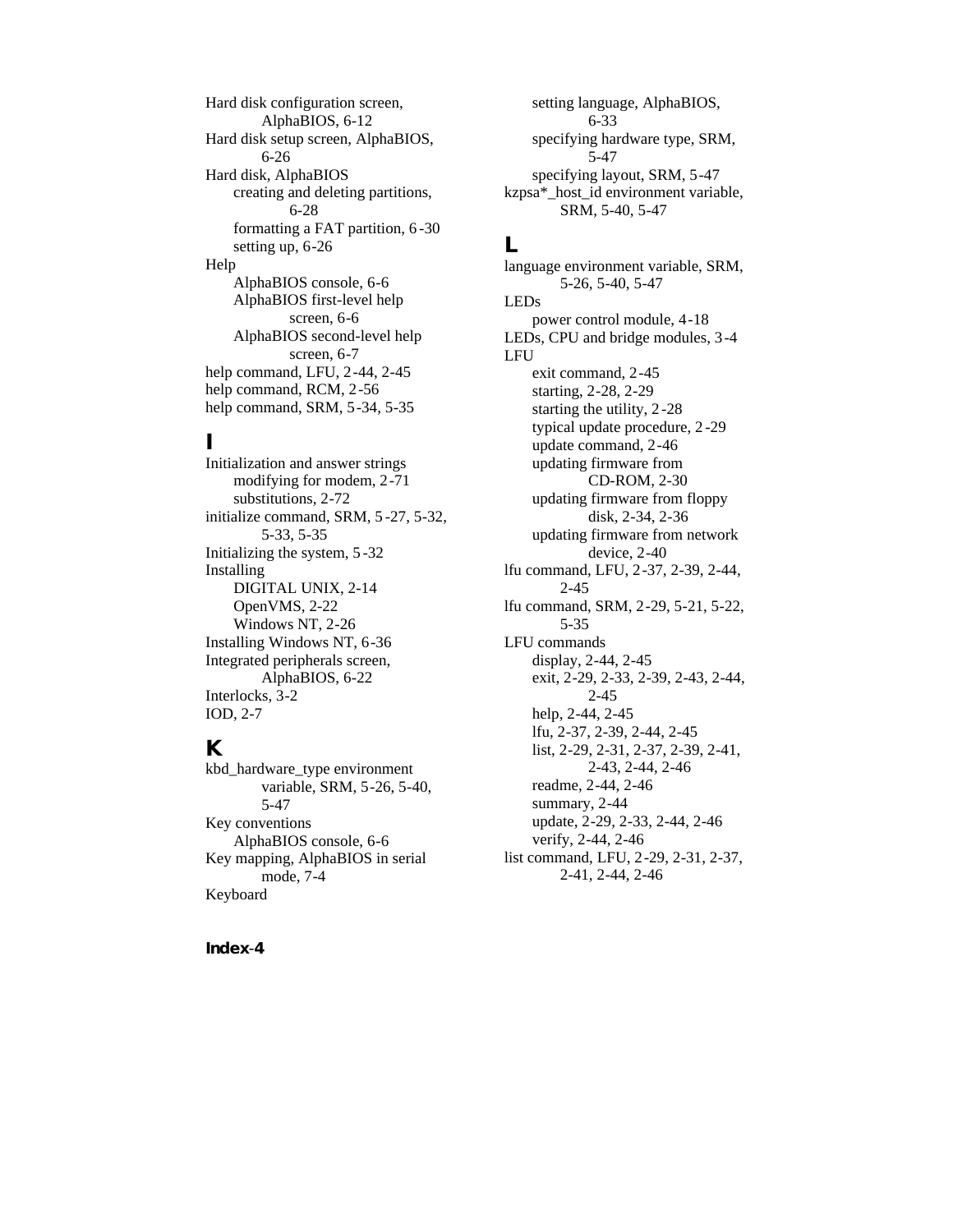Loadable Firmware Update utility. *See* LFU

#### **M**

Maintenance programs, AlphaBIOS, 6-38 man command, SRM, 5-34, 5-35 Memory configuration screen, AlphaBIOS, 6-21 Memory module, 1-9 Memory pair, 1-5, 1-12 configuring, 1-13 installing, 4-10 slot numbers, 4-10 Memory test determining extent of testing, SRM, 5-48 enabling and disabling settings in AlphaBIOS, 6-35 Memory tests, 2-5 memory\_test environment variable, SRM, 5-40, 5-48 Modem answer, 2-70 Dial-in procedure, 2-50 dialog details, 2-69 hangup, 2-70 phases of operation, 2-69 ring detection, 2-70 usage in RCM, 2-48 Modifying an environment variable, SRM, 5-26 Modules bridge, 1-5, 1-9, 1-16 CPU, 1-5, 1-9, 1-10, 4-8 EISA, 4-12 memory, 1-9 memory pair, 1-5, 1-12, 4-10 PCI, 4-12 PCI bridge, 1-5, 1-16 PCI motherboard, 1-18 power control, 1-9, 1-14 processor, 1-5, 1-9, 1-10, 4-8 server control, 1-20

system bus to PCI bus bridge, 1-5, 1-16 system motherboard, 1-8 more command, SRM, 5-31, 5-35

#### **N**

Naming conventions, SRM, 5-7 Network protocols, enabling for booting and other functions, SRM, 5-46

## **O**

OCP display, control panel, 1-22 ocp\_text environment variable, SRM, 5-26, 5-41, 5-48 OpenVMS booting, 2-16 to 2-21 from cluster disk, 2-18 from local disk, 2-16 from remote disk, 2-20 console for, 5-1 installing, 2-22 specifying as default operating system, 5-49 Operating system booting DIGITAL UNIX, 2-8 to 2-13 from cluster disk, 2-10 from local disk, 2-8 from remote disk, 2-12 booting OpenVMS, 2-16 to 2-21 from cluster disk, 2-18 from local disk, 2-16 from remote disk, 2-20 booting Windows NT, 2-24 installing DIGITAL UNIX, 2-14 installing OpenVMS, 2-22 installing Windows NT, 2-26, 6-36 specifying default, 5-49 Operating system selection setup screen, AlphaBIOS, 6-44 Operating system selection, defined, 6-41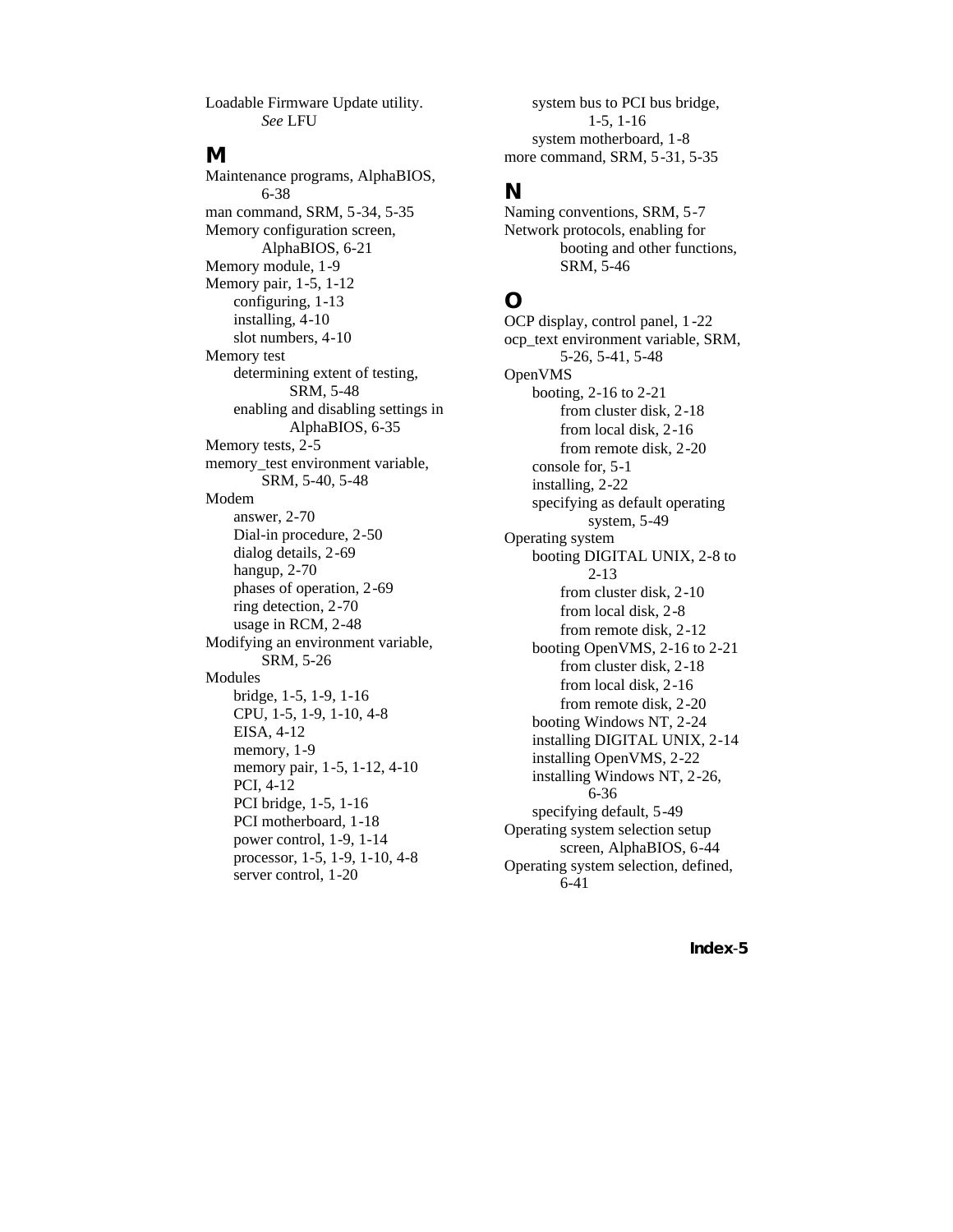Operating system selections screen, AlphaBIOS, 6-40 Operating the system remotely, 2 -47 Operation, system drawer, 2-1 **Options** EISA, 4-12 PCI, 4-12 os\_type environment variable, SRM, 2-7, 2-25, 5-26, 5-41, 5-49, 6-35

#### **P**

PALcode, 2-7 Parameters, configuring in AlphaBIOS console, 6-32 Password, setting in AlphaBIOS console, 6-35 **PCI** enabling and disabling parity checking on bus, SRM, 5-49 finding device information, AlphaBIOS, 6-16 parity checking in AlphaBIOS, 6-35 PCI bridge module, 1-5, 1-16 PCI card cages, 1-7 PCI configuration screen, AlphaBIOS, 6-14 PCI motherboard, 1-18 PCI options installing, 4-12 slot numbers, 4-12, 4-13 pci\_parity environment variable, SRM, 5-41, 5-49 PCM, 1-14 Pedestal exposing system drawer, 4-2 removing cover, 4-2 removing door, 4-2 tray removal, 4-3 pk\*0\_fast environment variable, SRM, 5-41, 5-50 pk\*0\_host\_id environment variable, SRM, 5-41, 5-50

**Index**-**6**

pk\*0\_soft\_term environment variable, SRM, 5-41, 5-51 Potentiometer, control panel display, 1-23 Power system drawer does not power up, 3-2 Power button, 2-2 Power button, control panel, 1 -22 Power control module, 1-9, 1-14 LEDs, 3-3, 4-18 Power supplies, 1-7 Power supply, 1-24 configuring, 1-25 installing, 4-16 Power system cabling, 4-16 Powering up the system drawer, 2-2 poweroff command, RCM, 2-56 poweron command, RCM, 2-57 Power-up display, 2-4 Power-up, specifying console action, SRM, 5-42 prcache command, SRM, 5-16, 5-35 Primary operating system, AlphaBIOS, 6-42 Processor enabling and disabling specific CPUs, 5-45 Processor module, 1-5, 1-9, 1-10 configuring, 1-11 installing, 4-8 LEDs, 3-4 slot numbers, 4-8

#### **Q**

quit command, RCM, 2-57

#### **R**

RAID devices, configuring, 5-17 RCM, 1-20, 2-47 command summary, 2-52 dial-out alerts, 2-62 entering and leaving command mode, 2-51 modem dialog details, 2 -69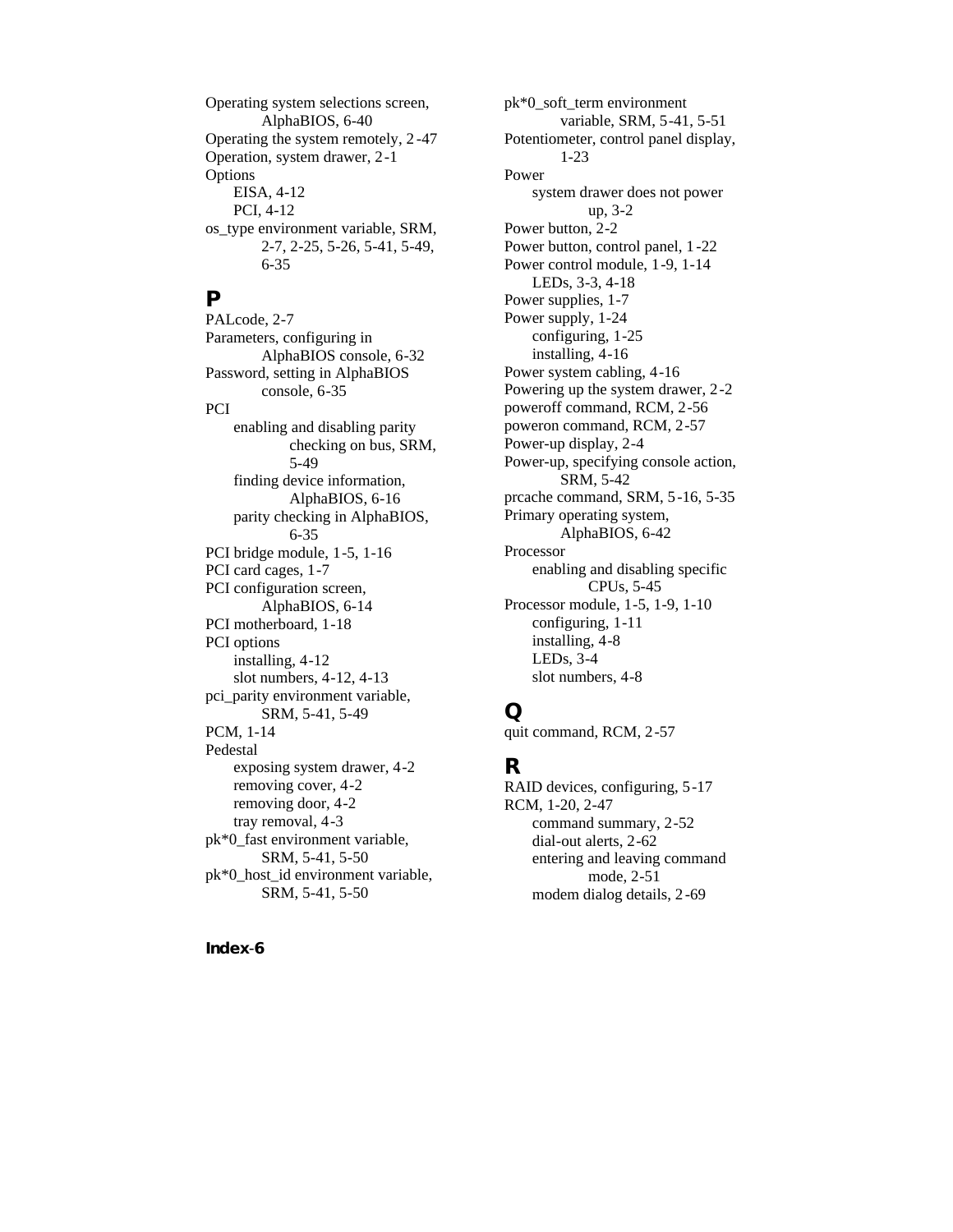modem usage, 2-48 resetting to factory defaults, 2 -65 troubleshooting, 2-66 typical dialout command, 2 -62 RCM commands ?, 2-56 alert\_clr, 2-54 alert\_dis, 2-54 alert\_ena, 2-54 disable, 2-55 enable, 2-55 halt, 2-56 hangup, 2-55 help, 2-56 poweroff, 2-56 poweron, 2-57 quit, 2-57 reset, 2-58 setesc, 2-58 setpass, 2-59 status, 2-60 Reading a file, 5-31 readme command, LFU, 2-44, 2-46 Remote console monitor. *See* RCM Reset button, control panel, 1 -22 reset command, RCM, 2-58 Reset, specifying console action, SRM, 5-42 Running maintenance programs, AlphaBIOS, 6-38 Running utility programs, 6-38

## **S**

S-cache, 2-5 SCM, 1-20 SCSI enabling and disabling terminators, SRM, 5-51 enabling Fast SCSI, SRM, 5-50 Setting controller host bus node ID, SRM, 5-50 SCSI configuration screen, AlphaBIOS, 6-18 serial environment variable, SRM, 2-5

Serial terminal, specifying as console terminal, SRM, 5-45 Server control module. *See* SCM set *envar* command, SRM, 5-25, 5-26, 5-36 set host command, SRM, 5-14, 5-36 setesc command, RCM, 2-58 setpass command, RCM, 2-59 Setting an environment variable, 5 -26 Setting up the hard disk, AlphaBIOS, 6-26 Setup screen, AlphaBIOS, 6-5 show config command, SRM, 5-4, 5-36 show cpu command, SRM, 5-5, 5-36 show device command, SRM, 2-8, 2-9, 2-13, 2-16, 2-17, 2-19, 2-21, 5-6, 5-21, 5-36 show *envar* command, SRM, 2-16, 5-25, 5-26, 5-36 show fru command, SRM, 5-8, 5-36 show memory command, SRM, 5-9, 5-36 show network command, SRM, 5-9, 5-21, 5-36 show pal command, SRM, 5-10, 5-36 show power command, SRM, 1-25, 5-10, 5-36 show version command, SRM, 5-11, 5-36 Special characters, SRM console, 5-38 SRM console, 2-7, 5-1 to 5-52 command syntax, 5-37 device naming conventions, 5 -7 special characters, 5-38 summary of commands, 5-35 summary of environment variables, 5-40 switching from AlphaBIOS, 6-2, 6-35 switching to AlphaBIOS, 5-2 SRM console commands alphabios, 5-2, 5-35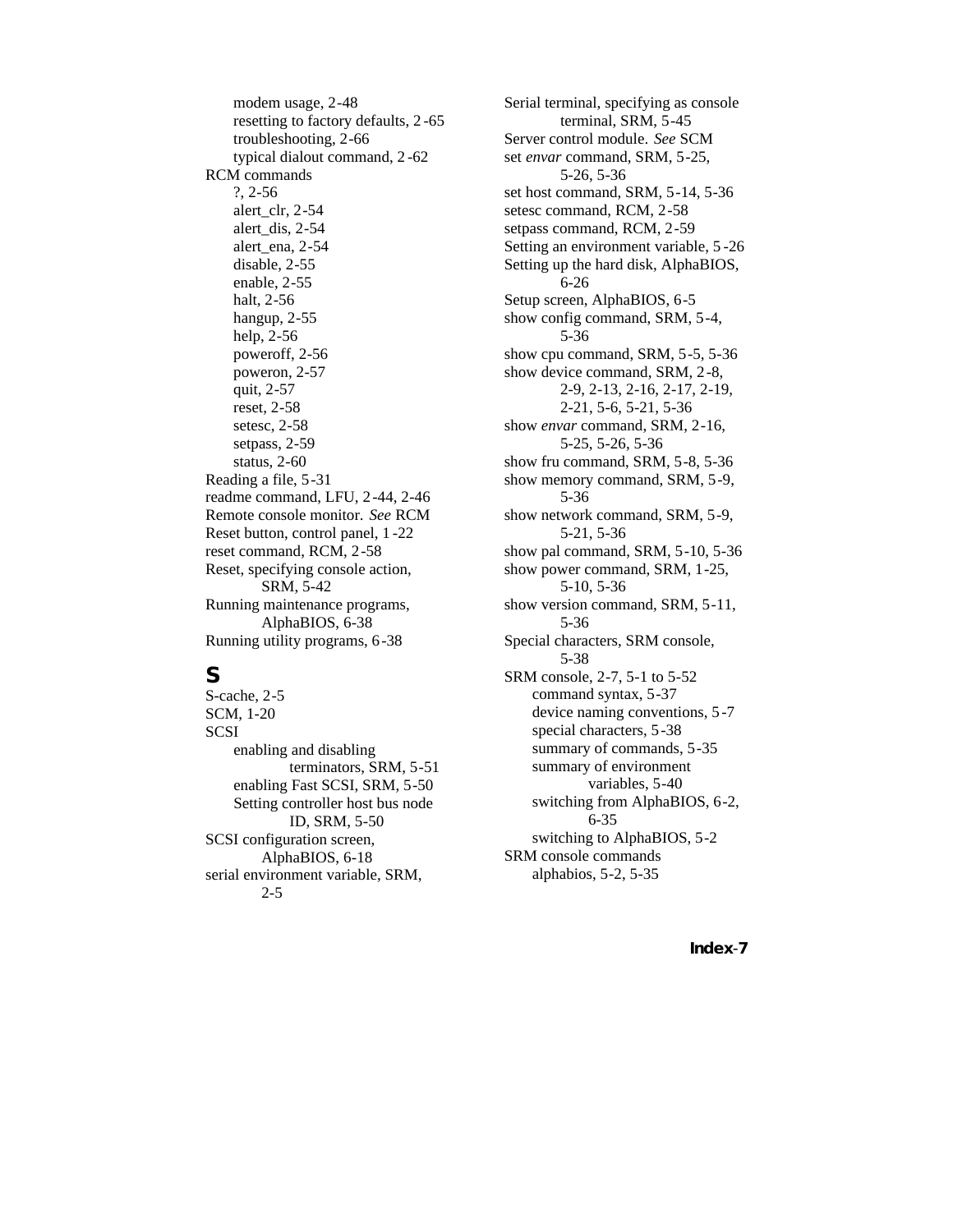boot, 2-9, 2-11, 2-13, 2-15, 2-17, 2-21, 2-23, 5-12, 5-21, 5-35 clear envar, 5-35 continue, 5-20, 5-21, 5-35 crash, 5-24, 5-35 deposit, 5-28, 5-29, 5-35 edit, 5-27, 5-35 examine, 5-28, 5-29, 5-35 halt, 5-20, 5-21, 5-35 help, 5-34, 5-35 initialize, 5-27, 5-32, 5-33, 5-35 lfu, 2-29, 5-21, 5-22, 5-35 man, 5-34, 5-35 more, 5-31, 5-35 prcache, 5-16, 5-35 set envar, 5-25, 5-26, 5-36 set host, 5-14, 5-36 show config, 5-4, 5-36 show cpu, 5-5, 5-36 show device, 2-9, 2-13, 2-17, 2-19, 2-21, 5-6, 5-21, 5-36 show envar, 5-25, 5-26, 5-36 show fru, 5-8, 5-36 show memory, 5-9, 5-36 show network, 5-9, 5-21, 5-36 show pal, 5-10, 5-36 show power, 1-25, 5-10, 5-36 show version, 5-11, 5-36 start, 5-20, 5-21, 5-36 stop, 5-21, 5-36 summary of commands, 5-35 test, 5-18, 5-19, 5-21, 5-36 SRM console environment variables auto\_action, 5-40, 5-42 boot\_osflags, 5-40, 5-43, 5-44 boot\_osflags, DIGITAL UNIX, 5-43 boot\_osflags, OpenVMS, 5-43 bootdef\_dev, 5-40 com\*\_baud, 5-40, 5-44 commands for displaying the value or setting, 5-26 commands for modifying, 5-26

commands for setting, 5-26 commands for using, 5-25 console, 2-25, 5-45 console, 5-40 cpu\_enabled, 5-40, 5-45 displaying the value or setting, 2-11 ew\*0\_mode, 5-40, 5-46 ew\*0\_protocols, 5-40, 5-46 kbd\_hardware\_type, 5-40, 5-47 kzpsa\*\_host\_id, 5-40, 5-47 language, 5-40, 5-47 memory test, 5-40, 5-48 ocp\_text, 5-41, 5-48 os\_type, 2-25, 5-41, 5-49, 6-35 pci\_parity, 5-41, 5-49 pk\*0\_fast, 5-41, 5-50 pk\*0\_host\_id, 5-41, 5-50 pk\*0\_soft\_term, 5-41, 5-51 tga\_sync\_green, 5-41, 5-51 tt\_allow\_login, 5-41, 5-52 SRM firmware enabling and disabling login to, 5-52 SROM, 2-5 Standard CMOS setup screen, AlphaBIOS, 6-32 Standard I/O, 1-20 start command, SRM, 5-20, 5-21, 5-36 Starting AlphaBIOS, 6-4 Starting CPUs, 5-20 status command, RCM, 2-60 stop command, SRM, 5-21, 5-36 Stopping CPUs, 5-20 Syntax SRM console commands, 5-37 System board configuration screen, AlphaBIOS, 6-10 System bus, 1-5 System bus configuration screen, AlphaBIOS, 6-20 System bus to PCI bus bridge module, 1-5, 1-16 System card cage, 1-7